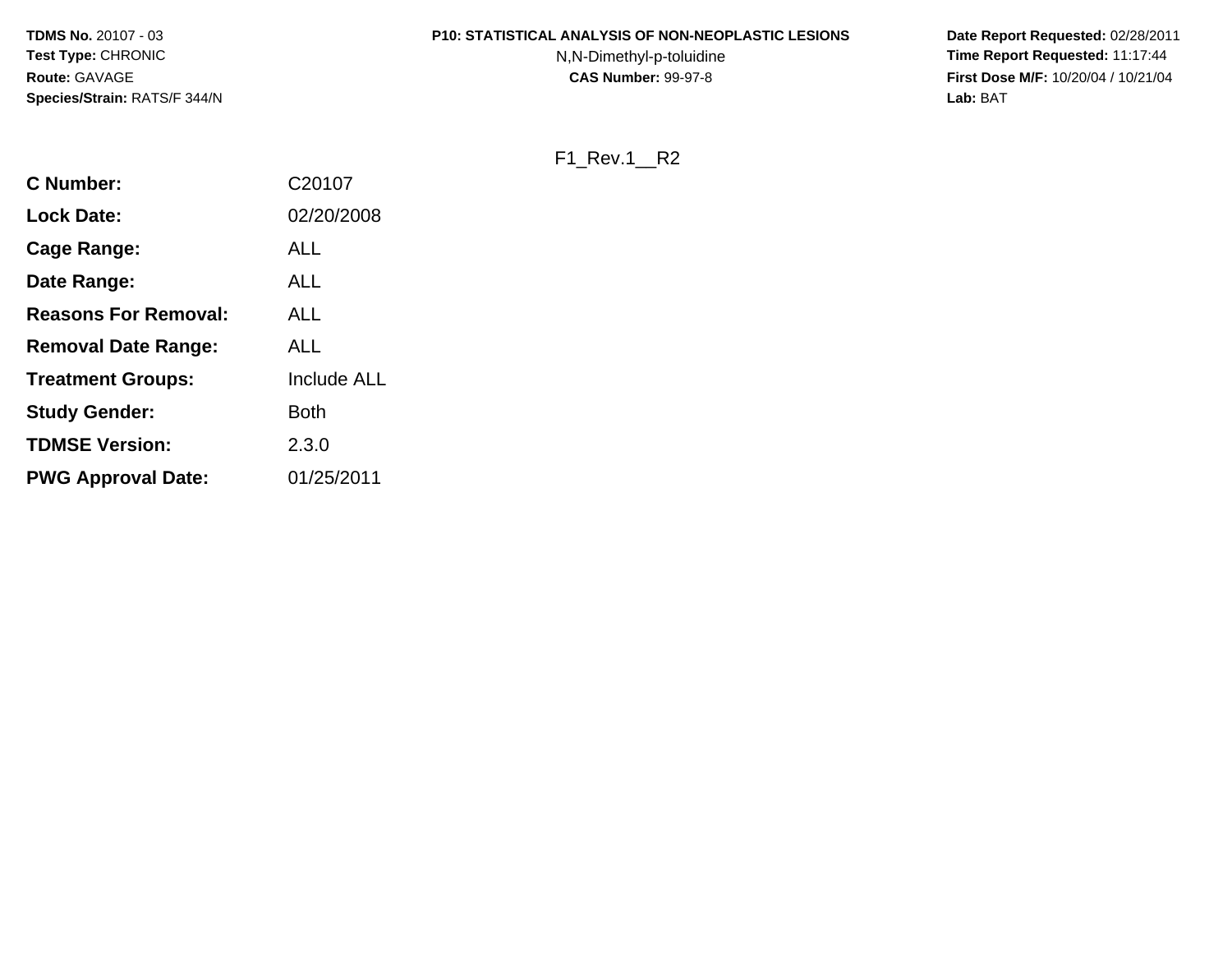N,N-Dimethyl-p-toluidine

 **Date Report Requested:** 02/28/2011 **Time Report Requested:** 11:17:44 **First Dose M/F:** 10/20/04 / 10/21/04<br>**Lab:** BAT **Lab:** BAT

#### **SUMMARY OF STATISTICALLY SIGNIFICANT (P<=.05) RESULTS IN THE ANALYSIS OF N,N-DIMETHYL-P-TOLUIDINE**

#### **MALE RATS**

| Organ                                   | <b>Morphology</b>                |
|-----------------------------------------|----------------------------------|
| <b>Adrenal Cortex</b>                   | Angiectasis                      |
|                                         | Hyperplasia                      |
| <b>Bone Marrow</b>                      | Hemorrhage                       |
|                                         | Hyperplasia                      |
| Eye: Retina                             | Atrophy                          |
| <b>Harderian Gland</b>                  | Inflammation                     |
| Heart                                   | Cardiomyopathy                   |
|                                         | Mineralization                   |
| Kidney                                  | Mineralization                   |
|                                         | Pigmentation                     |
| Kidney: Pelvis                          | <b>Dilatation</b>                |
|                                         | Inflammation                     |
| Kidney: Pelvis, Transitional Epithelium | Hyperplasia                      |
| Liver                                   | <b>Basophilic Focus</b>          |
|                                         | <b>Clear Cell Focus</b>          |
|                                         | <b>Degeneration Cystic</b>       |
|                                         | <b>Eosinophilic Focus</b>        |
|                                         | Fatty Change Diffuse             |
|                                         | <b>Fatty Change Focal</b>        |
|                                         | Hepatodiaphragmatic Nodule       |
|                                         | Inflammation                     |
|                                         | <b>Mixed Cell Focus</b>          |
|                                         | Vacuolization Cytoplasmic        |
| Liver: Bile Duct                        | Cyst                             |
|                                         | Fibrosis                         |
|                                         | Hyperplasia                      |
| Liver: Hepatocyte                       | Hypertrophy                      |
| Lung                                    | Congestion                       |
| Lung: Alveolus                          | Infiltration Cellular Histiocyte |
| Lymph Node, Mesenteric                  | Ectasia                          |
|                                         | Infiltration Cellular Histiocyte |
| Lymph Node: Mediastinal                 | Ectasia                          |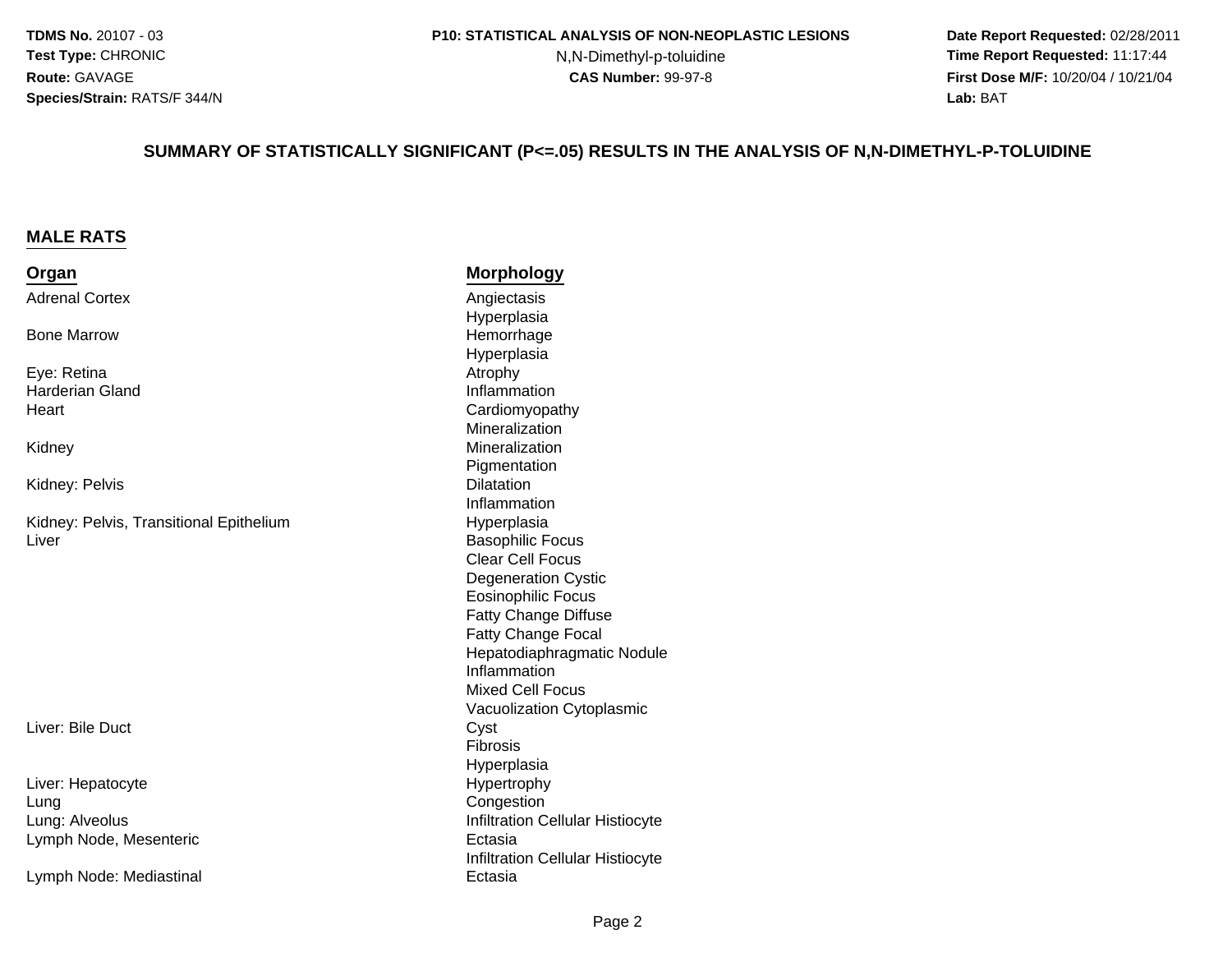N,N-Dimethyl-p-toluidine

 **Date Report Requested:** 02/28/2011 **Time Report Requested:** 11:17:44 **First Dose M/F:** 10/20/04 / 10/21/04<br>**Lab:** BAT **Lab:** BAT

#### **SUMMARY OF STATISTICALLY SIGNIFICANT (P<=.05) RESULTS IN THE ANALYSIS OF N,N-DIMETHYL-P-TOLUIDINE**

Mesentery: FatNosee Inflammation Nose: Glands, Respiratory Epithelium

Nose: Nervee Atrophy Nose: Olfactory Epithelium

Nose: Olfactory Epithelium, Glands

Nose: Respiratory Epithelium

 Hyperplasia Nose: Transitional EpitheliumNose: Transitional Epithelium, Glands

Pancreas: AcinusParathyroid GlandPreputial GlandProstateSpleen

Spleen: Capsule

Spleen: Lymphoid FollicleSpleen: Red Pulpp and the contract of the contract of the Atrophy Stomach, Forestomach

Stomach, GlandularTestes: Interstitial Cell

 NecrosisInflammation Dilatation Hyperplasia Metaplasia Respiratory Accumulation, Hyaline Droplet **Degeneration**  Hyperplasia Basal CellMetaplasia Respiratory Dilatation Hyperplasia MetaplasiaNecrosism and the communition, Hyaline Droplet<br>Hunomiasie Hyperplasia Dilatation Hyperplasias and the contract of the contract of the Atrophy Hyperplasia Diffuse Inflammation Inflammation **Congestion** Hematopoietic Cell ProliferationInflammation Pigmentatione Fibrosis et al. (1999)<br>External proposals and the second state of the second state of the second state of the second state of the second state of the second state of the second state of the second state of the second sta Hypertrophy MesotheliumAtrophy<br>Atrophy Hyperplasia InflammationUlcer**The Contract of Contract Contract Contract Contract Contract Contract Contract Contract Contract Contract Contract Contract Contract Contract Contract Contract Contract Contract Contract Contract Contract Contract Contrac** Hyperplasia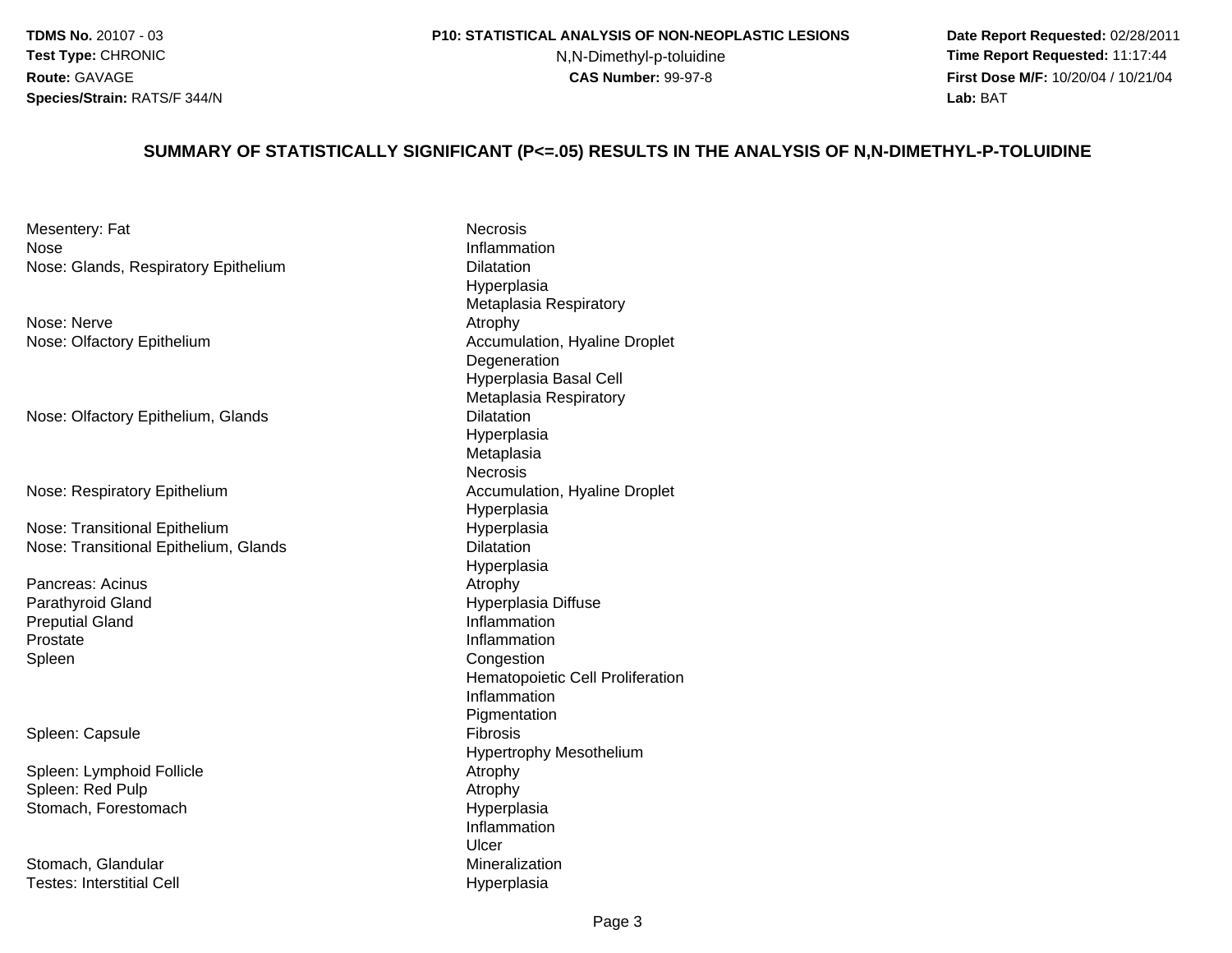N,N-Dimethyl-p-toluidine

 **Date Report Requested:** 02/28/2011 **Time Report Requested:** 11:17:44 **First Dose M/F:** 10/20/04 / 10/21/04<br>**Lab:** BAT **Lab:** BAT

#### **SUMMARY OF STATISTICALLY SIGNIFICANT (P<=.05) RESULTS IN THE ANALYSIS OF N,N-DIMETHYL-P-TOLUIDINE**

Thymuss Atrophy Thyroid Gland: C-CellTrachea: Peritracheal Tissue

#### **FEMALE RATS**

#### **Organ**

Adrenal Cortex

Bone MarrowClitoral GlandHarderian GlandHeartKidney

s and the contract of the contract of the contract of the contract of the contract of the contract of the contract of the contract of the contract of the contract of the contract of the contract of the contract of the cont Kidney: PelvisKidney: Pelvis, Transitional EpitheliumLiver

Liver: Bile Duct

Liver: Hepatocyte

Lung

Lung: AlveolusMammary Gland

 Hyperplasiae Inflammation

#### **Morphology**

 Hyperplasia Vacuolization Cytoplasmic Hyperplasia Inflammation Inflammation Cardiomyopathyy **Accumulation**, Hyaline Droplet Infarct Nephropathy Pigmentation Hyperplasia Angiectasis Basophilic Focus Clear Cell Focus Degeneration CysticEosinophilic Focus Fatty Change Diffuse Fatty Change FocalInflammation Mixed Cell Focust **the contract of the contract of the contract of the contract of the contract of the contract of the contract of the contract of the contract of the contract of the contract of the contract of the contract of the contrac**  Hyperplasiae Burn and the Hypertrophy **Necrosis** g Congestion Inflammations **Infiltration Cellular Histiocyte** d Cyst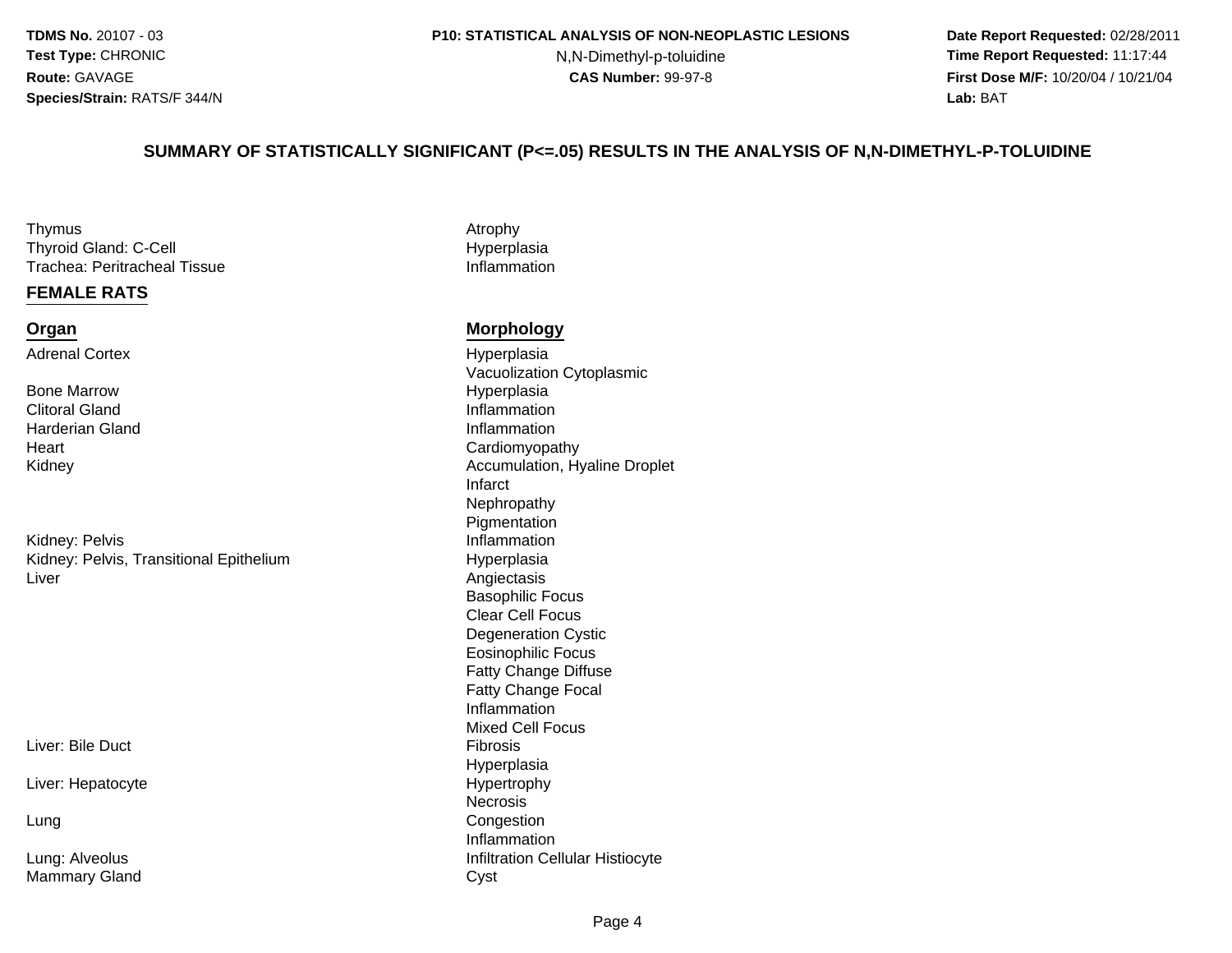N,N-Dimethyl-p-toluidine

 **Date Report Requested:** 02/28/2011 **Time Report Requested:** 11:17:44 **First Dose M/F:** 10/20/04 / 10/21/04<br>**Lab:** BAT **Lab:** BAT

#### **SUMMARY OF STATISTICALLY SIGNIFICANT (P<=.05) RESULTS IN THE ANALYSIS OF N,N-DIMETHYL-P-TOLUIDINE**

e Inflammation NoseNose: Glands, Respiratory Epithelium

Nose: Nervee Atrophy Nose: Olfactory Epithelium

Nose: Olfactory Epithelium, Glands

Nose: Respiratory Epithelium

Nose: Transitional EpitheliumNose: Transitional Epithelium, Glands

**Ovary** y Cyst Pancreas: Acinuss and the contract of the contract of the Atrophy Parathyroid GlandPituitary Glandd Cyst Pituitary Gland: Pars DistalisSpleen

Spleen: Capsule

Spleen: Lymphoid FollicleStomach, Forestomach

Thyroid Gland: C-CellTracheaa and the contraction of the contraction of the contraction of the contraction of the contraction of the contraction

Hyperplasia Dilatation Hyperplasia Metaplasia Respiratory Accumulation, Hyaline Droplet **Degeneration**  Hyperplasia Basal CellMetaplasia Metaplasia Respiratory**Dilatation**  Hyperplasia MetaplasiaNecrosism and the communition, Hyaline Droplet<br>Hunomiasie Hyperplasia Hyperplasia Dilatation Hyperplasia Hyperplasia Diffuse s Cyst **Congestion** Hematopoietic Cell Proliferation**Pigmentation** e Fibrosis et al. (1999)<br>External proposals and the second state of the second state of the second state of the second state of the second state of the second state of the second state of the second state of the second sta Hypertrophy Mesothelium Atrophy Hyperplasia InflammationUlcerI and the contract of the contract of the Hyperplasia Inflammation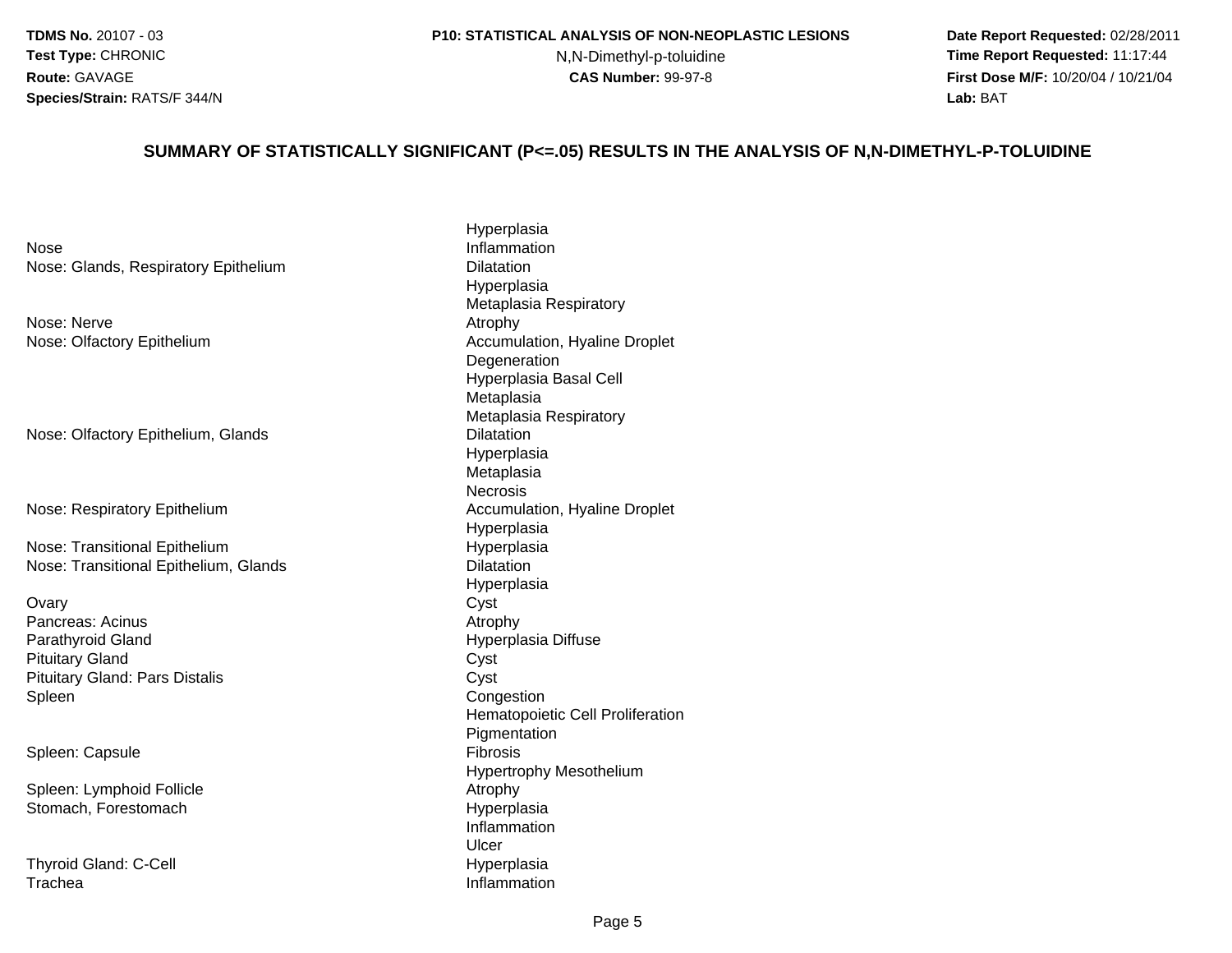N,N-Dimethyl-p-toluidine

 **Date Report Requested:** 02/28/2011 **Time Report Requested:** 11:17:44 **First Dose M/F:** 10/20/04 / 10/21/04<br>**Lab:** BAT **Lab:** BAT

#### **SUMMARY OF STATISTICALLY SIGNIFICANT (P<=.05) RESULTS IN THE ANALYSIS OF N,N-DIMETHYL-P-TOLUIDINE**

UterusUterus: Endometrium

 HemorrhageHyperplasia Cystic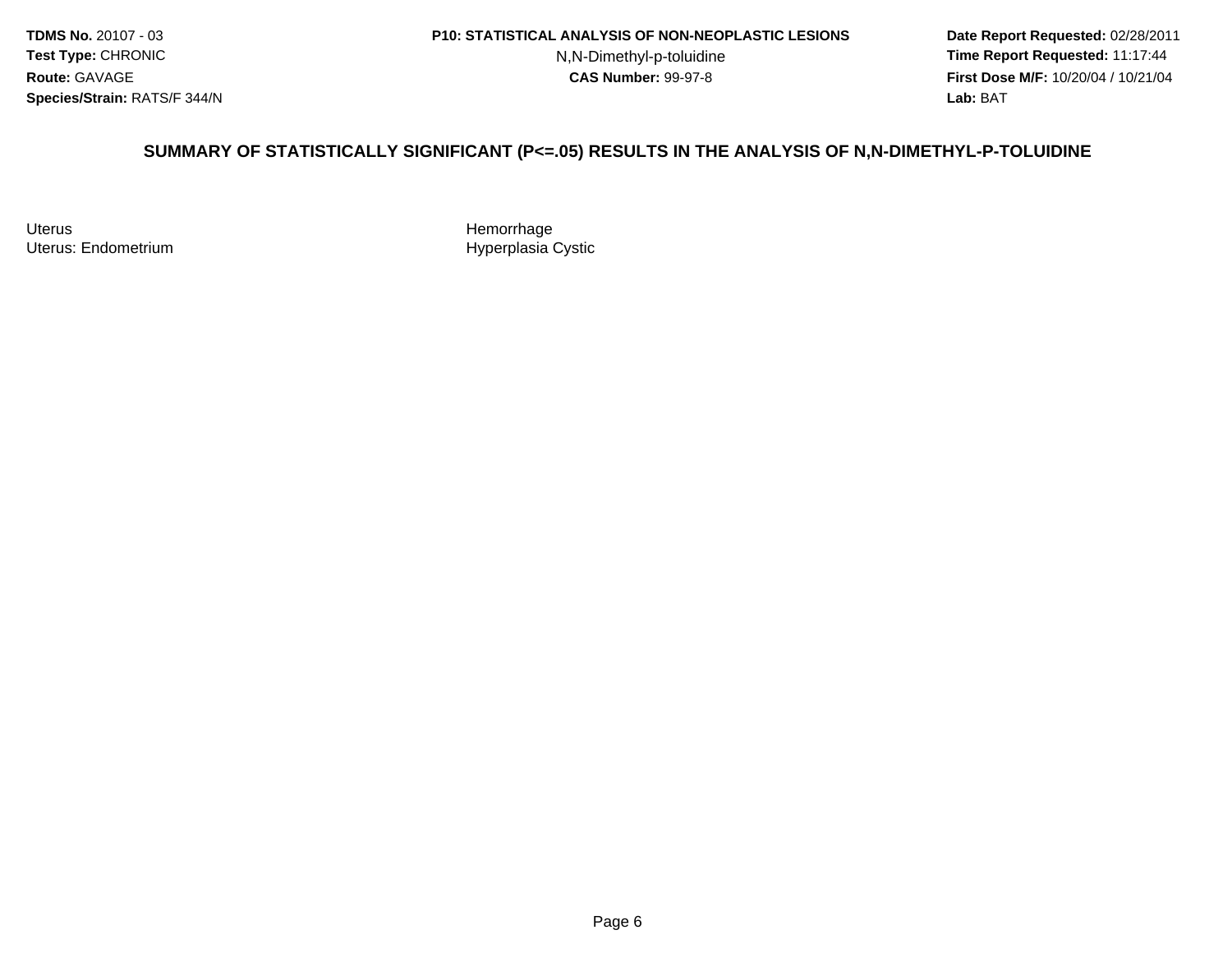N,N-Dimethyl-p-toluidine

 **Date Report Requested:** 02/28/2011 **Time Report Requested:** 11:17:44 **First Dose M/F:** 10/20/04 / 10/21/04<br>**Lab:** BAT **Lab:** BAT

| <b>Males</b>                         |             |            |              |                 |  |  |
|--------------------------------------|-------------|------------|--------------|-----------------|--|--|
| <b>DOSE</b>                          | 0 MG/KG     | 6 MG/KG    | 20 MG/KG     | <b>60 MG/KG</b> |  |  |
|                                      |             |            |              |                 |  |  |
| <b>Adrenal Cortex</b><br>Angiectasis |             |            |              |                 |  |  |
| <b>LESION RATES</b>                  |             |            |              |                 |  |  |
| <b>OVERALL</b> (a)                   | 13/50 (26%) | 9/50 (18%) | 7/50 (14%)   | 4/50 (8%)       |  |  |
| POLY-3 RATE (b)                      | 13/46.23    | 9/44.99    | 7/41.44      | 4/39.05         |  |  |
| POLY-3 PERCENT (g)                   | 28.1%       | 20%        | 16.9%        | 10.2%           |  |  |
| <b>TERMINAL (d)</b>                  | 12/37 (32%) | 9/37(24%)  | 7/31 (23%)   | 3/21(14%)       |  |  |
| <b>FIRST INCIDENCE</b>               | 664         | 727 (T)    | 727 (T)      | 724             |  |  |
| <b>STATISTICAL TESTS</b>             |             |            |              |                 |  |  |
| POLY <sub>3</sub>                    | P=0.038N*   | P=0.254N   | P=0.159N     | P=0.035N*       |  |  |
| <b>POLY 1.5</b>                      | P=0.028N*   | P=0.255N   | $P = 0.145N$ | P=0.025N*       |  |  |
| POLY 6                               | P=0.056N    | P=0.248N   | P=0.174N     | $P = 0.051N$    |  |  |
| <b>COCH-ARM / FISHERS</b>            | P=0.019N*   | P=0.235N   | P=0.105N     | P=0.016N*       |  |  |
| <b>MAX-ISO-POLY-3</b>                | P=0.043N*   | P=0.186N   | P=0.116N     | P=0.027N*       |  |  |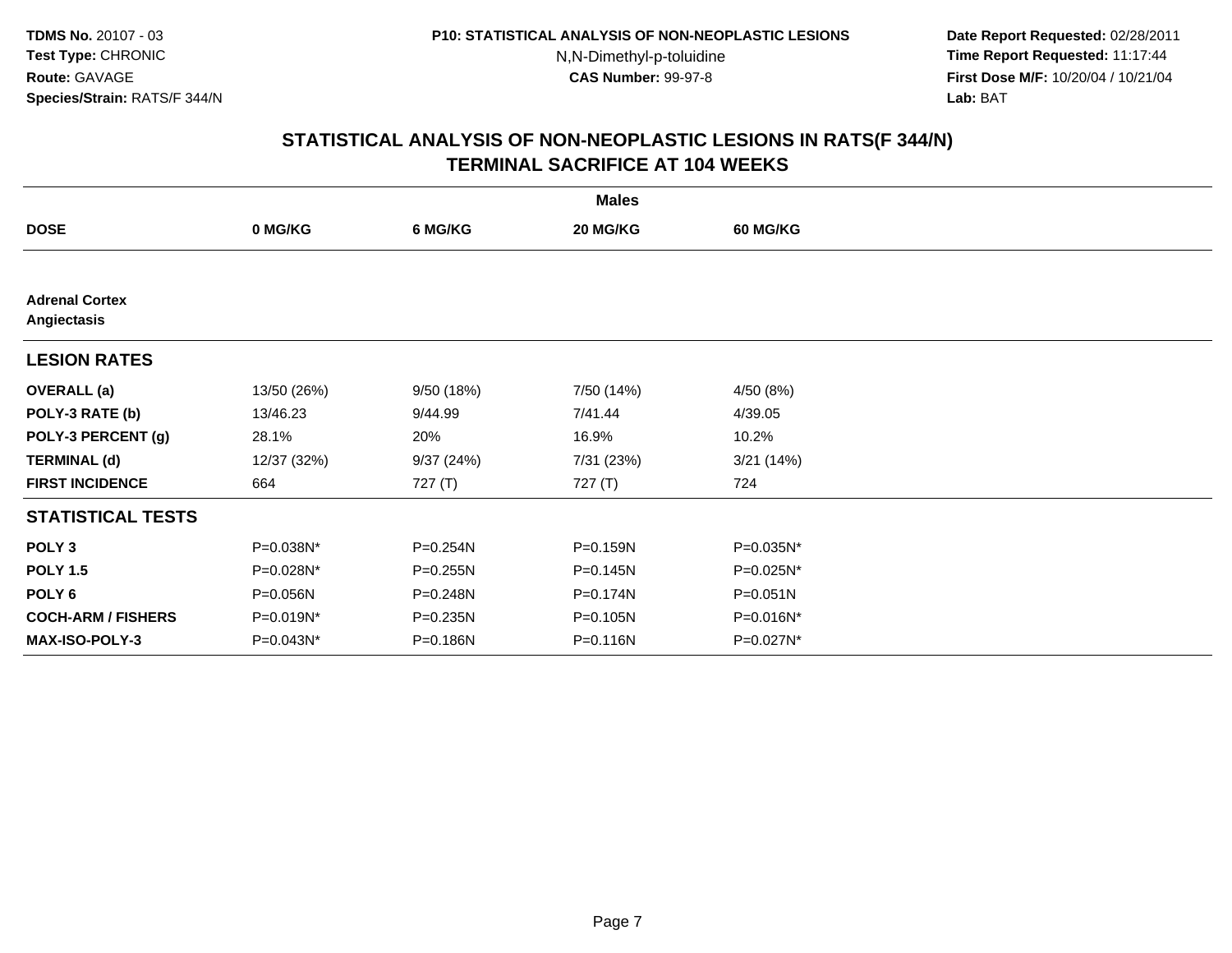N,N-Dimethyl-p-toluidine

 **Date Report Requested:** 02/28/2011 **Time Report Requested:** 11:17:44 **First Dose M/F:** 10/20/04 / 10/21/04<br>**Lab:** BAT **Lab:** BAT

|                                                     |          |          | <b>Males</b>      |                 |  |
|-----------------------------------------------------|----------|----------|-------------------|-----------------|--|
| <b>DOSE</b>                                         | 0 MG/KG  | 6 MG/KG  | 20 MG/KG          | <b>60 MG/KG</b> |  |
|                                                     |          |          |                   |                 |  |
| <b>Adrenal Cortex</b><br><b>Degeneration Cystic</b> |          |          |                   |                 |  |
| <b>LESION RATES</b>                                 |          |          |                   |                 |  |
| <b>OVERALL</b> (a)                                  | 0/50(0%) | 0/50(0%) | 0/50(0%)          | 0/50(0%)        |  |
| POLY-3 RATE (b)                                     | 0/46.00  | 0/44.99  | 0/41.44           | 0/39.04         |  |
| POLY-3 PERCENT (g)                                  | 0%       | 0%       | 0%                | 0%              |  |
| <b>TERMINAL (d)</b>                                 | 0/37(0%) | 0/37(0%) | 0/31(0%)          | 0/21(0%)        |  |
| <b>FIRST INCIDENCE</b>                              | $---$    | ---      | $\qquad \qquad -$ | ---             |  |
| <b>STATISTICAL TESTS</b>                            |          |          |                   |                 |  |
| POLY <sub>3</sub>                                   | (n)      | (n)      | (n)               | (n)             |  |
| <b>POLY 1.5</b>                                     | (n)      | (n)      | (n)               | (n)             |  |
| POLY <sub>6</sub>                                   | (n)      | (n)      | (n)               | (n)             |  |
| <b>COCH-ARM / FISHERS</b>                           | (n)      | (n)      | (n)               | (n)             |  |
| MAX-ISO-POLY-3                                      | (n)      | (n)      | (n)               | (n)             |  |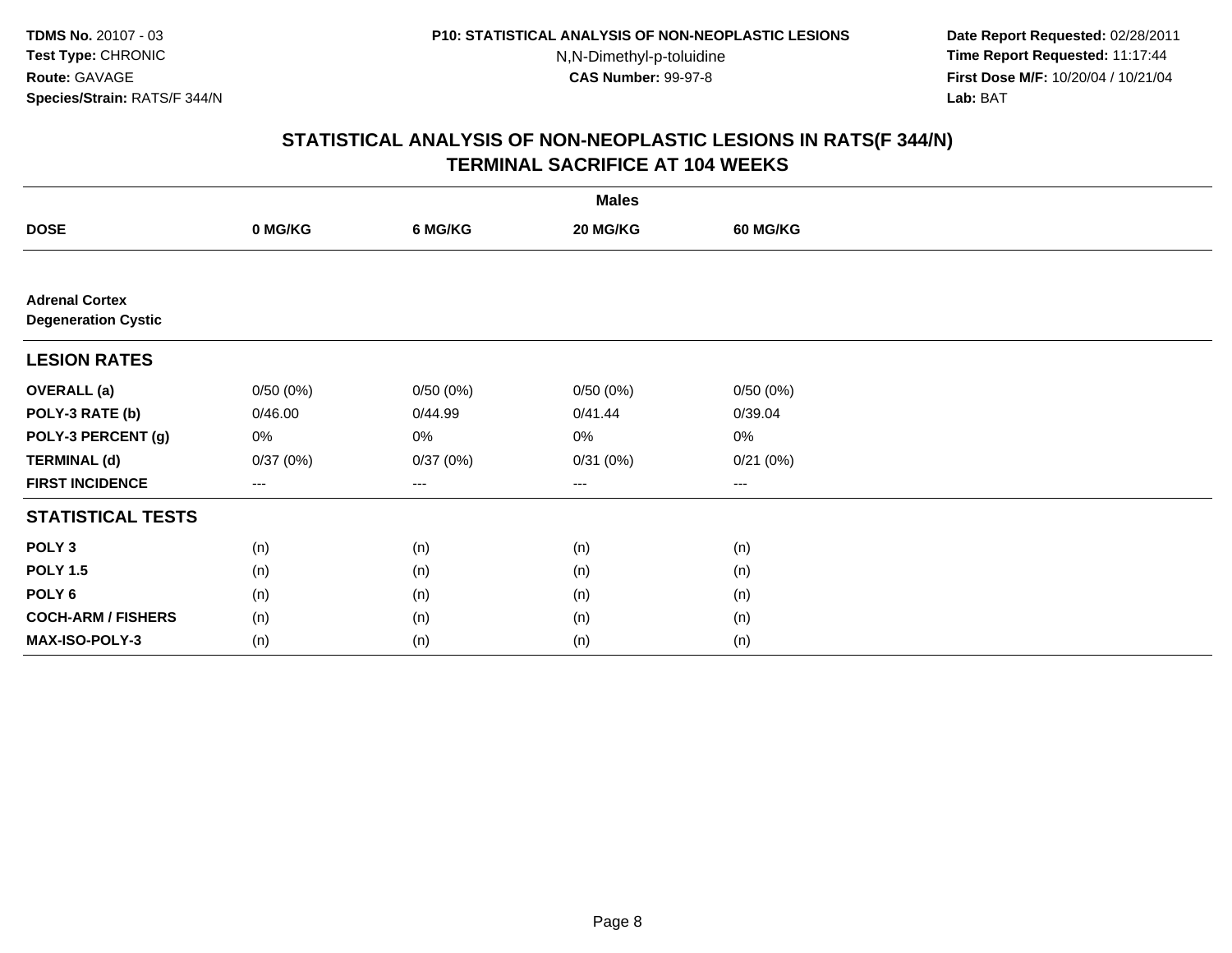N,N-Dimethyl-p-toluidine

 **Date Report Requested:** 02/28/2011 **Time Report Requested:** 11:17:44 **First Dose M/F:** 10/20/04 / 10/21/04<br>**Lab:** BAT **Lab:** BAT

| <b>Males</b>                         |             |             |              |              |  |  |
|--------------------------------------|-------------|-------------|--------------|--------------|--|--|
| <b>DOSE</b>                          | 0 MG/KG     | 6 MG/KG     | 20 MG/KG     | 60 MG/KG     |  |  |
|                                      |             |             |              |              |  |  |
| <b>Adrenal Cortex</b><br>Hyperplasia |             |             |              |              |  |  |
| <b>LESION RATES</b>                  |             |             |              |              |  |  |
| <b>OVERALL</b> (a)                   | 17/50 (34%) | 21/50 (42%) | 10/50 (20%)  | 8/50 (16%)   |  |  |
| POLY-3 RATE (b)                      | 17/46.41    | 21/45.61    | 10/41.66     | 8/40.00      |  |  |
| POLY-3 PERCENT (g)                   | 36.6%       | 46%         | 24%          | 20%          |  |  |
| <b>TERMINAL (d)</b>                  | 16/37 (43%) | 18/37 (49%) | 8/31 (26%)   | 6/21 (29%)   |  |  |
| <b>FIRST INCIDENCE</b>               | 610         | 588         | 686          | 496          |  |  |
| <b>STATISTICAL TESTS</b>             |             |             |              |              |  |  |
| POLY <sub>3</sub>                    | P=0.014N*   | $P = 0.239$ | $P = 0.145N$ | P=0.069N     |  |  |
| <b>POLY 1.5</b>                      | P=0.009N**  | $P = 0.238$ | $P = 0.131N$ | $P = 0.051N$ |  |  |
| POLY 6                               | P=0.024N*   | $P = 0.252$ | P=0.158N     | P=0.098N     |  |  |
| <b>COCH-ARM / FISHERS</b>            | P=0.005N**  | $P = 0.268$ | P=0.088N     | P=0.032N*    |  |  |
| <b>MAX-ISO-POLY-3</b>                | P=0.022N*   | $P = 0.180$ | P=0.109N     | $P = 0.053N$ |  |  |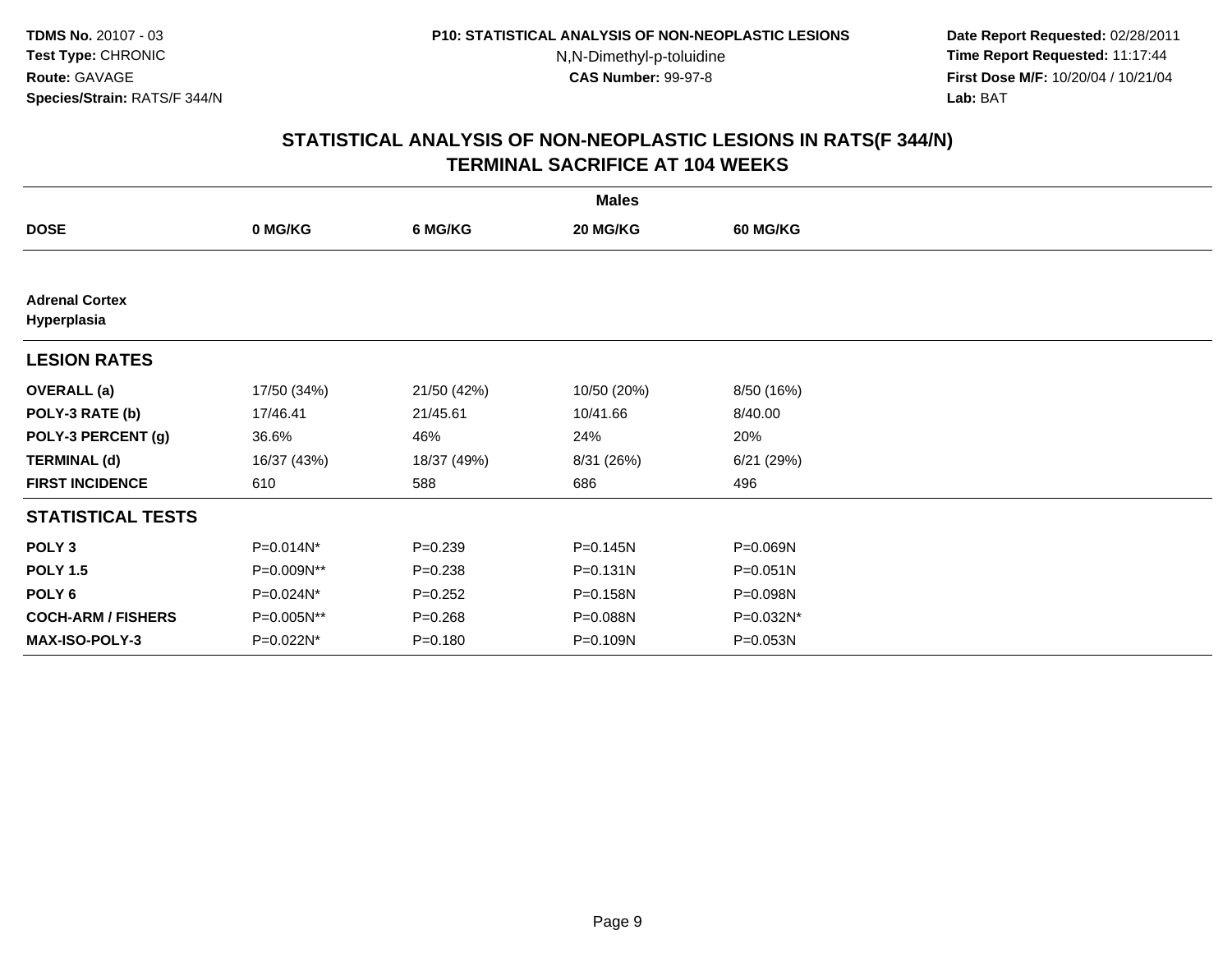N,N-Dimethyl-p-toluidine

 **Date Report Requested:** 02/28/2011 **Time Report Requested:** 11:17:44 **First Dose M/F:** 10/20/04 / 10/21/04<br>**Lab:** BAT **Lab:** BAT

| <b>Males</b>                         |             |            |              |                 |  |  |
|--------------------------------------|-------------|------------|--------------|-----------------|--|--|
| <b>DOSE</b>                          | 0 MG/KG     | 6 MG/KG    | 20 MG/KG     | <b>60 MG/KG</b> |  |  |
|                                      |             |            |              |                 |  |  |
| <b>Adrenal Cortex</b><br>Hypertrophy |             |            |              |                 |  |  |
| <b>LESION RATES</b>                  |             |            |              |                 |  |  |
| <b>OVERALL</b> (a)                   | 9/50 (18%)  | 6/50 (12%) | 6/50 (12%)   | 7/50 (14%)      |  |  |
| POLY-3 RATE (b)                      | 9/46.47     | 6/44.99    | 6/41.60      | 7/39.71         |  |  |
| POLY-3 PERCENT (g)                   | 19.4%       | 13.3%      | 14.4%        | 17.6%           |  |  |
| <b>TERMINAL (d)</b>                  | 7/37 (19%)  | 6/37(16%)  | 5/31 (16%)   | 5/21(24%)       |  |  |
| <b>FIRST INCIDENCE</b>               | 610         | 727 (T)    | 686          | 614             |  |  |
| <b>STATISTICAL TESTS</b>             |             |            |              |                 |  |  |
| POLY <sub>3</sub>                    | $P = 0.538$ | P=0.310N   | P=0.371N     | P=0.528N        |  |  |
| <b>POLY 1.5</b>                      | P=0.549N    | P=0.308N   | $P = 0.351N$ | P=0.477N        |  |  |
| POLY 6                               | $P = 0.476$ | P=0.308N   | $P = 0.391N$ | P=0.589N        |  |  |
| <b>COCH-ARM / FISHERS</b>            | P=0.479N    | P=0.288N   | P=0.288N     | P=0.393N        |  |  |
| <b>MAX-ISO-POLY-3</b>                | P=0.493N    | P=0.223N   | P=0.281N     | P=0.422N        |  |  |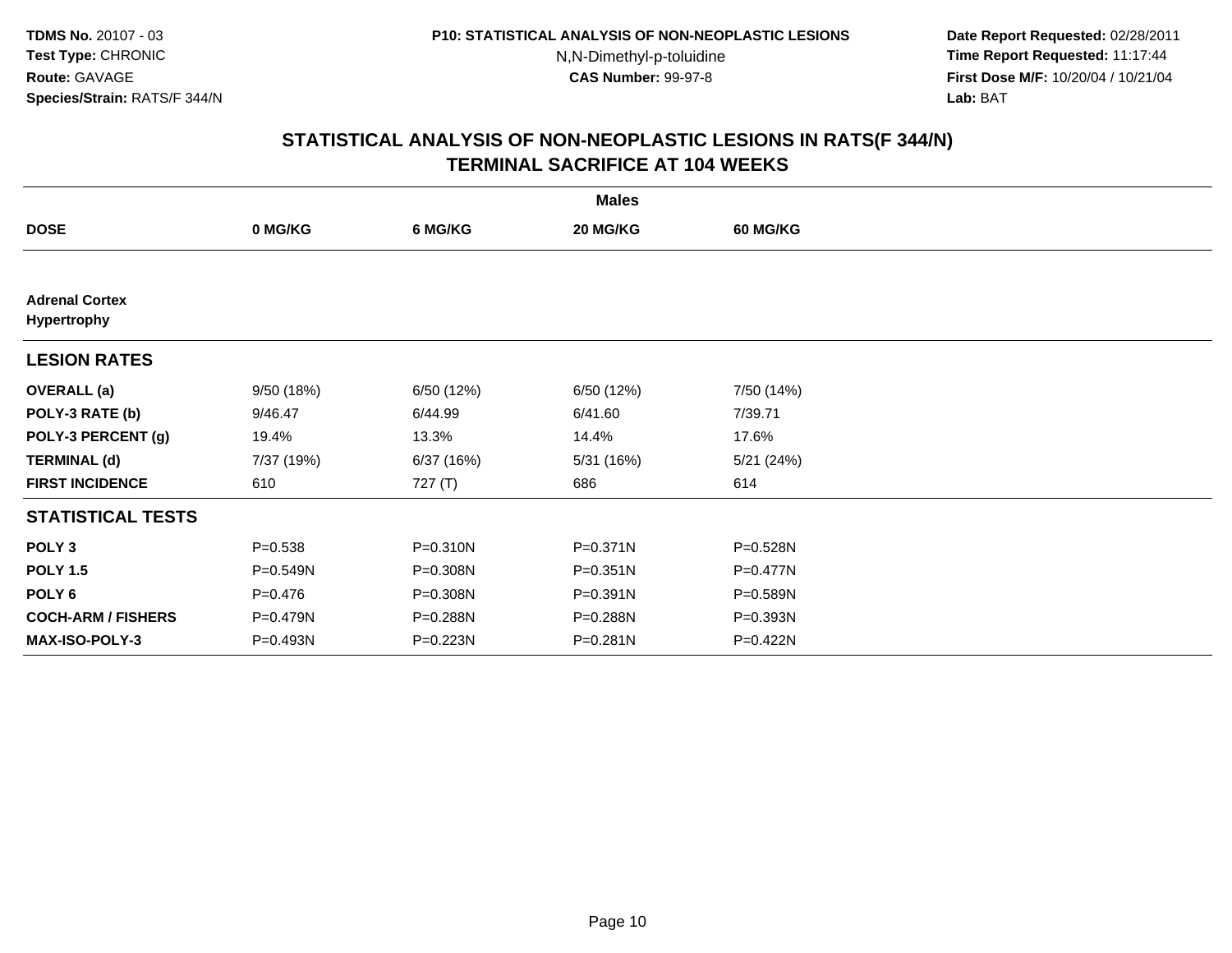N,N-Dimethyl-p-toluidine

 **Date Report Requested:** 02/28/2011 **Time Report Requested:** 11:17:44 **First Dose M/F:** 10/20/04 / 10/21/04<br>**Lab:** BAT **Lab:** BAT

| <b>Males</b>                                              |             |             |             |                 |  |  |
|-----------------------------------------------------------|-------------|-------------|-------------|-----------------|--|--|
| <b>DOSE</b>                                               | 0 MG/KG     | 6 MG/KG     | 20 MG/KG    | <b>60 MG/KG</b> |  |  |
|                                                           |             |             |             |                 |  |  |
| <b>Adrenal Cortex</b><br><b>Vacuolization Cytoplasmic</b> |             |             |             |                 |  |  |
| <b>LESION RATES</b>                                       |             |             |             |                 |  |  |
| <b>OVERALL</b> (a)                                        | 31/50 (62%) | 31/50 (62%) | 26/50 (52%) | 28/50 (56%)     |  |  |
| POLY-3 RATE (b)                                           | 31/49.60    | 31/46.36    | 26/45.99    | 28/44.05        |  |  |
| POLY-3 PERCENT (g)                                        | 62.5%       | 66.9%       | 56.5%       | 63.6%           |  |  |
| <b>TERMINAL (d)</b>                                       | 19/37 (51%) | 23/37 (62%) | 15/31 (48%) | 13/21 (62%)     |  |  |
| <b>FIRST INCIDENCE</b>                                    | 337         | 601         | 129         | 348             |  |  |
| <b>STATISTICAL TESTS</b>                                  |             |             |             |                 |  |  |
| POLY <sub>3</sub>                                         | P=0.522N    | $P = 0.408$ | P=0.349N    | $P = 0.544$     |  |  |
| <b>POLY 1.5</b>                                           | P=0.422N    | $P=0.449$   | P=0.294N    | P=0.519N        |  |  |
| POLY <sub>6</sub>                                         | $P=0.442$   | $P = 0.375$ | P=0.419N    | $P=0.405$       |  |  |
| <b>COCH-ARM / FISHERS</b>                                 | P=0.295N    | P=0.582N    | P=0.210N    | P=0.342N        |  |  |
| <b>MAX-ISO-POLY-3</b>                                     | P=0.522N    | $P = 0.332$ | P=0.283N    | $P = 0.458$     |  |  |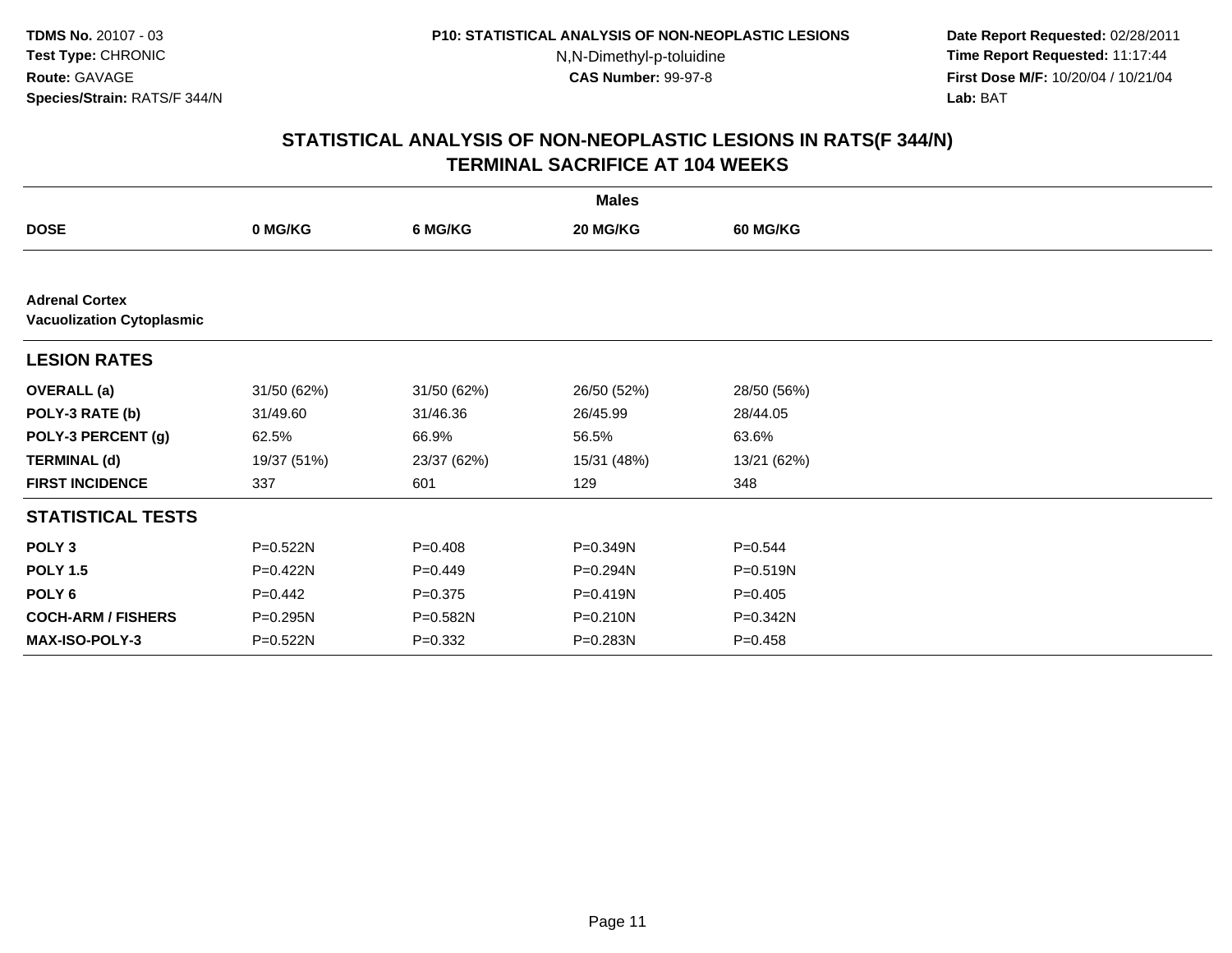N,N-Dimethyl-p-toluidine

 **Date Report Requested:** 02/28/2011 **Time Report Requested:** 11:17:44 **First Dose M/F:** 10/20/04 / 10/21/04<br>**Lab:** BAT **Lab:** BAT

| <b>Males</b>                          |             |             |             |                 |  |  |
|---------------------------------------|-------------|-------------|-------------|-----------------|--|--|
| <b>DOSE</b>                           | 0 MG/KG     | 6 MG/KG     | 20 MG/KG    | <b>60 MG/KG</b> |  |  |
|                                       |             |             |             |                 |  |  |
| <b>Adrenal Medulla</b><br>Hyperplasia |             |             |             |                 |  |  |
| <b>LESION RATES</b>                   |             |             |             |                 |  |  |
| <b>OVERALL</b> (a)                    | 18/50 (36%) | 15/50 (30%) | 12/50 (24%) | 18/50 (36%)     |  |  |
| POLY-3 RATE (b)                       | 18/47.45    | 15/45.24    | 12/42.37    | 18/41.13        |  |  |
| POLY-3 PERCENT (g)                    | 37.9%       | 33.2%       | 28.3%       | 43.8%           |  |  |
| <b>TERMINAL (d)</b>                   | 11/37 (30%) | 13/37 (35%) | 7/31 (23%)  | 9/21(43%)       |  |  |
| <b>FIRST INCIDENCE</b>                | 612         | 695         | 626         | 614             |  |  |
| <b>STATISTICAL TESTS</b>              |             |             |             |                 |  |  |
| POLY <sub>3</sub>                     | $P = 0.245$ | P=0.396N    | P=0.229N    | $P = 0.366$     |  |  |
| <b>POLY 1.5</b>                       | $P = 0.304$ | P=0.382N    | P=0.205N    | $P=0.444$       |  |  |
| POLY 6                                | $P = 0.185$ | P=0.410N    | P=0.257N    | $P = 0.284$     |  |  |
| <b>COCH-ARM / FISHERS</b>             | $P = 0.409$ | P=0.335N    | P=0.138N    | P=0.582N        |  |  |
| <b>MAX-ISO-POLY-3</b>                 | $P=0.272$   | P=0.319N    | P=0.180N    | $P = 0.300$     |  |  |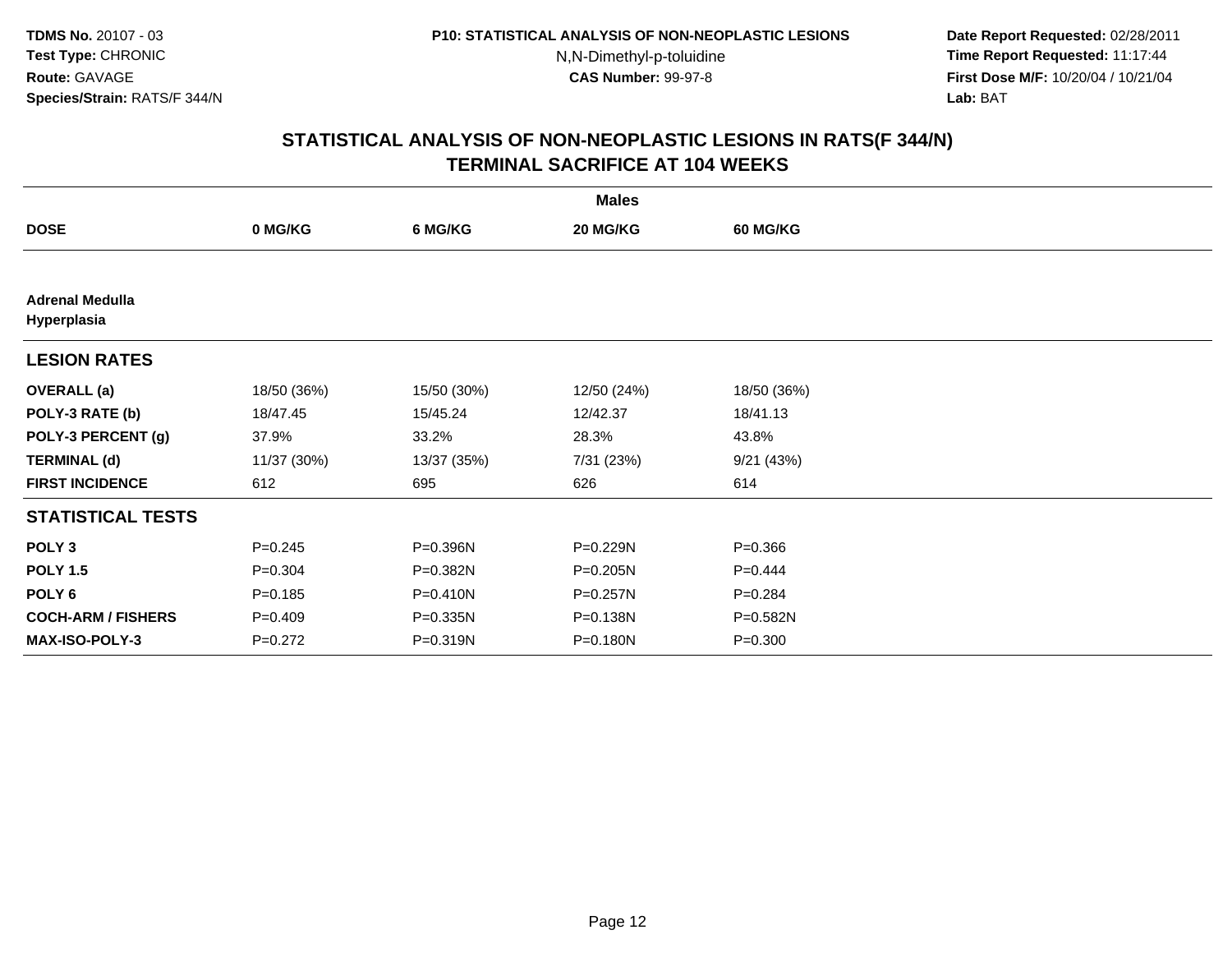N,N-Dimethyl-p-toluidine

 **Date Report Requested:** 02/28/2011 **Time Report Requested:** 11:17:44 **First Dose M/F:** 10/20/04 / 10/21/04<br>**Lab:** BAT **Lab:** BAT

| <b>Males</b>                     |           |          |             |                 |  |  |
|----------------------------------|-----------|----------|-------------|-----------------|--|--|
| <b>DOSE</b>                      | 0 MG/KG   | 6 MG/KG  | 20 MG/KG    | <b>60 MG/KG</b> |  |  |
|                                  |           |          |             |                 |  |  |
| <b>Bone Marrow</b><br>Hemorrhage |           |          |             |                 |  |  |
| <b>LESION RATES</b>              |           |          |             |                 |  |  |
| <b>OVERALL</b> (a)               | 0/50(0%)  | 0/50(0%) | 1/50(2%)    | 4/50 (8%)       |  |  |
| POLY-3 RATE (b)                  | 0/46.00   | 0/44.99  | 1/41.84     | 4/39.55         |  |  |
| POLY-3 PERCENT (g)               | 0%        | 0%       | 2.4%        | 10.1%           |  |  |
| <b>TERMINAL (d)</b>              | 0/37(0%)  | 0/37(0%) | 0/31(0%)    | 2/21(10%)       |  |  |
| <b>FIRST INCIDENCE</b>           | ---       | ---      | 612         | 614             |  |  |
| <b>STATISTICAL TESTS</b>         |           |          |             |                 |  |  |
| POLY <sub>3</sub>                | P=0.003** | (e)      | $P = 0.481$ | $P=0.043*$      |  |  |
| <b>POLY 1.5</b>                  | P=0.004** | (e)      | $P = 0.485$ | P=0.049*        |  |  |
| POLY <sub>6</sub>                | P=0.002** | (e)      | $P = 0.478$ | $P=0.037*$      |  |  |
| <b>COCH-ARM / FISHERS</b>        | P=0.005** | (e)      | $P = 0.500$ | $P = 0.059$     |  |  |
| MAX-ISO-POLY-3                   | P=0.005** | (e)      | $P = 0.158$ | P=0.019*        |  |  |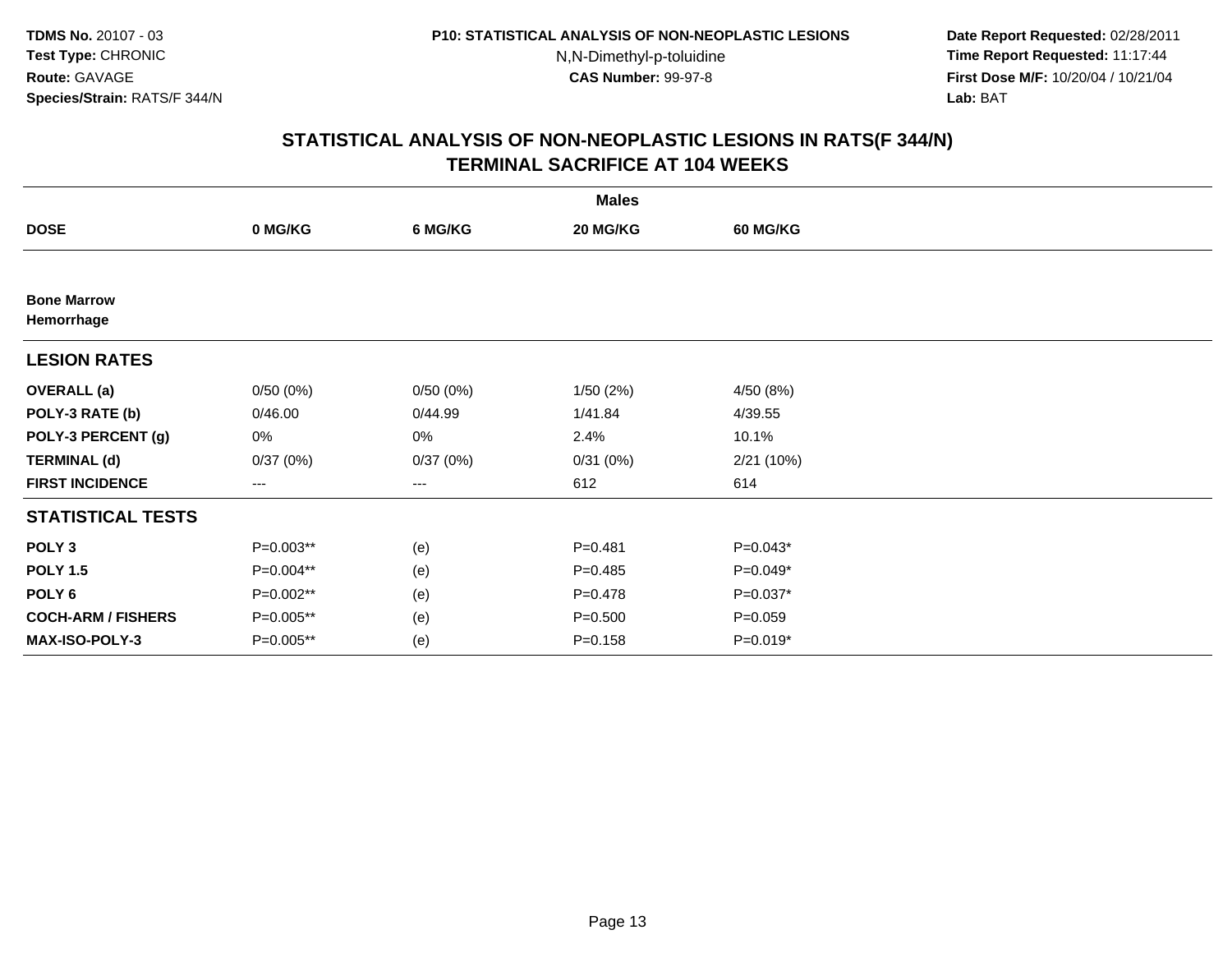N,N-Dimethyl-p-toluidine

 **Date Report Requested:** 02/28/2011 **Time Report Requested:** 11:17:44 **First Dose M/F:** 10/20/04 / 10/21/04<br>**Lab:** BAT **Lab:** BAT

| <b>Males</b>                      |             |             |             |              |  |  |
|-----------------------------------|-------------|-------------|-------------|--------------|--|--|
| <b>DOSE</b>                       | 0 MG/KG     | 6 MG/KG     | 20 MG/KG    | 60 MG/KG     |  |  |
|                                   |             |             |             |              |  |  |
| <b>Bone Marrow</b><br>Hyperplasia |             |             |             |              |  |  |
| <b>LESION RATES</b>               |             |             |             |              |  |  |
| <b>OVERALL</b> (a)                | 17/50 (34%) | 13/50 (26%) | 28/50 (56%) | 50/50 (100%) |  |  |
| POLY-3 RATE (b)                   | 17/47.68    | 13/47.13    | 28/45.94    | 50/50.00     |  |  |
| POLY-3 PERCENT (g)                | 35.7%       | 27.6%       | 61%         | 100%         |  |  |
| <b>TERMINAL (d)</b>               | 10/37 (27%) | 7/37 (19%)  | 17/31 (55%) | 21/21 (100%) |  |  |
| <b>FIRST INCIDENCE</b>            | 609         | 324         | 233         | 192          |  |  |
| <b>STATISTICAL TESTS</b>          |             |             |             |              |  |  |
| POLY <sub>3</sub>                 | P<0.001**   | P=0.267N    | P=0.010**   | P<0.001**    |  |  |
| <b>POLY 1.5</b>                   | P<0.001**   | P=0.268N    | $P=0.012*$  | P<0.001**    |  |  |
| POLY <sub>6</sub>                 | P<0.001**   | P=0.265N    | P=0.009**   | P<0.001**    |  |  |
| <b>COCH-ARM / FISHERS</b>         | P<0.001**   | P=0.257N    | $P=0.022*$  | P<0.001**    |  |  |
| <b>MAX-ISO-POLY-3</b>             | P<0.001**   | P=0.201N    | P=0.006**   | P<0.001**    |  |  |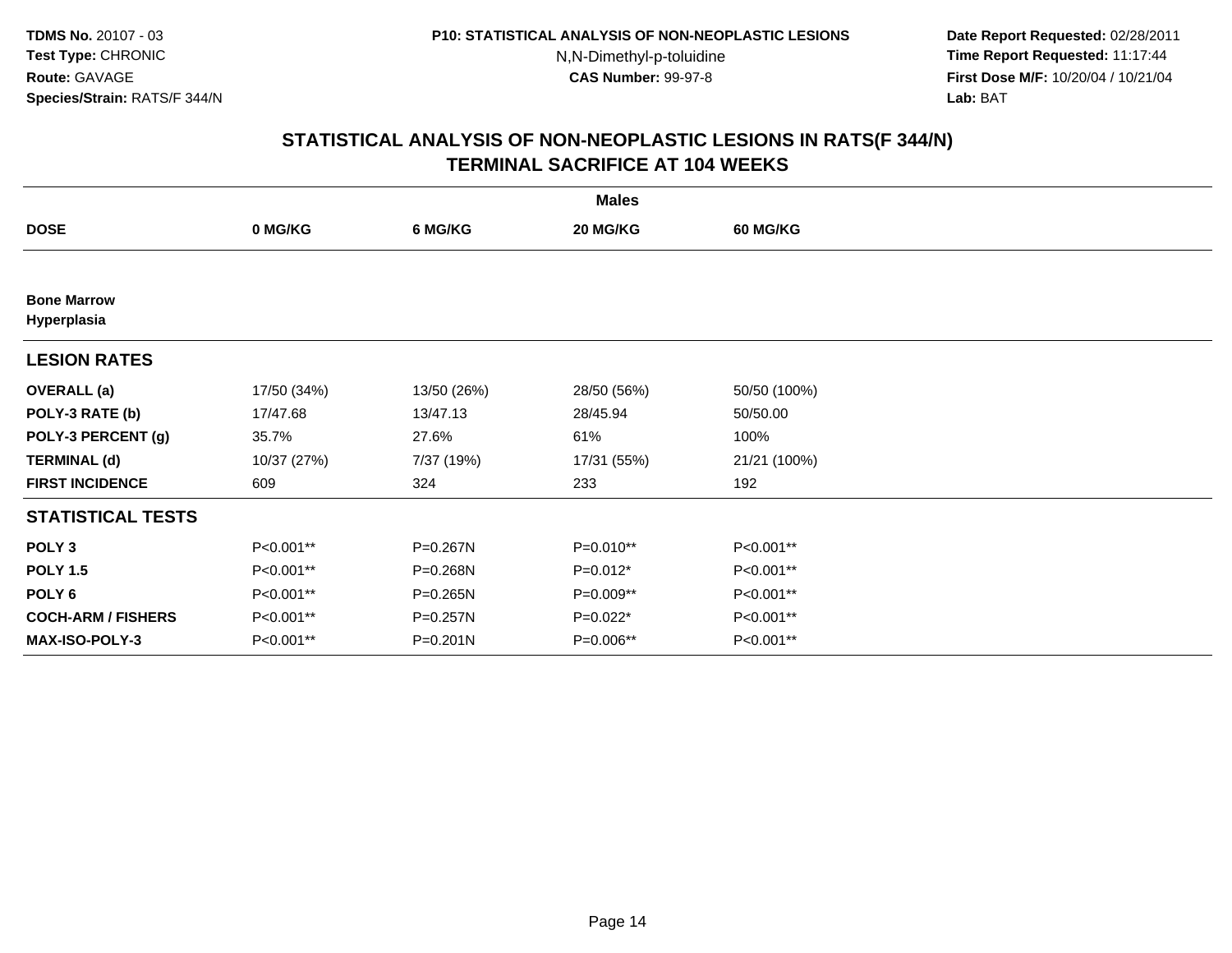N,N-Dimethyl-p-toluidine

 **Date Report Requested:** 02/28/2011 **Time Report Requested:** 11:17:44 **First Dose M/F:** 10/20/04 / 10/21/04<br>**Lab:** BAT **Lab:** BAT

| <b>Males</b>                             |             |             |                        |                 |  |  |
|------------------------------------------|-------------|-------------|------------------------|-----------------|--|--|
| <b>DOSE</b>                              | 0 MG/KG     | 6 MG/KG     | 20 MG/KG               | <b>60 MG/KG</b> |  |  |
|                                          |             |             |                        |                 |  |  |
| <b>Coagulating Gland</b><br>Inflammation |             |             |                        |                 |  |  |
| <b>LESION RATES</b>                      |             |             |                        |                 |  |  |
| <b>OVERALL (a)</b>                       | 1/1 (100%)  | 2/2 (100%)  | $0/1$ $(0%)$           | $0/0 (0\%)$     |  |  |
| POLY-3 RATE (b)                          | 1/1.00      | 2/2.00      | 0/0.64                 | 0/0.00          |  |  |
| POLY-3 PERCENT (g)                       | 100%        | 100%        | 0%                     | $0\%$           |  |  |
| <b>TERMINAL (d)</b>                      | $0/0 (0\%)$ | $0/0 (0\%)$ | $0/0 (0\%)$            | $0/0 (0\%)$     |  |  |
| <b>FIRST INCIDENCE</b>                   | 645         | 713         | $\qquad \qquad \cdots$ | $\cdots$        |  |  |
| <b>STATISTICAL TESTS</b>                 |             |             |                        |                 |  |  |
| POLY <sub>3</sub>                        | (e)         | (e)         | (e)                    | (e)             |  |  |
| <b>POLY 1.5</b>                          | (e)         | (e)         | (e)                    | (e)             |  |  |
| POLY <sub>6</sub>                        | (e)         | (e)         | (e)                    | (e)             |  |  |
| <b>COCH-ARM / FISHERS</b>                | P=0.896N    | (e)         | P=0.500N               | (e)             |  |  |
| MAX-ISO-POLY-3                           | (e)         | (e)         | (e)                    | (e)             |  |  |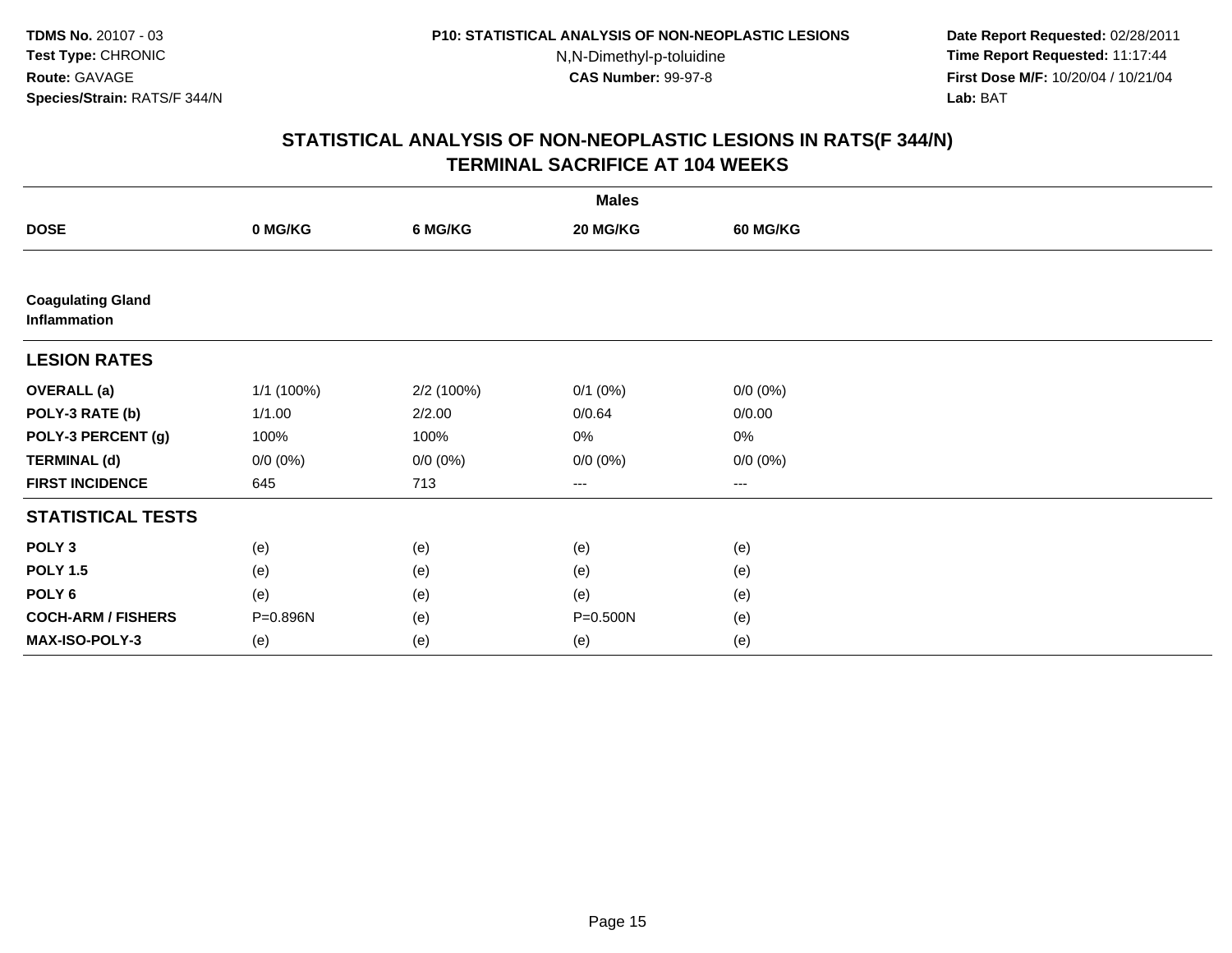N,N-Dimethyl-p-toluidine

 **Date Report Requested:** 02/28/2011 **Time Report Requested:** 11:17:44 **First Dose M/F:** 10/20/04 / 10/21/04<br>**Lab:** BAT **Lab:** BAT

| <b>Males</b>                             |             |             |             |                 |  |  |
|------------------------------------------|-------------|-------------|-------------|-----------------|--|--|
| <b>DOSE</b>                              | 0 MG/KG     | 6 MG/KG     | 20 MG/KG    | <b>60 MG/KG</b> |  |  |
|                                          |             |             |             |                 |  |  |
| <b>Epididymis</b><br><b>Inflammation</b> |             |             |             |                 |  |  |
| <b>LESION RATES</b>                      |             |             |             |                 |  |  |
| <b>OVERALL</b> (a)                       | 0/50(0%)    | 1/50(2%)    | 2/50(4%)    | 2/50(4%)        |  |  |
| POLY-3 RATE (b)                          | 0/46.00     | 1/44.99     | 2/41.44     | 2/39.27         |  |  |
| POLY-3 PERCENT (g)                       | 0%          | 2.2%        | 4.8%        | 5.1%            |  |  |
| <b>TERMINAL (d)</b>                      | 0/37(0%)    | 1/37(3%)    | 2/31(7%)    | 1/21(5%)        |  |  |
| <b>FIRST INCIDENCE</b>                   | ---         | 727 (T)     | 727 (T)     | 668             |  |  |
| <b>STATISTICAL TESTS</b>                 |             |             |             |                 |  |  |
| POLY <sub>3</sub>                        | $P = 0.176$ | $P=0.496$   | $P = 0.215$ | $P = 0.204$     |  |  |
| <b>POLY 1.5</b>                          | $P = 0.195$ | $P=0.495$   | $P = 0.220$ | $P = 0.216$     |  |  |
| POLY <sub>6</sub>                        | $P = 0.154$ | $P=0.497$   | $P = 0.210$ | $P = 0.190$     |  |  |
| <b>COCH-ARM / FISHERS</b>                | $P = 0.228$ | $P = 0.500$ | $P = 0.247$ | $P = 0.247$     |  |  |
| MAX-ISO-POLY-3                           | $P = 0.162$ | $P = 0.159$ | $P = 0.076$ | $P = 0.075$     |  |  |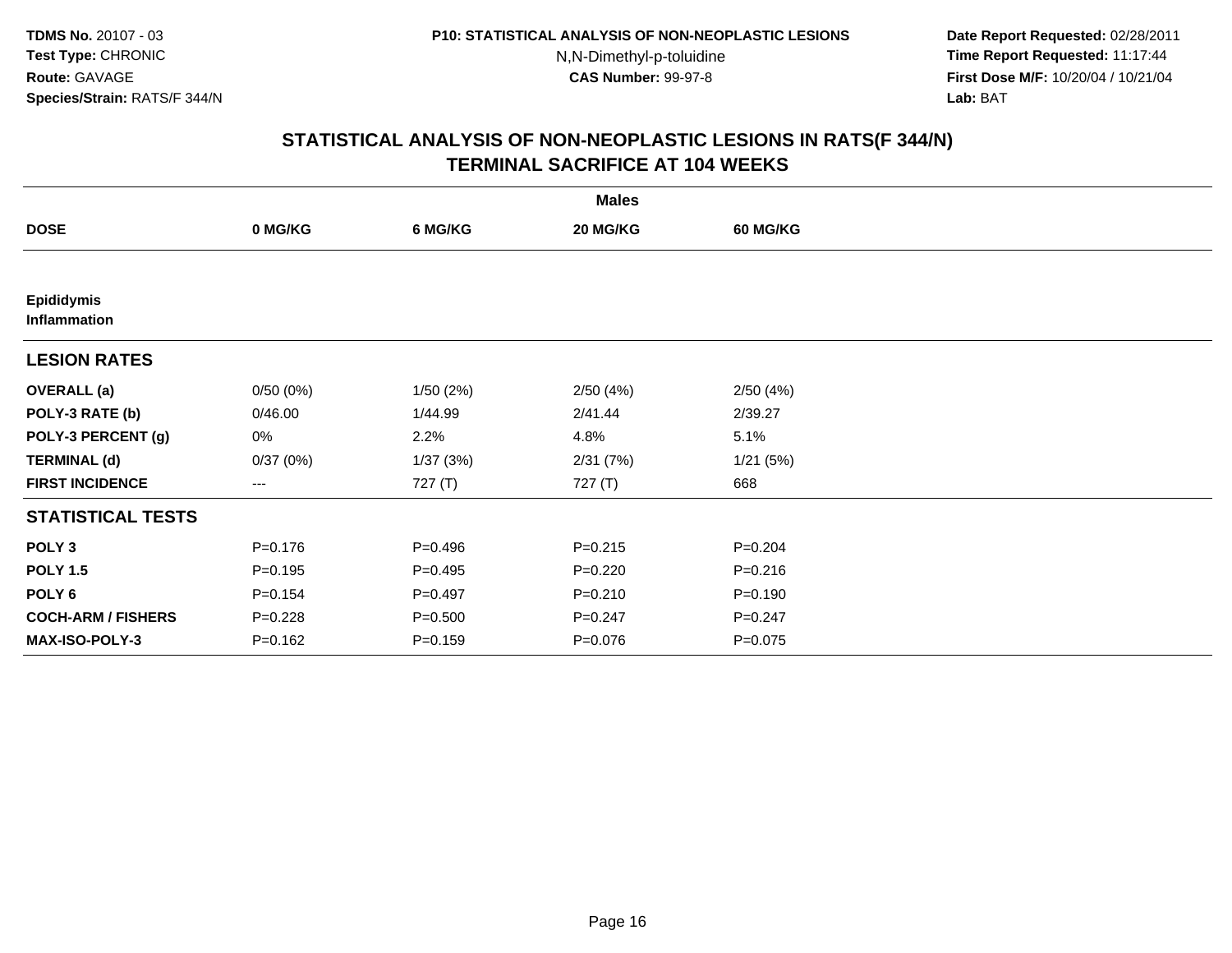N,N-Dimethyl-p-toluidine

 **Date Report Requested:** 02/28/2011 **Time Report Requested:** 11:17:44 **First Dose M/F:** 10/20/04 / 10/21/04<br>**Lab:** BAT **Lab:** BAT

|                                 |             |          | <b>Males</b> |                 |  |
|---------------------------------|-------------|----------|--------------|-----------------|--|
| <b>DOSE</b>                     | 0 MG/KG     | 6 MG/KG  | 20 MG/KG     | <b>60 MG/KG</b> |  |
|                                 |             |          |              |                 |  |
| <b>Esophagus</b><br>Perforation |             |          |              |                 |  |
| <b>LESION RATES</b>             |             |          |              |                 |  |
| <b>OVERALL</b> (a)              | 0/50(0%)    | 0/50(0%) | 1/50(2%)     | 2/50(4%)        |  |
| POLY-3 RATE (b)                 | 0/46.00     | 0/44.99  | 1/42.43      | 2/40.51         |  |
| POLY-3 PERCENT (g)              | 0%          | 0%       | 2.4%         | 4.9%            |  |
| <b>TERMINAL (d)</b>             | 0/37(0%)    | 0/37(0%) | 0/31(0%)     | 0/21(0%)        |  |
| <b>FIRST INCIDENCE</b>          | $---$       | ---      | 147          | 192             |  |
| <b>STATISTICAL TESTS</b>        |             |          |              |                 |  |
| POLY <sub>3</sub>               | $P = 0.068$ | (e)      | $P=0.484$    | $P = 0.210$     |  |
| <b>POLY 1.5</b>                 | $P=0.075$   | (e)      | $P=0.488$    | $P=0.221$       |  |
| POLY <sub>6</sub>               | $P = 0.060$ | (e)      | $P = 0.480$  | $P = 0.197$     |  |
| <b>COCH-ARM / FISHERS</b>       | $P = 0.084$ | (e)      | $P = 0.500$  | $P = 0.247$     |  |
| MAX-ISO-POLY-3                  | $P = 0.080$ | (e)      | $P = 0.158$  | $P = 0.075$     |  |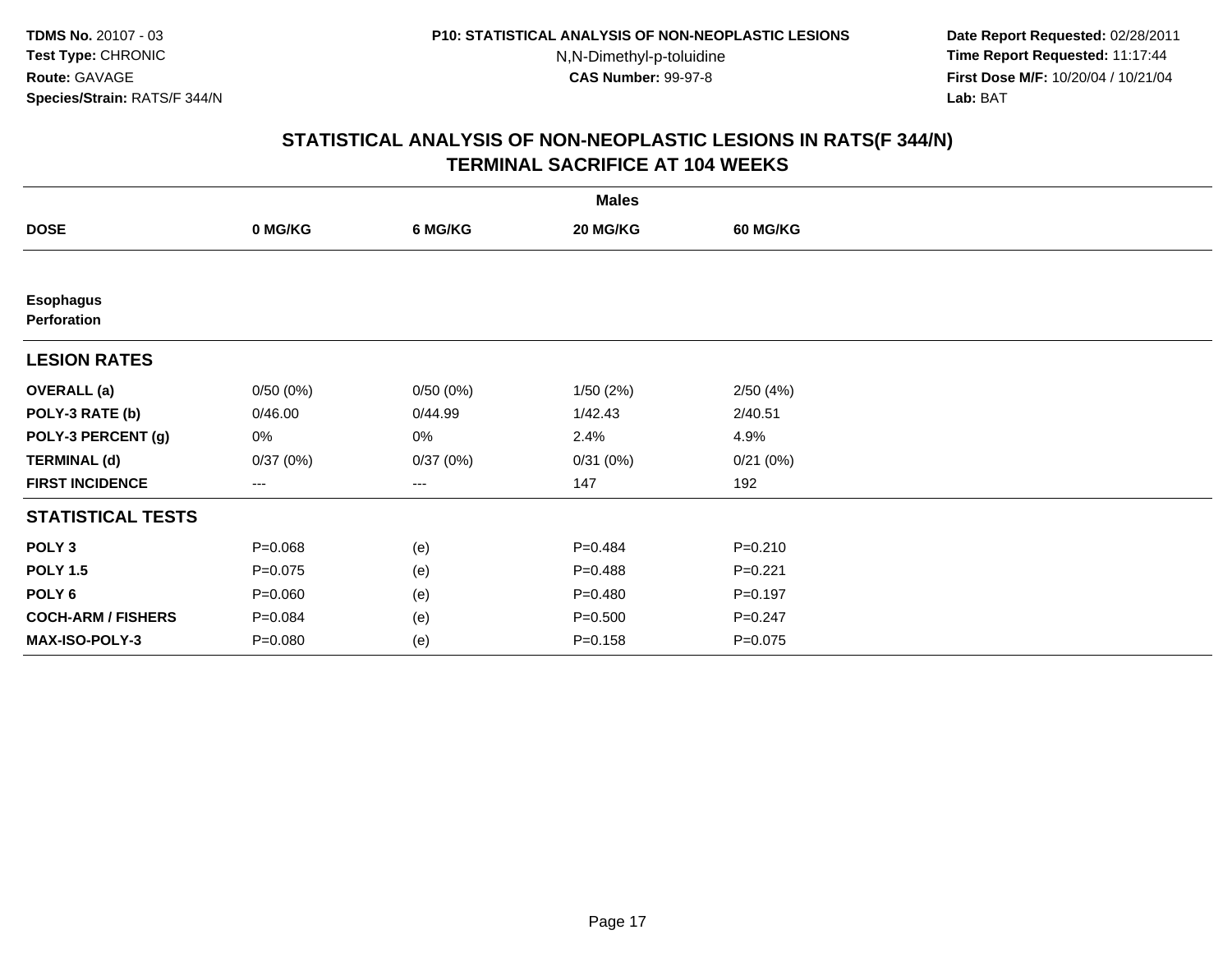N,N-Dimethyl-p-toluidine

 **Date Report Requested:** 02/28/2011 **Time Report Requested:** 11:17:44 **First Dose M/F:** 10/20/04 / 10/21/04<br>**Lab:** BAT **Lab:** BAT

|                           |          |          | <b>Males</b>           |                 |  |
|---------------------------|----------|----------|------------------------|-----------------|--|
| <b>DOSE</b>               | 0 MG/KG  | 6 MG/KG  | 20 MG/KG               | <b>60 MG/KG</b> |  |
|                           |          |          |                        |                 |  |
| Eye<br>Cataract           |          |          |                        |                 |  |
| <b>LESION RATES</b>       |          |          |                        |                 |  |
| <b>OVERALL (a)</b>        | 0/50(0%) | 0/50(0%) | 0/50(0%)               | 0/50(0%)        |  |
| POLY-3 RATE (b)           | 0/46.00  | 0/44.99  | 0/41.44                | 0/39.04         |  |
| POLY-3 PERCENT (g)        | 0%       | 0%       | 0%                     | $0\%$           |  |
| <b>TERMINAL (d)</b>       | 0/37(0%) | 0/37(0%) | 0/31(0%)               | 0/21(0%)        |  |
| <b>FIRST INCIDENCE</b>    | $--$     | ---      | $\qquad \qquad \cdots$ | ---             |  |
| <b>STATISTICAL TESTS</b>  |          |          |                        |                 |  |
| POLY <sub>3</sub>         | (n)      | (n)      | (n)                    | (n)             |  |
| <b>POLY 1.5</b>           | (n)      | (n)      | (n)                    | (n)             |  |
| POLY <sub>6</sub>         | (n)      | (n)      | (n)                    | (n)             |  |
| <b>COCH-ARM / FISHERS</b> | (n)      | (n)      | (n)                    | (n)             |  |
| MAX-ISO-POLY-3            | (n)      | (n)      | (n)                    | (n)             |  |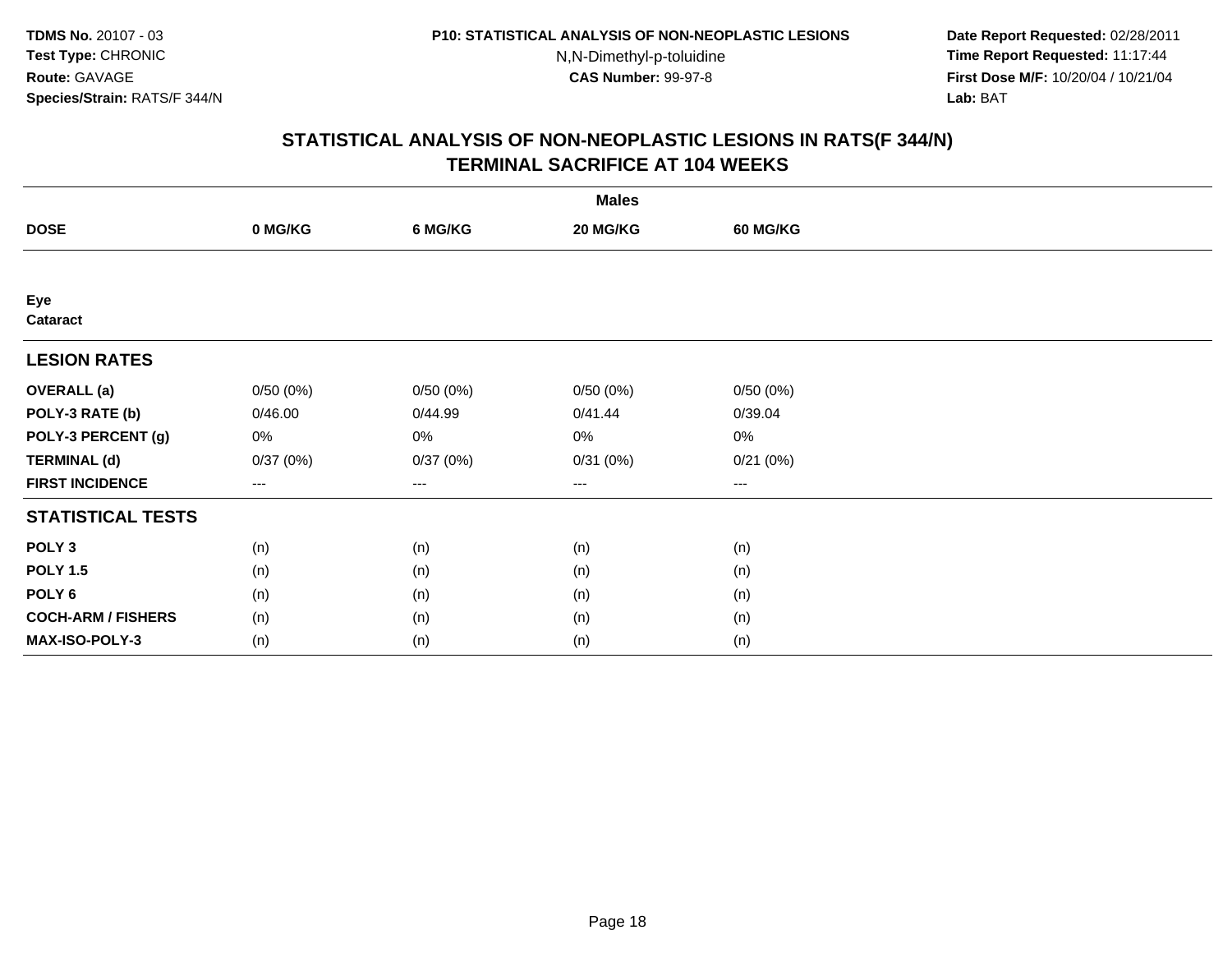N,N-Dimethyl-p-toluidine

 **Date Report Requested:** 02/28/2011 **Time Report Requested:** 11:17:44 **First Dose M/F:** 10/20/04 / 10/21/04<br>**Lab:** BAT **Lab:** BAT

|                               |             |             | <b>Males</b> |                 |  |
|-------------------------------|-------------|-------------|--------------|-----------------|--|
| <b>DOSE</b>                   | 0 MG/KG     | 6 MG/KG     | 20 MG/KG     | <b>60 MG/KG</b> |  |
|                               |             |             |              |                 |  |
| Eye: Retina<br><b>Atrophy</b> |             |             |              |                 |  |
| <b>LESION RATES</b>           |             |             |              |                 |  |
| <b>OVERALL</b> (a)            | 0/50(0%)    | 1/50(2%)    | 1/50(2%)     | 3/50(6%)        |  |
| POLY-3 RATE (b)               | 0/46.00     | 1/44.99     | 1/41.44      | 3/39.07         |  |
| POLY-3 PERCENT (g)            | 0%          | 2.2%        | 2.4%         | 7.7%            |  |
| <b>TERMINAL (d)</b>           | 0/37(0%)    | 1/37(3%)    | 1/31(3%)     | 1/21(5%)        |  |
| <b>FIRST INCIDENCE</b>        | ---         | 727 (T)     | 727 (T)      | 723             |  |
| <b>STATISTICAL TESTS</b>      |             |             |              |                 |  |
| POLY <sub>3</sub>             | P=0.046*    | $P = 0.496$ | $P = 0.479$  | $P=0.092$       |  |
| <b>POLY 1.5</b>               | $P = 0.053$ | $P = 0.495$ | $P=0.484$    | $P = 0.102$     |  |
| POLY <sub>6</sub>             | $P=0.039*$  | $P=0.497$   | $P=0.475$    | $P = 0.081$     |  |
| <b>COCH-ARM / FISHERS</b>     | $P = 0.064$ | $P = 0.500$ | $P = 0.500$  | $P = 0.121$     |  |
| MAX-ISO-POLY-3                | $P=0.043*$  | $P = 0.159$ | $P = 0.158$  | $P=0.037*$      |  |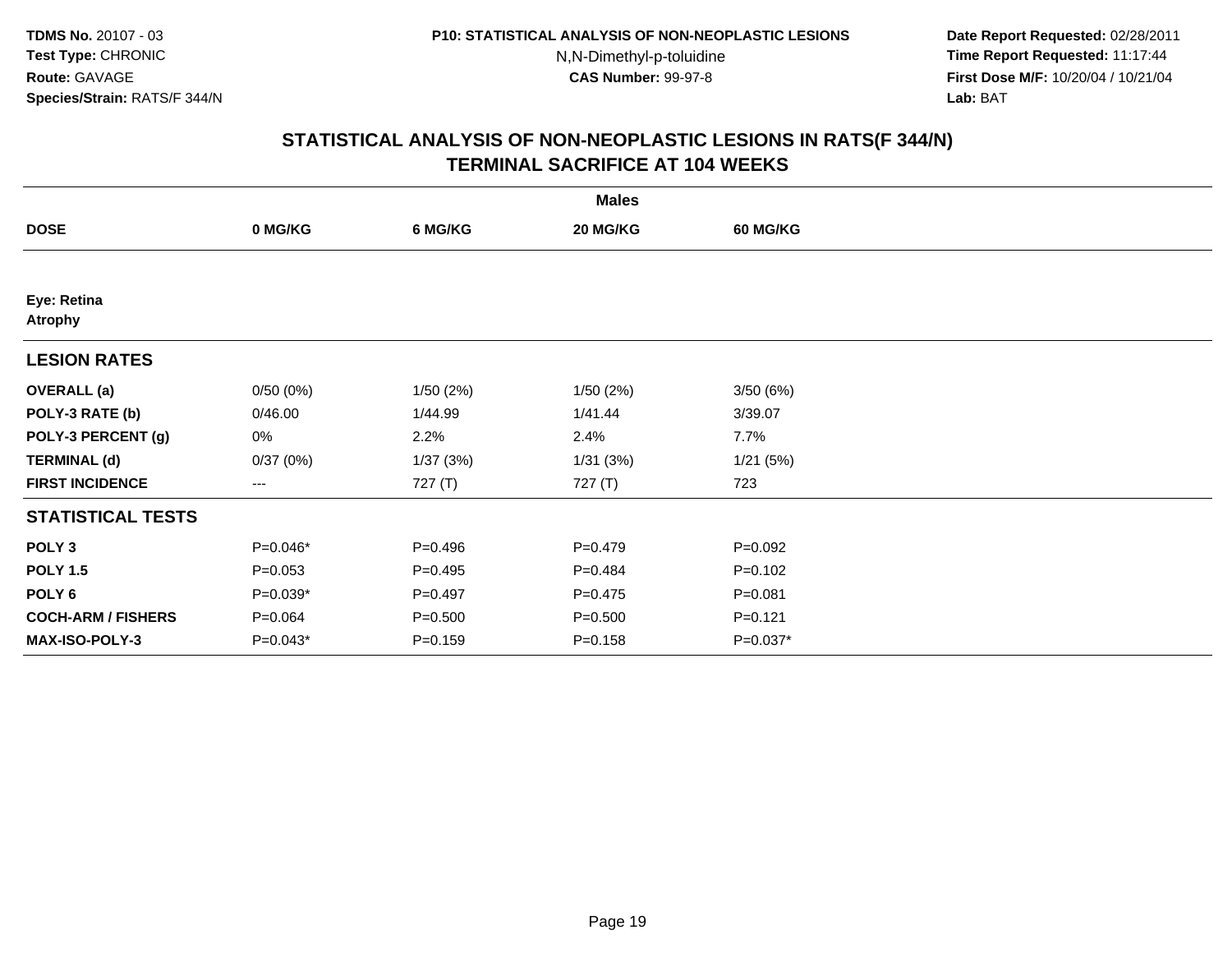N,N-Dimethyl-p-toluidine

 **Date Report Requested:** 02/28/2011 **Time Report Requested:** 11:17:44 **First Dose M/F:** 10/20/04 / 10/21/04<br>**Lab:** BAT **Lab:** BAT

|                                        |            |             | <b>Males</b> |             |  |
|----------------------------------------|------------|-------------|--------------|-------------|--|
| <b>DOSE</b>                            | 0 MG/KG    | 6 MG/KG     | 20 MG/KG     | 60 MG/KG    |  |
|                                        |            |             |              |             |  |
| <b>Harderian Gland</b><br>Inflammation |            |             |              |             |  |
| <b>LESION RATES</b>                    |            |             |              |             |  |
| <b>OVERALL (a)</b>                     | 3/50(6%)   | 6/50 (12%)  | 0/50(0%)     | 10/50 (20%) |  |
| POLY-3 RATE (b)                        | 3/46.41    | 6/44.99     | 0/41.44      | 10/41.45    |  |
| POLY-3 PERCENT (g)                     | 6.5%       | 13.3%       | 0%           | 24.1%       |  |
| <b>TERMINAL (d)</b>                    | 2/37(5%)   | 6/37 (16%)  | 0/31(0%)     | 6/21(29%)   |  |
| <b>FIRST INCIDENCE</b>                 | 610        | 727 (T)     | ---          | 348         |  |
| <b>STATISTICAL TESTS</b>               |            |             |              |             |  |
| POLY <sub>3</sub>                      | P=0.009**  | $P=0.227$   | $P = 0.140N$ | $P=0.019*$  |  |
| <b>POLY 1.5</b>                        | P=0.011*   | $P=0.229$   | $P = 0.135N$ | P=0.025*    |  |
| POLY 6                                 | P=0.007**  | $P = 0.228$ | P=0.146N     | $P=0.014*$  |  |
| <b>COCH-ARM / FISHERS</b>              | $P=0.016*$ | $P = 0.243$ | $P = 0.121N$ | P=0.036*    |  |
| MAX-ISO-POLY-3                         | P=0.008**  | $P = 0.139$ | P=0.056N     | P=0.012*    |  |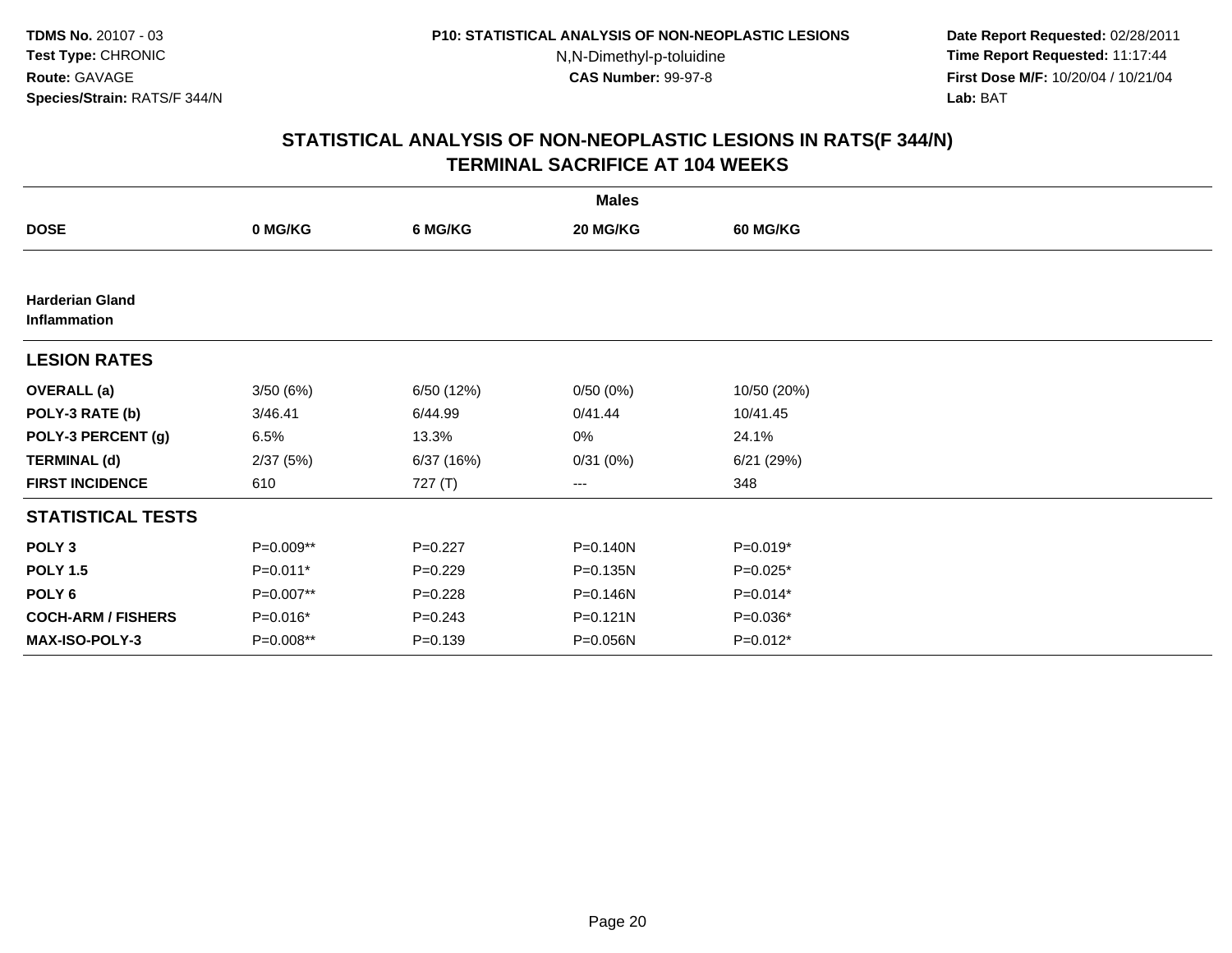N,N-Dimethyl-p-toluidine

 **Date Report Requested:** 02/28/2011 **Time Report Requested:** 11:17:44 **First Dose M/F:** 10/20/04 / 10/21/04<br>**Lab:** BAT **Lab:** BAT

|                           |              |              | <b>Males</b> |             |  |
|---------------------------|--------------|--------------|--------------|-------------|--|
| <b>DOSE</b>               | 0 MG/KG      | 6 MG/KG      | 20 MG/KG     | 60 MG/KG    |  |
|                           |              |              |              |             |  |
| Heart<br>Cardiomyopathy   |              |              |              |             |  |
| <b>LESION RATES</b>       |              |              |              |             |  |
| <b>OVERALL (a)</b>        | 46/50 (92%)  | 50/50 (100%) | 49/50 (98%)  | 48/50 (96%) |  |
| POLY-3 RATE (b)           | 46/49.01     | 50/50.00     | 49/50.00     | 48/49.32    |  |
| POLY-3 PERCENT (g)        | 93.9%        | 100%         | 98%          | 97.3%       |  |
| <b>TERMINAL (d)</b>       | 37/37 (100%) | 37/37 (100%) | 30/31 (97%)  | 20/21 (95%) |  |
| <b>FIRST INCIDENCE</b>    | 337          | 62           | 129          | 192         |  |
| <b>STATISTICAL TESTS</b>  |              |              |              |             |  |
| POLY <sub>3</sub>         | $P = 0.543$  | $P = 0.088$  | $P = 0.282$  | $P = 0.352$ |  |
| <b>POLY 1.5</b>           | $P = 0.538$  | $P=0.072$    | $P=0.227$    | $P = 0.332$ |  |
| POLY 6                    | $P = 0.597$  | $P = 0.133$  | $P = 0.398$  | $P = 0.430$ |  |
| <b>COCH-ARM / FISHERS</b> | $P = 0.562$  | $P = 0.059$  | $P = 0.181$  | $P = 0.339$ |  |
| MAX-ISO-POLY-3            | $P = 0.103$  | $P=0.023*$   | $P = 0.131$  | $P = 0.178$ |  |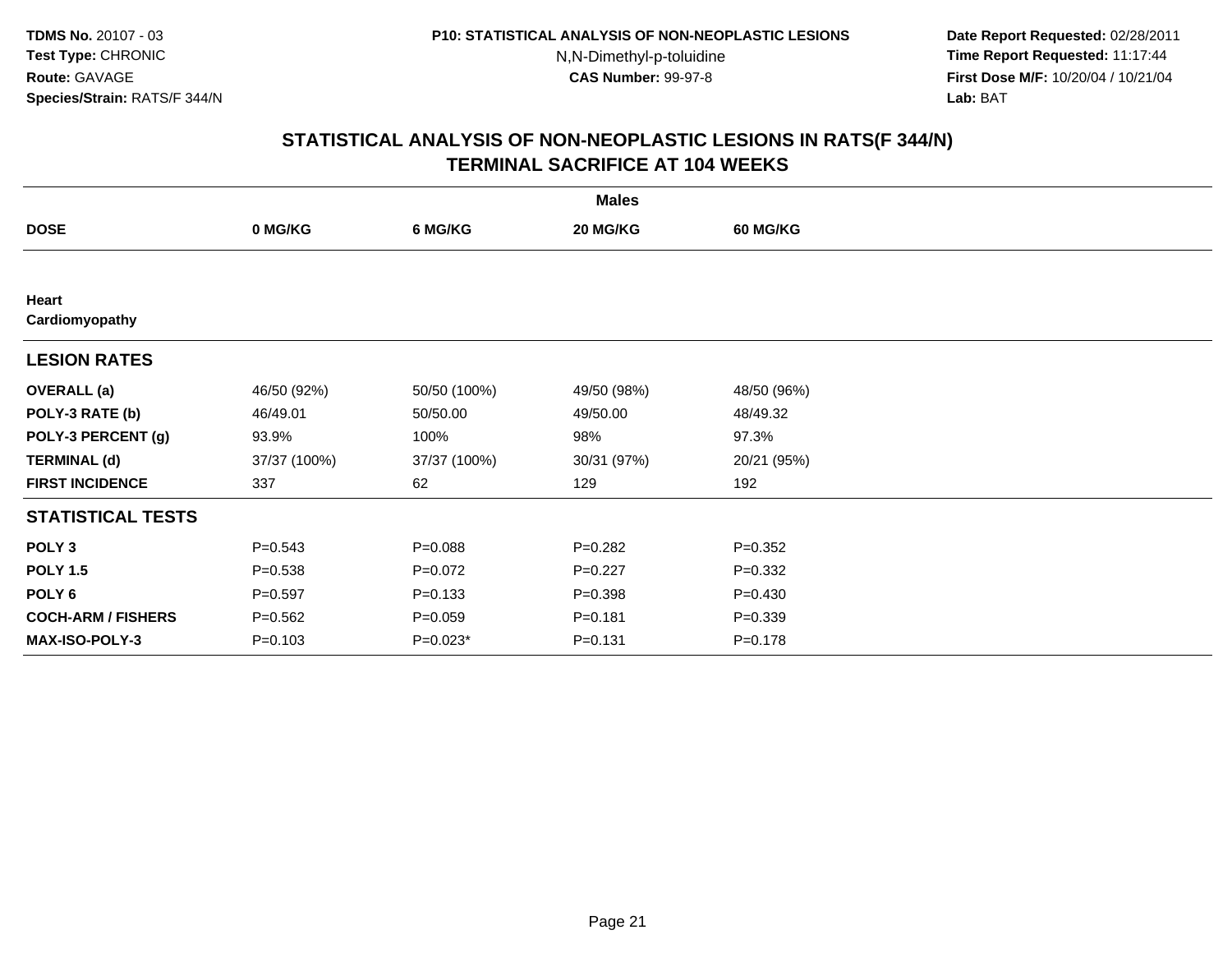N,N-Dimethyl-p-toluidine

 **Date Report Requested:** 02/28/2011 **Time Report Requested:** 11:17:44 **First Dose M/F:** 10/20/04 / 10/21/04<br>**Lab:** BAT **Lab:** BAT

|                                |           |          | <b>Males</b>      |                 |  |
|--------------------------------|-----------|----------|-------------------|-----------------|--|
| <b>DOSE</b>                    | 0 MG/KG   | 6 MG/KG  | 20 MG/KG          | <b>60 MG/KG</b> |  |
|                                |           |          |                   |                 |  |
| Heart<br><b>Mineralization</b> |           |          |                   |                 |  |
| <b>LESION RATES</b>            |           |          |                   |                 |  |
| <b>OVERALL</b> (a)             | 0/50(0%)  | 0/50(0%) | 0/50(0%)          | 3/50(6%)        |  |
| POLY-3 RATE (b)                | 0/46.00   | 0/44.99  | 0/41.44           | 3/40.47         |  |
| POLY-3 PERCENT (g)             | 0%        | 0%       | 0%                | 7.4%            |  |
| <b>TERMINAL (d)</b>            | 0/37(0%)  | 0/37(0%) | 0/31(0%)          | 0/21(0%)        |  |
| <b>FIRST INCIDENCE</b>         | $---$     | ---      | $\qquad \qquad -$ | 412             |  |
| <b>STATISTICAL TESTS</b>       |           |          |                   |                 |  |
| POLY <sub>3</sub>              | P=0.006** | (e)      | (e)               | $P = 0.097$     |  |
| <b>POLY 1.5</b>                | P=0.007** | (e)      | (e)               | $P = 0.105$     |  |
| POLY <sub>6</sub>              | P=0.006** | (e)      | (e)               | $P = 0.089$     |  |
| <b>COCH-ARM / FISHERS</b>      | P=0.009** | (e)      | (e)               | $P = 0.121$     |  |
| MAX-ISO-POLY-3                 | P=0.010** | (e)      | (e)               | $P=0.037*$      |  |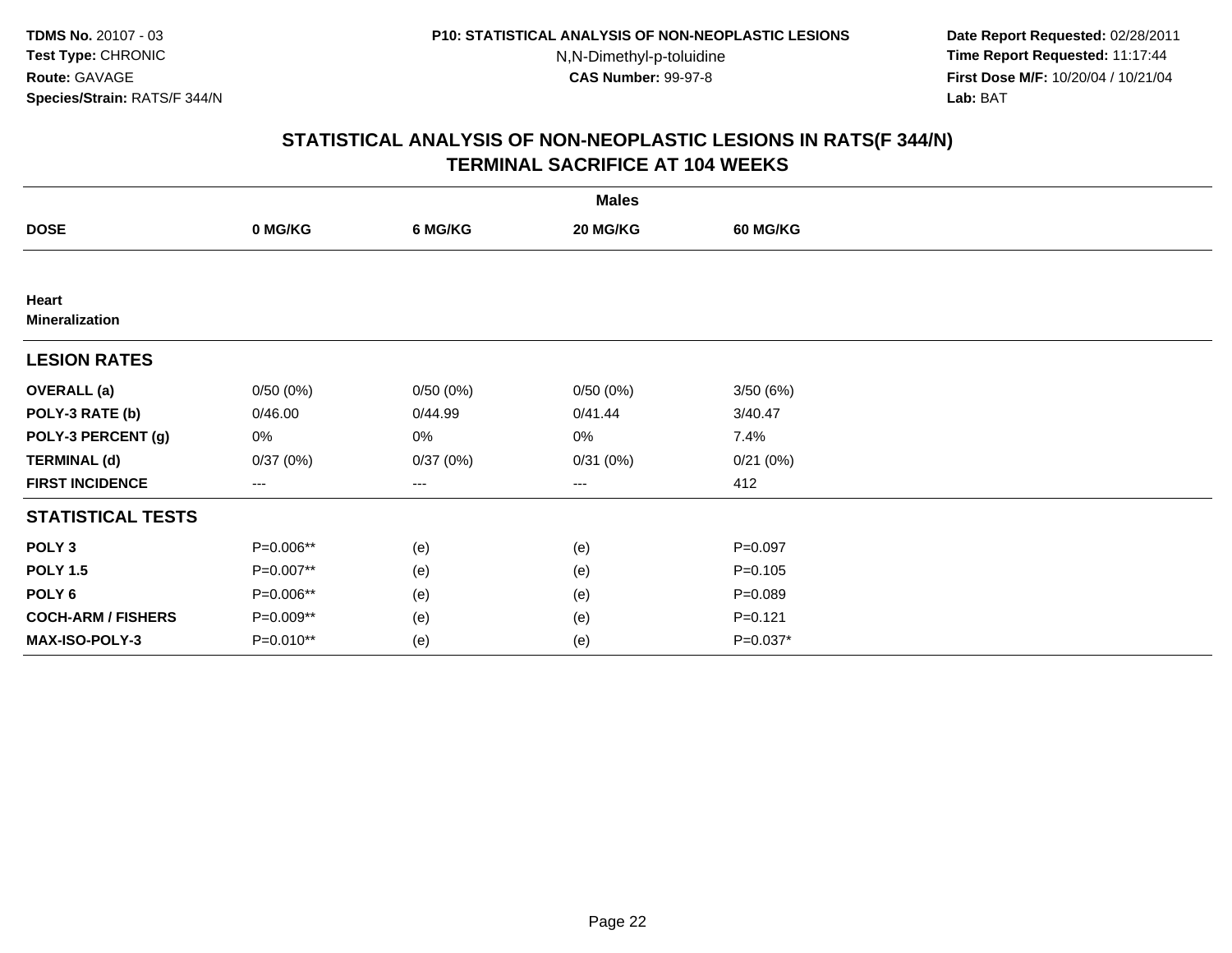N,N-Dimethyl-p-toluidine

 **Date Report Requested:** 02/28/2011 **Time Report Requested:** 11:17:44 **First Dose M/F:** 10/20/04 / 10/21/04<br>**Lab:** BAT **Lab:** BAT

|                            |             |          | <b>Males</b> |                 |  |
|----------------------------|-------------|----------|--------------|-----------------|--|
| <b>DOSE</b>                | 0 MG/KG     | 6 MG/KG  | 20 MG/KG     | <b>60 MG/KG</b> |  |
|                            |             |          |              |                 |  |
| Heart<br><b>Thrombosis</b> |             |          |              |                 |  |
| <b>LESION RATES</b>        |             |          |              |                 |  |
| <b>OVERALL (a)</b>         | 0/50(0%)    | 0/50(0%) | 1/50(2%)     | 2/50(4%)        |  |
| POLY-3 RATE (b)            | 0/46.00     | 0/44.99  | 1/41.80      | 2/39.54         |  |
| POLY-3 PERCENT (g)         | 0%          | 0%       | 2.4%         | 5.1%            |  |
| <b>TERMINAL (d)</b>        | 0/37(0%)    | 0/37(0%) | 0/31(0%)     | 0/21(0%)        |  |
| <b>FIRST INCIDENCE</b>     | $---$       | ---      | 626          | 616             |  |
| <b>STATISTICAL TESTS</b>   |             |          |              |                 |  |
| POLY <sub>3</sub>          | $P=0.065$   | (e)      | $P = 0.481$  | $P = 0.205$     |  |
| <b>POLY 1.5</b>            | $P=0.072$   | (e)      | $P = 0.485$  | $P = 0.217$     |  |
| POLY <sub>6</sub>          | $P = 0.058$ | (e)      | $P = 0.478$  | $P = 0.192$     |  |
| <b>COCH-ARM / FISHERS</b>  | $P = 0.084$ | (e)      | $P = 0.500$  | $P = 0.247$     |  |
| MAX-ISO-POLY-3             | $P = 0.080$ | (e)      | $P = 0.158$  | $P = 0.075$     |  |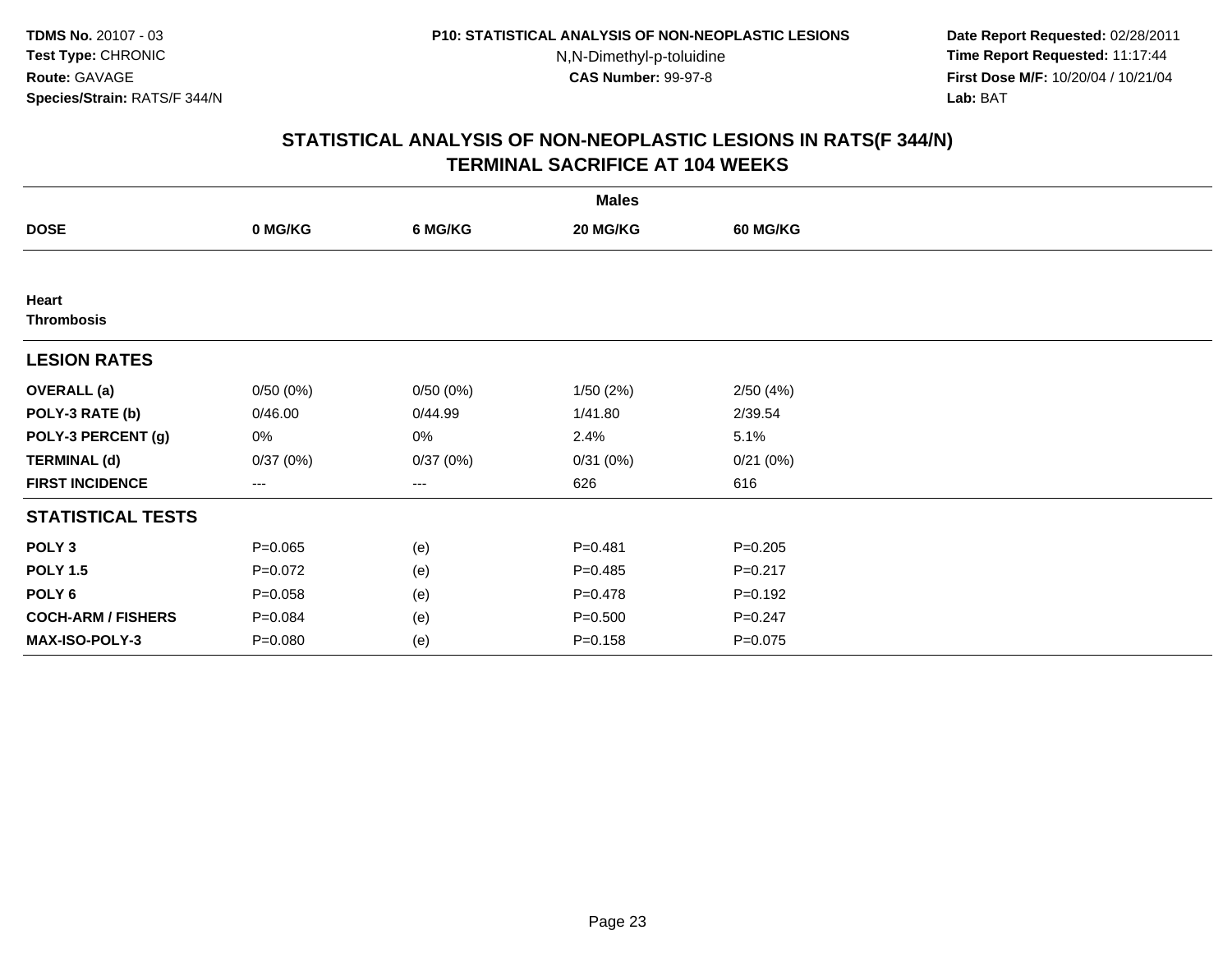N,N-Dimethyl-p-toluidine

 **Date Report Requested:** 02/28/2011 **Time Report Requested:** 11:17:44 **First Dose M/F:** 10/20/04 / 10/21/04<br>**Lab:** BAT **Lab:** BAT

|                                                           |          |             | <b>Males</b> |                 |  |
|-----------------------------------------------------------|----------|-------------|--------------|-----------------|--|
| <b>DOSE</b>                                               | 0 MG/KG  | 6 MG/KG     | 20 MG/KG     | <b>60 MG/KG</b> |  |
|                                                           |          |             |              |                 |  |
| <b>Intestine Large, Colon</b><br><b>Parasite Metazoan</b> |          |             |              |                 |  |
| <b>LESION RATES</b>                                       |          |             |              |                 |  |
| <b>OVERALL</b> (a)                                        | 1/50(2%) | 2/50(4%)    | 1/50(2%)     | 0/50(0%)        |  |
| POLY-3 RATE (b)                                           | 1/46.23  | 2/46.34     | 1/42.43      | 0/39.04         |  |
| POLY-3 PERCENT (g)                                        | 2.2%     | 4.3%        | 2.4%         | $0\%$           |  |
| <b>TERMINAL (d)</b>                                       | 0/37(0%) | 0/37(0%)    | 0/31(0%)     | 0/21(0%)        |  |
| <b>FIRST INCIDENCE</b>                                    | 665      | 324         | 129          | ---             |  |
| <b>STATISTICAL TESTS</b>                                  |          |             |              |                 |  |
| POLY <sub>3</sub>                                         | P=0.271N | $P = 0.501$ | $P = 0.741$  | P=0.533N        |  |
| <b>POLY 1.5</b>                                           | P=0.256N | $P = 0.498$ | $P = 0.746$  | P=0.521N        |  |
| POLY <sub>6</sub>                                         | P=0.292N | $P = 0.506$ | $P = 0.736$  | P=0.549N        |  |
| <b>COCH-ARM / FISHERS</b>                                 | P=0.231N | $P = 0.500$ | P=0.753N     | P=0.500N        |  |
| <b>MAX-ISO-POLY-3</b>                                     | P=0.299N | $P = 0.282$ | $P = 0.476$  | P=0.199N        |  |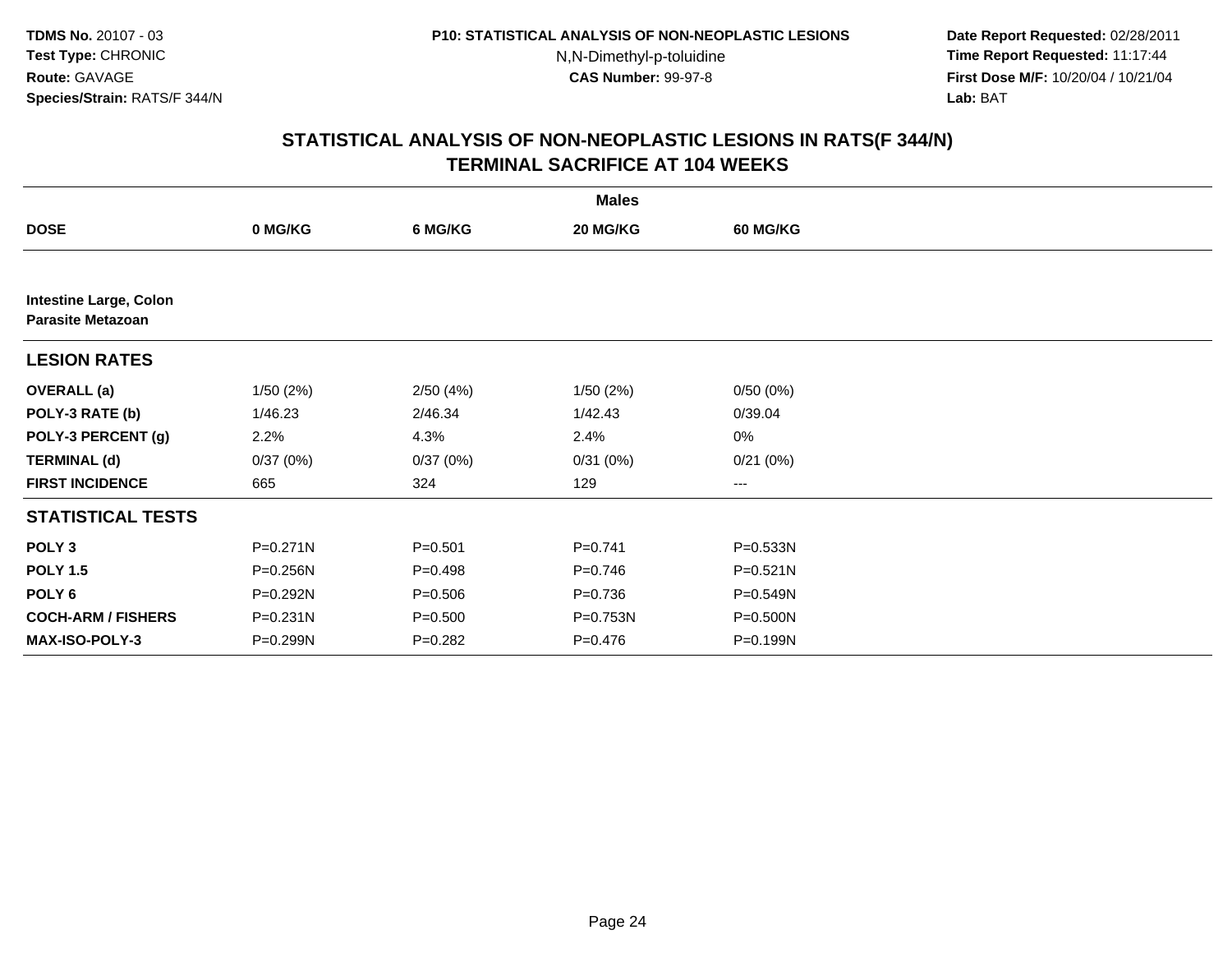N,N-Dimethyl-p-toluidine

 **Date Report Requested:** 02/28/2011 **Time Report Requested:** 11:17:44 **First Dose M/F:** 10/20/04 / 10/21/04<br>**Lab:** BAT **Lab:** BAT

|                                                            |              |             | <b>Males</b> |                 |  |
|------------------------------------------------------------|--------------|-------------|--------------|-----------------|--|
| <b>DOSE</b>                                                | 0 MG/KG      | 6 MG/KG     | 20 MG/KG     | <b>60 MG/KG</b> |  |
|                                                            |              |             |              |                 |  |
| <b>Intestine Large, Rectum</b><br><b>Parasite Metazoan</b> |              |             |              |                 |  |
| <b>LESION RATES</b>                                        |              |             |              |                 |  |
| <b>OVERALL</b> (a)                                         | 3/50(6%)     | 5/50 (10%)  | 2/50(4%)     | 3/50(6%)        |  |
| POLY-3 RATE (b)                                            | 3/46.00      | 5/45.64     | 2/41.84      | 3/40.30         |  |
| POLY-3 PERCENT (g)                                         | 6.5%         | 11%         | 4.8%         | 7.4%            |  |
| <b>TERMINAL (d)</b>                                        | 3/37(8%)     | 4/37 (11%)  | 1/31(3%)     | 1/21(5%)        |  |
| <b>FIRST INCIDENCE</b>                                     | 727(T)       | 512         | 612          | 192             |  |
| <b>STATISTICAL TESTS</b>                                   |              |             |              |                 |  |
| POLY <sub>3</sub>                                          | P=0.521N     | $P = 0.352$ | P=0.543N     | $P = 0.600$     |  |
| <b>POLY 1.5</b>                                            | P=0.492N     | $P = 0.349$ | P=0.535N     | $P = 0.626$     |  |
| POLY <sub>6</sub>                                          | $P = 0.557N$ | $P = 0.360$ | P=0.550N     | $P = 0.567$     |  |
| <b>COCH-ARM / FISHERS</b>                                  | P=0.454N     | $P = 0.357$ | P=0.500N     | $P = 0.661N$    |  |
| <b>MAX-ISO-POLY-3</b>                                      | P=0.528N     | $P=0.229$   | P=0.368N     | $P = 0.436$     |  |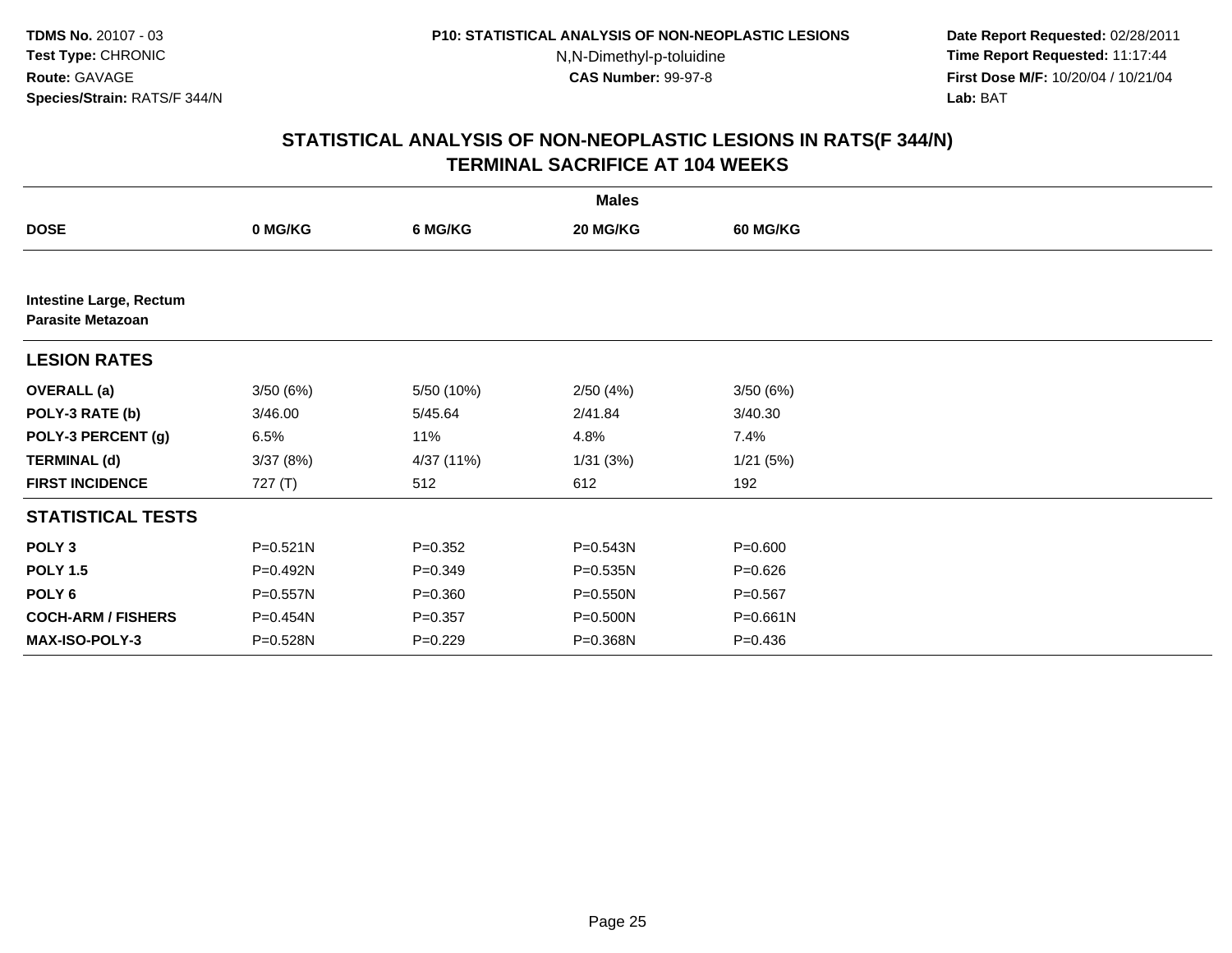N,N-Dimethyl-p-toluidine

 **Date Report Requested:** 02/28/2011 **Time Report Requested:** 11:17:44 **First Dose M/F:** 10/20/04 / 10/21/04<br>**Lab:** BAT **Lab:** BAT

|                                          |          |             | <b>Males</b> |                 |  |
|------------------------------------------|----------|-------------|--------------|-----------------|--|
| <b>DOSE</b>                              | 0 MG/KG  | 6 MG/KG     | 20 MG/KG     | <b>60 MG/KG</b> |  |
|                                          |          |             |              |                 |  |
| <b>Islets, Pancreatic</b><br>Hyperplasia |          |             |              |                 |  |
| <b>LESION RATES</b>                      |          |             |              |                 |  |
| <b>OVERALL</b> (a)                       | 1/50(2%) | 2/50(4%)    | 1/50(2%)     | 0/50(0%)        |  |
| POLY-3 RATE (b)                          | 1/46.00  | 2/44.99     | 1/41.44      | 0/39.04         |  |
| POLY-3 PERCENT (g)                       | 2.2%     | 4.5%        | 2.4%         | 0%              |  |
| <b>TERMINAL (d)</b>                      | 1/37(3%) | 2/37(5%)    | 1/31 (3%)    | 0/21(0%)        |  |
| <b>FIRST INCIDENCE</b>                   | 727 (T)  | 727 (T)     | 727 (T)      | ---             |  |
| <b>STATISTICAL TESTS</b>                 |          |             |              |                 |  |
| POLY <sub>3</sub>                        | P=0.270N | $P=0.492$   | $P = 0.737$  | P=0.533N        |  |
| <b>POLY 1.5</b>                          | P=0.255N | $P=0.492$   | $P=0.742$    | P=0.520N        |  |
| POLY <sub>6</sub>                        | P=0.289N | $P = 0.496$ | $P=0.732$    | P=0.548N        |  |
| <b>COCH-ARM / FISHERS</b>                | P=0.231N | $P = 0.500$ | P=0.753N     | $P = 0.500N$    |  |
| <b>MAX-ISO-POLY-3</b>                    | P=0.292N | $P = 0.276$ | $P = 0.471$  | P=0.198N        |  |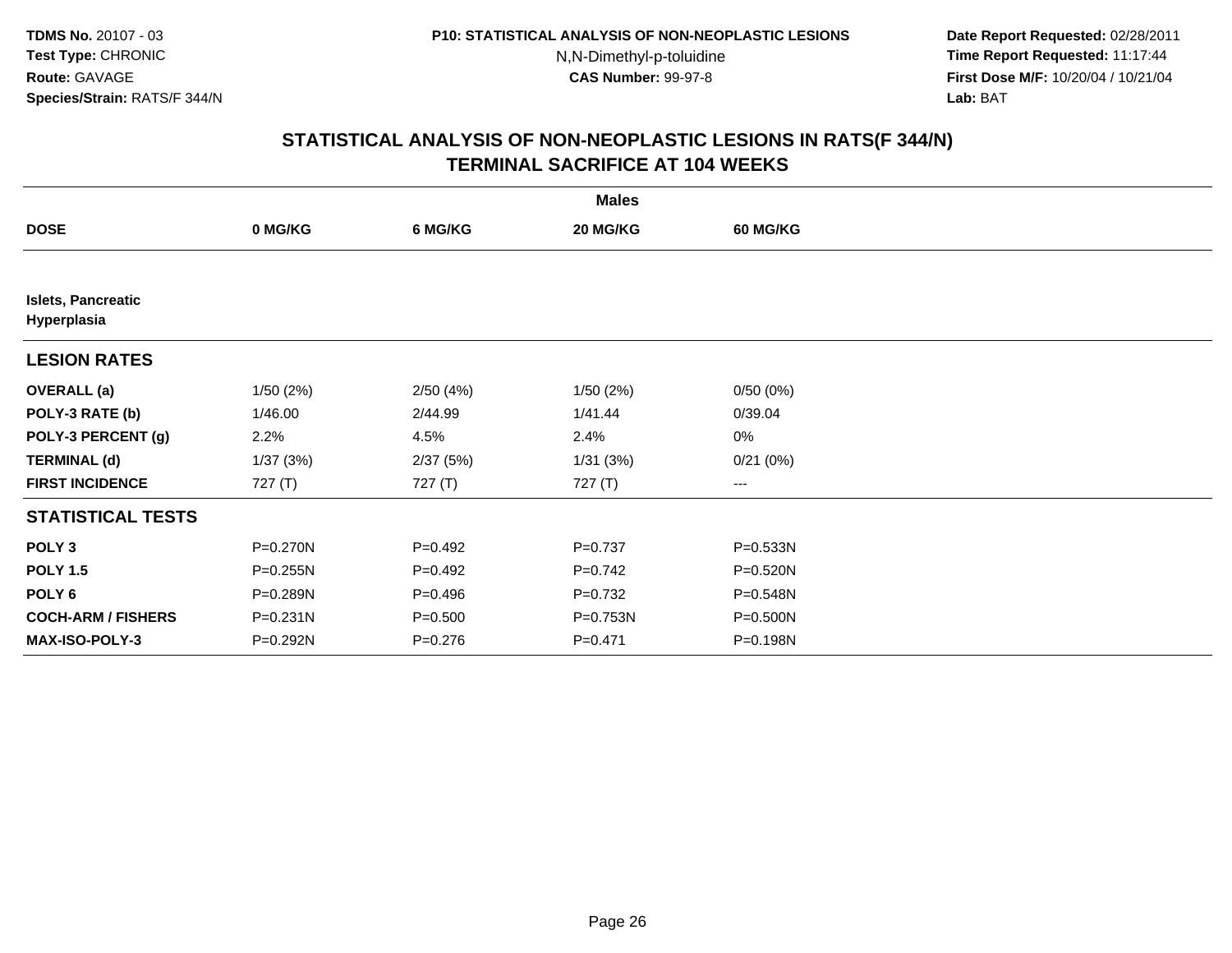N,N-Dimethyl-p-toluidine

 **Date Report Requested:** 02/28/2011 **Time Report Requested:** 11:17:44 **First Dose M/F:** 10/20/04 / 10/21/04<br>**Lab:** BAT **Lab:** BAT

|                                                |              |          | <b>Males</b> |                 |  |
|------------------------------------------------|--------------|----------|--------------|-----------------|--|
| <b>DOSE</b>                                    | 0 MG/KG      | 6 MG/KG  | 20 MG/KG     | <b>60 MG/KG</b> |  |
|                                                |              |          |              |                 |  |
| Kidney<br><b>Accumulation, Hyaline Droplet</b> |              |          |              |                 |  |
| <b>LESION RATES</b>                            |              |          |              |                 |  |
| <b>OVERALL</b> (a)                             | 2/50(4%)     | 1/50(2%) | 0/50(0%)     | 0/50(0%)        |  |
| POLY-3 RATE (b)                                | 2/46.45      | 1/45.64  | 0/41.44      | 0/39.04         |  |
| POLY-3 PERCENT (g)                             | 4.3%         | 2.2%     | 0%           | 0%              |  |
| <b>TERMINAL (d)</b>                            | 0/37(0%)     | 0/37(0%) | 0/31(0%)     | 0/21(0%)        |  |
| <b>FIRST INCIDENCE</b>                         | 645          | 512      | ---          | ---             |  |
| <b>STATISTICAL TESTS</b>                       |              |          |              |                 |  |
| POLY <sub>3</sub>                              | $P = 0.181N$ | P=0.506N | P=0.264N     | P=0.278N        |  |
| <b>POLY 1.5</b>                                | P=0.175N     | P=0.507N | $P = 0.257N$ | P=0.262N        |  |
| POLY 6                                         | P=0.188N     | P=0.504N | $P = 0.271N$ | P=0.299N        |  |
| <b>COCH-ARM / FISHERS</b>                      | P=0.169N     | P=0.500N | P=0.247N     | $P = 0.247N$    |  |
| <b>MAX-ISO-POLY-3</b>                          | P=0.135N     | P=0.288N | $P = 0.101N$ | P=0.114N        |  |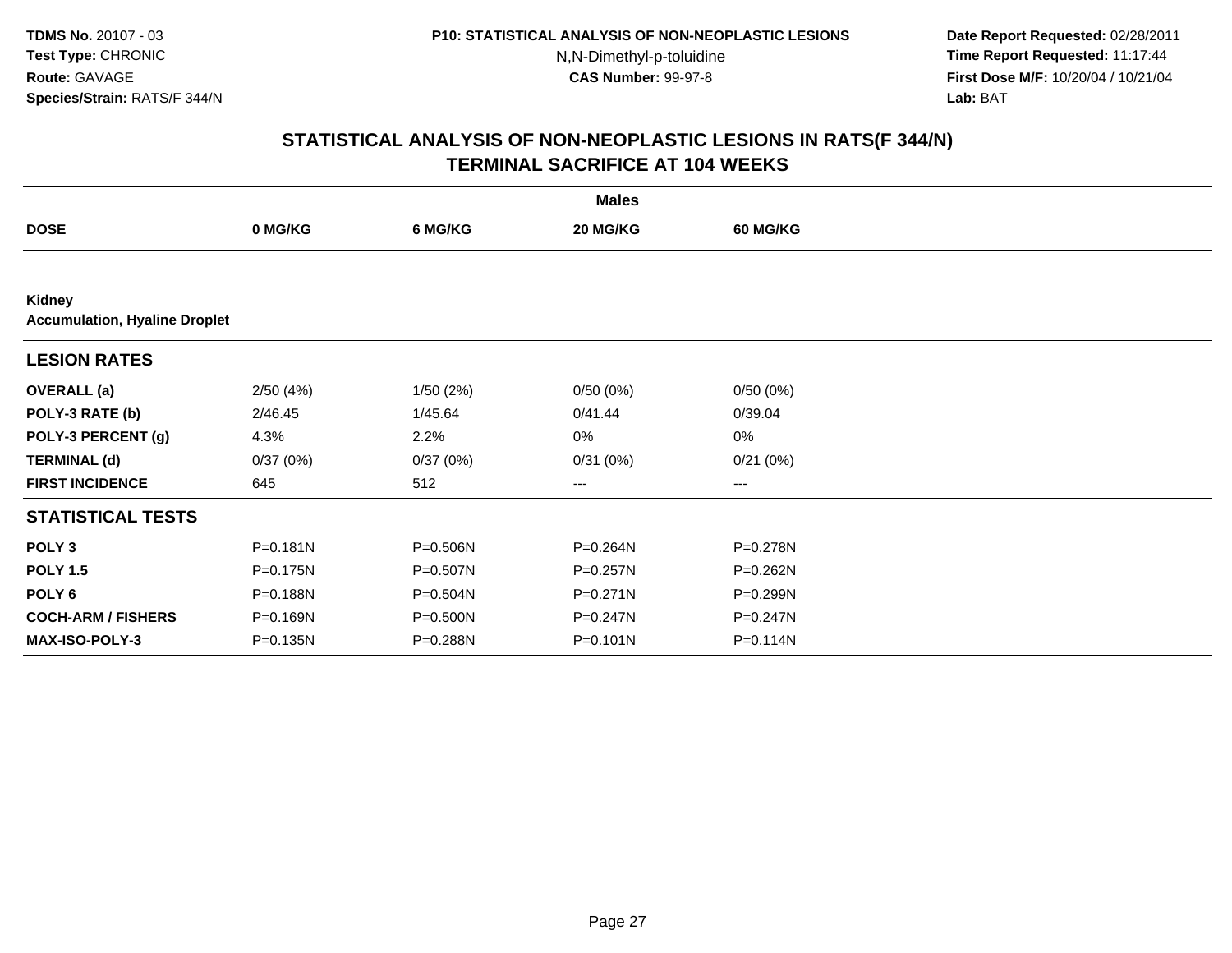N,N-Dimethyl-p-toluidine

 **Date Report Requested:** 02/28/2011 **Time Report Requested:** 11:17:44 **First Dose M/F:** 10/20/04 / 10/21/04<br>**Lab:** BAT **Lab:** BAT

|                           |          |          | <b>Males</b>           |                 |  |
|---------------------------|----------|----------|------------------------|-----------------|--|
| <b>DOSE</b>               | 0 MG/KG  | 6 MG/KG  | 20 MG/KG               | <b>60 MG/KG</b> |  |
|                           |          |          |                        |                 |  |
| Kidney<br><b>Infarct</b>  |          |          |                        |                 |  |
| <b>LESION RATES</b>       |          |          |                        |                 |  |
| <b>OVERALL (a)</b>        | 0/50(0%) | 0/50(0%) | 0/50(0%)               | 0/50(0%)        |  |
| POLY-3 RATE (b)           | 0/46.00  | 0/44.99  | 0/41.44                | 0/39.04         |  |
| POLY-3 PERCENT (g)        | 0%       | 0%       | 0%                     | $0\%$           |  |
| <b>TERMINAL (d)</b>       | 0/37(0%) | 0/37(0%) | 0/31(0%)               | 0/21(0%)        |  |
| <b>FIRST INCIDENCE</b>    | ---      | ---      | $\qquad \qquad \cdots$ | $--$            |  |
| <b>STATISTICAL TESTS</b>  |          |          |                        |                 |  |
| POLY <sub>3</sub>         | (n)      | (n)      | (n)                    | (n)             |  |
| <b>POLY 1.5</b>           | (n)      | (n)      | (n)                    | (n)             |  |
| POLY <sub>6</sub>         | (n)      | (n)      | (n)                    | (n)             |  |
| <b>COCH-ARM / FISHERS</b> | (n)      | (n)      | (n)                    | (n)             |  |
| <b>MAX-ISO-POLY-3</b>     | (n)      | (n)      | (n)                    | (n)             |  |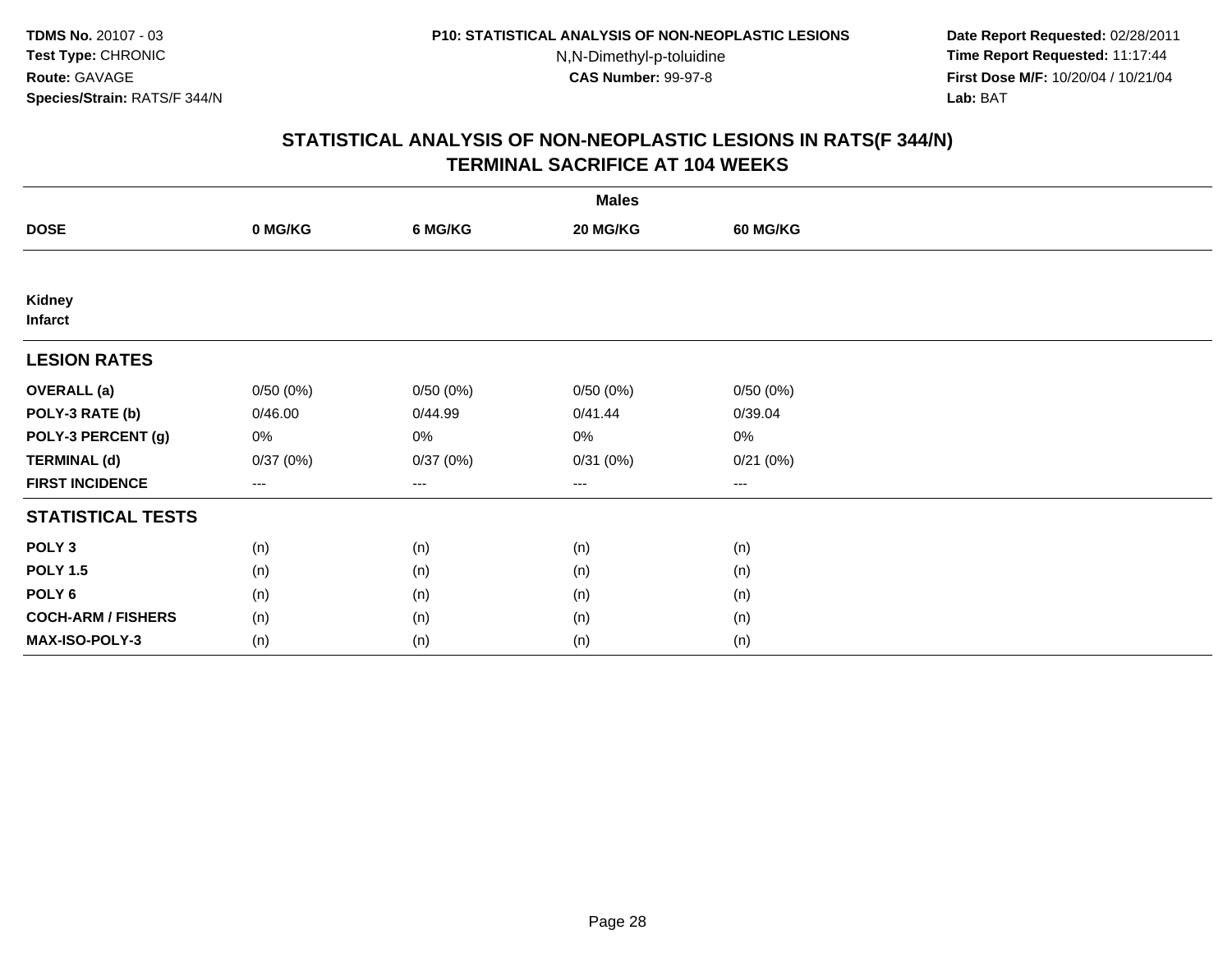N,N-Dimethyl-p-toluidine

 **Date Report Requested:** 02/28/2011 **Time Report Requested:** 11:17:44 **First Dose M/F:** 10/20/04 / 10/21/04<br>**Lab:** BAT **Lab:** BAT

|                                 |             |             | <b>Males</b> |                 |  |
|---------------------------------|-------------|-------------|--------------|-----------------|--|
| <b>DOSE</b>                     | 0 MG/KG     | 6 MG/KG     | 20 MG/KG     | <b>60 MG/KG</b> |  |
|                                 |             |             |              |                 |  |
| Kidney<br><b>Mineralization</b> |             |             |              |                 |  |
| <b>LESION RATES</b>             |             |             |              |                 |  |
| <b>OVERALL (a)</b>              | 44/50 (88%) | 37/50 (74%) | 38/50 (76%)  | 49/50 (98%)     |  |
| POLY-3 RATE (b)                 | 44/48.21    | 37/48.55    | 38/47.27     | 49/49.11        |  |
| POLY-3 PERCENT (g)              | 91.3%       | 76.2%       | 80.4%        | 99.8%           |  |
| <b>TERMINAL (d)</b>             | 35/37 (95%) | 28/37 (76%) | 25/31 (81%)  | 21/21 (100%)    |  |
| <b>FIRST INCIDENCE</b>          | 610         | 324         | 129          | 192             |  |
| <b>STATISTICAL TESTS</b>        |             |             |              |                 |  |
| POLY <sub>3</sub>               | P=0.005**   | P=0.036N*   | P=0.097N     | $P=0.043*$      |  |
| <b>POLY 1.5</b>                 | P=0.005**   | P=0.049N*   | P=0.099N     | $P=0.040*$      |  |
| POLY 6                          | P=0.006**   | P=0.026N*   | P=0.097N     | $P = 0.060$     |  |
| <b>COCH-ARM / FISHERS</b>       | P=0.008**   | P=0.062N    | P=0.096N     | $P = 0.056$     |  |
| MAX-ISO-POLY-3                  | $P=0.006**$ | P=0.019N*   | P=0.055N     | $P=0.012*$      |  |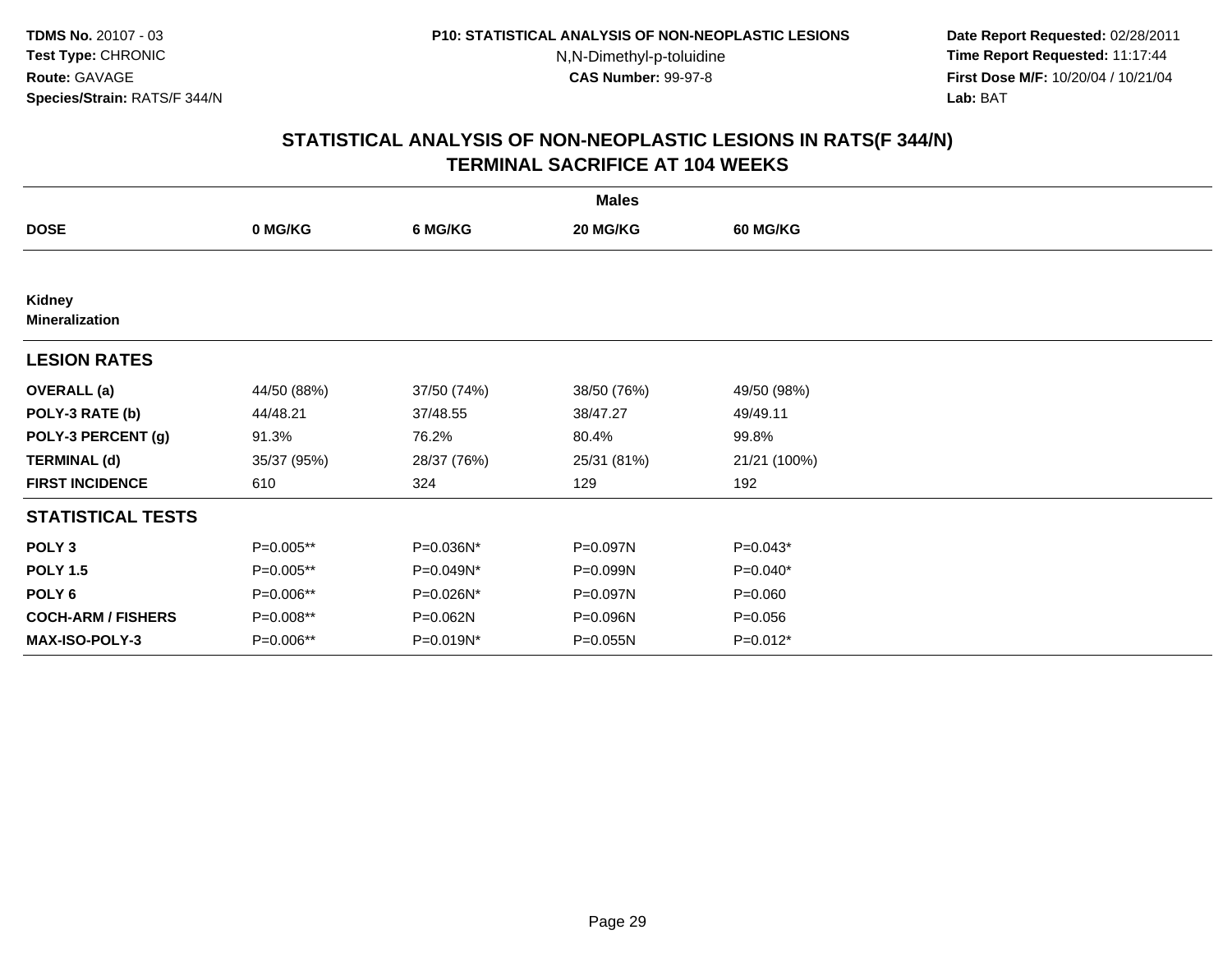N,N-Dimethyl-p-toluidine

 **Date Report Requested:** 02/28/2011 **Time Report Requested:** 11:17:44 **First Dose M/F:** 10/20/04 / 10/21/04<br>**Lab:** BAT **Lab:** BAT

|                           |              |              | <b>Males</b> |                 |
|---------------------------|--------------|--------------|--------------|-----------------|
| <b>DOSE</b>               | 0 MG/KG      | 6 MG/KG      | 20 MG/KG     | <b>60 MG/KG</b> |
|                           |              |              |              |                 |
| Kidney<br>Nephropathy     |              |              |              |                 |
| <b>LESION RATES</b>       |              |              |              |                 |
| <b>OVERALL (a)</b>        | 49/50 (98%)  | 49/50 (98%)  | 48/50 (96%)  | 49/50 (98%)     |
| POLY-3 RATE (b)           | 49/49.59     | 49/49.00     | 48/48.04     | 49/49.15        |
| POLY-3 PERCENT (g)        | 98.8%        | 100%         | 99.9%        | 99.7%           |
| <b>TERMINAL (d)</b>       | 37/37 (100%) | 37/37 (100%) | 31/31 (100%) | 21/21 (100%)    |
| <b>FIRST INCIDENCE</b>    | 337          | 324          | 129          | 192             |
| <b>STATISTICAL TESTS</b>  |              |              |              |                 |
| POLY <sub>3</sub>         | $P = 0.817$  | $P = 0.760$  | $P=0.783$    | $P = 0.822$     |
| <b>POLY 1.5</b>           | $P=0.799$    | $P = 0.634$  | $P=0.743$    | $P=0.764$       |
| POLY 6                    | $P = 0.950$  | $P = 0.970$  | $P = 0.971$  | $P = 0.974$     |
| <b>COCH-ARM / FISHERS</b> | $P = 0.640$  | $P = 0.753N$ | $P = 0.500N$ | P=0.753N        |
| MAX-ISO-POLY-3            | $P = 0.185$  | $P = 0.163$  | $P = 0.186$  | $P = 0.239$     |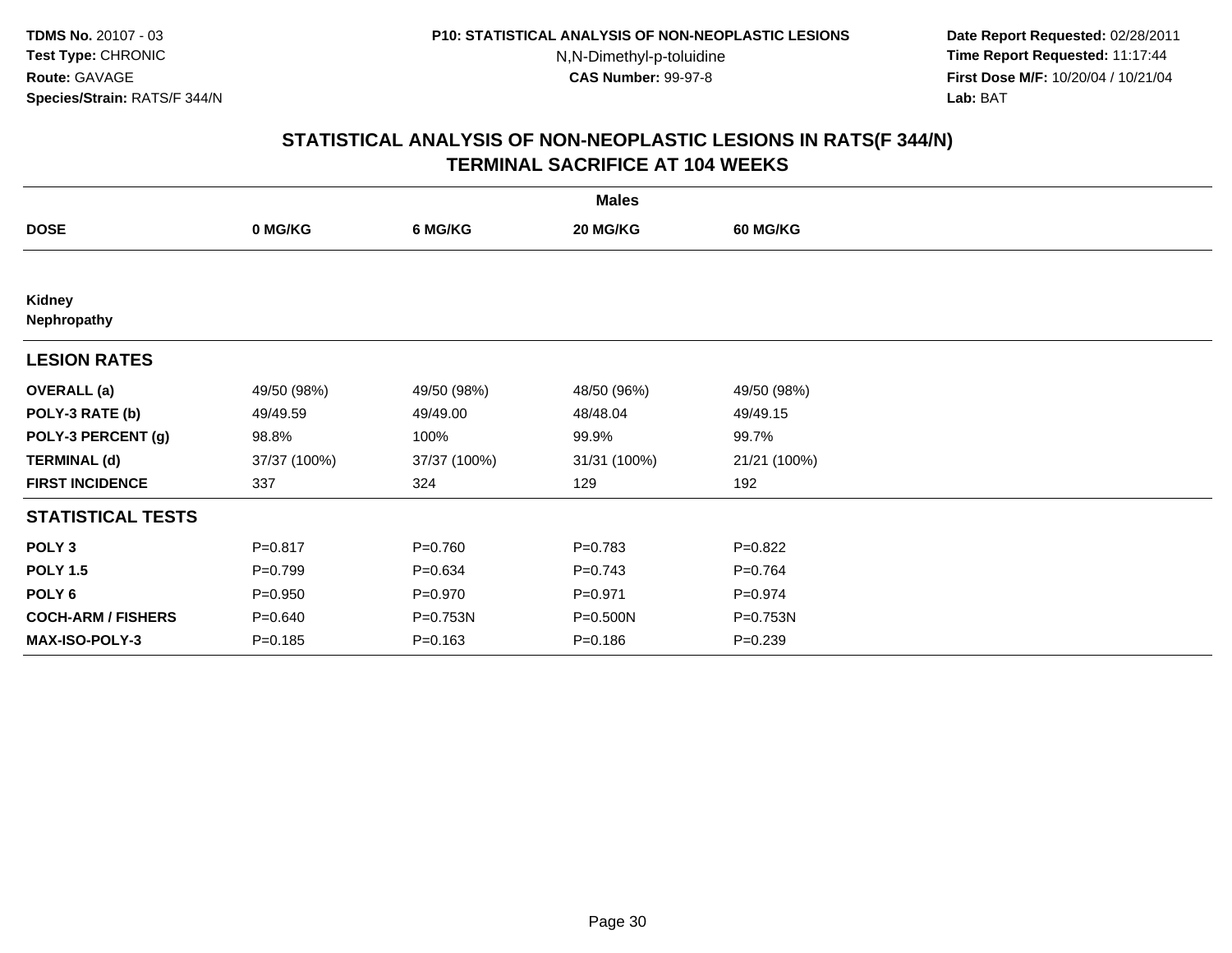N,N-Dimethyl-p-toluidine

 **Date Report Requested:** 02/28/2011 **Time Report Requested:** 11:17:44 **First Dose M/F:** 10/20/04 / 10/21/04<br>**Lab:** BAT **Lab:** BAT

|                           |             |             | <b>Males</b> |                 |  |
|---------------------------|-------------|-------------|--------------|-----------------|--|
| <b>DOSE</b>               | 0 MG/KG     | 6 MG/KG     | 20 MG/KG     | <b>60 MG/KG</b> |  |
|                           |             |             |              |                 |  |
| Kidney<br>Pigmentation    |             |             |              |                 |  |
| <b>LESION RATES</b>       |             |             |              |                 |  |
| <b>OVERALL</b> (a)        | 24/50 (48%) | 46/50 (92%) | 37/50 (74%)  | 44/50 (88%)     |  |
| POLY-3 RATE (b)           | 24/49.00    | 46/48.87    | 37/44.56     | 44/46.68        |  |
| POLY-3 PERCENT (g)        | 49%         | 94.1%       | 83%          | 94.3%           |  |
| <b>TERMINAL (d)</b>       | 14/37 (38%) | 35/37 (95%) | 29/31 (94%)  | 21/21 (100%)    |  |
| <b>FIRST INCIDENCE</b>    | 337         | 324         | 519          | 384             |  |
| <b>STATISTICAL TESTS</b>  |             |             |              |                 |  |
| POLY <sub>3</sub>         | P<0.001**   | P<0.001**   | P<0.001**    | P<0.001**       |  |
| <b>POLY 1.5</b>           | P<0.001**   | P<0.001**   | P<0.001**    | P<0.001**       |  |
| POLY 6                    | P<0.001**   | P<0.001**   | P<0.001**    | P<0.001**       |  |
| <b>COCH-ARM / FISHERS</b> | P=0.003**   | P<0.001**   | P=0.007**    | P<0.001**       |  |
| MAX-ISO-POLY-3            | P<0.001**   | P<0.001**   | P<0.001**    | P<0.001**       |  |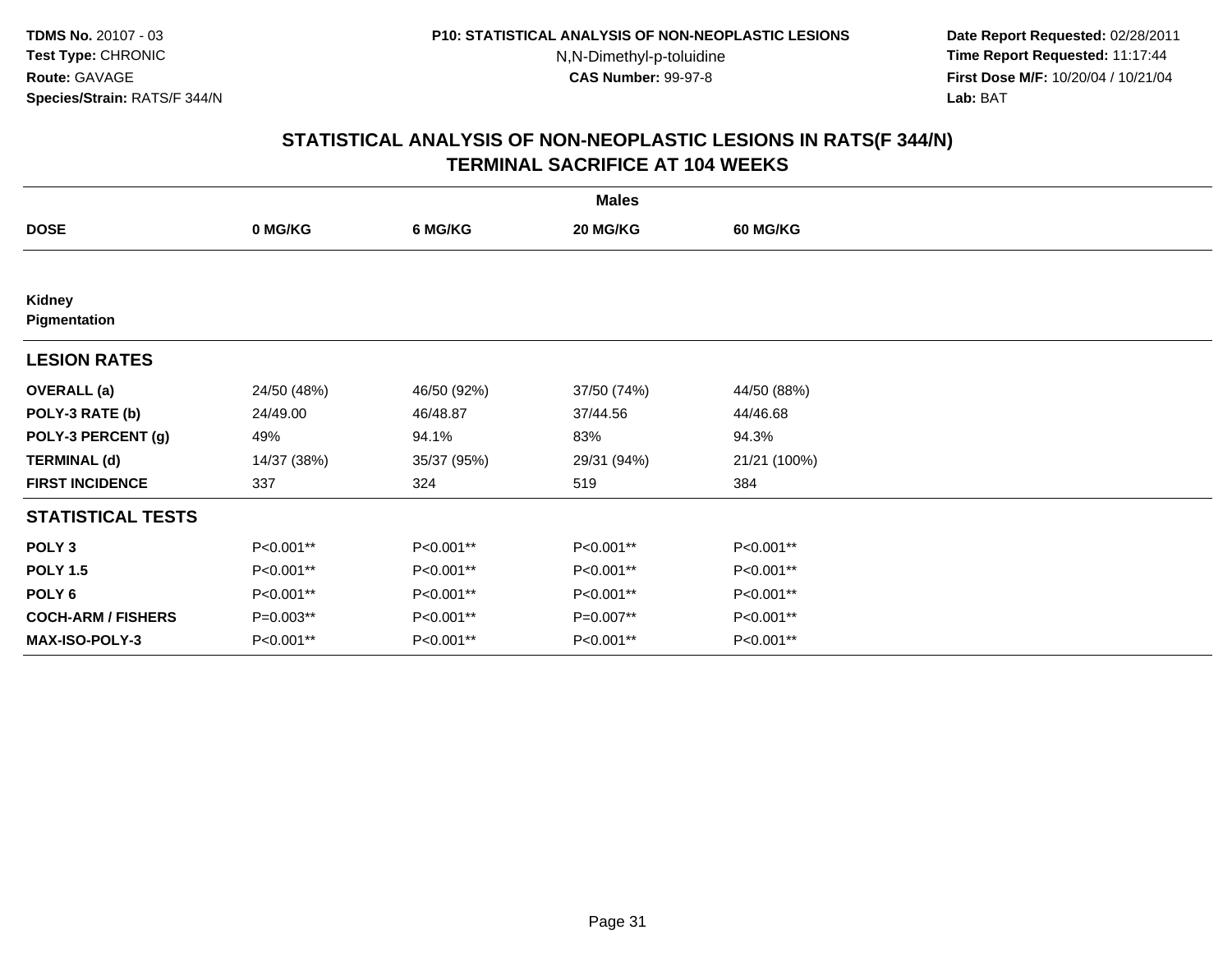N,N-Dimethyl-p-toluidine

 **Date Report Requested:** 02/28/2011 **Time Report Requested:** 11:17:44 **First Dose M/F:** 10/20/04 / 10/21/04<br>**Lab:** BAT **Lab:** BAT

|                                    |                   |             | <b>Males</b>      |          |  |
|------------------------------------|-------------------|-------------|-------------------|----------|--|
| <b>DOSE</b>                        | 0 MG/KG           | 6 MG/KG     | 20 MG/KG          | 60 MG/KG |  |
|                                    |                   |             |                   |          |  |
| Kidney: Papilla<br><b>Necrosis</b> |                   |             |                   |          |  |
| <b>LESION RATES</b>                |                   |             |                   |          |  |
| <b>OVERALL</b> (a)                 | 0/50(0%)          | 2/50(4%)    | 0/50(0%)          | 0/50(0%) |  |
| POLY-3 RATE (b)                    | 0/46.00           | 2/45.07     | 0/41.44           | 0/39.04  |  |
| POLY-3 PERCENT (g)                 | 0%                | 4.4%        | 0%                | $0\%$    |  |
| <b>TERMINAL (d)</b>                | 0/37(0%)          | 0/37(0%)    | 0/31(0%)          | 0/21(0%) |  |
| <b>FIRST INCIDENCE</b>             | $\qquad \qquad -$ | 713         | $\qquad \qquad -$ | $\cdots$ |  |
| <b>STATISTICAL TESTS</b>           |                   |             |                   |          |  |
| POLY <sub>3</sub>                  | P=0.393N          | $P = 0.233$ | (e)               | (e)      |  |
| <b>POLY 1.5</b>                    | P=0.385N          | $P = 0.232$ | (e)               | (e)      |  |
| POLY 6                             | P=0.402N          | $P = 0.235$ | (e)               | (e)      |  |
| <b>COCH-ARM / FISHERS</b>          | P=0.369N          | $P = 0.247$ | (e)               | (e)      |  |
| MAX-ISO-POLY-3                     | P=0.313N          | $P = 0.076$ | (e)               | (e)      |  |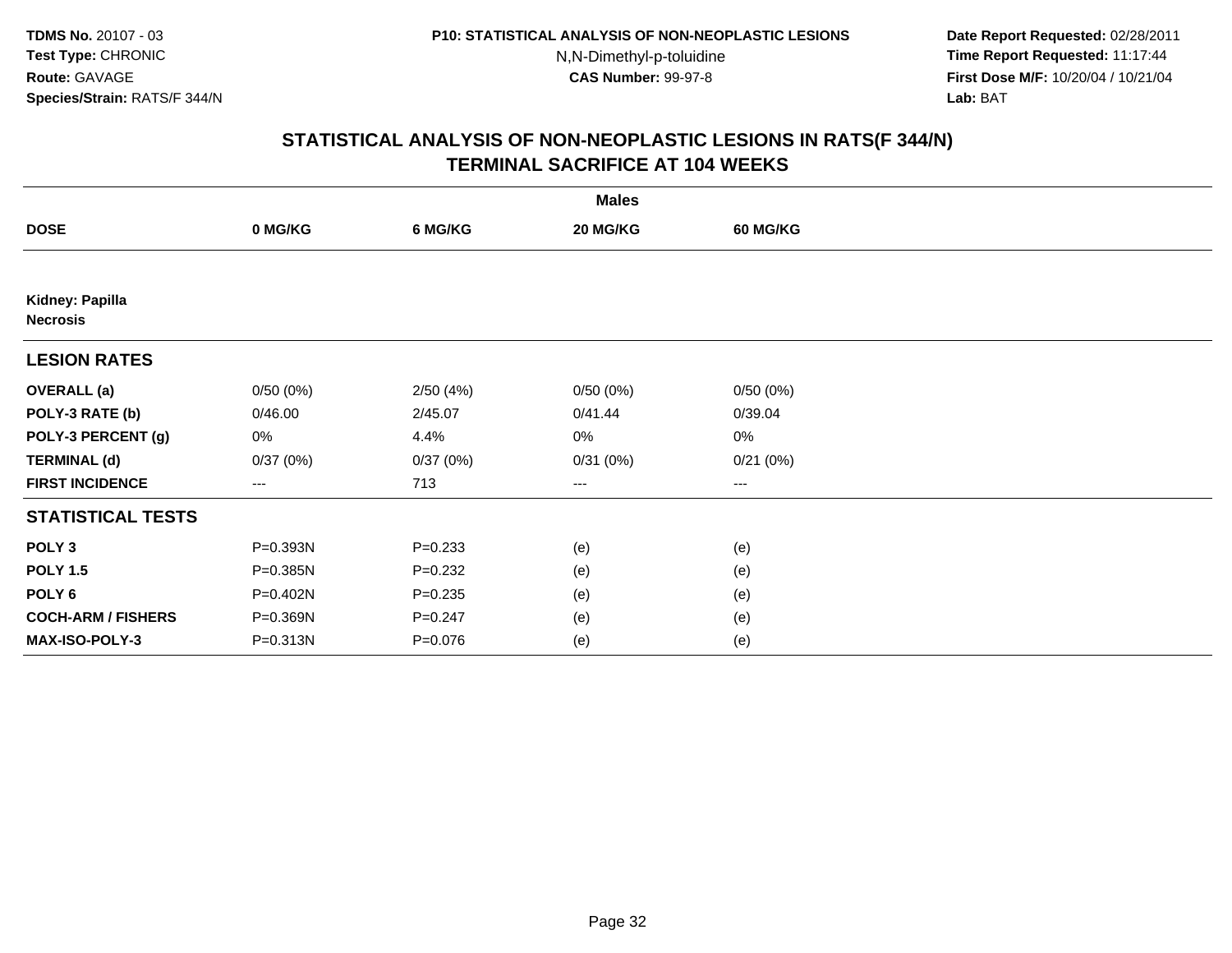N,N-Dimethyl-p-toluidine

 **Date Report Requested:** 02/28/2011 **Time Report Requested:** 11:17:44 **First Dose M/F:** 10/20/04 / 10/21/04<br>**Lab:** BAT **Lab:** BAT

|                                            |           |          | <b>Males</b> |             |  |
|--------------------------------------------|-----------|----------|--------------|-------------|--|
| <b>DOSE</b>                                | 0 MG/KG   | 6 MG/KG  | 20 MG/KG     | 60 MG/KG    |  |
|                                            |           |          |              |             |  |
| <b>Kidney: Pelvis</b><br><b>Dilatation</b> |           |          |              |             |  |
| <b>LESION RATES</b>                        |           |          |              |             |  |
| <b>OVERALL (a)</b>                         | 0/50(0%)  | 0/50(0%) | 0/50(0%)     | 3/50(6%)    |  |
| POLY-3 RATE (b)                            | 0/46.00   | 0/44.99  | 0/41.44      | 3/40.22     |  |
| POLY-3 PERCENT (g)                         | 0%        | 0%       | 0%           | 7.5%        |  |
| <b>TERMINAL (d)</b>                        | 0/37(0%)  | 0/37(0%) | 0/31(0%)     | 1/21(5%)    |  |
| <b>FIRST INCIDENCE</b>                     | $--$      | ---      | ---          | 412         |  |
| <b>STATISTICAL TESTS</b>                   |           |          |              |             |  |
| POLY <sub>3</sub>                          | P=0.006** | (e)      | (e)          | $P = 0.096$ |  |
| <b>POLY 1.5</b>                            | P=0.007** | (e)      | (e)          | $P = 0.104$ |  |
| POLY <sub>6</sub>                          | P=0.006** | (e)      | (e)          | $P = 0.087$ |  |
| <b>COCH-ARM / FISHERS</b>                  | P=0.009** | (e)      | (e)          | $P = 0.121$ |  |
| MAX-ISO-POLY-3                             | P=0.010** | (e)      | (e)          | P=0.037*    |  |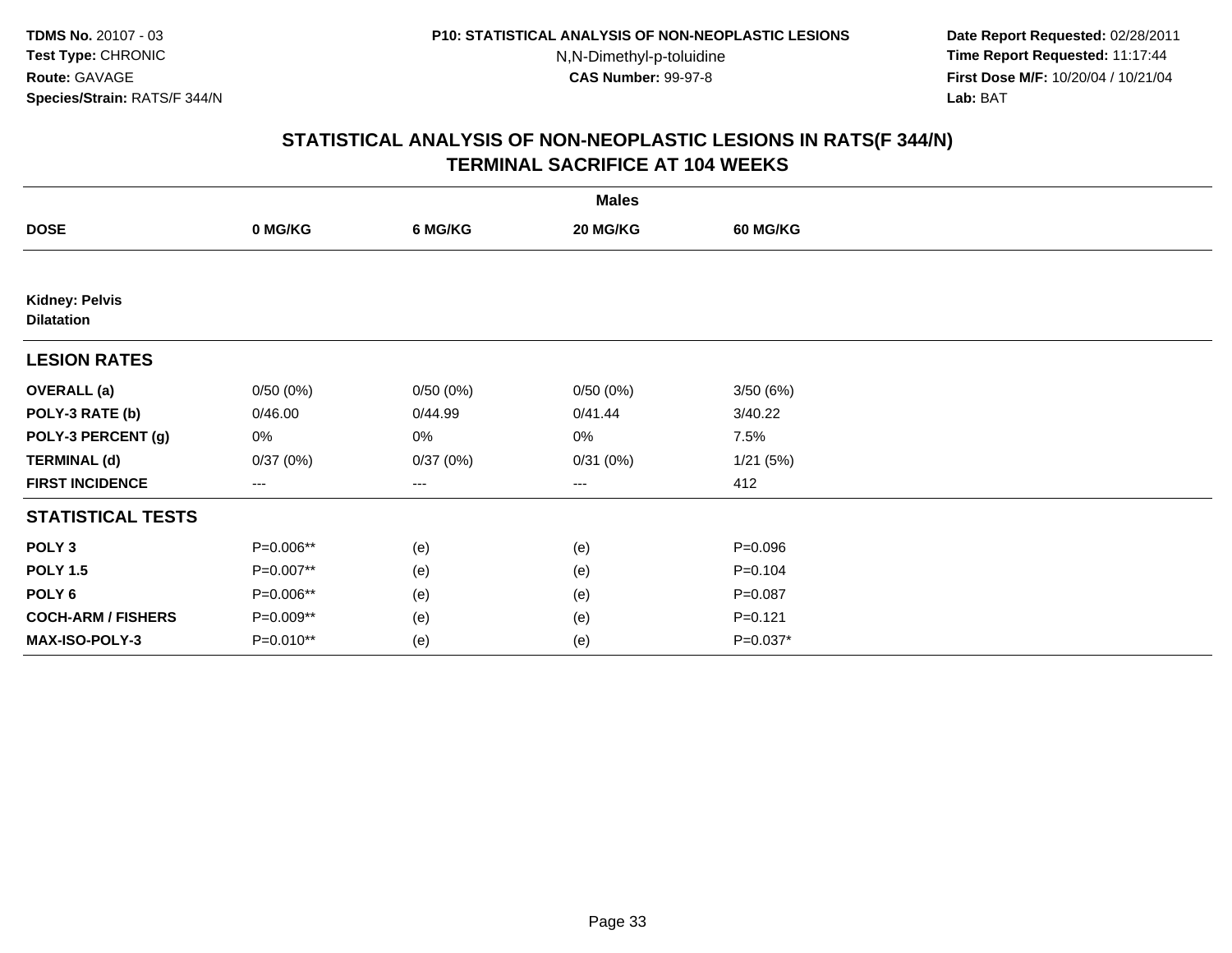N,N-Dimethyl-p-toluidine

 **Date Report Requested:** 02/28/2011 **Time Report Requested:** 11:17:44 **First Dose M/F:** 10/20/04 / 10/21/04<br>**Lab:** BAT **Lab:** BAT

|                                              |          |             | <b>Males</b> |                        |  |
|----------------------------------------------|----------|-------------|--------------|------------------------|--|
| <b>DOSE</b>                                  | 0 MG/KG  | 6 MG/KG     | 20 MG/KG     | <b>60 MG/KG</b>        |  |
|                                              |          |             |              |                        |  |
| <b>Kidney: Pelvis</b><br><b>Inflammation</b> |          |             |              |                        |  |
| <b>LESION RATES</b>                          |          |             |              |                        |  |
| <b>OVERALL</b> (a)                           | 0/50(0%) | 3/50(6%)    | 1/50(2%)     | 0/50(0%)               |  |
| POLY-3 RATE (b)                              | 0/46.00  | 3/45.07     | 1/41.44      | 0/39.04                |  |
| POLY-3 PERCENT (g)                           | 0%       | 6.7%        | 2.4%         | $0\%$                  |  |
| <b>TERMINAL (d)</b>                          | 0/37(0%) | 1/37(3%)    | 1/31(3%)     | 0/21(0%)               |  |
| <b>FIRST INCIDENCE</b>                       | ---      | 713         | 727 (T)      | $\qquad \qquad \cdots$ |  |
| <b>STATISTICAL TESTS</b>                     |          |             |              |                        |  |
| POLY <sub>3</sub>                            | P=0.320N | $P = 0.115$ | $P=0.479$    | (e)                    |  |
| <b>POLY 1.5</b>                              | P=0.302N | $P = 0.115$ | $P = 0.484$  | (e)                    |  |
| POLY <sub>6</sub>                            | P=0.343N | $P = 0.117$ | $P = 0.475$  | (e)                    |  |
| <b>COCH-ARM / FISHERS</b>                    | P=0.273N | $P = 0.121$ | $P = 0.500$  | (e)                    |  |
| MAX-ISO-POLY-3                               | P=0.289N | P=0.038*    | $P = 0.158$  | (e)                    |  |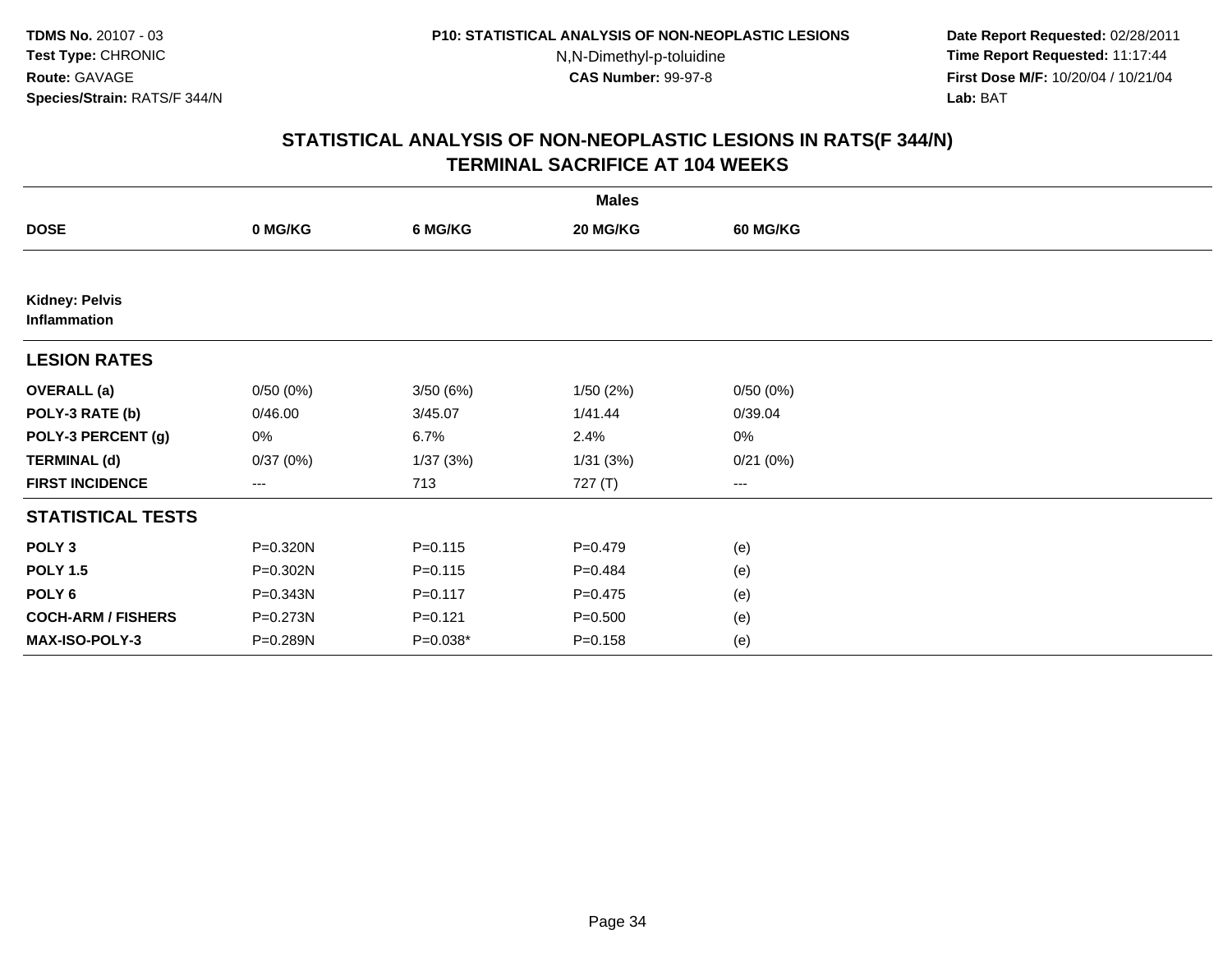N,N-Dimethyl-p-toluidine

 **Date Report Requested:** 02/28/2011 **Time Report Requested:** 11:17:44 **First Dose M/F:** 10/20/04 / 10/21/04<br>**Lab:** BAT **Lab:** BAT

|                           |                                         |             | <b>Males</b> |                 |  |  |  |
|---------------------------|-----------------------------------------|-------------|--------------|-----------------|--|--|--|
| <b>DOSE</b>               | 0 MG/KG                                 | 6 MG/KG     | 20 MG/KG     | <b>60 MG/KG</b> |  |  |  |
|                           |                                         |             |              |                 |  |  |  |
| Hyperplasia               | Kidney: Pelvis, Transitional Epithelium |             |              |                 |  |  |  |
| <b>LESION RATES</b>       |                                         |             |              |                 |  |  |  |
| <b>OVERALL (a)</b>        | 1/50(2%)                                | 2/50(4%)    | 6/50 (12%)   | 5/50 (10%)      |  |  |  |
| POLY-3 RATE (b)           | 1/46.41                                 | 2/44.99     | 6/41.68      | 5/39.58         |  |  |  |
| POLY-3 PERCENT (g)        | 2.2%                                    | 4.5%        | 14.4%        | 12.6%           |  |  |  |
| <b>TERMINAL (d)</b>       | 0/37(0%)                                | 2/37(5%)    | 4/31 (13%)   | 2/21(10%)       |  |  |  |
| <b>FIRST INCIDENCE</b>    | 609                                     | 727 (T)     | 680          | 616             |  |  |  |
| <b>STATISTICAL TESTS</b>  |                                         |             |              |                 |  |  |  |
| POLY <sub>3</sub>         | $P = 0.051$                             | $P=0.489$   | P=0.040*     | $P = 0.069$     |  |  |  |
| <b>POLY 1.5</b>           | $P=0.065$                               | $P = 0.490$ | P=0.044*     | $P = 0.080$     |  |  |  |
| POLY 6                    | $P=0.037*$                              | $P = 0.490$ | $P=0.037*$   | $P=0.057$       |  |  |  |
| <b>COCH-ARM / FISHERS</b> | $P = 0.094$                             | $P = 0.500$ | $P = 0.056$  | $P = 0.102$     |  |  |  |
| <b>MAX-ISO-POLY-3</b>     | $P = 0.059$                             | $P = 0.274$ | P=0.021*     | P=0.038*        |  |  |  |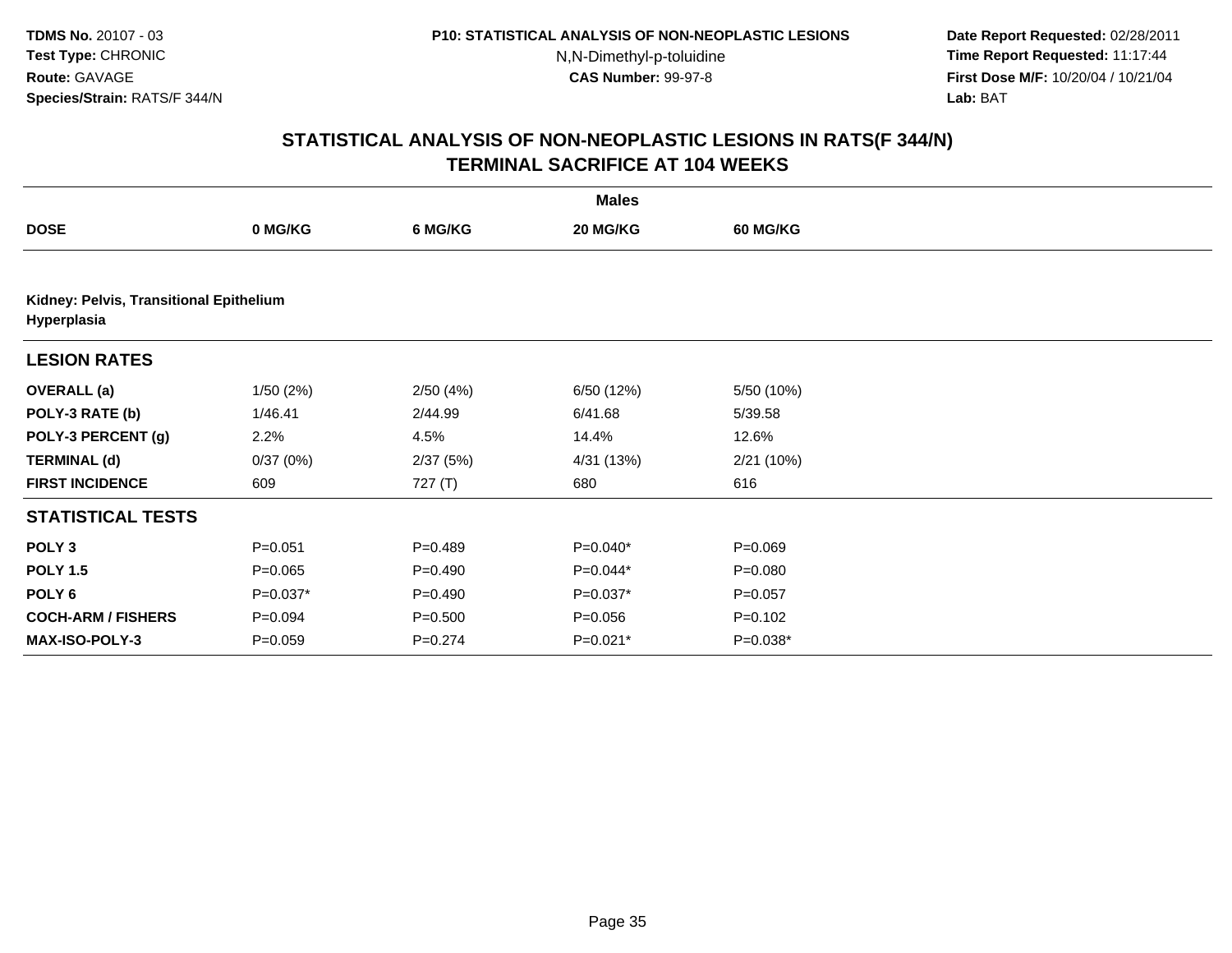N,N-Dimethyl-p-toluidine

 **Date Report Requested:** 02/28/2011 **Time Report Requested:** 11:17:44 **First Dose M/F:** 10/20/04 / 10/21/04<br>**Lab:** BAT **Lab:** BAT

|                           |          |          | <b>Males</b> |                 |  |
|---------------------------|----------|----------|--------------|-----------------|--|
| <b>DOSE</b>               | 0 MG/KG  | 6 MG/KG  | 20 MG/KG     | <b>60 MG/KG</b> |  |
|                           |          |          |              |                 |  |
| Liver<br>Angiectasis      |          |          |              |                 |  |
| <b>LESION RATES</b>       |          |          |              |                 |  |
| <b>OVERALL (a)</b>        | 1/50(2%) | 0/50(0%) | 0/50(0%)     | 0/50(0%)        |  |
| POLY-3 RATE (b)           | 1/46.00  | 0/44.99  | 0/41.44      | 0/39.04         |  |
| POLY-3 PERCENT (g)        | 2.2%     | 0%       | 0%           | $0\%$           |  |
| <b>TERMINAL (d)</b>       | 1/37(3%) | 0/37(0%) | 0/31(0%)     | 0/21(0%)        |  |
| <b>FIRST INCIDENCE</b>    | 727 (T)  | ---      | $---$        | ---             |  |
| <b>STATISTICAL TESTS</b>  |          |          |              |                 |  |
| POLY <sub>3</sub>         | (n)      | (n)      | (n)          | (n)             |  |
| <b>POLY 1.5</b>           | (n)      | (n)      | (n)          | (n)             |  |
| POLY <sub>6</sub>         | (n)      | (n)      | (n)          | (n)             |  |
| <b>COCH-ARM / FISHERS</b> | (n)      | (n)      | (n)          | (n)             |  |
| MAX-ISO-POLY-3            | (n)      | (n)      | (n)          | (n)             |  |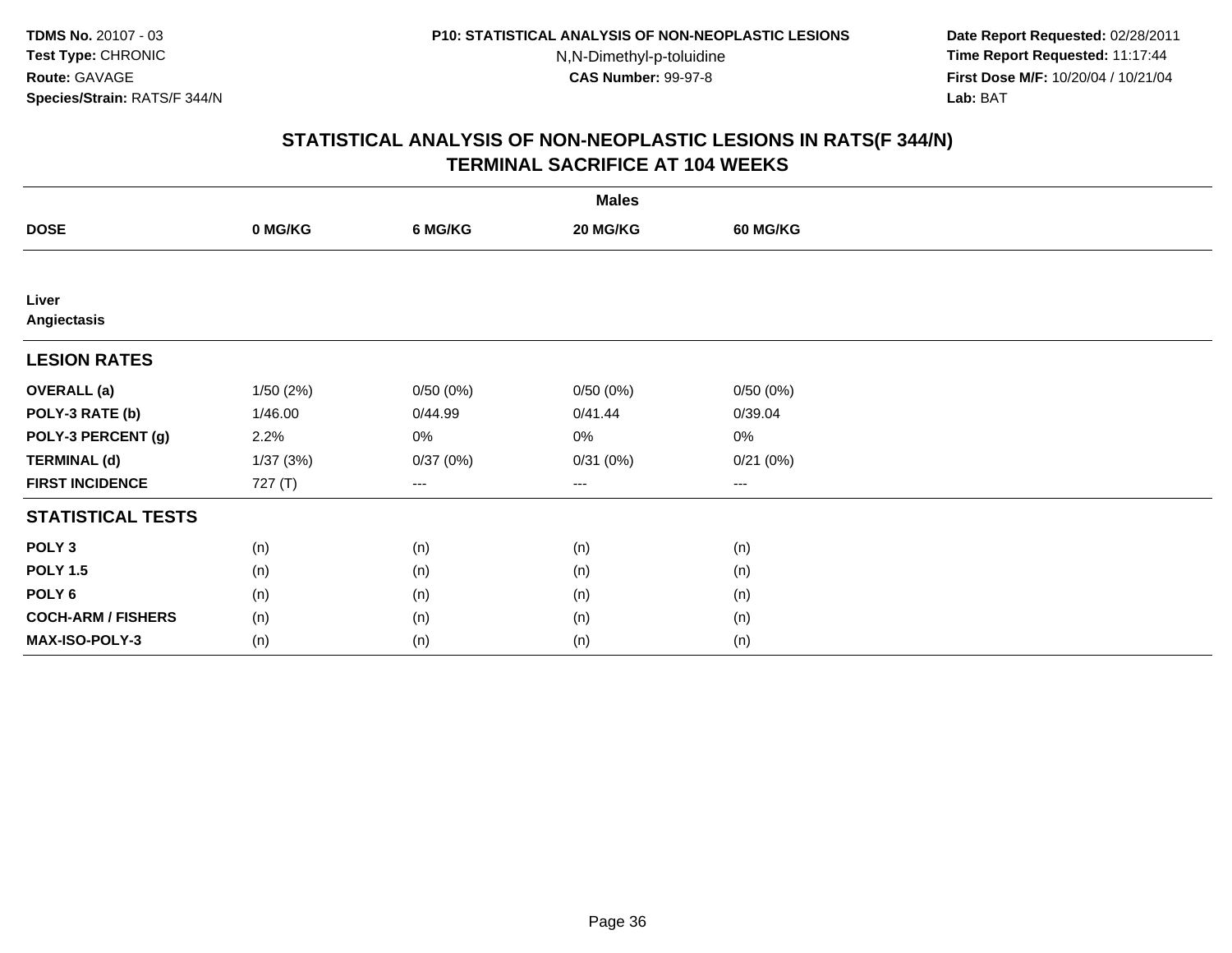N,N-Dimethyl-p-toluidine

 **Date Report Requested:** 02/28/2011 **Time Report Requested:** 11:17:44 **First Dose M/F:** 10/20/04 / 10/21/04<br>**Lab:** BAT **Lab:** BAT

| <b>Males</b>                     |             |            |            |                 |  |  |  |
|----------------------------------|-------------|------------|------------|-----------------|--|--|--|
| <b>DOSE</b>                      | 0 MG/KG     | 6 MG/KG    | 20 MG/KG   | <b>60 MG/KG</b> |  |  |  |
|                                  |             |            |            |                 |  |  |  |
| Liver<br><b>Basophilic Focus</b> |             |            |            |                 |  |  |  |
| <b>LESION RATES</b>              |             |            |            |                 |  |  |  |
| <b>OVERALL</b> (a)               | 28/50 (56%) | 6/50 (12%) | 0/50(0%)   | 3/50(6%)        |  |  |  |
| POLY-3 RATE (b)                  | 28/46.42    | 6/44.99    | 0/41.44    | 3/39.46         |  |  |  |
| POLY-3 PERCENT (g)               | 60.3%       | 13.3%      | 0%         | 7.6%            |  |  |  |
| <b>TERMINAL (d)</b>              | 26/37 (70%) | 6/37 (16%) | 0/31(0%)   | 0/21(0%)        |  |  |  |
| <b>FIRST INCIDENCE</b>           | 664         | 727 (T)    | $--$       | 616             |  |  |  |
| <b>STATISTICAL TESTS</b>         |             |            |            |                 |  |  |  |
| POLY <sub>3</sub>                | P<0.001N**  | P<0.001N** | P<0.001N** | P<0.001N**      |  |  |  |
| <b>POLY 1.5</b>                  | P<0.001N**  | P<0.001N** | P<0.001N** | P<0.001N**      |  |  |  |
| POLY <sub>6</sub>                | P<0.001N**  | P<0.001N** | P<0.001N** | P<0.001N**      |  |  |  |
| <b>COCH-ARM / FISHERS</b>        | P<0.001N**  | P<0.001N** | P<0.001N** | P<0.001N**      |  |  |  |
| <b>MAX-ISO-POLY-3</b>            | P<0.001N**  | P<0.001N** | P<0.001N** | P<0.001N**      |  |  |  |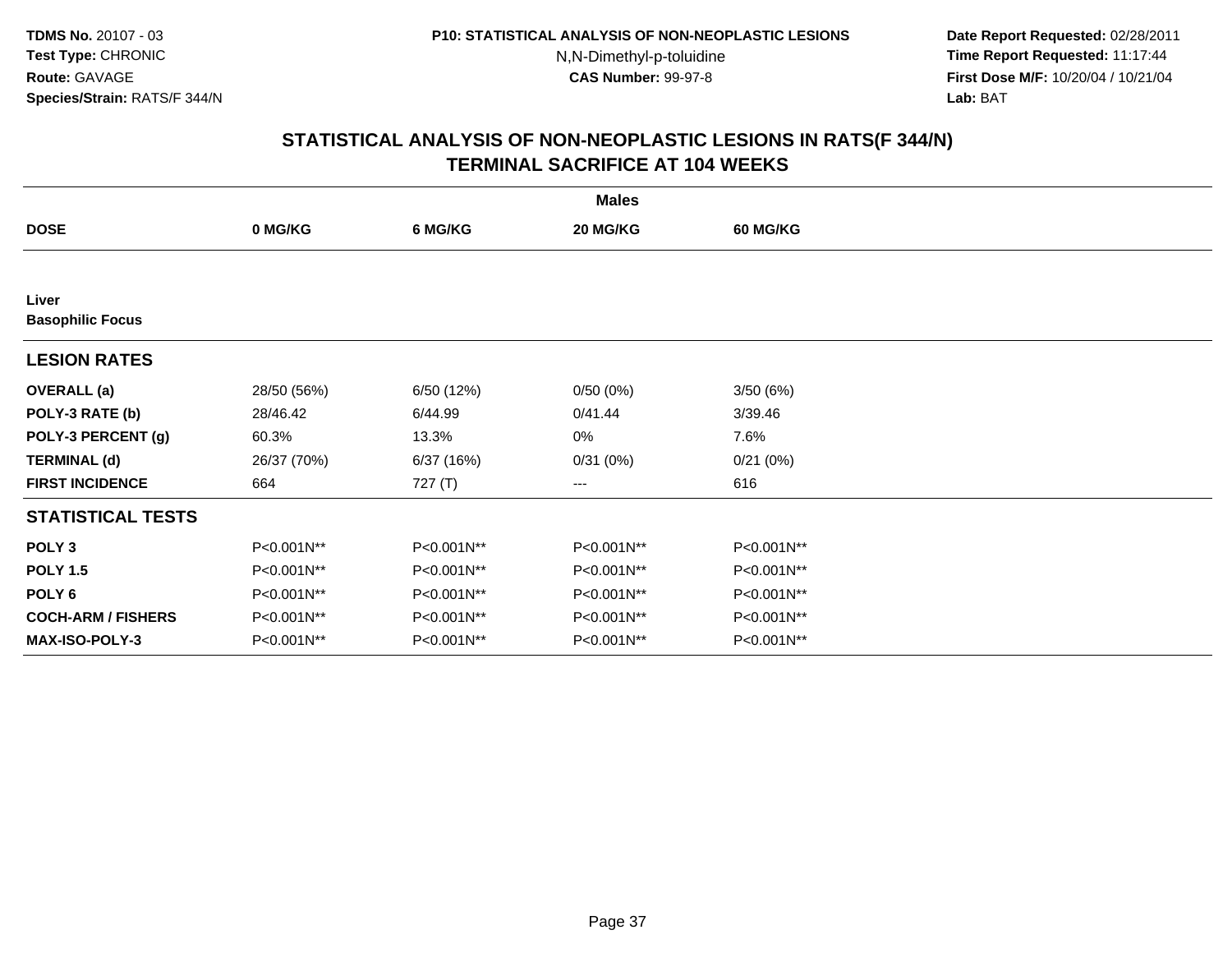N,N-Dimethyl-p-toluidine

 **Date Report Requested:** 02/28/2011 **Time Report Requested:** 11:17:44 **First Dose M/F:** 10/20/04 / 10/21/04<br>**Lab:** BAT **Lab:** BAT

| <b>Males</b>                     |             |             |             |                 |  |  |  |
|----------------------------------|-------------|-------------|-------------|-----------------|--|--|--|
| <b>DOSE</b>                      | 0 MG/KG     | 6 MG/KG     | 20 MG/KG    | <b>60 MG/KG</b> |  |  |  |
|                                  |             |             |             |                 |  |  |  |
| Liver<br><b>Clear Cell Focus</b> |             |             |             |                 |  |  |  |
| <b>LESION RATES</b>              |             |             |             |                 |  |  |  |
| <b>OVERALL</b> (a)               | 30/50 (60%) | 36/50 (72%) | 26/50 (52%) | 35/50 (70%)     |  |  |  |
| POLY-3 RATE (b)                  | 30/46.23    | 36/45.02    | 26/42.09    | 35/44.40        |  |  |  |
| POLY-3 PERCENT (g)               | 64.9%       | 80%         | 61.8%       | 78.8%           |  |  |  |
| <b>TERMINAL (d)</b>              | 29/37 (78%) | 35/37 (95%) | 24/31 (77%) | 20/21 (95%)     |  |  |  |
| <b>FIRST INCIDENCE</b>           | 665         | 721         | 612         | 348             |  |  |  |
| <b>STATISTICAL TESTS</b>         |             |             |             |                 |  |  |  |
| POLY <sub>3</sub>                | $P = 0.184$ | $P=0.072$   | P=0.466N    | $P = 0.093$     |  |  |  |
| <b>POLY 1.5</b>                  | $P = 0.221$ | $P = 0.085$ | P=0.424N    | $P = 0.123$     |  |  |  |
| POLY <sub>6</sub>                | $P = 0.147$ | $P = 0.063$ | P=0.503N    | $P = 0.068$     |  |  |  |
| <b>COCH-ARM / FISHERS</b>        | $P = 0.296$ | $P = 0.146$ | P=0.273N    | $P = 0.201$     |  |  |  |
| <b>MAX-ISO-POLY-3</b>            | $P = 0.096$ | $P=0.045*$  | P=0.380N    | $P = 0.061$     |  |  |  |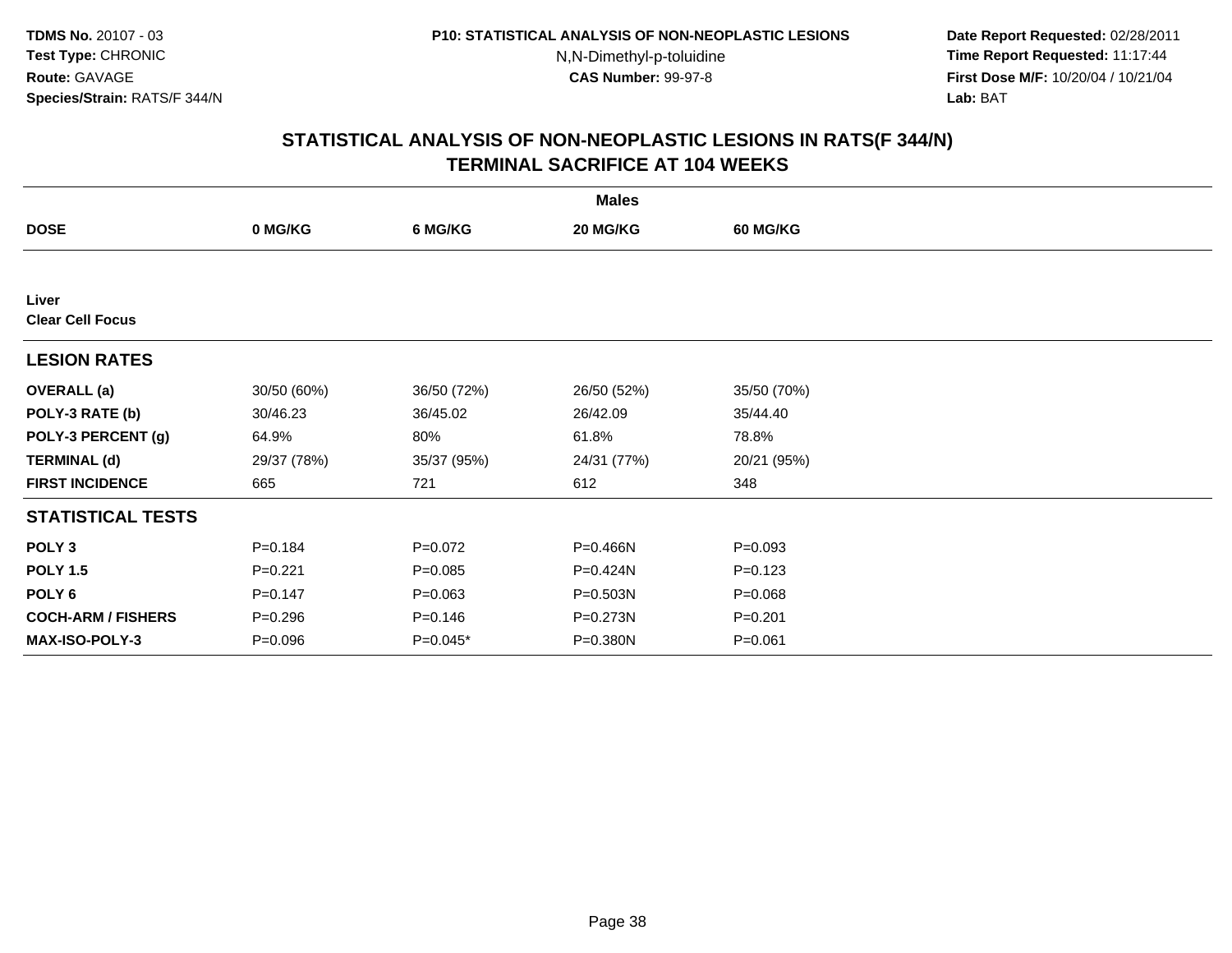N,N-Dimethyl-p-toluidine

 **Date Report Requested:** 02/28/2011 **Time Report Requested:** 11:17:44 **First Dose M/F:** 10/20/04 / 10/21/04<br>**Lab:** BAT **Lab:** BAT

| <b>Males</b>                        |           |             |             |                 |  |  |  |
|-------------------------------------|-----------|-------------|-------------|-----------------|--|--|--|
| <b>DOSE</b>                         | 0 MG/KG   | 6 MG/KG     | 20 MG/KG    | <b>60 MG/KG</b> |  |  |  |
|                                     |           |             |             |                 |  |  |  |
| Liver<br><b>Degeneration Cystic</b> |           |             |             |                 |  |  |  |
| <b>LESION RATES</b>                 |           |             |             |                 |  |  |  |
| <b>OVERALL</b> (a)                  | 4/50 (8%) | 10/50 (20%) | 9/50(18%)   | 17/50 (34%)     |  |  |  |
| POLY-3 RATE (b)                     | 4/46.18   | 10/44.99    | 9/42.23     | 17/40.51        |  |  |  |
| POLY-3 PERCENT (g)                  | 8.7%      | 22.2%       | 21.3%       | 42%             |  |  |  |
| <b>TERMINAL (d)</b>                 | 3/37(8%)  | 10/37 (27%) | 7/31 (23%)  | 9/21(43%)       |  |  |  |
| <b>FIRST INCIDENCE</b>              | 680       | 727 (T)     | 612         | 582             |  |  |  |
| <b>STATISTICAL TESTS</b>            |           |             |             |                 |  |  |  |
| POLY <sub>3</sub>                   | P<0.001** | $P=0.064$   | $P = 0.083$ | P<0.001**       |  |  |  |
| <b>POLY 1.5</b>                     | P<0.001** | $P=0.065$   | $P = 0.089$ | P<0.001**       |  |  |  |
| POLY <sub>6</sub>                   | P<0.001** | $P=0.065$   | $P = 0.078$ | P<0.001**       |  |  |  |
| <b>COCH-ARM / FISHERS</b>           | P=0.002** | $P = 0.074$ | $P = 0.117$ | P<0.001**       |  |  |  |
| <b>MAX-ISO-POLY-3</b>               | P<0.001** | $P=0.037*$  | $P=0.052$   | P<0.001**       |  |  |  |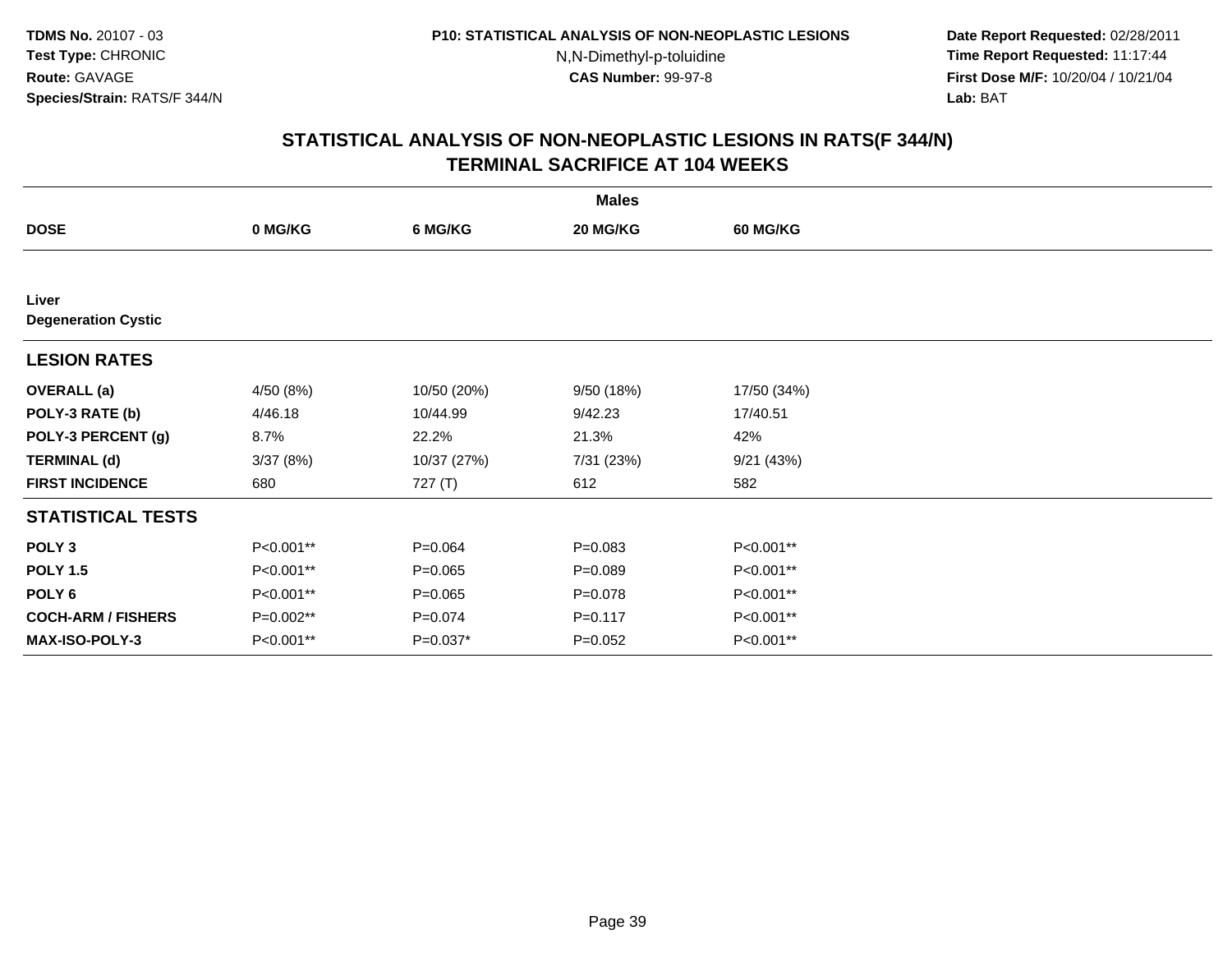N,N-Dimethyl-p-toluidine

 **Date Report Requested:** 02/28/2011 **Time Report Requested:** 11:17:44 **First Dose M/F:** 10/20/04 / 10/21/04<br>**Lab:** BAT **Lab:** BAT

| <b>Males</b>                       |             |             |             |                 |  |  |  |
|------------------------------------|-------------|-------------|-------------|-----------------|--|--|--|
| <b>DOSE</b>                        | 0 MG/KG     | 6 MG/KG     | 20 MG/KG    | <b>60 MG/KG</b> |  |  |  |
|                                    |             |             |             |                 |  |  |  |
| Liver<br><b>Eosinophilic Focus</b> |             |             |             |                 |  |  |  |
| <b>LESION RATES</b>                |             |             |             |                 |  |  |  |
| <b>OVERALL</b> (a)                 | 11/50 (22%) | 21/50 (42%) | 21/50 (42%) | 29/50 (58%)     |  |  |  |
| POLY-3 RATE (b)                    | 11/46.00    | 21/45.02    | 21/43.19    | 29/43.32        |  |  |  |
| POLY-3 PERCENT (g)                 | 23.9%       | 46.7%       | 48.6%       | 67%             |  |  |  |
| <b>TERMINAL (d)</b>                | 11/37 (30%) | 20/37 (54%) | 15/31 (48%) | 15/21 (71%)     |  |  |  |
| <b>FIRST INCIDENCE</b>             | 727(T)      | 721         | 519         | 431             |  |  |  |
| <b>STATISTICAL TESTS</b>           |             |             |             |                 |  |  |  |
| POLY <sub>3</sub>                  | P<0.001**   | $P=0.017*$  | $P=0.011*$  | P<0.001**       |  |  |  |
| <b>POLY 1.5</b>                    | P<0.001**   | $P=0.018*$  | $P=0.013*$  | P<0.001**       |  |  |  |
| POLY <sub>6</sub>                  | P<0.001**   | $P=0.018*$  | $P=0.011*$  | P<0.001**       |  |  |  |
| <b>COCH-ARM / FISHERS</b>          | P<0.001**   | P=0.026*    | P=0.026*    | P<0.001**       |  |  |  |
| MAX-ISO-POLY-3                     | P<0.001**   | P=0.010**   | P=0.007**   | P<0.001**       |  |  |  |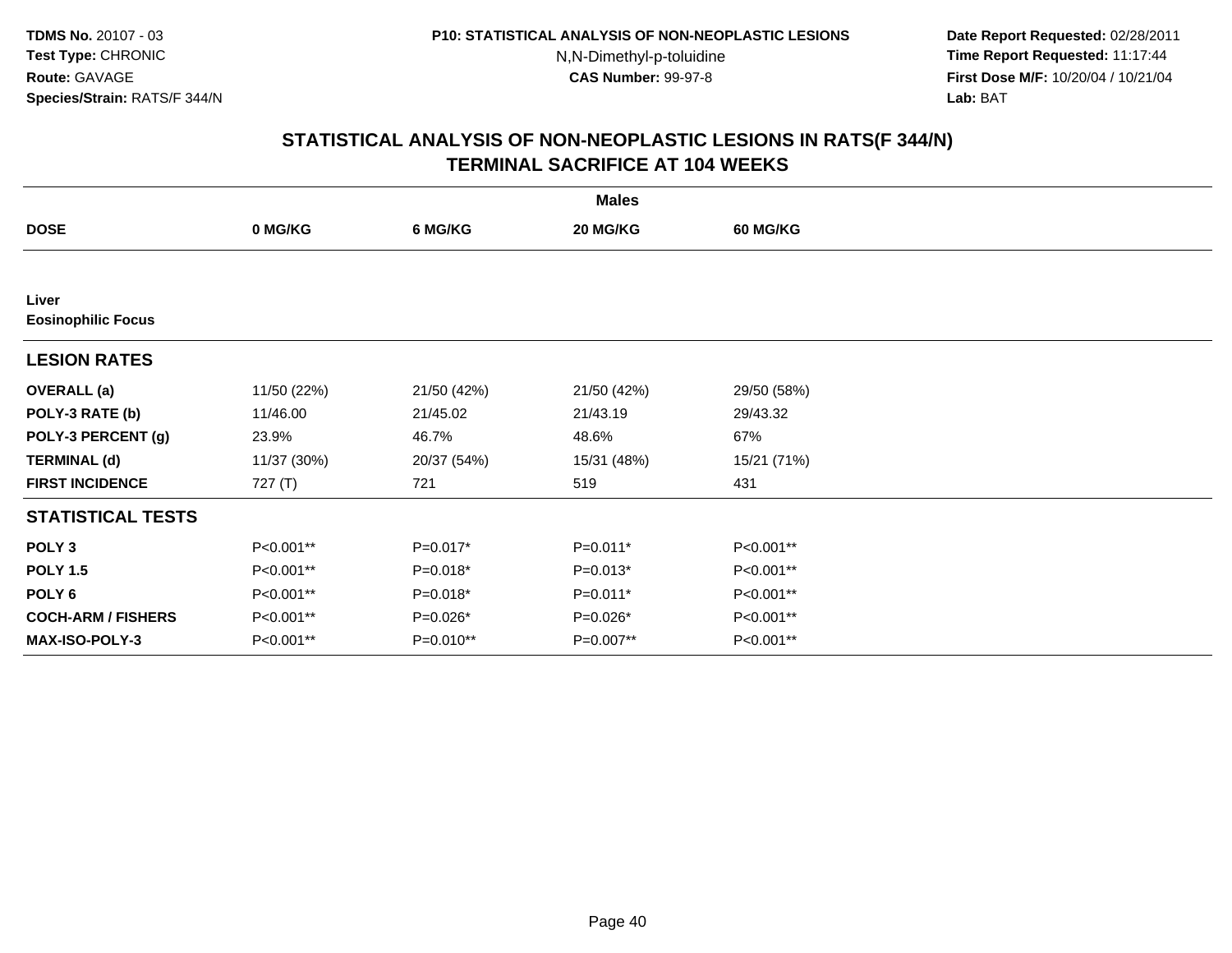N,N-Dimethyl-p-toluidine

 **Date Report Requested:** 02/28/2011 **Time Report Requested:** 11:17:44 **First Dose M/F:** 10/20/04 / 10/21/04<br>**Lab:** BAT **Lab:** BAT

| <b>Males</b>                         |             |            |             |                 |  |  |  |  |
|--------------------------------------|-------------|------------|-------------|-----------------|--|--|--|--|
| <b>DOSE</b>                          | 0 MG/KG     | 6 MG/KG    | 20 MG/KG    | <b>60 MG/KG</b> |  |  |  |  |
|                                      |             |            |             |                 |  |  |  |  |
| Liver<br><b>Fatty Change Diffuse</b> |             |            |             |                 |  |  |  |  |
| <b>LESION RATES</b>                  |             |            |             |                 |  |  |  |  |
| <b>OVERALL</b> (a)                   | 1/50(2%)    | 8/50 (16%) | 5/50 (10%)  | 5/50 (10%)      |  |  |  |  |
| POLY-3 RATE (b)                      | 1/46.06     | 8/46.12    | 5/42.01     | 5/40.06         |  |  |  |  |
| POLY-3 PERCENT (g)                   | 2.2%        | 17.4%      | 11.9%       | 12.5%           |  |  |  |  |
| <b>TERMINAL (d)</b>                  | 0/37(0%)    | 3/37(8%)   | 3/31(10%)   | 1/21(5%)        |  |  |  |  |
| <b>FIRST INCIDENCE</b>               | 710         | 512        | 581         | 612             |  |  |  |  |
| <b>STATISTICAL TESTS</b>             |             |            |             |                 |  |  |  |  |
| POLY <sub>3</sub>                    | $P = 0.309$ | P=0.016*   | $P = 0.081$ | $P = 0.072$     |  |  |  |  |
| <b>POLY 1.5</b>                      | $P = 0.348$ | $P=0.015*$ | $P = 0.085$ | $P = 0.082$     |  |  |  |  |
| POLY 6                               | $P = 0.265$ | P=0.017*   | $P = 0.078$ | $P=0.062$       |  |  |  |  |
| <b>COCH-ARM / FISHERS</b>            | $P=0.420$   | $P=0.015*$ | $P = 0.102$ | $P = 0.102$     |  |  |  |  |
| MAX-ISO-POLY-3                       | $P = 0.080$ | P=0.006**  | P=0.040*    | P=0.038*        |  |  |  |  |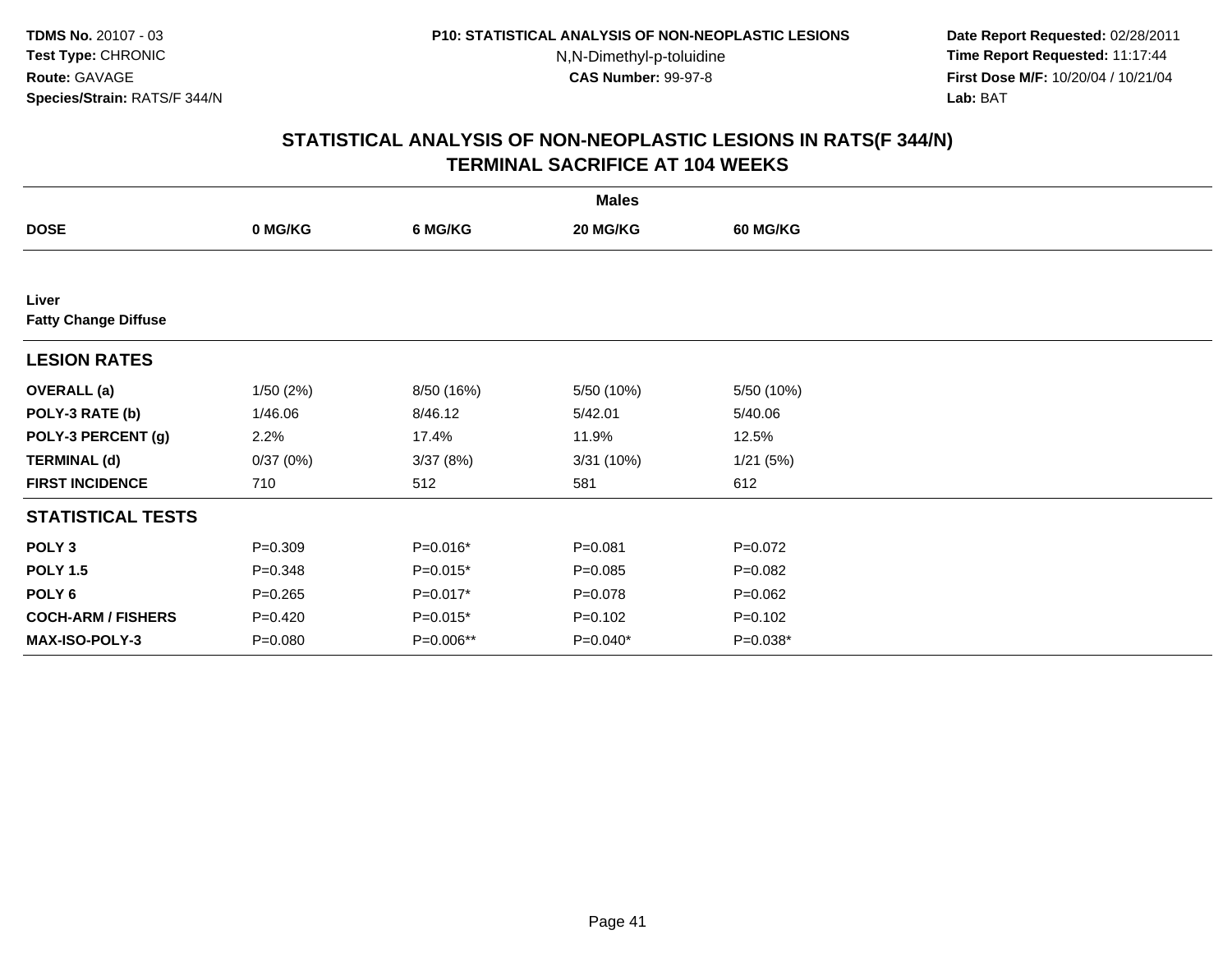N,N-Dimethyl-p-toluidine

 **Date Report Requested:** 02/28/2011 **Time Report Requested:** 11:17:44 **First Dose M/F:** 10/20/04 / 10/21/04<br>**Lab:** BAT **Lab:** BAT

| <b>Males</b>                       |             |          |          |                 |  |  |  |
|------------------------------------|-------------|----------|----------|-----------------|--|--|--|
| <b>DOSE</b>                        | 0 MG/KG     | 6 MG/KG  | 20 MG/KG | <b>60 MG/KG</b> |  |  |  |
|                                    |             |          |          |                 |  |  |  |
| Liver<br><b>Fatty Change Focal</b> |             |          |          |                 |  |  |  |
| <b>LESION RATES</b>                |             |          |          |                 |  |  |  |
| <b>OVERALL</b> (a)                 | 6/50 (12%)  | 2/50(4%) | 3/50(6%) | 9/50 (18%)      |  |  |  |
| POLY-3 RATE (b)                    | 6/46.00     | 2/44.99  | 3/42.08  | 9/41.81         |  |  |  |
| POLY-3 PERCENT (g)                 | 13%         | 4.5%     | 7.1%     | 21.5%           |  |  |  |
| <b>TERMINAL (d)</b>                | 6/37(16%)   | 2/37(5%) | 2/31(7%) | 1/21(5%)        |  |  |  |
| <b>FIRST INCIDENCE</b>             | 727(T)      | 727(T)   | 519      | 431             |  |  |  |
| <b>STATISTICAL TESTS</b>           |             |          |          |                 |  |  |  |
| POLY <sub>3</sub>                  | $P=0.036*$  | P=0.140N | P=0.288N | $P=0.220$       |  |  |  |
| <b>POLY 1.5</b>                    | P=0.041*    | P=0.141N | P=0.279N | $P = 0.242$     |  |  |  |
| POLY <sub>6</sub>                  | $P=0.031*$  | P=0.136N | P=0.295N | $P = 0.199$     |  |  |  |
| <b>COCH-ARM / FISHERS</b>          | $P = 0.051$ | P=0.134N | P=0.243N | $P = 0.288$     |  |  |  |
| <b>MAX-ISO-POLY-3</b>              | P=0.048*    | P=0.075N | P=0.191N | $P = 0.157$     |  |  |  |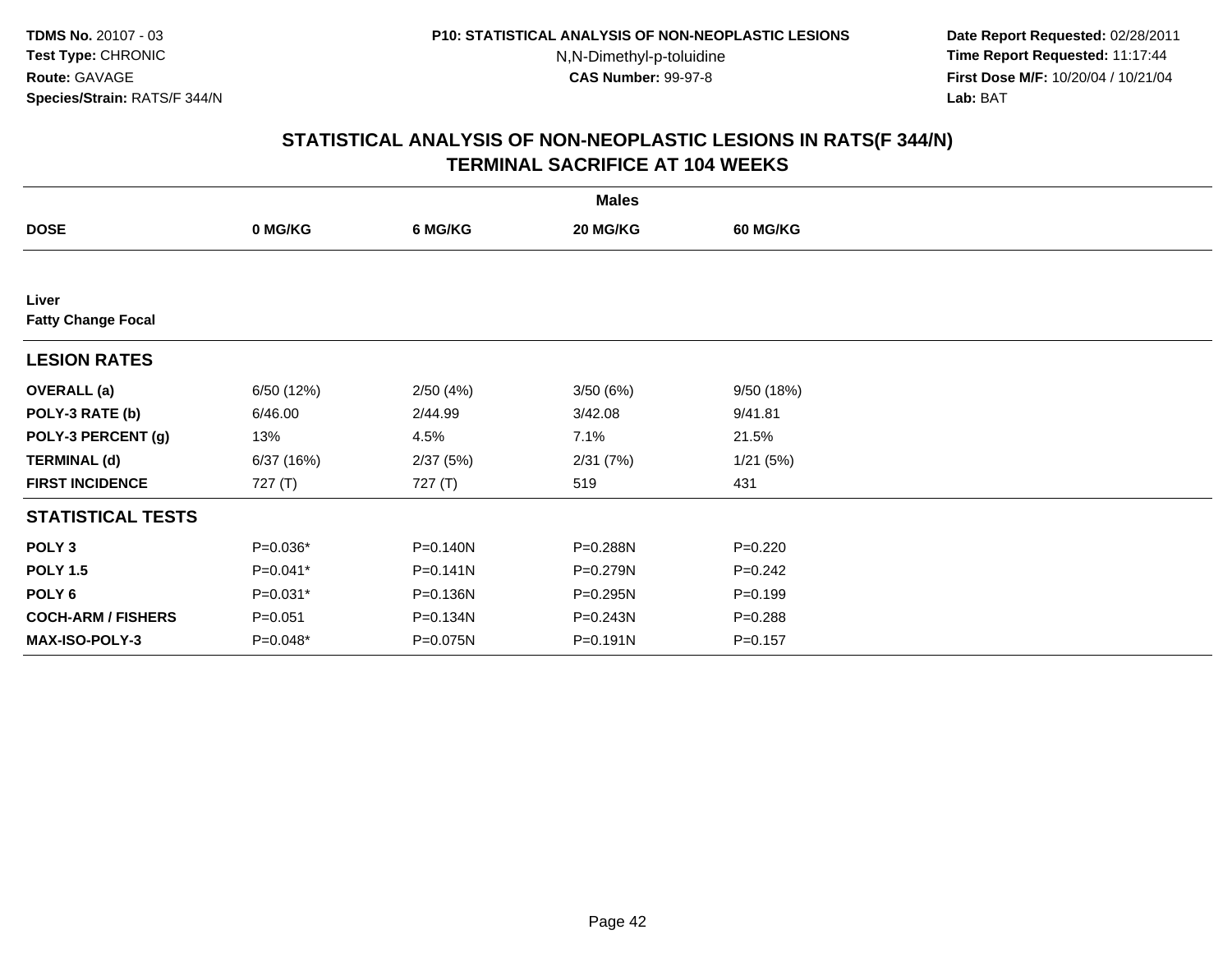N,N-Dimethyl-p-toluidine

 **Date Report Requested:** 02/28/2011 **Time Report Requested:** 11:17:44 **First Dose M/F:** 10/20/04 / 10/21/04<br>**Lab:** BAT **Lab:** BAT

| <b>Males</b>                                     |          |          |          |                 |  |  |  |
|--------------------------------------------------|----------|----------|----------|-----------------|--|--|--|
| <b>DOSE</b>                                      | 0 MG/KG  | 6 MG/KG  | 20 MG/KG | <b>60 MG/KG</b> |  |  |  |
|                                                  |          |          |          |                 |  |  |  |
| Liver<br><b>Hematopoietic Cell Proliferation</b> |          |          |          |                 |  |  |  |
| <b>LESION RATES</b>                              |          |          |          |                 |  |  |  |
| <b>OVERALL</b> (a)                               | 1/50(2%) | 0/50(0%) | 1/50(2%) | 1/50(2%)        |  |  |  |
| POLY-3 RATE (b)                                  | 1/46.06  | 0/44.99  | 1/41.80  | 1/39.43         |  |  |  |
| POLY-3 PERCENT (g)                               | 2.2%     | 0%       | 2.4%     | 2.5%            |  |  |  |
| <b>TERMINAL (d)</b>                              | 0/37(0%) | 0/37(0%) | 0/31(0%) | 0/21(0%)        |  |  |  |
| <b>FIRST INCIDENCE</b>                           | 710      | ---      | 626      | 616             |  |  |  |
| <b>STATISTICAL TESTS</b>                         |          |          |          |                 |  |  |  |
| POLY <sub>3</sub>                                | (n)      | (n)      | (n)      | (n)             |  |  |  |
| <b>POLY 1.5</b>                                  | (n)      | (n)      | (n)      | (n)             |  |  |  |
| POLY <sub>6</sub>                                | (n)      | (n)      | (n)      | (n)             |  |  |  |
| <b>COCH-ARM / FISHERS</b>                        | (n)      | (n)      | (n)      | (n)             |  |  |  |
| <b>MAX-ISO-POLY-3</b>                            | (n)      | (n)      | (n)      | (n)             |  |  |  |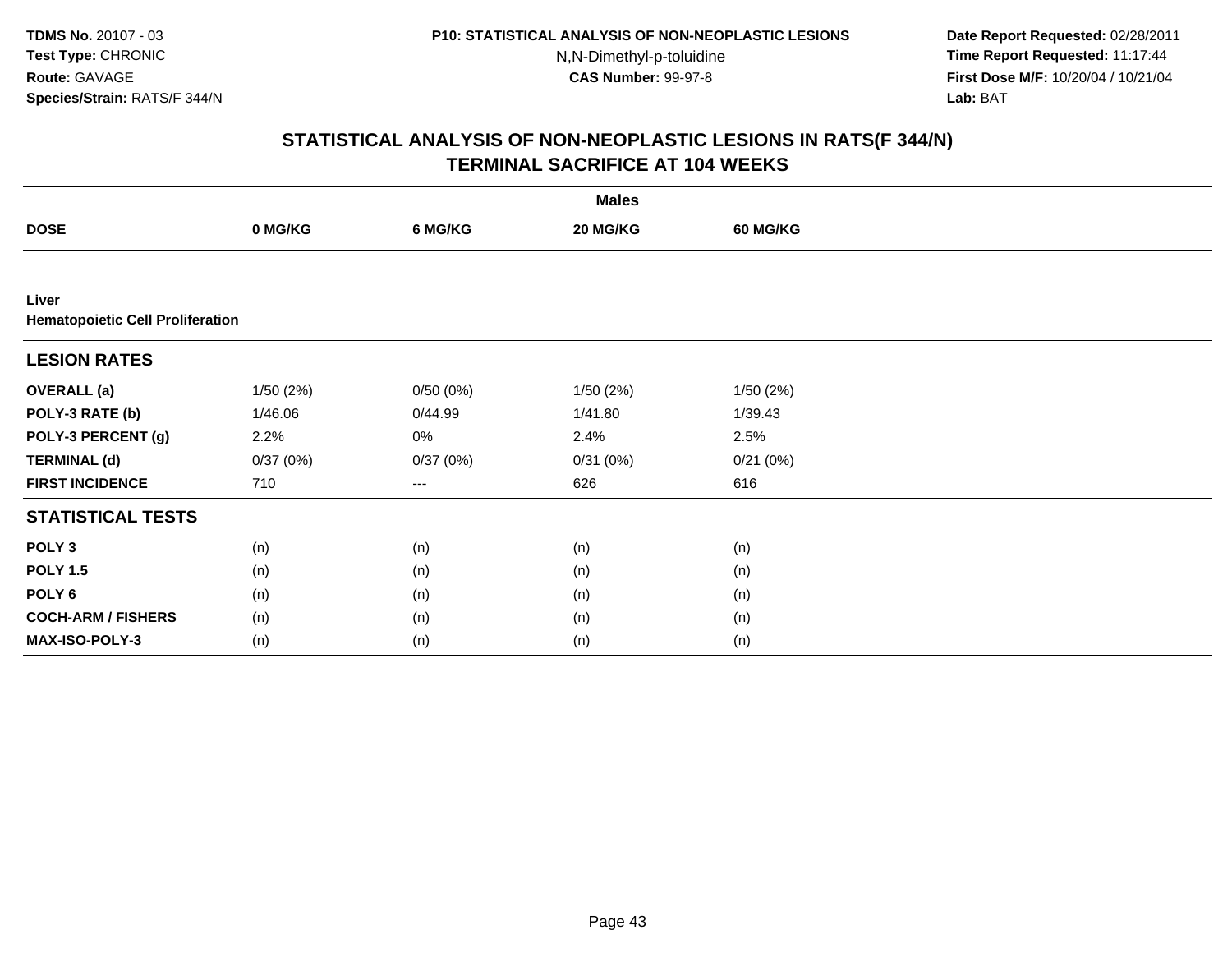N,N-Dimethyl-p-toluidine

 **Date Report Requested:** 02/28/2011 **Time Report Requested:** 11:17:44 **First Dose M/F:** 10/20/04 / 10/21/04<br>**Lab:** BAT **Lab:** BAT

| <b>Males</b>                        |                |            |            |                 |  |  |  |
|-------------------------------------|----------------|------------|------------|-----------------|--|--|--|
| <b>DOSE</b>                         | 0 MG/KG        | 6 MG/KG    | 20 MG/KG   | <b>60 MG/KG</b> |  |  |  |
|                                     |                |            |            |                 |  |  |  |
| Liver<br>Hepatodiaphragmatic Nodule |                |            |            |                 |  |  |  |
| <b>LESION RATES</b>                 |                |            |            |                 |  |  |  |
| <b>OVERALL</b> (a)                  | 8/50 (16%)     | 1/50(2%)   | 0/50(0%)   | 3/50(6%)        |  |  |  |
| POLY-3 RATE (b)                     | 8/46.74        | 1/44.99    | 0/41.44    | 3/39.54         |  |  |  |
| POLY-3 PERCENT (g)                  | 17.1%          | 2.2%       | 0%         | 7.6%            |  |  |  |
| <b>TERMINAL (d)</b>                 | 5/37 (14%)     | 1/37(3%)   | 0/31(0%)   | 1/21(5%)        |  |  |  |
| <b>FIRST INCIDENCE</b>              | 610            | 727 (T)    | $--$       | 582             |  |  |  |
| <b>STATISTICAL TESTS</b>            |                |            |            |                 |  |  |  |
| POLY <sub>3</sub>                   | P=0.275N       | P=0.018N*  | P=0.006N** | P=0.160N        |  |  |  |
| <b>POLY 1.5</b>                     | $P = 0.261N$   | P=0.018N*  | P=0.006N** | P=0.134N        |  |  |  |
| POLY <sub>6</sub>                   | P=0.293N       | P=0.018N*  | P=0.007N** | P=0.197N        |  |  |  |
| <b>COCH-ARM / FISHERS</b>           | P=0.254N       | P=0.015N*  | P=0.003N** | P=0.100N        |  |  |  |
| <b>MAX-ISO-POLY-3</b>               | $P = 0.013N^*$ | P=0.008N** | P=0.003N** | $P = 0.111N$    |  |  |  |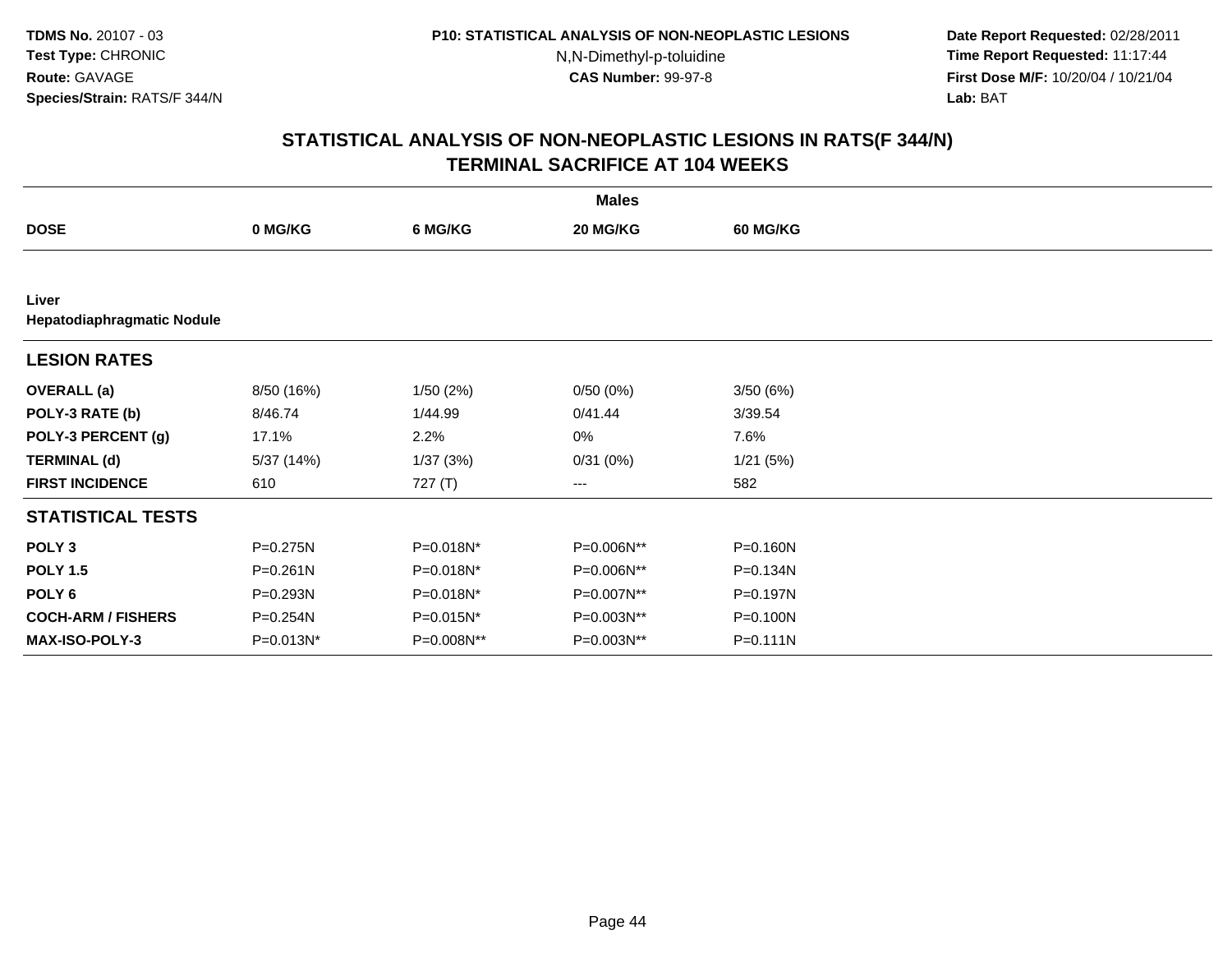N,N-Dimethyl-p-toluidine

 **Date Report Requested:** 02/28/2011 **Time Report Requested:** 11:17:44 **First Dose M/F:** 10/20/04 / 10/21/04<br>**Lab:** BAT **Lab:** BAT

| <b>Males</b>              |             |              |             |                 |  |  |  |
|---------------------------|-------------|--------------|-------------|-----------------|--|--|--|
| <b>DOSE</b>               | 0 MG/KG     | 6 MG/KG      | 20 MG/KG    | <b>60 MG/KG</b> |  |  |  |
|                           |             |              |             |                 |  |  |  |
| Liver<br>Inflammation     |             |              |             |                 |  |  |  |
| <b>LESION RATES</b>       |             |              |             |                 |  |  |  |
| <b>OVERALL</b> (a)        | 40/50 (80%) | 46/50 (92%)  | 42/50 (84%) | 44/50 (88%)     |  |  |  |
| POLY-3 RATE (b)           | 40/47.23    | 46/47.89     | 42/46.63    | 44/46.21        |  |  |  |
| POLY-3 PERCENT (g)        | 84.7%       | 96.1%        | 90.1%       | 95.2%           |  |  |  |
| <b>TERMINAL (d)</b>       | 36/37 (97%) | 37/37 (100%) | 28/31 (90%) | 21/21 (100%)    |  |  |  |
| <b>FIRST INCIDENCE</b>    | 610         | 324          | 233         | 348             |  |  |  |
| <b>STATISTICAL TESTS</b>  |             |              |             |                 |  |  |  |
| POLY <sub>3</sub>         | $P = 0.149$ | P=0.042*     | $P = 0.305$ | $P = 0.061$     |  |  |  |
| <b>POLY 1.5</b>           | $P = 0.209$ | $P=0.041*$   | $P = 0.286$ | $P = 0.092$     |  |  |  |
| POLY 6                    | $P = 0.118$ | P=0.045*     | $P = 0.378$ | $P=0.043*$      |  |  |  |
| <b>COCH-ARM / FISHERS</b> | $P = 0.370$ | $P = 0.074$  | $P = 0.398$ | $P = 0.207$     |  |  |  |
| MAX-ISO-POLY-3            | $P=0.034*$  | $P=0.018*$   | $P = 0.201$ | $P=0.027*$      |  |  |  |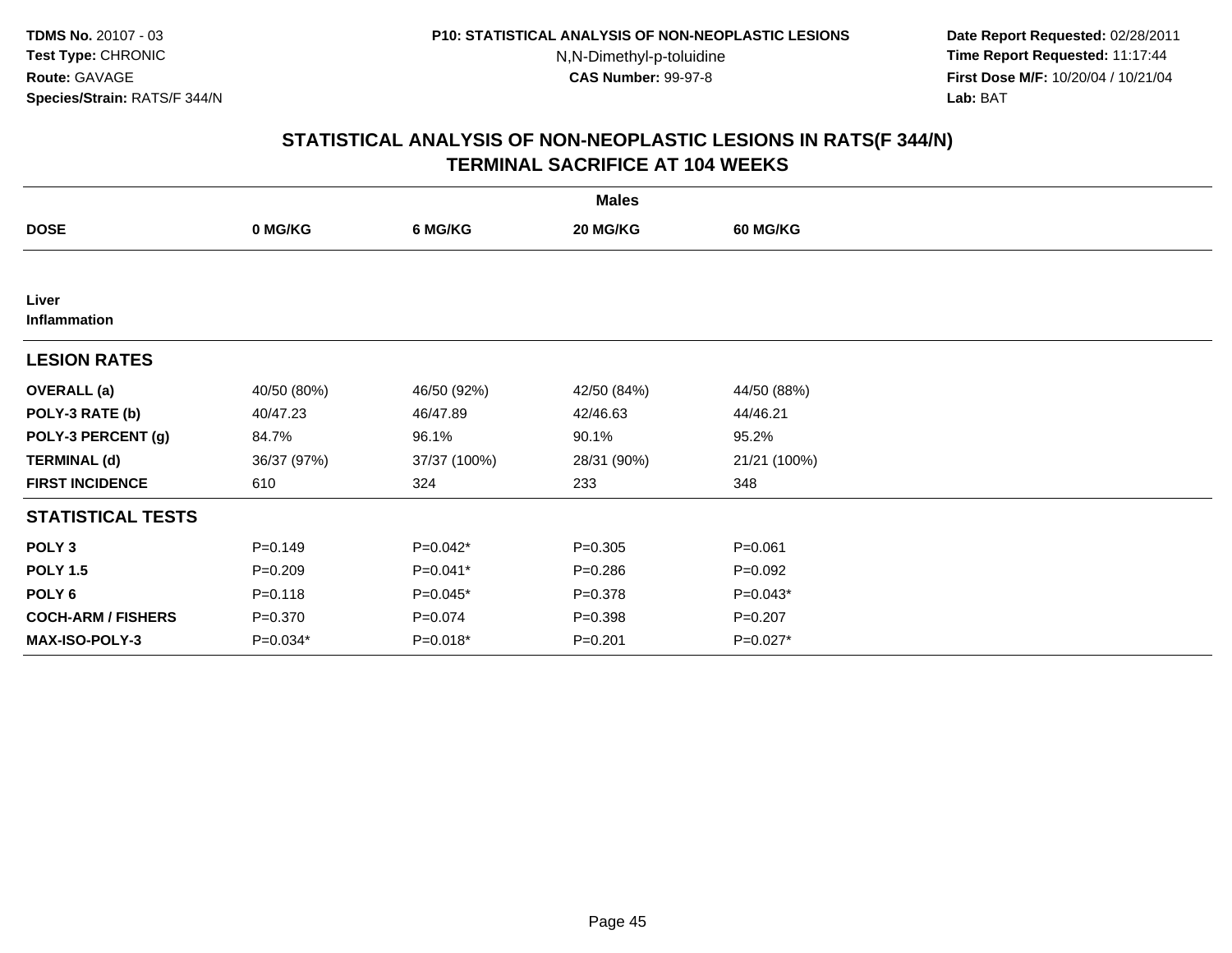N,N-Dimethyl-p-toluidine

 **Date Report Requested:** 02/28/2011 **Time Report Requested:** 11:17:44 **First Dose M/F:** 10/20/04 / 10/21/04<br>**Lab:** BAT **Lab:** BAT

| <b>Males</b>                     |             |             |             |                 |  |  |  |
|----------------------------------|-------------|-------------|-------------|-----------------|--|--|--|
| <b>DOSE</b>                      | 0 MG/KG     | 6 MG/KG     | 20 MG/KG    | <b>60 MG/KG</b> |  |  |  |
|                                  |             |             |             |                 |  |  |  |
| Liver<br><b>Mixed Cell Focus</b> |             |             |             |                 |  |  |  |
| <b>LESION RATES</b>              |             |             |             |                 |  |  |  |
| <b>OVERALL</b> (a)               | 18/50 (36%) | 17/50 (34%) | 17/50 (34%) | 35/50 (70%)     |  |  |  |
| POLY-3 RATE (b)                  | 18/46.64    | 17/44.99    | 17/42.36    | 35/44.30        |  |  |  |
| POLY-3 PERCENT (g)               | 38.6%       | 37.8%       | 40.1%       | 79%             |  |  |  |
| <b>TERMINAL (d)</b>              | 16/37 (43%) | 17/37 (46%) | 14/31 (45%) | 19/21 (91%)     |  |  |  |
| <b>FIRST INCIDENCE</b>           | 610         | 727 (T)     | 612         | 431             |  |  |  |
| <b>STATISTICAL TESTS</b>         |             |             |             |                 |  |  |  |
| POLY <sub>3</sub>                | P<0.001**   | P=0.554N    | $P = 0.528$ | P<0.001**       |  |  |  |
| <b>POLY 1.5</b>                  | P<0.001**   | P=0.546N    | $P = 0.555$ | P<0.001**       |  |  |  |
| POLY 6                           | P<0.001**   | P=0.556N    | $P = 0.505$ | P<0.001**       |  |  |  |
| <b>COCH-ARM / FISHERS</b>        | P<0.001**   | P=0.500N    | P=0.500N    | P<0.001**       |  |  |  |
| <b>MAX-ISO-POLY-3</b>            | P<0.001**   | P=0.468N    | $P = 0.442$ | P<0.001**       |  |  |  |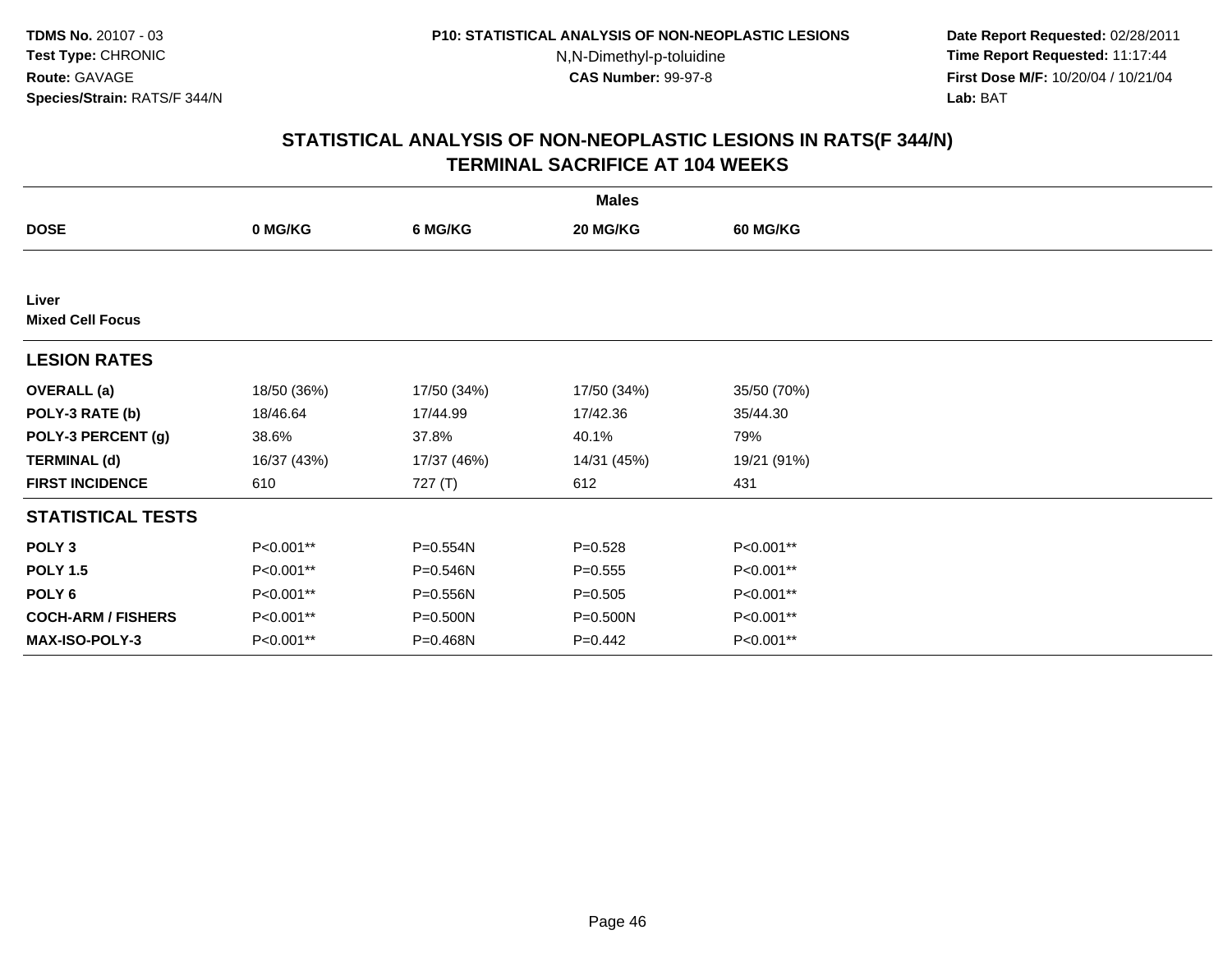N,N-Dimethyl-p-toluidine

 **Date Report Requested:** 02/28/2011 **Time Report Requested:** 11:17:44 **First Dose M/F:** 10/20/04 / 10/21/04<br>**Lab:** BAT **Lab:** BAT

| <b>Males</b>                              |             |             |             |                 |  |  |  |
|-------------------------------------------|-------------|-------------|-------------|-----------------|--|--|--|
| <b>DOSE</b>                               | 0 MG/KG     | 6 MG/KG     | 20 MG/KG    | <b>60 MG/KG</b> |  |  |  |
|                                           |             |             |             |                 |  |  |  |
| Liver<br><b>Vacuolization Cytoplasmic</b> |             |             |             |                 |  |  |  |
| <b>LESION RATES</b>                       |             |             |             |                 |  |  |  |
| <b>OVERALL</b> (a)                        | 0/50(0%)    | 1/50(2%)    | 3/50(6%)    | 1/50(2%)        |  |  |  |
| POLY-3 RATE (b)                           | 0/46.00     | 1/44.99     | 3/41.44     | 1/39.04         |  |  |  |
| POLY-3 PERCENT (g)                        | 0%          | 2.2%        | 7.2%        | 2.6%            |  |  |  |
| <b>TERMINAL (d)</b>                       | 0/37(0%)    | 1/37(3%)    | 3/31(10%)   | 1/21(5%)        |  |  |  |
| <b>FIRST INCIDENCE</b>                    | $---$       | 727 (T)     | 727 (T)     | 727 (T)         |  |  |  |
| <b>STATISTICAL TESTS</b>                  |             |             |             |                 |  |  |  |
| POLY <sub>3</sub>                         | $P = 0.420$ | $P = 0.496$ | $P = 0.101$ | $P = 0.467$     |  |  |  |
| <b>POLY 1.5</b>                           | $P = 0.456$ | $P = 0.495$ | $P = 0.105$ | $P = 0.480$     |  |  |  |
| POLY 6                                    | $P = 0.375$ | $P=0.497$   | $P=0.097$   | $P = 0.452$     |  |  |  |
| <b>COCH-ARM / FISHERS</b>                 | $P = 0.512$ | $P = 0.500$ | $P = 0.121$ | $P = 0.500$     |  |  |  |
| <b>MAX-ISO-POLY-3</b>                     | $P = 0.172$ | $P = 0.159$ | P=0.038*    | $P = 0.158$     |  |  |  |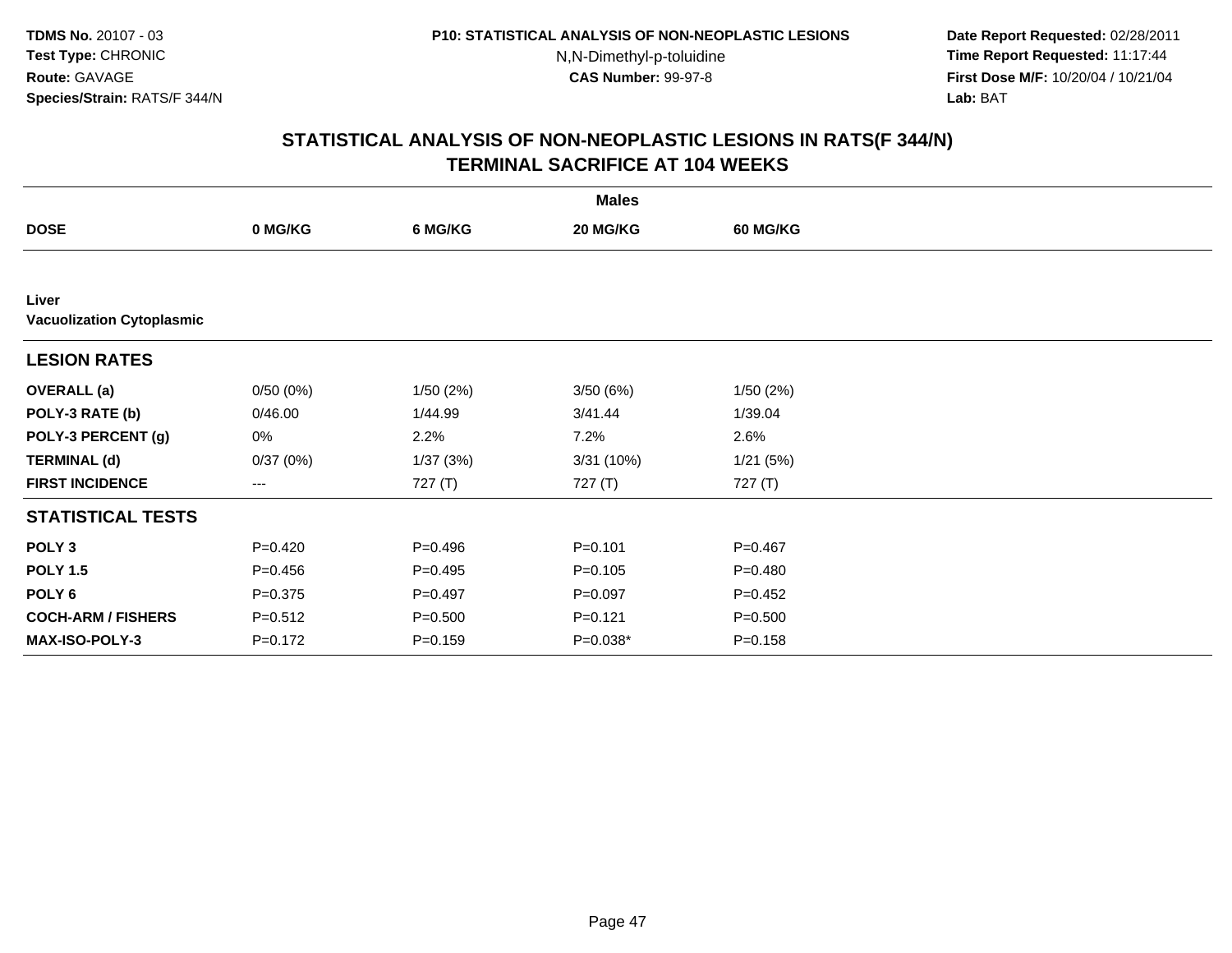N,N-Dimethyl-p-toluidine

 **Date Report Requested:** 02/28/2011 **Time Report Requested:** 11:17:44 **First Dose M/F:** 10/20/04 / 10/21/04<br>**Lab:** BAT **Lab:** BAT

| <b>Males</b>              |                   |             |             |                     |  |  |  |  |
|---------------------------|-------------------|-------------|-------------|---------------------|--|--|--|--|
| <b>DOSE</b>               | 0 MG/KG           | 6 MG/KG     | 20 MG/KG    | <b>60 MG/KG</b>     |  |  |  |  |
|                           |                   |             |             |                     |  |  |  |  |
| Liver: Bile Duct<br>Cyst  |                   |             |             |                     |  |  |  |  |
| <b>LESION RATES</b>       |                   |             |             |                     |  |  |  |  |
| <b>OVERALL</b> (a)        | 0/50(0%)          | 1/50(2%)    | 3/50(6%)    | 0/50(0%)            |  |  |  |  |
| POLY-3 RATE (b)           | 0/46.00           | 1/44.99     | 3/41.44     | 0/39.04             |  |  |  |  |
| POLY-3 PERCENT (g)        | 0%                | 2.2%        | 7.2%        | 0%                  |  |  |  |  |
| <b>TERMINAL (d)</b>       | 0/37(0%)          | 1/37(3%)    | 3/31(10%)   | 0/21(0%)            |  |  |  |  |
| <b>FIRST INCIDENCE</b>    | $\qquad \qquad -$ | 727 (T)     | 727 (T)     | $\qquad \qquad - -$ |  |  |  |  |
| <b>STATISTICAL TESTS</b>  |                   |             |             |                     |  |  |  |  |
| POLY <sub>3</sub>         | P=0.578N          | $P = 0.496$ | $P = 0.101$ | (e)                 |  |  |  |  |
| <b>POLY 1.5</b>           | P=0.548N          | $P = 0.495$ | $P = 0.105$ | (e)                 |  |  |  |  |
| POLY 6                    | P=0.616N          | $P=0.497$   | $P = 0.097$ | (e)                 |  |  |  |  |
| <b>COCH-ARM / FISHERS</b> | P=0.500N          | $P = 0.500$ | $P = 0.121$ | (e)                 |  |  |  |  |
| <b>MAX-ISO-POLY-3</b>     | $P = 0.239$       | $P = 0.159$ | $P=0.038*$  | (e)                 |  |  |  |  |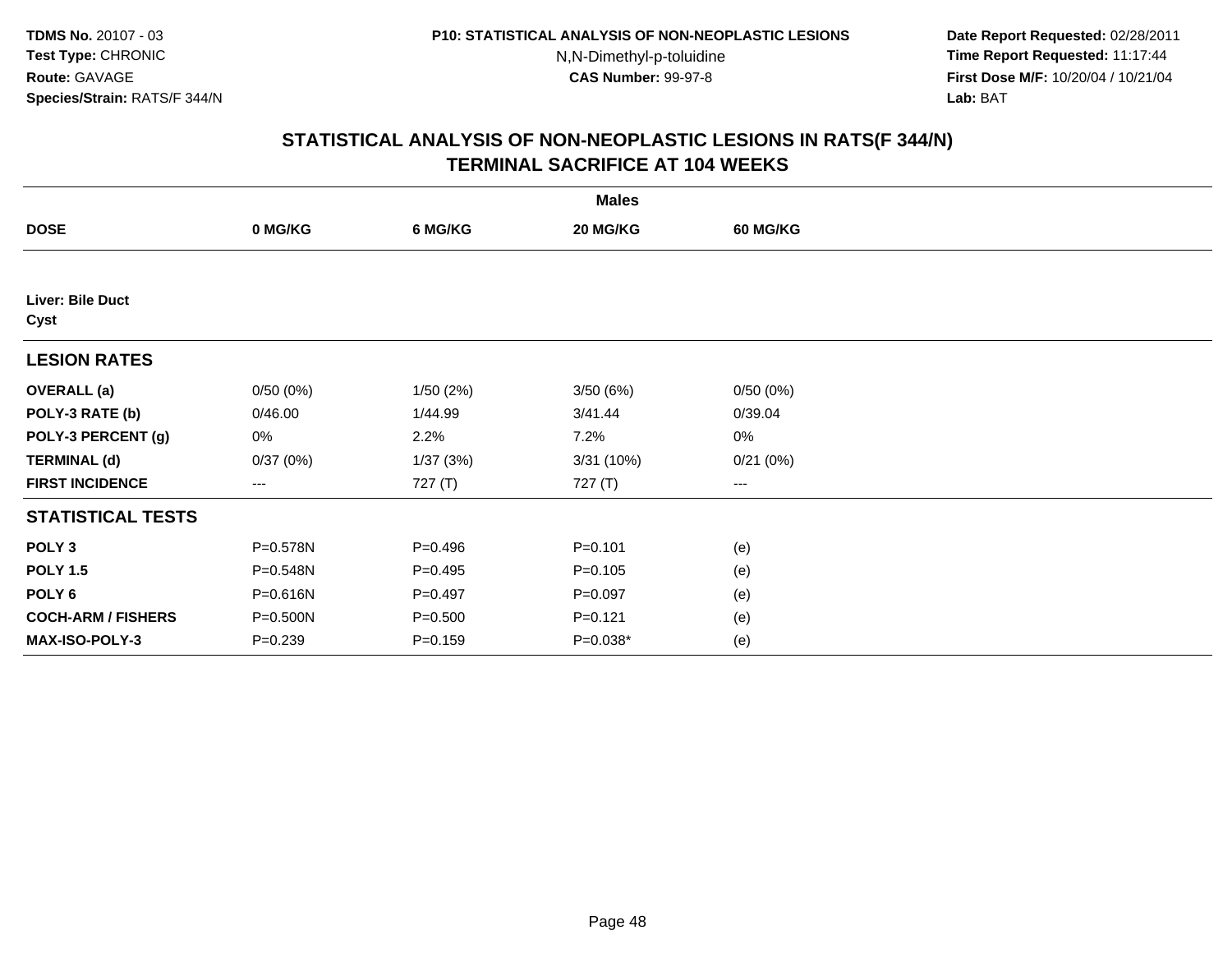N,N-Dimethyl-p-toluidine

 **Date Report Requested:** 02/28/2011 **Time Report Requested:** 11:17:44 **First Dose M/F:** 10/20/04 / 10/21/04<br>**Lab:** BAT **Lab:** BAT

|                                     |             |             | <b>Males</b> |              |  |
|-------------------------------------|-------------|-------------|--------------|--------------|--|
| <b>DOSE</b>                         | 0 MG/KG     | 6 MG/KG     | 20 MG/KG     | 60 MG/KG     |  |
|                                     |             |             |              |              |  |
| Liver: Bile Duct<br><b>Fibrosis</b> |             |             |              |              |  |
| <b>LESION RATES</b>                 |             |             |              |              |  |
| <b>OVERALL</b> (a)                  | 21/50 (42%) | 27/50 (54%) | 41/50 (82%)  | 42/50 (84%)  |  |
| POLY-3 RATE (b)                     | 21/46.23    | 27/45.07    | 41/45.01     | 42/44.72     |  |
| POLY-3 PERCENT (g)                  | 45.4%       | 59.9%       | 91.1%        | 93.9%        |  |
| <b>TERMINAL (d)</b>                 | 20/37 (54%) | 25/37 (68%) | 30/31 (97%)  | 21/21 (100%) |  |
| <b>FIRST INCIDENCE</b>              | 664         | 713         | 519          | 496          |  |
| <b>STATISTICAL TESTS</b>            |             |             |              |              |  |
| POLY <sub>3</sub>                   | P<0.001**   | $P = 0.114$ | P<0.001**    | P<0.001**    |  |
| <b>POLY 1.5</b>                     | P<0.001**   | $P = 0.120$ | P<0.001**    | P<0.001**    |  |
| POLY 6                              | P<0.001**   | $P = 0.115$ | P<0.001**    | P<0.001**    |  |
| <b>COCH-ARM / FISHERS</b>           | P<0.001**   | $P = 0.158$ | P<0.001**    | P<0.001**    |  |
| <b>MAX-ISO-POLY-3</b>               | P<0.001**   | $P = 0.081$ | P<0.001**    | P<0.001**    |  |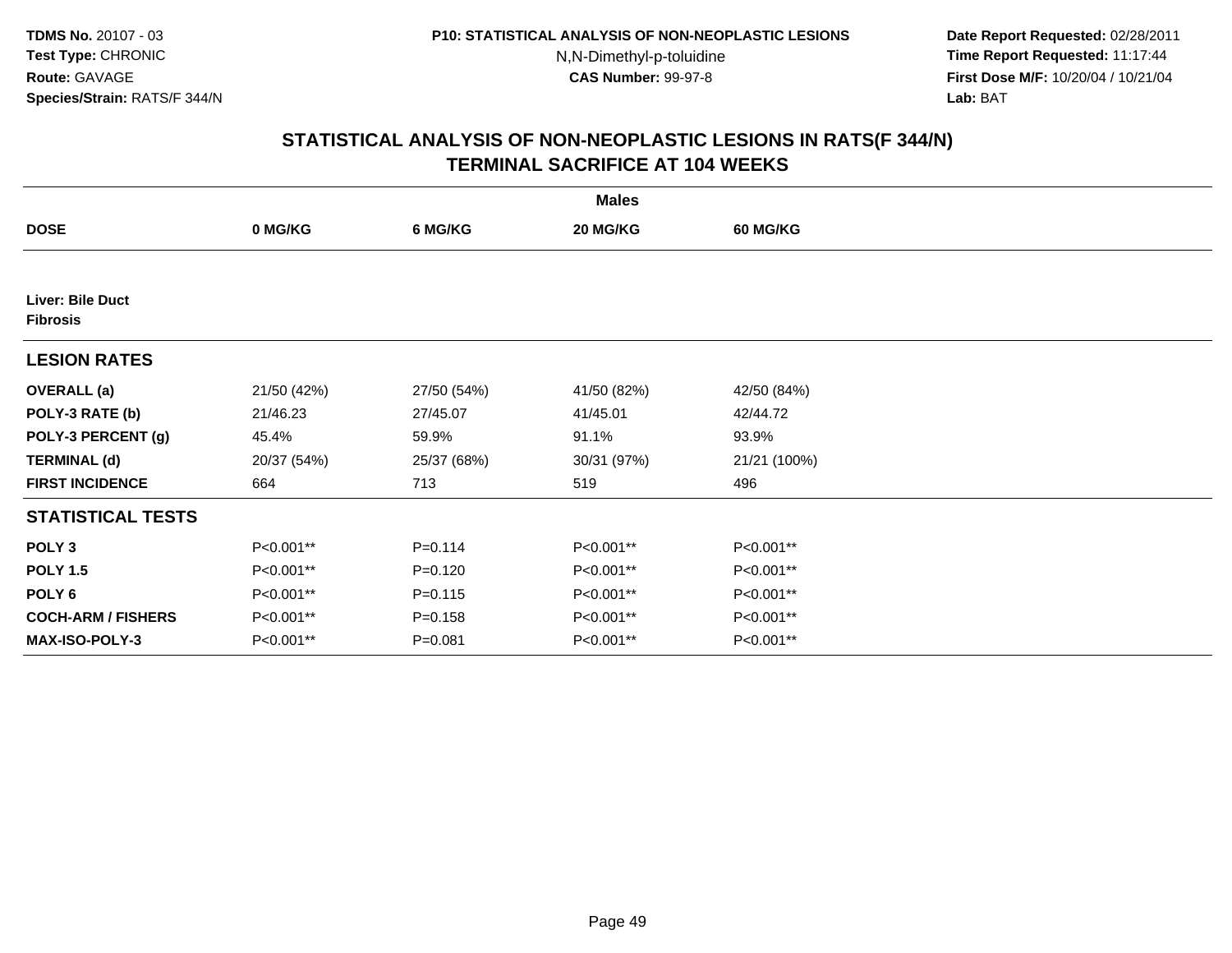N,N-Dimethyl-p-toluidine

 **Date Report Requested:** 02/28/2011 **Time Report Requested:** 11:17:44 **First Dose M/F:** 10/20/04 / 10/21/04<br>**Lab:** BAT **Lab:** BAT

|                                 |             |             | <b>Males</b> |                 |
|---------------------------------|-------------|-------------|--------------|-----------------|
| <b>DOSE</b>                     | 0 MG/KG     | 6 MG/KG     | 20 MG/KG     | <b>60 MG/KG</b> |
|                                 |             |             |              |                 |
| Liver: Bile Duct<br>Hyperplasia |             |             |              |                 |
| <b>LESION RATES</b>             |             |             |              |                 |
| <b>OVERALL</b> (a)              | 40/50 (80%) | 42/50 (84%) | 44/50 (88%)  | 44/50 (88%)     |
| POLY-3 RATE (b)                 | 40/47.73    | 42/47.08    | 44/45.41     | 44/46.40        |
| POLY-3 PERCENT (g)              | 83.8%       | 89.2%       | 96.9%        | 94.8%           |
| <b>TERMINAL (d)</b>             | 33/37 (89%) | 35/37 (95%) | 31/31 (100%) | 21/21 (100%)    |
| <b>FIRST INCIDENCE</b>          | 610         | 324         | 519          | 348             |
| <b>STATISTICAL TESTS</b>        |             |             |              |                 |
| POLY <sub>3</sub>               | $P = 0.053$ | $P = 0.309$ | P=0.026*     | $P = 0.062$     |
| <b>POLY 1.5</b>                 | $P = 0.085$ | $P = 0.318$ | $P=0.035*$   | $P=0.091$       |
| POLY 6                          | $P=0.035*$  | $P = 0.303$ | $P=0.029*$   | $P=0.043*$      |
| <b>COCH-ARM / FISHERS</b>       | $P = 0.206$ | $P = 0.398$ | $P = 0.207$  | $P = 0.207$     |
| <b>MAX-ISO-POLY-3</b>           | $P=0.019*$  | $P = 0.208$ | $P=0.012*$   | $P=0.030*$      |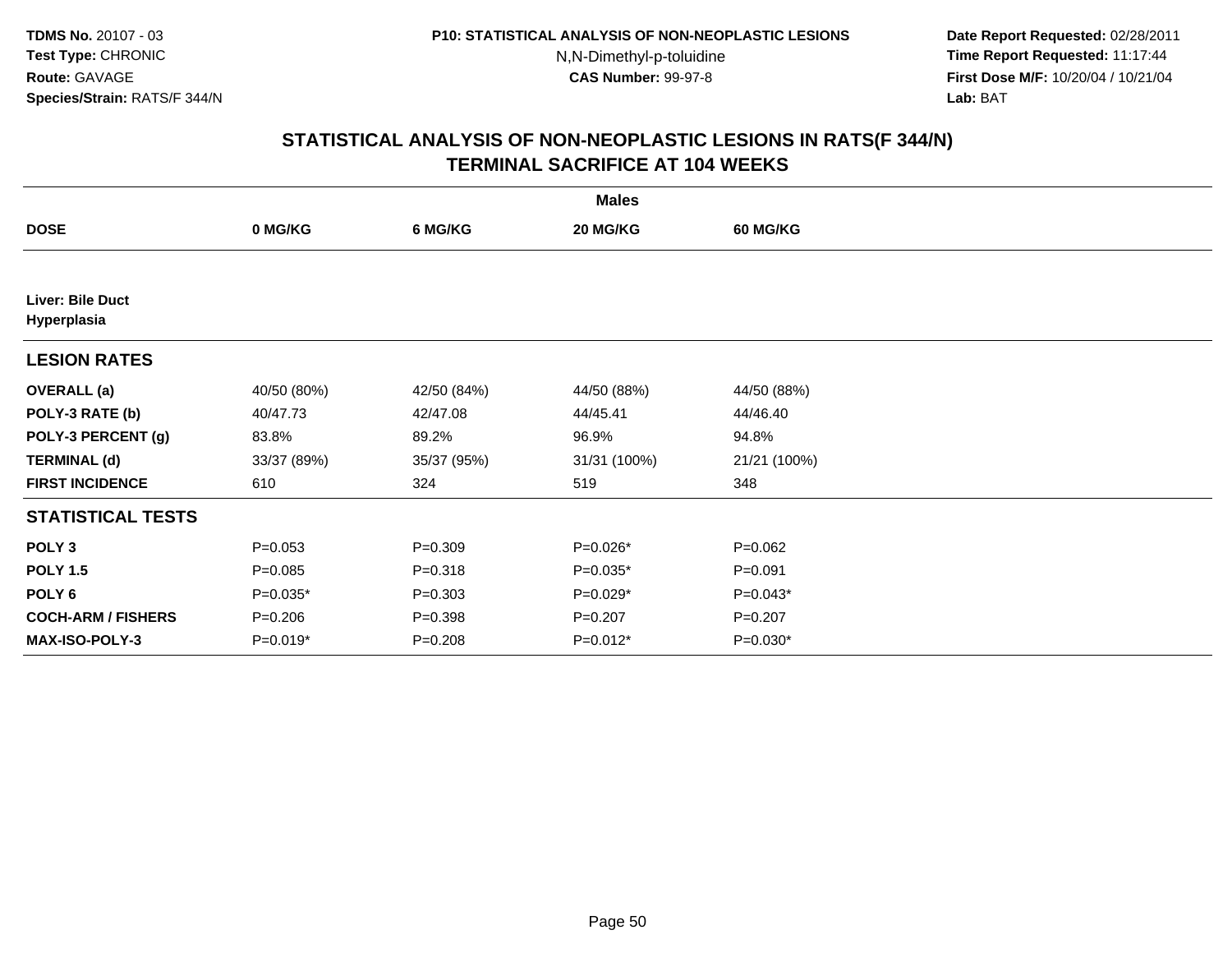N,N-Dimethyl-p-toluidine

 **Date Report Requested:** 02/28/2011 **Time Report Requested:** 11:17:44 **First Dose M/F:** 10/20/04 / 10/21/04<br>**Lab:** BAT **Lab:** BAT

|                                  |           |          | <b>Males</b> |                 |  |
|----------------------------------|-----------|----------|--------------|-----------------|--|
| <b>DOSE</b>                      | 0 MG/KG   | 6 MG/KG  | 20 MG/KG     | <b>60 MG/KG</b> |  |
|                                  |           |          |              |                 |  |
| Liver: Hepatocyte<br>Hypertrophy |           |          |              |                 |  |
| <b>LESION RATES</b>              |           |          |              |                 |  |
| <b>OVERALL</b> (a)               | 0/50(0%)  | 0/50(0%) | 6/50 (12%)   | 31/50 (62%)     |  |
| POLY-3 RATE (b)                  | 0/46.00   | 0/44.99  | 6/42.47      | 31/41.77        |  |
| POLY-3 PERCENT (g)               | 0%        | 0%       | 14.1%        | 74.2%           |  |
| <b>TERMINAL (d)</b>              | 0/37(0%)  | 0/37(0%) | 3/31(10%)    | 19/21 (91%)     |  |
| <b>FIRST INCIDENCE</b>           | ---       | ---      | 581          | 576             |  |
| <b>STATISTICAL TESTS</b>         |           |          |              |                 |  |
| POLY <sub>3</sub>                | P<0.001** | (e)      | $P=0.011*$   | P<0.001**       |  |
| <b>POLY 1.5</b>                  | P<0.001** | (e)      | $P=0.012*$   | P<0.001**       |  |
| POLY 6                           | P<0.001** | (e)      | $P=0.011*$   | P<0.001**       |  |
| <b>COCH-ARM / FISHERS</b>        | P<0.001** | (e)      | $P=0.013*$   | P<0.001**       |  |
| MAX-ISO-POLY-3                   | P<0.001** | (e)      | P=0.004**    | P<0.001**       |  |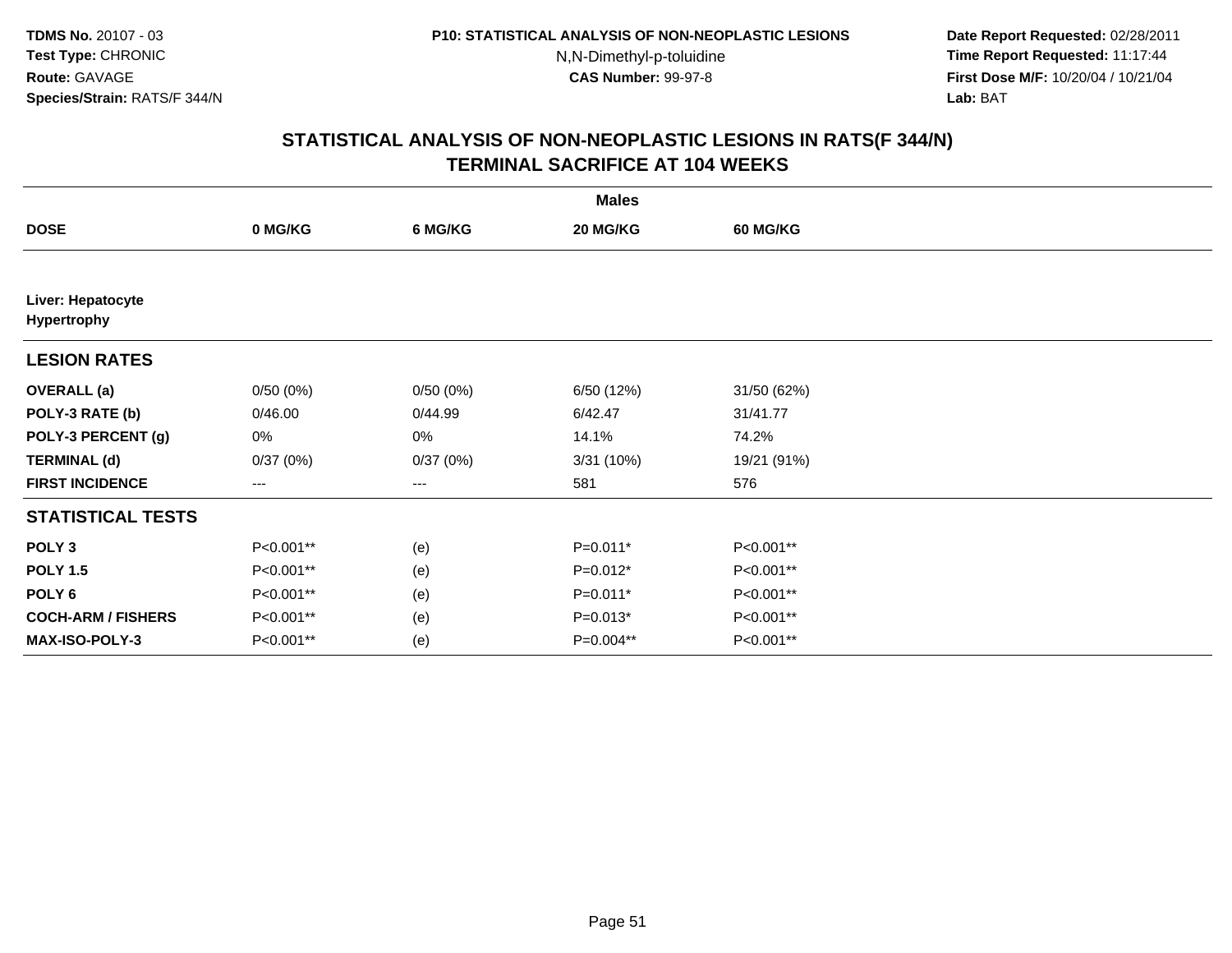N,N-Dimethyl-p-toluidine

 **Date Report Requested:** 02/28/2011 **Time Report Requested:** 11:17:44 **First Dose M/F:** 10/20/04 / 10/21/04<br>**Lab:** BAT **Lab:** BAT

|                                      |             |              | <b>Males</b> |                 |  |
|--------------------------------------|-------------|--------------|--------------|-----------------|--|
| <b>DOSE</b>                          | 0 MG/KG     | 6 MG/KG      | 20 MG/KG     | <b>60 MG/KG</b> |  |
|                                      |             |              |              |                 |  |
| Liver: Hepatocyte<br><b>Necrosis</b> |             |              |              |                 |  |
| <b>LESION RATES</b>                  |             |              |              |                 |  |
| <b>OVERALL</b> (a)                   | 2/50(4%)    | 0/50(0%)     | 2/50(4%)     | 1/50(2%)        |  |
| POLY-3 RATE (b)                      | 2/46.25     | 0/44.99      | 2/41.86      | 1/39.29         |  |
| POLY-3 PERCENT (g)                   | 4.3%        | 0%           | 4.8%         | 2.6%            |  |
| <b>TERMINAL (d)</b>                  | 0/37(0%)    | 0/37(0%)     | 0/31(0%)     | 0/21(0%)        |  |
| <b>FIRST INCIDENCE</b>               | 680         | ---          | 626          | 661             |  |
| <b>STATISTICAL TESTS</b>             |             |              |              |                 |  |
| POLY <sub>3</sub>                    | P=0.642N    | $P = 0.243N$ | $P = 0.658$  | P=0.556N        |  |
| <b>POLY 1.5</b>                      | P=0.623N    | P=0.243N     | $P = 0.665$  | P=0.535N        |  |
| POLY <sub>6</sub>                    | $P = 0.613$ | P=0.242N     | $P = 0.651$  | P=0.582N        |  |
| <b>COCH-ARM / FISHERS</b>            | P=0.596N    | P=0.247N     | P=0.691N     | P=0.500N        |  |
| <b>MAX-ISO-POLY-3</b>                | P=0.499N    | P=0.082N     | $P = 0.461$  | $P = 0.341N$    |  |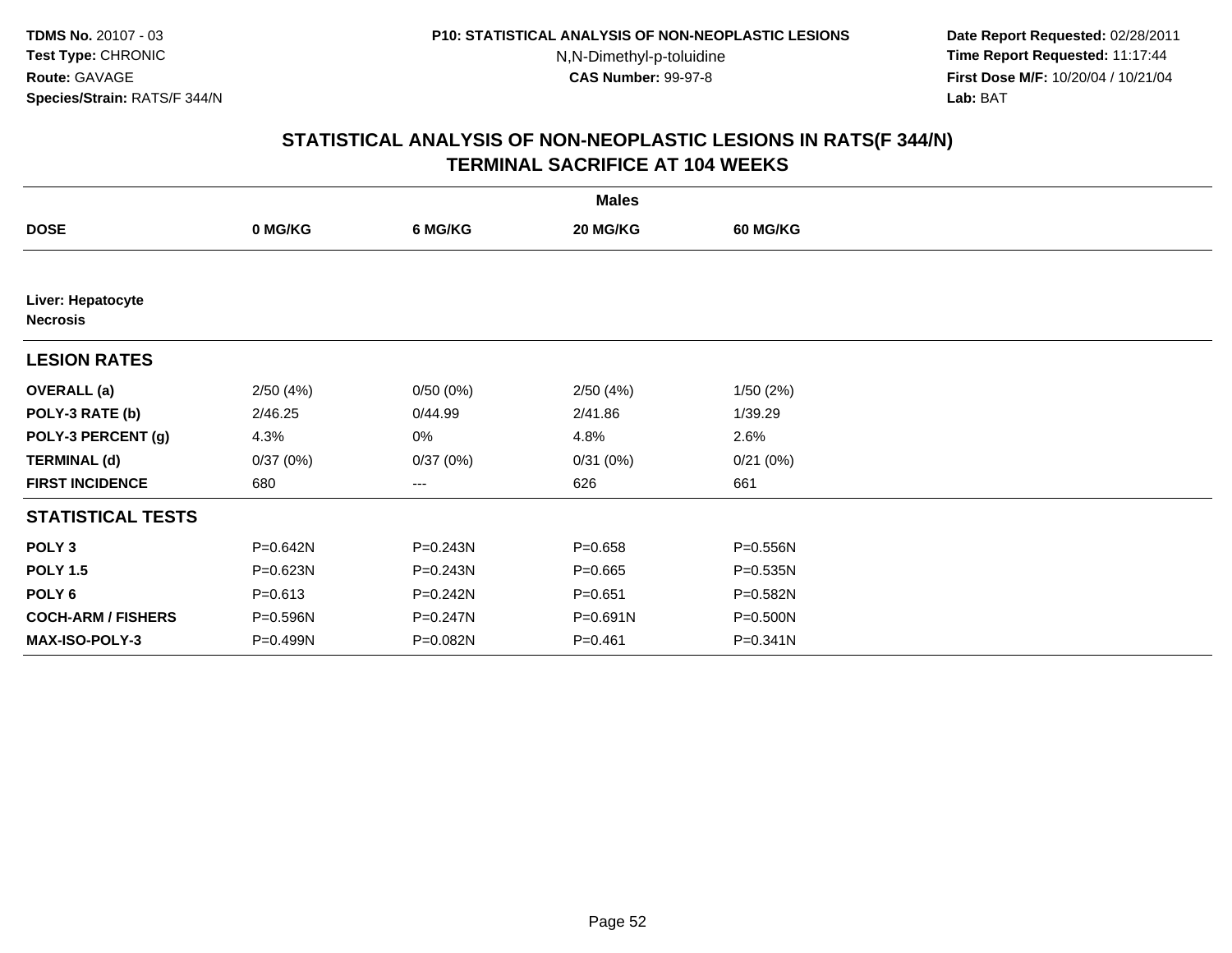N,N-Dimethyl-p-toluidine

 **Date Report Requested:** 02/28/2011 **Time Report Requested:** 11:17:44 **First Dose M/F:** 10/20/04 / 10/21/04<br>**Lab:** BAT **Lab:** BAT

|                                 |             |          | <b>Males</b> |                 |  |
|---------------------------------|-------------|----------|--------------|-----------------|--|
| <b>DOSE</b>                     | 0 MG/KG     | 6 MG/KG  | 20 MG/KG     | <b>60 MG/KG</b> |  |
|                                 |             |          |              |                 |  |
| Liver: Oval Cell<br>Hyperplasia |             |          |              |                 |  |
| <b>LESION RATES</b>             |             |          |              |                 |  |
| <b>OVERALL</b> (a)              | 0/50(0%)    | 0/50(0%) | 2/50(4%)     | 2/50(4%)        |  |
| POLY-3 RATE (b)                 | 0/46.00     | 0/44.99  | 2/41.93      | 2/39.29         |  |
| POLY-3 PERCENT (g)              | 0%          | 0%       | 4.8%         | 5.1%            |  |
| <b>TERMINAL (d)</b>             | 0/37(0%)    | 0/37(0%) | 1/31 (3%)    | 1/21(5%)        |  |
| <b>FIRST INCIDENCE</b>          | ---         | ---      | 581          | 661             |  |
| <b>STATISTICAL TESTS</b>        |             |          |              |                 |  |
| POLY <sub>3</sub>               | $P = 0.089$ | (e)      | $P = 0.217$  | $P = 0.204$     |  |
| <b>POLY 1.5</b>                 | $P = 0.101$ | (e)      | $P = 0.221$  | $P = 0.216$     |  |
| POLY 6                          | $P = 0.076$ | (e)      | $P = 0.214$  | $P = 0.190$     |  |
| <b>COCH-ARM / FISHERS</b>       | $P = 0.122$ | (e)      | $P = 0.247$  | $P = 0.247$     |  |
| MAX-ISO-POLY-3                  | $P = 0.122$ | (e)      | $P = 0.076$  | $P = 0.075$     |  |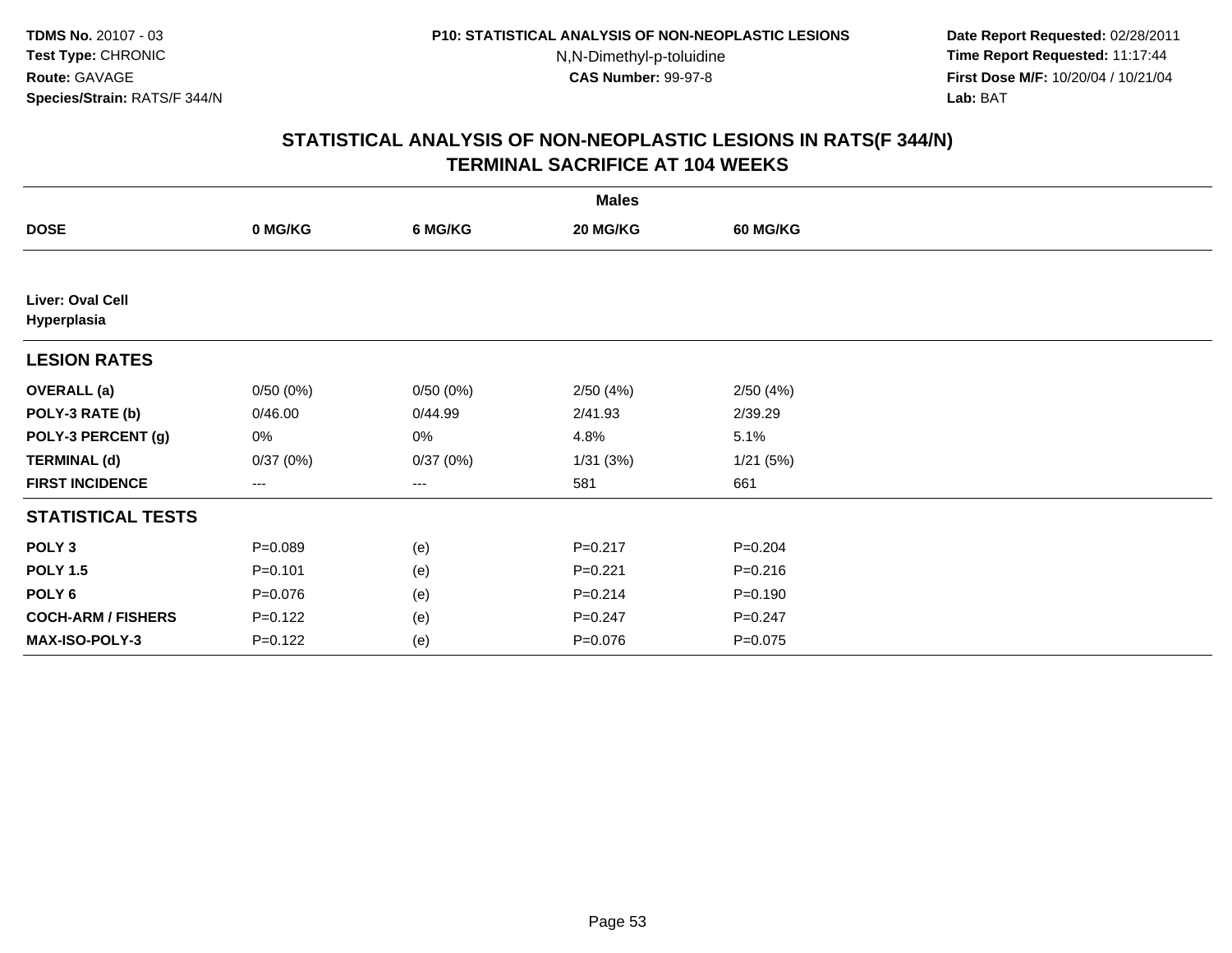N,N-Dimethyl-p-toluidine

 **Date Report Requested:** 02/28/2011 **Time Report Requested:** 11:17:44 **First Dose M/F:** 10/20/04 / 10/21/04<br>**Lab:** BAT **Lab:** BAT

|                           |            |          | <b>Males</b> |             |  |
|---------------------------|------------|----------|--------------|-------------|--|
| <b>DOSE</b>               | 0 MG/KG    | 6 MG/KG  | 20 MG/KG     | 60 MG/KG    |  |
|                           |            |          |              |             |  |
| Lung<br><b>Congestion</b> |            |          |              |             |  |
| <b>LESION RATES</b>       |            |          |              |             |  |
| <b>OVERALL</b> (a)        | 0/50(0%)   | 0/50(0%) | 1/50(2%)     | 3/50(6%)    |  |
| POLY-3 RATE (b)           | 0/46.00    | 0/44.99  | 1/42.43      | 3/41.56     |  |
| POLY-3 PERCENT (g)        | 0%         | 0%       | 2.4%         | 7.2%        |  |
| <b>TERMINAL (d)</b>       | 0/37(0%)   | 0/37(0%) | 0/31(0%)     | 0/21(0%)    |  |
| <b>FIRST INCIDENCE</b>    | ---        | ---      | 129          | 192         |  |
| <b>STATISTICAL TESTS</b>  |            |          |              |             |  |
| POLY <sub>3</sub>         | $P=0.016*$ | (e)      | $P = 0.484$  | $P = 0.101$ |  |
| <b>POLY 1.5</b>           | $P=0.018*$ | (e)      | $P = 0.488$  | $P = 0.109$ |  |
| POLY <sub>6</sub>         | $P=0.014*$ | (e)      | $P = 0.480$  | $P = 0.092$ |  |
| <b>COCH-ARM / FISHERS</b> | $P=0.021*$ | (e)      | $P = 0.500$  | $P = 0.121$ |  |
| MAX-ISO-POLY-3            | $P=0.024*$ | (e)      | $P = 0.158$  | P=0.038*    |  |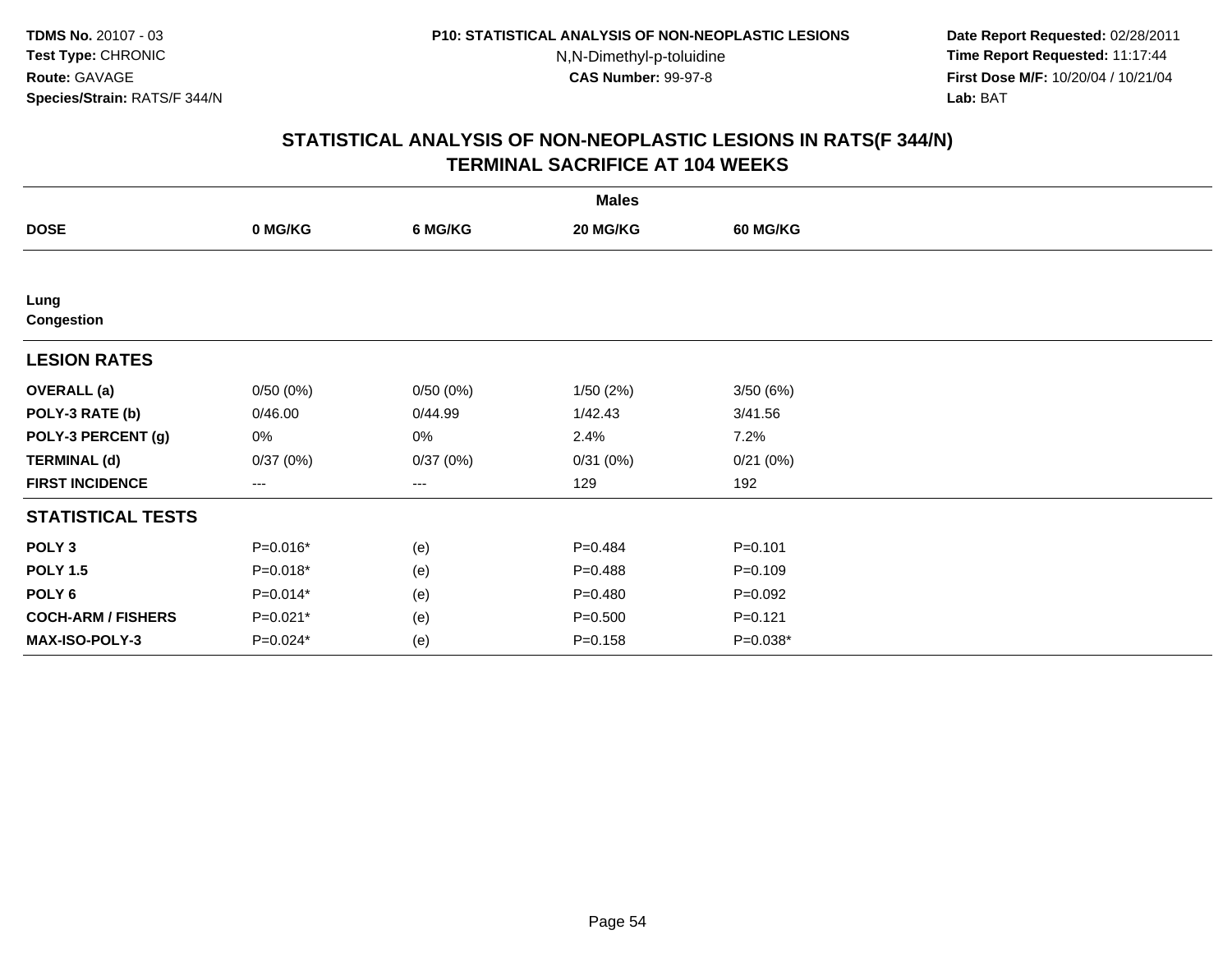N,N-Dimethyl-p-toluidine

 **Date Report Requested:** 02/28/2011 **Time Report Requested:** 11:17:44 **First Dose M/F:** 10/20/04 / 10/21/04<br>**Lab:** BAT **Lab:** BAT

|                           |          |             | <b>Males</b> |                 |  |
|---------------------------|----------|-------------|--------------|-----------------|--|
| <b>DOSE</b>               | 0 MG/KG  | 6 MG/KG     | 20 MG/KG     | <b>60 MG/KG</b> |  |
|                           |          |             |              |                 |  |
| Lung<br>Inflammation      |          |             |              |                 |  |
| <b>LESION RATES</b>       |          |             |              |                 |  |
| <b>OVERALL</b> (a)        | 2/50(4%) | 5/50 (10%)  | 6/50 (12%)   | 1/50(2%)        |  |
| POLY-3 RATE (b)           | 2/46.90  | 5/45.97     | 6/42.41      | 1/39.43         |  |
| POLY-3 PERCENT (g)        | 4.3%     | 10.9%       | 14.2%        | 2.5%            |  |
| <b>TERMINAL (d)</b>       | 1/37(3%) | 3/37(8%)    | 5/31(16%)    | 0/21(0%)        |  |
| <b>FIRST INCIDENCE</b>    | 337      | 530         | 233          | 616             |  |
| <b>STATISTICAL TESTS</b>  |          |             |              |                 |  |
| POLY <sub>3</sub>         | P=0.300N | $P = 0.208$ | $P = 0.103$  | P=0.560N        |  |
| <b>POLY 1.5</b>           | P=0.259N | $P = 0.207$ | $P = 0.110$  | P=0.539N        |  |
| POLY 6                    | P=0.353N | $P = 0.215$ | $P = 0.096$  | P=0.584N        |  |
| <b>COCH-ARM / FISHERS</b> | P=0.200N | $P = 0.218$ | $P = 0.134$  | P=0.500N        |  |
| MAX-ISO-POLY-3            | P=0.219N | $P = 0.116$ | $P = 0.059$  | P=0.345N        |  |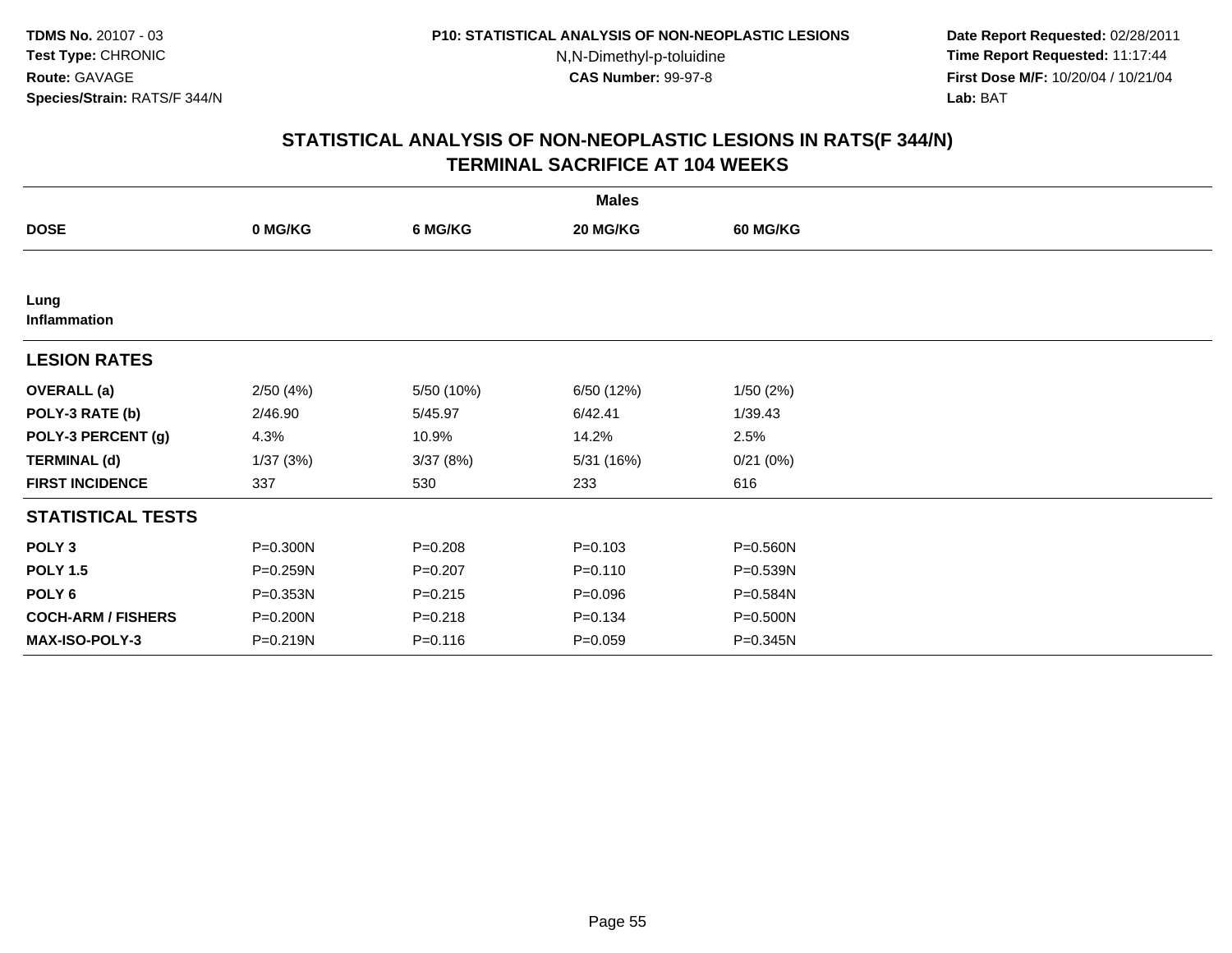N,N-Dimethyl-p-toluidine

 **Date Report Requested:** 02/28/2011 **Time Report Requested:** 11:17:44 **First Dose M/F:** 10/20/04 / 10/21/04<br>**Lab:** BAT **Lab:** BAT

|                           |          |          | <b>Males</b>           |                 |  |
|---------------------------|----------|----------|------------------------|-----------------|--|
| <b>DOSE</b>               | 0 MG/KG  | 6 MG/KG  | 20 MG/KG               | <b>60 MG/KG</b> |  |
|                           |          |          |                        |                 |  |
| Lung<br><b>Metaplasia</b> |          |          |                        |                 |  |
| <b>LESION RATES</b>       |          |          |                        |                 |  |
| <b>OVERALL (a)</b>        | 0/50(0%) | 0/50(0%) | 0/50(0%)               | 0/50(0%)        |  |
| POLY-3 RATE (b)           | 0/46.00  | 0/44.99  | 0/41.44                | 0/39.04         |  |
| POLY-3 PERCENT (g)        | 0%       | 0%       | 0%                     | $0\%$           |  |
| <b>TERMINAL (d)</b>       | 0/37(0%) | 0/37(0%) | 0/31(0%)               | 0/21(0%)        |  |
| <b>FIRST INCIDENCE</b>    | ---      | ---      | $\qquad \qquad \cdots$ | $--$            |  |
| <b>STATISTICAL TESTS</b>  |          |          |                        |                 |  |
| POLY <sub>3</sub>         | (n)      | (n)      | (n)                    | (n)             |  |
| <b>POLY 1.5</b>           | (n)      | (n)      | (n)                    | (n)             |  |
| POLY <sub>6</sub>         | (n)      | (n)      | (n)                    | (n)             |  |
| <b>COCH-ARM / FISHERS</b> | (n)      | (n)      | (n)                    | (n)             |  |
| MAX-ISO-POLY-3            | (n)      | (n)      | (n)                    | (n)             |  |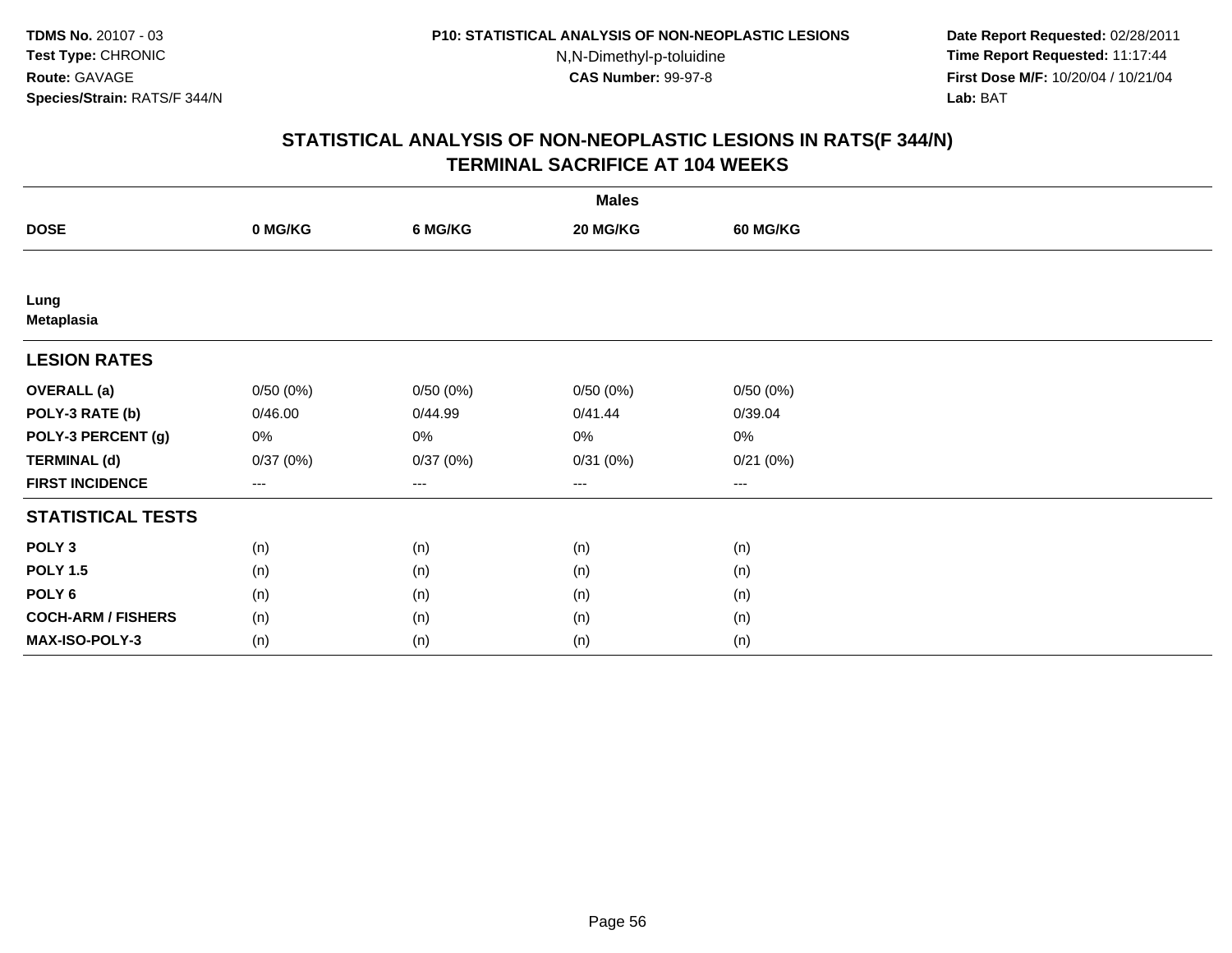N,N-Dimethyl-p-toluidine

 **Date Report Requested:** 02/28/2011 **Time Report Requested:** 11:17:44 **First Dose M/F:** 10/20/04 / 10/21/04<br>**Lab:** BAT **Lab:** BAT

|                                          |              |             | <b>Males</b> |                 |  |
|------------------------------------------|--------------|-------------|--------------|-----------------|--|
| <b>DOSE</b>                              | 0 MG/KG      | 6 MG/KG     | 20 MG/KG     | <b>60 MG/KG</b> |  |
|                                          |              |             |              |                 |  |
| Lung: Alveolar Epithelium<br>Hyperplasia |              |             |              |                 |  |
| <b>LESION RATES</b>                      |              |             |              |                 |  |
| <b>OVERALL</b> (a)                       | 8/50 (16%)   | 9/50 (18%)  | 6/50 (12%)   | 6/50 (12%)      |  |
| POLY-3 RATE (b)                          | 8/46.90      | 9/45.76     | 6/41.60      | 6/39.59         |  |
| POLY-3 PERCENT (g)                       | 17.1%        | 19.7%       | 14.4%        | 15.2%           |  |
| <b>TERMINAL (d)</b>                      | 7/37 (19%)   | 6/37(16%)   | 5/31 (16%)   | 4/21 (19%)      |  |
| <b>FIRST INCIDENCE</b>                   | 337          | 601         | 686          | 645             |  |
| <b>STATISTICAL TESTS</b>                 |              |             |              |                 |  |
| POLY <sub>3</sub>                        | $P = 0.401N$ | $P = 0.478$ | $P = 0.481N$ | $P = 0.521N$    |  |
| <b>POLY 1.5</b>                          | $P = 0.351N$ | $P=0.474$   | P=0.460N     | P=0.473N        |  |
| POLY <sub>6</sub>                        | P=0.464N     | $P=0.495$   | P=0.499N     | $P = 0.575N$    |  |
| <b>COCH-ARM / FISHERS</b>                | P=0.275N     | $P = 0.500$ | P=0.387N     | P=0.387N        |  |
| <b>MAX-ISO-POLY-3</b>                    | P=0.543N     | $P = 0.373$ | P=0.374N     | $P = 0.411N$    |  |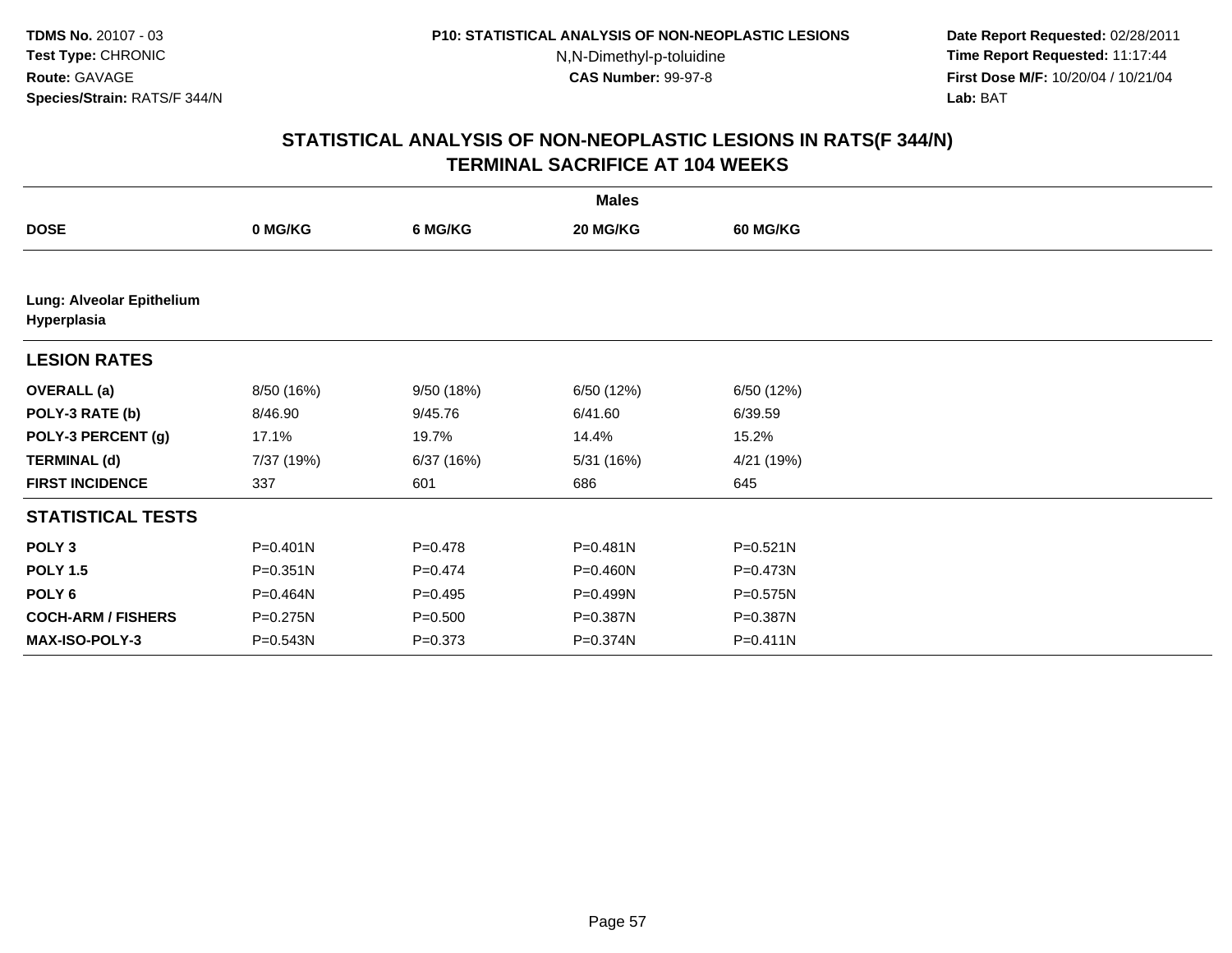N,N-Dimethyl-p-toluidine

 **Date Report Requested:** 02/28/2011 **Time Report Requested:** 11:17:44 **First Dose M/F:** 10/20/04 / 10/21/04<br>**Lab:** BAT **Lab:** BAT

|                                                                  |             |            | <b>Males</b> |                 |  |  |  |  |
|------------------------------------------------------------------|-------------|------------|--------------|-----------------|--|--|--|--|
| <b>DOSE</b>                                                      | 0 MG/KG     | 6 MG/KG    | 20 MG/KG     | <b>60 MG/KG</b> |  |  |  |  |
|                                                                  |             |            |              |                 |  |  |  |  |
| <b>Lung: Alveolus</b><br><b>Infiltration Cellular Histiocyte</b> |             |            |              |                 |  |  |  |  |
| <b>LESION RATES</b>                                              |             |            |              |                 |  |  |  |  |
| <b>OVERALL</b> (a)                                               | 14/50 (28%) | 2/50(4%)   | 5/50 (10%)   | 11/50 (22%)     |  |  |  |  |
| POLY-3 RATE (b)                                                  | 14/46.52    | 2/44.99    | 5/44.86      | 11/41.44        |  |  |  |  |
| POLY-3 PERCENT (g)                                               | 30.1%       | 4.5%       | 11.2%        | 26.6%           |  |  |  |  |
| <b>TERMINAL (d)</b>                                              | 12/37 (32%) | 2/37(5%)   | 1/31(3%)     | 5/21(24%)       |  |  |  |  |
| <b>FIRST INCIDENCE</b>                                           | 610         | 727(T)     | 129          | 412             |  |  |  |  |
| <b>STATISTICAL TESTS</b>                                         |             |            |              |                 |  |  |  |  |
| POLY <sub>3</sub>                                                | $P = 0.231$ | P<0.001N** | P=0.022N*    | P=0.448N        |  |  |  |  |
| <b>POLY 1.5</b>                                                  | $P=0.257$   | P<0.001N** | P=0.021N*    | $P = 0.401N$    |  |  |  |  |
| POLY <sub>6</sub>                                                | $P = 0.201$ | P<0.001N** | P=0.023N*    | P=0.504N        |  |  |  |  |
| <b>COCH-ARM / FISHERS</b>                                        | $P = 0.299$ | P<0.001N** | P=0.020N*    | P=0.322N        |  |  |  |  |
| <b>MAX-ISO-POLY-3</b>                                            | P=0.042N*   | P<0.001N** | P=0.012N*    | P=0.363N        |  |  |  |  |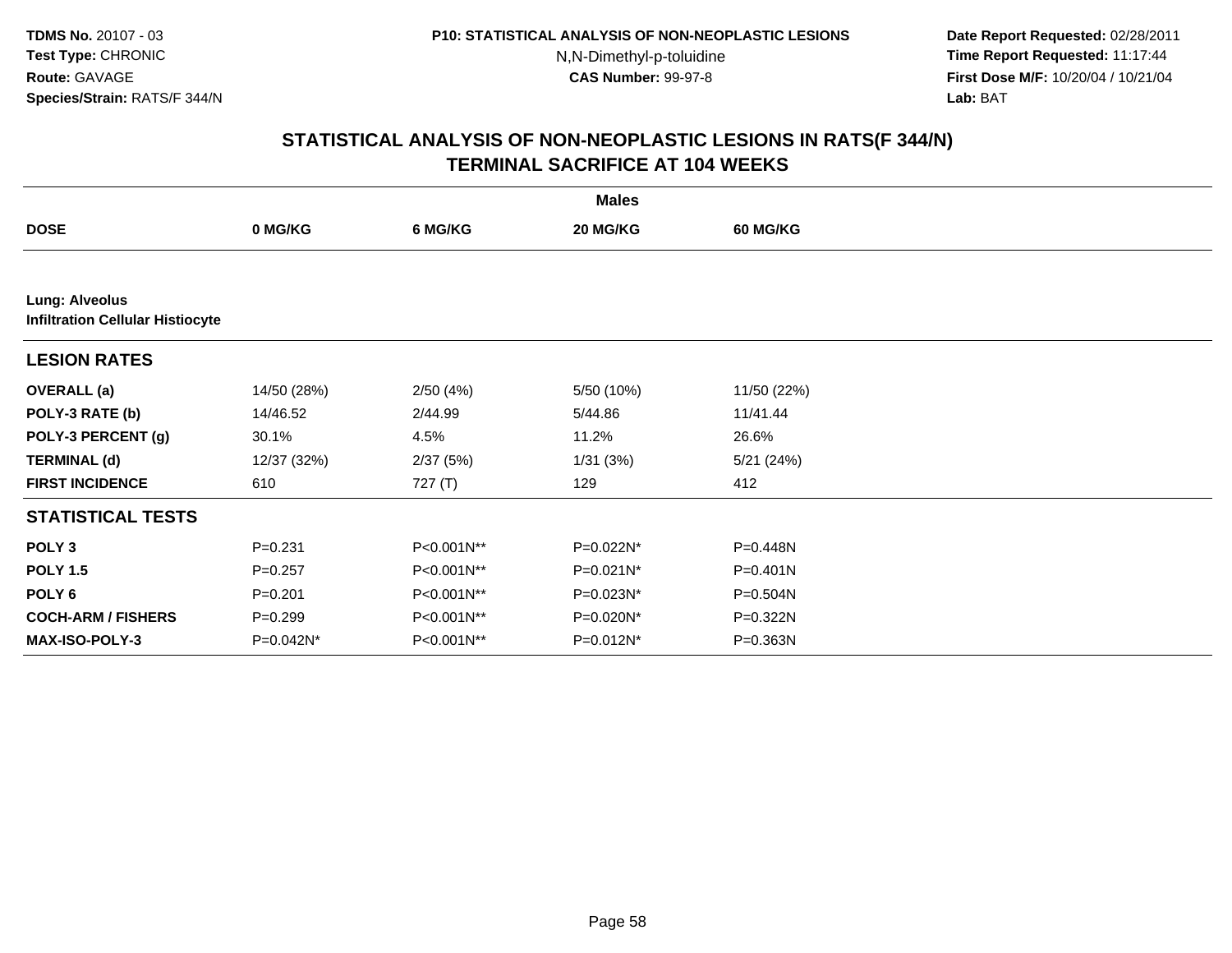N,N-Dimethyl-p-toluidine

 **Date Report Requested:** 02/28/2011 **Time Report Requested:** 11:17:44 **First Dose M/F:** 10/20/04 / 10/21/04<br>**Lab:** BAT **Lab:** BAT

|                                          |            |          | <b>Males</b> |             |  |
|------------------------------------------|------------|----------|--------------|-------------|--|
| <b>DOSE</b>                              | 0 MG/KG    | 6 MG/KG  | 20 MG/KG     | 60 MG/KG    |  |
|                                          |            |          |              |             |  |
| <b>Lymph Node, Mesenteric</b><br>Ectasia |            |          |              |             |  |
| <b>LESION RATES</b>                      |            |          |              |             |  |
| <b>OVERALL</b> (a)                       | 0/50(0%)   | 0/50(0%) | 0/50(0%)     | 2/50(4%)    |  |
| POLY-3 RATE (b)                          | 0/46.00    | 0/44.99  | 0/41.44      | 2/39.34     |  |
| POLY-3 PERCENT (g)                       | 0%         | 0%       | 0%           | 5.1%        |  |
| <b>TERMINAL (d)</b>                      | 0/37(0%)   | 0/37(0%) | 0/31(0%)     | 1/21(5%)    |  |
| <b>FIRST INCIDENCE</b>                   | ---        | $--$     | ---          | 645         |  |
| <b>STATISTICAL TESTS</b>                 |            |          |              |             |  |
| POLY <sub>3</sub>                        | P=0.034*   | (e)      | (e)          | $P = 0.204$ |  |
| <b>POLY 1.5</b>                          | P=0.037*   | (e)      | (e)          | $P = 0.216$ |  |
| POLY <sub>6</sub>                        | $P=0.031*$ | (e)      | (e)          | $P = 0.190$ |  |
| <b>COCH-ARM / FISHERS</b>                | P=0.042*   | (e)      | (e)          | $P = 0.247$ |  |
| MAX-ISO-POLY-3                           | P=0.034*   | (e)      | (e)          | $P = 0.075$ |  |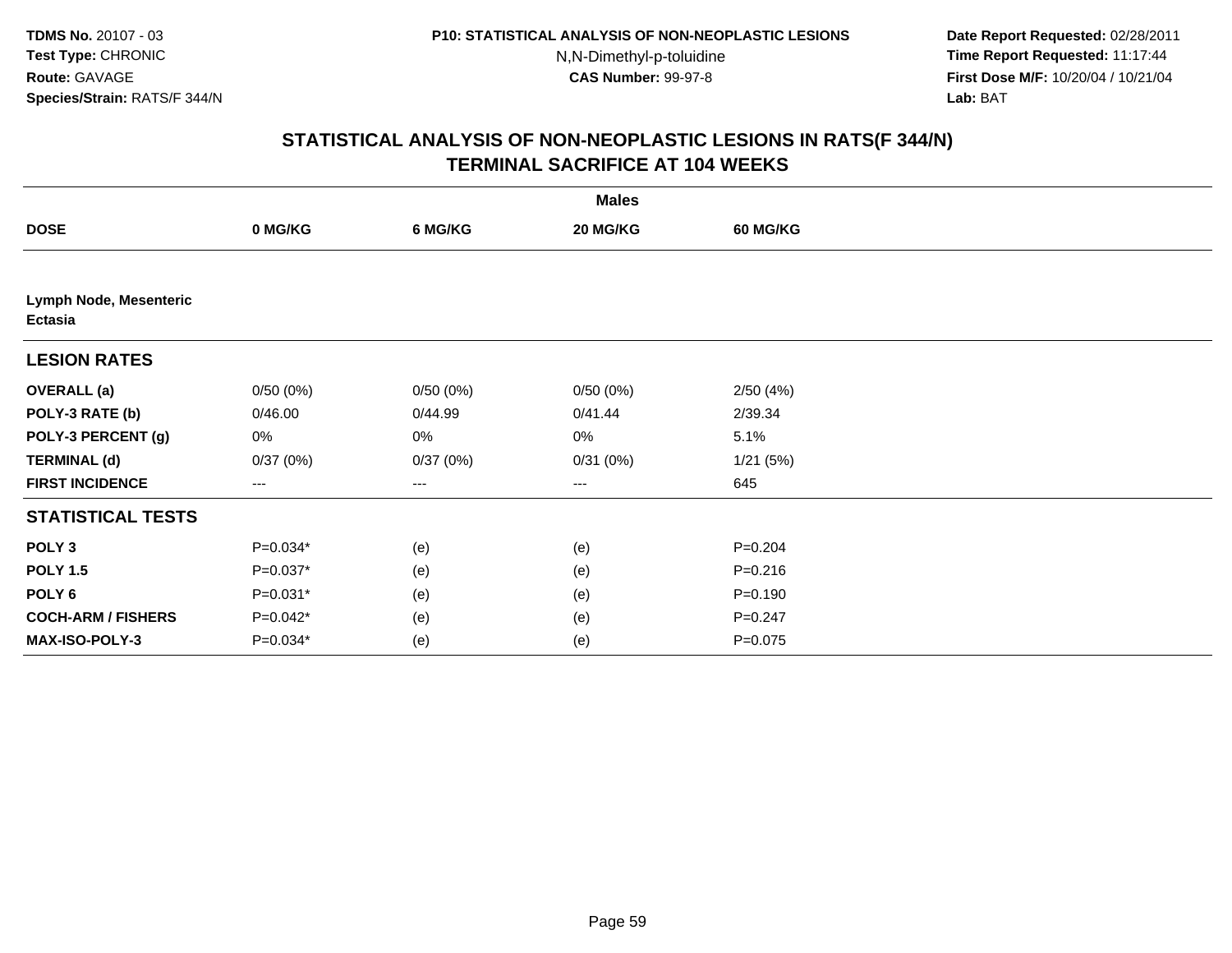N,N-Dimethyl-p-toluidine

 **Date Report Requested:** 02/28/2011 **Time Report Requested:** 11:17:44 **First Dose M/F:** 10/20/04 / 10/21/04<br>**Lab:** BAT **Lab:** BAT

|                                                |              |              | <b>Males</b> |                 |  |  |  |  |
|------------------------------------------------|--------------|--------------|--------------|-----------------|--|--|--|--|
| <b>DOSE</b>                                    | 0 MG/KG      | 6 MG/KG      | 20 MG/KG     | <b>60 MG/KG</b> |  |  |  |  |
|                                                |              |              |              |                 |  |  |  |  |
| Lymph Node, Mesenteric<br>Hyperplasia Lymphoid |              |              |              |                 |  |  |  |  |
| <b>LESION RATES</b>                            |              |              |              |                 |  |  |  |  |
| <b>OVERALL (a)</b>                             | 2/50(4%)     | 1/50(2%)     | 0/50(0%)     | 1/50(2%)        |  |  |  |  |
| POLY-3 RATE (b)                                | 2/46.00      | 1/44.99      | 0/41.44      | 1/39.15         |  |  |  |  |
| POLY-3 PERCENT (g)                             | 4.4%         | 2.2%         | 0%           | 2.6%            |  |  |  |  |
| <b>TERMINAL (d)</b>                            | 2/37(5%)     | 1/37(3%)     | 0/31(0%)     | 0/21(0%)        |  |  |  |  |
| <b>FIRST INCIDENCE</b>                         | 727 (T)      | 727 (T)      | ---          | 699             |  |  |  |  |
| <b>STATISTICAL TESTS</b>                       |              |              |              |                 |  |  |  |  |
| POLY <sub>3</sub>                              | $P = 0.521N$ | P=0.508N     | $P = 0.261N$ | P=0.556N        |  |  |  |  |
| <b>POLY 1.5</b>                                | P=0.512N     | P=0.508N     | P=0.256N     | P=0.535N        |  |  |  |  |
| POLY <sub>6</sub>                              | $P = 0.532N$ | $P = 0.504N$ | P=0.266N     | $P = 0.581N$    |  |  |  |  |
| <b>COCH-ARM / FISHERS</b>                      | P=0.500N     | P=0.500N     | P=0.247N     | P=0.500N        |  |  |  |  |
| <b>MAX-ISO-POLY-3</b>                          | P=0.314N     | P=0.289N     | P=0.099N     | P=0.340N        |  |  |  |  |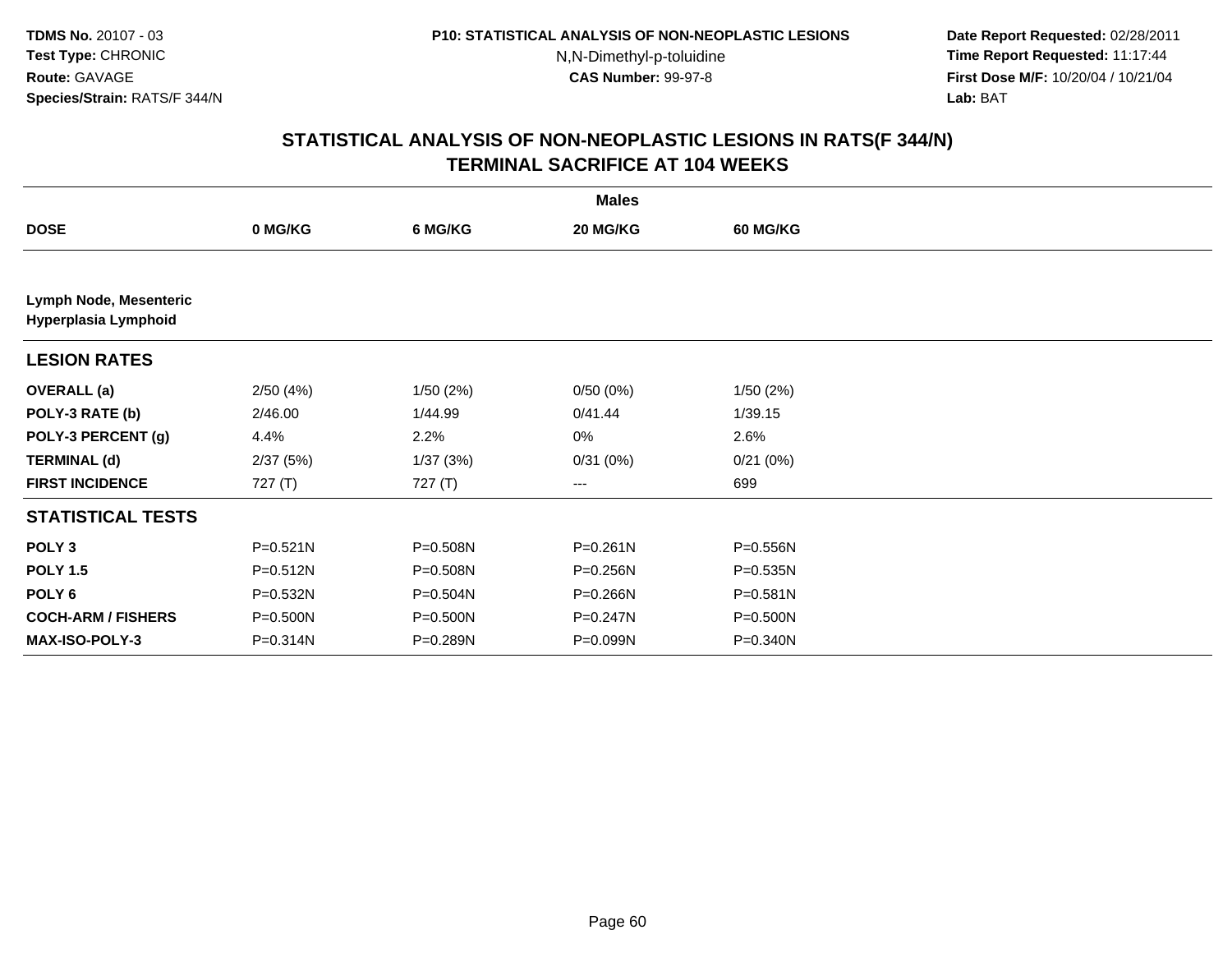N,N-Dimethyl-p-toluidine

 **Date Report Requested:** 02/28/2011 **Time Report Requested:** 11:17:44 **First Dose M/F:** 10/20/04 / 10/21/04<br>**Lab:** BAT **Lab:** BAT

| <b>Males</b>                                                      |             |             |             |                 |  |  |  |
|-------------------------------------------------------------------|-------------|-------------|-------------|-----------------|--|--|--|
| <b>DOSE</b>                                                       | 0 MG/KG     | 6 MG/KG     | 20 MG/KG    | <b>60 MG/KG</b> |  |  |  |
|                                                                   |             |             |             |                 |  |  |  |
| Lymph Node, Mesenteric<br><b>Infiltration Cellular Histiocyte</b> |             |             |             |                 |  |  |  |
| <b>LESION RATES</b>                                               |             |             |             |                 |  |  |  |
| <b>OVERALL</b> (a)                                                | 21/50 (42%) | 23/50 (46%) | 30/50 (60%) | 34/50 (68%)     |  |  |  |
| POLY-3 RATE (b)                                                   | 21/47.29    | 23/47.06    | 30/45.84    | 34/46.11        |  |  |  |
| POLY-3 PERCENT (g)                                                | 44.4%       | 48.9%       | 65.4%       | 73.7%           |  |  |  |
| <b>TERMINAL (d)</b>                                               | 17/37 (46%) | 18/37 (49%) | 20/31 (65%) | 18/21 (86%)     |  |  |  |
| <b>FIRST INCIDENCE</b>                                            | 610         | 324         | 233         | 192             |  |  |  |
| <b>STATISTICAL TESTS</b>                                          |             |             |             |                 |  |  |  |
| POLY <sub>3</sub>                                                 | P<0.001**   | $P=0.410$   | $P=0.030*$  | P=0.002**       |  |  |  |
| <b>POLY 1.5</b>                                                   | P=0.002**   | $P=0.402$   | P=0.033*    | P=0.004**       |  |  |  |
| POLY <sub>6</sub>                                                 | P<0.001**   | $P=0.424$   | P=0.028*    | P<0.001**       |  |  |  |
| <b>COCH-ARM / FISHERS</b>                                         | P=0.004**   | $P=0.420$   | $P = 0.055$ | P=0.008**       |  |  |  |
| <b>MAX-ISO-POLY-3</b>                                             | $P=0.002**$ | $P = 0.332$ | $P=0.020*$  | P<0.001**       |  |  |  |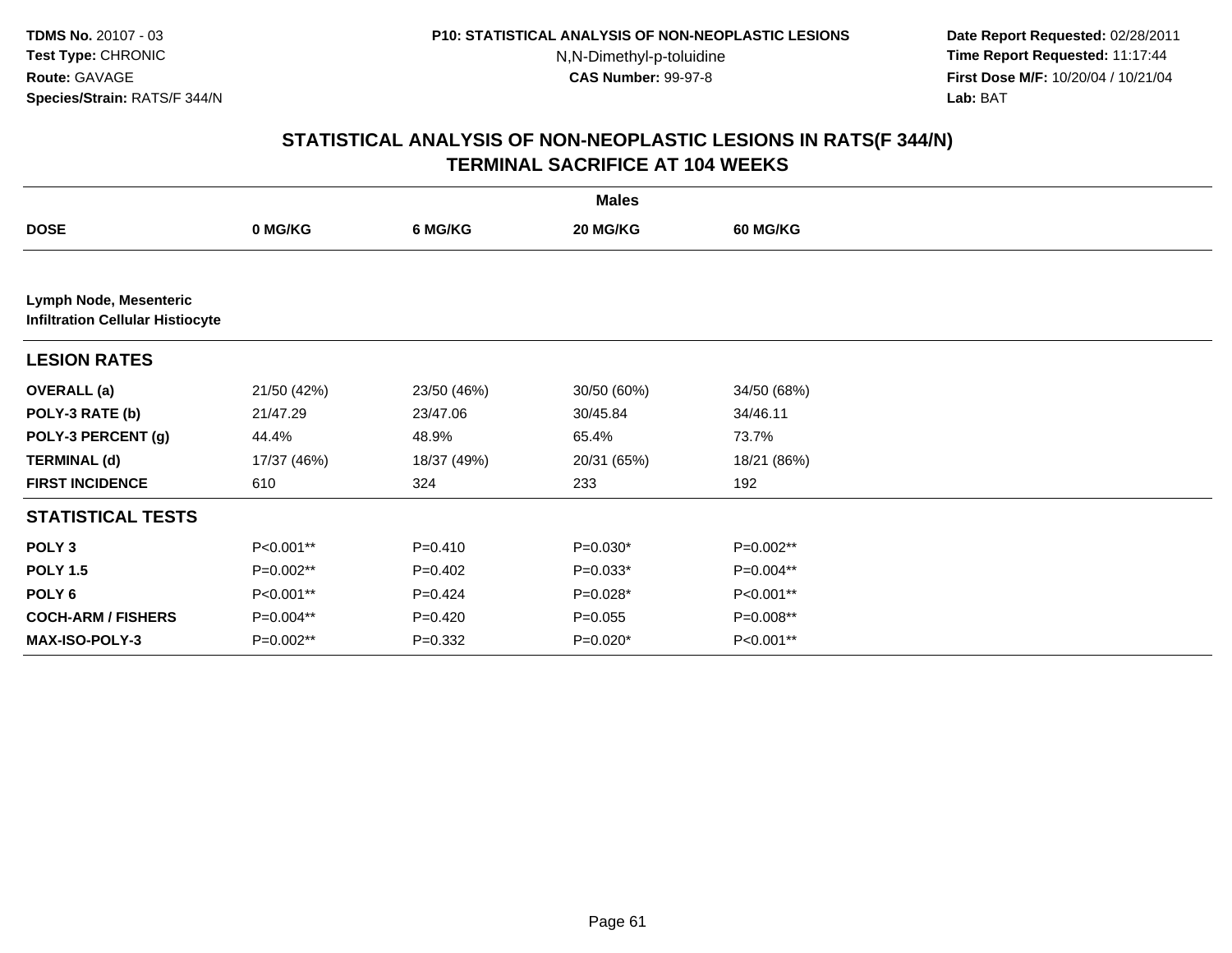N,N-Dimethyl-p-toluidine

 **Date Report Requested:** 02/28/2011 **Time Report Requested:** 11:17:44 **First Dose M/F:** 10/20/04 / 10/21/04<br>**Lab:** BAT **Lab:** BAT

| <b>Males</b>                                     |             |             |              |                 |  |  |  |  |
|--------------------------------------------------|-------------|-------------|--------------|-----------------|--|--|--|--|
| <b>DOSE</b>                                      | 0 MG/KG     | 6 MG/KG     | 20 MG/KG     | <b>60 MG/KG</b> |  |  |  |  |
|                                                  |             |             |              |                 |  |  |  |  |
| <b>Lymph Node: Mediastinal</b><br><b>Ectasia</b> |             |             |              |                 |  |  |  |  |
| <b>LESION RATES</b>                              |             |             |              |                 |  |  |  |  |
| <b>OVERALL</b> (a)                               | 0/4(0%)     | 2/3(67%)    | 2/3(67%)     | 3/7(43%)        |  |  |  |  |
| POLY-3 RATE (b)                                  | 0/3.11      | 2/3.00      | 2/3.00       | 3/6.51          |  |  |  |  |
| POLY-3 PERCENT (g)                               | 0%          | 66.7%       | 66.7%        | 46.1%           |  |  |  |  |
| <b>TERMINAL (d)</b>                              | $0/0 (0\%)$ | $1/2$ (50%) | $0/1$ $(0%)$ | 2/4(50%)        |  |  |  |  |
| <b>FIRST INCIDENCE</b>                           | ---         | 601         | 581          | 661             |  |  |  |  |
| <b>STATISTICAL TESTS</b>                         |             |             |              |                 |  |  |  |  |
| POLY <sub>3</sub>                                | $P = 0.557$ | $P = 0.143$ | $P = 0.143$  | $P = 0.244$     |  |  |  |  |
| <b>POLY 1.5</b>                                  | $P = 0.507$ | $P = 0.114$ | $P = 0.114$  | $P=0.220$       |  |  |  |  |
| POLY <sub>6</sub>                                | $P = 0.630$ | $P = 0.208$ | $P = 0.208$  | $P = 0.290$     |  |  |  |  |
| <b>COCH-ARM / FISHERS</b>                        | $P=0.449$   | $P = 0.143$ | $P = 0.143$  | $P = 0.212$     |  |  |  |  |
| MAX-ISO-POLY-3                                   | $P = 0.156$ | $P=0.023*$  | $P=0.023*$   | $P = 0.115$     |  |  |  |  |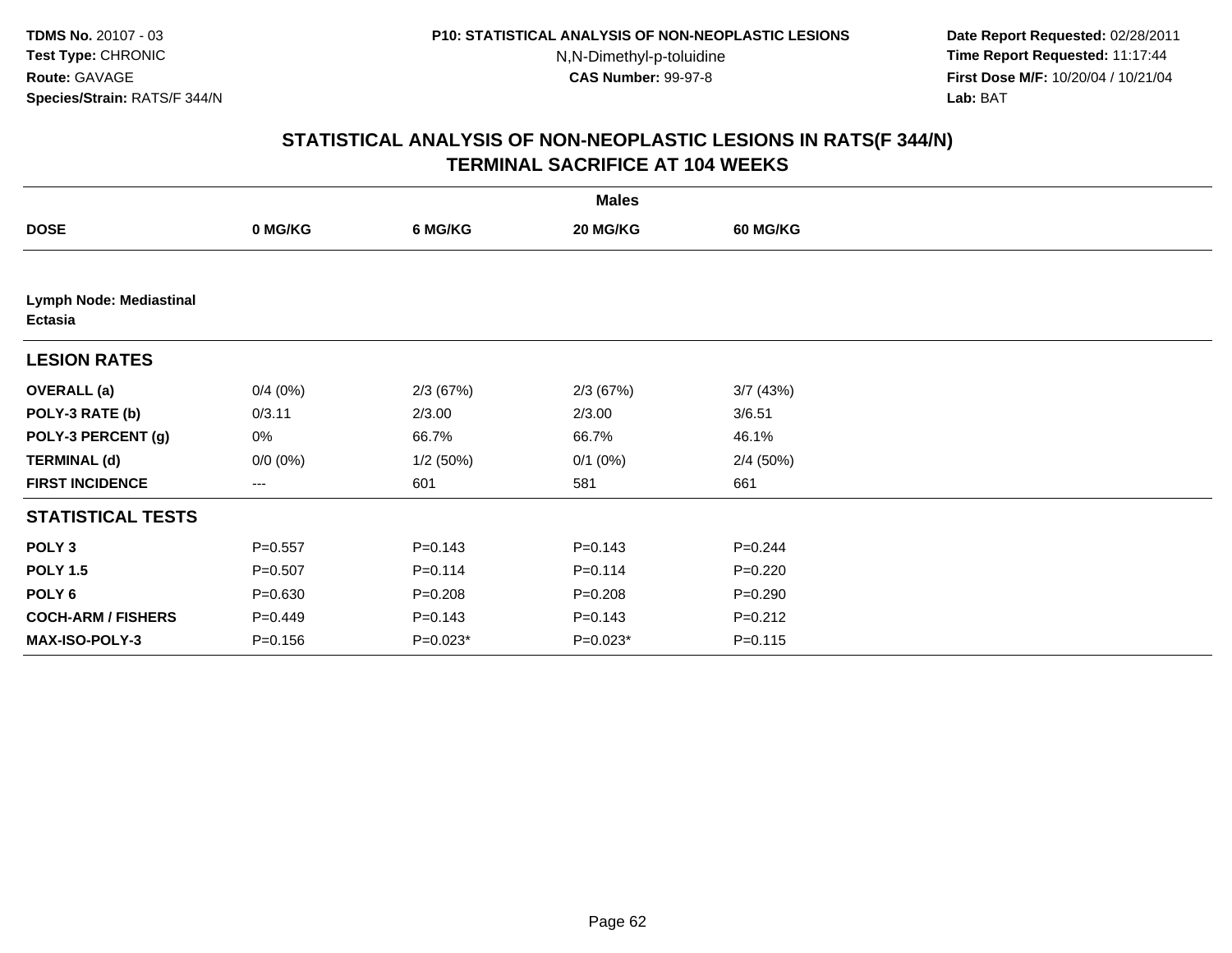N,N-Dimethyl-p-toluidine

 **Date Report Requested:** 02/28/2011 **Time Report Requested:** 11:17:44 **First Dose M/F:** 10/20/04 / 10/21/04<br>**Lab:** BAT **Lab:** BAT

| <b>Males</b>                                           |             |            |              |             |  |  |  |
|--------------------------------------------------------|-------------|------------|--------------|-------------|--|--|--|
| <b>DOSE</b>                                            | 0 MG/KG     | 6 MG/KG    | 20 MG/KG     | 60 MG/KG    |  |  |  |
|                                                        |             |            |              |             |  |  |  |
| <b>Lymph Node: Mediastinal</b><br>Hyperplasia Lymphoid |             |            |              |             |  |  |  |
| <b>LESION RATES</b>                                    |             |            |              |             |  |  |  |
| <b>OVERALL</b> (a)                                     | 0/4(0%)     | $0/3(0\%)$ | 1/3(33%)     | 3/7(43%)    |  |  |  |
| POLY-3 RATE (b)                                        | 0/3.11      | 0/2.57     | 1/2.69       | 3/6.75      |  |  |  |
| POLY-3 PERCENT (g)                                     | 0%          | 0%         | 37.2%        | 44.4%       |  |  |  |
| <b>TERMINAL (d)</b>                                    | $0/0 (0\%)$ | 0/2(0%)    | $0/1$ $(0%)$ | $1/4$ (25%) |  |  |  |
| <b>FIRST INCIDENCE</b>                                 | $--$        | $\cdots$   | 581          | 656         |  |  |  |
| <b>STATISTICAL TESTS</b>                               |             |            |              |             |  |  |  |
| POLY <sub>3</sub>                                      | $P=0.129$   | (e)        | $P = 0.470$  | $P = 0.259$ |  |  |  |
| <b>POLY 1.5</b>                                        | $P = 0.108$ | (e)        | $P=0.455$    | $P=0.228$   |  |  |  |
| POLY 6                                                 | $P = 0.170$ | (e)        | $P = 0.499$  | $P = 0.319$ |  |  |  |
| <b>COCH-ARM / FISHERS</b>                              | $P = 0.087$ | (e)        | $P=0.429$    | $P = 0.212$ |  |  |  |
| MAX-ISO-POLY-3                                         | $P = 0.199$ | (e)        | $P = 0.127$  | $P = 0.128$ |  |  |  |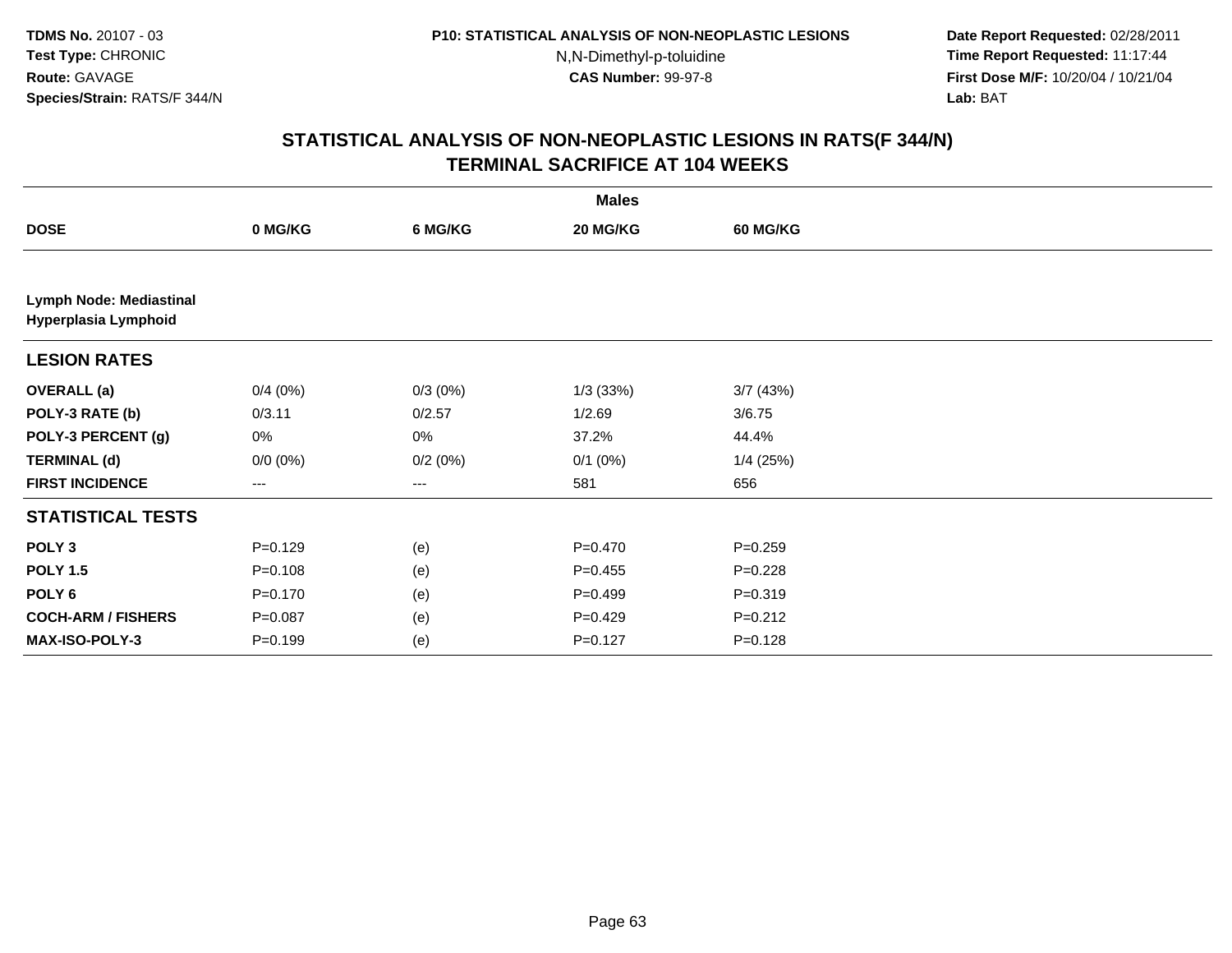N,N-Dimethyl-p-toluidine

 **Date Report Requested:** 02/28/2011 **Time Report Requested:** 11:17:44 **First Dose M/F:** 10/20/04 / 10/21/04<br>**Lab:** BAT **Lab:** BAT

| <b>Males</b>                 |          |          |                        |                 |  |  |  |
|------------------------------|----------|----------|------------------------|-----------------|--|--|--|
| <b>DOSE</b>                  | 0 MG/KG  | 6 MG/KG  | 20 MG/KG               | <b>60 MG/KG</b> |  |  |  |
|                              |          |          |                        |                 |  |  |  |
| <b>Mammary Gland</b><br>Cyst |          |          |                        |                 |  |  |  |
| <b>LESION RATES</b>          |          |          |                        |                 |  |  |  |
| <b>OVERALL</b> (a)           | 0/50(0%) | 0/50(0%) | 0/49(0%)               | 1/50(2%)        |  |  |  |
| POLY-3 RATE (b)              | 0/46.00  | 0/44.99  | 0/40.44                | 1/39.04         |  |  |  |
| POLY-3 PERCENT (g)           | 0%       | $0\%$    | 0%                     | 2.6%            |  |  |  |
| <b>TERMINAL (d)</b>          | 0/37(0%) | 0/37(0%) | 0/30(0%)               | 1/21(5%)        |  |  |  |
| <b>FIRST INCIDENCE</b>       | $--$     | $--$     | $\qquad \qquad \cdots$ | 727 (T)         |  |  |  |
| <b>STATISTICAL TESTS</b>     |          |          |                        |                 |  |  |  |
| POLY <sub>3</sub>            | (n)      | (n)      | (n)                    | (n)             |  |  |  |
| <b>POLY 1.5</b>              | (n)      | (n)      | (n)                    | (n)             |  |  |  |
| POLY <sub>6</sub>            | (n)      | (n)      | (n)                    | (n)             |  |  |  |
| <b>COCH-ARM / FISHERS</b>    | (n)      | (n)      | (n)                    | (n)             |  |  |  |
| MAX-ISO-POLY-3               | (n)      | (n)      | (n)                    | (n)             |  |  |  |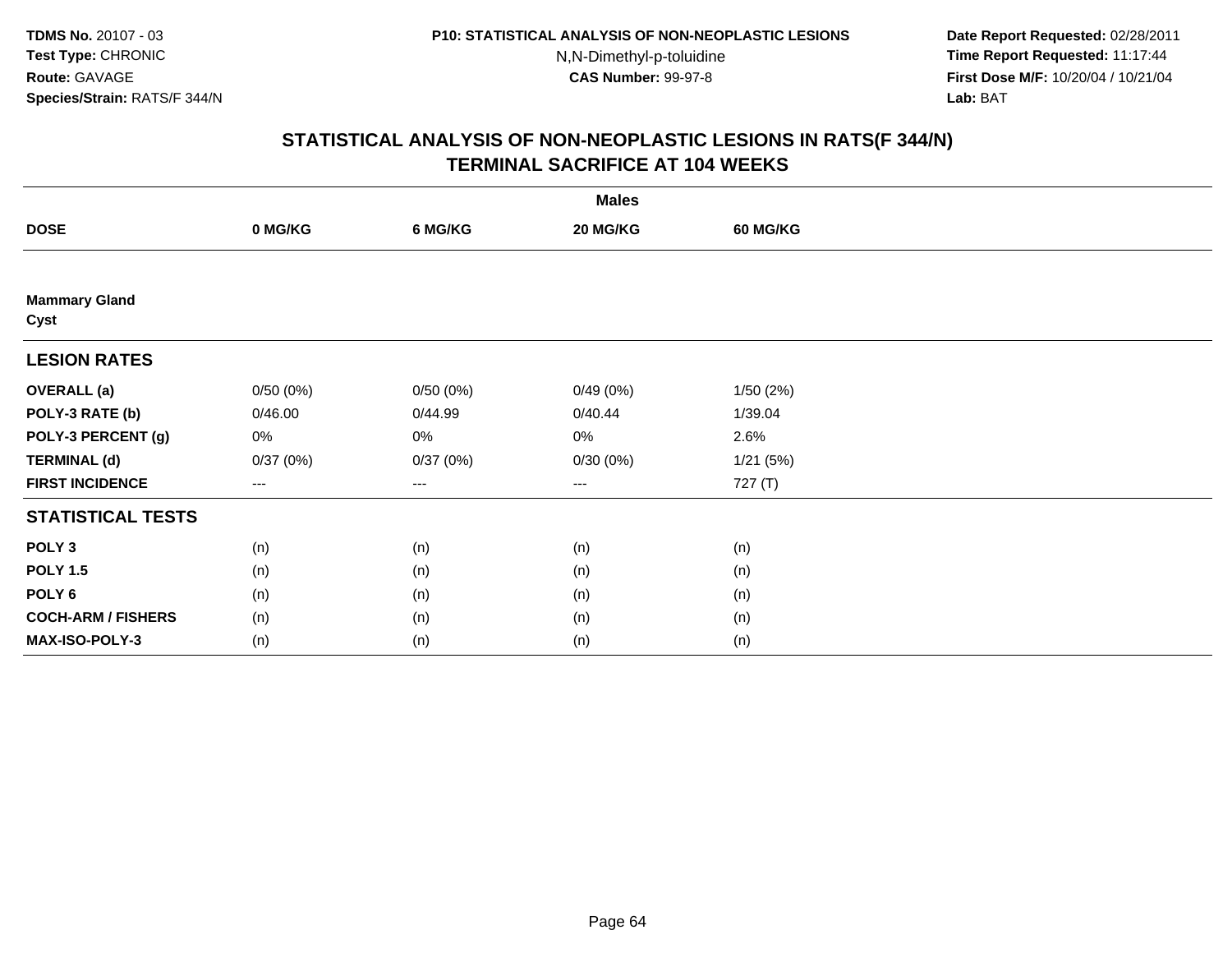N,N-Dimethyl-p-toluidine

 **Date Report Requested:** 02/28/2011 **Time Report Requested:** 11:17:44 **First Dose M/F:** 10/20/04 / 10/21/04<br>**Lab:** BAT **Lab:** BAT

| <b>Males</b>                        |             |          |             |                        |  |  |  |
|-------------------------------------|-------------|----------|-------------|------------------------|--|--|--|
| <b>DOSE</b>                         | 0 MG/KG     | 6 MG/KG  | 20 MG/KG    | <b>60 MG/KG</b>        |  |  |  |
|                                     |             |          |             |                        |  |  |  |
| <b>Mammary Gland</b><br>Hyperplasia |             |          |             |                        |  |  |  |
| <b>LESION RATES</b>                 |             |          |             |                        |  |  |  |
| <b>OVERALL</b> (a)                  | 0/50(0%)    | 0/50(0%) | 2/49(4%)    | 0/50(0%)               |  |  |  |
| POLY-3 RATE (b)                     | 0/46.00     | 0/44.99  | 2/40.62     | 0/39.04                |  |  |  |
| POLY-3 PERCENT (g)                  | 0%          | 0%       | 4.9%        | $0\%$                  |  |  |  |
| <b>TERMINAL (d)</b>                 | 0/37(0%)    | 0/37(0%) | 1/30(3%)    | 0/21(0%)               |  |  |  |
| <b>FIRST INCIDENCE</b>              | ---         | ---      | 680         | $\qquad \qquad \cdots$ |  |  |  |
| <b>STATISTICAL TESTS</b>            |             |          |             |                        |  |  |  |
| POLY <sub>3</sub>                   | $P = 0.691$ | (e)      | $P = 0.210$ | (e)                    |  |  |  |
| <b>POLY 1.5</b>                     | $P = 0.719$ | (e)      | $P = 0.215$ | (e)                    |  |  |  |
| POLY <sub>6</sub>                   | $P = 0.653$ | (e)      | $P = 0.206$ | (e)                    |  |  |  |
| <b>COCH-ARM / FISHERS</b>           | P=0.697N    | (e)      | $P = 0.242$ | (e)                    |  |  |  |
| MAX-ISO-POLY-3                      | $P = 0.262$ | (e)      | $P = 0.074$ | (e)                    |  |  |  |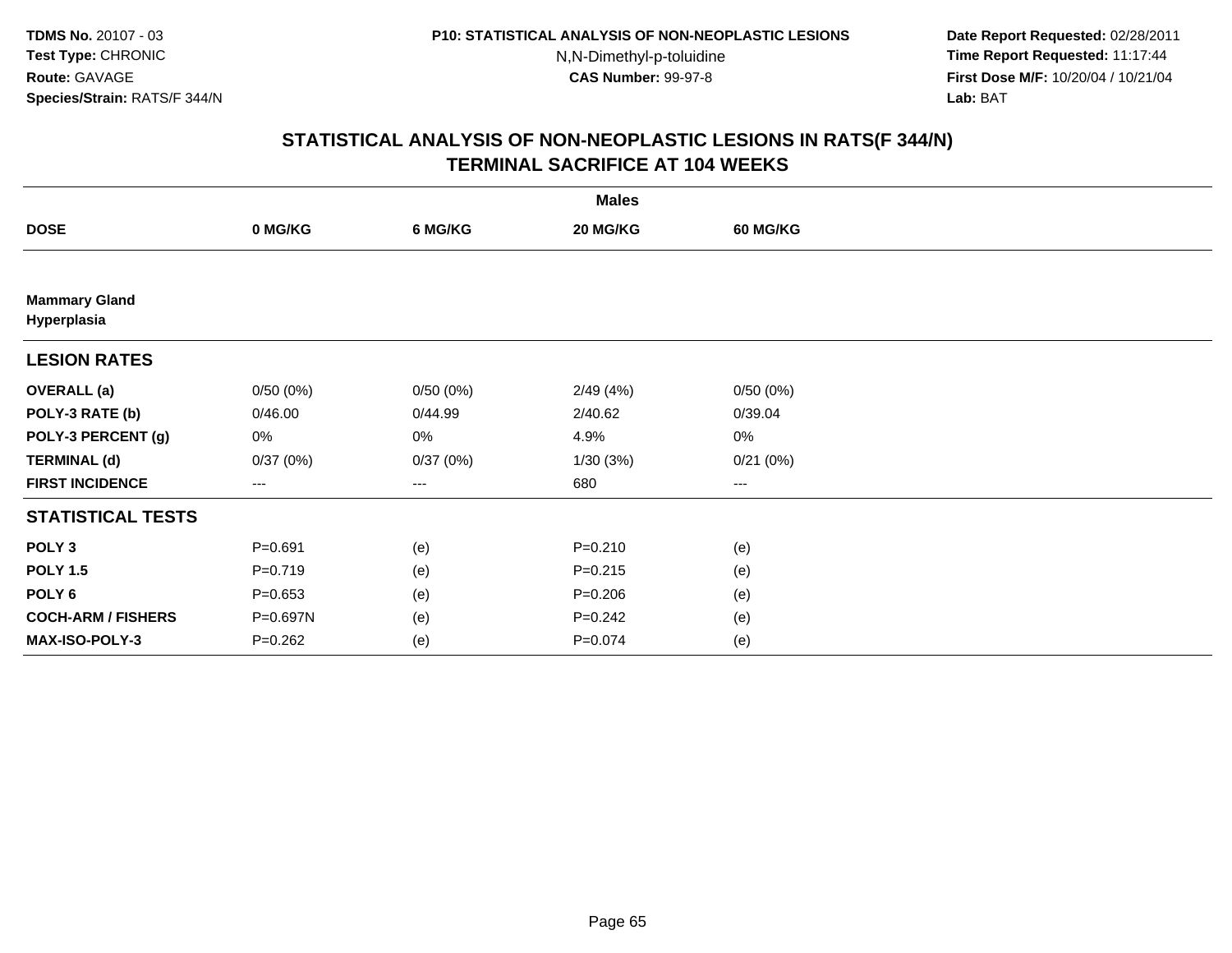N,N-Dimethyl-p-toluidine

 **Date Report Requested:** 02/28/2011 **Time Report Requested:** 11:17:44 **First Dose M/F:** 10/20/04 / 10/21/04<br>**Lab:** BAT **Lab:** BAT

| <b>Males</b>                             |            |            |             |            |  |  |  |  |
|------------------------------------------|------------|------------|-------------|------------|--|--|--|--|
| <b>DOSE</b>                              | 0 MG/KG    | 6 MG/KG    | 20 MG/KG    | 60 MG/KG   |  |  |  |  |
|                                          |            |            |             |            |  |  |  |  |
| <b>Mesentery: Fat</b><br><b>Necrosis</b> |            |            |             |            |  |  |  |  |
| <b>LESION RATES</b>                      |            |            |             |            |  |  |  |  |
| <b>OVERALL</b> (a)                       | 7/7 (100%) | 5/5 (100%) | 1/2(50%)    | 1/1 (100%) |  |  |  |  |
| POLY-3 RATE (b)                          | 7/7.00     | 5/5.00     | 1/1.64      | 1/1.00     |  |  |  |  |
| POLY-3 PERCENT (g)                       | 100%       | 100%       | 61%         | 100%       |  |  |  |  |
| <b>TERMINAL (d)</b>                      | 5/5 (100%) | 3/3 (100%) | $0/0 (0\%)$ | 1/1 (100%) |  |  |  |  |
| <b>FIRST INCIDENCE</b>                   | 609        | 624        | 688         | 727 (T)    |  |  |  |  |
| <b>STATISTICAL TESTS</b>                 |            |            |             |            |  |  |  |  |
| POLY <sub>3</sub>                        | P=0.967N   | (e)        | P=0.469N    | (e)        |  |  |  |  |
| <b>POLY 1.5</b>                          | P=0.888N   | (e)        | P=0.309N    | (e)        |  |  |  |  |
| POLY 6                                   | P=1.000N   | (e)        | P=0.863N    | (e)        |  |  |  |  |
| <b>COCH-ARM / FISHERS</b>                | P=0.723N   | (e)        | P=0.222N    | (e)        |  |  |  |  |
| MAX-ISO-POLY-3                           | P=0.178N   | (e)        | P=0.036N*   | (e)        |  |  |  |  |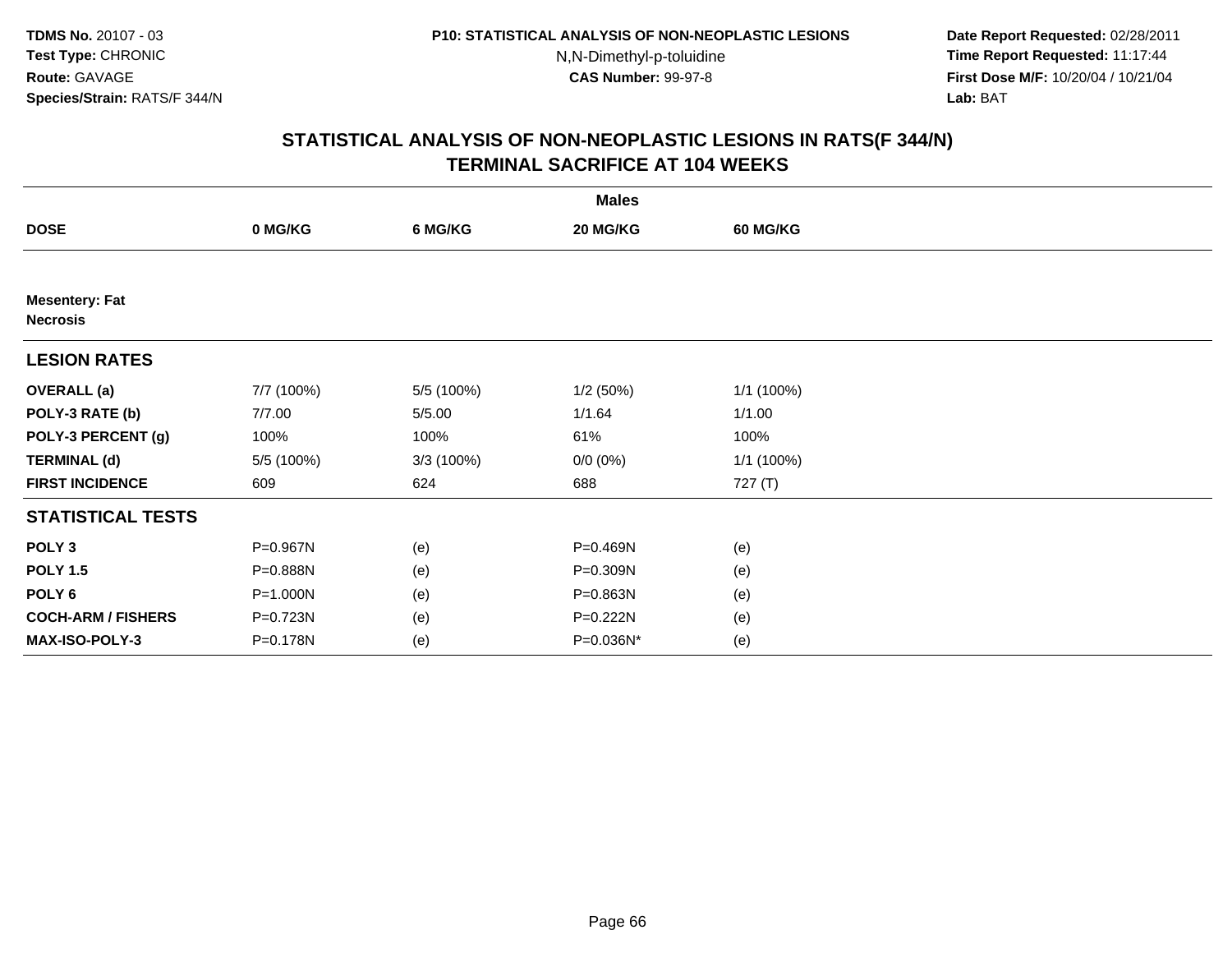N,N-Dimethyl-p-toluidine

 **Date Report Requested:** 02/28/2011 **Time Report Requested:** 11:17:44 **First Dose M/F:** 10/20/04 / 10/21/04<br>**Lab:** BAT **Lab:** BAT

| <b>Males</b>                       |              |             |             |                 |  |  |  |
|------------------------------------|--------------|-------------|-------------|-----------------|--|--|--|
| <b>DOSE</b>                        | 0 MG/KG      | 6 MG/KG     | 20 MG/KG    | <b>60 MG/KG</b> |  |  |  |
|                                    |              |             |             |                 |  |  |  |
| <b>Nose</b><br><b>Foreign Body</b> |              |             |             |                 |  |  |  |
| <b>LESION RATES</b>                |              |             |             |                 |  |  |  |
| <b>OVERALL</b> (a)                 | 13/50 (26%)  | 17/49 (35%) | 11/50 (22%) | 9/49 (18%)      |  |  |  |
| POLY-3 RATE (b)                    | 13/46.36     | 17/45.84    | 11/43.56    | 9/41.63         |  |  |  |
| POLY-3 PERCENT (g)                 | 28%          | 37.1%       | 25.3%       | 21.6%           |  |  |  |
| <b>TERMINAL (d)</b>                | 11/37 (30%)  | 13/37 (35%) | 6/31(19%)   | 2/21(10%)       |  |  |  |
| <b>FIRST INCIDENCE</b>             | 680          | 588         | 129         | 412             |  |  |  |
| <b>STATISTICAL TESTS</b>           |              |             |             |                 |  |  |  |
| POLY <sub>3</sub>                  | P=0.146N     | $P = 0.240$ | P=0.476N    | P=0.327N        |  |  |  |
| <b>POLY 1.5</b>                    | P=0.123N     | $P=0.227$   | P=0.463N    | P=0.299N        |  |  |  |
| POLY <sub>6</sub>                  | $P = 0.181N$ | $P = 0.266$ | P=0.486N    | P=0.364N        |  |  |  |
| <b>COCH-ARM / FISHERS</b>          | P=0.095N     | $P = 0.235$ | P=0.408N    | $P = 0.251N$    |  |  |  |
| <b>MAX-ISO-POLY-3</b>              | P=0.225N     | $P = 0.177$ | P=0.385N    | P=0.254N        |  |  |  |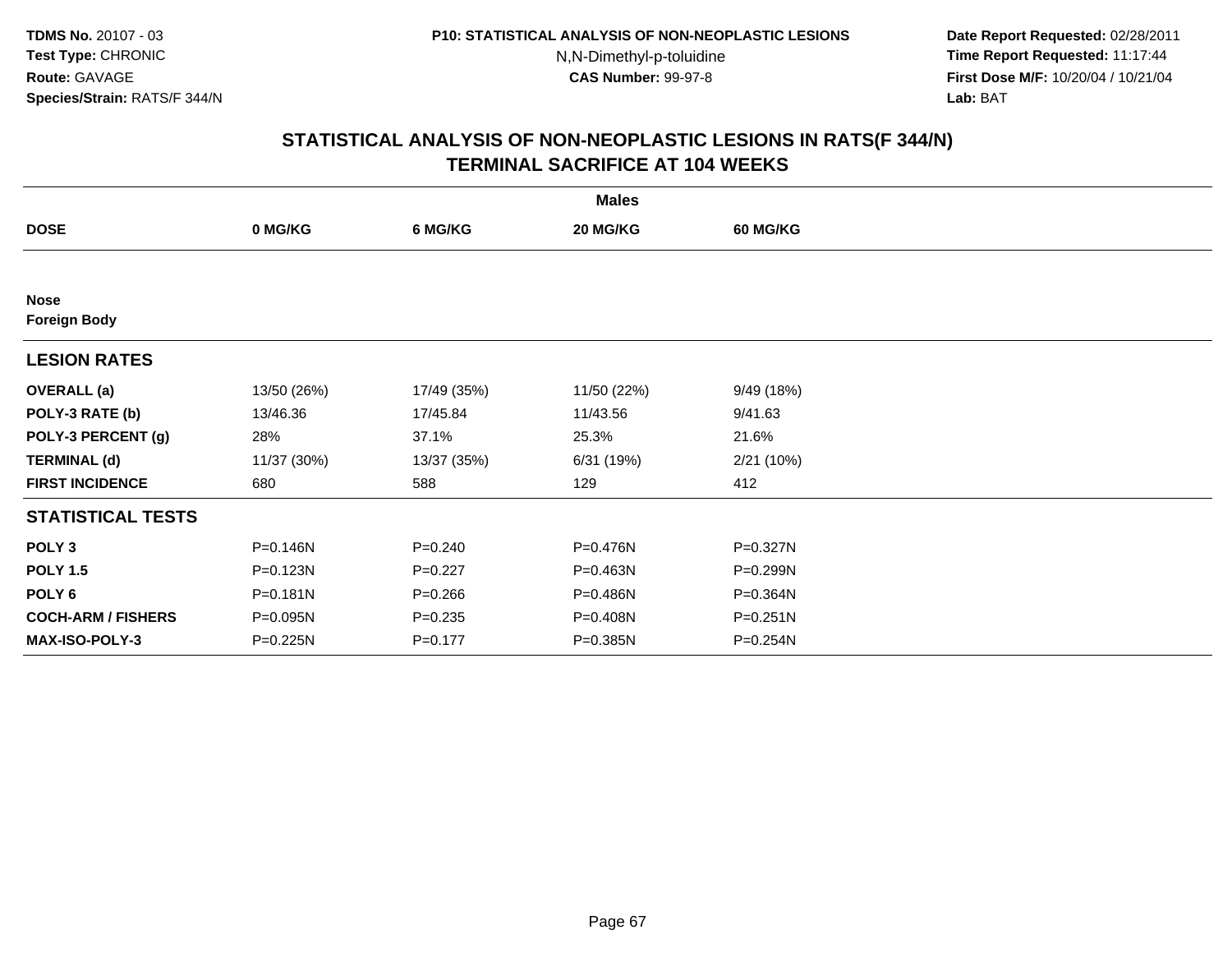N,N-Dimethyl-p-toluidine

 **Date Report Requested:** 02/28/2011 **Time Report Requested:** 11:17:44 **First Dose M/F:** 10/20/04 / 10/21/04<br>**Lab:** BAT **Lab:** BAT

| <b>Males</b>                |             |             |             |                 |  |  |  |
|-----------------------------|-------------|-------------|-------------|-----------------|--|--|--|
| <b>DOSE</b>                 | 0 MG/KG     | 6 MG/KG     | 20 MG/KG    | <b>60 MG/KG</b> |  |  |  |
|                             |             |             |             |                 |  |  |  |
| <b>Nose</b><br>Inflammation |             |             |             |                 |  |  |  |
| <b>LESION RATES</b>         |             |             |             |                 |  |  |  |
| <b>OVERALL</b> (a)          | 35/50 (70%) | 40/49 (82%) | 38/50 (76%) | 48/49 (98%)     |  |  |  |
| POLY-3 RATE (b)             | 35/47.77    | 40/46.44    | 38/46.49    | 48/48.02        |  |  |  |
| POLY-3 PERCENT (g)          | 73.3%       | 86.1%       | 81.7%       | 100%            |  |  |  |
| <b>TERMINAL (d)</b>         | 27/37 (73%) | 31/37 (84%) | 24/31 (77%) | 21/21 (100%)    |  |  |  |
| <b>FIRST INCIDENCE</b>      | 609         | 588         | 237         | 348             |  |  |  |
| <b>STATISTICAL TESTS</b>    |             |             |             |                 |  |  |  |
| POLY <sub>3</sub>           | P<0.001**   | $P=0.092$   | $P=0.226$   | P<0.001**       |  |  |  |
| <b>POLY 1.5</b>             | P<0.001**   | $P=0.087$   | $P = 0.219$ | P<0.001**       |  |  |  |
| POLY <sub>6</sub>           | P<0.001**   | $P=0.109$   | $P = 0.248$ | P<0.001**       |  |  |  |
| <b>COCH-ARM / FISHERS</b>   | P<0.001**   | $P = 0.132$ | $P = 0.326$ | P<0.001**       |  |  |  |
| MAX-ISO-POLY-3              | P<0.001**   | $P=0.057$   | $P = 0.161$ | P<0.001**       |  |  |  |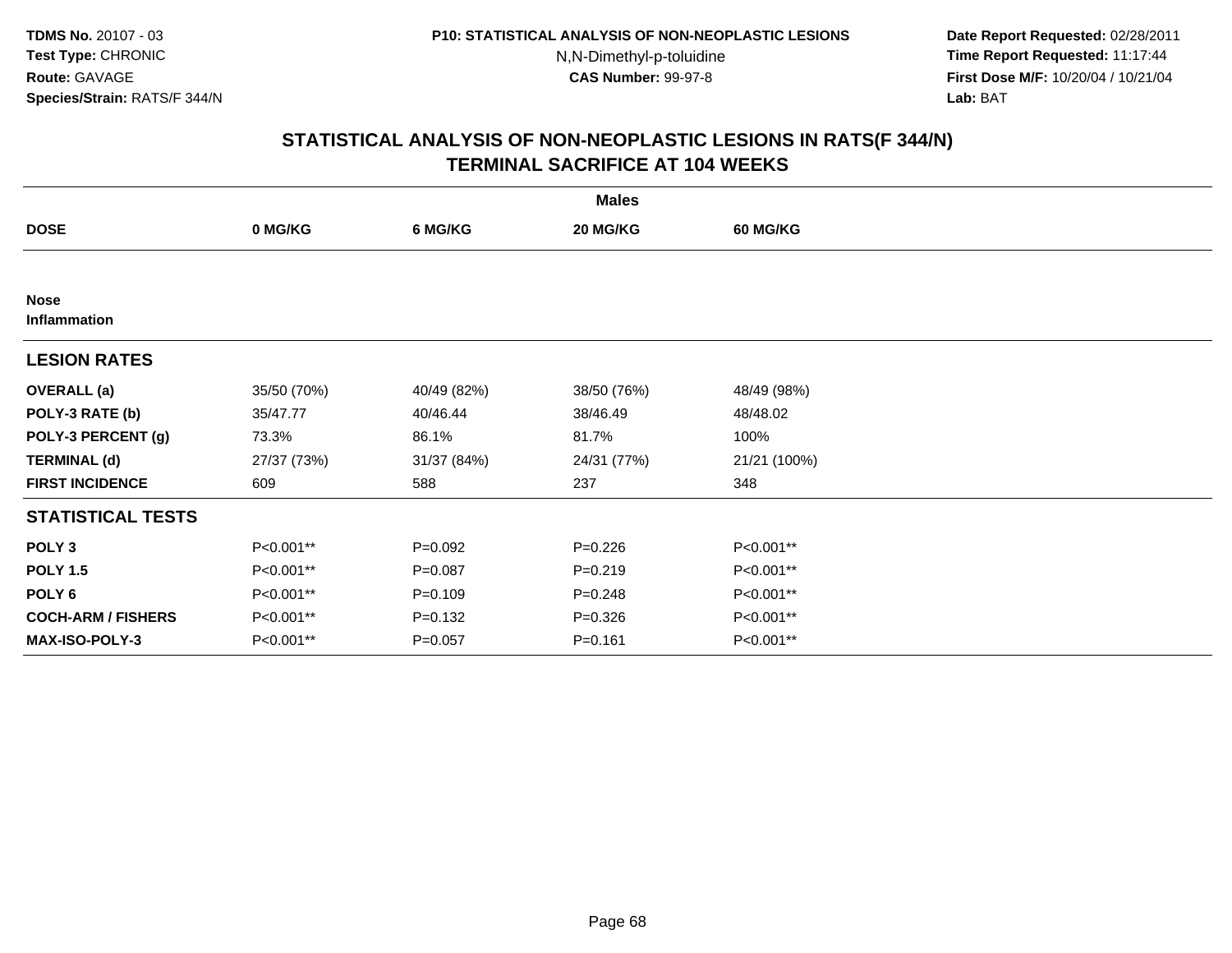N,N-Dimethyl-p-toluidine

 **Date Report Requested:** 02/28/2011 **Time Report Requested:** 11:17:44 **First Dose M/F:** 10/20/04 / 10/21/04<br>**Lab:** BAT **Lab:** BAT

| <b>Males</b>                                              |             |             |             |                 |  |  |  |  |
|-----------------------------------------------------------|-------------|-------------|-------------|-----------------|--|--|--|--|
| <b>DOSE</b>                                               | 0 MG/KG     | 6 MG/KG     | 20 MG/KG    | <b>60 MG/KG</b> |  |  |  |  |
|                                                           |             |             |             |                 |  |  |  |  |
| Nose: Glands, Respiratory Epithelium<br><b>Dilatation</b> |             |             |             |                 |  |  |  |  |
| <b>LESION RATES</b>                                       |             |             |             |                 |  |  |  |  |
| <b>OVERALL</b> (a)                                        | 13/50 (26%) | 15/49 (31%) | 19/50 (38%) | 48/49 (98%)     |  |  |  |  |
| POLY-3 RATE (b)                                           | 13/47.40    | 15/46.91    | 19/43.87    | 48/48.02        |  |  |  |  |
| POLY-3 PERCENT (g)                                        | 27.4%       | 32%         | 43.3%       | 100%            |  |  |  |  |
| <b>TERMINAL (d)</b>                                       | 7/37 (19%)  | 8/37 (22%)  | 12/31 (39%) | 21/21 (100%)    |  |  |  |  |
| <b>FIRST INCIDENCE</b>                                    | 610         | 324         | 519         | 348             |  |  |  |  |
| <b>STATISTICAL TESTS</b>                                  |             |             |             |                 |  |  |  |  |
| POLY <sub>3</sub>                                         | P<0.001**   | $P = 0.399$ | $P=0.083$   | P<0.001**       |  |  |  |  |
| <b>POLY 1.5</b>                                           | P<0.001**   | $P = 0.387$ | $P=0.092$   | P<0.001**       |  |  |  |  |
| POLY 6                                                    | P<0.001**   | $P = 0.411$ | $P=0.077$   | P<0.001**       |  |  |  |  |
| <b>COCH-ARM / FISHERS</b>                                 | P<0.001**   | $P = 0.387$ | $P = 0.142$ | P<0.001**       |  |  |  |  |
| <b>MAX-ISO-POLY-3</b>                                     | P<0.001**   | $P = 0.315$ | $P = 0.061$ | P<0.001**       |  |  |  |  |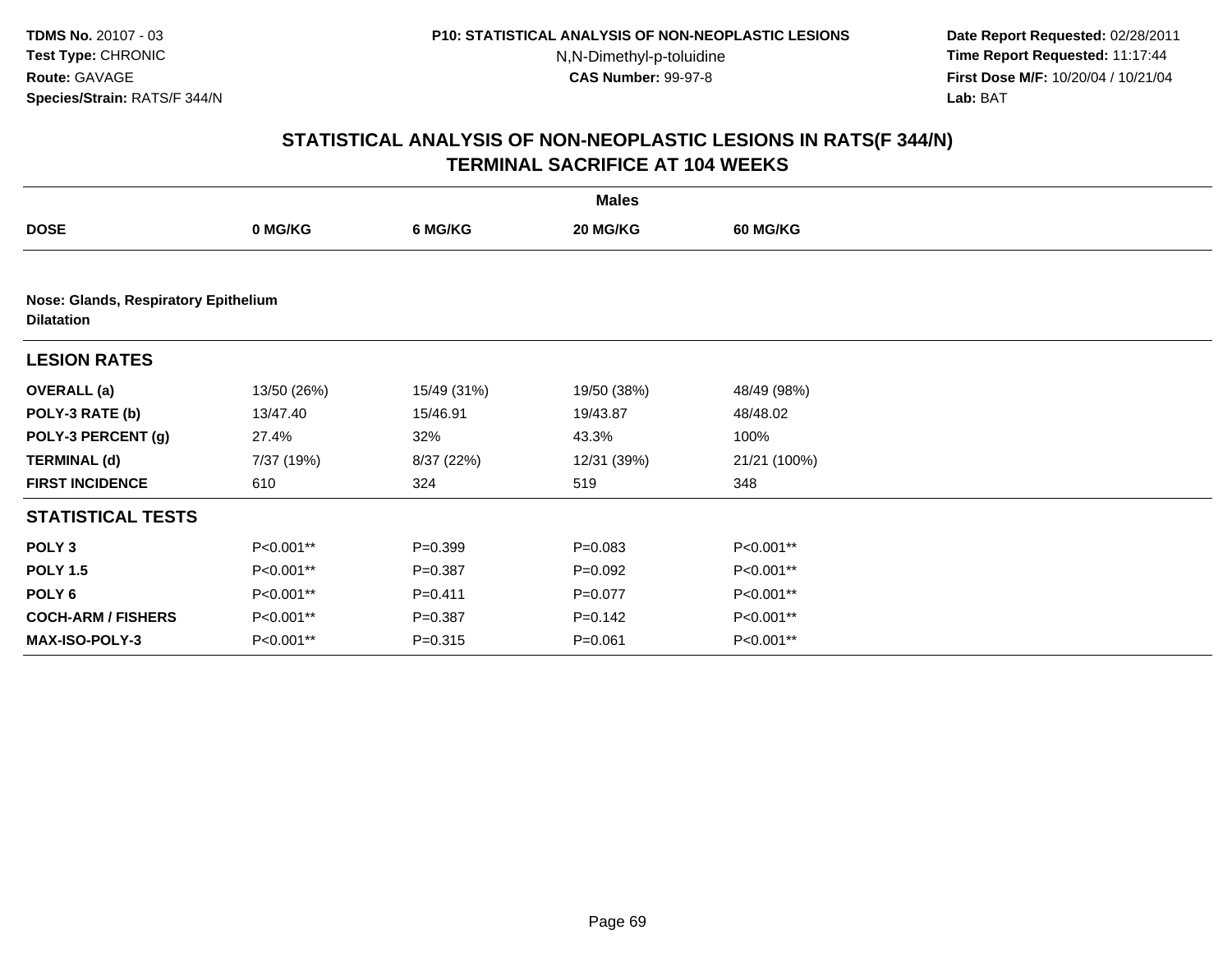N,N-Dimethyl-p-toluidine

 **Date Report Requested:** 02/28/2011 **Time Report Requested:** 11:17:44 **First Dose M/F:** 10/20/04 / 10/21/04<br>**Lab:** BAT **Lab:** BAT

| <b>Males</b>              |                                      |            |             |                 |  |  |  |  |  |
|---------------------------|--------------------------------------|------------|-------------|-----------------|--|--|--|--|--|
| <b>DOSE</b>               | 0 MG/KG                              | 6 MG/KG    | 20 MG/KG    | <b>60 MG/KG</b> |  |  |  |  |  |
|                           |                                      |            |             |                 |  |  |  |  |  |
| Hyperplasia               | Nose: Glands, Respiratory Epithelium |            |             |                 |  |  |  |  |  |
| <b>LESION RATES</b>       |                                      |            |             |                 |  |  |  |  |  |
| <b>OVERALL</b> (a)        | 0/50(0%)                             | 8/49 (16%) | 8/50 (16%)  | 41/49 (84%)     |  |  |  |  |  |
| POLY-3 RATE (b)           | 0/46.00                              | 8/45.09    | 8/42.36     | 41/45.98        |  |  |  |  |  |
| POLY-3 PERCENT (g)        | $0\%$                                | 17.7%      | 18.9%       | 89.2%           |  |  |  |  |  |
| <b>TERMINAL (d)</b>       | 0/37(0%)                             | 5/37 (14%) | 3/31(10%)   | 18/21 (86%)     |  |  |  |  |  |
| <b>FIRST INCIDENCE</b>    | ---                                  | 601        | 645         | 348             |  |  |  |  |  |
| <b>STATISTICAL TESTS</b>  |                                      |            |             |                 |  |  |  |  |  |
| POLY <sub>3</sub>         | P<0.001**                            | P=0.003**  | P=0.002**   | P<0.001**       |  |  |  |  |  |
| <b>POLY 1.5</b>           | P<0.001**                            | P=0.003**  | P=0.003**   | P<0.001**       |  |  |  |  |  |
| POLY 6                    | P<0.001**                            | P=0.004**  | P=0.002**   | P<0.001**       |  |  |  |  |  |
| <b>COCH-ARM / FISHERS</b> | P<0.001**                            | P=0.003**  | $P=0.003**$ | P<0.001**       |  |  |  |  |  |
| <b>MAX-ISO-POLY-3</b>     | P<0.001**                            | P<0.001**  | P<0.001**   | P<0.001**       |  |  |  |  |  |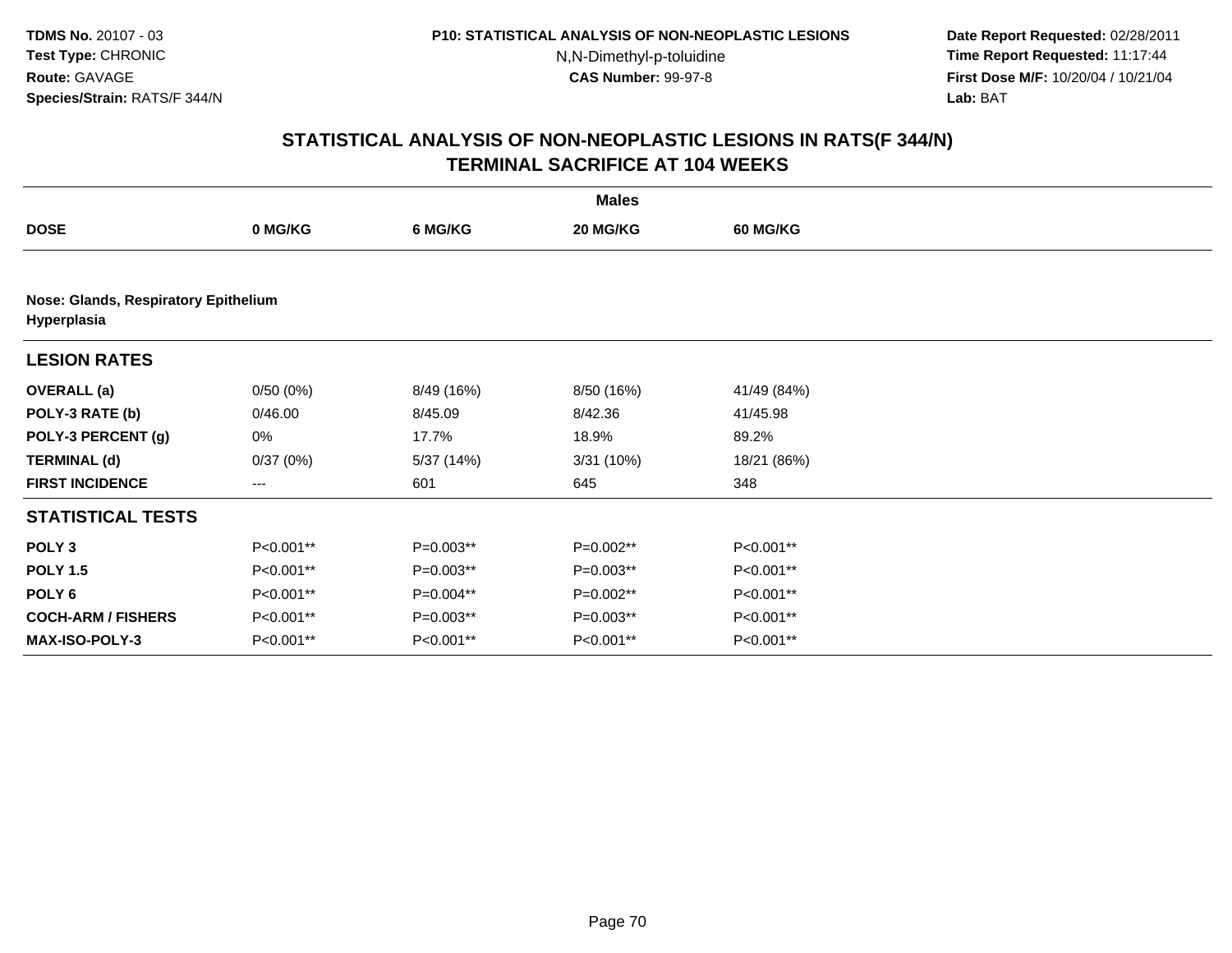N,N-Dimethyl-p-toluidine

 **Date Report Requested:** 02/28/2011 **Time Report Requested:** 11:17:44 **First Dose M/F:** 10/20/04 / 10/21/04<br>**Lab:** BAT **Lab:** BAT

| <b>Males</b>                  |                                      |             |             |                 |  |  |  |  |  |
|-------------------------------|--------------------------------------|-------------|-------------|-----------------|--|--|--|--|--|
| <b>DOSE</b>                   | 0 MG/KG                              | 6 MG/KG     | 20 MG/KG    | <b>60 MG/KG</b> |  |  |  |  |  |
|                               |                                      |             |             |                 |  |  |  |  |  |
| <b>Metaplasia Respiratory</b> | Nose: Glands, Respiratory Epithelium |             |             |                 |  |  |  |  |  |
| <b>LESION RATES</b>           |                                      |             |             |                 |  |  |  |  |  |
| <b>OVERALL</b> (a)            | 29/50 (58%)                          | 39/49 (80%) | 39/50 (78%) | 47/49 (96%)     |  |  |  |  |  |
| POLY-3 RATE (b)               | 29/47.88                             | 39/47.63    | 39/46.08    | 47/47.13        |  |  |  |  |  |
| POLY-3 PERCENT (g)            | 60.6%                                | 81.9%       | 84.6%       | 99.7%           |  |  |  |  |  |
| <b>TERMINAL (d)</b>           | 20/37 (54%)                          | 29/37 (78%) | 29/31 (94%) | 21/21 (100%)    |  |  |  |  |  |
| <b>FIRST INCIDENCE</b>        | 610                                  | 324         | 233         | 412             |  |  |  |  |  |
| <b>STATISTICAL TESTS</b>      |                                      |             |             |                 |  |  |  |  |  |
| POLY <sub>3</sub>             | P<0.001**                            | $P=0.016*$  | P=0.006**   | P<0.001**       |  |  |  |  |  |
| <b>POLY 1.5</b>               | P<0.001**                            | $P=0.014*$  | P=0.008**   | P<0.001**       |  |  |  |  |  |
| POLY <sub>6</sub>             | P<0.001**                            | $P=0.019*$  | $P=0.005**$ | P<0.001**       |  |  |  |  |  |
| <b>COCH-ARM / FISHERS</b>     | P<0.001**                            | $P=0.017*$  | $P=0.026*$  | P<0.001**       |  |  |  |  |  |
| <b>MAX-ISO-POLY-3</b>         | P<0.001**                            | P=0.009**   | P=0.003**   | P<0.001**       |  |  |  |  |  |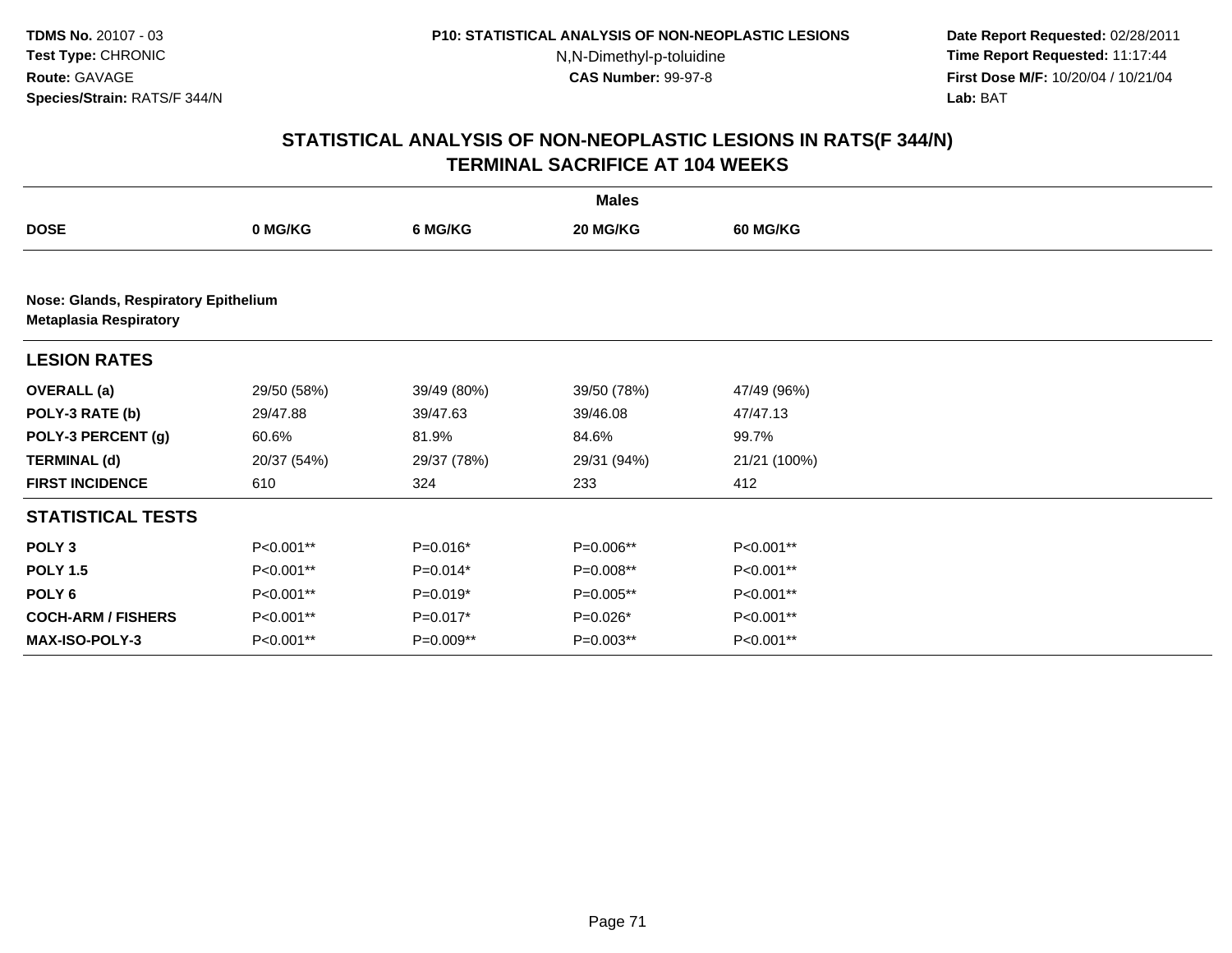N,N-Dimethyl-p-toluidine

 **Date Report Requested:** 02/28/2011 **Time Report Requested:** 11:17:44 **First Dose M/F:** 10/20/04 / 10/21/04<br>**Lab:** BAT **Lab:** BAT

|                                      | <b>Males</b> |          |          |             |  |  |  |  |
|--------------------------------------|--------------|----------|----------|-------------|--|--|--|--|
| <b>DOSE</b>                          | 0 MG/KG      | 6 MG/KG  | 20 MG/KG | 60 MG/KG    |  |  |  |  |
|                                      |              |          |          |             |  |  |  |  |
| <b>Nose: Nerve</b><br><b>Atrophy</b> |              |          |          |             |  |  |  |  |
| <b>LESION RATES</b>                  |              |          |          |             |  |  |  |  |
| <b>OVERALL</b> (a)                   | 0/50(0%)     | 0/49(0%) | 0/50(0%) | 15/49 (31%) |  |  |  |  |
| POLY-3 RATE (b)                      | 0/46.00      | 0/44.60  | 0/41.44  | 15/40.81    |  |  |  |  |
| POLY-3 PERCENT (g)                   | 0%           | 0%       | 0%       | 36.8%       |  |  |  |  |
| <b>TERMINAL (d)</b>                  | 0/37(0%)     | 0/37(0%) | 0/31(0%) | 9/21(43%)   |  |  |  |  |
| <b>FIRST INCIDENCE</b>               | ---          | ---      | $---$    | 412         |  |  |  |  |
| <b>STATISTICAL TESTS</b>             |              |          |          |             |  |  |  |  |
| POLY <sub>3</sub>                    | P<0.001**    | (e)      | (e)      | P<0.001**   |  |  |  |  |
| <b>POLY 1.5</b>                      | P<0.001**    | (e)      | (e)      | P<0.001**   |  |  |  |  |
| POLY <sub>6</sub>                    | P<0.001**    | (e)      | (e)      | P<0.001**   |  |  |  |  |
| <b>COCH-ARM / FISHERS</b>            | P<0.001**    | (e)      | (e)      | P<0.001**   |  |  |  |  |
| <b>MAX-ISO-POLY-3</b>                | P<0.001**    | (e)      | (e)      | P<0.001**   |  |  |  |  |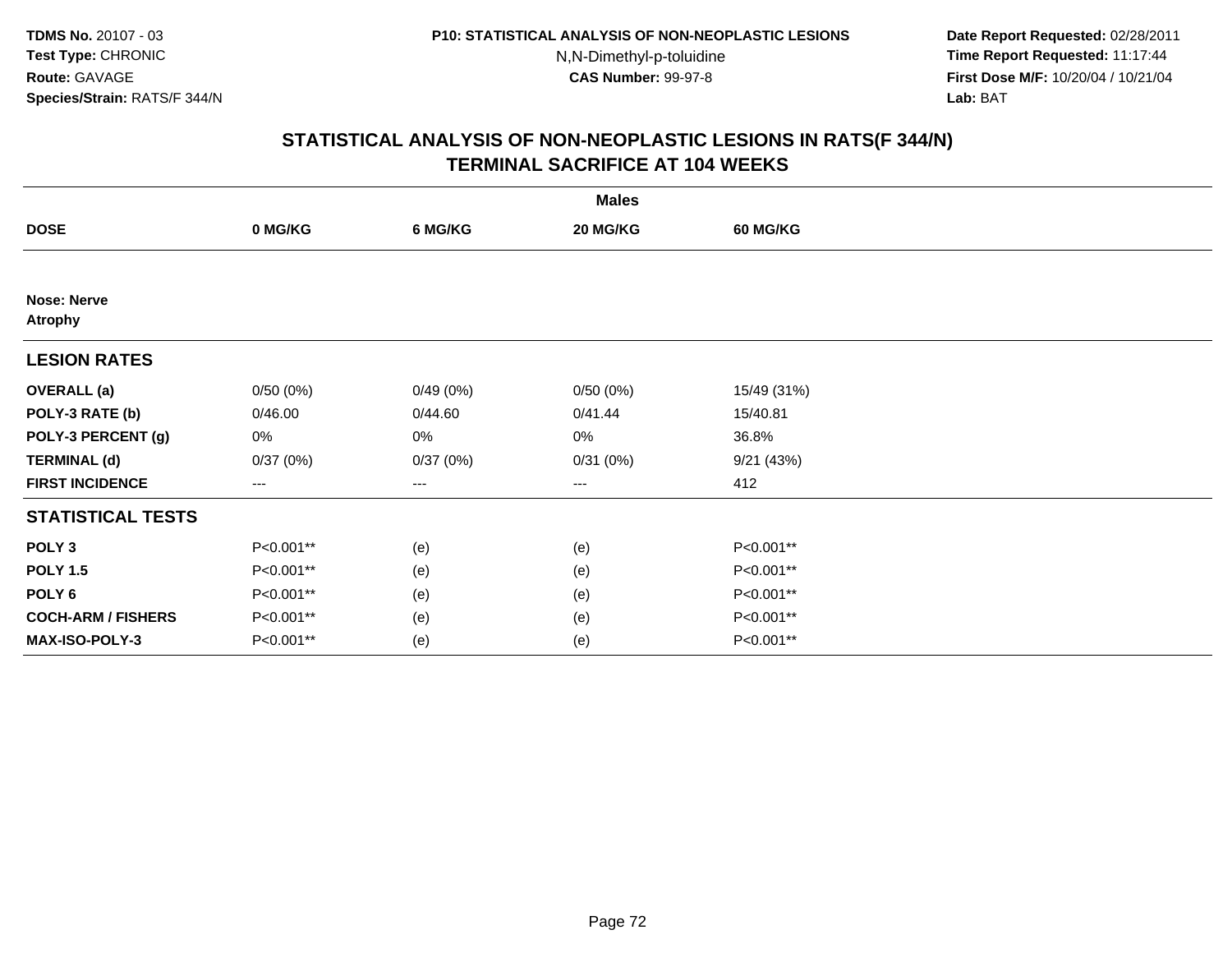N,N-Dimethyl-p-toluidine

 **Date Report Requested:** 02/28/2011 **Time Report Requested:** 11:17:44 **First Dose M/F:** 10/20/04 / 10/21/04<br>**Lab:** BAT **Lab:** BAT

|                                                                           |              |             | <b>Males</b> |                 |  |
|---------------------------------------------------------------------------|--------------|-------------|--------------|-----------------|--|
| <b>DOSE</b>                                                               | 0 MG/KG      | 6 MG/KG     | 20 MG/KG     | <b>60 MG/KG</b> |  |
|                                                                           |              |             |              |                 |  |
| <b>Nose: Olfactory Epithelium</b><br><b>Accumulation, Hyaline Droplet</b> |              |             |              |                 |  |
| <b>LESION RATES</b>                                                       |              |             |              |                 |  |
| <b>OVERALL</b> (a)                                                        | 49/50 (98%)  | 44/49 (90%) | 40/50 (80%)  | 0/49(0%)        |  |
| POLY-3 RATE (b)                                                           | 49/49.10     | 44/46.38    | 40/46.09     | 0/38.89         |  |
| POLY-3 PERCENT (g)                                                        | 99.8%        | 94.9%       | 86.8%        | 0%              |  |
| <b>TERMINAL (d)</b>                                                       | 37/37 (100%) | 36/37 (97%) | 27/31 (87%)  | 0/21(0%)        |  |
| <b>FIRST INCIDENCE</b>                                                    | 609          | 588         | 237          | $--$            |  |
| <b>STATISTICAL TESTS</b>                                                  |              |             |              |                 |  |
| POLY <sub>3</sub>                                                         | P<0.001N**   | P=0.168N    | P=0.010N**   | P<0.001N**      |  |
| <b>POLY 1.5</b>                                                           | P<0.001N**   | P=0.143N    | P=0.008N**   | P<0.001N**      |  |
| POLY <sub>6</sub>                                                         | P<0.001N**   | P=0.210N    | $P=0.013N^*$ | P<0.001N**      |  |
| <b>COCH-ARM / FISHERS</b>                                                 | P<0.001N**   | P=0.098N    | P=0.004N**   | P<0.001N**      |  |
| <b>MAX-ISO-POLY-3</b>                                                     | P<0.001N**   | P=0.050N*   | P=0.003N**   | P<0.001N**      |  |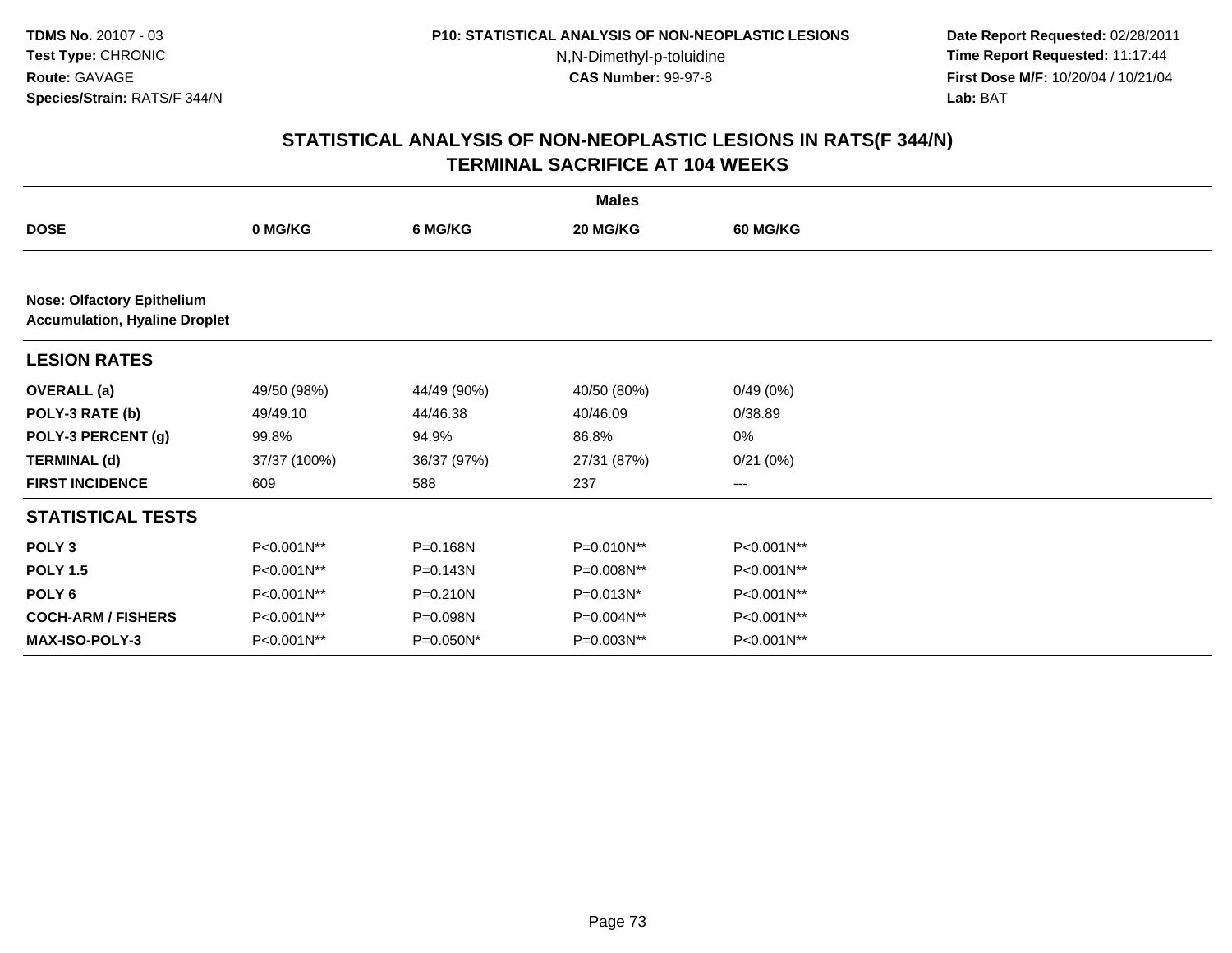**Date Report Requested:** 02/28/2011 **Time Report Requested:** 11:17:44 **First Dose M/F:** 10/20/04 / 10/21/04<br>**Lab:** BAT **Lab:** BAT

|                                                   |           |          | <b>Males</b> |              |  |
|---------------------------------------------------|-----------|----------|--------------|--------------|--|
| <b>DOSE</b>                                       | 0 MG/KG   | 6 MG/KG  | 20 MG/KG     | 60 MG/KG     |  |
|                                                   |           |          |              |              |  |
| <b>Nose: Olfactory Epithelium</b><br>Degeneration |           |          |              |              |  |
| <b>LESION RATES</b>                               |           |          |              |              |  |
| <b>OVERALL</b> (a)                                | 0/50(0%)  | 0/49(0%) | 1/50(2%)     | 47/49 (96%)  |  |
| POLY-3 RATE (b)                                   | 0/46.00   | 0/44.60  | 1/41.44      | 47/47.13     |  |
| POLY-3 PERCENT (g)                                | 0%        | 0%       | 2.4%         | 99.7%        |  |
| <b>TERMINAL (d)</b>                               | 0/37(0%)  | 0/37(0%) | 1/31(3%)     | 21/21 (100%) |  |
| <b>FIRST INCIDENCE</b>                            | $---$     | $--$     | 727 (T)      | 412          |  |
| <b>STATISTICAL TESTS</b>                          |           |          |              |              |  |
| POLY <sub>3</sub>                                 | P<0.001** | (e)      | $P=0.479$    | P<0.001**    |  |
| <b>POLY 1.5</b>                                   | P<0.001** | (e)      | $P=0.484$    | P<0.001**    |  |
| POLY <sub>6</sub>                                 | P<0.001** | (e)      | $P=0.475$    | P<0.001**    |  |
| <b>COCH-ARM / FISHERS</b>                         | P<0.001** | (e)      | $P = 0.500$  | P<0.001**    |  |
| <b>MAX-ISO-POLY-3</b>                             | P<0.001** | (e)      | $P = 0.158$  | P<0.001**    |  |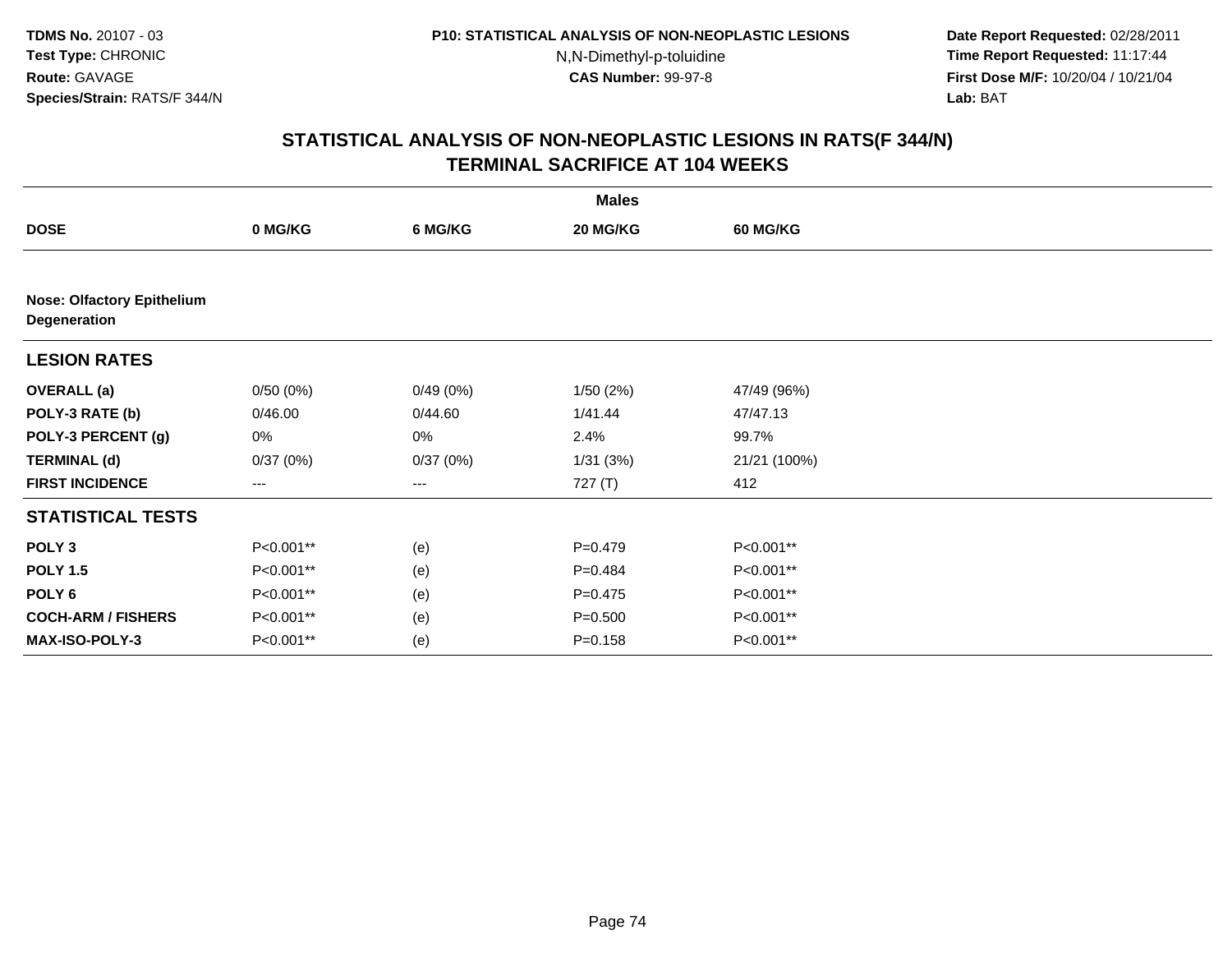N,N-Dimethyl-p-toluidine

 **Date Report Requested:** 02/28/2011 **Time Report Requested:** 11:17:44 **First Dose M/F:** 10/20/04 / 10/21/04<br>**Lab:** BAT **Lab:** BAT

|                                                                    |           |             | <b>Males</b> |                 |  |
|--------------------------------------------------------------------|-----------|-------------|--------------|-----------------|--|
| <b>DOSE</b>                                                        | 0 MG/KG   | 6 MG/KG     | 20 MG/KG     | <b>60 MG/KG</b> |  |
|                                                                    |           |             |              |                 |  |
| <b>Nose: Olfactory Epithelium</b><br><b>Hyperplasia Basal Cell</b> |           |             |              |                 |  |
| <b>LESION RATES</b>                                                |           |             |              |                 |  |
| <b>OVERALL (a)</b>                                                 | 0/50(0%)  | 1/49(2%)    | 2/50(4%)     | 38/49 (78%)     |  |
| POLY-3 RATE (b)                                                    | 0/46.00   | 1/44.66     | 2/41.86      | 38/47.32        |  |
| POLY-3 PERCENT (g)                                                 | 0%        | 2.2%        | 4.8%         | 80.3%           |  |
| <b>TERMINAL (d)</b>                                                | 0/37(0%)  | 0/37(0%)    | 0/31(0%)     | 14/21 (67%)     |  |
| <b>FIRST INCIDENCE</b>                                             | $---$     | 713         | 654          | 192             |  |
| <b>STATISTICAL TESTS</b>                                           |           |             |              |                 |  |
| POLY <sub>3</sub>                                                  | P<0.001** | $P=0.494$   | $P = 0.217$  | P<0.001**       |  |
| <b>POLY 1.5</b>                                                    | P<0.001** | $P=0.493$   | $P=0.221$    | P<0.001**       |  |
| POLY <sub>6</sub>                                                  | P<0.001** | $P=0.497$   | $P = 0.214$  | P<0.001**       |  |
| <b>COCH-ARM / FISHERS</b>                                          | P<0.001** | $P = 0.495$ | $P=0.247$    | P<0.001**       |  |
| <b>MAX-ISO-POLY-3</b>                                              | P<0.001** | $P = 0.157$ | $P = 0.076$  | P<0.001**       |  |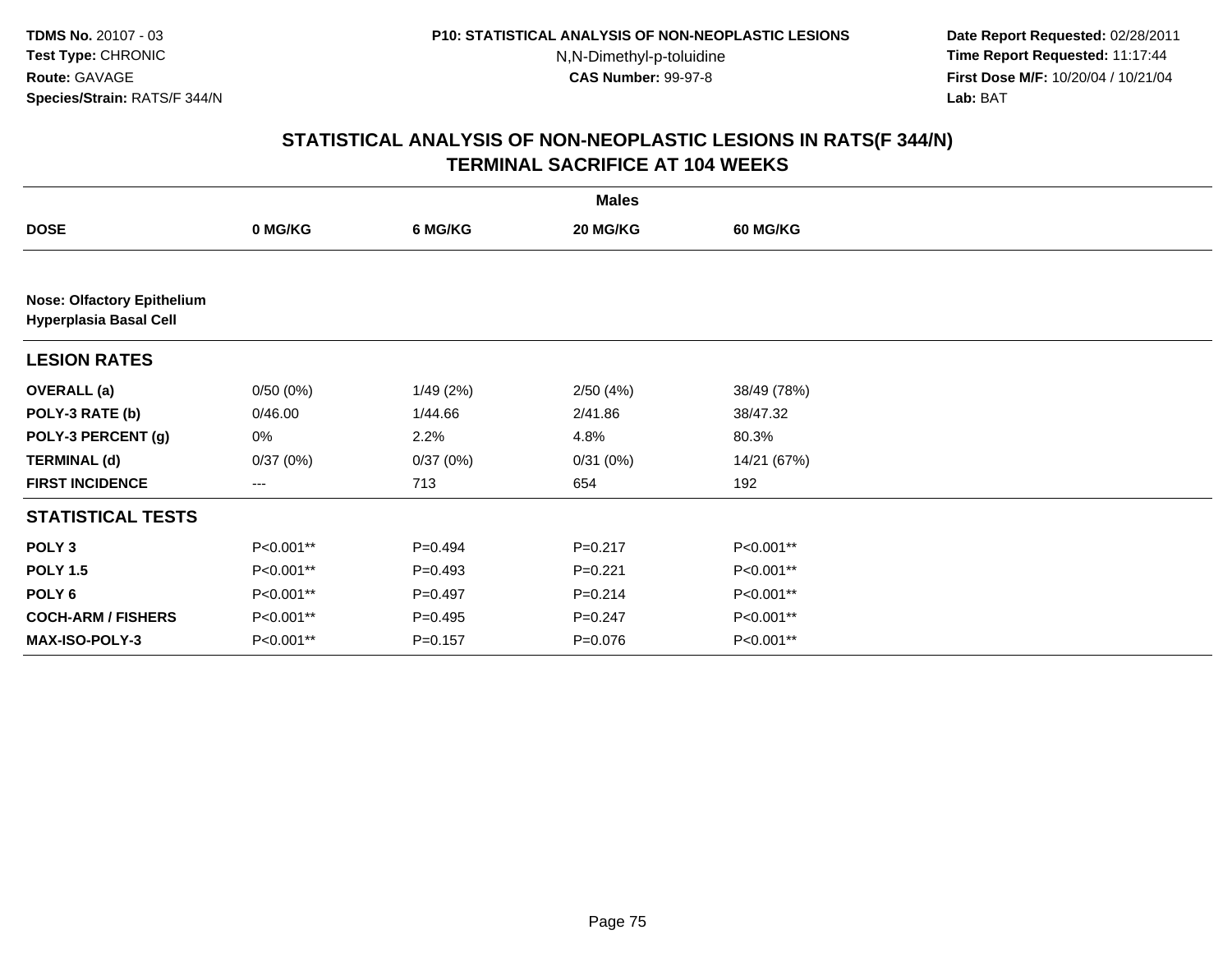**Date Report Requested:** 02/28/2011 **Time Report Requested:** 11:17:44 **First Dose M/F:** 10/20/04 / 10/21/04<br>**Lab:** BAT **Lab:** BAT

|                                                 |          |          | <b>Males</b> |          |  |
|-------------------------------------------------|----------|----------|--------------|----------|--|
| <b>DOSE</b>                                     | 0 MG/KG  | 6 MG/KG  | 20 MG/KG     | 60 MG/KG |  |
|                                                 |          |          |              |          |  |
| <b>Nose: Olfactory Epithelium</b><br>Metaplasia |          |          |              |          |  |
| <b>LESION RATES</b>                             |          |          |              |          |  |
| <b>OVERALL</b> (a)                              | 0/50(0%) | 0/49(0%) | 0/50(0%)     | 0/49(0%) |  |
| POLY-3 RATE (b)                                 | 0/46.00  | 0/44.60  | 0/41.44      | 0/38.89  |  |
| POLY-3 PERCENT (g)                              | 0%       | 0%       | 0%           | 0%       |  |
| <b>TERMINAL (d)</b>                             | 0/37(0%) | 0/37(0%) | 0/31(0%)     | 0/21(0%) |  |
| <b>FIRST INCIDENCE</b>                          | ---      | $--$     | $\cdots$     | $\cdots$ |  |
| <b>STATISTICAL TESTS</b>                        |          |          |              |          |  |
| POLY <sub>3</sub>                               | (n)      | (n)      | (n)          | (n)      |  |
| <b>POLY 1.5</b>                                 | (n)      | (n)      | (n)          | (n)      |  |
| POLY <sub>6</sub>                               | (n)      | (n)      | (n)          | (n)      |  |
| <b>COCH-ARM / FISHERS</b>                       | (n)      | (n)      | (n)          | (n)      |  |
| MAX-ISO-POLY-3                                  | (n)      | (n)      | (n)          | (n)      |  |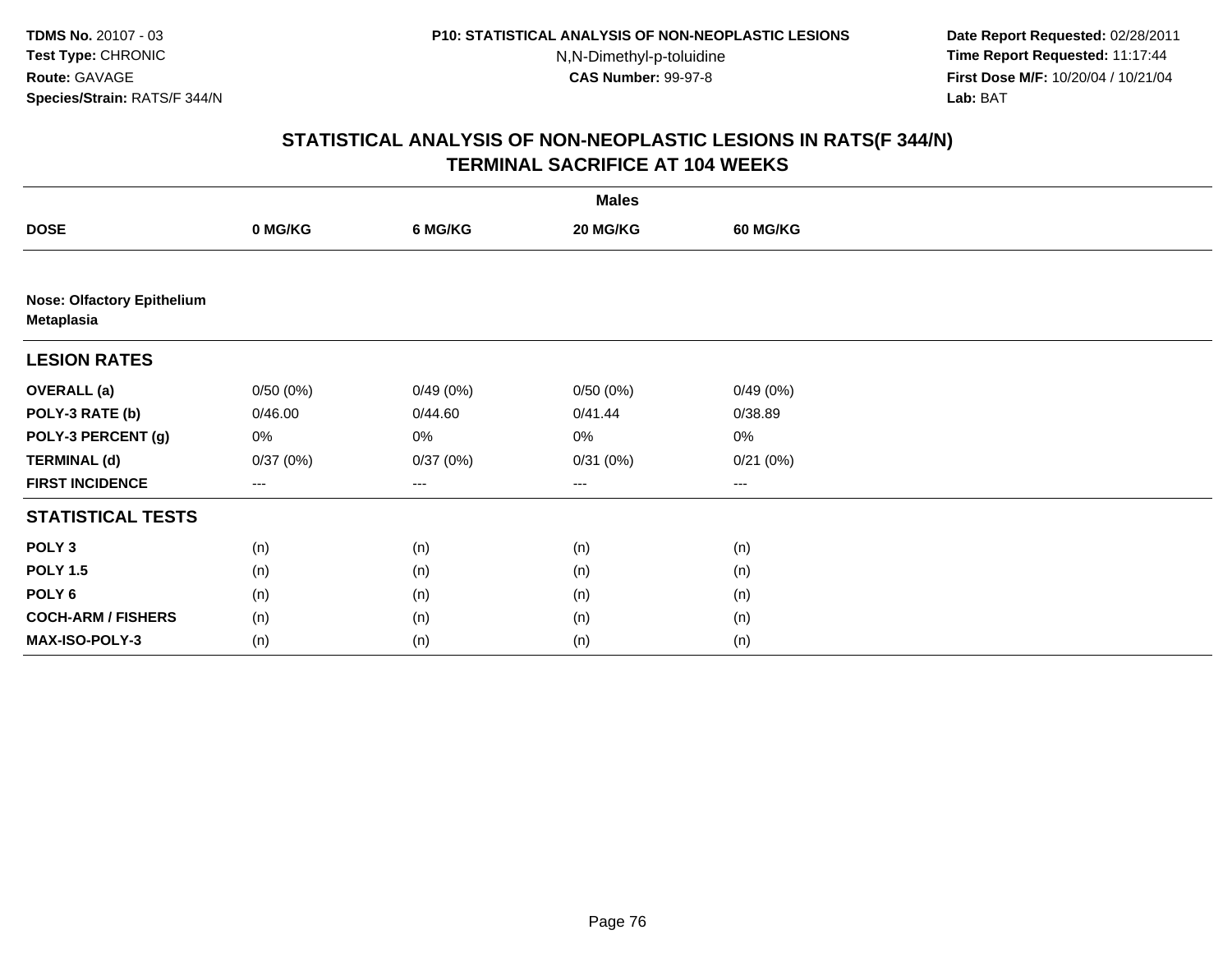N,N-Dimethyl-p-toluidine

 **Date Report Requested:** 02/28/2011 **Time Report Requested:** 11:17:44 **First Dose M/F:** 10/20/04 / 10/21/04<br>**Lab:** BAT **Lab:** BAT

|                                                                    |            |             | <b>Males</b> |             |  |
|--------------------------------------------------------------------|------------|-------------|--------------|-------------|--|
| <b>DOSE</b>                                                        | 0 MG/KG    | 6 MG/KG     | 20 MG/KG     | 60 MG/KG    |  |
|                                                                    |            |             |              |             |  |
| <b>Nose: Olfactory Epithelium</b><br><b>Metaplasia Respiratory</b> |            |             |              |             |  |
| <b>LESION RATES</b>                                                |            |             |              |             |  |
| <b>OVERALL (a)</b>                                                 | 4/50 (8%)  | 9/49 (18%)  | 9/50(18%)    | 40/49 (82%) |  |
| POLY-3 RATE (b)                                                    | 4/46.00    | 9/44.93     | 9/43.14      | 40/45.02    |  |
| POLY-3 PERCENT (g)                                                 | 8.7%       | 20%         | 20.9%        | 88.9%       |  |
| <b>TERMINAL (d)</b>                                                | 4/37 (11%) | 7/37 (19%)  | 5/31 (16%)   | 18/21 (86%) |  |
| <b>FIRST INCIDENCE</b>                                             | 727 $(T)$  | 674         | 519          | 412         |  |
| <b>STATISTICAL TESTS</b>                                           |            |             |              |             |  |
| POLY <sub>3</sub>                                                  | P<0.001**  | $P = 0.106$ | $P = 0.091$  | P<0.001**   |  |
| <b>POLY 1.5</b>                                                    | P<0.001**  | $P = 0.103$ | $P=0.094$    | P<0.001**   |  |
| POLY <sub>6</sub>                                                  | P<0.001**  | $P = 0.113$ | $P = 0.090$  | P<0.001**   |  |
| <b>COCH-ARM / FISHERS</b>                                          | P<0.001**  | $P = 0.109$ | $P = 0.117$  | P<0.001**   |  |
| <b>MAX-ISO-POLY-3</b>                                              | P<0.001**  | $P = 0.061$ | $P = 0.056$  | P<0.001**   |  |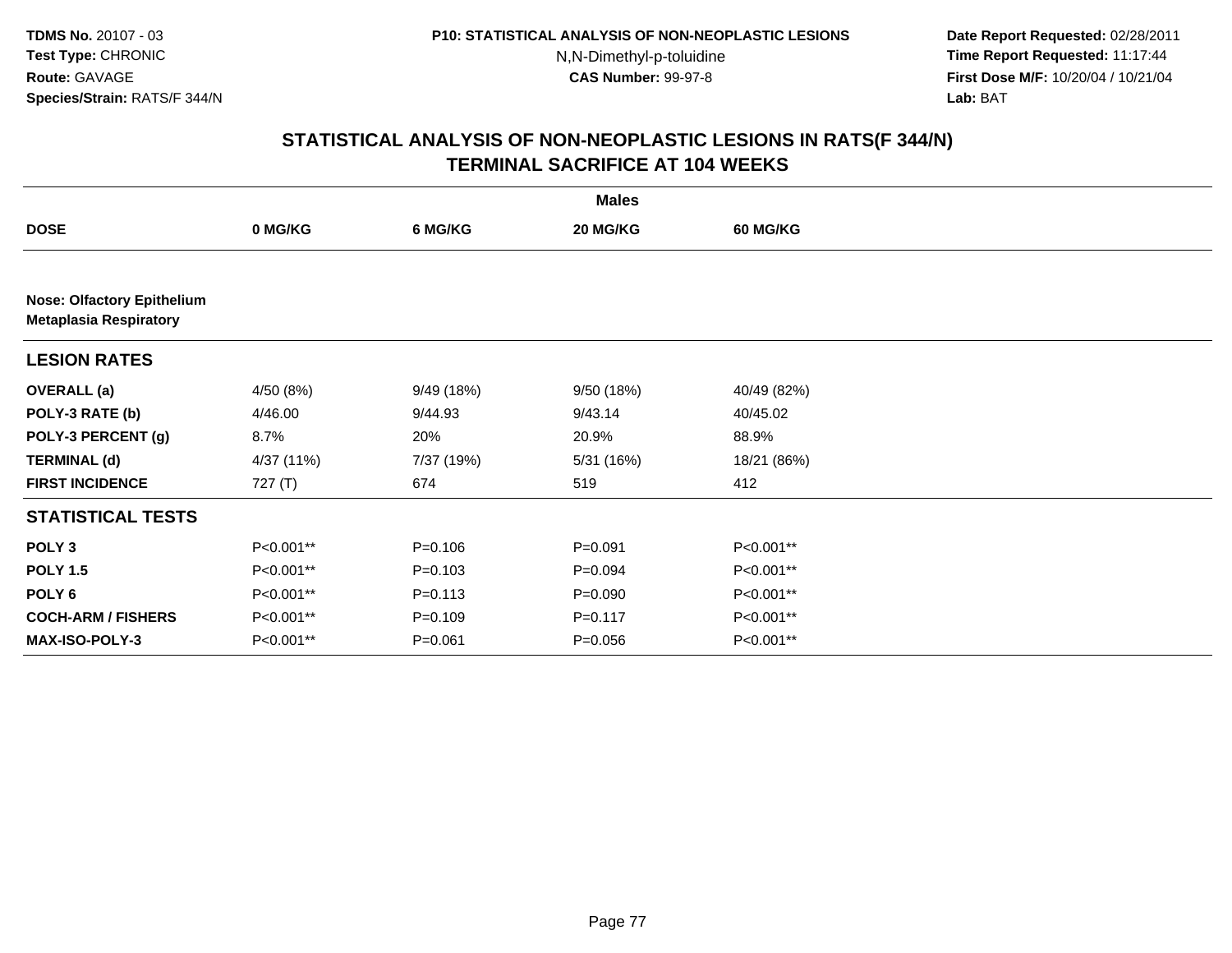N,N-Dimethyl-p-toluidine

 **Date Report Requested:** 02/28/2011 **Time Report Requested:** 11:17:44 **First Dose M/F:** 10/20/04 / 10/21/04<br>**Lab:** BAT **Lab:** BAT

|                                                         |           |          | <b>Males</b> |              |  |
|---------------------------------------------------------|-----------|----------|--------------|--------------|--|
| <b>DOSE</b>                                             | 0 MG/KG   | 6 MG/KG  | 20 MG/KG     | 60 MG/KG     |  |
|                                                         |           |          |              |              |  |
| Nose: Olfactory Epithelium, Glands<br><b>Dilatation</b> |           |          |              |              |  |
| <b>LESION RATES</b>                                     |           |          |              |              |  |
| <b>OVERALL</b> (a)                                      | 0/50(0%)  | 0/49(0%) | 3/50(6%)     | 49/49 (100%) |  |
| POLY-3 RATE (b)                                         | 0/46.00   | 0/44.60  | 3/41.44      | 49/49.00     |  |
| POLY-3 PERCENT (g)                                      | 0%        | 0%       | 7.2%         | 100%         |  |
| <b>TERMINAL (d)</b>                                     | 0/37(0%)  | 0/37(0%) | 3/31(10%)    | 21/21 (100%) |  |
| <b>FIRST INCIDENCE</b>                                  | ---       | $--$     | 727 (T)      | 192          |  |
| <b>STATISTICAL TESTS</b>                                |           |          |              |              |  |
| POLY <sub>3</sub>                                       | P<0.001** | (e)      | $P = 0.101$  | P<0.001**    |  |
| <b>POLY 1.5</b>                                         | P<0.001** | (e)      | $P = 0.105$  | P<0.001**    |  |
| POLY <sub>6</sub>                                       | P<0.001** | (e)      | $P = 0.097$  | P<0.001**    |  |
| <b>COCH-ARM / FISHERS</b>                               | P<0.001** | (e)      | $P = 0.121$  | P<0.001**    |  |
| MAX-ISO-POLY-3                                          | P<0.001** | (e)      | $P=0.038*$   | P<0.001**    |  |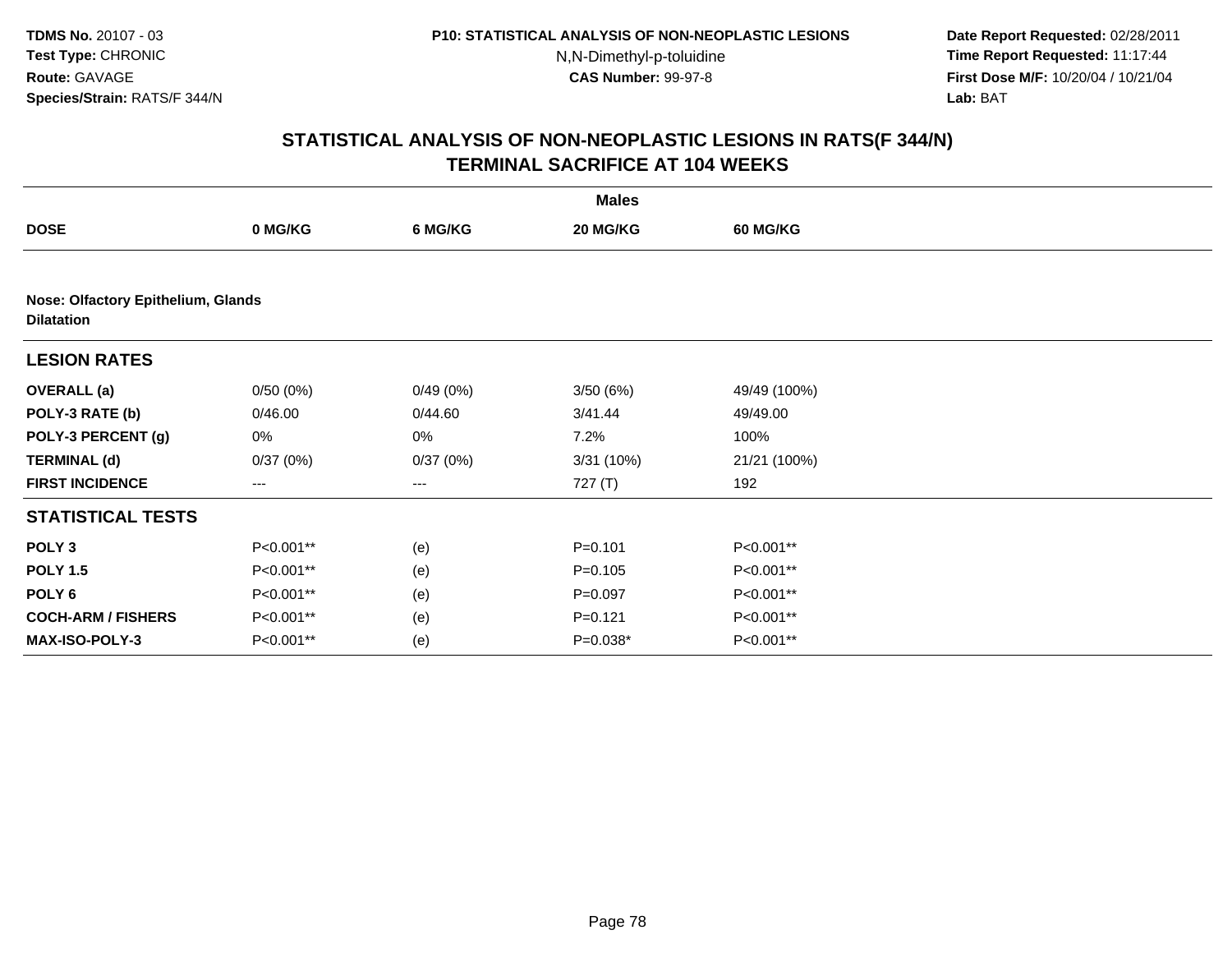N,N-Dimethyl-p-toluidine

 **Date Report Requested:** 02/28/2011 **Time Report Requested:** 11:17:44 **First Dose M/F:** 10/20/04 / 10/21/04<br>**Lab:** BAT **Lab:** BAT

|                                                   |           |             | <b>Males</b> |                 |  |
|---------------------------------------------------|-----------|-------------|--------------|-----------------|--|
| <b>DOSE</b>                                       | 0 MG/KG   | 6 MG/KG     | 20 MG/KG     | <b>60 MG/KG</b> |  |
|                                                   |           |             |              |                 |  |
| Nose: Olfactory Epithelium, Glands<br>Hyperplasia |           |             |              |                 |  |
| <b>LESION RATES</b>                               |           |             |              |                 |  |
| <b>OVERALL</b> (a)                                | 0/50(0%)  | 2/49(4%)    | 0/50(0%)     | 48/49 (98%)     |  |
| POLY-3 RATE (b)                                   | 0/46.00   | 2/44.60     | 0/41.44      | 48/49.00        |  |
| POLY-3 PERCENT (g)                                | 0%        | 4.5%        | 0%           | 98%             |  |
| <b>TERMINAL (d)</b>                               | 0/37(0%)  | 2/37(5%)    | 0/31(0%)     | 20/21 (95%)     |  |
| <b>FIRST INCIDENCE</b>                            | ---       | 727 (T)     | $\cdots$     | 192             |  |
| <b>STATISTICAL TESTS</b>                          |           |             |              |                 |  |
| POLY <sub>3</sub>                                 | P<0.001** | $P = 0.230$ | (e)          | P<0.001**       |  |
| <b>POLY 1.5</b>                                   | P<0.001** | $P=0.229$   | (e)          | P<0.001**       |  |
| POLY <sub>6</sub>                                 | P<0.001** | $P = 0.233$ | (e)          | P<0.001**       |  |
| <b>COCH-ARM / FISHERS</b>                         | P<0.001** | $P = 0.242$ | (e)          | P<0.001**       |  |
| MAX-ISO-POLY-3                                    | P<0.001** | $P = 0.075$ | (e)          | P<0.001**       |  |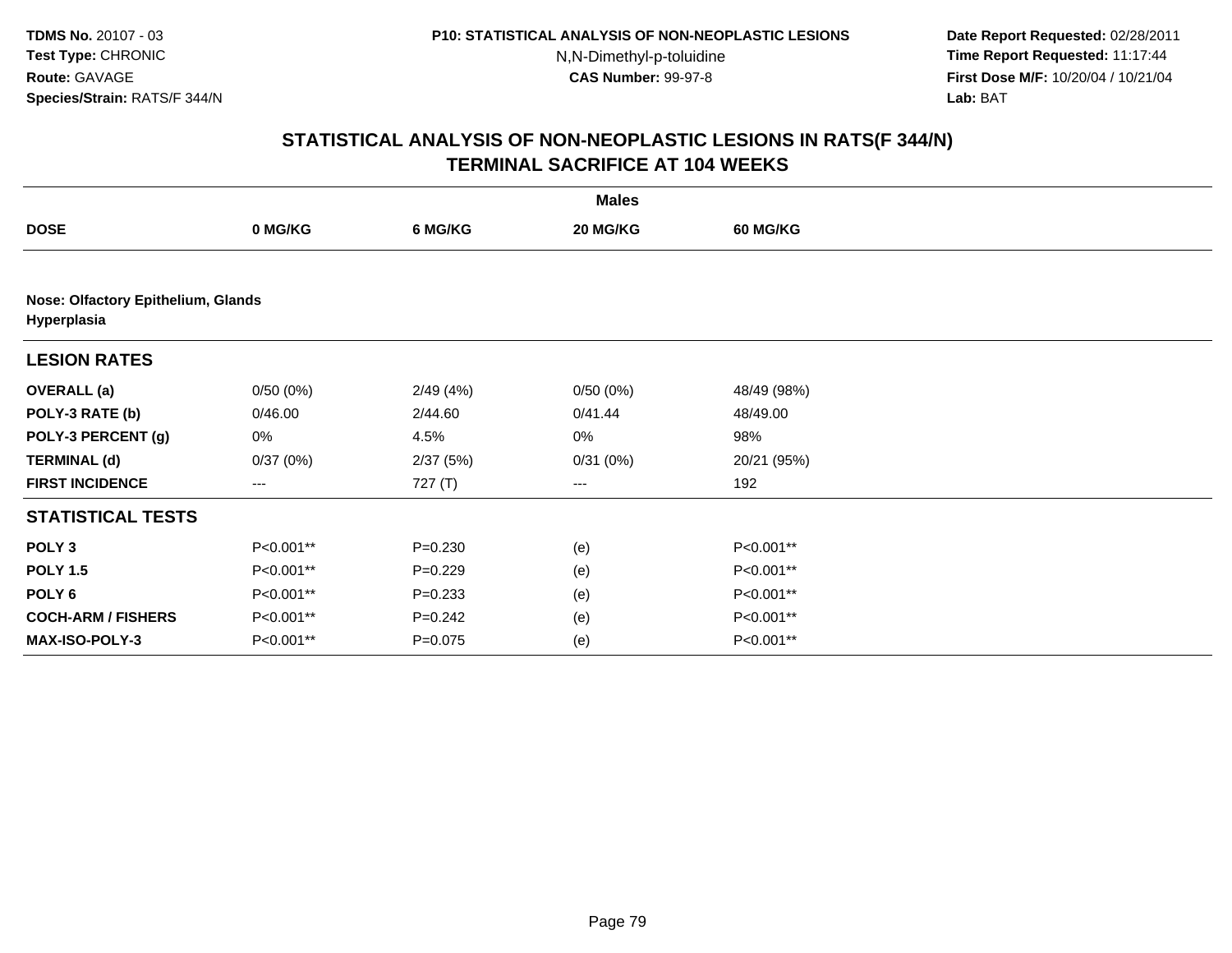N,N-Dimethyl-p-toluidine

 **Date Report Requested:** 02/28/2011 **Time Report Requested:** 11:17:44 **First Dose M/F:** 10/20/04 / 10/21/04<br>**Lab:** BAT **Lab:** BAT

|                                                  |           |                        | <b>Males</b> |                 |  |
|--------------------------------------------------|-----------|------------------------|--------------|-----------------|--|
| <b>DOSE</b>                                      | 0 MG/KG   | 6 MG/KG                | 20 MG/KG     | <b>60 MG/KG</b> |  |
|                                                  |           |                        |              |                 |  |
| Nose: Olfactory Epithelium, Glands<br>Metaplasia |           |                        |              |                 |  |
| <b>LESION RATES</b>                              |           |                        |              |                 |  |
| <b>OVERALL (a)</b>                               | 0/50(0%)  | 0/49(0%)               | 0/50(0%)     | 38/49 (78%)     |  |
| POLY-3 RATE (b)                                  | 0/46.00   | 0/44.60                | 0/41.44      | 38/44.15        |  |
| POLY-3 PERCENT (g)                               | 0%        | 0%                     | $0\%$        | 86.1%           |  |
| <b>TERMINAL (d)</b>                              | 0/37(0%)  | 0/37(0%)               | 0/31(0%)     | 20/21 (95%)     |  |
| <b>FIRST INCIDENCE</b>                           | ---       | $\qquad \qquad \cdots$ | ---          | 412             |  |
| <b>STATISTICAL TESTS</b>                         |           |                        |              |                 |  |
| POLY <sub>3</sub>                                | P<0.001** | (e)                    | (e)          | P<0.001**       |  |
| <b>POLY 1.5</b>                                  | P<0.001** | (e)                    | (e)          | P<0.001**       |  |
| POLY <sub>6</sub>                                | P<0.001** | (e)                    | (e)          | P<0.001**       |  |
| <b>COCH-ARM / FISHERS</b>                        | P<0.001** | (e)                    | (e)          | P<0.001**       |  |
| MAX-ISO-POLY-3                                   | P<0.001** | (e)                    | (e)          | P<0.001**       |  |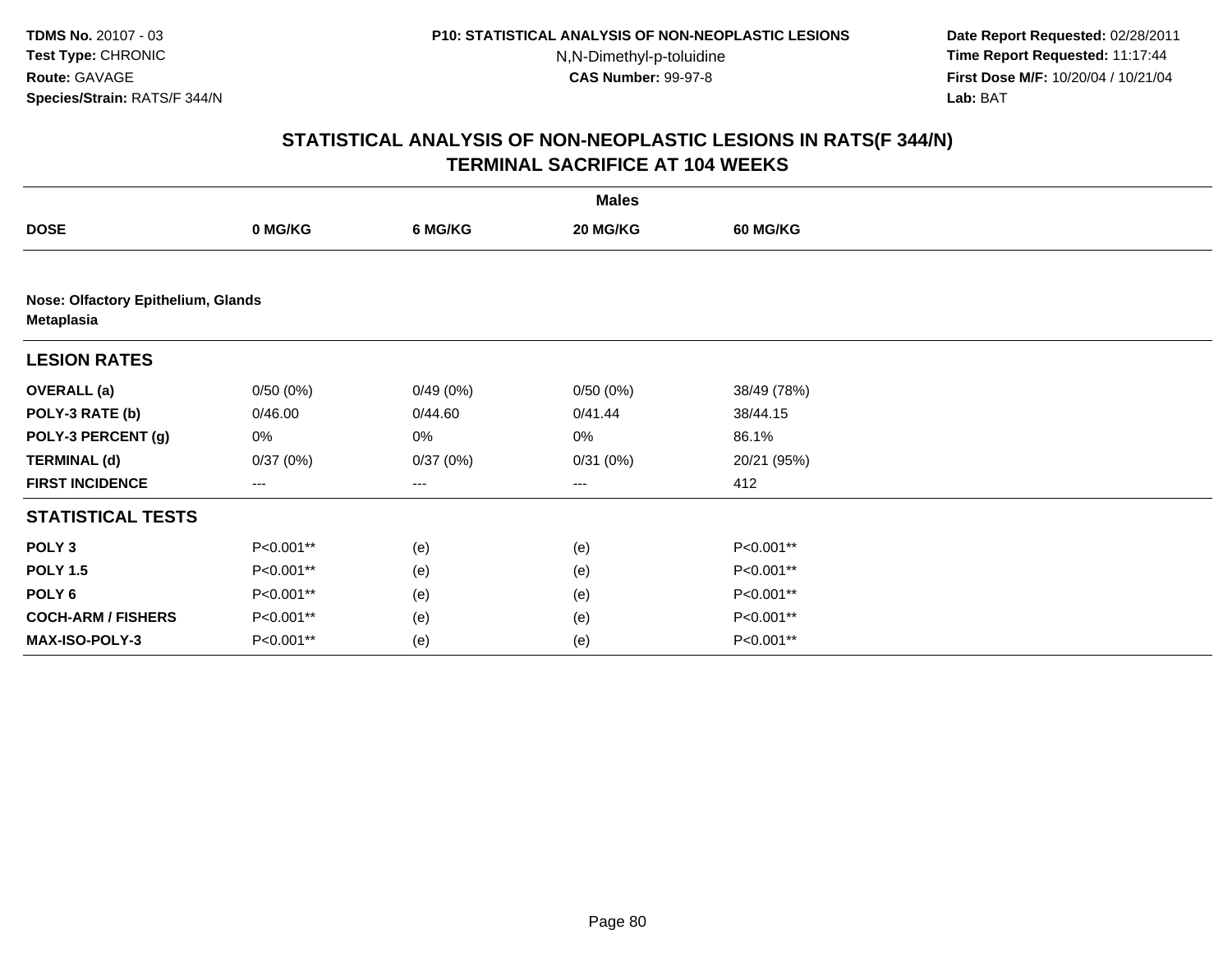N,N-Dimethyl-p-toluidine

 **Date Report Requested:** 02/28/2011 **Time Report Requested:** 11:17:44 **First Dose M/F:** 10/20/04 / 10/21/04<br>**Lab:** BAT **Lab:** BAT

|                                                       |           |                        | <b>Males</b> |                 |  |
|-------------------------------------------------------|-----------|------------------------|--------------|-----------------|--|
| <b>DOSE</b>                                           | 0 MG/KG   | 6 MG/KG                | 20 MG/KG     | <b>60 MG/KG</b> |  |
|                                                       |           |                        |              |                 |  |
| Nose: Olfactory Epithelium, Glands<br><b>Necrosis</b> |           |                        |              |                 |  |
| <b>LESION RATES</b>                                   |           |                        |              |                 |  |
| <b>OVERALL (a)</b>                                    | 0/50(0%)  | 0/49(0%)               | 0/50(0%)     | 22/49 (45%)     |  |
| POLY-3 RATE (b)                                       | 0/46.00   | 0/44.60                | 0/41.44      | 22/46.74        |  |
| POLY-3 PERCENT (g)                                    | 0%        | 0%                     | $0\%$        | 47.1%           |  |
| <b>TERMINAL (d)</b>                                   | 0/37(0%)  | 0/37(0%)               | 0/31(0%)     | 0/21(0%)        |  |
| <b>FIRST INCIDENCE</b>                                | ---       | $\qquad \qquad \cdots$ | $--$         | 348             |  |
| <b>STATISTICAL TESTS</b>                              |           |                        |              |                 |  |
| POLY <sub>3</sub>                                     | P<0.001** | (e)                    | (e)          | P<0.001**       |  |
| <b>POLY 1.5</b>                                       | P<0.001** | (e)                    | (e)          | P<0.001**       |  |
| POLY <sub>6</sub>                                     | P<0.001** | (e)                    | (e)          | P<0.001**       |  |
| <b>COCH-ARM / FISHERS</b>                             | P<0.001** | (e)                    | (e)          | P<0.001**       |  |
| MAX-ISO-POLY-3                                        | P<0.001** | (e)                    | (e)          | P<0.001**       |  |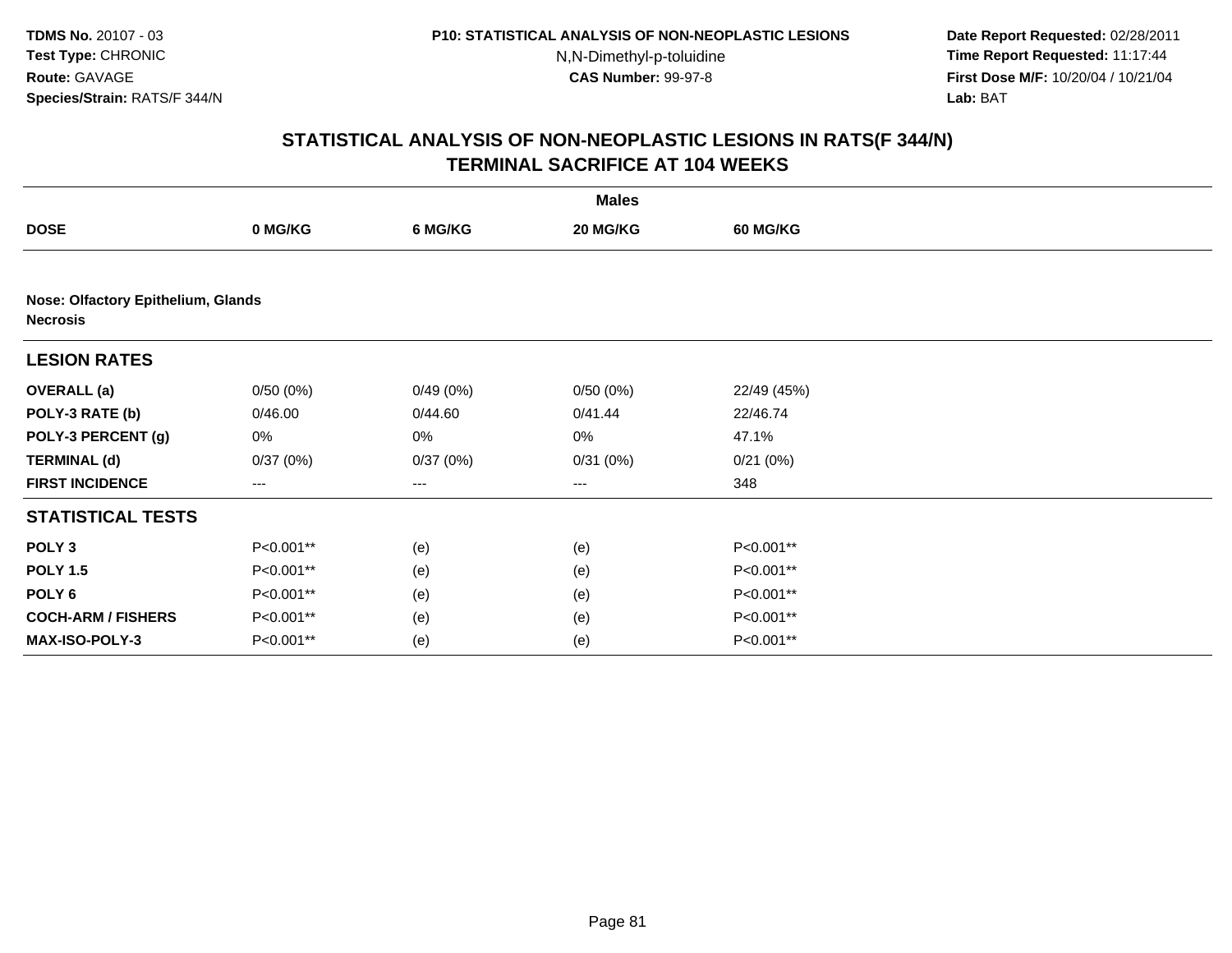N,N-Dimethyl-p-toluidine

 **Date Report Requested:** 02/28/2011 **Time Report Requested:** 11:17:44 **First Dose M/F:** 10/20/04 / 10/21/04<br>**Lab:** BAT **Lab:** BAT

|                                                                             | <b>Males</b> |              |              |                 |  |  |  |
|-----------------------------------------------------------------------------|--------------|--------------|--------------|-----------------|--|--|--|
| <b>DOSE</b>                                                                 | 0 MG/KG      | 6 MG/KG      | 20 MG/KG     | <b>60 MG/KG</b> |  |  |  |
|                                                                             |              |              |              |                 |  |  |  |
| <b>Nose: Respiratory Epithelium</b><br><b>Accumulation, Hyaline Droplet</b> |              |              |              |                 |  |  |  |
| <b>LESION RATES</b>                                                         |              |              |              |                 |  |  |  |
| <b>OVERALL</b> (a)                                                          | 42/50 (84%)  | 35/49 (71%)  | 30/50 (60%)  | 8/49 (16%)      |  |  |  |
| POLY-3 RATE (b)                                                             | 42/48.46     | 35/45.47     | 30/44.95     | 8/39.82         |  |  |  |
| POLY-3 PERCENT (g)                                                          | 86.7%        | 77%          | 66.8%        | 20.1%           |  |  |  |
| <b>TERMINAL (d)</b>                                                         | 32/37 (87%)  | 32/37 (87%)  | 22/31 (71%)  | 6/21(29%)       |  |  |  |
| <b>FIRST INCIDENCE</b>                                                      | 609          | 588          | 237          | 582             |  |  |  |
| <b>STATISTICAL TESTS</b>                                                    |              |              |              |                 |  |  |  |
| POLY <sub>3</sub>                                                           | P<0.001N**   | P=0.162N     | P=0.016N*    | P<0.001N**      |  |  |  |
| <b>POLY 1.5</b>                                                             | P<0.001N**   | P=0.147N     | $P=0.013N^*$ | P<0.001N**      |  |  |  |
| POLY <sub>6</sub>                                                           | P<0.001N**   | $P = 0.185N$ | $P=0.021N^*$ | P<0.001N**      |  |  |  |
| <b>COCH-ARM / FISHERS</b>                                                   | P<0.001N**   | P=0.103N     | P=0.007N**   | P<0.001N**      |  |  |  |
| <b>MAX-ISO-POLY-3</b>                                                       | P<0.001N**   | P=0.108N     | P=0.010N**   | P<0.001N**      |  |  |  |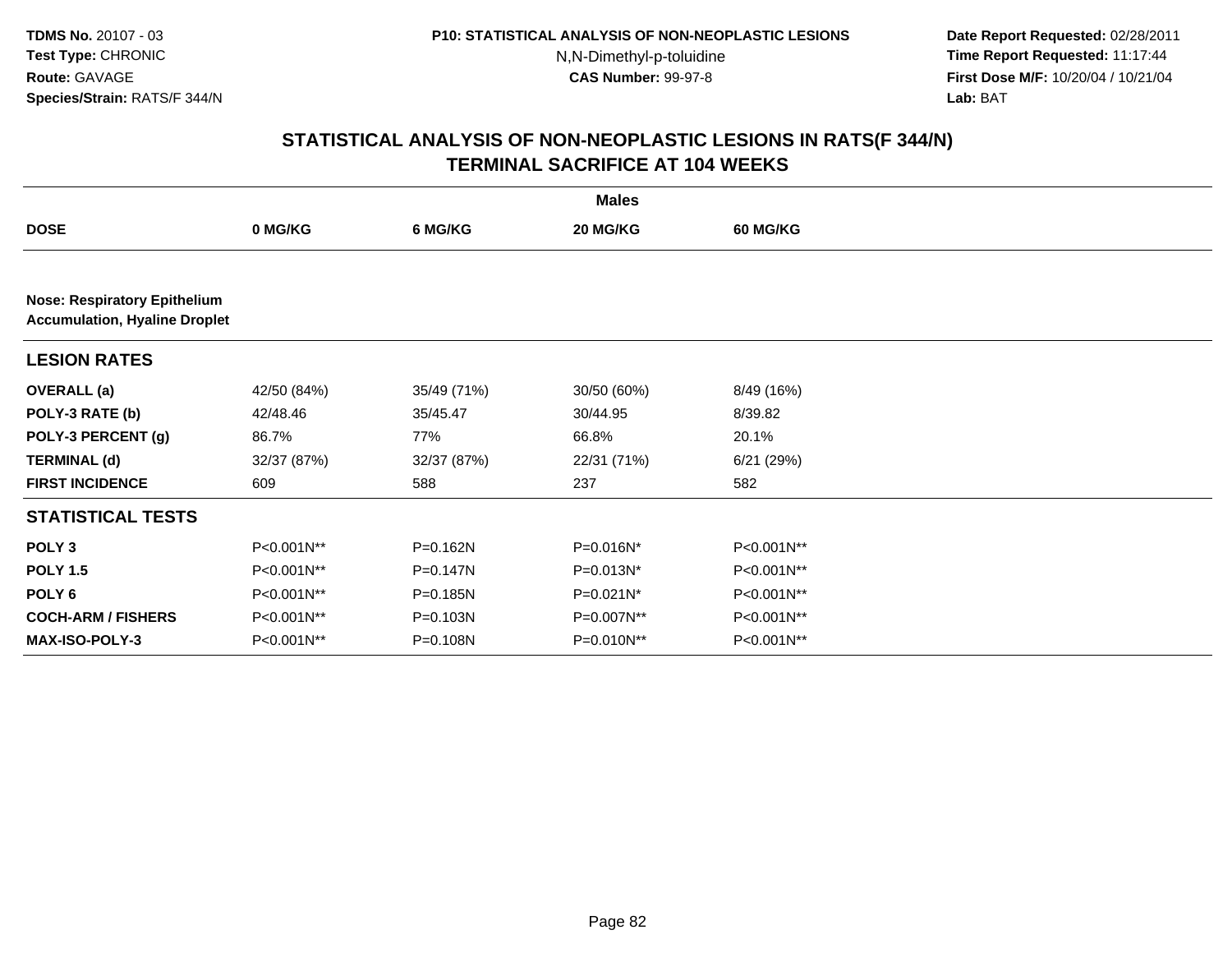N,N-Dimethyl-p-toluidine

 **Date Report Requested:** 02/28/2011 **Time Report Requested:** 11:17:44 **First Dose M/F:** 10/20/04 / 10/21/04<br>**Lab:** BAT **Lab:** BAT

|                                                    | <b>Males</b> |             |             |                 |  |  |  |
|----------------------------------------------------|--------------|-------------|-------------|-----------------|--|--|--|
| <b>DOSE</b>                                        | 0 MG/KG      | 6 MG/KG     | 20 MG/KG    | <b>60 MG/KG</b> |  |  |  |
|                                                    |              |             |             |                 |  |  |  |
| <b>Nose: Respiratory Epithelium</b><br>Hyperplasia |              |             |             |                 |  |  |  |
| <b>LESION RATES</b>                                |              |             |             |                 |  |  |  |
| <b>OVERALL</b> (a)                                 | 15/50 (30%)  | 29/49 (59%) | 32/50 (64%) | 49/49 (100%)    |  |  |  |
| POLY-3 RATE (b)                                    | 15/46.83     | 29/46.11    | 32/44.91    | 49/49.00        |  |  |  |
| POLY-3 PERCENT (g)                                 | 32%          | 62.9%       | 71.3%       | 100%            |  |  |  |
| <b>TERMINAL (d)</b>                                | 11/37 (30%)  | 24/37 (65%) | 23/31 (74%) | 21/21 (100%)    |  |  |  |
| <b>FIRST INCIDENCE</b>                             | 664          | 512         | 233         | 192             |  |  |  |
| <b>STATISTICAL TESTS</b>                           |              |             |             |                 |  |  |  |
| POLY <sub>3</sub>                                  | P<0.001**    | P=0.002**   | P<0.001**   | P<0.001**       |  |  |  |
| <b>POLY 1.5</b>                                    | P<0.001**    | P=0.002**   | P<0.001**   | P<0.001**       |  |  |  |
| POLY <sub>6</sub>                                  | P<0.001**    | P=0.002**   | P<0.001**   | P<0.001**       |  |  |  |
| <b>COCH-ARM / FISHERS</b>                          | P<0.001**    | P=0.003**   | P<0.001**   | P<0.001**       |  |  |  |
| <b>MAX-ISO-POLY-3</b>                              | P<0.001**    | P<0.001**   | P<0.001**   | P<0.001**       |  |  |  |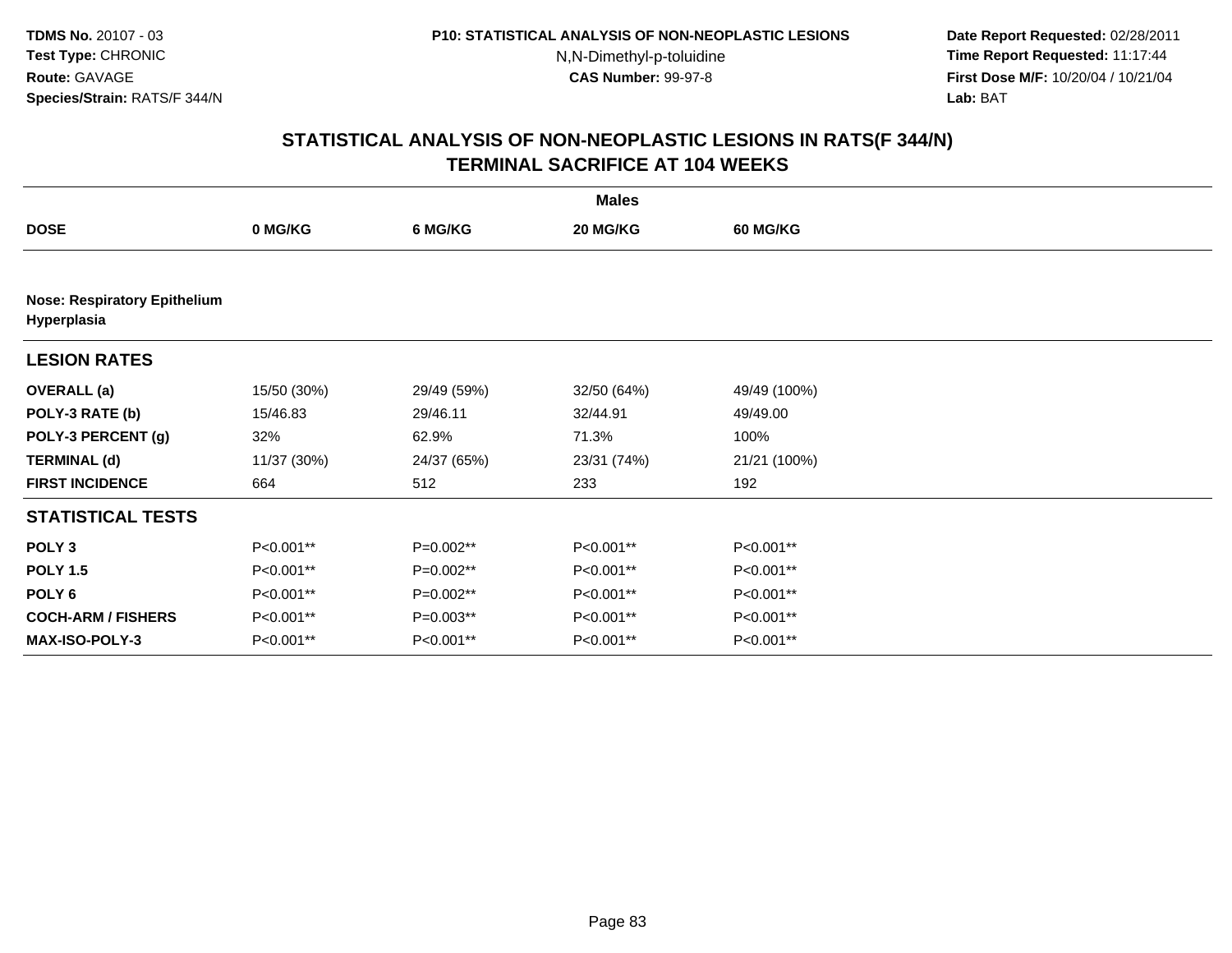N,N-Dimethyl-p-toluidine

 **Date Report Requested:** 02/28/2011 **Time Report Requested:** 11:17:44 **First Dose M/F:** 10/20/04 / 10/21/04<br>**Lab:** BAT **Lab:** BAT

|                                                     |           |             | <b>Males</b> |                 |  |
|-----------------------------------------------------|-----------|-------------|--------------|-----------------|--|
| <b>DOSE</b>                                         | 0 MG/KG   | 6 MG/KG     | 20 MG/KG     | <b>60 MG/KG</b> |  |
|                                                     |           |             |              |                 |  |
| <b>Nose: Transitional Epithelium</b><br>Hyperplasia |           |             |              |                 |  |
| <b>LESION RATES</b>                                 |           |             |              |                 |  |
| <b>OVERALL (a)</b>                                  | 1/50(2%)  | 1/49(2%)    | 11/50 (22%)  | 46/49 (94%)     |  |
| POLY-3 RATE (b)                                     | 1/46.00   | 1/44.60     | 11/42.10     | 46/49.00        |  |
| POLY-3 PERCENT (g)                                  | 2.2%      | 2.2%        | 26.1%        | 93.9%           |  |
| <b>TERMINAL (d)</b>                                 | 1/37(3%)  | 1/37(3%)    | 9/31(29%)    | 18/21 (86%)     |  |
| <b>FIRST INCIDENCE</b>                              | 727 (T)   | 727(T)      | 538          | 192             |  |
| <b>STATISTICAL TESTS</b>                            |           |             |              |                 |  |
| POLY <sub>3</sub>                                   | P<0.001** | $P=0.754$   | P<0.001**    | P<0.001**       |  |
| <b>POLY 1.5</b>                                     | P<0.001** | $P=0.752$   | P<0.001**    | P<0.001**       |  |
| POLY <sub>6</sub>                                   | P<0.001** | $P=0.757$   | P<0.001**    | P<0.001**       |  |
| <b>COCH-ARM / FISHERS</b>                           | P<0.001** | $P = 0.747$ | P=0.002**    | P<0.001**       |  |
| <b>MAX-ISO-POLY-3</b>                               | P<0.001** | $P = 0.491$ | P<0.001**    | P<0.001**       |  |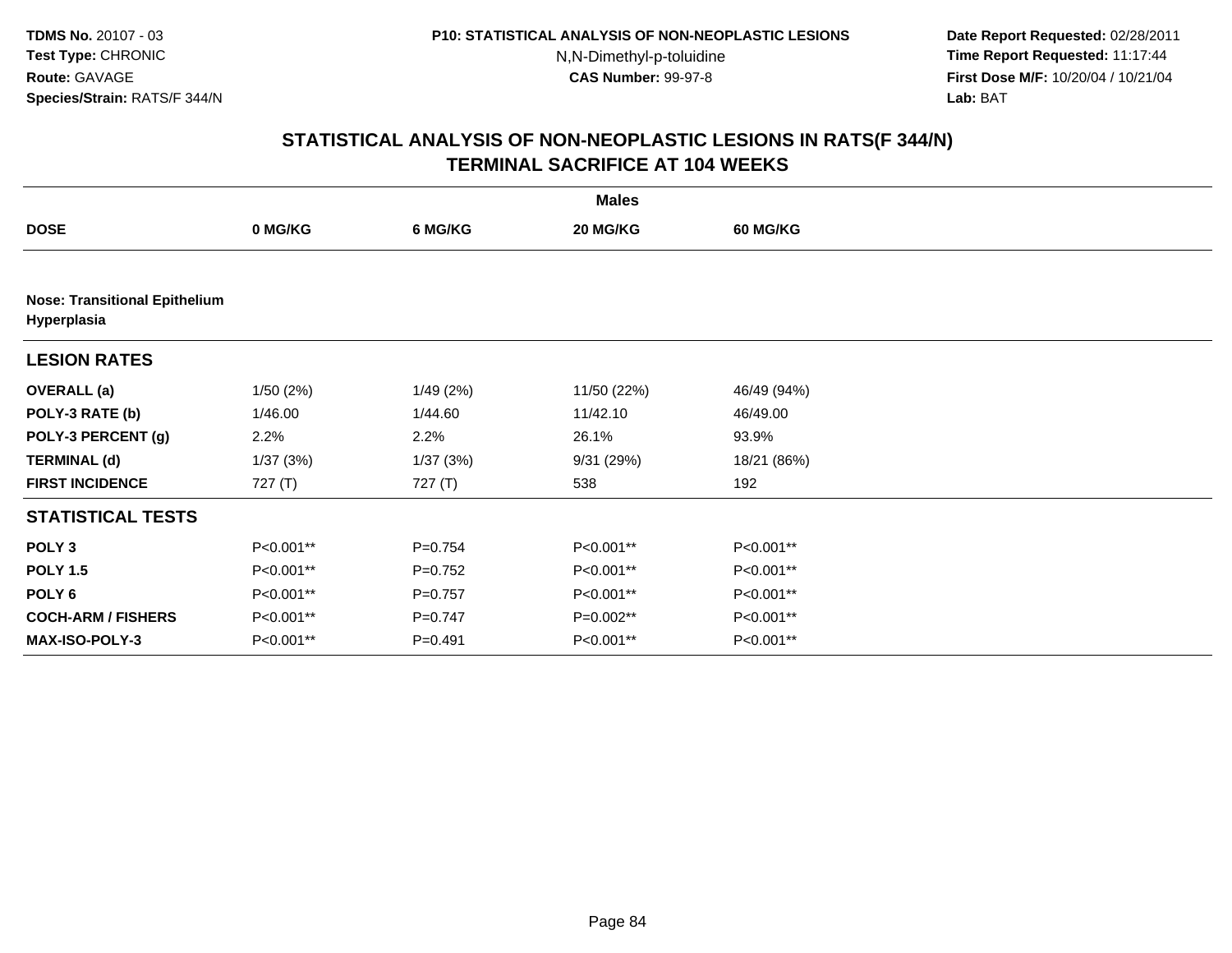**Date Report Requested:** 02/28/2011 **Time Report Requested:** 11:17:44 **First Dose M/F:** 10/20/04 / 10/21/04<br>**Lab:** BAT **Lab:** BAT

|                                                            |             |          | <b>Males</b> |                 |  |
|------------------------------------------------------------|-------------|----------|--------------|-----------------|--|
| <b>DOSE</b>                                                | 0 MG/KG     | 6 MG/KG  | 20 MG/KG     | <b>60 MG/KG</b> |  |
|                                                            |             |          |              |                 |  |
| Nose: Transitional Epithelium, Glands<br><b>Dilatation</b> |             |          |              |                 |  |
| <b>LESION RATES</b>                                        |             |          |              |                 |  |
| <b>OVERALL</b> (a)                                         | 0/50(0%)    | 0/49(0%) | 5/50 (10%)   | 3/49(6%)        |  |
| POLY-3 RATE (b)                                            | 0/46.00     | 0/44.60  | 5/42.14      | 3/38.89         |  |
| POLY-3 PERCENT (g)                                         | 0%          | 0%       | 11.9%        | 7.7%            |  |
| <b>TERMINAL (d)</b>                                        | 0/37(0%)    | 0/37(0%) | 3/31(10%)    | 3/21(14%)       |  |
| <b>FIRST INCIDENCE</b>                                     | $---$       | ---      | 616          | 727 (T)         |  |
| <b>STATISTICAL TESTS</b>                                   |             |          |              |                 |  |
| POLY <sub>3</sub>                                          | $P=0.048*$  | (e)      | $P=0.024*$   | $P = 0.091$     |  |
| <b>POLY 1.5</b>                                            | $P = 0.060$ | (e)      | $P=0.025*$   | $P = 0.100$     |  |
| POLY 6                                                     | $P=0.035*$  | (e)      | $P=0.023*$   | $P = 0.081$     |  |
| <b>COCH-ARM / FISHERS</b>                                  | $P = 0.084$ | (e)      | P=0.028*     | $P = 0.117$     |  |
| <b>MAX-ISO-POLY-3</b>                                      | $P=0.036*$  | (e)      | P=0.009**    | $P=0.037*$      |  |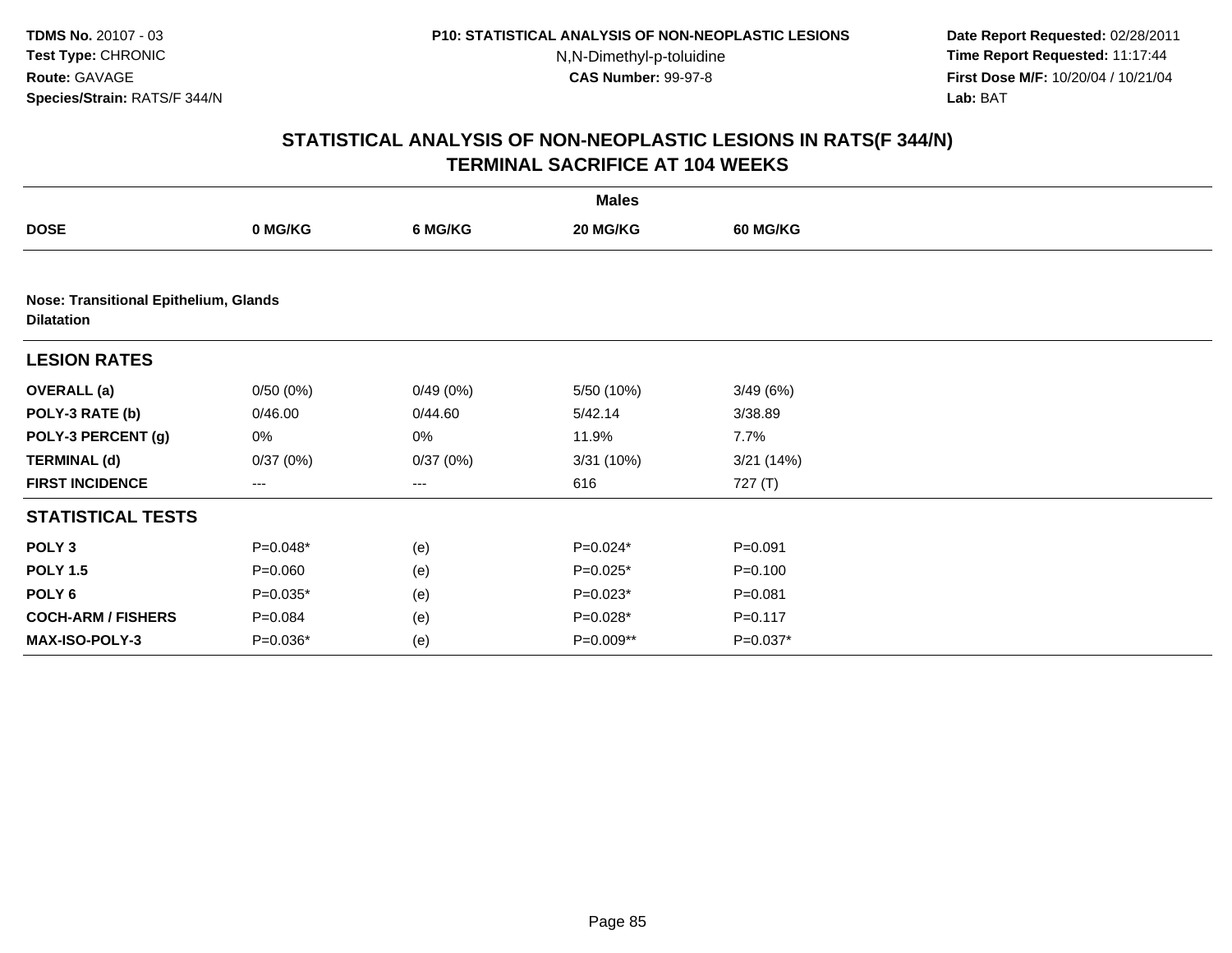N,N-Dimethyl-p-toluidine

 **Date Report Requested:** 02/28/2011 **Time Report Requested:** 11:17:44 **First Dose M/F:** 10/20/04 / 10/21/04<br>**Lab:** BAT **Lab:** BAT

|                                                      | <b>Males</b> |             |             |                 |  |  |  |  |
|------------------------------------------------------|--------------|-------------|-------------|-----------------|--|--|--|--|
| <b>DOSE</b>                                          | 0 MG/KG      | 6 MG/KG     | 20 MG/KG    | <b>60 MG/KG</b> |  |  |  |  |
|                                                      |              |             |             |                 |  |  |  |  |
| Nose: Transitional Epithelium, Glands<br>Hyperplasia |              |             |             |                 |  |  |  |  |
| <b>LESION RATES</b>                                  |              |             |             |                 |  |  |  |  |
| <b>OVERALL</b> (a)                                   | 0/50(0%)     | 1/49 (2%)   | 24/50 (48%) | 40/49 (82%)     |  |  |  |  |
| POLY-3 RATE (b)                                      | 0/46.00      | 1/44.60     | 24/49.11    | 40/48.87        |  |  |  |  |
| POLY-3 PERCENT (g)                                   | 0%           | 2.2%        | 48.9%       | 81.8%           |  |  |  |  |
| <b>TERMINAL (d)</b>                                  | 0/37(0%)     | 1/37(3%)    | 8/31 (26%)  | 13/21 (62%)     |  |  |  |  |
| <b>FIRST INCIDENCE</b>                               | ---          | 727 (T)     | 129         | 192             |  |  |  |  |
| <b>STATISTICAL TESTS</b>                             |              |             |             |                 |  |  |  |  |
| POLY <sub>3</sub>                                    | P<0.001**    | $P=0.494$   | P<0.001**   | P<0.001**       |  |  |  |  |
| <b>POLY 1.5</b>                                      | P<0.001**    | $P=0.493$   | P<0.001**   | P<0.001**       |  |  |  |  |
| POLY <sub>6</sub>                                    | P<0.001**    | $P=0.497$   | P<0.001**   | P<0.001**       |  |  |  |  |
| <b>COCH-ARM / FISHERS</b>                            | P<0.001**    | $P=0.495$   | P<0.001**   | P<0.001**       |  |  |  |  |
| <b>MAX-ISO-POLY-3</b>                                | P<0.001**    | $P = 0.157$ | P<0.001**   | P<0.001**       |  |  |  |  |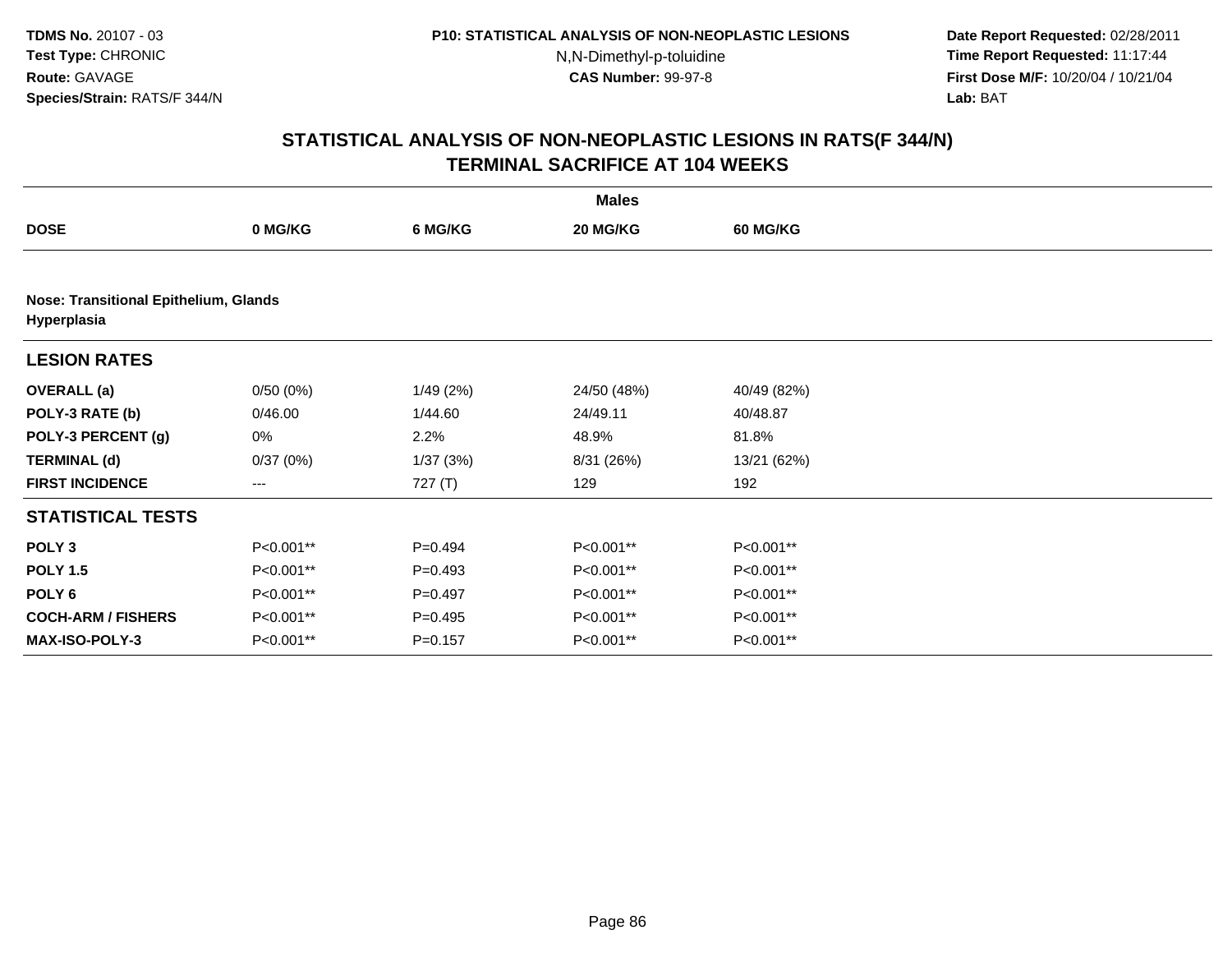N,N-Dimethyl-p-toluidine

 **Date Report Requested:** 02/28/2011 **Time Report Requested:** 11:17:44 **First Dose M/F:** 10/20/04 / 10/21/04<br>**Lab:** BAT **Lab:** BAT

| <b>Males</b>              |             |             |             |             |  |  |  |
|---------------------------|-------------|-------------|-------------|-------------|--|--|--|
| <b>DOSE</b>               | 0 MG/KG     | 6 MG/KG     | 20 MG/KG    | 60 MG/KG    |  |  |  |
|                           |             |             |             |             |  |  |  |
| <b>Pancreas</b><br>Cyst   |             |             |             |             |  |  |  |
| <b>LESION RATES</b>       |             |             |             |             |  |  |  |
| <b>OVERALL (a)</b>        | 2/50(4%)    | 4/50 (8%)   | 6/50 (12%)  | 2/50(4%)    |  |  |  |
| POLY-3 RATE (b)           | 2/46.00     | 4/44.99     | 6/41.62     | 2/39.30     |  |  |  |
| POLY-3 PERCENT (g)        | 4.4%        | 8.9%        | 14.4%       | 5.1%        |  |  |  |
| <b>TERMINAL (d)</b>       | 2/37(5%)    | 4/37 (11%)  | 5/31(16%)   | 0/21(0%)    |  |  |  |
| <b>FIRST INCIDENCE</b>    | 727 (T)     | 727 (T)     | 680         | 661         |  |  |  |
| <b>STATISTICAL TESTS</b>  |             |             |             |             |  |  |  |
| POLY <sub>3</sub>         | P=0.533N    | $P = 0.327$ | $P = 0.103$ | $P = 0.636$ |  |  |  |
| <b>POLY 1.5</b>           | P=0.489N    | $P = 0.327$ | $P = 0.109$ | $P = 0.658$ |  |  |  |
| POLY <sub>6</sub>         | P=0.588N    | $P = 0.331$ | $P=0.097$   | $P = 0.609$ |  |  |  |
| <b>COCH-ARM / FISHERS</b> | P=0.420N    | $P = 0.339$ | $P = 0.134$ | P=0.691N    |  |  |  |
| <b>MAX-ISO-POLY-3</b>     | $P = 0.317$ | $P = 0.195$ | $P=0.059$   | $P = 0.440$ |  |  |  |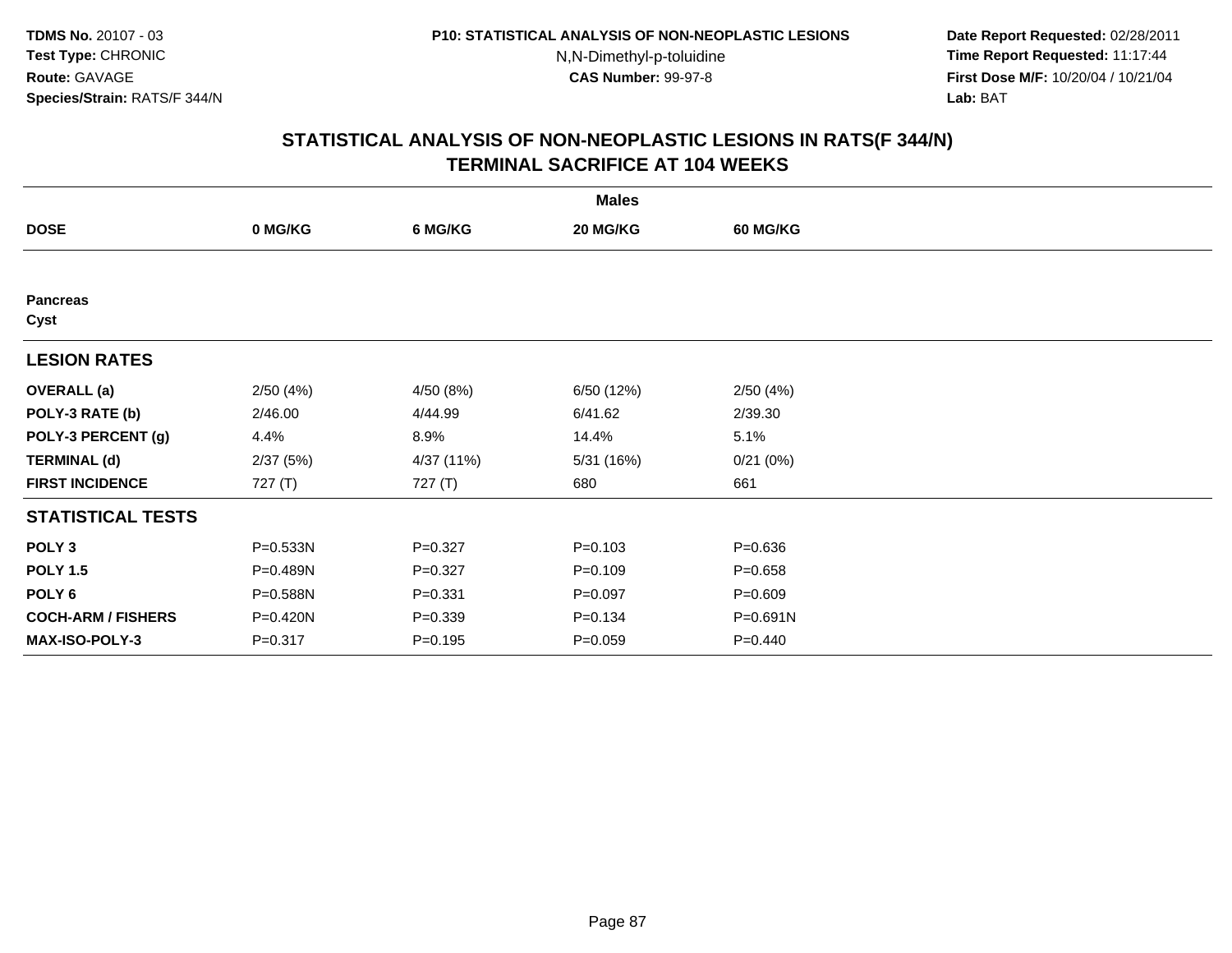N,N-Dimethyl-p-toluidine

 **Date Report Requested:** 02/28/2011 **Time Report Requested:** 11:17:44 **First Dose M/F:** 10/20/04 / 10/21/04<br>**Lab:** BAT **Lab:** BAT

| <b>Males</b>                                                     |             |              |              |                 |  |  |  |  |
|------------------------------------------------------------------|-------------|--------------|--------------|-----------------|--|--|--|--|
| <b>DOSE</b>                                                      | 0 MG/KG     | 6 MG/KG      | 20 MG/KG     | <b>60 MG/KG</b> |  |  |  |  |
|                                                                  |             |              |              |                 |  |  |  |  |
| <b>Pancreas</b><br><b>Infiltration Cellular Mononuclear Cell</b> |             |              |              |                 |  |  |  |  |
| <b>LESION RATES</b>                                              |             |              |              |                 |  |  |  |  |
| <b>OVERALL</b> (a)                                               | 16/50 (32%) | 14/50 (28%)  | 16/50 (32%)  | 20/50 (40%)     |  |  |  |  |
| POLY-3 RATE (b)                                                  | 16/47.76    | 14/46.08     | 16/43.20     | 20/43.33        |  |  |  |  |
| POLY-3 PERCENT (g)                                               | 33.5%       | 30.4%        | 37%          | 46.2%           |  |  |  |  |
| <b>TERMINAL (d)</b>                                              | 12/37 (32%) | 12/37 (32%)  | 12/31 (39%)  | 8/21 (38%)      |  |  |  |  |
| <b>FIRST INCIDENCE</b>                                           | 337         | 512          | 237          | 348             |  |  |  |  |
| <b>STATISTICAL TESTS</b>                                         |             |              |              |                 |  |  |  |  |
| POLY <sub>3</sub>                                                | $P = 0.076$ | P=0.459N     | $P=0.447$    | $P = 0.151$     |  |  |  |  |
| <b>POLY 1.5</b>                                                  | $P = 0.099$ | $P = 0.456N$ | $P=0.479$    | $P = 0.187$     |  |  |  |  |
| POLY 6                                                           | $P = 0.054$ | $P = 0.453N$ | $P=0.417$    | $P = 0.117$     |  |  |  |  |
| <b>COCH-ARM / FISHERS</b>                                        | $P = 0.144$ | P=0.414N     | $P = 0.585N$ | $P = 0.266$     |  |  |  |  |
| <b>MAX-ISO-POLY-3</b>                                            | $P = 0.122$ | P=0.374N     | $P = 0.367$  | $P = 0.116$     |  |  |  |  |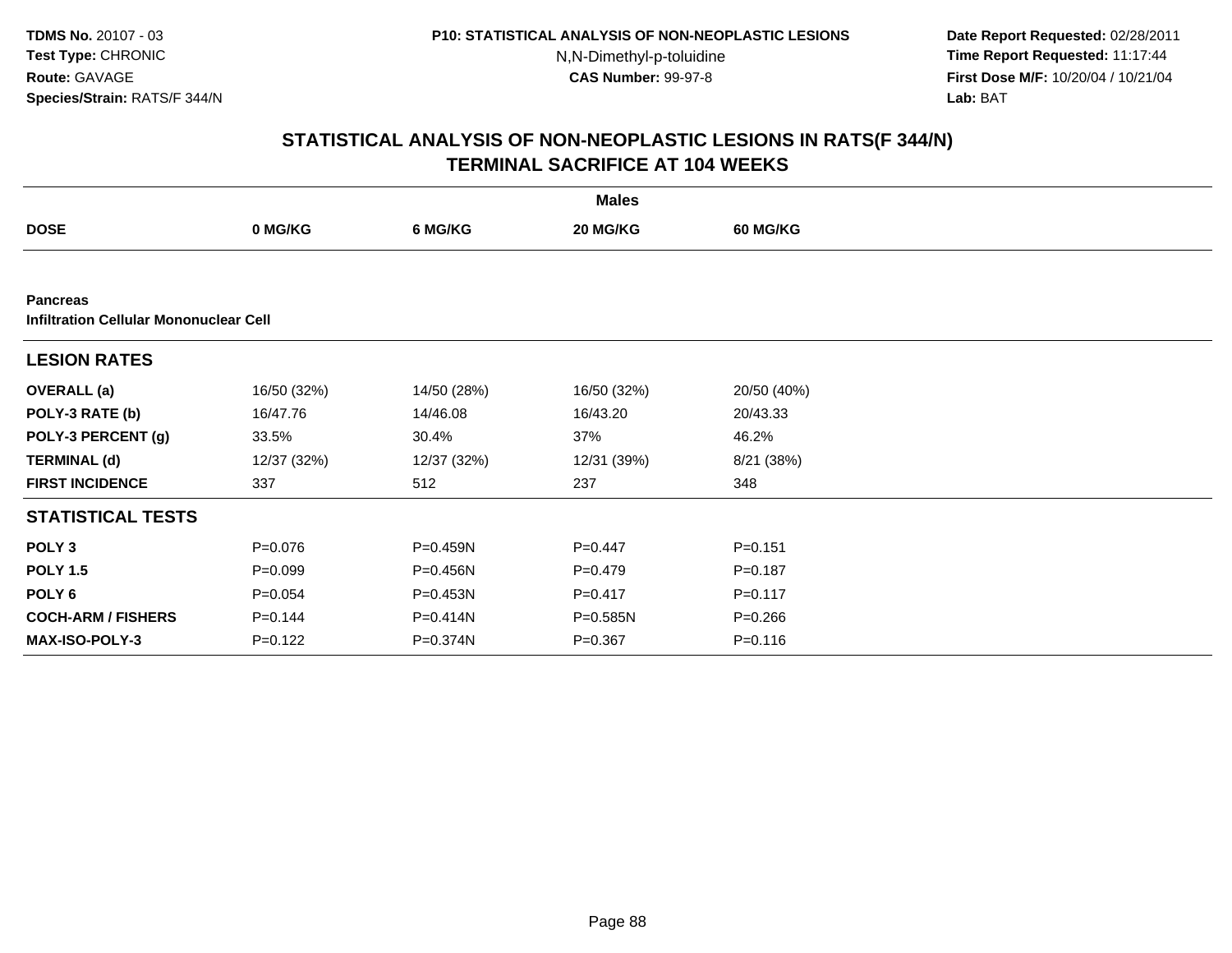N,N-Dimethyl-p-toluidine

 **Date Report Requested:** 02/28/2011 **Time Report Requested:** 11:17:44 **First Dose M/F:** 10/20/04 / 10/21/04<br>**Lab:** BAT **Lab:** BAT

|                                           | <b>Males</b> |             |             |                 |  |  |  |  |
|-------------------------------------------|--------------|-------------|-------------|-----------------|--|--|--|--|
| <b>DOSE</b>                               | 0 MG/KG      | 6 MG/KG     | 20 MG/KG    | <b>60 MG/KG</b> |  |  |  |  |
|                                           |              |             |             |                 |  |  |  |  |
| <b>Pancreas: Acinus</b><br><b>Atrophy</b> |              |             |             |                 |  |  |  |  |
| <b>LESION RATES</b>                       |              |             |             |                 |  |  |  |  |
| <b>OVERALL</b> (a)                        | 21/50 (42%)  | 20/50 (40%) | 17/50 (34%) | 12/50 (24%)     |  |  |  |  |
| POLY-3 RATE (b)                           | 21/48.51     | 20/45.68    | 17/45.24    | 12/40.29        |  |  |  |  |
| POLY-3 PERCENT (g)                        | 43.3%        | 43.8%       | 37.6%       | 29.8%           |  |  |  |  |
| <b>TERMINAL (d)</b>                       | 15/37 (41%)  | 16/37 (43%) | 10/31 (32%) | 7/21 (33%)      |  |  |  |  |
| <b>FIRST INCIDENCE</b>                    | 337          | 601         | 129         | 616             |  |  |  |  |
| <b>STATISTICAL TESTS</b>                  |              |             |             |                 |  |  |  |  |
| POLY <sub>3</sub>                         | P=0.091N     | $P = 0.563$ | P=0.362N    | P=0.136N        |  |  |  |  |
| <b>POLY 1.5</b>                           | P=0.058N     | P=0.580N    | P=0.337N    | P=0.092N        |  |  |  |  |
| POLY 6                                    | P=0.145N     | $P = 0.554$ | P=0.388N    | $P = 0.201N$    |  |  |  |  |
| <b>COCH-ARM / FISHERS</b>                 | P=0.027N*    | P=0.500N    | P=0.268N    | P=0.044N*       |  |  |  |  |
| <b>MAX-ISO-POLY-3</b>                     | P=0.147N     | $P = 0.480$ | P=0.293N    | P=0.112N        |  |  |  |  |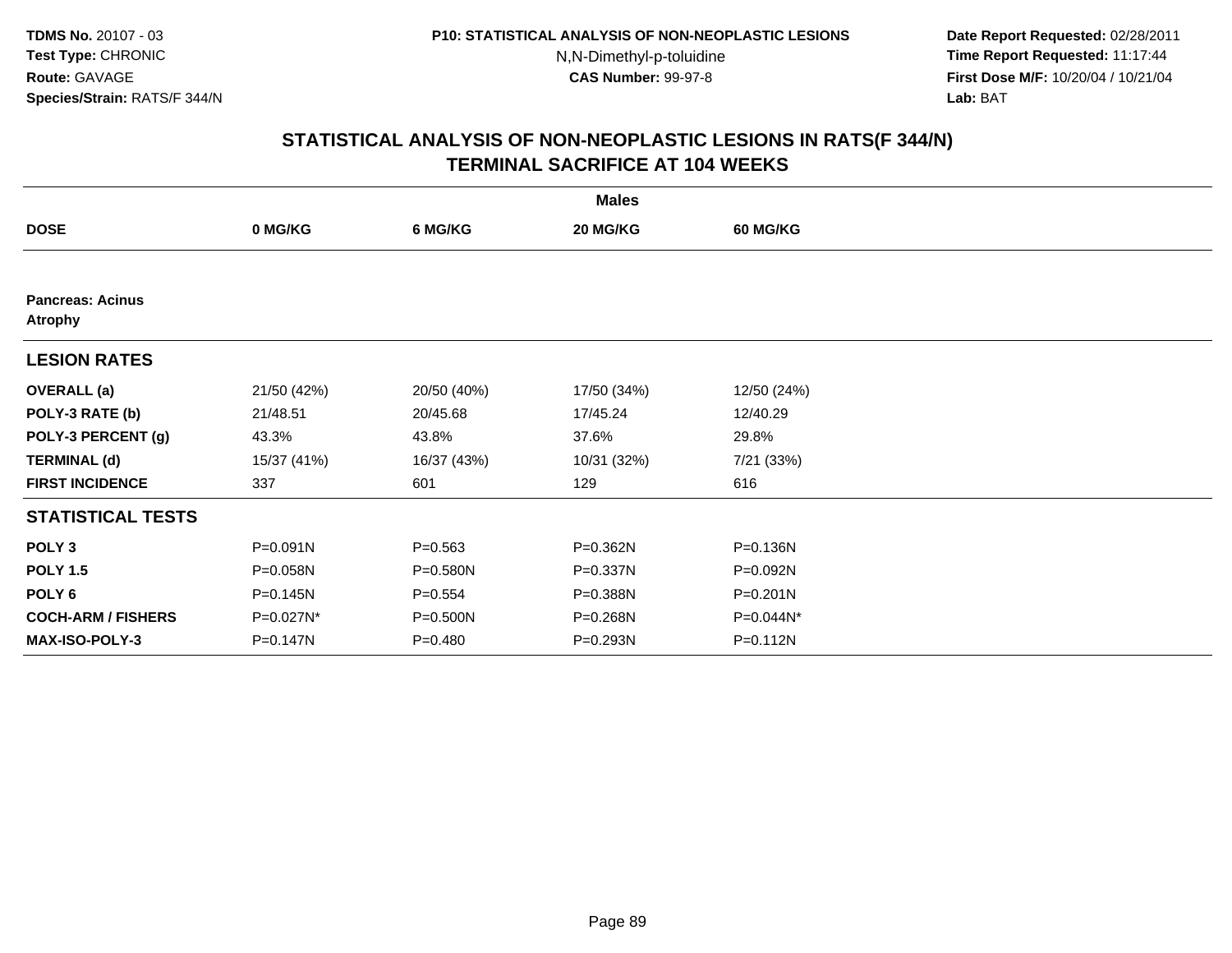N,N-Dimethyl-p-toluidine

 **Date Report Requested:** 02/28/2011 **Time Report Requested:** 11:17:44 **First Dose M/F:** 10/20/04 / 10/21/04<br>**Lab:** BAT **Lab:** BAT

|                                        |              |             | <b>Males</b> |                 |  |
|----------------------------------------|--------------|-------------|--------------|-----------------|--|
| <b>DOSE</b>                            | 0 MG/KG      | 6 MG/KG     | 20 MG/KG     | <b>60 MG/KG</b> |  |
|                                        |              |             |              |                 |  |
| <b>Pancreas: Acinus</b><br>Hyperplasia |              |             |              |                 |  |
| <b>LESION RATES</b>                    |              |             |              |                 |  |
| <b>OVERALL</b> (a)                     | 2/50(4%)     | 2/50(4%)    | 1/50(2%)     | 0/50(0%)        |  |
| POLY-3 RATE (b)                        | 2/46.00      | 2/44.99     | 1/41.44      | 0/39.04         |  |
| POLY-3 PERCENT (g)                     | 4.4%         | 4.5%        | 2.4%         | 0%              |  |
| <b>TERMINAL (d)</b>                    | 2/37(5%)     | 2/37(5%)    | 1/31(3%)     | 0/21(0%)        |  |
| <b>FIRST INCIDENCE</b>                 | 727 $(T)$    | 727 (T)     | 727(T)       | ---             |  |
| <b>STATISTICAL TESTS</b>               |              |             |              |                 |  |
| POLY <sub>3</sub>                      | P=0.169N     | $P = 0.686$ | P=0.536N     | P=0.275N        |  |
| <b>POLY 1.5</b>                        | P=0.158N     | $P = 0.685$ | P=0.528N     | P=0.261N        |  |
| POLY 6                                 | P=0.185N     | $P = 0.690$ | P=0.544N     | P=0.295N        |  |
| <b>COCH-ARM / FISHERS</b>              | $P = 0.141N$ | P=0.691N    | P=0.500N     | P=0.247N        |  |
| <b>MAX-ISO-POLY-3</b>                  | P=0.221N     | $P = 0.490$ | P=0.320N     | P=0.112N        |  |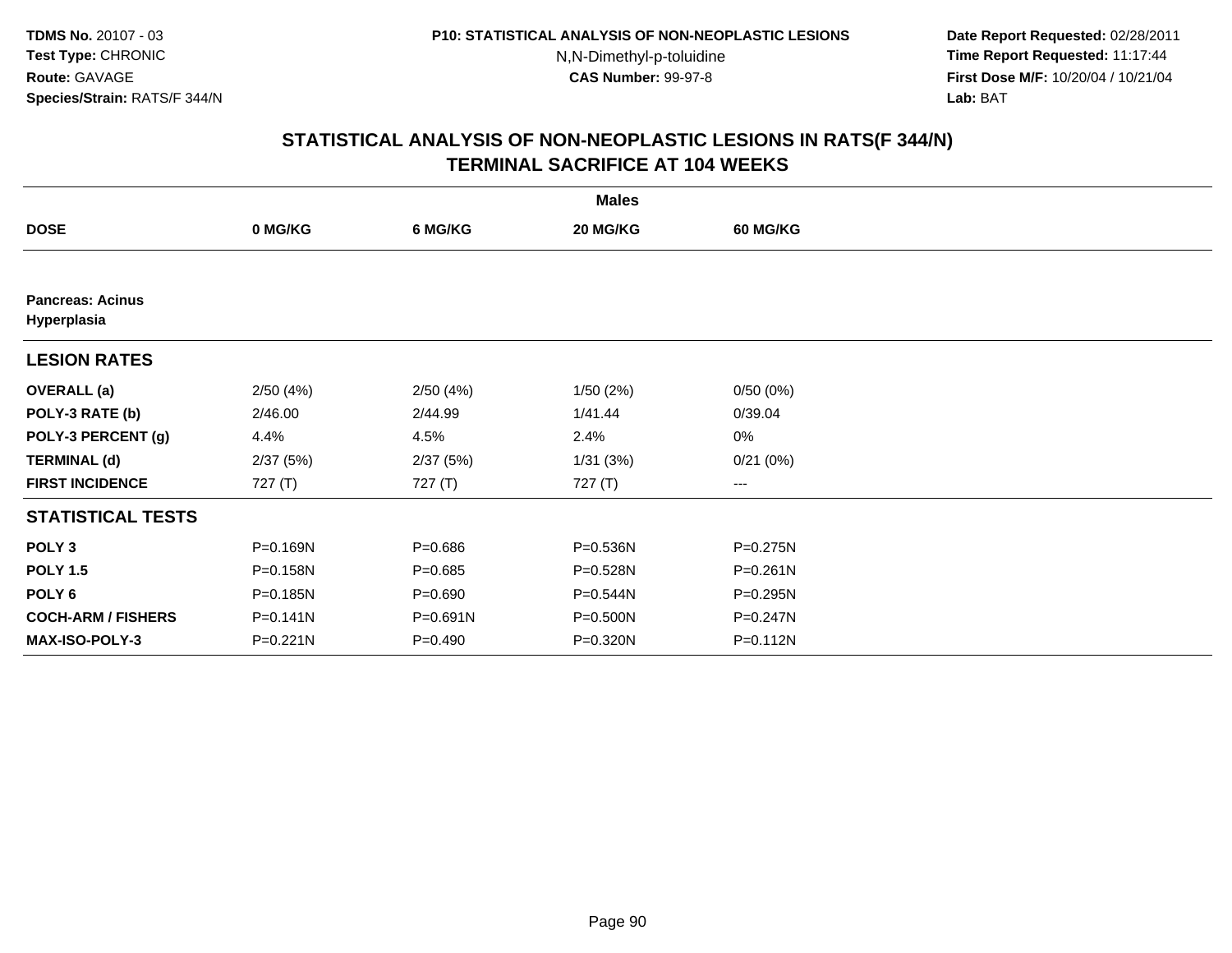N,N-Dimethyl-p-toluidine

 **Date Report Requested:** 02/28/2011 **Time Report Requested:** 11:17:44 **First Dose M/F:** 10/20/04 / 10/21/04<br>**Lab:** BAT **Lab:** BAT

|                                                        |           |              | <b>Males</b> |             |  |
|--------------------------------------------------------|-----------|--------------|--------------|-------------|--|
| <b>DOSE</b>                                            | 0 MG/KG   | 6 MG/KG      | 20 MG/KG     | 60 MG/KG    |  |
|                                                        |           |              |              |             |  |
| <b>Parathyroid Gland</b><br><b>Hyperplasia Diffuse</b> |           |              |              |             |  |
| <b>LESION RATES</b>                                    |           |              |              |             |  |
| <b>OVERALL</b> (a)                                     | 1/49(2%)  | 0/49(0%)     | 2/45(4%)     | 5/48 (10%)  |  |
| POLY-3 RATE (b)                                        | 1/45.70   | 0/44.99      | 2/37.95      | 5/38.09     |  |
| POLY-3 PERCENT (g)                                     | 2.2%      | 0%           | 5.3%         | 13.1%       |  |
| <b>TERMINAL (d)</b>                                    | 0/37(0%)  | 0/37(0%)     | 0/28(0%)     | $0/20(0\%)$ |  |
| <b>FIRST INCIDENCE</b>                                 | 645       | ---          | 680          | 645         |  |
| <b>STATISTICAL TESTS</b>                               |           |              |              |             |  |
| POLY <sub>3</sub>                                      | P=0.006** | P=0.503N     | $P = 0.436$  | $P = 0.065$ |  |
| <b>POLY 1.5</b>                                        | P=0.007** | P=0.502N     | $P=0.444$    | $P = 0.075$ |  |
| POLY 6                                                 | P=0.005** | $P = 0.503N$ | $P=0.427$    | $P=0.054$   |  |
| <b>COCH-ARM / FISHERS</b>                              | P=0.011*  | P=0.500N     | $P = 0.468$  | $P = 0.097$ |  |
| <b>MAX-ISO-POLY-3</b>                                  | P=0.010** | P=0.163N     | $P = 0.243$  | P=0.036*    |  |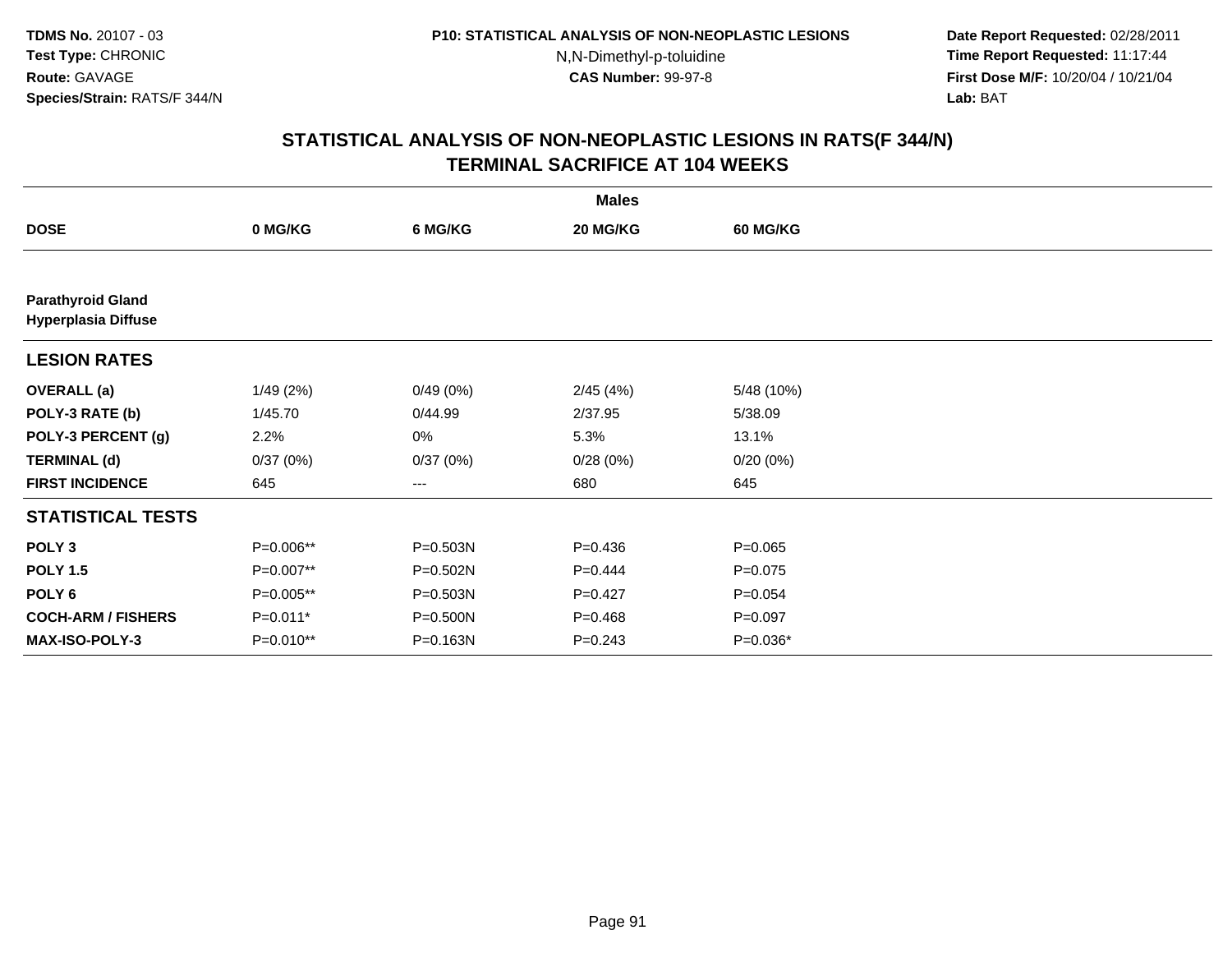N,N-Dimethyl-p-toluidine

 **Date Report Requested:** 02/28/2011 **Time Report Requested:** 11:17:44 **First Dose M/F:** 10/20/04 / 10/21/04<br>**Lab:** BAT **Lab:** BAT

|                                                      |              |          | <b>Males</b> |             |  |
|------------------------------------------------------|--------------|----------|--------------|-------------|--|
| <b>DOSE</b>                                          | 0 MG/KG      | 6 MG/KG  | 20 MG/KG     | 60 MG/KG    |  |
|                                                      |              |          |              |             |  |
| <b>Parathyroid Gland</b><br><b>Hyperplasia Focal</b> |              |          |              |             |  |
| <b>LESION RATES</b>                                  |              |          |              |             |  |
| <b>OVERALL</b> (a)                                   | 2/49(4%)     | 0/49(0%) | 0/45(0%)     | 0/48(0%)    |  |
| POLY-3 RATE (b)                                      | 2/45.40      | 0/44.99  | 0/37.71      | 0/37.15     |  |
| POLY-3 PERCENT (g)                                   | 4.4%         | 0%       | 0%           | 0%          |  |
| <b>TERMINAL (d)</b>                                  | 2/37(5%)     | 0/37(0%) | 0/28(0%)     | $0/20(0\%)$ |  |
| <b>FIRST INCIDENCE</b>                               | 727(T)       | ---      | ---          | ---         |  |
| <b>STATISTICAL TESTS</b>                             |              |          |              |             |  |
| POLY <sub>3</sub>                                    | P=0.249N     | P=0.239N | P=0.280N     | P=0.284N    |  |
| <b>POLY 1.5</b>                                      | P=0.248N     | P=0.239N | P=0.274N     | P=0.268N    |  |
| POLY 6                                               | $P = 0.252N$ | P=0.238N | P=0.287N     | P=0.306N    |  |
| <b>COCH-ARM / FISHERS</b>                            | P=0.247N     | P=0.247N | P=0.269N     | P=0.253N    |  |
| <b>MAX-ISO-POLY-3</b>                                | P=0.080N     | P=0.078N | P=0.112N     | P=0.120N    |  |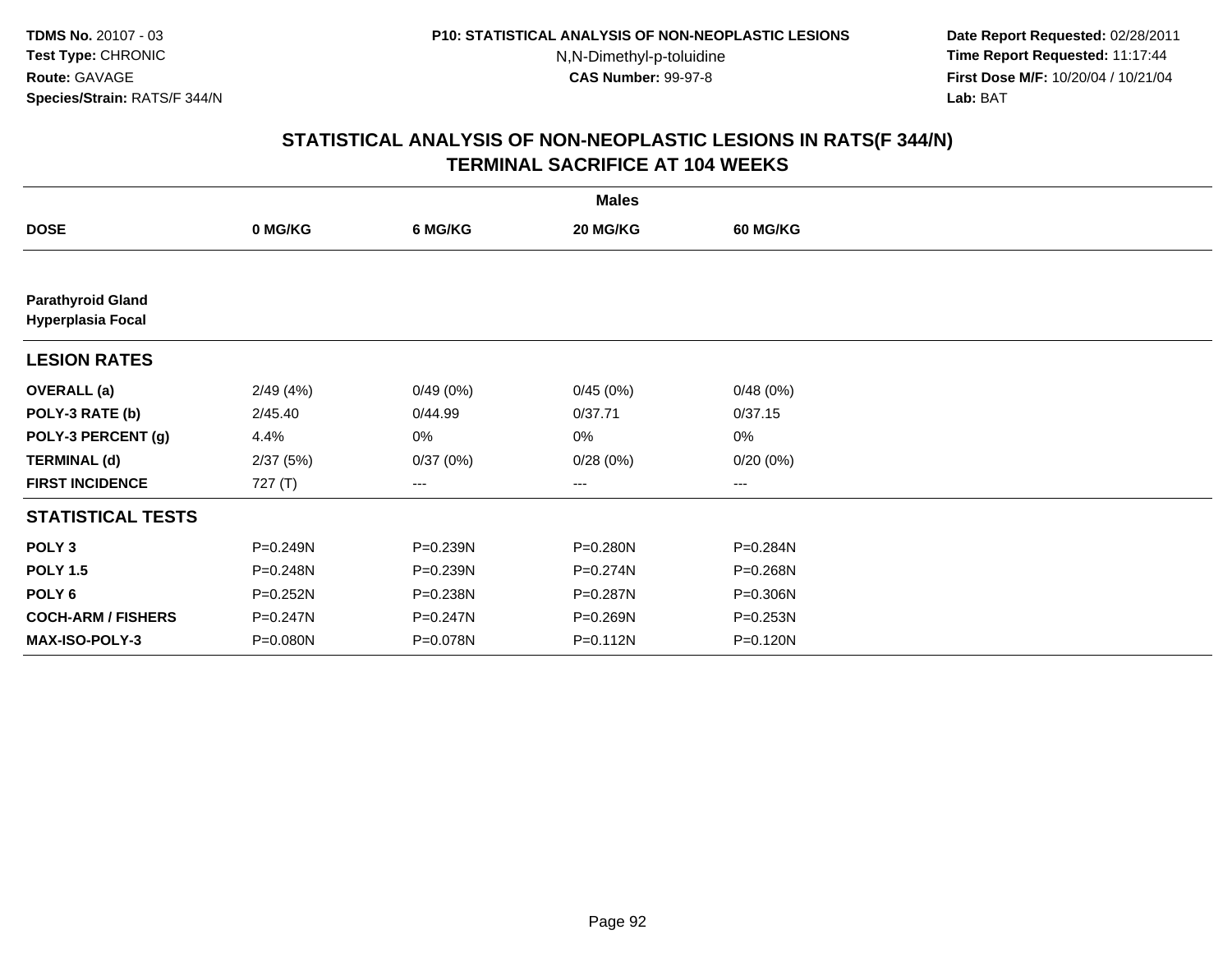N,N-Dimethyl-p-toluidine

 **Date Report Requested:** 02/28/2011 **Time Report Requested:** 11:17:44 **First Dose M/F:** 10/20/04 / 10/21/04<br>**Lab:** BAT **Lab:** BAT

|                                |             |             | <b>Males</b> |                 |  |
|--------------------------------|-------------|-------------|--------------|-----------------|--|
| <b>DOSE</b>                    | 0 MG/KG     | 6 MG/KG     | 20 MG/KG     | <b>60 MG/KG</b> |  |
|                                |             |             |              |                 |  |
| <b>Pituitary Gland</b><br>Cyst |             |             |              |                 |  |
| <b>LESION RATES</b>            |             |             |              |                 |  |
| <b>OVERALL</b> (a)             | 1/50(2%)    | 2/50(4%)    | 2/50(4%)     | 1/50(2%)        |  |
| POLY-3 RATE (b)                | 1/46.00     | 2/44.99     | 2/41.83      | 1/39.04         |  |
| POLY-3 PERCENT (g)             | 2.2%        | 4.5%        | 4.8%         | 2.6%            |  |
| <b>TERMINAL (d)</b>            | 1/37(3%)    | 2/37(5%)    | 1/31(3%)     | 1/21(5%)        |  |
| <b>FIRST INCIDENCE</b>         | 727(T)      | 727 $(T)$   | 616          | 727(T)          |  |
| <b>STATISTICAL TESTS</b>       |             |             |              |                 |  |
| POLY <sub>3</sub>              | P=0.585N    | $P=0.492$   | $P = 0.467$  | $P=0.723$       |  |
| <b>POLY 1.5</b>                | P=0.560N    | $P=0.492$   | $P = 0.473$  | $P = 0.737$     |  |
| POLY <sub>6</sub>              | P=0.616N    | $P=0.496$   | $P=0.462$    | $P=0.704$       |  |
| <b>COCH-ARM / FISHERS</b>      | P=0.521N    | $P = 0.500$ | $P = 0.500$  | P=0.753N        |  |
| <b>MAX-ISO-POLY-3</b>          | $P = 0.540$ | $P = 0.276$ | $P = 0.263$  | $P = 0.456$     |  |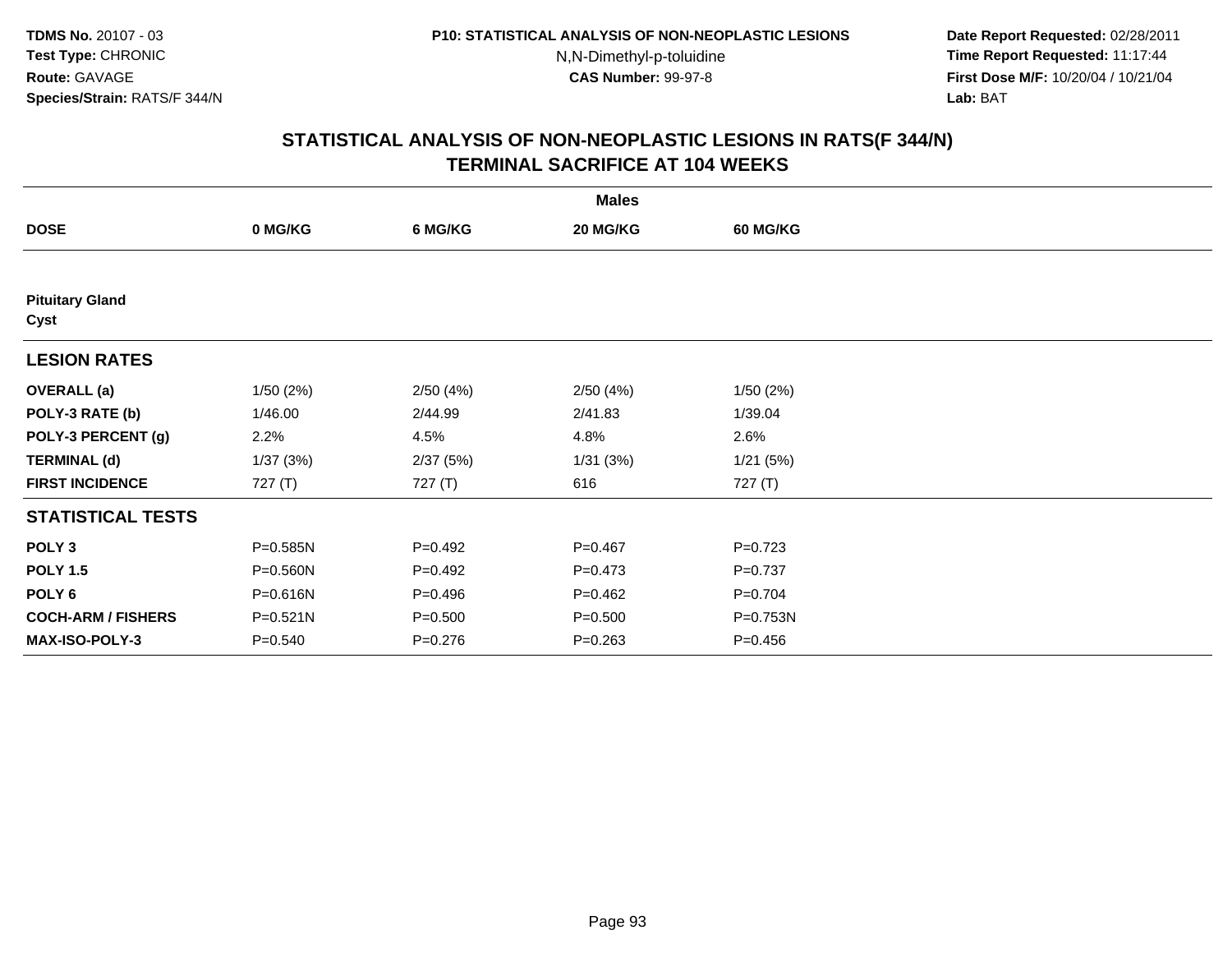**Date Report Requested:** 02/28/2011 **Time Report Requested:** 11:17:44 **First Dose M/F:** 10/20/04 / 10/21/04<br>**Lab:** BAT **Lab:** BAT

|                                               | <b>Males</b> |          |           |                        |  |  |  |  |
|-----------------------------------------------|--------------|----------|-----------|------------------------|--|--|--|--|
| <b>DOSE</b>                                   | 0 MG/KG      | 6 MG/KG  | 20 MG/KG  | <b>60 MG/KG</b>        |  |  |  |  |
|                                               |              |          |           |                        |  |  |  |  |
| <b>Pituitary Gland: Pars Distalis</b><br>Cyst |              |          |           |                        |  |  |  |  |
| <b>LESION RATES</b>                           |              |          |           |                        |  |  |  |  |
| <b>OVERALL</b> (a)                            | 0/50(0%)     | 0/50(0%) | 1/50 (2%) | 0/50(0%)               |  |  |  |  |
| POLY-3 RATE (b)                               | 0/46.00      | 0/44.99  | 1/41.44   | 0/39.04                |  |  |  |  |
| POLY-3 PERCENT (g)                            | 0%           | 0%       | 2.4%      | $0\%$                  |  |  |  |  |
| <b>TERMINAL (d)</b>                           | 0/37(0%)     | 0/37(0%) | 1/31(3%)  | 0/21(0%)               |  |  |  |  |
| <b>FIRST INCIDENCE</b>                        | ---          | ---      | 727 (T)   | $\qquad \qquad \cdots$ |  |  |  |  |
| <b>STATISTICAL TESTS</b>                      |              |          |           |                        |  |  |  |  |
| POLY <sub>3</sub>                             | (n)          | (n)      | (n)       | (n)                    |  |  |  |  |
| <b>POLY 1.5</b>                               | (n)          | (n)      | (n)       | (n)                    |  |  |  |  |
| POLY <sub>6</sub>                             | (n)          | (n)      | (n)       | (n)                    |  |  |  |  |
| <b>COCH-ARM / FISHERS</b>                     | (n)          | (n)      | (n)       | (n)                    |  |  |  |  |
| MAX-ISO-POLY-3                                | (n)          | (n)      | (n)       | (n)                    |  |  |  |  |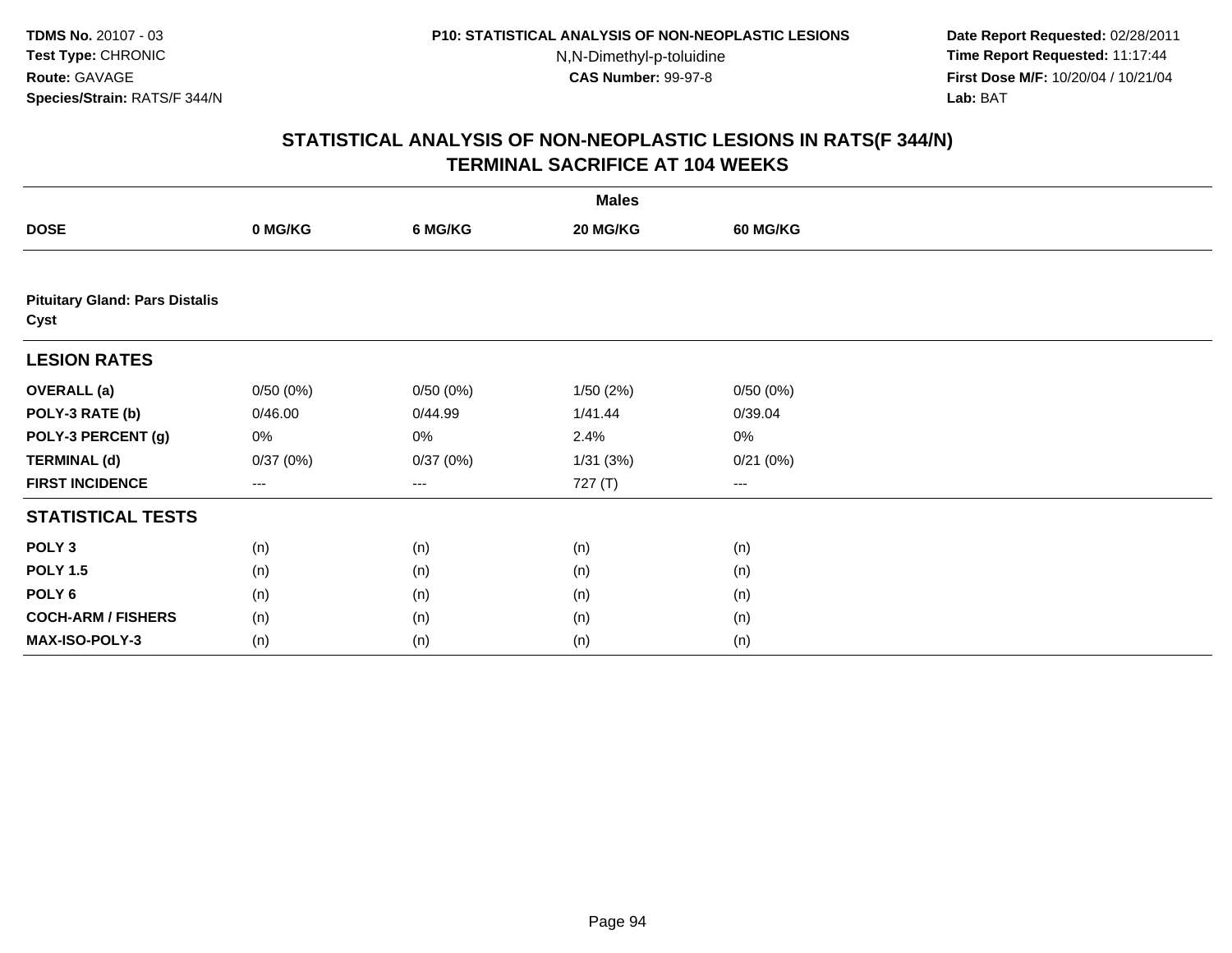**Date Report Requested:** 02/28/2011 **Time Report Requested:** 11:17:44 **First Dose M/F:** 10/20/04 / 10/21/04<br>**Lab:** BAT **Lab:** BAT

| <b>Males</b>                                         |             |             |             |                 |  |  |  |
|------------------------------------------------------|-------------|-------------|-------------|-----------------|--|--|--|
| <b>DOSE</b>                                          | 0 MG/KG     | 6 MG/KG     | 20 MG/KG    | <b>60 MG/KG</b> |  |  |  |
|                                                      |             |             |             |                 |  |  |  |
| <b>Pituitary Gland: Pars Distalis</b><br>Hyperplasia |             |             |             |                 |  |  |  |
| <b>LESION RATES</b>                                  |             |             |             |                 |  |  |  |
| <b>OVERALL</b> (a)                                   | 15/50 (30%) | 18/50 (36%) | 15/50 (30%) | 18/50 (36%)     |  |  |  |
| POLY-3 RATE (b)                                      | 15/46.92    | 18/45.17    | 15/42.66    | 18/43.08        |  |  |  |
| POLY-3 PERCENT (g)                                   | 32%         | 39.9%       | 35.2%       | 41.8%           |  |  |  |
| <b>TERMINAL (d)</b>                                  | 12/37 (32%) | 16/37 (43%) | 10/31 (32%) | 8/21 (38%)      |  |  |  |
| <b>FIRST INCIDENCE</b>                               | 609         | 695         | 612         | 192             |  |  |  |
| <b>STATISTICAL TESTS</b>                             |             |             |             |                 |  |  |  |
| POLY <sub>3</sub>                                    | $P = 0.267$ | $P = 0.284$ | $P=0.462$   | $P = 0.226$     |  |  |  |
| <b>POLY 1.5</b>                                      | $P = 0.314$ | $P = 0.293$ | $P = 0.486$ | $P = 0.267$     |  |  |  |
| POLY 6                                               | $P = 0.216$ | $P = 0.281$ | $P=0.445$   | $P = 0.183$     |  |  |  |
| <b>COCH-ARM / FISHERS</b>                            | $P = 0.376$ | $P = 0.335$ | P=0.586N    | $P = 0.335$     |  |  |  |
| MAX-ISO-POLY-3                                       | $P = 0.285$ | $P = 0.219$ | $P = 0.379$ | P=0.175         |  |  |  |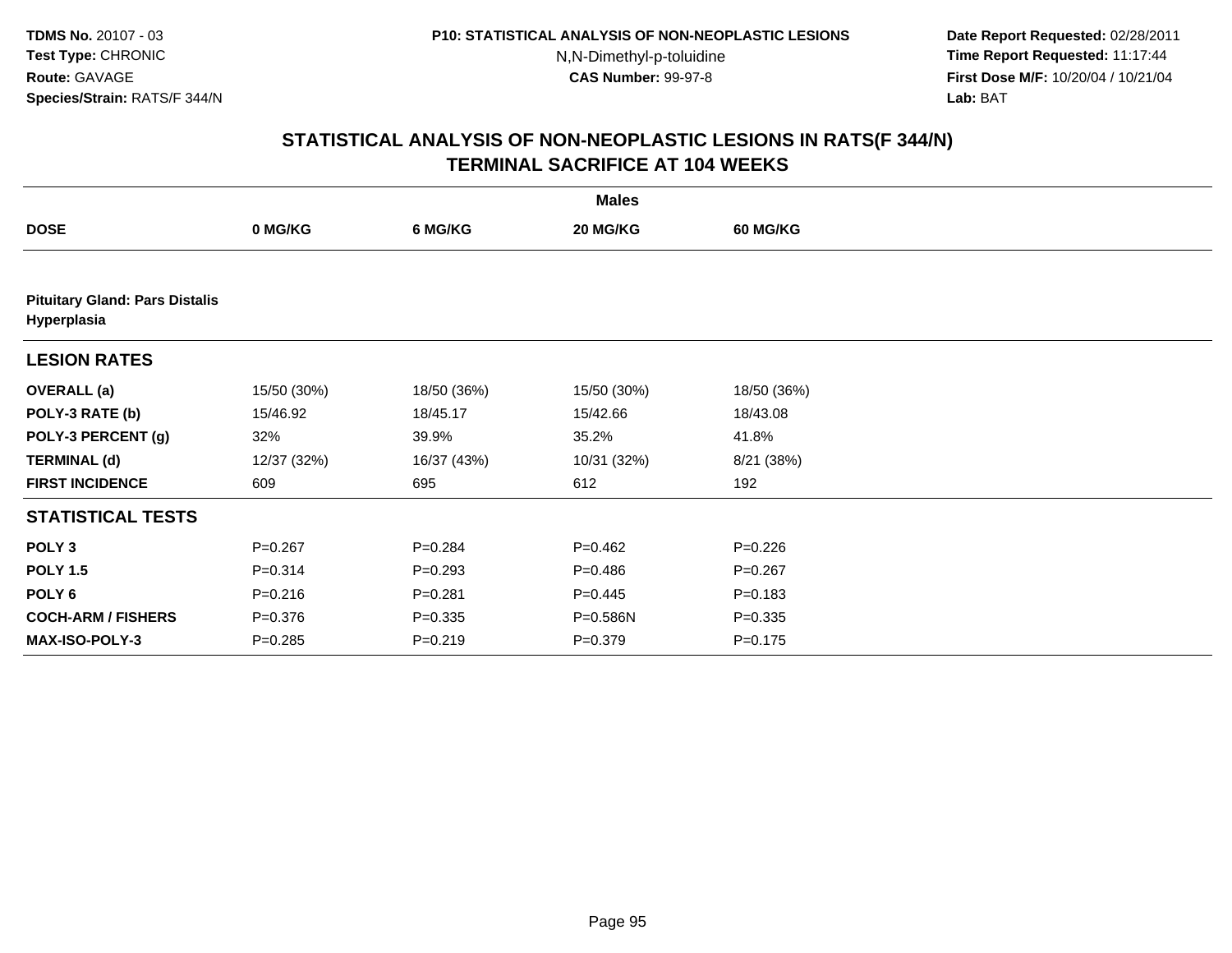N,N-Dimethyl-p-toluidine

 **Date Report Requested:** 02/28/2011 **Time Report Requested:** 11:17:44 **First Dose M/F:** 10/20/04 / 10/21/04<br>**Lab:** BAT **Lab:** BAT

| <b>Males</b>                           |              |              |              |                 |  |  |  |
|----------------------------------------|--------------|--------------|--------------|-----------------|--|--|--|
| <b>DOSE</b>                            | 0 MG/KG      | 6 MG/KG      | 20 MG/KG     | <b>60 MG/KG</b> |  |  |  |
|                                        |              |              |              |                 |  |  |  |
| <b>Preputial Gland</b><br>Inflammation |              |              |              |                 |  |  |  |
| <b>LESION RATES</b>                    |              |              |              |                 |  |  |  |
| <b>OVERALL (a)</b>                     | 49/50 (98%)  | 49/50 (98%)  | 43/50 (86%)  | 45/50 (90%)     |  |  |  |
| POLY-3 RATE (b)                        | 49/50.00     | 49/49.00     | 43/45.68     | 45/47.54        |  |  |  |
| POLY-3 PERCENT (g)                     | 98%          | 100%         | 94.1%        | 94.7%           |  |  |  |
| <b>TERMINAL (d)</b>                    | 36/37 (97%)  | 37/37 (100%) | 29/31 (94%)  | 20/21 (95%)     |  |  |  |
| <b>FIRST INCIDENCE</b>                 | 337          | 324          | 519          | 348             |  |  |  |
| <b>STATISTICAL TESTS</b>               |              |              |              |                 |  |  |  |
| POLY <sub>3</sub>                      | P=0.149N     | $P = 0.504$  | P=0.321N     | P=0.356N        |  |  |  |
| <b>POLY 1.5</b>                        | P=0.084N     | $P = 0.514$  | P=0.218N     | P=0.246N        |  |  |  |
| POLY 6                                 | P=0.254N     | $P = 0.504$  | P=0.383N     | P=0.494N        |  |  |  |
| <b>COCH-ARM / FISHERS</b>              | P=0.069N     | P=0.753N     | P=0.030N*    | P=0.102N        |  |  |  |
| <b>MAX-ISO-POLY-3</b>                  | $P = 0.141N$ | $P = 0.164$  | $P = 0.165N$ | P=0.175N        |  |  |  |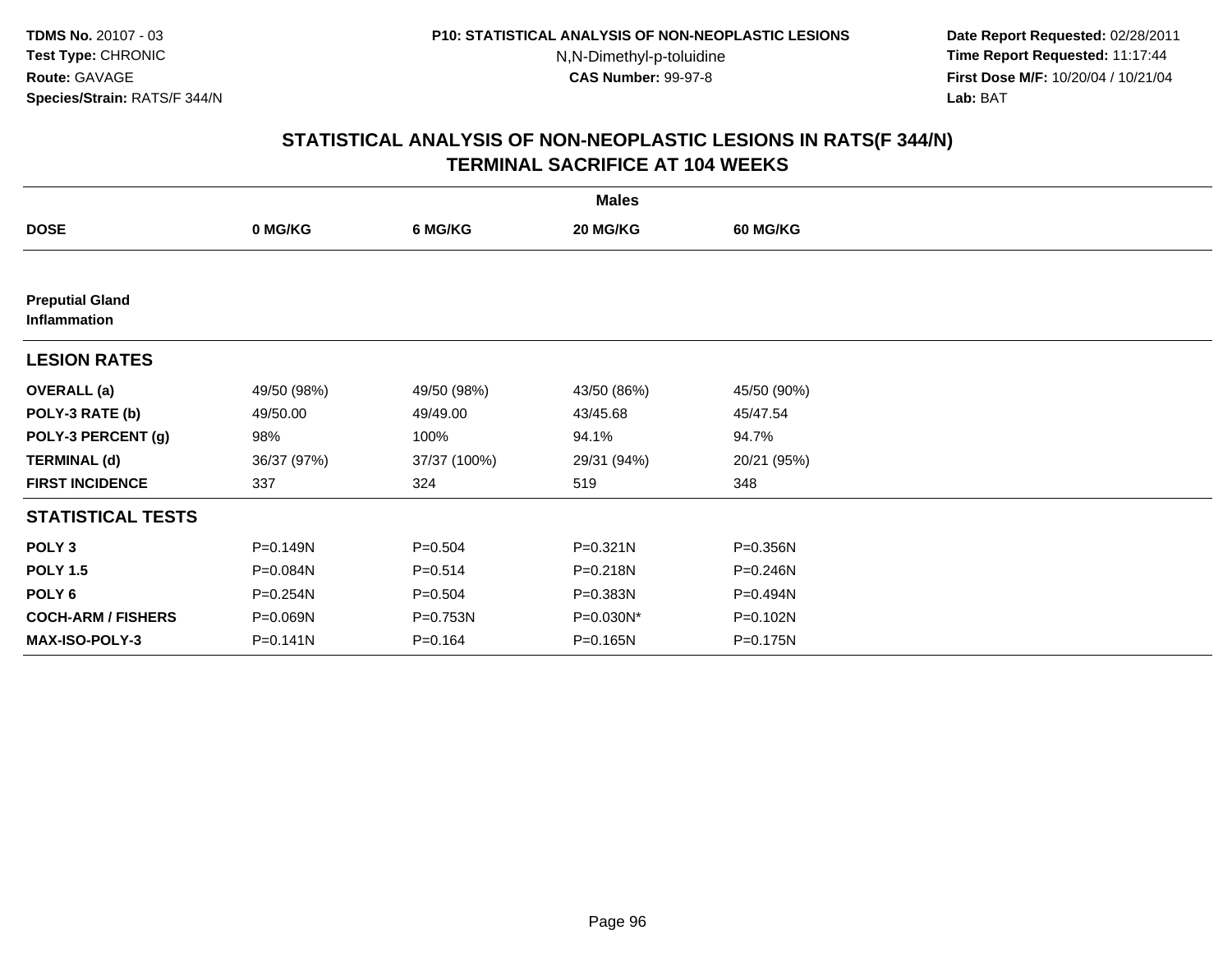N,N-Dimethyl-p-toluidine

 **Date Report Requested:** 02/28/2011 **Time Report Requested:** 11:17:44 **First Dose M/F:** 10/20/04 / 10/21/04<br>**Lab:** BAT **Lab:** BAT

| <b>Males</b>                    |             |             |              |                 |  |  |  |
|---------------------------------|-------------|-------------|--------------|-----------------|--|--|--|
| <b>DOSE</b>                     | 0 MG/KG     | 6 MG/KG     | 20 MG/KG     | <b>60 MG/KG</b> |  |  |  |
|                                 |             |             |              |                 |  |  |  |
| <b>Prostate</b><br>Inflammation |             |             |              |                 |  |  |  |
| <b>LESION RATES</b>             |             |             |              |                 |  |  |  |
| <b>OVERALL (a)</b>              | 23/50 (46%) | 28/50 (56%) | 18/50 (36%)  | 16/50 (32%)     |  |  |  |
| POLY-3 RATE (b)                 | 23/47.98    | 28/46.36    | 18/42.68     | 16/41.94        |  |  |  |
| POLY-3 PERCENT (g)              | 47.9%       | 60.4%       | 42.2%        | 38.2%           |  |  |  |
| <b>TERMINAL (d)</b>             | 16/37 (43%) | 20/37 (54%) | 14/31 (45%)  | 6/21(29%)       |  |  |  |
| <b>FIRST INCIDENCE</b>          | 609         | 601         | 581          | 412             |  |  |  |
| <b>STATISTICAL TESTS</b>        |             |             |              |                 |  |  |  |
| POLY <sub>3</sub>               | P=0.071N    | $P = 0.155$ | P=0.367N     | P=0.234N        |  |  |  |
| <b>POLY 1.5</b>                 | P=0.046N*   | $P = 0.163$ | P=0.324N     | P=0.179N        |  |  |  |
| POLY 6                          | P=0.116N    | $P = 0.154$ | P=0.416N     | P=0.312N        |  |  |  |
| <b>COCH-ARM / FISHERS</b>       | P=0.025N*   | $P = 0.212$ | P=0.208N     | P=0.109N        |  |  |  |
| MAX-ISO-POLY-3                  | P=0.114N    | $P = 0.114$ | $P = 0.301N$ | P=0.189N        |  |  |  |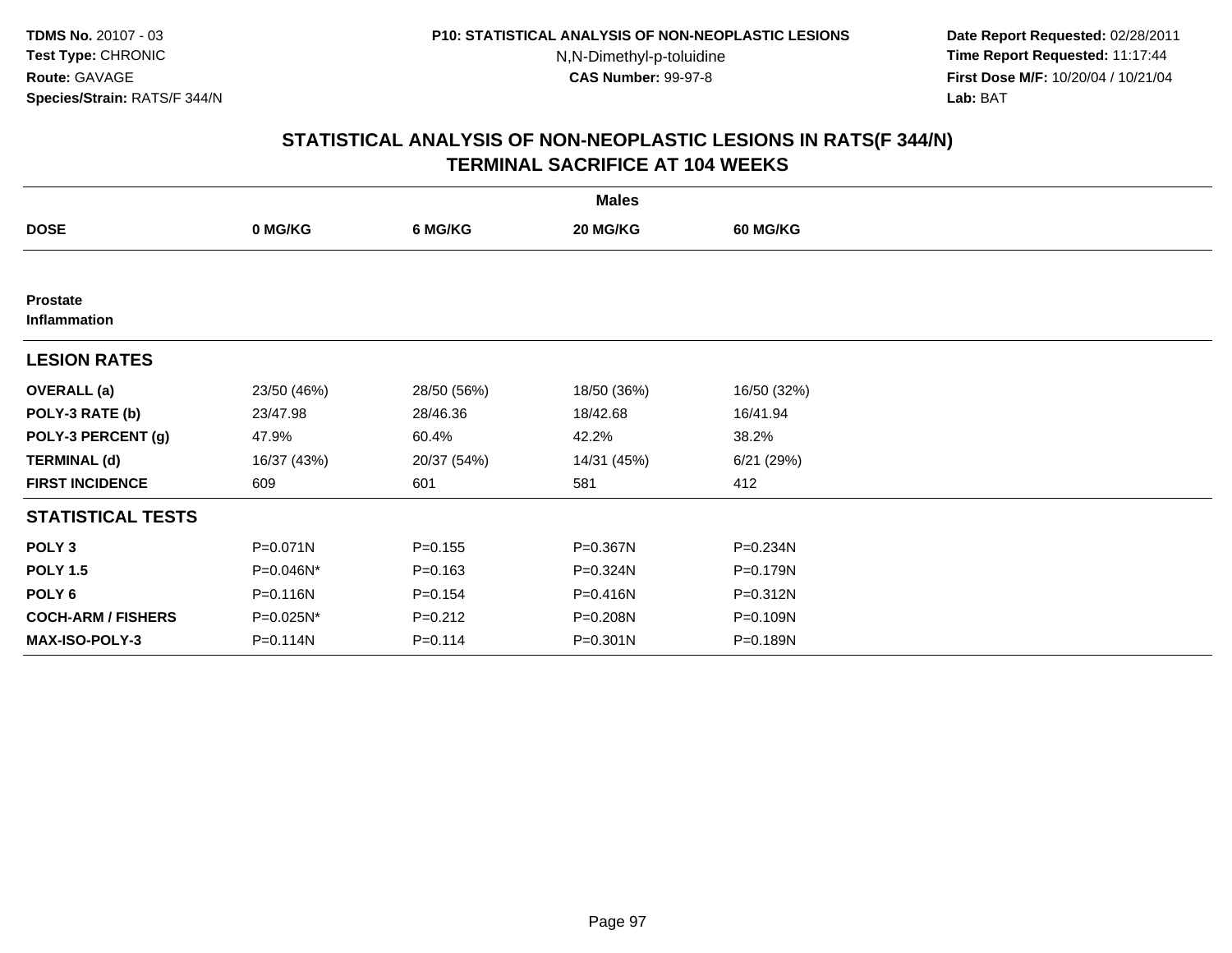N,N-Dimethyl-p-toluidine

 **Date Report Requested:** 02/28/2011 **Time Report Requested:** 11:17:44 **First Dose M/F:** 10/20/04 / 10/21/04<br>**Lab:** BAT **Lab:** BAT

| <b>Males</b>                               |             |             |             |             |  |  |  |
|--------------------------------------------|-------------|-------------|-------------|-------------|--|--|--|
| <b>DOSE</b>                                | 0 MG/KG     | 6 MG/KG     | 20 MG/KG    | 60 MG/KG    |  |  |  |
|                                            |             |             |             |             |  |  |  |
| <b>Prostate: Epithelium</b><br>Hyperplasia |             |             |             |             |  |  |  |
| <b>LESION RATES</b>                        |             |             |             |             |  |  |  |
| <b>OVERALL</b> (a)                         | 2/50(4%)    | 6/50 (12%)  | 2/50(4%)    | 3/50(6%)    |  |  |  |
| POLY-3 RATE (b)                            | 2/46.41     | 6/45.04     | 2/41.44     | 3/39.58     |  |  |  |
| POLY-3 PERCENT (g)                         | 4.3%        | 13.3%       | 4.8%        | 7.6%        |  |  |  |
| <b>TERMINAL (d)</b>                        | 1/37(3%)    | 4/37 (11%)  | 2/31(7%)    | 1/21(5%)    |  |  |  |
| <b>FIRST INCIDENCE</b>                     | 609         | 721         | 727(T)      | 653         |  |  |  |
| <b>STATISTICAL TESTS</b>                   |             |             |             |             |  |  |  |
| POLY <sub>3</sub>                          | P=0.567N    | $P = 0.123$ | $P=0.652$   | $P = 0.428$ |  |  |  |
| <b>POLY 1.5</b>                            | P=0.535N    | $P=0.124$   | $P=0.662$   | $P = 0.455$ |  |  |  |
| POLY 6                                     | $P = 0.578$ | $P=0.124$   | $P = 0.642$ | $P=0.397$   |  |  |  |
| <b>COCH-ARM / FISHERS</b>                  | P=0.483N    | $P = 0.134$ | P=0.691N    | $P = 0.500$ |  |  |  |
| <b>MAX-ISO-POLY-3</b>                      | $P = 0.386$ | $P = 0.066$ | $P = 0.456$ | $P=0.277$   |  |  |  |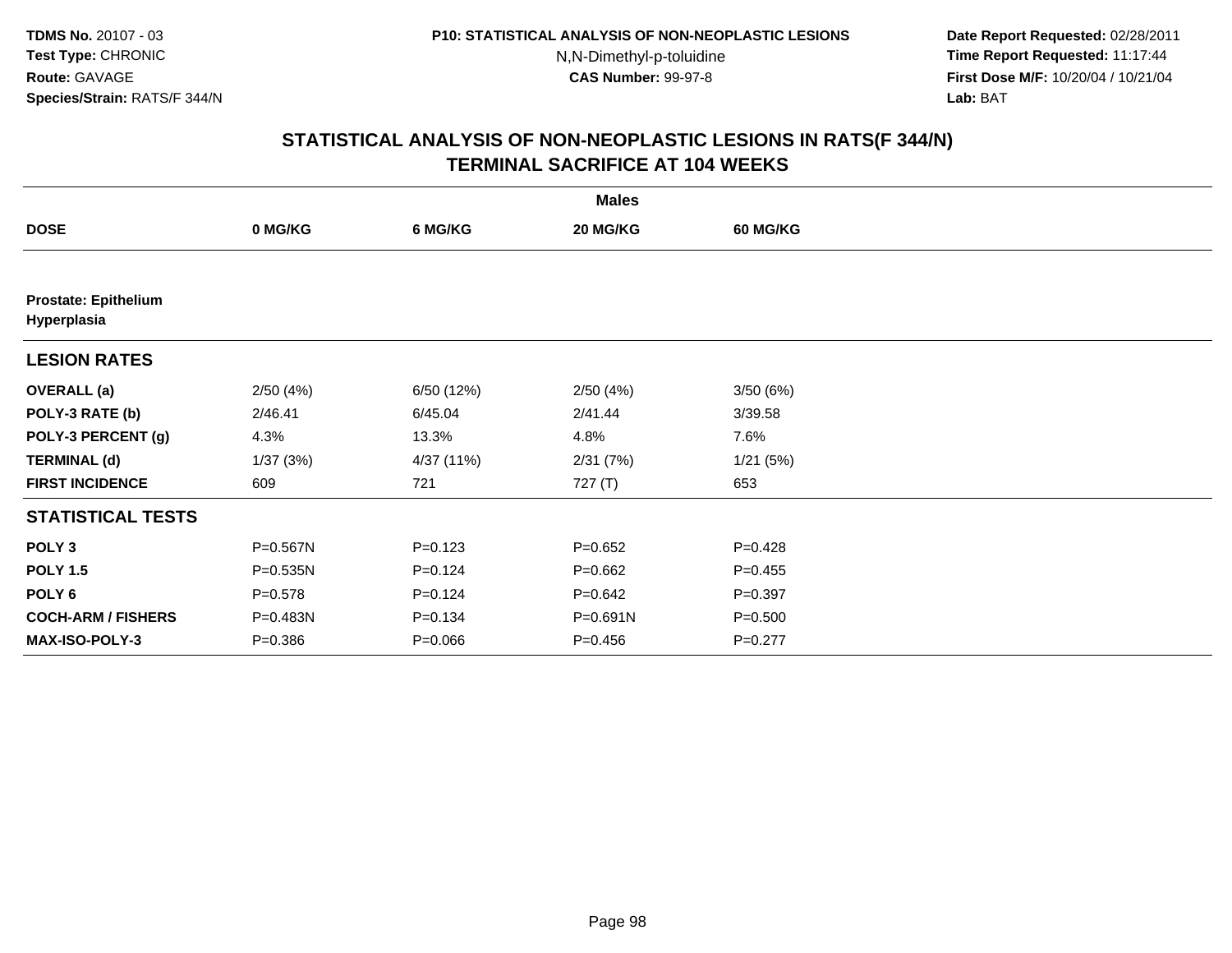N,N-Dimethyl-p-toluidine

 **Date Report Requested:** 02/28/2011 **Time Report Requested:** 11:17:44 **First Dose M/F:** 10/20/04 / 10/21/04<br>**Lab:** BAT **Lab:** BAT

| <b>Males</b>                       |           |              |              |                 |  |  |  |
|------------------------------------|-----------|--------------|--------------|-----------------|--|--|--|
| <b>DOSE</b>                        | 0 MG/KG   | 6 MG/KG      | 20 MG/KG     | <b>60 MG/KG</b> |  |  |  |
|                                    |           |              |              |                 |  |  |  |
| <b>Spleen</b><br><b>Congestion</b> |           |              |              |                 |  |  |  |
| <b>LESION RATES</b>                |           |              |              |                 |  |  |  |
| <b>OVERALL</b> (a)                 | 1/50(2%)  | 0/50(0%)     | 0/50(0%)     | 39/50 (78%)     |  |  |  |
| POLY-3 RATE (b)                    | 1/46.00   | 0/44.99      | 0/41.44      | 39/45.54        |  |  |  |
| POLY-3 PERCENT (g)                 | 2.2%      | 0%           | 0%           | 85.6%           |  |  |  |
| <b>TERMINAL (d)</b>                | 1/37(3%)  | 0/37(0%)     | 0/31(0%)     | 20/21 (95%)     |  |  |  |
| <b>FIRST INCIDENCE</b>             | 727 (T)   | ---          | $\cdots$     | 348             |  |  |  |
| <b>STATISTICAL TESTS</b>           |           |              |              |                 |  |  |  |
| POLY <sub>3</sub>                  | P<0.001** | P=0.504N     | $P = 0.521N$ | P<0.001**       |  |  |  |
| <b>POLY 1.5</b>                    | P<0.001** | $P = 0.505N$ | $P = 0.516N$ | P<0.001**       |  |  |  |
| POLY 6                             | P<0.001** | P=0.503N     | $P = 0.525N$ | P<0.001**       |  |  |  |
| <b>COCH-ARM / FISHERS</b>          | P<0.001** | P=0.500N     | P=0.500N     | P<0.001**       |  |  |  |
| MAX-ISO-POLY-3                     | P<0.001** | P=0.164N     | P=0.184N     | P<0.001**       |  |  |  |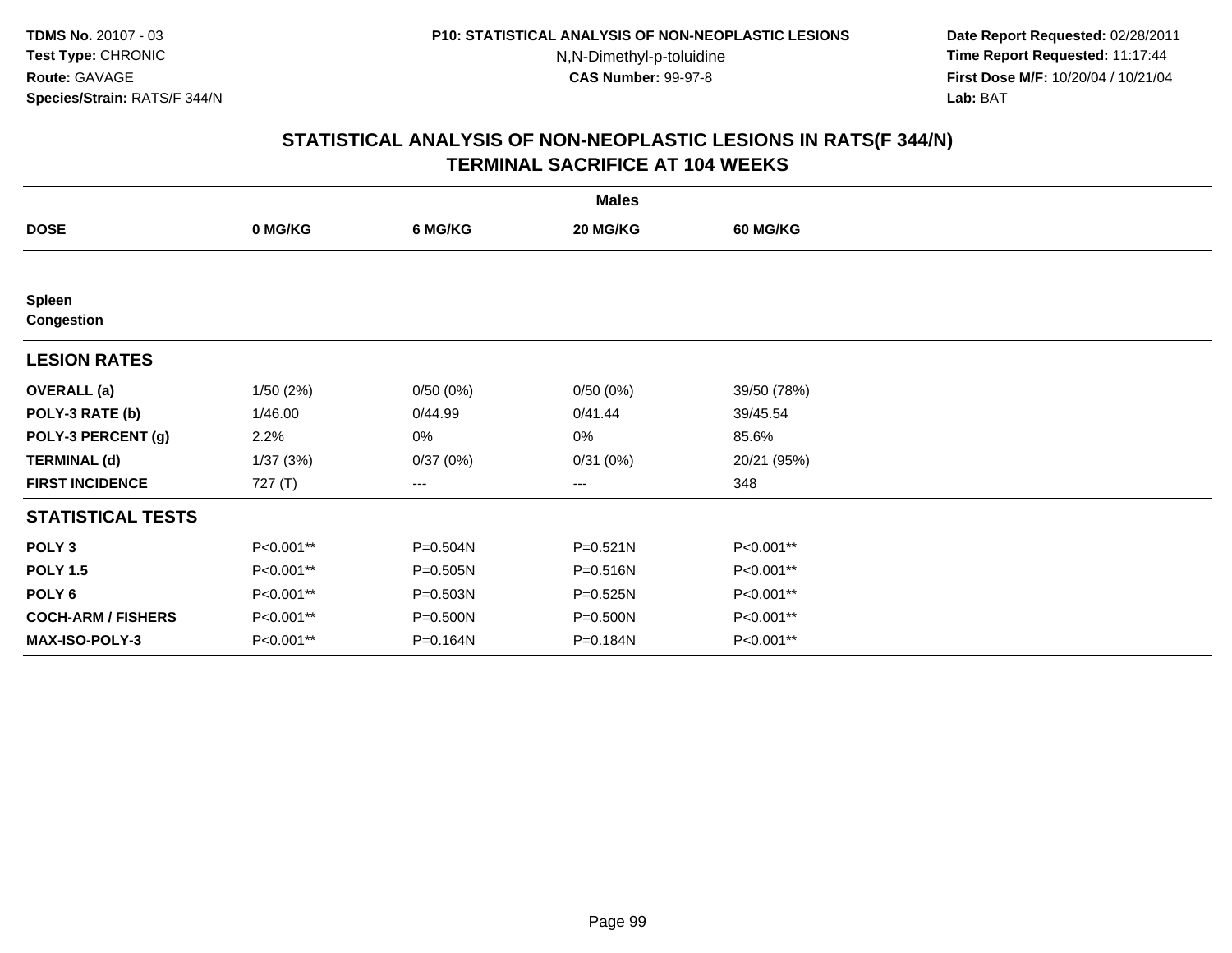N,N-Dimethyl-p-toluidine

 **Date Report Requested:** 02/28/2011 **Time Report Requested:** 11:17:44 **First Dose M/F:** 10/20/04 / 10/21/04<br>**Lab:** BAT **Lab:** BAT

| <b>Males</b>                                             |             |             |             |                 |  |  |  |
|----------------------------------------------------------|-------------|-------------|-------------|-----------------|--|--|--|
| <b>DOSE</b>                                              | 0 MG/KG     | 6 MG/KG     | 20 MG/KG    | <b>60 MG/KG</b> |  |  |  |
|                                                          |             |             |             |                 |  |  |  |
| <b>Spleen</b><br><b>Hematopoietic Cell Proliferation</b> |             |             |             |                 |  |  |  |
| <b>LESION RATES</b>                                      |             |             |             |                 |  |  |  |
| <b>OVERALL</b> (a)                                       | 34/50 (68%) | 44/50 (88%) | 42/50 (84%) | 44/50 (88%)     |  |  |  |
| POLY-3 RATE (b)                                          | 34/47.05    | 44/48.49    | 42/46.69    | 44/47.96        |  |  |  |
| POLY-3 PERCENT (g)                                       | 72.3%       | 90.7%       | 90%         | 91.7%           |  |  |  |
| <b>TERMINAL (d)</b>                                      | 31/37 (84%) | 35/37 (95%) | 29/31 (94%) | 21/21 (100%)    |  |  |  |
| <b>FIRST INCIDENCE</b>                                   | 610         | 62          | 147         | 192             |  |  |  |
| <b>STATISTICAL TESTS</b>                                 |             |             |             |                 |  |  |  |
| POLY <sub>3</sub>                                        | $P=0.035*$  | $P=0.013*$  | $P=0.019*$  | P=0.008**       |  |  |  |
| <b>POLY 1.5</b>                                          | P=0.041*    | $P=0.013*$  | $P=0.021*$  | P=0.009**       |  |  |  |
| POLY <sub>6</sub>                                        | $P=0.031*$  | $P=0.014*$  | $P=0.021*$  | P=0.007**       |  |  |  |
| <b>COCH-ARM / FISHERS</b>                                | $P = 0.060$ | $P=0.014*$  | $P=0.050*$  | $P=0.014*$      |  |  |  |
| <b>MAX-ISO-POLY-3</b>                                    | $P=0.002**$ | P=0.006**   | $P=0.010**$ | $P=0.003**$     |  |  |  |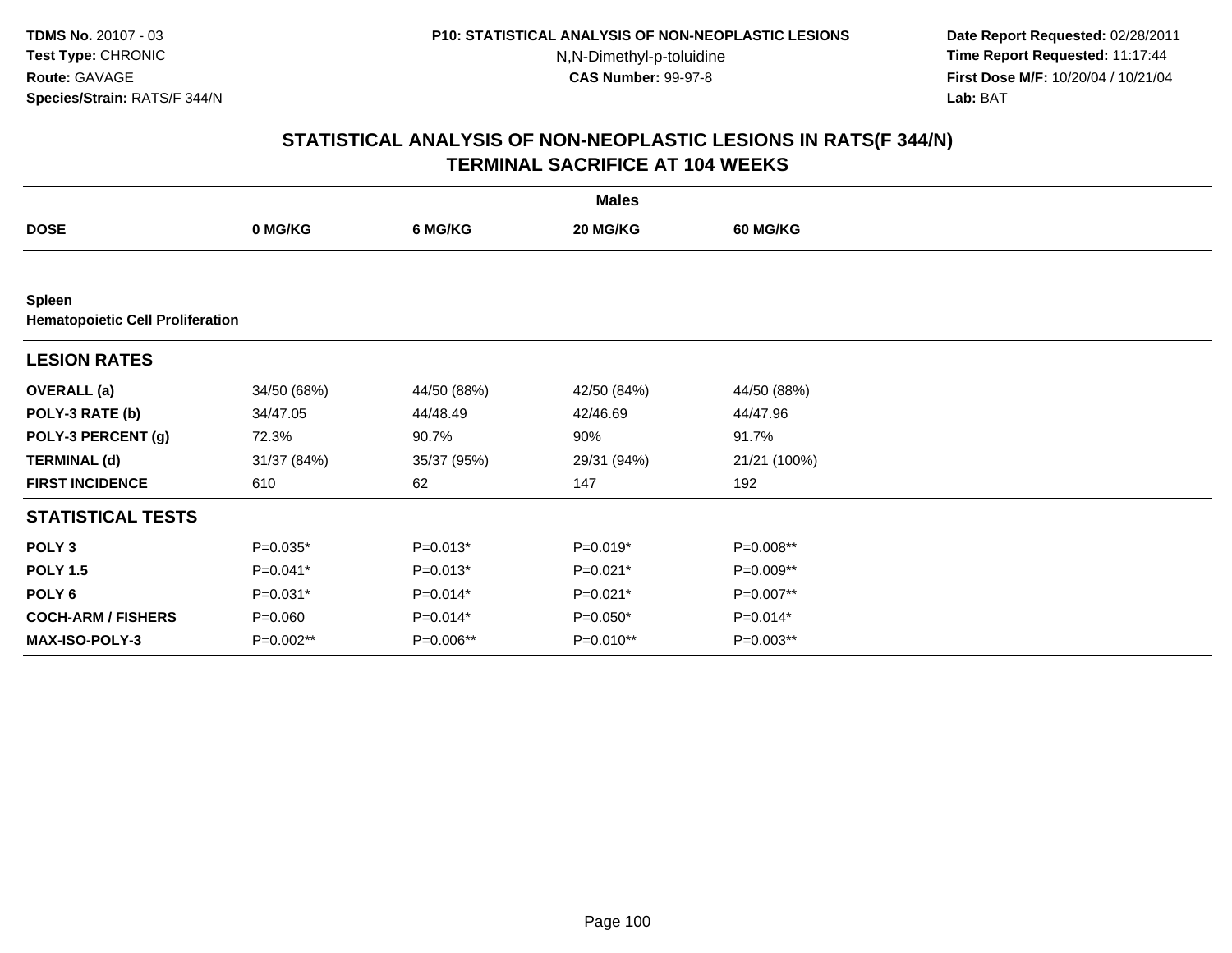N,N-Dimethyl-p-toluidine

 **Date Report Requested:** 02/28/2011 **Time Report Requested:** 11:17:44 **First Dose M/F:** 10/20/04 / 10/21/04<br>**Lab:** BAT **Lab:** BAT

|                               |            |          | <b>Males</b> |             |  |
|-------------------------------|------------|----------|--------------|-------------|--|
| <b>DOSE</b>                   | 0 MG/KG    | 6 MG/KG  | 20 MG/KG     | 60 MG/KG    |  |
|                               |            |          |              |             |  |
| <b>Spleen</b><br>Inflammation |            |          |              |             |  |
| <b>LESION RATES</b>           |            |          |              |             |  |
| <b>OVERALL (a)</b>            | 0/50(0%)   | 0/50(0%) | 0/50(0%)     | 2/50(4%)    |  |
| POLY-3 RATE (b)               | 0/46.00    | 0/44.99  | 0/41.44      | 2/39.34     |  |
| POLY-3 PERCENT (g)            | 0%         | 0%       | 0%           | 5.1%        |  |
| <b>TERMINAL (d)</b>           | 0/37(0%)   | 0/37(0%) | 0/31(0%)     | 1/21(5%)    |  |
| <b>FIRST INCIDENCE</b>        | $--$       | ---      | $---$        | 645         |  |
| <b>STATISTICAL TESTS</b>      |            |          |              |             |  |
| POLY <sub>3</sub>             | $P=0.034*$ | (e)      | (e)          | $P = 0.204$ |  |
| <b>POLY 1.5</b>               | $P=0.037*$ | (e)      | (e)          | $P = 0.216$ |  |
| POLY <sub>6</sub>             | $P=0.031*$ | (e)      | (e)          | $P = 0.190$ |  |
| <b>COCH-ARM / FISHERS</b>     | $P=0.042*$ | (e)      | (e)          | $P = 0.247$ |  |
| MAX-ISO-POLY-3                | $P=0.034*$ | (e)      | (e)          | $P = 0.075$ |  |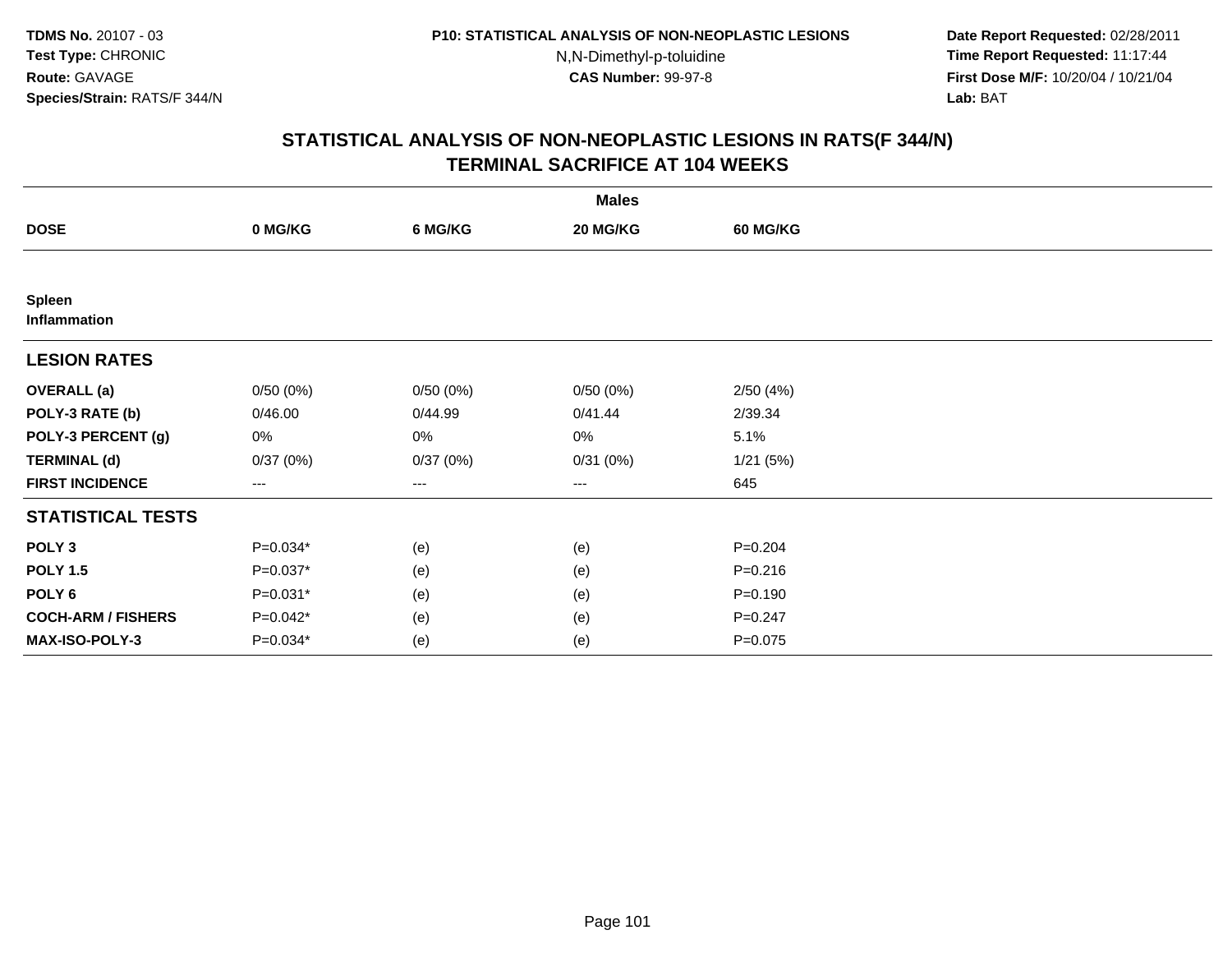N,N-Dimethyl-p-toluidine

 **Date Report Requested:** 02/28/2011 **Time Report Requested:** 11:17:44 **First Dose M/F:** 10/20/04 / 10/21/04<br>**Lab:** BAT **Lab:** BAT

| <b>Males</b>                     |                        |          |          |          |  |  |  |
|----------------------------------|------------------------|----------|----------|----------|--|--|--|
| <b>DOSE</b>                      | 0 MG/KG                | 6 MG/KG  | 20 MG/KG | 60 MG/KG |  |  |  |
|                                  |                        |          |          |          |  |  |  |
| <b>Spleen</b><br><b>Necrosis</b> |                        |          |          |          |  |  |  |
| <b>LESION RATES</b>              |                        |          |          |          |  |  |  |
| <b>OVERALL (a)</b>               | 0/50(0%)               | 0/50(0%) | 0/50(0%) | 0/50(0%) |  |  |  |
| POLY-3 RATE (b)                  | 0/46.00                | 0/44.99  | 0/41.44  | 0/39.04  |  |  |  |
| POLY-3 PERCENT (g)               | 0%                     | 0%       | 0%       | $0\%$    |  |  |  |
| <b>TERMINAL (d)</b>              | 0/37(0%)               | 0/37(0%) | 0/31(0%) | 0/21(0%) |  |  |  |
| <b>FIRST INCIDENCE</b>           | $\qquad \qquad \cdots$ | ---      | $---$    | ---      |  |  |  |
| <b>STATISTICAL TESTS</b>         |                        |          |          |          |  |  |  |
| POLY <sub>3</sub>                | (n)                    | (n)      | (n)      | (n)      |  |  |  |
| <b>POLY 1.5</b>                  | (n)                    | (n)      | (n)      | (n)      |  |  |  |
| POLY <sub>6</sub>                | (n)                    | (n)      | (n)      | (n)      |  |  |  |
| <b>COCH-ARM / FISHERS</b>        | (n)                    | (n)      | (n)      | (n)      |  |  |  |
| MAX-ISO-POLY-3                   | (n)                    | (n)      | (n)      | (n)      |  |  |  |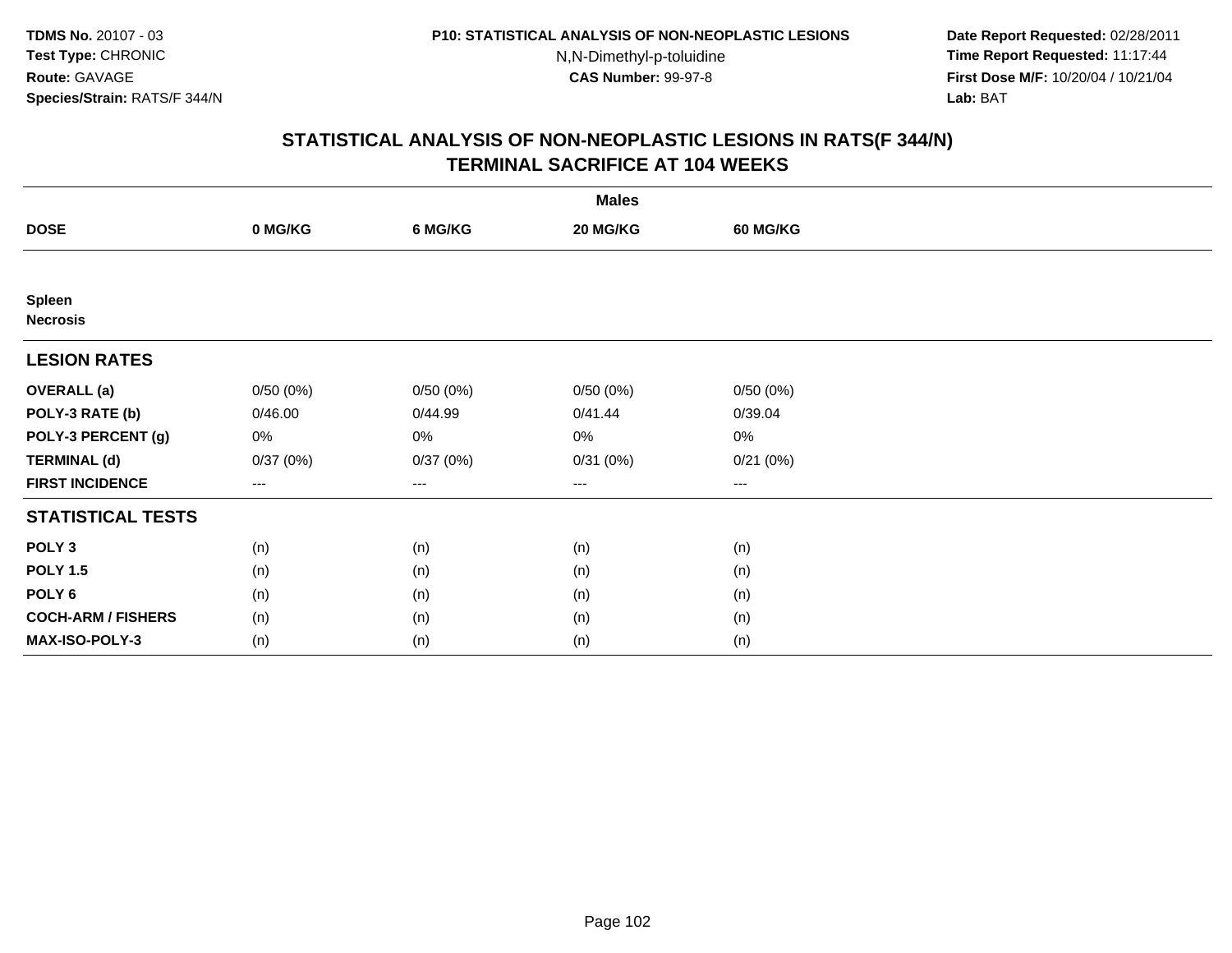N,N-Dimethyl-p-toluidine

 **Date Report Requested:** 02/28/2011 **Time Report Requested:** 11:17:44 **First Dose M/F:** 10/20/04 / 10/21/04<br>**Lab:** BAT **Lab:** BAT

| <b>Males</b>                  |             |             |             |                 |  |  |  |
|-------------------------------|-------------|-------------|-------------|-----------------|--|--|--|
| <b>DOSE</b>                   | 0 MG/KG     | 6 MG/KG     | 20 MG/KG    | <b>60 MG/KG</b> |  |  |  |
|                               |             |             |             |                 |  |  |  |
| <b>Spleen</b><br>Pigmentation |             |             |             |                 |  |  |  |
| <b>LESION RATES</b>           |             |             |             |                 |  |  |  |
| <b>OVERALL</b> (a)            | 36/50 (72%) | 48/50 (96%) | 47/50 (94%) | 48/50 (96%)     |  |  |  |
| POLY-3 RATE (b)               | 36/47.23    | 48/49.63    | 47/49.39    | 48/49.40        |  |  |  |
| POLY-3 PERCENT (g)            | 76.2%       | 96.7%       | 95.2%       | 97.2%           |  |  |  |
| <b>TERMINAL (d)</b>           | 32/37 (87%) | 36/37 (97%) | 30/31 (97%) | 21/21 (100%)    |  |  |  |
| <b>FIRST INCIDENCE</b>        | 610         | 62          | 129         | 192             |  |  |  |
| <b>STATISTICAL TESTS</b>      |             |             |             |                 |  |  |  |
| POLY <sub>3</sub>             | P=0.008**   | P=0.002**   | P=0.004**   | P<0.001**       |  |  |  |
| <b>POLY 1.5</b>               | P=0.008**   | P<0.001**   | P=0.004**   | P<0.001**       |  |  |  |
| POLY <sub>6</sub>             | P=0.008**   | P=0.002**   | P=0.006**   | P<0.001**       |  |  |  |
| <b>COCH-ARM / FISHERS</b>     | P=0.009**   | P<0.001**   | P=0.003**   | P<0.001**       |  |  |  |
| MAX-ISO-POLY-3                | P<0.001**   | P<0.001**   | P=0.002**   | P<0.001**       |  |  |  |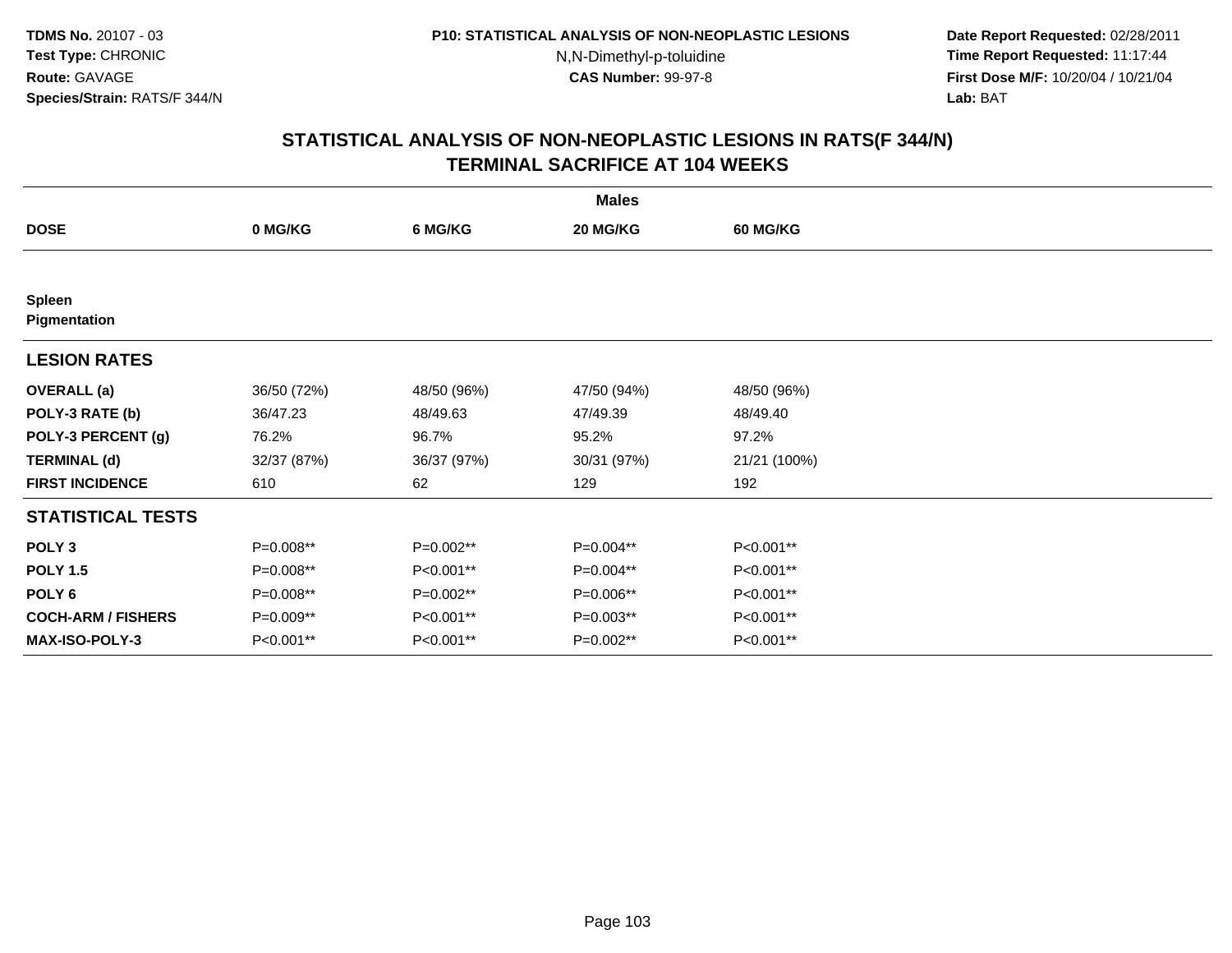**Date Report Requested:** 02/28/2011 **Time Report Requested:** 11:17:44 **First Dose M/F:** 10/20/04 / 10/21/04<br>**Lab:** BAT **Lab:** BAT

|                                           | <b>Males</b> |          |             |                 |  |  |  |  |
|-------------------------------------------|--------------|----------|-------------|-----------------|--|--|--|--|
| <b>DOSE</b>                               | 0 MG/KG      | 6 MG/KG  | 20 MG/KG    | <b>60 MG/KG</b> |  |  |  |  |
|                                           |              |          |             |                 |  |  |  |  |
| <b>Spleen: Capsule</b><br><b>Fibrosis</b> |              |          |             |                 |  |  |  |  |
| <b>LESION RATES</b>                       |              |          |             |                 |  |  |  |  |
| <b>OVERALL</b> (a)                        | 1/50(2%)     | 0/50(0%) | 2/50(4%)    | 46/50 (92%)     |  |  |  |  |
| POLY-3 RATE (b)                           | 1/46.30      | 0/44.99  | 2/41.44     | 46/48.03        |  |  |  |  |
| POLY-3 PERCENT (g)                        | 2.2%         | 0%       | 4.8%        | 95.8%           |  |  |  |  |
| <b>TERMINAL (d)</b>                       | 0/37(0%)     | 0/37(0%) | 2/31(7%)    | 20/21 (95%)     |  |  |  |  |
| <b>FIRST INCIDENCE</b>                    | 645          | ---      | 727 (T)     | 192             |  |  |  |  |
| <b>STATISTICAL TESTS</b>                  |              |          |             |                 |  |  |  |  |
| POLY <sub>3</sub>                         | P<0.001**    | P=0.506N | $P = 0.461$ | P<0.001**       |  |  |  |  |
| <b>POLY 1.5</b>                           | P<0.001**    | P=0.505N | $P = 0.471$ | P<0.001**       |  |  |  |  |
| POLY <sub>6</sub>                         | P<0.001**    | P=0.505N | $P=0.452$   | P<0.001**       |  |  |  |  |
| <b>COCH-ARM / FISHERS</b>                 | P<0.001**    | P=0.500N | $P = 0.500$ | P<0.001**       |  |  |  |  |
| <b>MAX-ISO-POLY-3</b>                     | P<0.001**    | P=0.166N | $P = 0.260$ | P<0.001**       |  |  |  |  |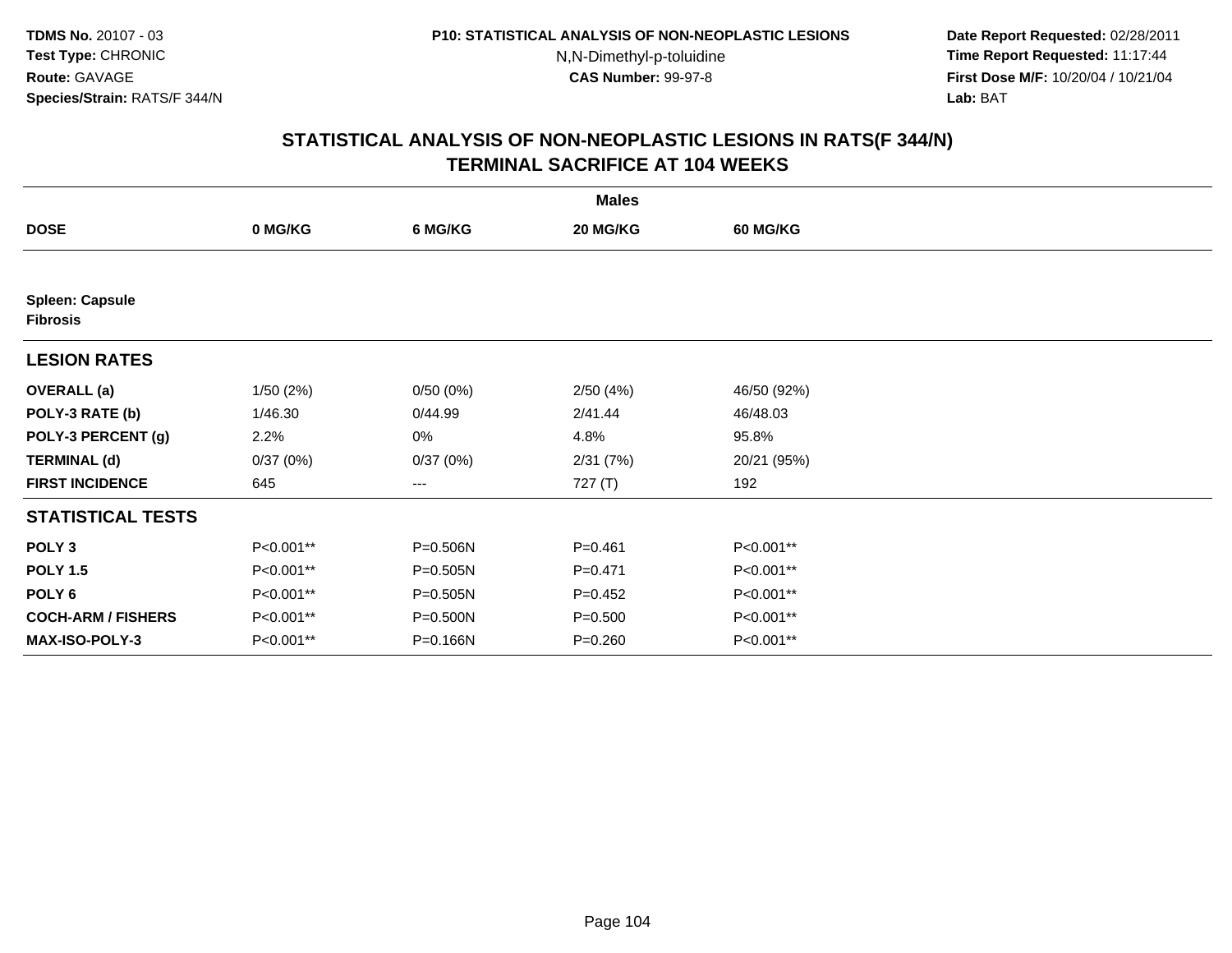N,N-Dimethyl-p-toluidine

 **Date Report Requested:** 02/28/2011 **Time Report Requested:** 11:17:44 **First Dose M/F:** 10/20/04 / 10/21/04<br>**Lab:** BAT **Lab:** BAT

| <b>Males</b>                                             |           |             |             |                 |  |  |  |
|----------------------------------------------------------|-----------|-------------|-------------|-----------------|--|--|--|
| <b>DOSE</b>                                              | 0 MG/KG   | 6 MG/KG     | 20 MG/KG    | <b>60 MG/KG</b> |  |  |  |
|                                                          |           |             |             |                 |  |  |  |
| <b>Spleen: Capsule</b><br><b>Hypertrophy Mesothelium</b> |           |             |             |                 |  |  |  |
| <b>LESION RATES</b>                                      |           |             |             |                 |  |  |  |
| <b>OVERALL</b> (a)                                       | 0/50(0%)  | 1/50 (2%)   | 3/50(6%)    | 39/50 (78%)     |  |  |  |
| POLY-3 RATE (b)                                          | 0/46.00   | 1/45.12     | 3/41.44     | 39/44.78        |  |  |  |
| POLY-3 PERCENT (g)                                       | 0%        | 2.2%        | 7.2%        | 87.1%           |  |  |  |
| <b>TERMINAL (d)</b>                                      | 0/37(0%)  | 0/37(0%)    | 3/31(10%)   | 19/21 (91%)     |  |  |  |
| <b>FIRST INCIDENCE</b>                                   | ---       | 695         | 727 (T)     | 192             |  |  |  |
| <b>STATISTICAL TESTS</b>                                 |           |             |             |                 |  |  |  |
| POLY <sub>3</sub>                                        | P<0.001** | $P = 0.496$ | $P = 0.101$ | P<0.001**       |  |  |  |
| <b>POLY 1.5</b>                                          | P<0.001** | $P = 0.496$ | $P = 0.105$ | P<0.001**       |  |  |  |
| POLY <sub>6</sub>                                        | P<0.001** | $P = 0.499$ | $P = 0.097$ | P<0.001**       |  |  |  |
| <b>COCH-ARM / FISHERS</b>                                | P<0.001** | $P = 0.500$ | $P = 0.121$ | P<0.001**       |  |  |  |
| MAX-ISO-POLY-3                                           | P<0.001** | $P = 0.159$ | P=0.038*    | P<0.001**       |  |  |  |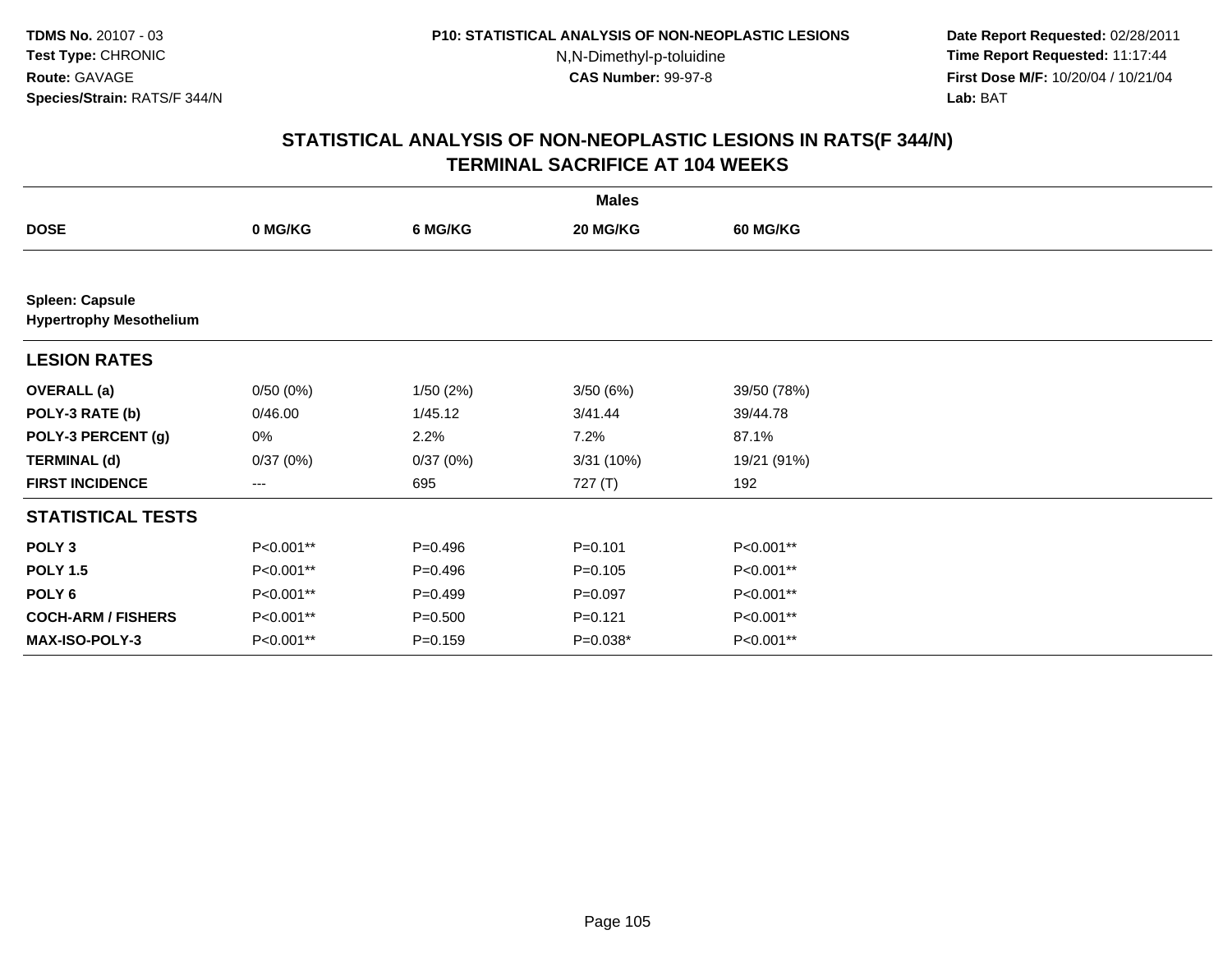**Date Report Requested:** 02/28/2011 **Time Report Requested:** 11:17:44 **First Dose M/F:** 10/20/04 / 10/21/04<br>**Lab:** BAT **Lab:** BAT

| <b>Males</b>                                       |           |            |             |             |  |  |  |
|----------------------------------------------------|-----------|------------|-------------|-------------|--|--|--|
| <b>DOSE</b>                                        | 0 MG/KG   | 6 MG/KG    | 20 MG/KG    | 60 MG/KG    |  |  |  |
|                                                    |           |            |             |             |  |  |  |
| <b>Spleen: Lymphoid Follicle</b><br><b>Atrophy</b> |           |            |             |             |  |  |  |
| <b>LESION RATES</b>                                |           |            |             |             |  |  |  |
| <b>OVERALL (a)</b>                                 | 0/50(0%)  | 5/50 (10%) | 2/50(4%)    | 19/50 (38%) |  |  |  |
| POLY-3 RATE (b)                                    | 0/46.00   | 5/45.98    | 2/42.10     | 19/44.14    |  |  |  |
| POLY-3 PERCENT (g)                                 | 0%        | 10.9%      | 4.8%        | 43%         |  |  |  |
| <b>TERMINAL (d)</b>                                | 0/37(0%)  | 2/37(5%)   | 0/31(0%)    | 6/21(29%)   |  |  |  |
| <b>FIRST INCIDENCE</b>                             | ---       | 324        | 538         | 192         |  |  |  |
| <b>STATISTICAL TESTS</b>                           |           |            |             |             |  |  |  |
| POLY <sub>3</sub>                                  | P<0.001** | $P=0.030*$ | $P = 0.218$ | P<0.001**   |  |  |  |
| <b>POLY 1.5</b>                                    | P<0.001** | $P=0.030*$ | $P=0.221$   | P<0.001**   |  |  |  |
| POLY 6                                             | P<0.001** | $P=0.031*$ | $P = 0.215$ | P<0.001**   |  |  |  |
| <b>COCH-ARM / FISHERS</b>                          | P<0.001** | P=0.028*   | $P = 0.247$ | P<0.001**   |  |  |  |
| MAX-ISO-POLY-3                                     | P<0.001** | P=0.010**  | $P = 0.076$ | P<0.001**   |  |  |  |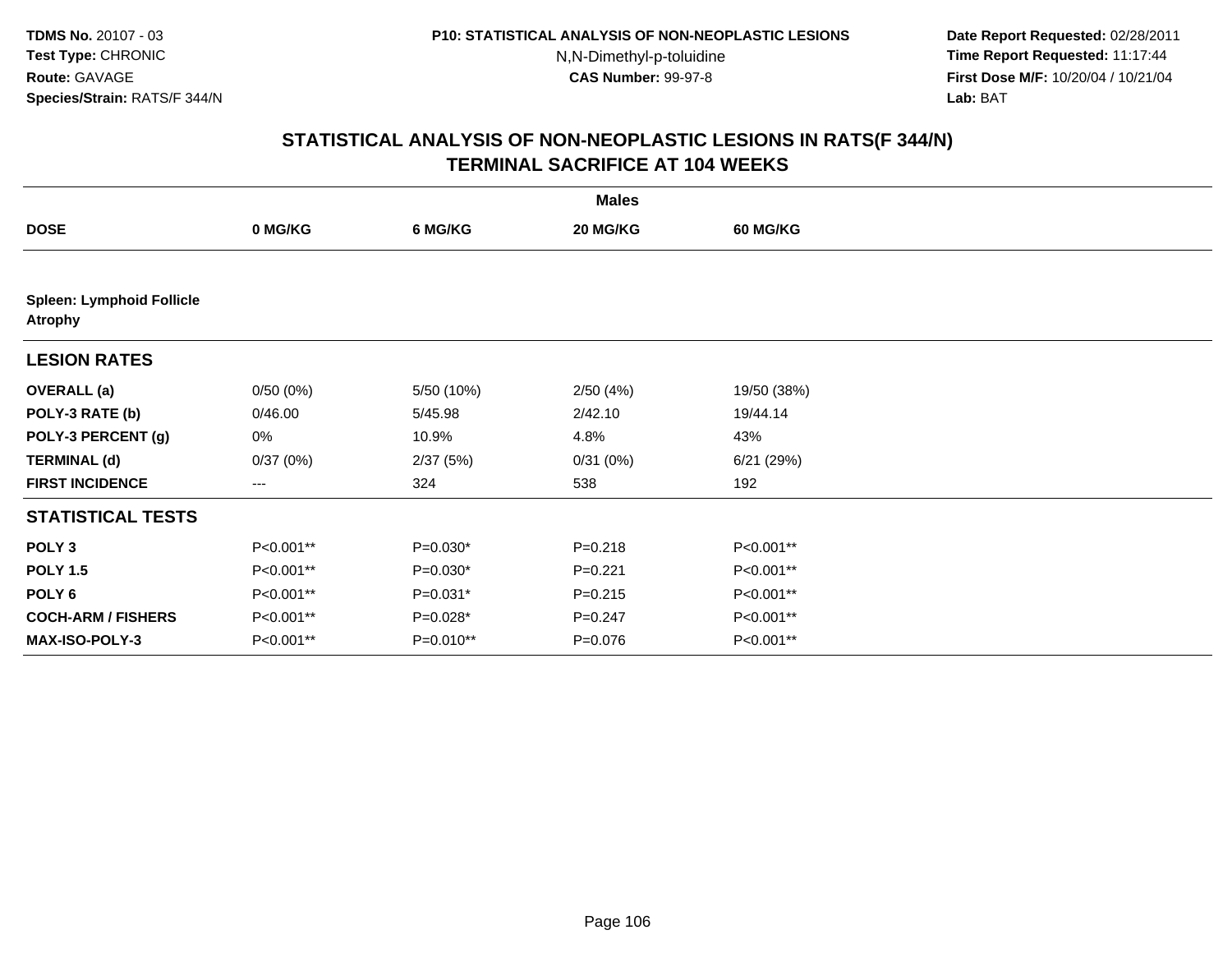**Date Report Requested:** 02/28/2011 **Time Report Requested:** 11:17:44 **First Dose M/F:** 10/20/04 / 10/21/04<br>**Lab:** BAT **Lab:** BAT

|                                           | <b>Males</b> |          |             |                 |  |  |  |  |
|-------------------------------------------|--------------|----------|-------------|-----------------|--|--|--|--|
| <b>DOSE</b>                               | 0 MG/KG      | 6 MG/KG  | 20 MG/KG    | <b>60 MG/KG</b> |  |  |  |  |
|                                           |              |          |             |                 |  |  |  |  |
| <b>Spleen: Red Pulp</b><br><b>Atrophy</b> |              |          |             |                 |  |  |  |  |
| <b>LESION RATES</b>                       |              |          |             |                 |  |  |  |  |
| <b>OVERALL</b> (a)                        | 0/50(0%)     | 0/50(0%) | 1/50(2%)    | 8/50 (16%)      |  |  |  |  |
| POLY-3 RATE (b)                           | 0/46.00      | 0/44.99  | 1/41.44     | 8/39.65         |  |  |  |  |
| POLY-3 PERCENT (g)                        | 0%           | 0%       | 2.4%        | 20.2%           |  |  |  |  |
| <b>TERMINAL (d)</b>                       | 0/37(0%)     | 0/37(0%) | 1/31(3%)    | 4/21 (19%)      |  |  |  |  |
| <b>FIRST INCIDENCE</b>                    | $---$        | ---      | 727 (T)     | 661             |  |  |  |  |
| <b>STATISTICAL TESTS</b>                  |              |          |             |                 |  |  |  |  |
| POLY <sub>3</sub>                         | P<0.001**    | (e)      | $P = 0.479$ | P=0.002**       |  |  |  |  |
| <b>POLY 1.5</b>                           | P<0.001**    | (e)      | $P=0.484$   | P=0.002**       |  |  |  |  |
| POLY 6                                    | P<0.001**    | (e)      | $P=0.475$   | P<0.001**       |  |  |  |  |
| <b>COCH-ARM / FISHERS</b>                 | P<0.001**    | (e)      | $P = 0.500$ | P=0.003**       |  |  |  |  |
| <b>MAX-ISO-POLY-3</b>                     | P<0.001**    | (e)      | $P = 0.158$ | P<0.001**       |  |  |  |  |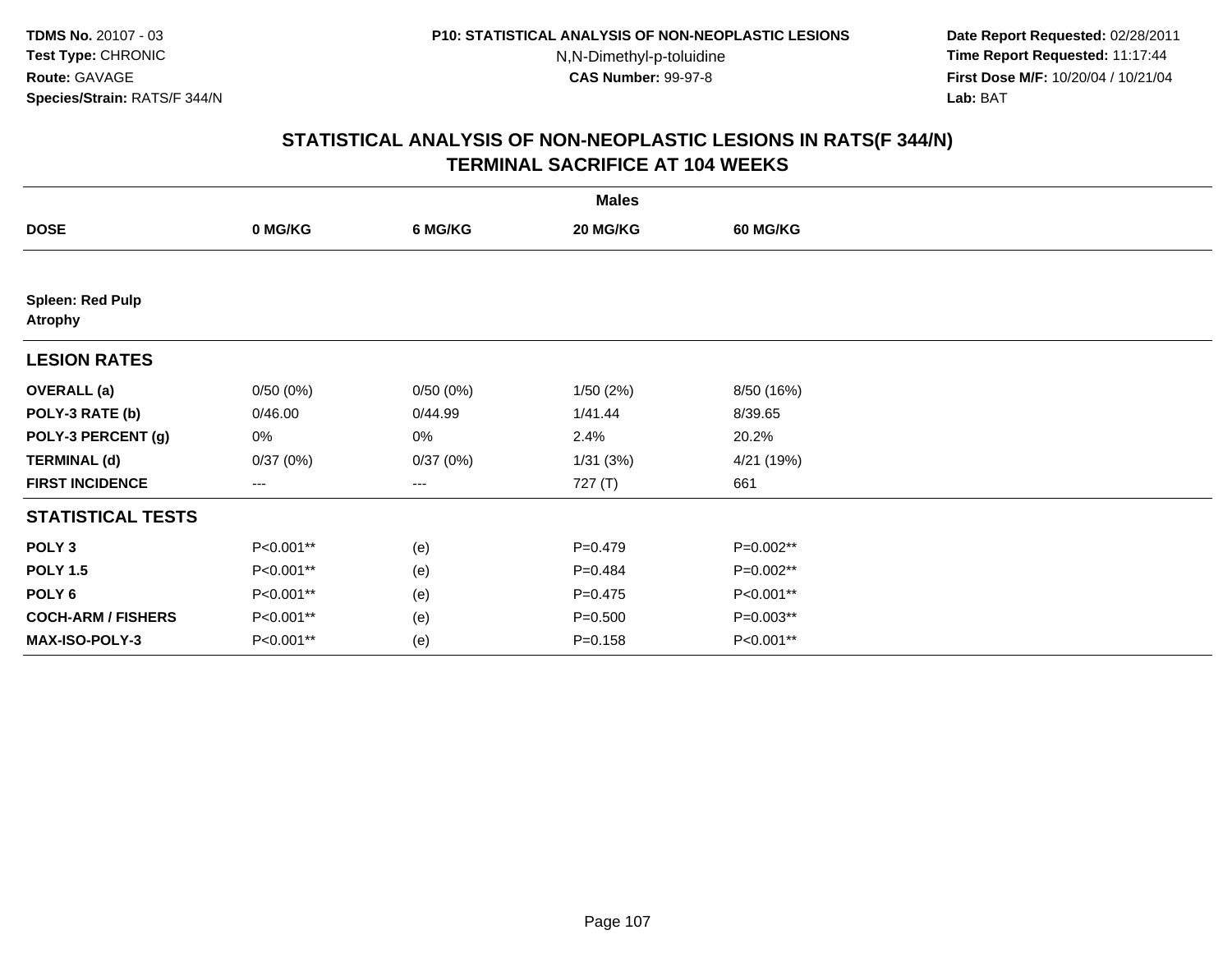**Date Report Requested:** 02/28/2011 **Time Report Requested:** 11:17:44 **First Dose M/F:** 10/20/04 / 10/21/04<br>**Lab:** BAT **Lab:** BAT

|                                     |           |             | <b>Males</b> |             |  |
|-------------------------------------|-----------|-------------|--------------|-------------|--|
| <b>DOSE</b>                         | 0 MG/KG   | 6 MG/KG     | 20 MG/KG     | 60 MG/KG    |  |
|                                     |           |             |              |             |  |
| Stomach, Forestomach<br>Hyperplasia |           |             |              |             |  |
| <b>LESION RATES</b>                 |           |             |              |             |  |
| <b>OVERALL (a)</b>                  | 0/50(0%)  | 3/50(6%)    | 5/50 (10%)   | 11/50 (22%) |  |
| POLY-3 RATE (b)                     | 0/46.00   | 3/45.85     | 5/41.92      | 11/40.28    |  |
| POLY-3 PERCENT (g)                  | 0%        | 6.5%        | 11.9%        | 27.3%       |  |
| <b>TERMINAL (d)</b>                 | 0/37(0%)  | 1/37(3%)    | 1/31(3%)     | 4/21 (19%)  |  |
| <b>FIRST INCIDENCE</b>              | ---       | 512         | 680          | 612         |  |
| <b>STATISTICAL TESTS</b>            |           |             |              |             |  |
| POLY <sub>3</sub>                   | P<0.001** | $P = 0.118$ | $P=0.023*$   | P<0.001**   |  |
| <b>POLY 1.5</b>                     | P<0.001** | $P = 0.117$ | $P=0.025*$   | P<0.001**   |  |
| POLY 6                              | P<0.001** | $P = 0.121$ | $P=0.022*$   | P<0.001**   |  |
| <b>COCH-ARM / FISHERS</b>           | P<0.001** | $P = 0.121$ | $P=0.028*$   | P<0.001**   |  |
| MAX-ISO-POLY-3                      | P<0.001** | P=0.038*    | P=0.009**    | P<0.001**   |  |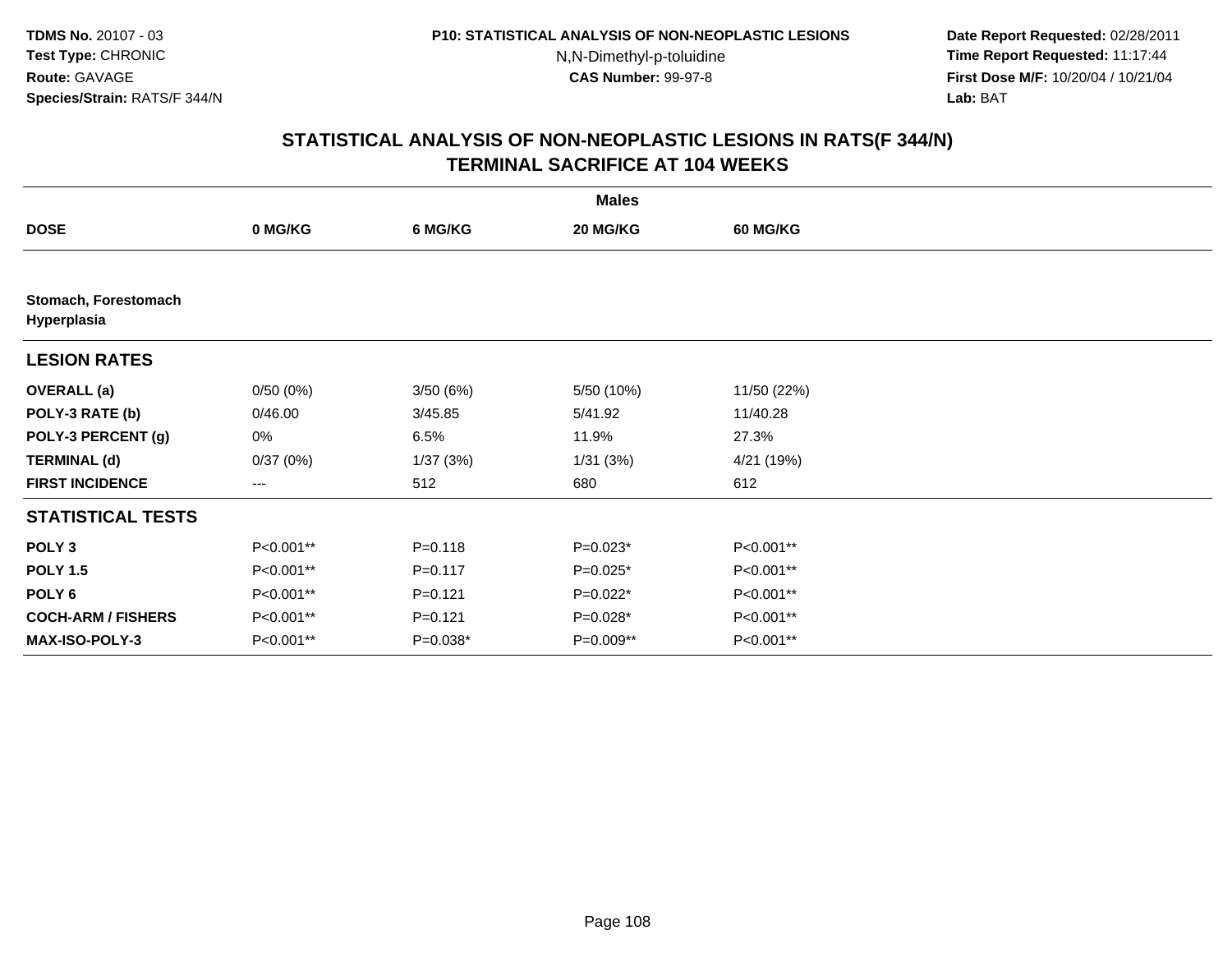**Date Report Requested:** 02/28/2011 **Time Report Requested:** 11:17:44 **First Dose M/F:** 10/20/04 / 10/21/04<br>**Lab:** BAT **Lab:** BAT

|                                      |             |             | <b>Males</b> |            |  |
|--------------------------------------|-------------|-------------|--------------|------------|--|
| <b>DOSE</b>                          | 0 MG/KG     | 6 MG/KG     | 20 MG/KG     | 60 MG/KG   |  |
|                                      |             |             |              |            |  |
| Stomach, Forestomach<br>Inflammation |             |             |              |            |  |
| <b>LESION RATES</b>                  |             |             |              |            |  |
| <b>OVERALL</b> (a)                   | 1/50(2%)    | 5/50 (10%)  | 5/50 (10%)   | 7/50 (14%) |  |
| POLY-3 RATE (b)                      | 1/46.23     | 5/45.78     | 5/41.92      | 7/40.06    |  |
| POLY-3 PERCENT (g)                   | 2.2%        | 10.9%       | 11.9%        | 17.5%      |  |
| <b>TERMINAL (d)</b>                  | 0/37(0%)    | 1/37(3%)    | 1/31(3%)     | 1/21(5%)   |  |
| <b>FIRST INCIDENCE</b>               | 664         | 601         | 680          | 612        |  |
| <b>STATISTICAL TESTS</b>             |             |             |              |            |  |
| POLY <sub>3</sub>                    | $P=0.035*$  | $P = 0.099$ | $P = 0.080$  | P=0.017*   |  |
| <b>POLY 1.5</b>                      | $P=0.044*$  | $P = 0.098$ | $P = 0.085$  | P=0.021*   |  |
| POLY 6                               | $P=0.026*$  | $P = 0.103$ | $P=0.077$    | $P=0.013*$ |  |
| <b>COCH-ARM / FISHERS</b>            | $P = 0.065$ | $P = 0.102$ | $P = 0.102$  | P=0.030*   |  |
| MAX-ISO-POLY-3                       | P=0.024*    | P=0.044*    | P=0.040*     | P=0.010**  |  |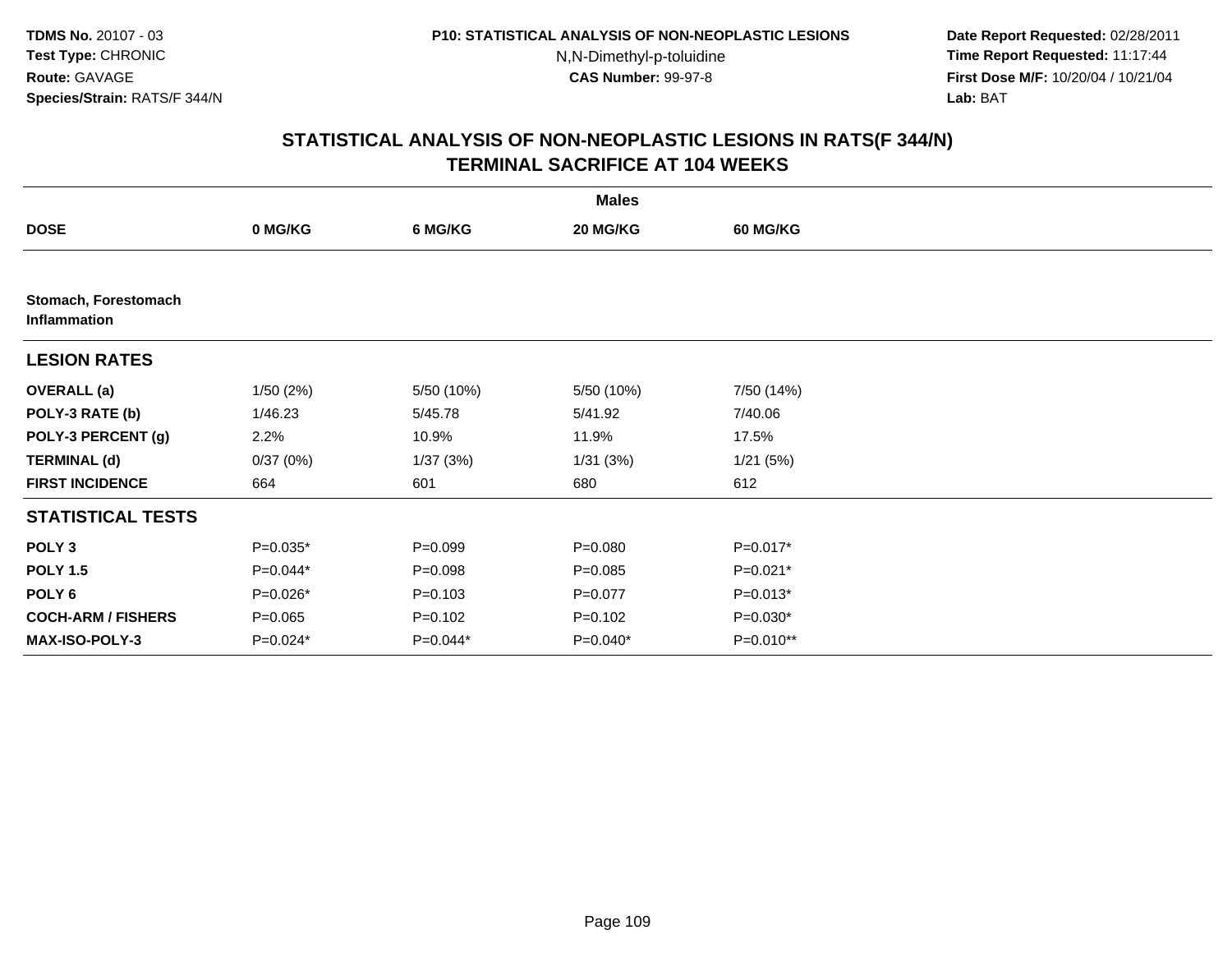**Date Report Requested:** 02/28/2011 **Time Report Requested:** 11:17:44 **First Dose M/F:** 10/20/04 / 10/21/04<br>**Lab:** BAT **Lab:** BAT

|                                      |            |             | <b>Males</b> |            |  |
|--------------------------------------|------------|-------------|--------------|------------|--|
| <b>DOSE</b>                          | 0 MG/KG    | 6 MG/KG     | 20 MG/KG     | 60 MG/KG   |  |
|                                      |            |             |              |            |  |
| Stomach, Forestomach<br><b>Ulcer</b> |            |             |              |            |  |
| <b>LESION RATES</b>                  |            |             |              |            |  |
| <b>OVERALL</b> (a)                   | 0/50(0%)   | 2/50(4%)    | 5/50 (10%)   | 6/50 (12%) |  |
| POLY-3 RATE (b)                      | 0/46.00    | 2/45.55     | 5/41.92      | 6/40.06    |  |
| POLY-3 PERCENT (g)                   | 0%         | 4.4%        | 11.9%        | 15%        |  |
| <b>TERMINAL (d)</b>                  | 0/37(0%)   | 0/37(0%)    | 1/31(3%)     | 0/21(0%)   |  |
| <b>FIRST INCIDENCE</b>               | $--$       | 601         | 680          | 612        |  |
| <b>STATISTICAL TESTS</b>             |            |             |              |            |  |
| POLY <sub>3</sub>                    | P=0.008**  | $P = 0.235$ | $P=0.023*$   | P=0.009**  |  |
| <b>POLY 1.5</b>                      | P=0.010**  | $P = 0.234$ | $P=0.025*$   | P=0.011*   |  |
| POLY 6                               | P=0.006**  | $P = 0.239$ | $P=0.022*$   | P=0.007**  |  |
| <b>COCH-ARM / FISHERS</b>            | $P=0.017*$ | $P = 0.247$ | P=0.028*     | $P=0.013*$ |  |
| <b>MAX-ISO-POLY-3</b>                | P=0.011*   | $P = 0.076$ | P=0.009**    | P=0.004**  |  |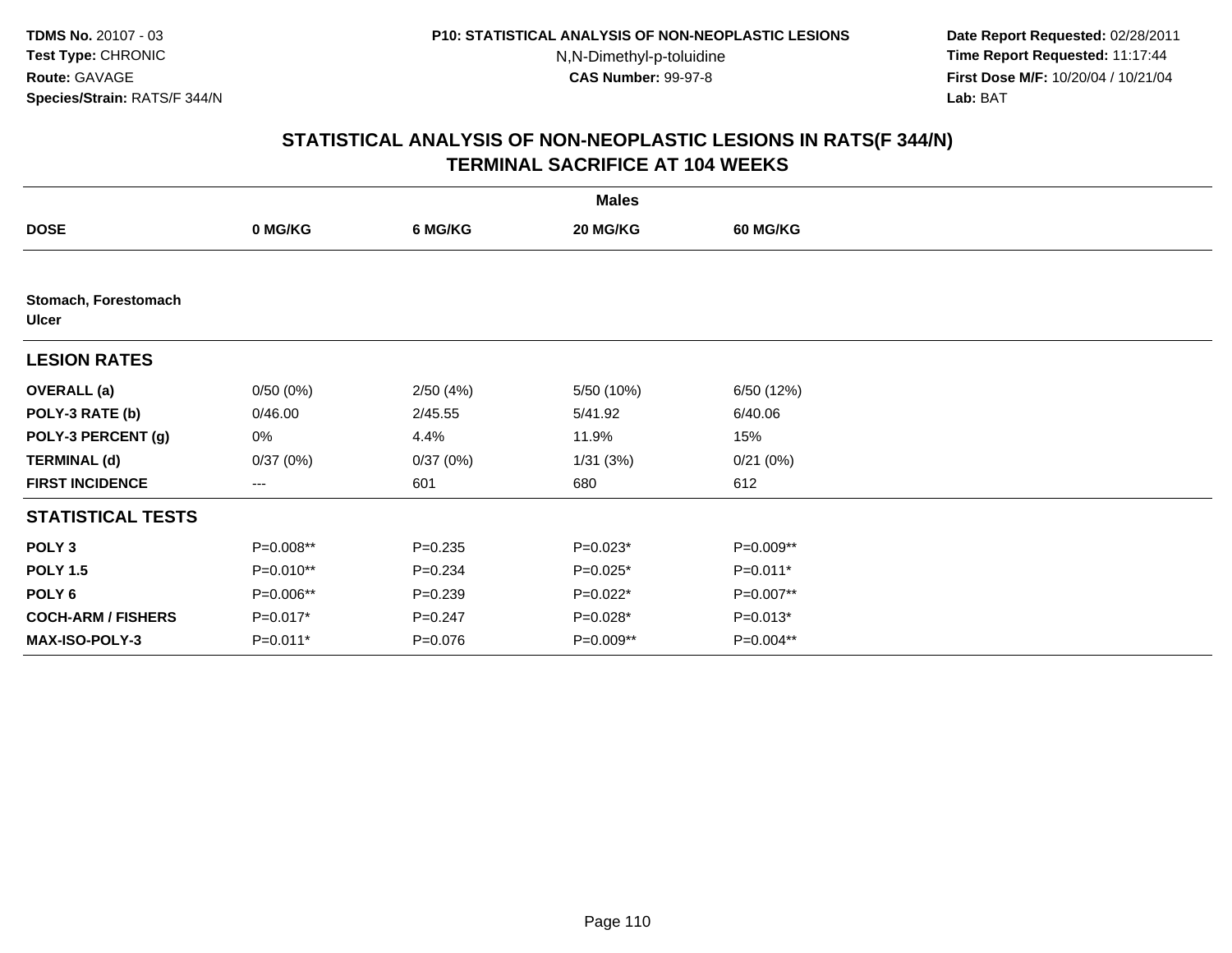**Date Report Requested:** 02/28/2011 **Time Report Requested:** 11:17:44 **First Dose M/F:** 10/20/04 / 10/21/04<br>**Lab:** BAT **Lab:** BAT

| <b>Males</b>                       |             |             |             |                 |  |  |  |
|------------------------------------|-------------|-------------|-------------|-----------------|--|--|--|
| <b>DOSE</b>                        | 0 MG/KG     | 6 MG/KG     | 20 MG/KG    | <b>60 MG/KG</b> |  |  |  |
|                                    |             |             |             |                 |  |  |  |
| Stomach, Glandular<br>Inflammation |             |             |             |                 |  |  |  |
| <b>LESION RATES</b>                |             |             |             |                 |  |  |  |
| <b>OVERALL</b> (a)                 | 0/50(0%)    | 1/50(2%)    | 2/50(4%)    | 1/50(2%)        |  |  |  |
| POLY-3 RATE (b)                    | 0/46.00     | 1/45.02     | 2/41.52     | 1/39.05         |  |  |  |
| POLY-3 PERCENT (g)                 | 0%          | 2.2%        | 4.8%        | 2.6%            |  |  |  |
| <b>TERMINAL (d)</b>                | 0/37(0%)    | 0/37(0%)    | 1/31(3%)    | 0/21(0%)        |  |  |  |
| <b>FIRST INCIDENCE</b>             | ---         | 721         | 707         | 724             |  |  |  |
| <b>STATISTICAL TESTS</b>           |             |             |             |                 |  |  |  |
| POLY <sub>3</sub>                  | $P = 0.423$ | $P = 0.496$ | $P = 0.215$ | $P = 0.468$     |  |  |  |
| <b>POLY 1.5</b>                    | $P = 0.453$ | $P = 0.495$ | $P = 0.220$ | $P = 0.480$     |  |  |  |
| POLY 6                             | $P = 0.385$ | $P = 0.498$ | $P = 0.211$ | $P = 0.452$     |  |  |  |
| <b>COCH-ARM / FISHERS</b>          | $P = 0.500$ | $P = 0.500$ | $P = 0.247$ | $P = 0.500$     |  |  |  |
| <b>MAX-ISO-POLY-3</b>              | $P = 0.244$ | $P = 0.159$ | $P = 0.076$ | $P = 0.158$     |  |  |  |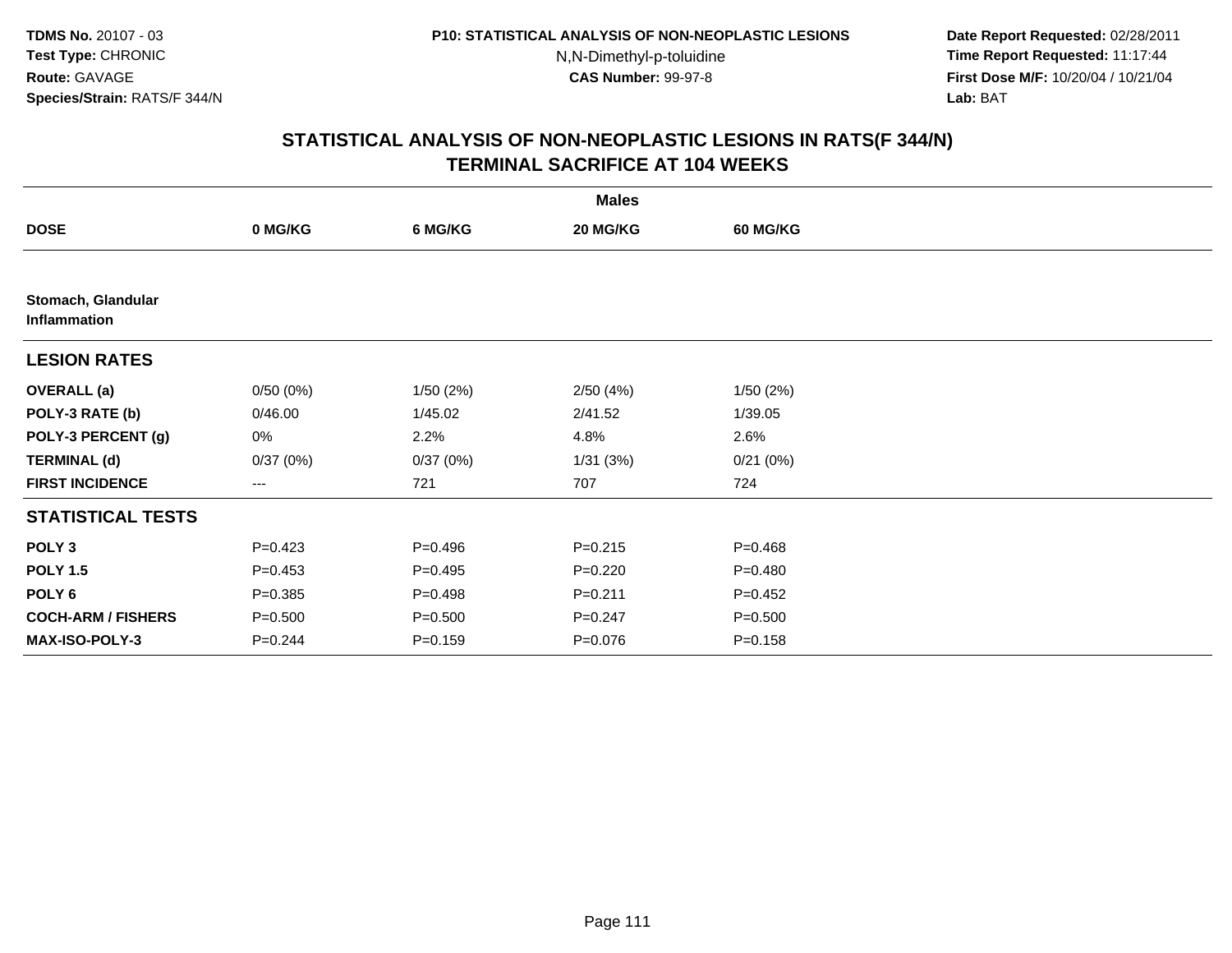**Date Report Requested:** 02/28/2011 **Time Report Requested:** 11:17:44 **First Dose M/F:** 10/20/04 / 10/21/04<br>**Lab:** BAT **Lab:** BAT

|                                             |            |          | <b>Males</b> |             |  |
|---------------------------------------------|------------|----------|--------------|-------------|--|
| <b>DOSE</b>                                 | 0 MG/KG    | 6 MG/KG  | 20 MG/KG     | 60 MG/KG    |  |
|                                             |            |          |              |             |  |
| Stomach, Glandular<br><b>Mineralization</b> |            |          |              |             |  |
| <b>LESION RATES</b>                         |            |          |              |             |  |
| <b>OVERALL</b> (a)                          | 0/50(0%)   | 0/50(0%) | 0/50(0%)     | 2/50(4%)    |  |
| POLY-3 RATE (b)                             | 0/46.00    | 0/44.99  | 0/41.44      | 2/40.22     |  |
| POLY-3 PERCENT (g)                          | 0%         | 0%       | 0%           | 5%          |  |
| <b>TERMINAL (d)</b>                         | 0/37(0%)   | 0/37(0%) | 0/31(0%)     | 0/21(0%)    |  |
| <b>FIRST INCIDENCE</b>                      | $---$      | ---      | ---          | 412         |  |
| <b>STATISTICAL TESTS</b>                    |            |          |              |             |  |
| POLY <sub>3</sub>                           | $P=0.035*$ | (e)      | (e)          | $P=0.209$   |  |
| <b>POLY 1.5</b>                             | $P=0.037*$ | (e)      | (e)          | $P = 0.219$ |  |
| POLY 6                                      | $P=0.032*$ | (e)      | (e)          | $P = 0.196$ |  |
| <b>COCH-ARM / FISHERS</b>                   | $P=0.042*$ | (e)      | (e)          | $P = 0.247$ |  |
| MAX-ISO-POLY-3                              | $P=0.034*$ | (e)      | (e)          | $P = 0.075$ |  |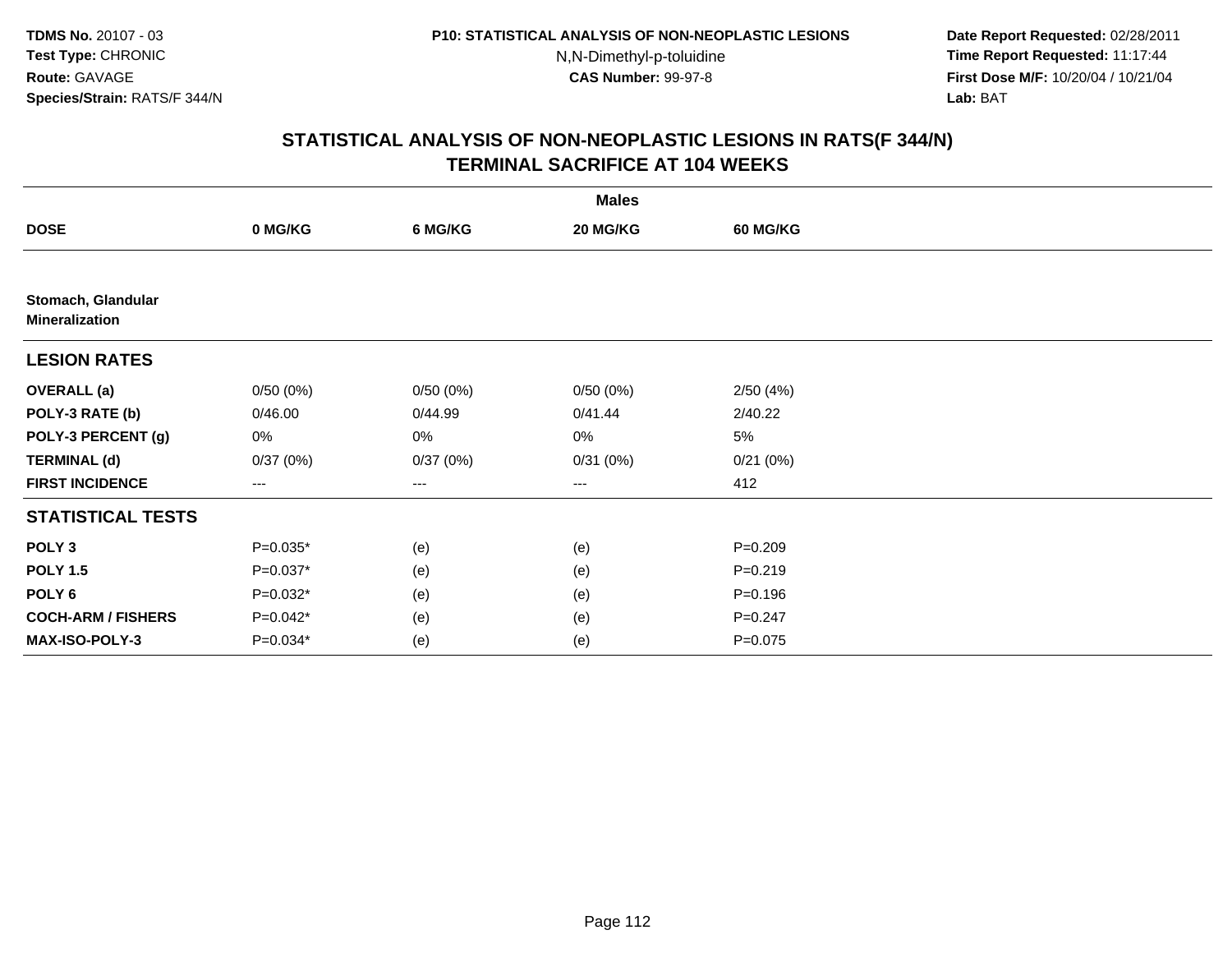**Date Report Requested:** 02/28/2011 **Time Report Requested:** 11:17:44 **First Dose M/F:** 10/20/04 / 10/21/04<br>**Lab:** BAT **Lab:** BAT

|                                    |             |             | <b>Males</b> |                 |  |
|------------------------------------|-------------|-------------|--------------|-----------------|--|
| <b>DOSE</b>                        | 0 MG/KG     | 6 MG/KG     | 20 MG/KG     | <b>60 MG/KG</b> |  |
|                                    |             |             |              |                 |  |
| Stomach, Glandular<br><b>Ulcer</b> |             |             |              |                 |  |
| <b>LESION RATES</b>                |             |             |              |                 |  |
| <b>OVERALL</b> (a)                 | 0/50(0%)    | 1/50(2%)    | 2/50(4%)     | 0/50(0%)        |  |
| POLY-3 RATE (b)                    | 0/46.00     | 1/45.02     | 2/41.52      | 0/39.04         |  |
| POLY-3 PERCENT (g)                 | 0%          | 2.2%        | 4.8%         | 0%              |  |
| <b>TERMINAL (d)</b>                | 0/37(0%)    | 0/37(0%)    | 1/31(3%)     | 0/21(0%)        |  |
| <b>FIRST INCIDENCE</b>             | ---         | 721         | 707          | ---             |  |
| <b>STATISTICAL TESTS</b>           |             |             |              |                 |  |
| POLY <sub>3</sub>                  | P=0.577N    | $P = 0.496$ | $P = 0.215$  | (e)             |  |
| <b>POLY 1.5</b>                    | P=0.553N    | $P = 0.495$ | $P = 0.220$  | (e)             |  |
| POLY <sub>6</sub>                  | P=0.606N    | $P = 0.498$ | $P = 0.211$  | (e)             |  |
| <b>COCH-ARM / FISHERS</b>          | P=0.515N    | $P = 0.500$ | $P = 0.247$  | (e)             |  |
| MAX-ISO-POLY-3                     | $P = 0.346$ | $P = 0.159$ | $P = 0.076$  | (e)             |  |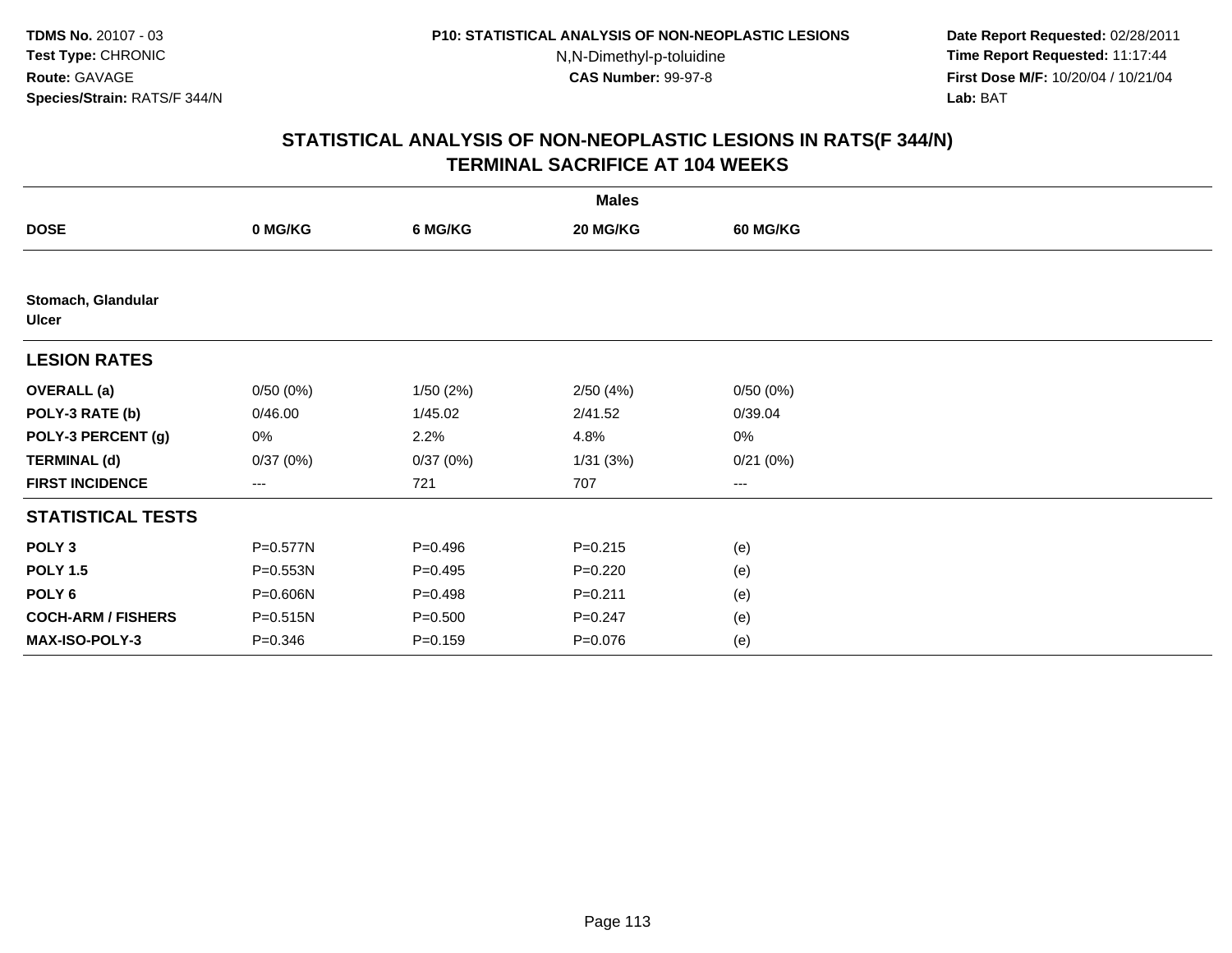**Date Report Requested:** 02/28/2011 **Time Report Requested:** 11:17:44 **First Dose M/F:** 10/20/04 / 10/21/04<br>**Lab:** BAT **Lab:** BAT

|                                                 | <b>Males</b> |             |            |                 |  |  |  |  |
|-------------------------------------------------|--------------|-------------|------------|-----------------|--|--|--|--|
| <b>DOSE</b>                                     | 0 MG/KG      | 6 MG/KG     | 20 MG/KG   | <b>60 MG/KG</b> |  |  |  |  |
|                                                 |              |             |            |                 |  |  |  |  |
| <b>Testes: Interstitial Cell</b><br>Hyperplasia |              |             |            |                 |  |  |  |  |
| <b>LESION RATES</b>                             |              |             |            |                 |  |  |  |  |
| <b>OVERALL</b> (a)                              | 16/50 (32%)  | 16/50 (32%) | 6/50 (12%) | 12/50 (24%)     |  |  |  |  |
| POLY-3 RATE (b)                                 | 16/47.35     | 16/45.48    | 6/41.89    | 12/40.80        |  |  |  |  |
| POLY-3 PERCENT (g)                              | 33.8%        | 35.2%       | 14.3%      | 29.4%           |  |  |  |  |
| <b>TERMINAL (d)</b>                             | 10/37 (27%)  | 13/37 (35%) | 4/31 (13%) | 4/21 (19%)      |  |  |  |  |
| <b>FIRST INCIDENCE</b>                          | 610          | 601         | 645        | 612             |  |  |  |  |
| <b>STATISTICAL TESTS</b>                        |              |             |            |                 |  |  |  |  |
| POLY <sub>3</sub>                               | P=0.313N     | $P = 0.531$ | P=0.028N*  | P=0.417N        |  |  |  |  |
| <b>POLY 1.5</b>                                 | P=0.265N     | $P = 0.541$ | P=0.023N*  | P=0.352N        |  |  |  |  |
| POLY <sub>6</sub>                               | P=0.374N     | $P=0.522$   | P=0.034N*  | P=0.495N        |  |  |  |  |
| <b>COCH-ARM / FISHERS</b>                       | P=0.203N     | P=0.585N    | P=0.014N*  | P=0.252N        |  |  |  |  |
| <b>MAX-ISO-POLY-3</b>                           | P=0.173N     | $P = 0.443$ | P=0.021N*  | P=0.340N        |  |  |  |  |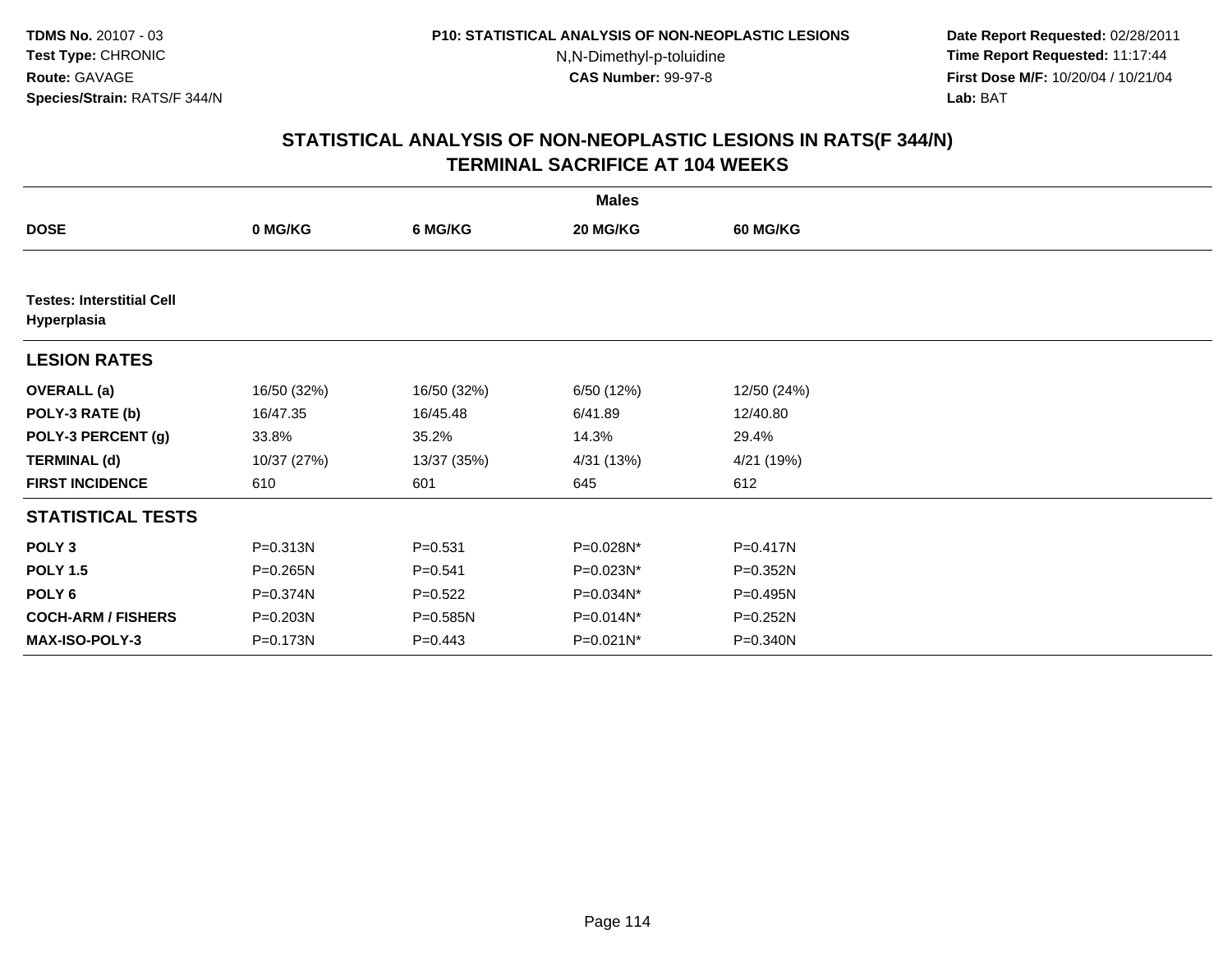**Date Report Requested:** 02/28/2011 **Time Report Requested:** 11:17:44 **First Dose M/F:** 10/20/04 / 10/21/04<br>**Lab:** BAT **Lab:** BAT

|                                 | <b>Males</b> |              |             |                 |  |  |  |  |
|---------------------------------|--------------|--------------|-------------|-----------------|--|--|--|--|
| <b>DOSE</b>                     | 0 MG/KG      | 6 MG/KG      | 20 MG/KG    | <b>60 MG/KG</b> |  |  |  |  |
|                                 |              |              |             |                 |  |  |  |  |
| <b>Thymus</b><br><b>Atrophy</b> |              |              |             |                 |  |  |  |  |
| <b>LESION RATES</b>             |              |              |             |                 |  |  |  |  |
| <b>OVERALL</b> (a)              | 44/50 (88%)  | 46/48 (96%)  | 44/48 (92%) | 44/47 (94%)     |  |  |  |  |
| POLY-3 RATE (b)                 | 44/49.30     | 46/46.39     | 44/46.38    | 44/46.61        |  |  |  |  |
| POLY-3 PERCENT (g)              | 89.3%        | 99.2%        | 94.9%       | 94.4%           |  |  |  |  |
| <b>TERMINAL (d)</b>             | 34/37 (92%)  | 35/35 (100%) | 30/31 (97%) | 18/20 (90%)     |  |  |  |  |
| <b>FIRST INCIDENCE</b>          | 337          | 324          | 129         | 192             |  |  |  |  |
| <b>STATISTICAL TESTS</b>        |              |              |             |                 |  |  |  |  |
| POLY <sub>3</sub>               | $P=0.497$    | P=0.040*     | $P = 0.251$ | $P = 0.286$     |  |  |  |  |
| <b>POLY 1.5</b>                 | $P=0.474$    | P=0.049*     | $P=0.272$   | $P = 0.279$     |  |  |  |  |
| POLY 6                          | $P = 0.530$  | P=0.038*     | $P = 0.236$ | $P = 0.304$     |  |  |  |  |
| <b>COCH-ARM / FISHERS</b>       | $P = 0.390$  | $P = 0.148$  | $P = 0.397$ | $P=0.275$       |  |  |  |  |
| MAX-ISO-POLY-3                  | $P = 0.097$  | $P=0.015*$   | $P = 0.147$ | $P = 0.174$     |  |  |  |  |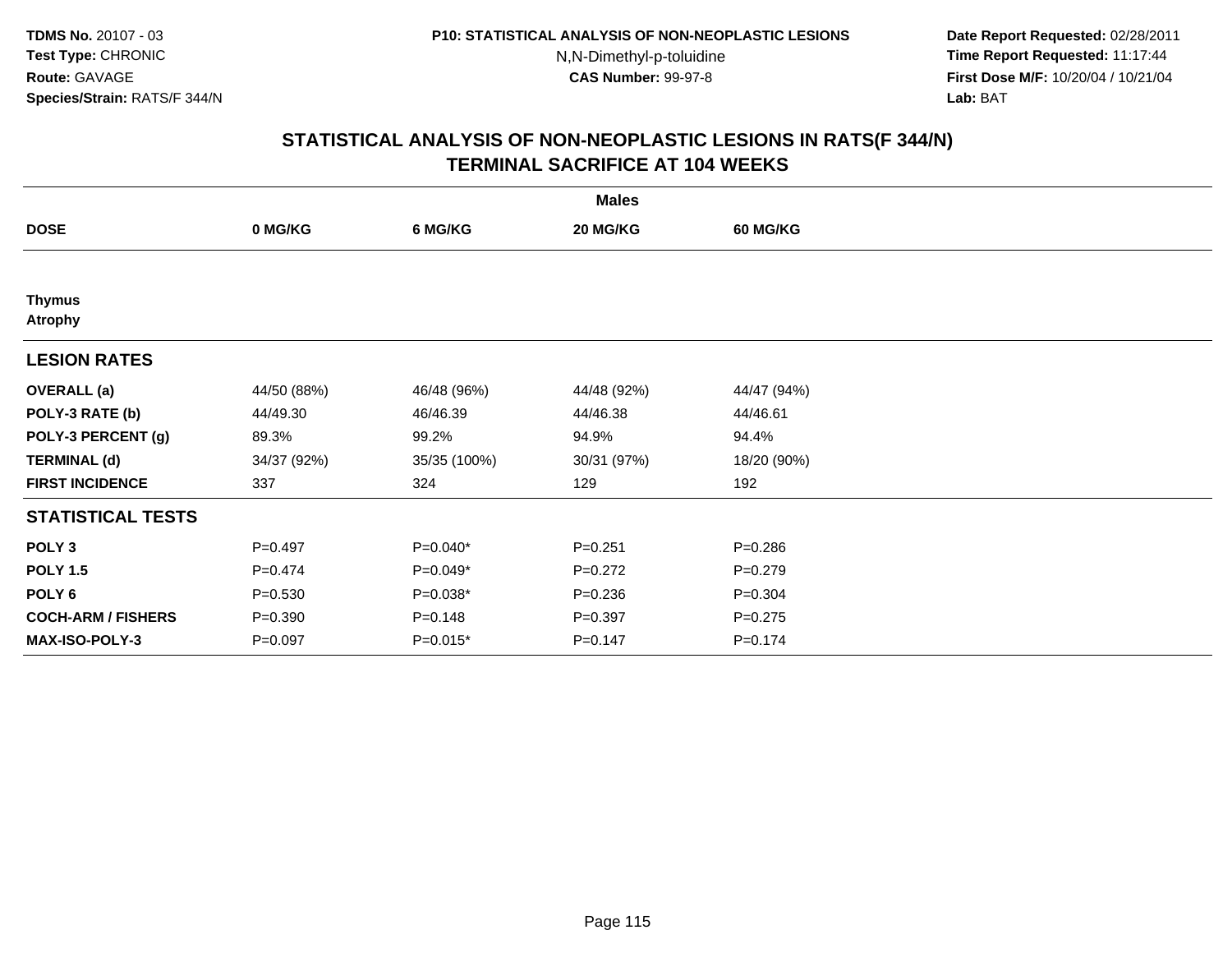**Date Report Requested:** 02/28/2011 **Time Report Requested:** 11:17:44 **First Dose M/F:** 10/20/04 / 10/21/04<br>**Lab:** BAT **Lab:** BAT

| <b>Males</b>                                |             |             |             |            |  |  |  |
|---------------------------------------------|-------------|-------------|-------------|------------|--|--|--|
| <b>DOSE</b>                                 | 0 MG/KG     | 6 MG/KG     | 20 MG/KG    | 60 MG/KG   |  |  |  |
|                                             |             |             |             |            |  |  |  |
| <b>Thyroid Gland: C-Cell</b><br>Hyperplasia |             |             |             |            |  |  |  |
| <b>LESION RATES</b>                         |             |             |             |            |  |  |  |
| <b>OVERALL</b> (a)                          | 14/50 (28%) | 20/49 (41%) | 14/50 (28%) | 5/49 (10%) |  |  |  |
| POLY-3 RATE (b)                             | 14/47.59    | 20/46.04    | 14/42.89    | 5/38.89    |  |  |  |
| POLY-3 PERCENT (g)                          | 29.4%       | 43.4%       | 32.6%       | 12.9%      |  |  |  |
| <b>TERMINAL (d)</b>                         | 9/37(24%)   | 15/37 (41%) | 9/31(29%)   | 5/21(24%)  |  |  |  |
| <b>FIRST INCIDENCE</b>                      | 609         | 512         | 581         | 727 (T)    |  |  |  |
| <b>STATISTICAL TESTS</b>                    |             |             |             |            |  |  |  |
| POLY <sub>3</sub>                           | P=0.010N**  | $P = 0.115$ | $P=0.459$   | P=0.055N   |  |  |  |
| <b>POLY 1.5</b>                             | P=0.005N**  | $P = 0.113$ | $P = 0.488$ | P=0.038N*  |  |  |  |
| POLY 6                                      | P=0.024N*   | $P=0.119$   | $P=0.432$   | P=0.087N   |  |  |  |
| <b>COCH-ARM / FISHERS</b>                   | P=0.002N**  | $P=0.129$   | P=0.588N    | P=0.022N*  |  |  |  |
| MAX-ISO-POLY-3                              | P=0.016N*   | $P = 0.080$ | $P = 0.375$ | P=0.043N*  |  |  |  |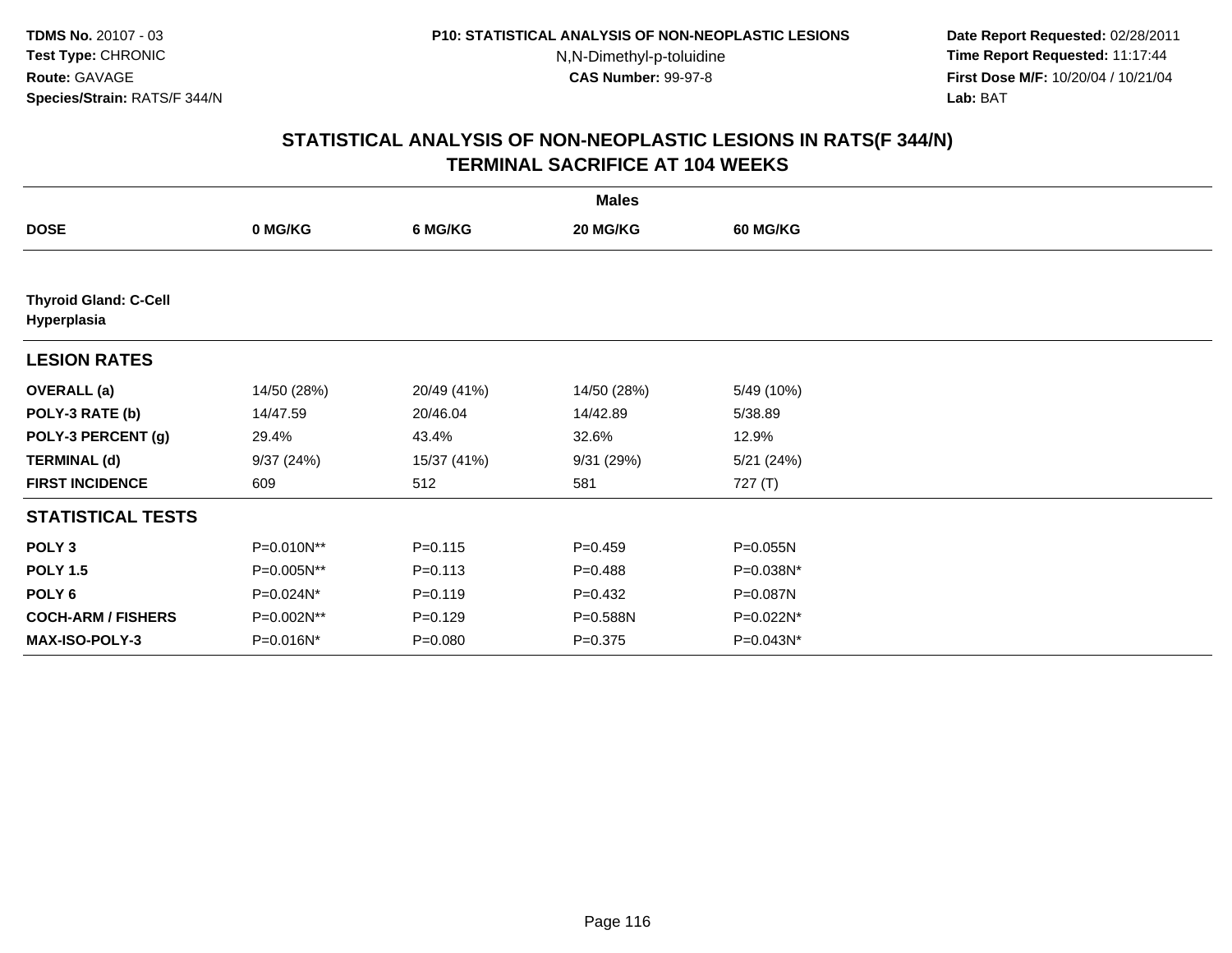**Date Report Requested:** 02/28/2011 **Time Report Requested:** 11:17:44 **First Dose M/F:** 10/20/04 / 10/21/04<br>**Lab:** BAT **Lab:** BAT

| <b>Males</b>                                    |             |             |              |                 |  |  |  |
|-------------------------------------------------|-------------|-------------|--------------|-----------------|--|--|--|
| <b>DOSE</b>                                     | 0 MG/KG     | 6 MG/KG     | 20 MG/KG     | <b>60 MG/KG</b> |  |  |  |
|                                                 |             |             |              |                 |  |  |  |
| <b>Tooth: Peridontal Tissue</b><br>Inflammation |             |             |              |                 |  |  |  |
| <b>LESION RATES</b>                             |             |             |              |                 |  |  |  |
| <b>OVERALL</b> (a)                              | 1/1 (100%)  | 2/2 (100%)  | 1/2(50%)     | $0/0 (0\%)$     |  |  |  |
| POLY-3 RATE (b)                                 | 1/1.00      | 2/2.00      | 1/2.00       | 0/0.00          |  |  |  |
| POLY-3 PERCENT (g)                              | 100%        | 100%        | 50%          | 0%              |  |  |  |
| <b>TERMINAL (d)</b>                             | $0/0 (0\%)$ | $0/0 (0\%)$ | $0/1$ $(0%)$ | $0/0 (0\%)$     |  |  |  |
| <b>FIRST INCIDENCE</b>                          | 665         | 695         | 612          | $--$            |  |  |  |
| <b>STATISTICAL TESTS</b>                        |             |             |              |                 |  |  |  |
| POLY <sub>3</sub>                               | (e)         | (e)         | P=0.614N     | (e)             |  |  |  |
| <b>POLY 1.5</b>                                 | (e)         | (e)         | P=0.614N     | (e)             |  |  |  |
| POLY 6                                          | (e)         | (e)         | P=0.614N     | (e)             |  |  |  |
| <b>COCH-ARM / FISHERS</b>                       | P=0.923N    | (e)         | P=0.667N     | (e)             |  |  |  |
| MAX-ISO-POLY-3                                  | (e)         | (e)         | P=0.308N     | (e)             |  |  |  |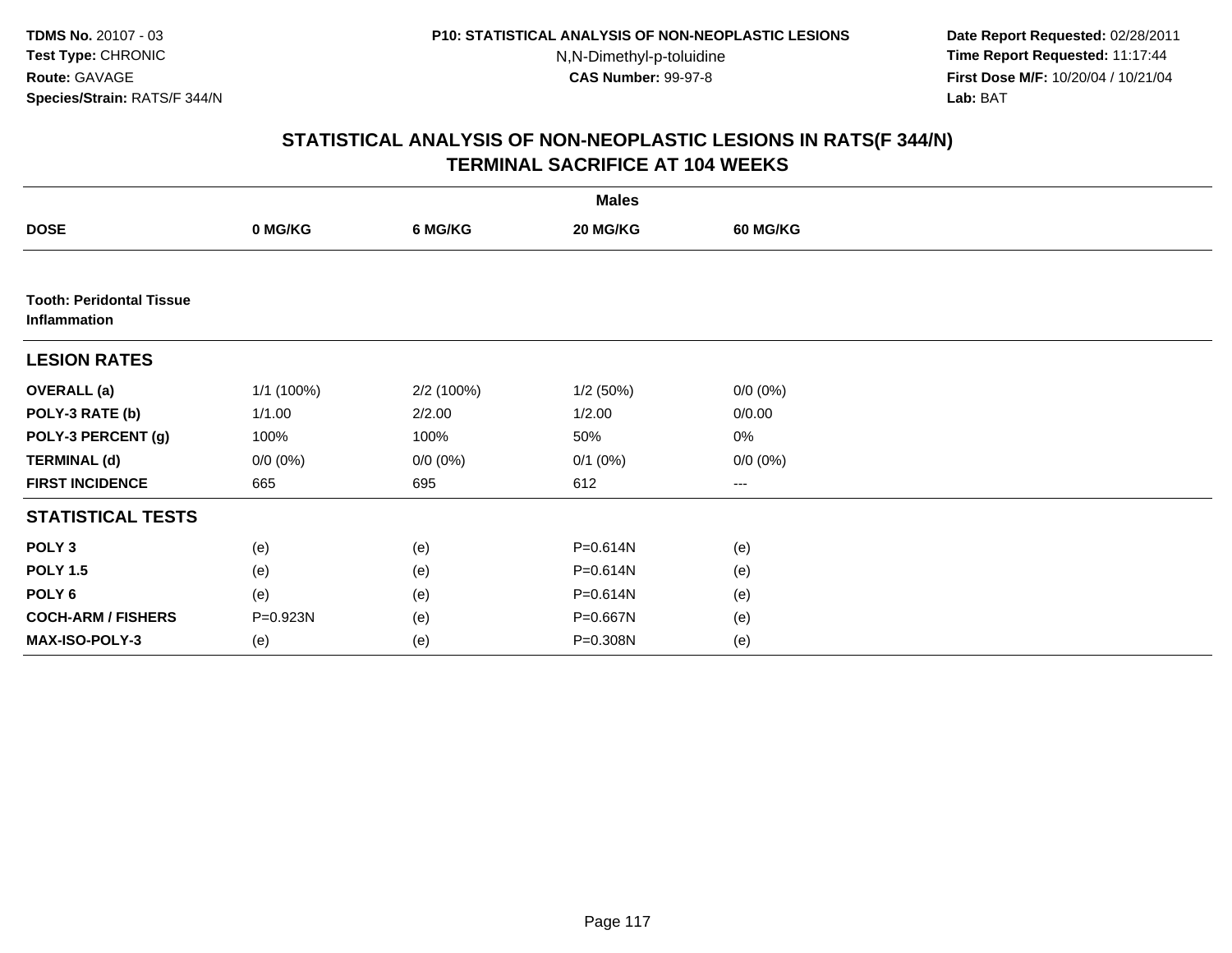**TDMS No.** 20107 - 03**Test Type:** CHRONIC**Route:** GAVAGE**Species/Strain:** RATS/F 344/N

N,N-Dimethyl-p-toluidine

 **Date Report Requested:** 02/28/2011 **Time Report Requested:** 11:17:44 **First Dose M/F:** 10/20/04 / 10/21/04<br>**Lab:** BAT **Lab:** BAT

|                                |             |              | <b>Males</b> |                 |  |
|--------------------------------|-------------|--------------|--------------|-----------------|--|
| <b>DOSE</b>                    | 0 MG/KG     | 6 MG/KG      | 20 MG/KG     | <b>60 MG/KG</b> |  |
|                                |             |              |              |                 |  |
| <b>Trachea</b><br>Inflammation |             |              |              |                 |  |
| <b>LESION RATES</b>            |             |              |              |                 |  |
| <b>OVERALL</b> (a)             | 3/50(6%)    | 1/50(2%)     | 1/50(2%)     | 3/50(6%)        |  |
| POLY-3 RATE (b)                | 3/46.41     | 1/45.60      | 1/41.44      | 3/39.27         |  |
| POLY-3 PERCENT (g)             | 6.5%        | 2.2%         | 2.4%         | 7.6%            |  |
| <b>TERMINAL (d)</b>            | 2/37(5%)    | 0/37(0%)     | 1/31(3%)     | 2/21(10%)       |  |
| <b>FIRST INCIDENCE</b>         | 609         | 530          | 727 (T)      | 668             |  |
| <b>STATISTICAL TESTS</b>       |             |              |              |                 |  |
| POLY <sub>3</sub>              | $P = 0.356$ | P=0.312N     | P=0.347N     | $P = 0.583$     |  |
| <b>POLY 1.5</b>                | $P = 0.380$ | P=0.313N     | P=0.337N     | $P = 0.613$     |  |
| POLY <sub>6</sub>              | $P = 0.326$ | P=0.308N     | P=0.357N     | $P = 0.545$     |  |
| <b>COCH-ARM / FISHERS</b>      | $P = 0.414$ | P=0.309N     | P=0.309N     | $P = 0.661N$    |  |
| <b>MAX-ISO-POLY-3</b>          | $P = 0.354$ | $P = 0.161N$ | P=0.196N     | $P = 0.421$     |  |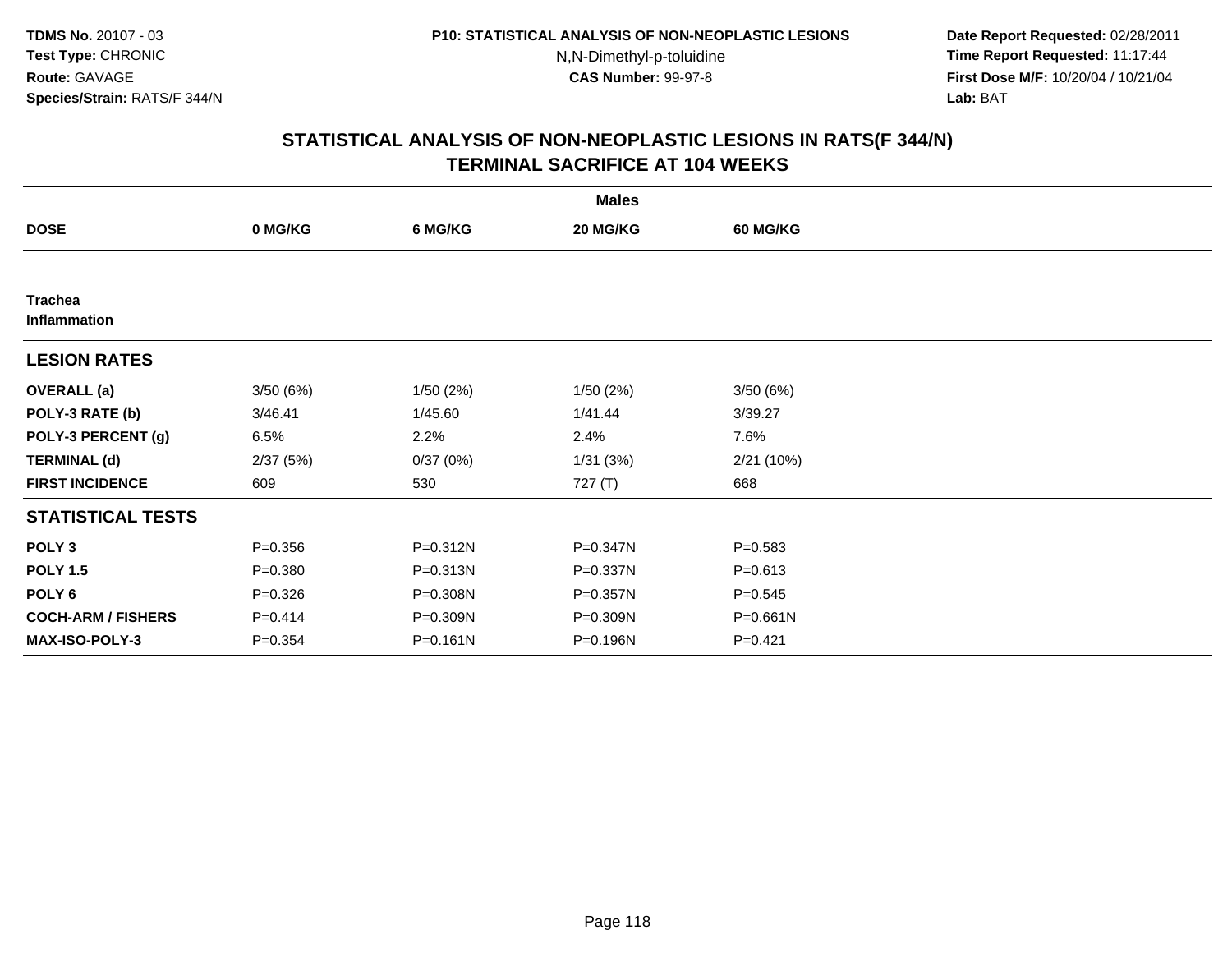**Date Report Requested:** 02/28/2011 **Time Report Requested:** 11:17:44 **First Dose M/F:** 10/20/04 / 10/21/04<br>**Lab:** BAT **Lab:** BAT

|                                                     |          |          | <b>Males</b> |             |  |  |  |  |
|-----------------------------------------------------|----------|----------|--------------|-------------|--|--|--|--|
| <b>DOSE</b>                                         | 0 MG/KG  | 6 MG/KG  | 20 MG/KG     | 60 MG/KG    |  |  |  |  |
|                                                     |          |          |              |             |  |  |  |  |
| <b>Trachea: Peritracheal Tissue</b><br>Inflammation |          |          |              |             |  |  |  |  |
| <b>LESION RATES</b>                                 |          |          |              |             |  |  |  |  |
| <b>OVERALL</b> (a)                                  | 0/50(0%) | 0/50(0%) | 0/50(0%)     | 2/50(4%)    |  |  |  |  |
| POLY-3 RATE (b)                                     | 0/46.00  | 0/44.99  | 0/41.44      | 2/40.51     |  |  |  |  |
| POLY-3 PERCENT (g)                                  | 0%       | 0%       | 0%           | 4.9%        |  |  |  |  |
| <b>TERMINAL (d)</b>                                 | 0/37(0%) | 0/37(0%) | 0/31(0%)     | 0/21(0%)    |  |  |  |  |
| <b>FIRST INCIDENCE</b>                              | ---      | $--$     | $\cdots$     | 192         |  |  |  |  |
| <b>STATISTICAL TESTS</b>                            |          |          |              |             |  |  |  |  |
| POLY <sub>3</sub>                                   | P=0.035* | (e)      | (e)          | $P = 0.210$ |  |  |  |  |
| <b>POLY 1.5</b>                                     | P=0.038* | (e)      | (e)          | $P = 0.221$ |  |  |  |  |
| POLY <sub>6</sub>                                   | P=0.032* | (e)      | (e)          | $P = 0.197$ |  |  |  |  |
| <b>COCH-ARM / FISHERS</b>                           | P=0.042* | (e)      | (e)          | $P = 0.247$ |  |  |  |  |
| MAX-ISO-POLY-3                                      | P=0.034* | (e)      | (e)          | $P = 0.075$ |  |  |  |  |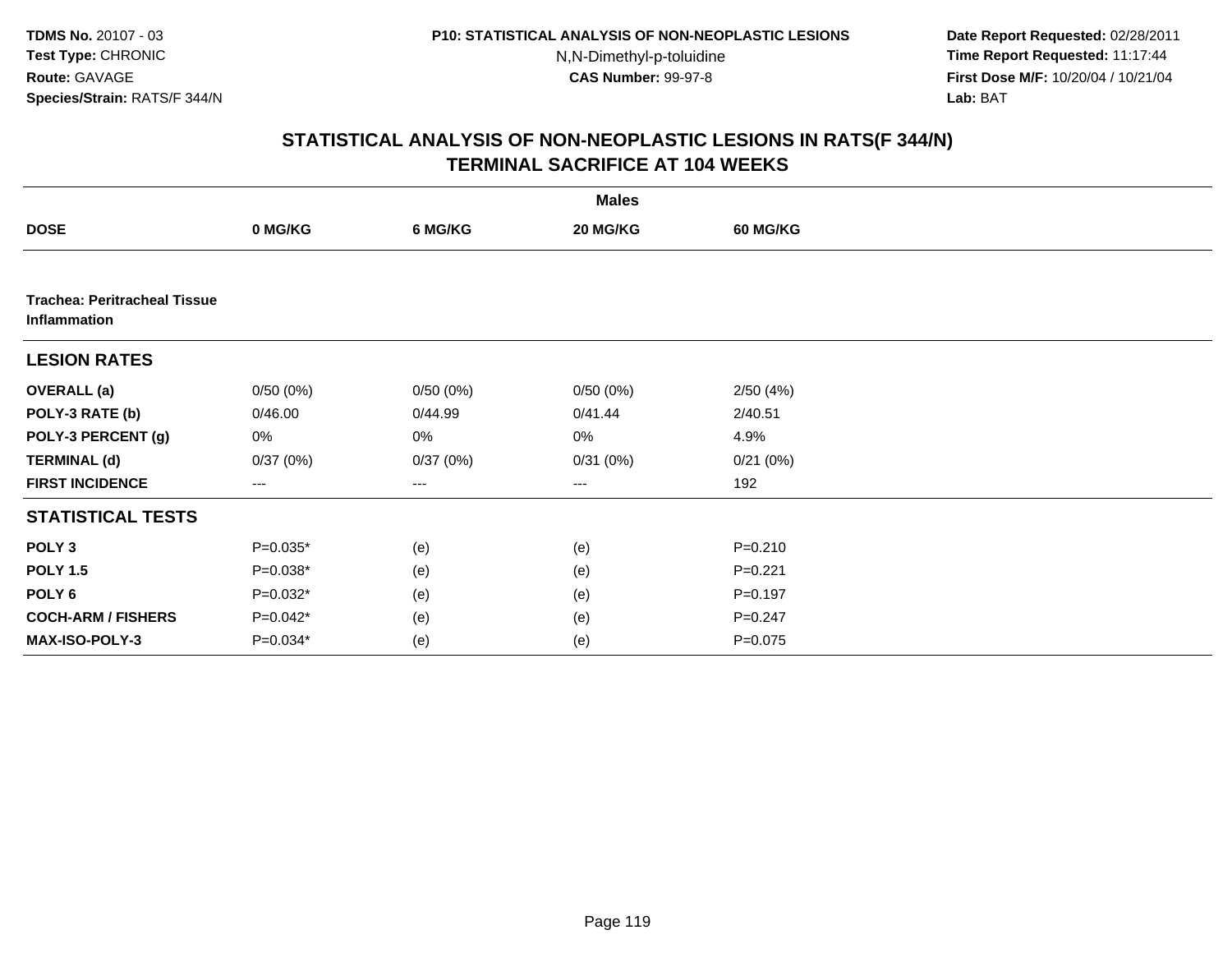**TDMS No.** 20107 - 03**Test Type:** CHRONIC**Route:** GAVAGE**Species/Strain:** RATS/F 344/N

N,N-Dimethyl-p-toluidine

 **Date Report Requested:** 02/28/2011 **Time Report Requested:** 11:17:44 **First Dose M/F:** 10/20/04 / 10/21/04<br>**Lab:** BAT **Lab:** BAT

|                                      |             |             | <b>Males</b> |             |  |
|--------------------------------------|-------------|-------------|--------------|-------------|--|
| <b>DOSE</b>                          | 0 MG/KG     | 6 MG/KG     | 20 MG/KG     | 60 MG/KG    |  |
|                                      |             |             |              |             |  |
| <b>Urinary Bladder</b><br>Hemorrhage |             |             |              |             |  |
| <b>LESION RATES</b>                  |             |             |              |             |  |
| <b>OVERALL</b> (a)                   | 0/50(0%)    | 1/50(2%)    | 0/50(0%)     | 2/50(4%)    |  |
| POLY-3 RATE (b)                      | 0/46.00     | 1/45.05     | 0/41.44      | 2/40.22     |  |
| POLY-3 PERCENT (g)                   | 0%          | 2.2%        | 0%           | 5%          |  |
| <b>TERMINAL (d)</b>                  | 0/37(0%)    | 0/37(0%)    | 0/31(0%)     | 0/21(0%)    |  |
| <b>FIRST INCIDENCE</b>               | ---         | 713         | ---          | 412         |  |
| <b>STATISTICAL TESTS</b>             |             |             |              |             |  |
| POLY <sub>3</sub>                    | $P = 0.131$ | $P = 0.496$ | (e)          | $P = 0.209$ |  |
| <b>POLY 1.5</b>                      | $P = 0.138$ | $P = 0.495$ | (e)          | $P = 0.219$ |  |
| POLY <sub>6</sub>                    | $P=0.122$   | $P=0.498$   | (e)          | $P = 0.196$ |  |
| <b>COCH-ARM / FISHERS</b>            | $P = 0.151$ | $P = 0.500$ | (e)          | $P = 0.247$ |  |
| MAX-ISO-POLY-3                       | $P = 0.080$ | $P = 0.159$ | (e)          | $P = 0.075$ |  |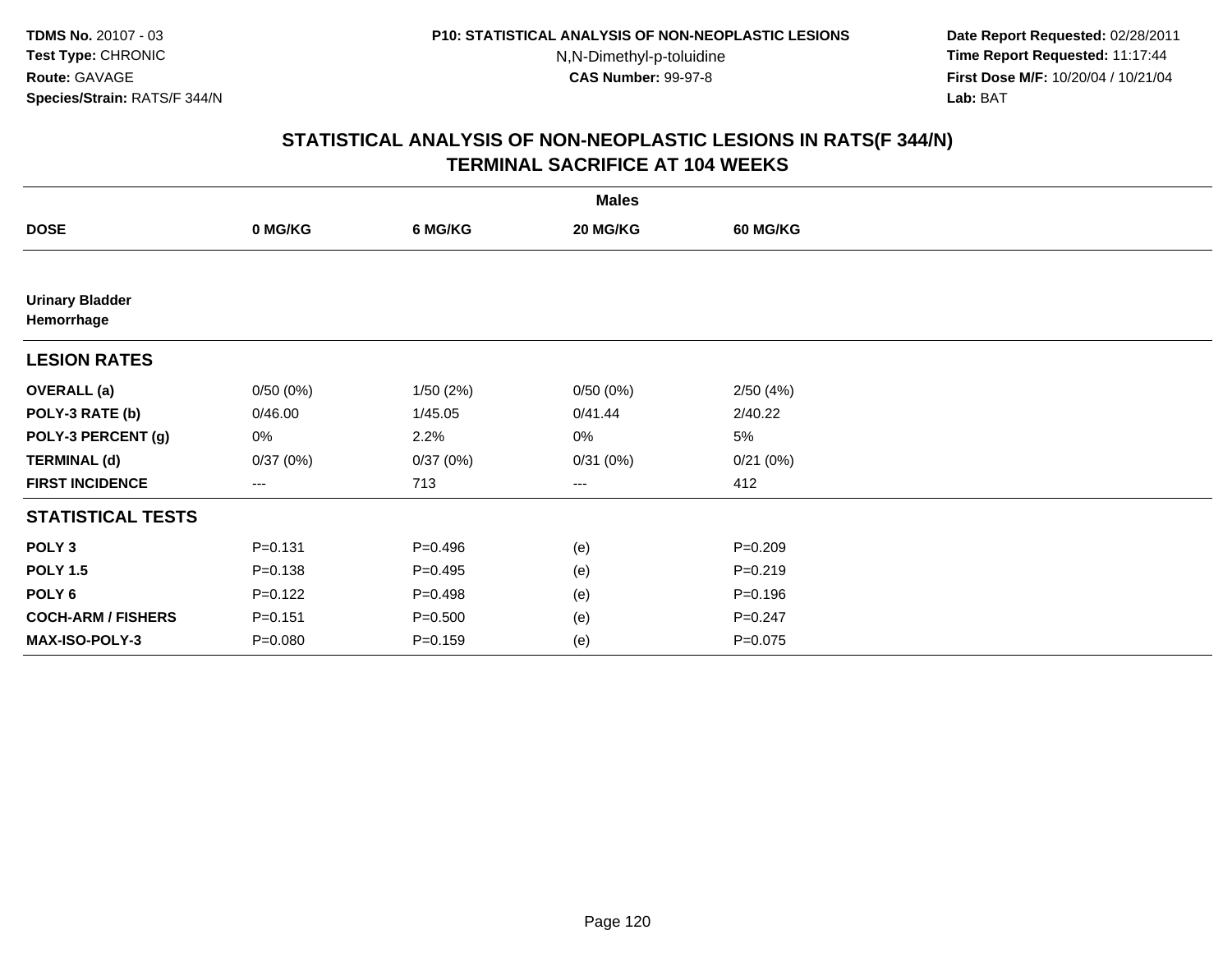**TDMS No.** 20107 - 03**Test Type:** CHRONIC**Route:** GAVAGE**Species/Strain:** RATS/F 344/N

N,N-Dimethyl-p-toluidine

 **Date Report Requested:** 02/28/2011 **Time Report Requested:** 11:17:44 **First Dose M/F:** 10/20/04 / 10/21/04<br>**Lab:** BAT **Lab:** BAT

| <b>Males</b>                           |             |             |             |                 |  |  |  |
|----------------------------------------|-------------|-------------|-------------|-----------------|--|--|--|
| <b>DOSE</b>                            | 0 MG/KG     | 6 MG/KG     | 20 MG/KG    | <b>60 MG/KG</b> |  |  |  |
|                                        |             |             |             |                 |  |  |  |
| <b>Urinary Bladder</b><br>Inflammation |             |             |             |                 |  |  |  |
| <b>LESION RATES</b>                    |             |             |             |                 |  |  |  |
| <b>OVERALL</b> (a)                     | 0/50(0%)    | 2/50(4%)    | 2/50(4%)    | 2/50(4%)        |  |  |  |
| POLY-3 RATE (b)                        | 0/46.00     | 2/45.07     | 2/42.41     | 2/40.22         |  |  |  |
| POLY-3 PERCENT (g)                     | 0%          | 4.4%        | 4.7%        | 5%              |  |  |  |
| <b>TERMINAL (d)</b>                    | 0/37(0%)    | 0/37(0%)    | 1/31(3%)    | 0/21(0%)        |  |  |  |
| <b>FIRST INCIDENCE</b>                 | ---         | 713         | 233         | 412             |  |  |  |
| <b>STATISTICAL TESTS</b>               |             |             |             |                 |  |  |  |
| POLY <sub>3</sub>                      | $P = 0.283$ | $P = 0.233$ | $P = 0.219$ | $P = 0.209$     |  |  |  |
| <b>POLY 1.5</b>                        | $P = 0.305$ | $P=0.232$   | $P=0.223$   | $P = 0.219$     |  |  |  |
| POLY <sub>6</sub>                      | $P = 0.256$ | $P = 0.235$ | $P = 0.215$ | $P = 0.196$     |  |  |  |
| <b>COCH-ARM / FISHERS</b>              | $P = 0.342$ | $P = 0.247$ | $P = 0.247$ | $P = 0.247$     |  |  |  |
| MAX-ISO-POLY-3                         | $P = 0.196$ | $P = 0.076$ | $P = 0.076$ | $P = 0.075$     |  |  |  |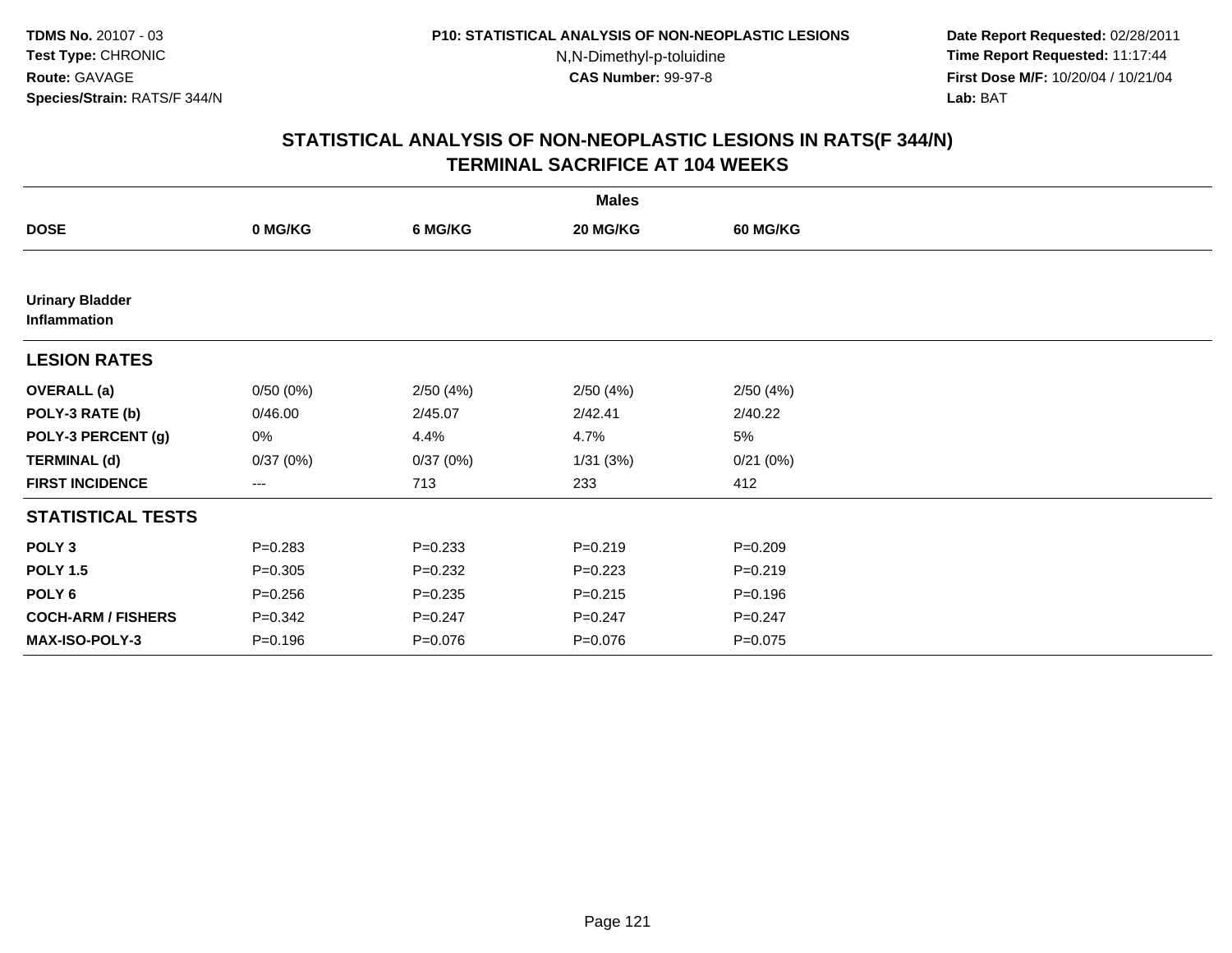**Date Report Requested:** 02/28/2011 **Time Report Requested:** 11:17:44 **First Dose M/F:** 10/20/04 / 10/21/04<br>**Lab:** BAT **Lab:** BAT

| <b>Females</b>                       |             |             |             |                 |  |  |  |
|--------------------------------------|-------------|-------------|-------------|-----------------|--|--|--|
| <b>DOSE</b>                          | 0 MG/KG     | 6 MG/KG     | 20 MG/KG    | <b>60 MG/KG</b> |  |  |  |
|                                      |             |             |             |                 |  |  |  |
| <b>Adrenal Cortex</b><br>Angiectasis |             |             |             |                 |  |  |  |
| <b>LESION RATES</b>                  |             |             |             |                 |  |  |  |
| <b>OVERALL</b> (a)                   | 39/50 (78%) | 42/50 (84%) | 43/50 (86%) | 34/49 (69%)     |  |  |  |
| POLY-3 RATE (b)                      | 39/48.27    | 42/47.42    | 43/48.53    | 34/43.53        |  |  |  |
| POLY-3 PERCENT (g)                   | 80.8%       | 88.6%       | 88.6%       | 78.1%           |  |  |  |
| <b>TERMINAL (d)</b>                  | 27/33 (82%) | 39/42 (93%) | 32/33 (97%) | 20/23 (87%)     |  |  |  |
| <b>FIRST INCIDENCE</b>               | 625         | 611         | 604         | 381             |  |  |  |
| <b>STATISTICAL TESTS</b>             |             |             |             |                 |  |  |  |
| POLY <sub>3</sub>                    | P=0.233N    | $P = 0.209$ | $P = 0.204$ | P=0.474N        |  |  |  |
| <b>POLY 1.5</b>                      | P=0.167N    | $P=0.217$   | $P = 0.213$ | P=0.396N        |  |  |  |
| POLY 6                               | P=0.314N    | $P = 0.209$ | $P = 0.179$ | $P = 0.556N$    |  |  |  |
| <b>COCH-ARM / FISHERS</b>            | P=0.072N    | $P = 0.306$ | $P = 0.218$ | P=0.228N        |  |  |  |
| <b>MAX-ISO-POLY-3</b>                | P=0.242N    | $P = 0.136$ | $P = 0.131$ | P=0.372N        |  |  |  |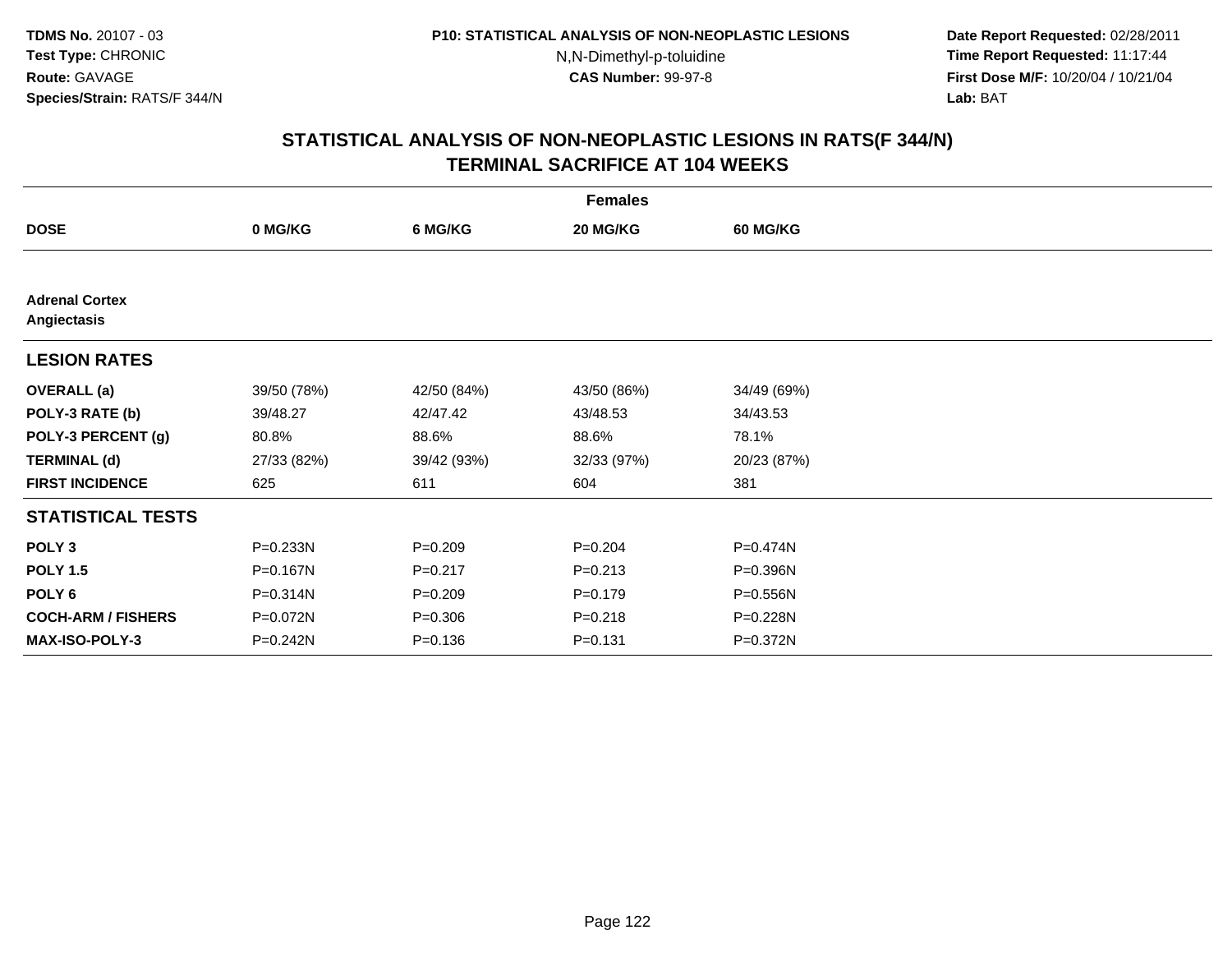**Date Report Requested:** 02/28/2011 **Time Report Requested:** 11:17:44 **First Dose M/F:** 10/20/04 / 10/21/04<br>**Lab:** BAT **Lab:** BAT

| <b>Females</b>                                      |            |            |              |           |  |  |  |
|-----------------------------------------------------|------------|------------|--------------|-----------|--|--|--|
| <b>DOSE</b>                                         | 0 MG/KG    | 6 MG/KG    | 20 MG/KG     | 60 MG/KG  |  |  |  |
|                                                     |            |            |              |           |  |  |  |
| <b>Adrenal Cortex</b><br><b>Degeneration Cystic</b> |            |            |              |           |  |  |  |
| <b>LESION RATES</b>                                 |            |            |              |           |  |  |  |
| <b>OVERALL</b> (a)                                  | 8/50 (16%) | 5/50 (10%) | 5/50 (10%)   | 3/49(6%)  |  |  |  |
| POLY-3 RATE (b)                                     | 8/46.18    | 5/46.74    | 5/46.20      | 3/38.55   |  |  |  |
| POLY-3 PERCENT (g)                                  | 17.3%      | 10.7%      | 10.8%        | 7.8%      |  |  |  |
| <b>TERMINAL (d)</b>                                 | 6/33(18%)  | 5/42 (12%) | 4/33 (12%)   | 3/23(13%) |  |  |  |
| <b>FIRST INCIDENCE</b>                              | 642        | 728 (T)    | 714          | 728 (T)   |  |  |  |
| <b>STATISTICAL TESTS</b>                            |            |            |              |           |  |  |  |
| POLY <sub>3</sub>                                   | P=0.189N   | P=0.268N   | P=0.275N     | P=0.165N  |  |  |  |
| <b>POLY 1.5</b>                                     | P=0.164N   | P=0.278N   | P=0.275N     | P=0.144N  |  |  |  |
| POLY 6                                              | P=0.219N   | P=0.248N   | $P = 0.275N$ | P=0.188N  |  |  |  |
| <b>COCH-ARM / FISHERS</b>                           | P=0.122N   | P=0.277N   | P=0.277N     | P=0.106N  |  |  |  |
| MAX-ISO-POLY-3                                      | P=0.181N   | P=0.181N   | P=0.185N     | P=0.115N  |  |  |  |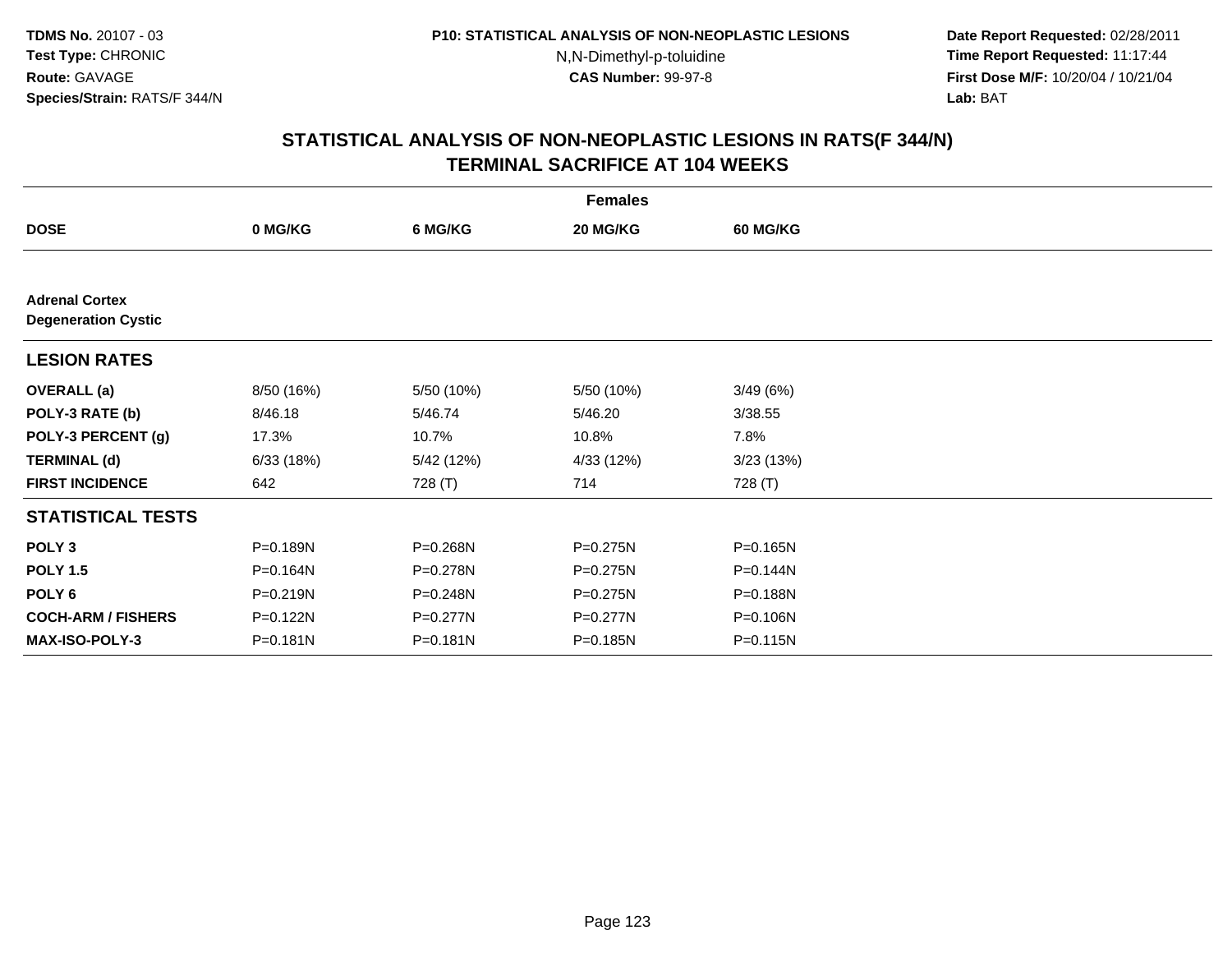**Date Report Requested:** 02/28/2011 **Time Report Requested:** 11:17:44 **First Dose M/F:** 10/20/04 / 10/21/04<br>**Lab:** BAT **Lab:** BAT

|                                      | <b>Females</b> |              |             |              |  |  |  |  |
|--------------------------------------|----------------|--------------|-------------|--------------|--|--|--|--|
| <b>DOSE</b>                          | 0 MG/KG        | 6 MG/KG      | 20 MG/KG    | 60 MG/KG     |  |  |  |  |
|                                      |                |              |             |              |  |  |  |  |
| <b>Adrenal Cortex</b><br>Hyperplasia |                |              |             |              |  |  |  |  |
| <b>LESION RATES</b>                  |                |              |             |              |  |  |  |  |
| <b>OVERALL</b> (a)                   | 26/50 (52%)    | 24/50 (48%)  | 28/50 (56%) | 12/49 (24%)  |  |  |  |  |
| POLY-3 RATE (b)                      | 26/47.25       | 24/46.89     | 28/47.99    | 12/38.99     |  |  |  |  |
| POLY-3 PERCENT (g)                   | 55%            | 51.2%        | 58.4%       | 30.8%        |  |  |  |  |
| <b>TERMINAL (d)</b>                  | 20/33 (61%)    | 22/42 (52%)  | 17/33 (52%) | 9/23 (39%)   |  |  |  |  |
| <b>FIRST INCIDENCE</b>               | 574            | 701          | 604         | 625          |  |  |  |  |
| <b>STATISTICAL TESTS</b>             |                |              |             |              |  |  |  |  |
| POLY <sub>3</sub>                    | P=0.016N*      | P=0.433N     | $P=0.452$   | $P=0.017N^*$ |  |  |  |  |
| <b>POLY 1.5</b>                      | P=0.007N**     | $P = 0.448N$ | $P = 0.437$ | P=0.010N**   |  |  |  |  |
| POLY <sub>6</sub>                    | P=0.032N*      | P=0.400N     | $P=0.477$   | P=0.028N*    |  |  |  |  |
| <b>COCH-ARM / FISHERS</b>            | P=0.002N**     | $P = 0.421N$ | $P = 0.421$ | P=0.004N**   |  |  |  |  |
| <b>MAX-ISO-POLY-3</b>                | P=0.025N*      | P=0.352N     | $P = 0.370$ | P=0.016N*    |  |  |  |  |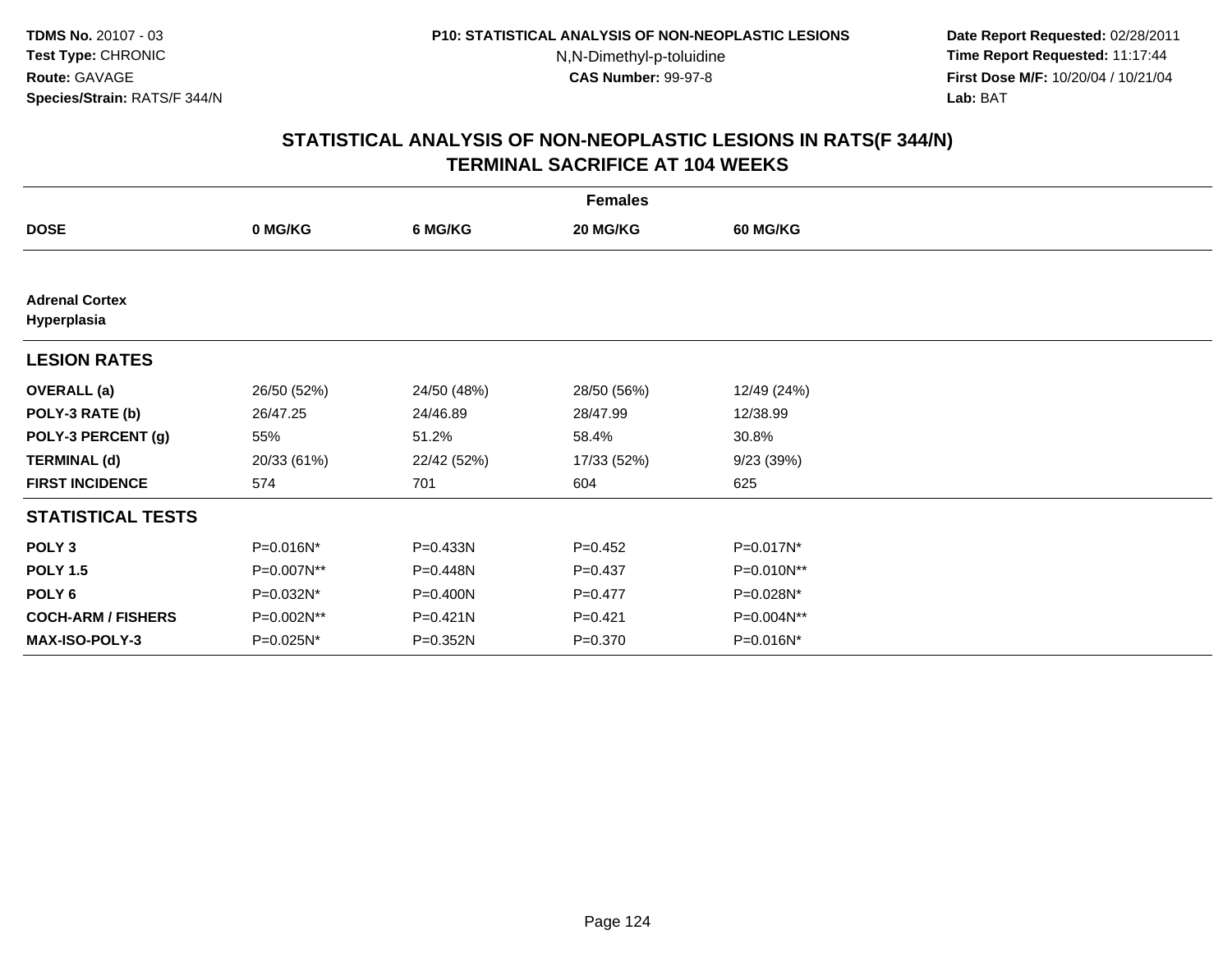**Date Report Requested:** 02/28/2011 **Time Report Requested:** 11:17:44 **First Dose M/F:** 10/20/04 / 10/21/04<br>**Lab:** BAT **Lab:** BAT

| <b>Females</b>                       |              |             |             |                 |  |  |  |  |
|--------------------------------------|--------------|-------------|-------------|-----------------|--|--|--|--|
| <b>DOSE</b>                          | 0 MG/KG      | 6 MG/KG     | 20 MG/KG    | <b>60 MG/KG</b> |  |  |  |  |
|                                      |              |             |             |                 |  |  |  |  |
| <b>Adrenal Cortex</b><br>Hypertrophy |              |             |             |                 |  |  |  |  |
| <b>LESION RATES</b>                  |              |             |             |                 |  |  |  |  |
| <b>OVERALL</b> (a)                   | 11/50 (22%)  | 10/50 (20%) | 12/50 (24%) | 8/49 (16%)      |  |  |  |  |
| POLY-3 RATE (b)                      | 11/46.44     | 10/47.13    | 12/47.03    | 8/38.89         |  |  |  |  |
| POLY-3 PERCENT (g)                   | 23.7%        | 21.2%       | 25.5%       | 20.6%           |  |  |  |  |
| <b>TERMINAL (d)</b>                  | 8/33(24%)    | 9/42(21%)   | 7/33 (21%)  | 5/23(22%)       |  |  |  |  |
| <b>FIRST INCIDENCE</b>               | 642          | 617         | 613         | 682             |  |  |  |  |
| <b>STATISTICAL TESTS</b>             |              |             |             |                 |  |  |  |  |
| POLY <sub>3</sub>                    | P=0.466N     | P=0.485N    | $P = 0.514$ | P=0.467N        |  |  |  |  |
| <b>POLY 1.5</b>                      | P=0.403N     | P=0.502N    | $P = 0.508$ | P=0.419N        |  |  |  |  |
| POLY 6                               | $P = 0.531N$ | P=0.454N    | $P = 0.521$ | P=0.513N        |  |  |  |  |
| <b>COCH-ARM / FISHERS</b>            | P=0.290N     | P=0.500N    | $P = 0.500$ | P=0.323N        |  |  |  |  |
| <b>MAX-ISO-POLY-3</b>                | P=0.595N     | P=0.387N    | $P = 0.417$ | P=0.374N        |  |  |  |  |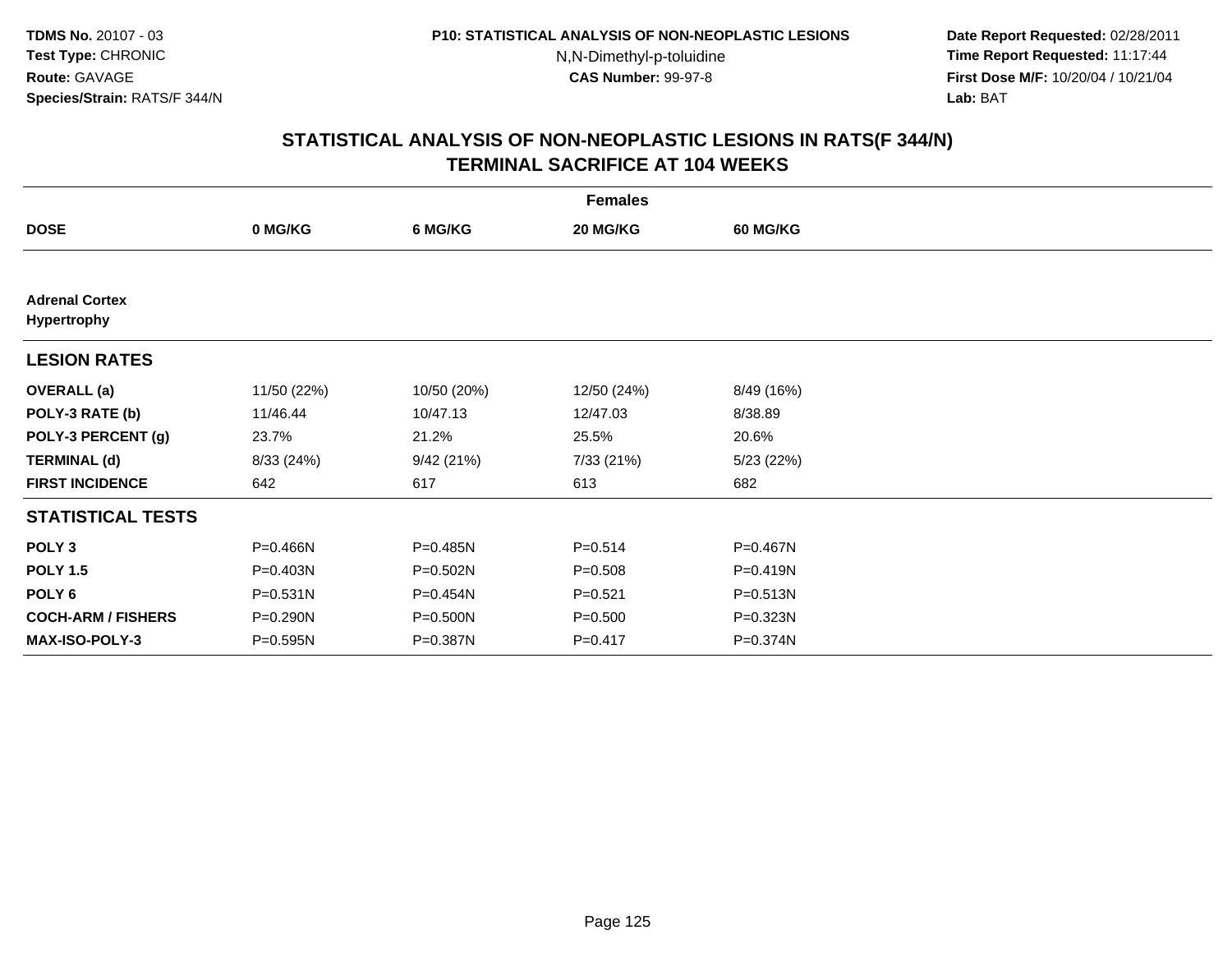**TDMS No.** 20107 - 03**Test Type:** CHRONIC**Route:** GAVAGE**Species/Strain:** RATS/F 344/N

N,N-Dimethyl-p-toluidine

 **Date Report Requested:** 02/28/2011 **Time Report Requested:** 11:17:44 **First Dose M/F:** 10/20/04 / 10/21/04<br>**Lab:** BAT **Lab:** BAT

| <b>Females</b>                                            |              |             |              |                 |  |  |  |
|-----------------------------------------------------------|--------------|-------------|--------------|-----------------|--|--|--|
| <b>DOSE</b>                                               | 0 MG/KG      | 6 MG/KG     | 20 MG/KG     | <b>60 MG/KG</b> |  |  |  |
|                                                           |              |             |              |                 |  |  |  |
| <b>Adrenal Cortex</b><br><b>Vacuolization Cytoplasmic</b> |              |             |              |                 |  |  |  |
| <b>LESION RATES</b>                                       |              |             |              |                 |  |  |  |
| <b>OVERALL</b> (a)                                        | 26/50 (52%)  | 26/50 (52%) | 26/50 (52%)  | 18/49 (37%)     |  |  |  |
| POLY-3 RATE (b)                                           | 26/47.43     | 26/47.75    | 26/48.17     | 18/39.48        |  |  |  |
| POLY-3 PERCENT (g)                                        | 54.8%        | 54.5%       | 54%          | 45.6%           |  |  |  |
| <b>TERMINAL (d)</b>                                       | 17/33 (52%)  | 23/42 (55%) | 15/33 (46%)  | 11/23 (48%)     |  |  |  |
| <b>FIRST INCIDENCE</b>                                    | 645          | 574         | 611          | 625             |  |  |  |
| <b>STATISTICAL TESTS</b>                                  |              |             |              |                 |  |  |  |
| POLY <sub>3</sub>                                         | P=0.214N     | P=0.568N    | P=0.549N     | P=0.258N        |  |  |  |
| <b>POLY 1.5</b>                                           | P=0.138N     | $P = 0.570$ | $P = 0.562N$ | $P = 0.189N$    |  |  |  |
| POLY 6                                                    | $P = 0.311N$ | P=0.528N    | $P = 0.533N$ | P=0.340N        |  |  |  |
| <b>COCH-ARM / FISHERS</b>                                 | P=0.050N*    | P=0.579N    | P=0.579N     | P=0.092N        |  |  |  |
| <b>MAX-ISO-POLY-3</b>                                     | P=0.348N     | P=0.485N    | P=0.466N     | P=0.211N        |  |  |  |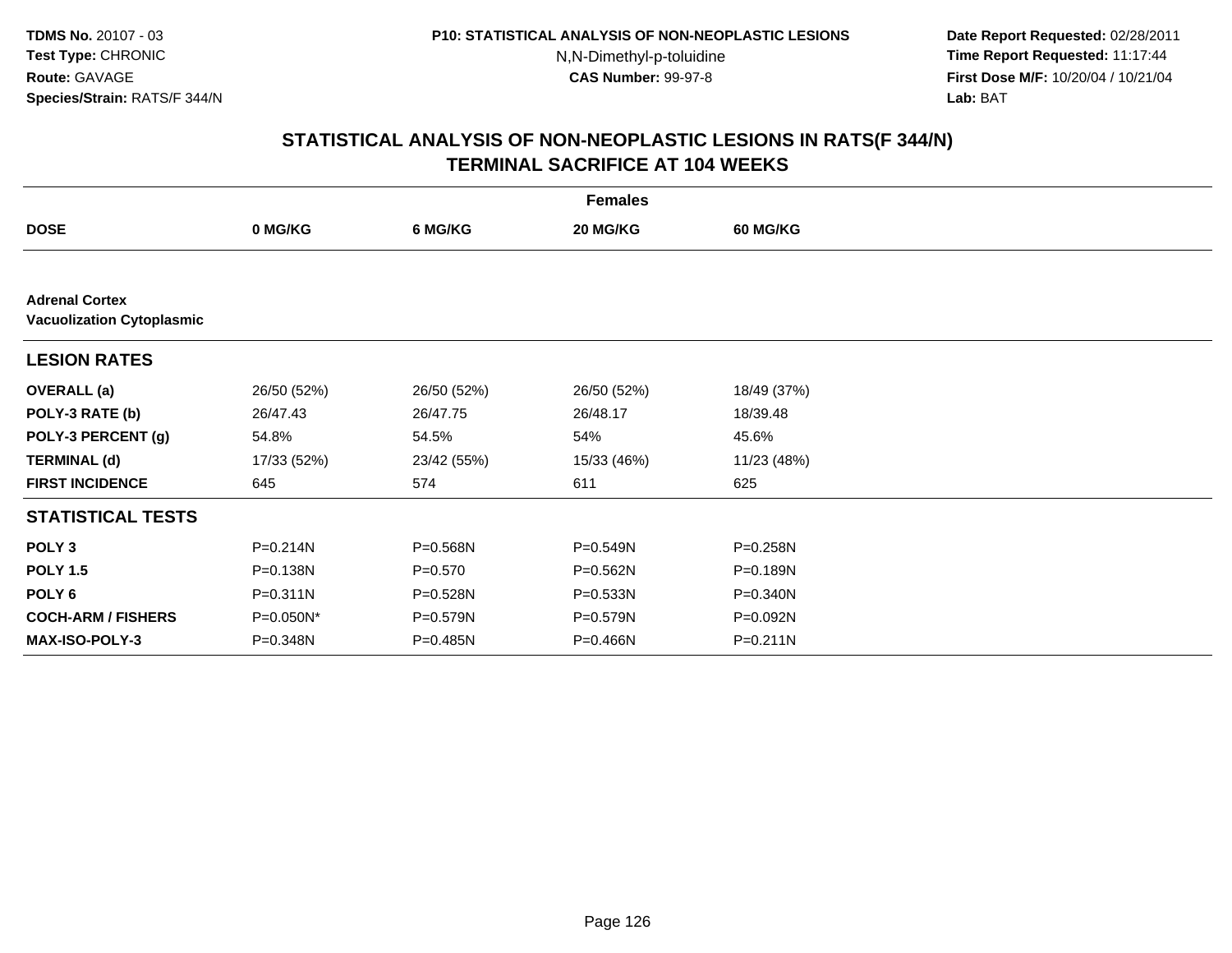**Date Report Requested:** 02/28/2011 **Time Report Requested:** 11:17:44 **First Dose M/F:** 10/20/04 / 10/21/04<br>**Lab:** BAT **Lab:** BAT

|                                       | <b>Females</b> |           |          |                 |  |  |  |  |
|---------------------------------------|----------------|-----------|----------|-----------------|--|--|--|--|
| <b>DOSE</b>                           | 0 MG/KG        | 6 MG/KG   | 20 MG/KG | <b>60 MG/KG</b> |  |  |  |  |
|                                       |                |           |          |                 |  |  |  |  |
| <b>Adrenal Medulla</b><br>Hyperplasia |                |           |          |                 |  |  |  |  |
| <b>LESION RATES</b>                   |                |           |          |                 |  |  |  |  |
| <b>OVERALL</b> (a)                    | 4/50 (8%)      | 3/50 (6%) | 1/50(2%) | 5/49 (10%)      |  |  |  |  |
| POLY-3 RATE (b)                       | 4/45.96        | 3/46.74   | 1/46.55  | 5/39.06         |  |  |  |  |
| POLY-3 PERCENT (g)                    | 8.7%           | 6.4%      | 2.2%     | 12.8%           |  |  |  |  |
| <b>TERMINAL (d)</b>                   | 3/33(9%)       | 3/42(7%)  | 0/33(0%) | 2/23(9%)        |  |  |  |  |
| <b>FIRST INCIDENCE</b>                | 673            | 728 (T)   | 613      | 625             |  |  |  |  |
| <b>STATISTICAL TESTS</b>              |                |           |          |                 |  |  |  |  |
| POLY <sub>3</sub>                     | $P = 0.248$    | P=0.491N  | P=0.175N | $P = 0.399$     |  |  |  |  |
| <b>POLY 1.5</b>                       | $P = 0.267$    | P=0.501N  | P=0.177N | $P=0.426$       |  |  |  |  |
| POLY 6                                | $P = 0.231$    | P=0.473N  | P=0.173N | $P = 0.377$     |  |  |  |  |
| <b>COCH-ARM / FISHERS</b>             | $P = 0.307$    | P=0.500N  | P=0.181N | $P=0.487$       |  |  |  |  |
| <b>MAX-ISO-POLY-3</b>                 | $P = 0.209$    | P=0.340N  | P=0.082N | $P = 0.287$     |  |  |  |  |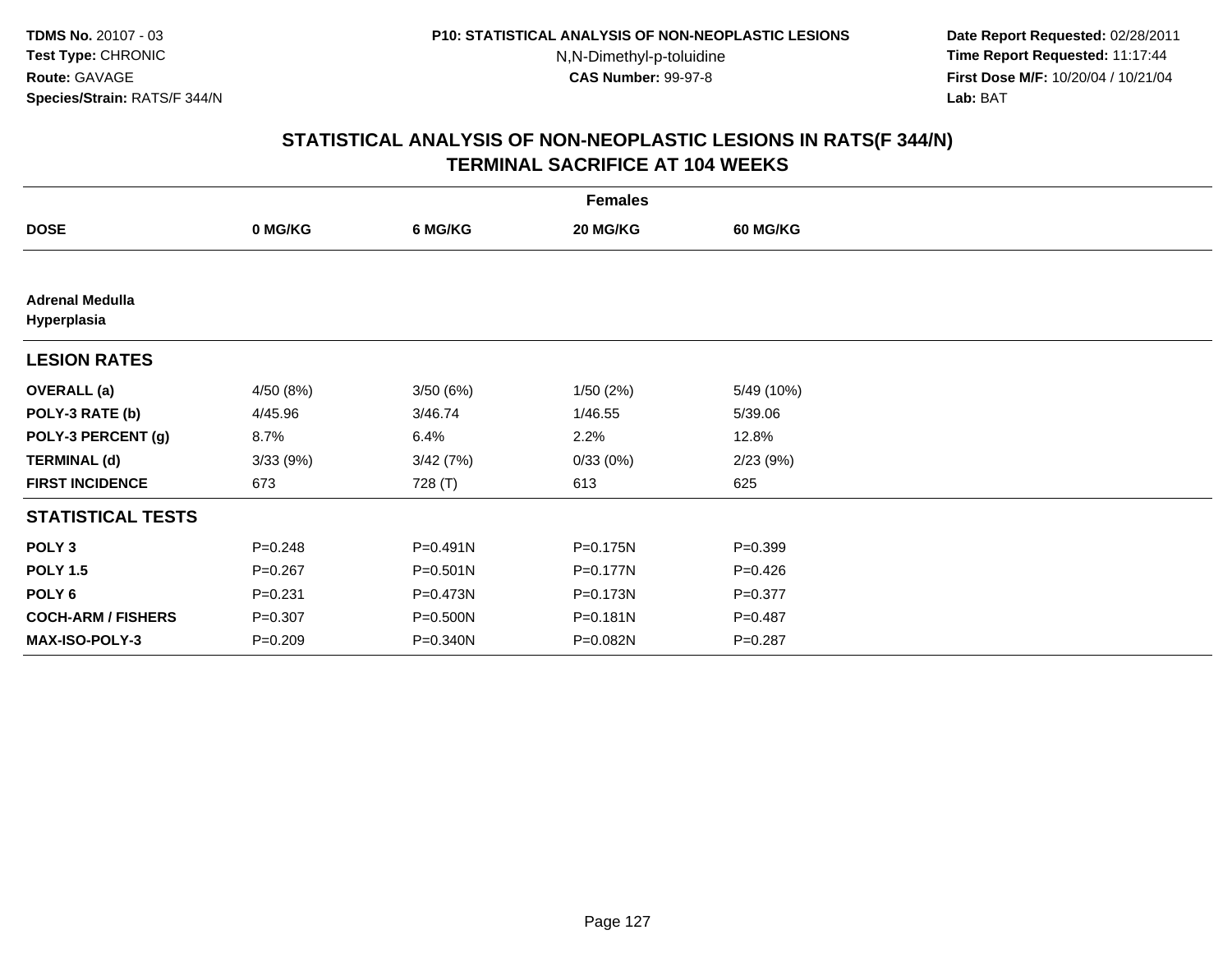**TDMS No.** 20107 - 03**Test Type:** CHRONIC**Route:** GAVAGE**Species/Strain:** RATS/F 344/N

N,N-Dimethyl-p-toluidine

 **Date Report Requested:** 02/28/2011 **Time Report Requested:** 11:17:44 **First Dose M/F:** 10/20/04 / 10/21/04<br>**Lab:** BAT **Lab:** BAT

| <b>Females</b>                   |          |          |                   |          |  |  |  |
|----------------------------------|----------|----------|-------------------|----------|--|--|--|
| <b>DOSE</b>                      | 0 MG/KG  | 6 MG/KG  | 20 MG/KG          | 60 MG/KG |  |  |  |
|                                  |          |          |                   |          |  |  |  |
| <b>Bone Marrow</b><br>Hemorrhage |          |          |                   |          |  |  |  |
| <b>LESION RATES</b>              |          |          |                   |          |  |  |  |
| <b>OVERALL</b> (a)               | 0/50(0%) | 0/50(0%) | 0/50(0%)          | 0/50(0%) |  |  |  |
| POLY-3 RATE (b)                  | 0/45.75  | 0/46.74  | 0/46.14           | 0/39.33  |  |  |  |
| POLY-3 PERCENT (g)               | 0%       | 0%       | 0%                | 0%       |  |  |  |
| <b>TERMINAL (d)</b>              | 0/33(0%) | 0/42(0%) | 0/33(0%)          | 0/23(0%) |  |  |  |
| <b>FIRST INCIDENCE</b>           | ---      | ---      | $\qquad \qquad -$ | $---$    |  |  |  |
| <b>STATISTICAL TESTS</b>         |          |          |                   |          |  |  |  |
| POLY <sub>3</sub>                | (n)      | (n)      | (n)               | (n)      |  |  |  |
| <b>POLY 1.5</b>                  | (n)      | (n)      | (n)               | (n)      |  |  |  |
| POLY <sub>6</sub>                | (n)      | (n)      | (n)               | (n)      |  |  |  |
| <b>COCH-ARM / FISHERS</b>        | (n)      | (n)      | (n)               | (n)      |  |  |  |
| MAX-ISO-POLY-3                   | (n)      | (n)      | (n)               | (n)      |  |  |  |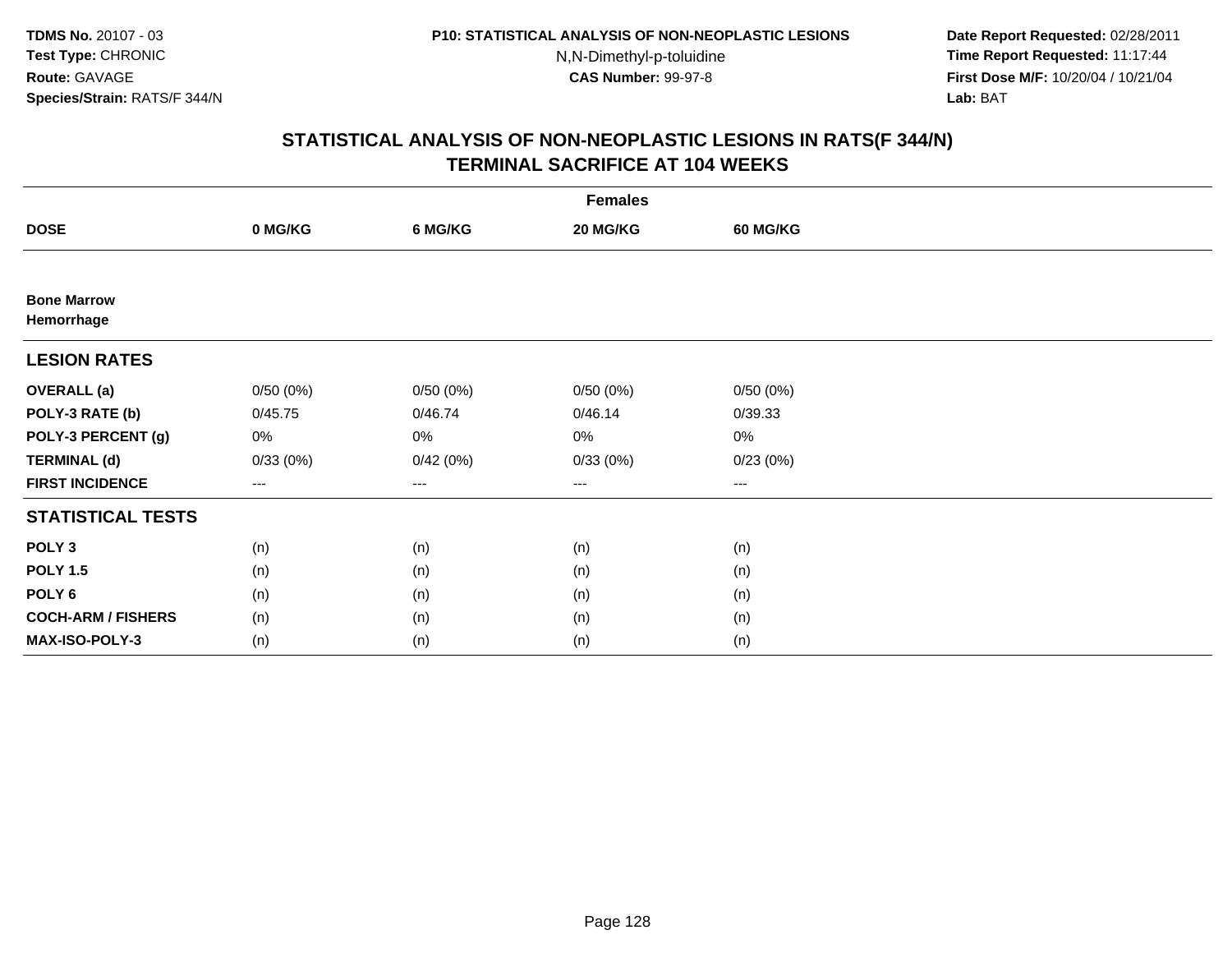**Date Report Requested:** 02/28/2011 **Time Report Requested:** 11:17:44 **First Dose M/F:** 10/20/04 / 10/21/04<br>**Lab:** BAT **Lab:** BAT

| <b>Females</b>                    |             |             |             |                 |  |  |  |
|-----------------------------------|-------------|-------------|-------------|-----------------|--|--|--|
| <b>DOSE</b>                       | 0 MG/KG     | 6 MG/KG     | 20 MG/KG    | <b>60 MG/KG</b> |  |  |  |
|                                   |             |             |             |                 |  |  |  |
| <b>Bone Marrow</b><br>Hyperplasia |             |             |             |                 |  |  |  |
| <b>LESION RATES</b>               |             |             |             |                 |  |  |  |
| <b>OVERALL</b> (a)                | 18/50 (36%) | 13/50 (26%) | 18/50 (36%) | 49/50 (98%)     |  |  |  |
| POLY-3 RATE (b)                   | 18/47.68    | 13/47.74    | 18/47.54    | 49/49.00        |  |  |  |
| POLY-3 PERCENT (g)                | 37.8%       | 27.2%       | 37.9%       | 100%            |  |  |  |
| <b>TERMINAL (d)</b>               | 12/33 (36%) | 12/42 (29%) | 11/33 (33%) | 23/23 (100%)    |  |  |  |
| <b>FIRST INCIDENCE</b>            | 547         | 37          | 611         | 381             |  |  |  |
| <b>STATISTICAL TESTS</b>          |             |             |             |                 |  |  |  |
| POLY <sub>3</sub>                 | P<0.001**   | P=0.189N    | $P = 0.579$ | P<0.001**       |  |  |  |
| <b>POLY 1.5</b>                   | P<0.001**   | P=0.193N    | $P = 0.580$ | P<0.001**       |  |  |  |
| POLY <sub>6</sub>                 | P<0.001**   | P=0.179N    | $P = 0.579$ | P<0.001**       |  |  |  |
| <b>COCH-ARM / FISHERS</b>         | P<0.001**   | P=0.194N    | P=0.582N    | P<0.001**       |  |  |  |
| <b>MAX-ISO-POLY-3</b>             | P<0.001**   | P=0.135N    | $P = 0.495$ | P<0.001**       |  |  |  |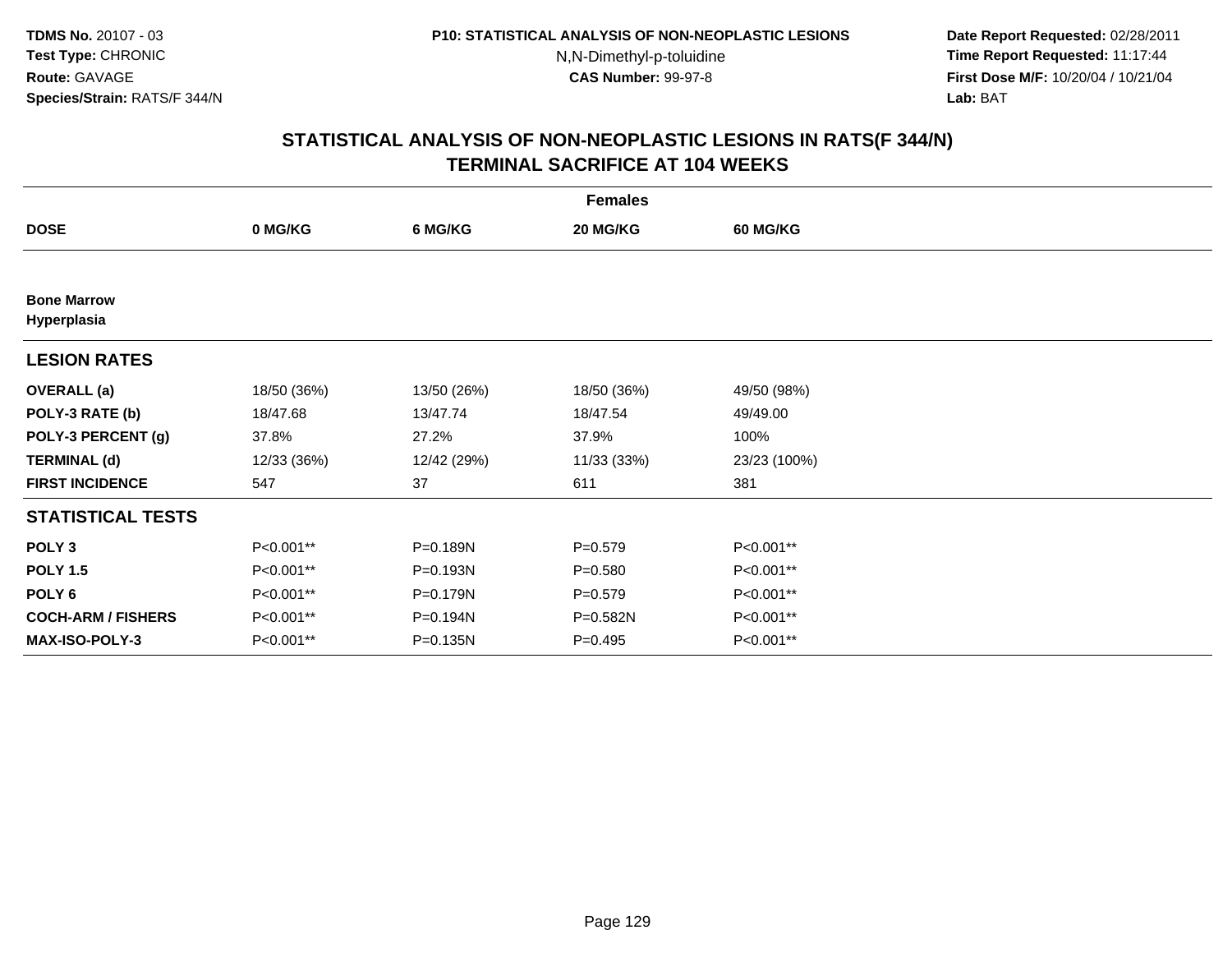**Date Report Requested:** 02/28/2011 **Time Report Requested:** 11:17:44 **First Dose M/F:** 10/20/04 / 10/21/04<br>**Lab:** BAT **Lab:** BAT

| <b>Females</b>                |              |              |              |                 |  |  |  |
|-------------------------------|--------------|--------------|--------------|-----------------|--|--|--|
| <b>DOSE</b>                   | 0 MG/KG      | 6 MG/KG      | 20 MG/KG     | <b>60 MG/KG</b> |  |  |  |
|                               |              |              |              |                 |  |  |  |
| <b>Clitoral Gland</b><br>Cyst |              |              |              |                 |  |  |  |
| <b>LESION RATES</b>           |              |              |              |                 |  |  |  |
| <b>OVERALL</b> (a)            | 11/50 (22%)  | 8/49 (16%)   | 7/50 (14%)   | 5/50 (10%)      |  |  |  |
| POLY-3 RATE (b)               | 11/46.02     | 8/45.78      | 7/46.14      | 5/40.54         |  |  |  |
| POLY-3 PERCENT (g)            | 23.9%        | 17.5%        | 15.2%        | 12.3%           |  |  |  |
| <b>TERMINAL (d)</b>           | 9/33(27%)    | 7/41 (17%)   | 7/33 (21%)   | 2/23(9%)        |  |  |  |
| <b>FIRST INCIDENCE</b>        | 673          | 718          | 728 (T)      | 533             |  |  |  |
| <b>STATISTICAL TESTS</b>      |              |              |              |                 |  |  |  |
| POLY <sub>3</sub>             | $P = 0.145N$ | P=0.308N     | P=0.213N     | P=0.134N        |  |  |  |
| <b>POLY 1.5</b>               | $P = 0.125N$ | P=0.324N     | $P = 0.215N$ | P=0.118N        |  |  |  |
| POLY 6                        | P=0.168N     | P=0.280N     | P=0.212N     | P=0.148N        |  |  |  |
| <b>COCH-ARM / FISHERS</b>     | P=0.090N     | P=0.323N     | P=0.218N     | P=0.086N        |  |  |  |
| MAX-ISO-POLY-3                | $P = 0.154N$ | $P = 0.225N$ | $P = 0.145N$ | P=0.095N        |  |  |  |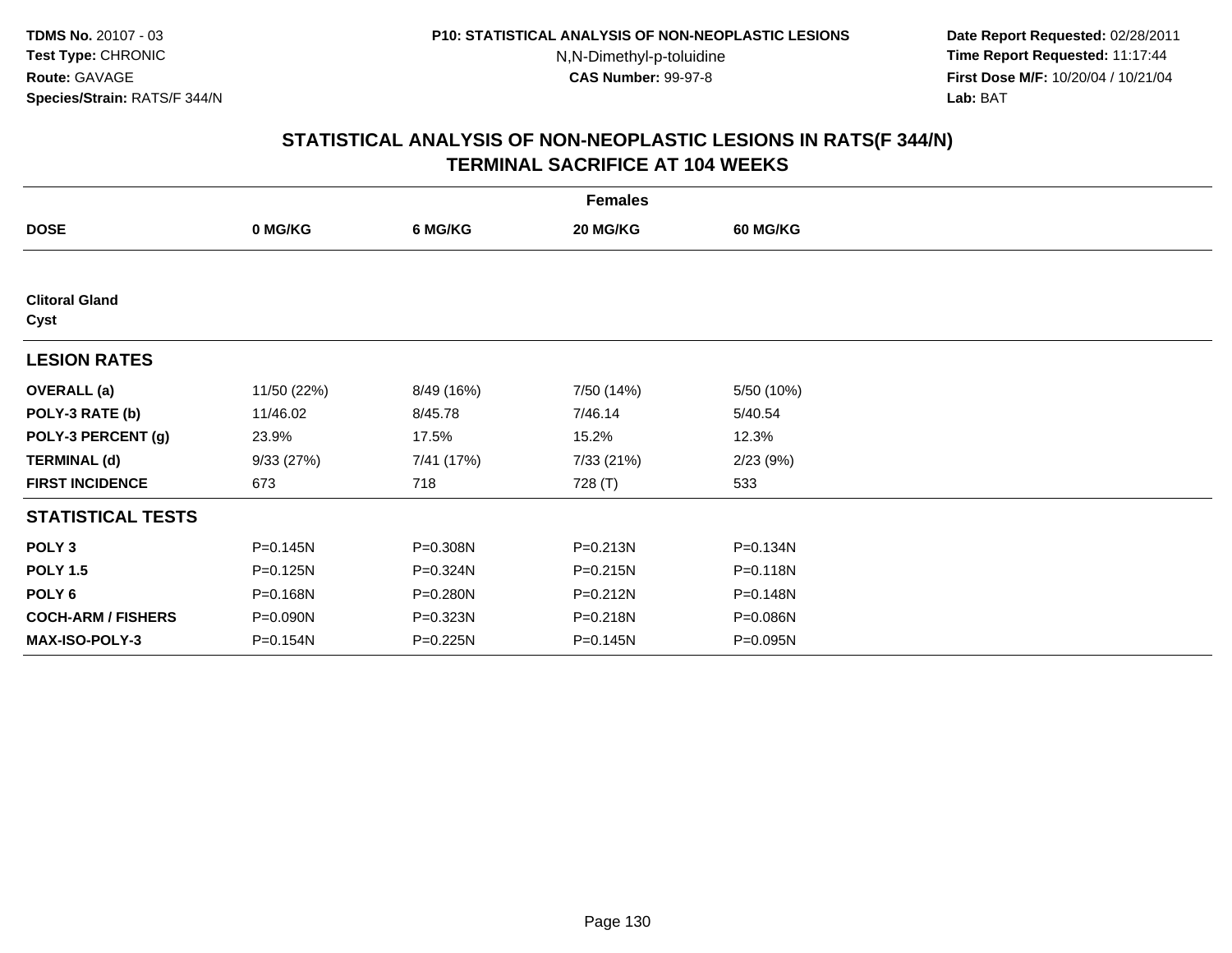**Date Report Requested:** 02/28/2011 **Time Report Requested:** 11:17:44 **First Dose M/F:** 10/20/04 / 10/21/04<br>**Lab:** BAT **Lab:** BAT

| <b>Females</b>                       |              |             |            |                 |  |  |  |
|--------------------------------------|--------------|-------------|------------|-----------------|--|--|--|
| <b>DOSE</b>                          | 0 MG/KG      | 6 MG/KG     | 20 MG/KG   | <b>60 MG/KG</b> |  |  |  |
|                                      |              |             |            |                 |  |  |  |
| <b>Clitoral Gland</b><br>Hyperplasia |              |             |            |                 |  |  |  |
| <b>LESION RATES</b>                  |              |             |            |                 |  |  |  |
| <b>OVERALL</b> (a)                   | 9/50 (18%)   | 9/49 (18%)  | 6/50 (12%) | 4/50 (8%)       |  |  |  |
| POLY-3 RATE (b)                      | 9/46.18      | 9/45.74     | 6/46.14    | 4/39.57         |  |  |  |
| POLY-3 PERCENT (g)                   | 19.5%        | 19.7%       | 13%        | 10.1%           |  |  |  |
| <b>TERMINAL (d)</b>                  | 7/33 (21%)   | 9/41(22%)   | 6/33(18%)  | 2/23(9%)        |  |  |  |
| <b>FIRST INCIDENCE</b>               | 642          | 728 (T)     | 728 (T)    | 682             |  |  |  |
| <b>STATISTICAL TESTS</b>             |              |             |            |                 |  |  |  |
| POLY <sub>3</sub>                    | $P = 0.122N$ | $P = 0.595$ | P=0.287N   | $P = 0.183N$    |  |  |  |
| <b>POLY 1.5</b>                      | P=0.102N     | $P = 0.580$ | P=0.287N   | P=0.159N        |  |  |  |
| POLY 6                               | $P = 0.146N$ | P=0.586N    | P=0.288N   | P=0.208N        |  |  |  |
| <b>COCH-ARM / FISHERS</b>            | P=0.069N     | $P = 0.584$ | P=0.288N   | P=0.117N        |  |  |  |
| <b>MAX-ISO-POLY-3</b>                | P=0.199N     | $P=0.490$   | P=0.200N   | P=0.131N        |  |  |  |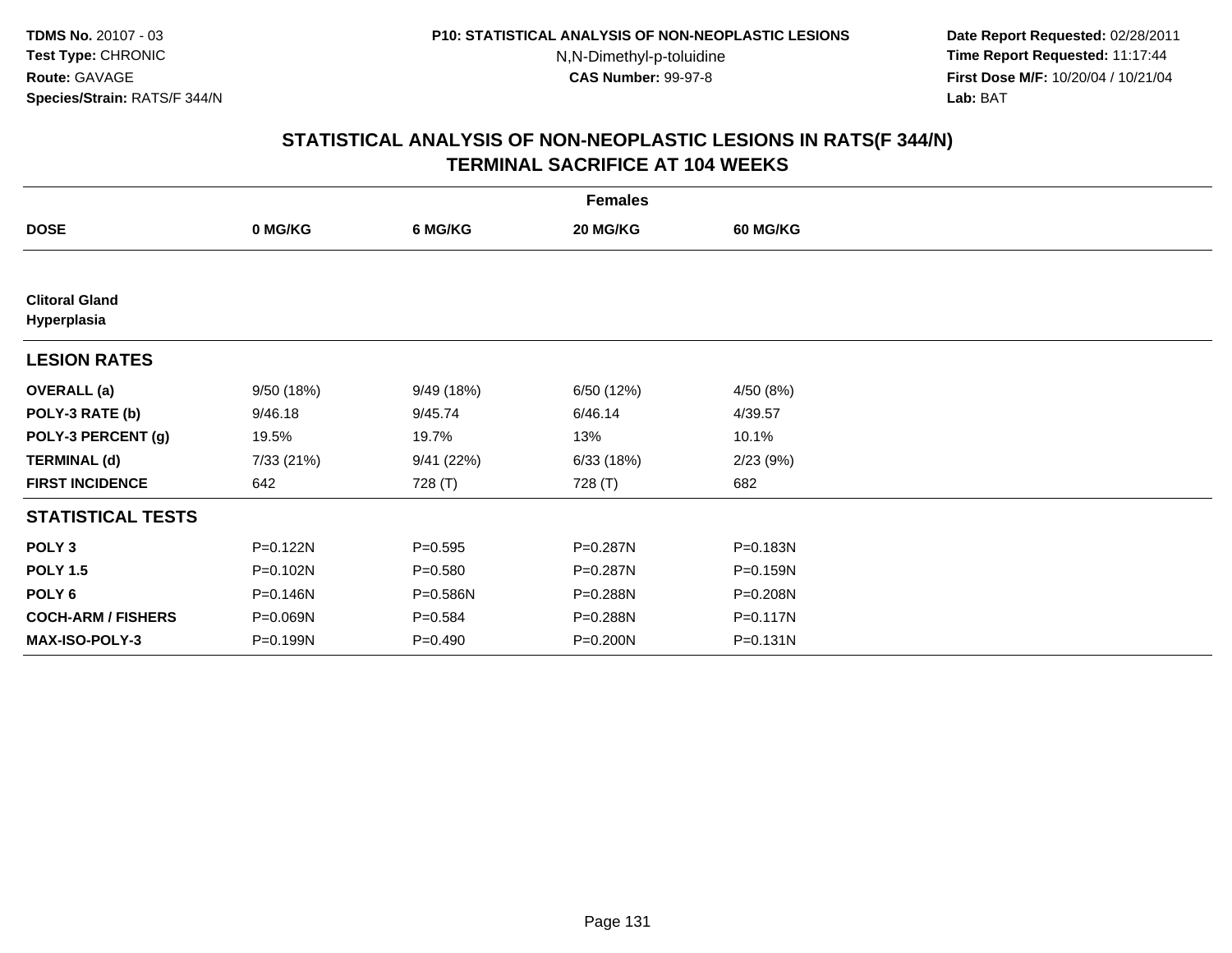**Date Report Requested:** 02/28/2011 **Time Report Requested:** 11:17:44 **First Dose M/F:** 10/20/04 / 10/21/04<br>**Lab:** BAT **Lab:** BAT

| <b>Females</b>                        |             |             |              |              |  |  |  |
|---------------------------------------|-------------|-------------|--------------|--------------|--|--|--|
| <b>DOSE</b>                           | 0 MG/KG     | 6 MG/KG     | 20 MG/KG     | 60 MG/KG     |  |  |  |
|                                       |             |             |              |              |  |  |  |
| <b>Clitoral Gland</b><br>Inflammation |             |             |              |              |  |  |  |
| <b>LESION RATES</b>                   |             |             |              |              |  |  |  |
| <b>OVERALL</b> (a)                    | 22/50 (44%) | 26/49 (53%) | 20/50 (40%)  | 15/50 (30%)  |  |  |  |
| POLY-3 RATE (b)                       | 22/46.79    | 26/46.30    | 20/46.92     | 15/41.22     |  |  |  |
| POLY-3 PERCENT (g)                    | 47%         | 56.2%       | 42.6%        | 36.4%        |  |  |  |
| <b>TERMINAL (d)</b>                   | 16/33 (49%) | 23/41 (56%) | 17/33 (52%)  | 10/23 (44%)  |  |  |  |
| <b>FIRST INCIDENCE</b>                | 646         | 611         | 604          | 533          |  |  |  |
| <b>STATISTICAL TESTS</b>              |             |             |              |              |  |  |  |
| POLY <sub>3</sub>                     | P=0.081N    | $P = 0.248$ | P=0.412N     | $P = 0.211N$ |  |  |  |
| <b>POLY 1.5</b>                       | P=0.057N    | $P=0.229$   | $P=0.414N$   | $P = 0.174N$ |  |  |  |
| POLY 6                                | P=0.115N    | $P = 0.286$ | P=0.417N     | P=0.255N     |  |  |  |
| <b>COCH-ARM / FISHERS</b>             | P=0.027N*   | $P = 0.242$ | P=0.420N     | $P = 0.107N$ |  |  |  |
| MAX-ISO-POLY-3                        | P=0.130N    | $P = 0.187$ | $P = 0.333N$ | P=0.168N     |  |  |  |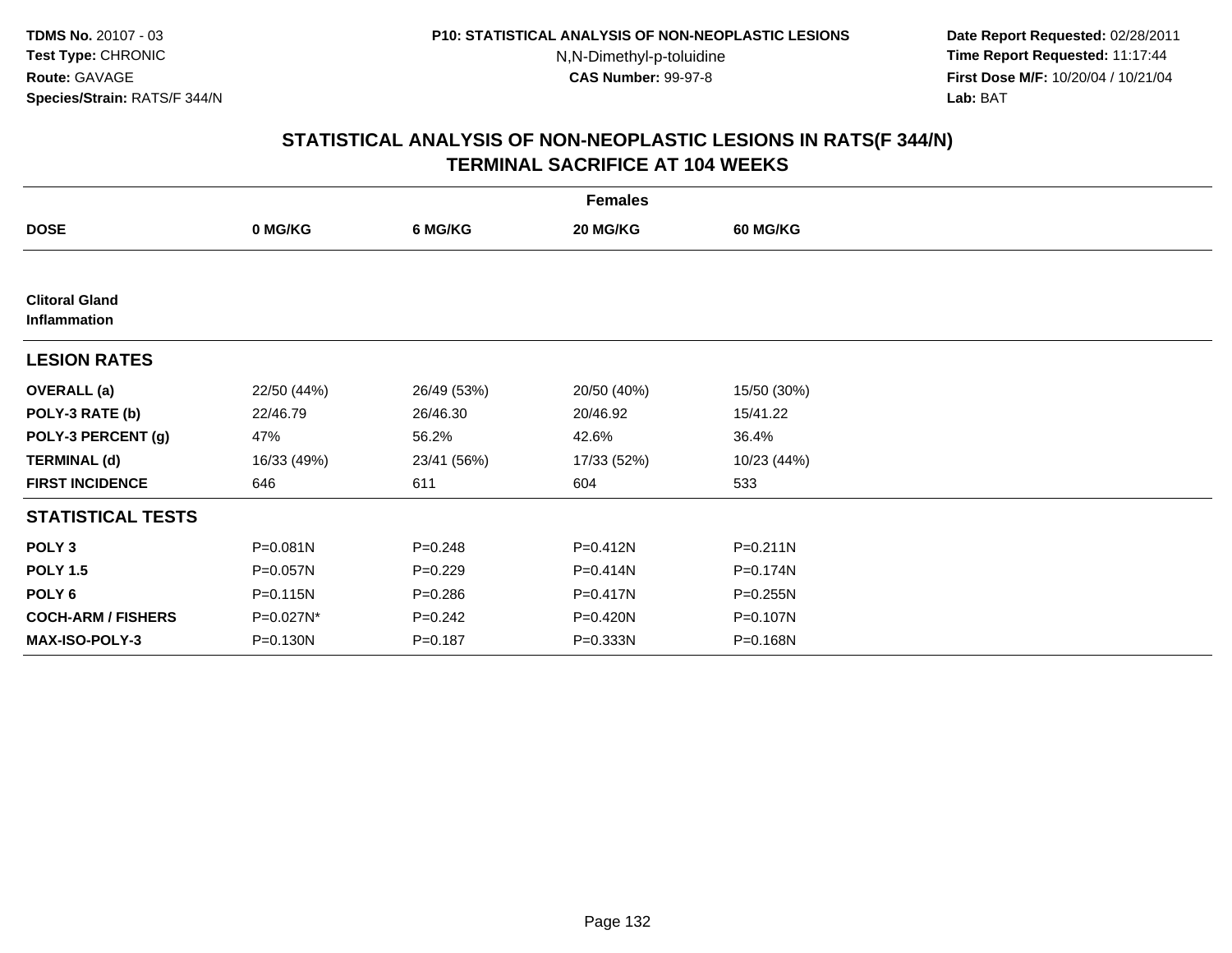**Date Report Requested:** 02/28/2011 **Time Report Requested:** 11:17:44 **First Dose M/F:** 10/20/04 / 10/21/04<br>**Lab:** BAT **Lab:** BAT

|                                                 | <b>Females</b> |             |             |             |  |  |  |  |
|-------------------------------------------------|----------------|-------------|-------------|-------------|--|--|--|--|
| <b>DOSE</b>                                     | 0 MG/KG        | 6 MG/KG     | 20 MG/KG    | 60 MG/KG    |  |  |  |  |
|                                                 |                |             |             |             |  |  |  |  |
| <b>Coagulating Gland</b><br><b>Inflammation</b> |                |             |             |             |  |  |  |  |
| <b>LESION RATES</b>                             |                |             |             |             |  |  |  |  |
| <b>OVERALL</b> (a)                              | $0/0 (0\%)$    | $0/0 (0\%)$ | $0/0 (0\%)$ | $0/0 (0\%)$ |  |  |  |  |
| POLY-3 RATE (b)                                 | 0/0.00         | 0/0.00      | 0/0.00      | 0/0.00      |  |  |  |  |
| POLY-3 PERCENT (g)                              | 0%             | 0%          | 0%          | $0\%$       |  |  |  |  |
| <b>TERMINAL (d)</b>                             | $0/0 (0\%)$    | $0/0 (0\%)$ | $0/0 (0\%)$ | $0/0 (0\%)$ |  |  |  |  |
| <b>FIRST INCIDENCE</b>                          | ---            | ---         | $---$       | ---         |  |  |  |  |
| <b>STATISTICAL TESTS</b>                        |                |             |             |             |  |  |  |  |
| POLY <sub>3</sub>                               | (n)            | (n)         | (n)         | (n)         |  |  |  |  |
| <b>POLY 1.5</b>                                 | (n)            | (n)         | (n)         | (n)         |  |  |  |  |
| POLY <sub>6</sub>                               | (n)            | (n)         | (n)         | (n)         |  |  |  |  |
| <b>COCH-ARM / FISHERS</b>                       | (n)            | (n)         | (n)         | (n)         |  |  |  |  |
| MAX-ISO-POLY-3                                  | (n)            | (n)         | (n)         | (n)         |  |  |  |  |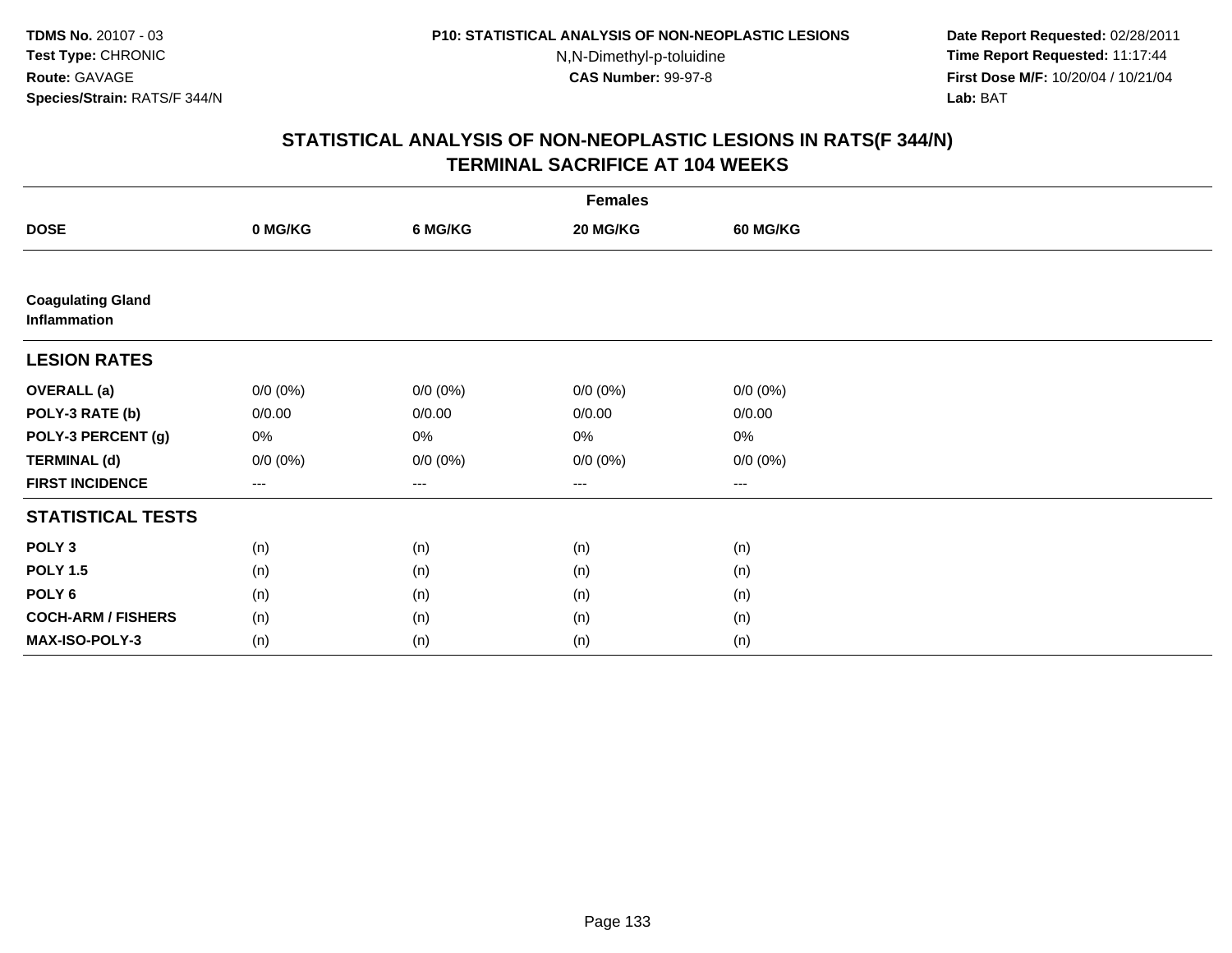**Date Report Requested:** 02/28/2011 **Time Report Requested:** 11:17:44 **First Dose M/F:** 10/20/04 / 10/21/04<br>**Lab:** BAT **Lab:** BAT

| <b>Females</b>                  |          |          |                   |                 |  |  |
|---------------------------------|----------|----------|-------------------|-----------------|--|--|
| <b>DOSE</b>                     | 0 MG/KG  | 6 MG/KG  | 20 MG/KG          | <b>60 MG/KG</b> |  |  |
|                                 |          |          |                   |                 |  |  |
| <b>Esophagus</b><br>Perforation |          |          |                   |                 |  |  |
| <b>LESION RATES</b>             |          |          |                   |                 |  |  |
| <b>OVERALL</b> (a)              | 0/50(0%) | 0/50(0%) | 0/50(0%)          | 0/50(0%)        |  |  |
| POLY-3 RATE (b)                 | 0/45.75  | 0/46.74  | 0/46.14           | 0/39.33         |  |  |
| POLY-3 PERCENT (g)              | 0%       | 0%       | 0%                | $0\%$           |  |  |
| <b>TERMINAL (d)</b>             | 0/33(0%) | 0/42(0%) | 0/33(0%)          | 0/23(0%)        |  |  |
| <b>FIRST INCIDENCE</b>          | ---      | ---      | $\qquad \qquad -$ | $---$           |  |  |
| <b>STATISTICAL TESTS</b>        |          |          |                   |                 |  |  |
| POLY <sub>3</sub>               | (n)      | (n)      | (n)               | (n)             |  |  |
| <b>POLY 1.5</b>                 | (n)      | (n)      | (n)               | (n)             |  |  |
| POLY <sub>6</sub>               | (n)      | (n)      | (n)               | (n)             |  |  |
| <b>COCH-ARM / FISHERS</b>       | (n)      | (n)      | (n)               | (n)             |  |  |
| MAX-ISO-POLY-3                  | (n)      | (n)      | (n)               | (n)             |  |  |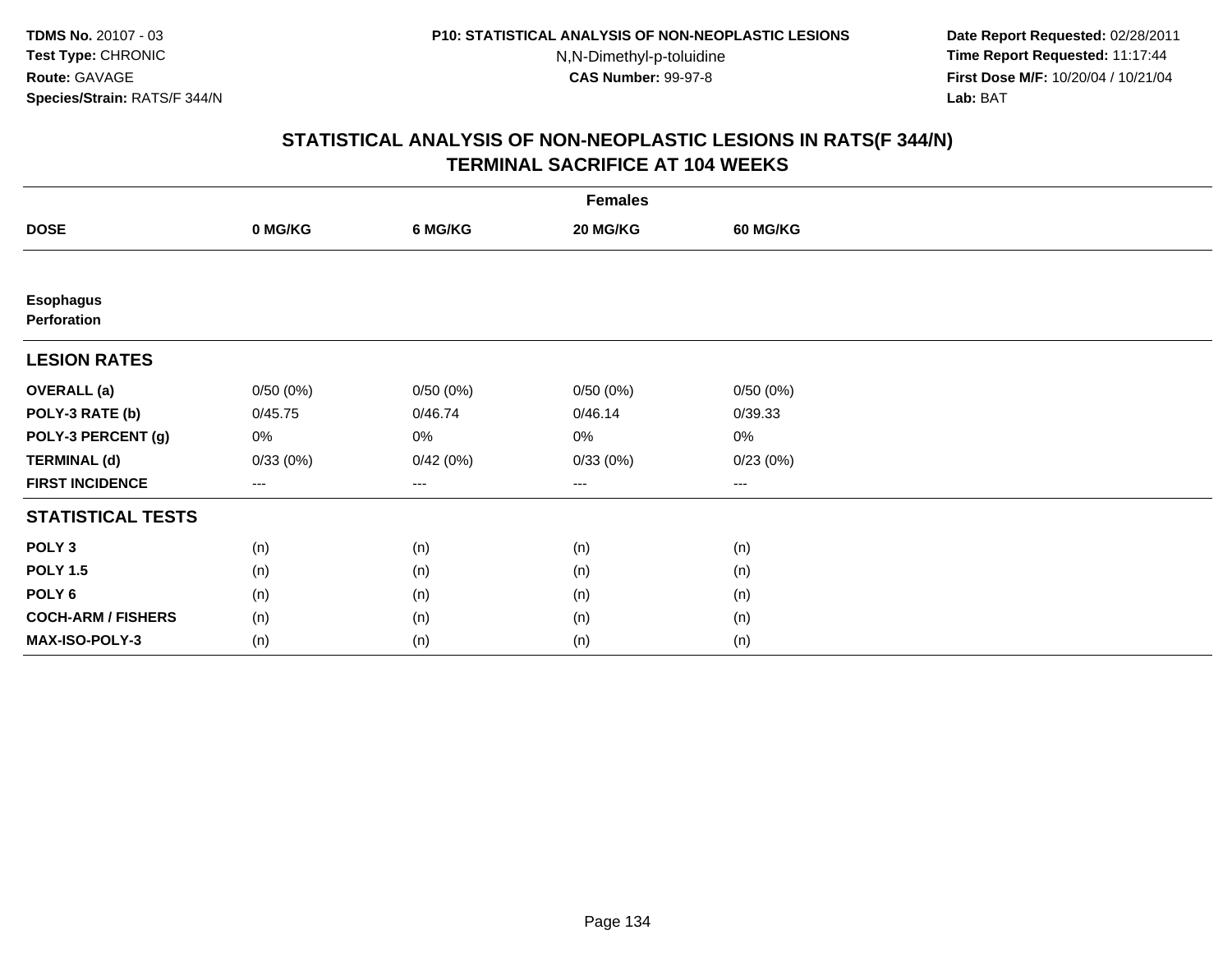**Date Report Requested:** 02/28/2011 **Time Report Requested:** 11:17:44 **First Dose M/F:** 10/20/04 / 10/21/04<br>**Lab:** BAT **Lab:** BAT

|                           |              |          | <b>Females</b> |                 |  |
|---------------------------|--------------|----------|----------------|-----------------|--|
| <b>DOSE</b>               | 0 MG/KG      | 6 MG/KG  | 20 MG/KG       | <b>60 MG/KG</b> |  |
|                           |              |          |                |                 |  |
| Eye<br>Cataract           |              |          |                |                 |  |
| <b>LESION RATES</b>       |              |          |                |                 |  |
| <b>OVERALL</b> (a)        | 3/50(6%)     | 2/50(4%) | 3/50(6%)       | 0/50(0%)        |  |
| POLY-3 RATE (b)           | 3/46.24      | 2/46.74  | 3/46.14        | 0/39.33         |  |
| POLY-3 PERCENT (g)        | 6.5%         | 4.3%     | 6.5%           | 0%              |  |
| <b>TERMINAL (d)</b>       | 1/33(3%)     | 2/42(5%) | 3/33(9%)       | 0/23(0%)        |  |
| <b>FIRST INCIDENCE</b>    | 625          | 728 (T)  | 728 (T)        | ---             |  |
| <b>STATISTICAL TESTS</b>  |              |          |                |                 |  |
| POLY <sub>3</sub>         | $P = 0.151N$ | P=0.495N | $P = 0.661$    | P=0.150N        |  |
| <b>POLY 1.5</b>           | P=0.135N     | P=0.502N | $P = 0.662$    | P=0.139N        |  |
| POLY 6                    | P=0.170N     | P=0.482N | $P = 0.660$    | P=0.162N        |  |
| <b>COCH-ARM / FISHERS</b> | P=0.108N     | P=0.500N | P=0.661N       | P=0.121N        |  |
| MAX-ISO-POLY-3            | P=0.156N     | P=0.320N | $P = 0.498$    | P=0.066N        |  |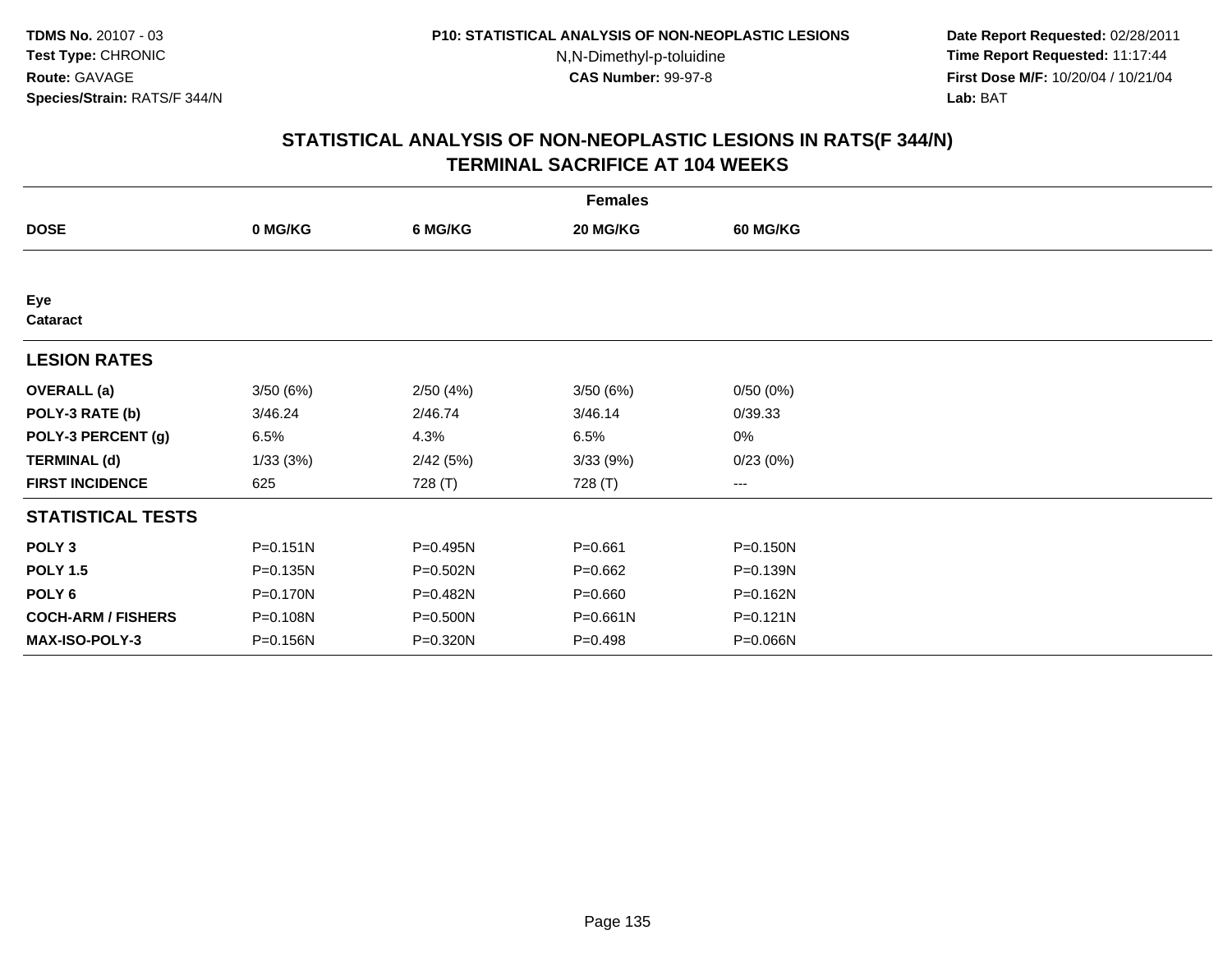**Date Report Requested:** 02/28/2011 **Time Report Requested:** 11:17:44 **First Dose M/F:** 10/20/04 / 10/21/04<br>**Lab:** BAT **Lab:** BAT

|                               |          |             | <b>Females</b> |          |  |
|-------------------------------|----------|-------------|----------------|----------|--|
| <b>DOSE</b>                   | 0 MG/KG  | 6 MG/KG     | 20 MG/KG       | 60 MG/KG |  |
|                               |          |             |                |          |  |
| Eye: Retina<br><b>Atrophy</b> |          |             |                |          |  |
| <b>LESION RATES</b>           |          |             |                |          |  |
| <b>OVERALL</b> (a)            | 2/50(4%) | 3/50 (6%)   | 3/50(6%)       | 1/50(2%) |  |
| POLY-3 RATE (b)               | 2/45.87  | 3/46.74     | 3/46.14        | 1/39.33  |  |
| POLY-3 PERCENT (g)            | 4.4%     | 6.4%        | 6.5%           | 2.5%     |  |
| <b>TERMINAL (d)</b>           | 1/33(3%) | 3/42(7%)    | 3/33(9%)       | 1/23(4%) |  |
| <b>FIRST INCIDENCE</b>        | 698      | 728 (T)     | 728 (T)        | 728 (T)  |  |
| <b>STATISTICAL TESTS</b>      |          |             |                |          |  |
| POLY <sub>3</sub>             | P=0.377N | $P = 0.509$ | $P = 0.503$    | P=0.553N |  |
| <b>POLY 1.5</b>               | P=0.352N | $P = 0.500$ | $P = 0.502$    | P=0.536N |  |
| POLY <sub>6</sub>             | P=0.405N | $P = 0.524$ | $P = 0.503$    | P=0.570N |  |
| <b>COCH-ARM / FISHERS</b>     | P=0.302N | $P = 0.500$ | $P = 0.500$    | P=0.500N |  |
| <b>MAX-ISO-POLY-3</b>         | P=0.437N | $P = 0.333$ | $P=0.327$      | P=0.338N |  |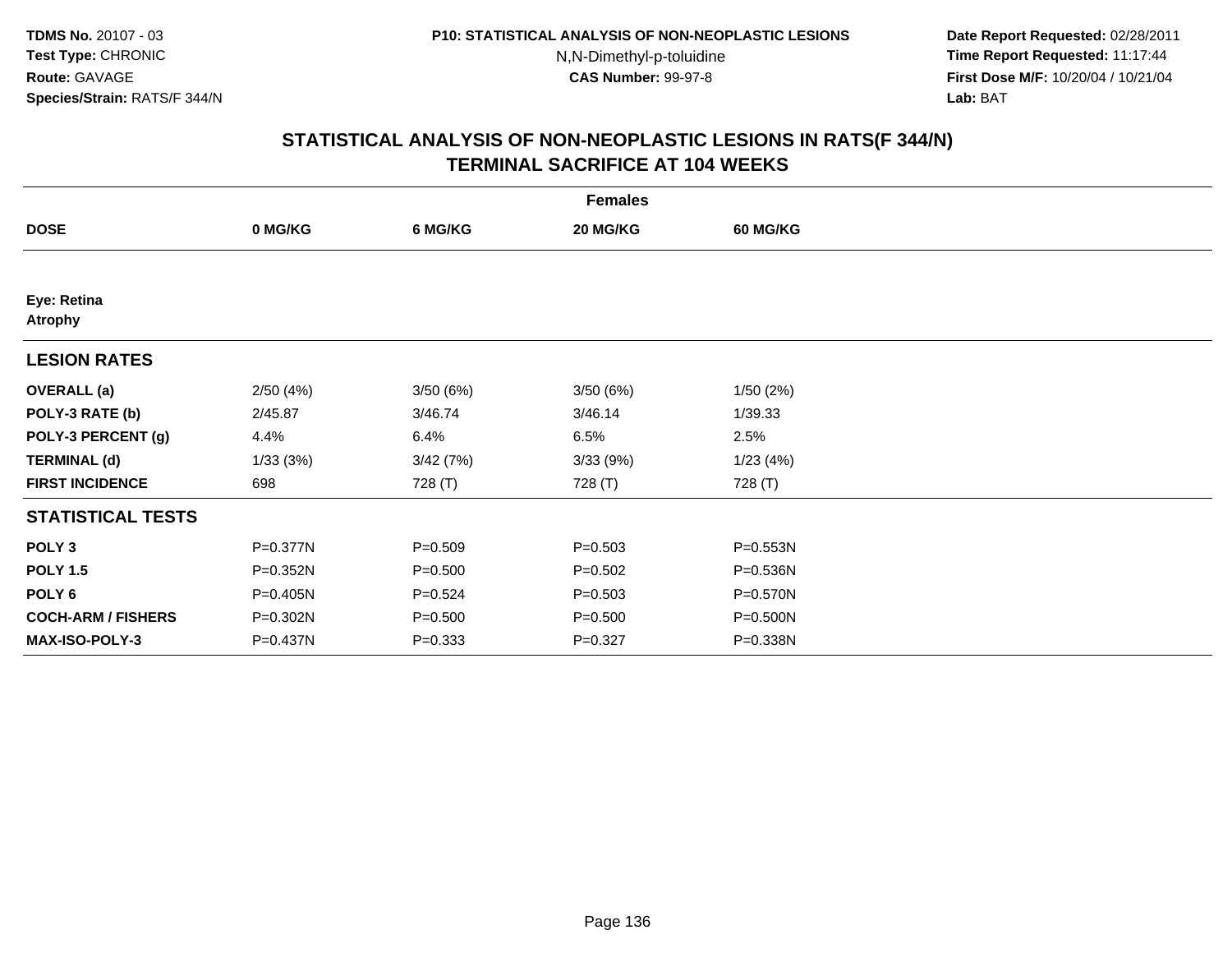**Date Report Requested:** 02/28/2011 **Time Report Requested:** 11:17:44 **First Dose M/F:** 10/20/04 / 10/21/04<br>**Lab:** BAT **Lab:** BAT

|                                        |            |              | <b>Females</b> |                 |  |
|----------------------------------------|------------|--------------|----------------|-----------------|--|
| <b>DOSE</b>                            | 0 MG/KG    | 6 MG/KG      | 20 MG/KG       | <b>60 MG/KG</b> |  |
|                                        |            |              |                |                 |  |
| <b>Harderian Gland</b><br>Inflammation |            |              |                |                 |  |
| <b>LESION RATES</b>                    |            |              |                |                 |  |
| <b>OVERALL</b> (a)                     | 6/50 (12%) | 4/50 (8%)    | 2/50(4%)       | 1/50(2%)        |  |
| POLY-3 RATE (b)                        | 6/45.75    | 4/47.13      | 2/46.33        | 1/40.19         |  |
| POLY-3 PERCENT (g)                     | 13.1%      | 8.5%         | 4.3%           | 2.5%            |  |
| <b>TERMINAL (d)</b>                    | 6/33(18%)  | 3/42(7%)     | 1/33(3%)       | 0/23(0%)        |  |
| <b>FIRST INCIDENCE</b>                 | 728 (T)    | 617          | 680            | 381             |  |
| <b>STATISTICAL TESTS</b>               |            |              |                |                 |  |
| POLY <sub>3</sub>                      | P=0.066N   | P=0.351N     | P=0.129N       | P=0.079N        |  |
| <b>POLY 1.5</b>                        | P=0.059N   | P=0.366N     | $P = 0.131N$   | P=0.071N        |  |
| POLY 6                                 | P=0.075N   | P=0.325N     | P=0.125N       | P=0.087N        |  |
| <b>COCH-ARM / FISHERS</b>              | P=0.048N*  | P=0.370N     | P=0.134N       | P=0.056N        |  |
| <b>MAX-ISO-POLY-3</b>                  | P=0.065N   | $P = 0.241N$ | P=0.067N       | P=0.044N*       |  |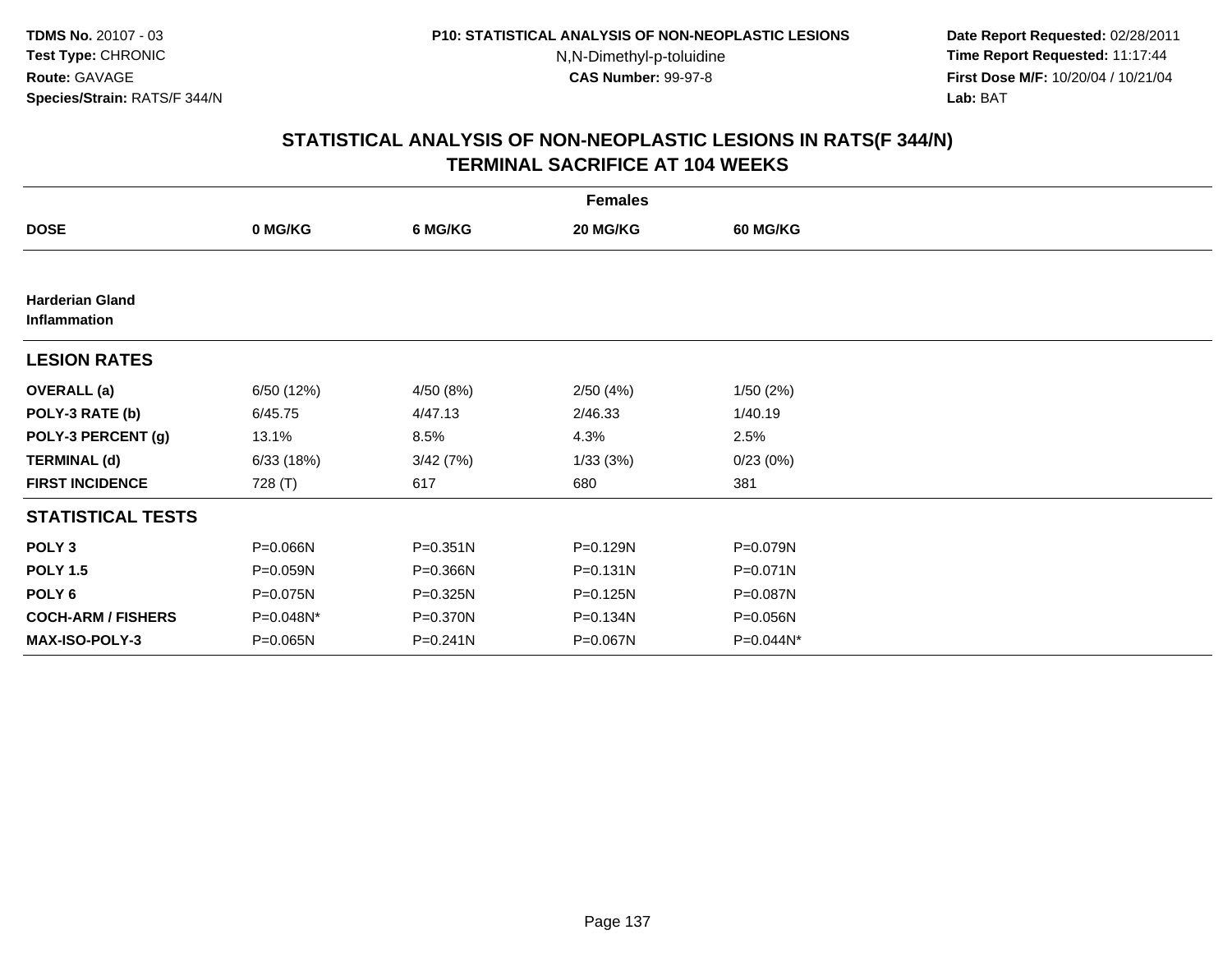**Date Report Requested:** 02/28/2011 **Time Report Requested:** 11:17:44 **First Dose M/F:** 10/20/04 / 10/21/04<br>**Lab:** BAT **Lab:** BAT

|                           |             |             | <b>Females</b> |                 |  |
|---------------------------|-------------|-------------|----------------|-----------------|--|
| <b>DOSE</b>               | 0 MG/KG     | 6 MG/KG     | 20 MG/KG       | <b>60 MG/KG</b> |  |
|                           |             |             |                |                 |  |
| Heart<br>Cardiomyopathy   |             |             |                |                 |  |
| <b>LESION RATES</b>       |             |             |                |                 |  |
| <b>OVERALL</b> (a)        | 36/50 (72%) | 42/50 (84%) | 40/50 (80%)    | 42/50 (84%)     |  |
| POLY-3 RATE (b)           | 36/48.10    | 42/48.55    | 40/49.08       | 42/45.92        |  |
| POLY-3 PERCENT (g)        | 74.9%       | 86.5%       | 81.5%          | 91.5%           |  |
| <b>TERMINAL (d)</b>       | 26/33 (79%) | 37/42 (88%) | 27/33 (82%)    | 22/23 (96%)     |  |
| <b>FIRST INCIDENCE</b>    | 574         | 516         | 604            | 381             |  |
| <b>STATISTICAL TESTS</b>  |             |             |                |                 |  |
| POLY <sub>3</sub>         | $P=0.049*$  | $P = 0.108$ | $P = 0.286$    | P=0.021*        |  |
| <b>POLY 1.5</b>           | $P=0.078$   | $P=0.092$   | $P = 0.266$    | $P=0.035*$      |  |
| POLY <sub>6</sub>         | $P=0.030*$  | $P = 0.141$ | $P = 0.318$    | $P=0.013*$      |  |
| <b>COCH-ARM / FISHERS</b> | $P = 0.199$ | $P = 0.114$ | $P = 0.241$    | $P = 0.114$     |  |
| <b>MAX-ISO-POLY-3</b>     | P=0.022*    | $P = 0.067$ | $P = 0.209$    | P=0.011*        |  |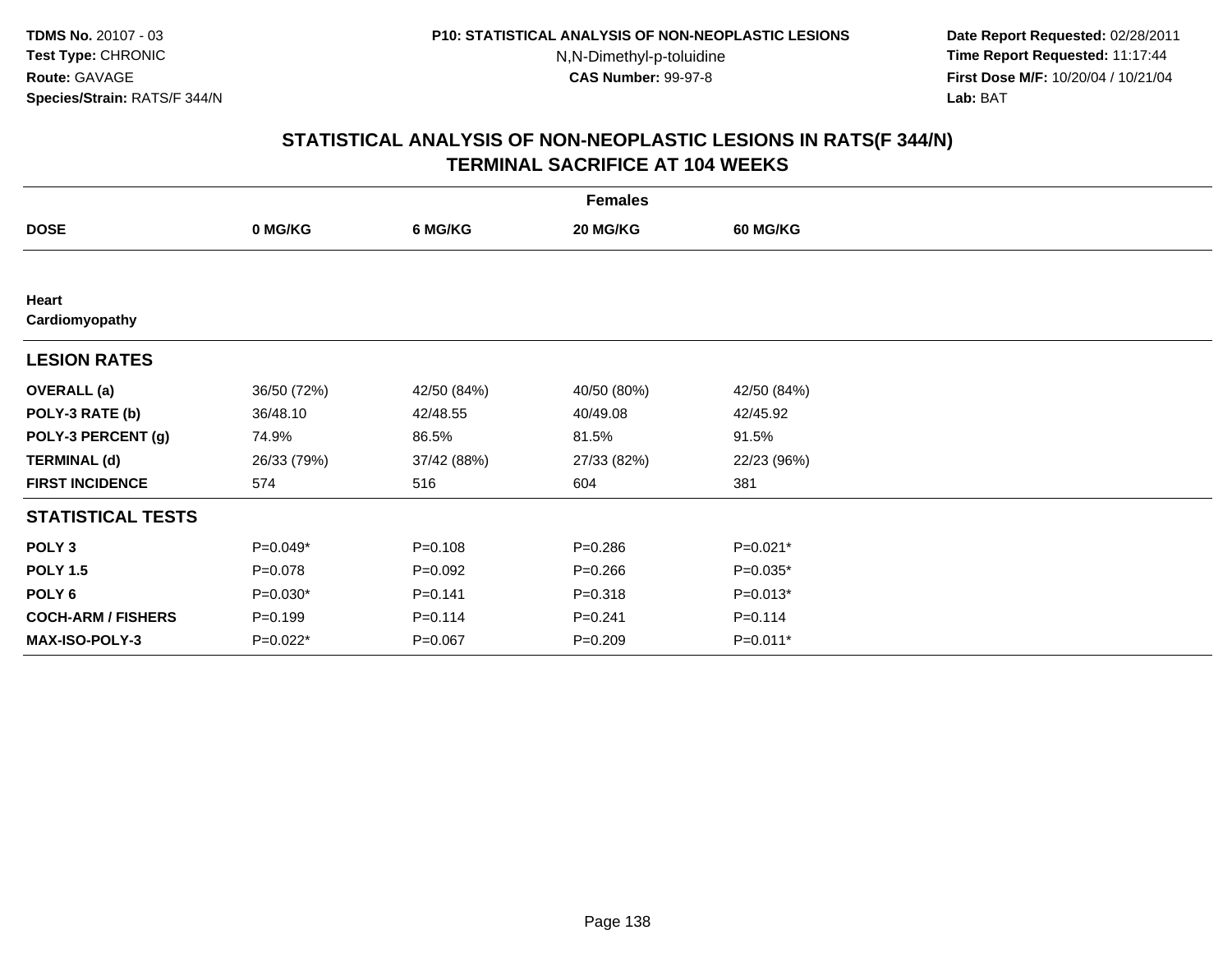**TDMS No.** 20107 - 03**Test Type:** CHRONIC**Route:** GAVAGE**Species/Strain:** RATS/F 344/N

N,N-Dimethyl-p-toluidine

 **Date Report Requested:** 02/28/2011 **Time Report Requested:** 11:17:44 **First Dose M/F:** 10/20/04 / 10/21/04<br>**Lab:** BAT **Lab:** BAT

| <b>Females</b>                 |          |          |                        |                        |  |  |
|--------------------------------|----------|----------|------------------------|------------------------|--|--|
| <b>DOSE</b>                    | 0 MG/KG  | 6 MG/KG  | 20 MG/KG               | <b>60 MG/KG</b>        |  |  |
|                                |          |          |                        |                        |  |  |
| Heart<br><b>Mineralization</b> |          |          |                        |                        |  |  |
| <b>LESION RATES</b>            |          |          |                        |                        |  |  |
| <b>OVERALL</b> (a)             | 0/50(0%) | 0/50(0%) | 0/50(0%)               | 0/50(0%)               |  |  |
| POLY-3 RATE (b)                | 0/45.75  | 0/46.74  | 0/46.14                | 0/39.33                |  |  |
| POLY-3 PERCENT (g)             | 0%       | 0%       | 0%                     | $0\%$                  |  |  |
| <b>TERMINAL (d)</b>            | 0/33(0%) | 0/42(0%) | 0/33(0%)               | 0/23(0%)               |  |  |
| <b>FIRST INCIDENCE</b>         | ---      | $--$     | $\qquad \qquad \cdots$ | $\qquad \qquad \cdots$ |  |  |
| <b>STATISTICAL TESTS</b>       |          |          |                        |                        |  |  |
| POLY <sub>3</sub>              | (n)      | (n)      | (n)                    | (n)                    |  |  |
| <b>POLY 1.5</b>                | (n)      | (n)      | (n)                    | (n)                    |  |  |
| POLY <sub>6</sub>              | (n)      | (n)      | (n)                    | (n)                    |  |  |
| <b>COCH-ARM / FISHERS</b>      | (n)      | (n)      | (n)                    | (n)                    |  |  |
| MAX-ISO-POLY-3                 | (n)      | (n)      | (n)                    | (n)                    |  |  |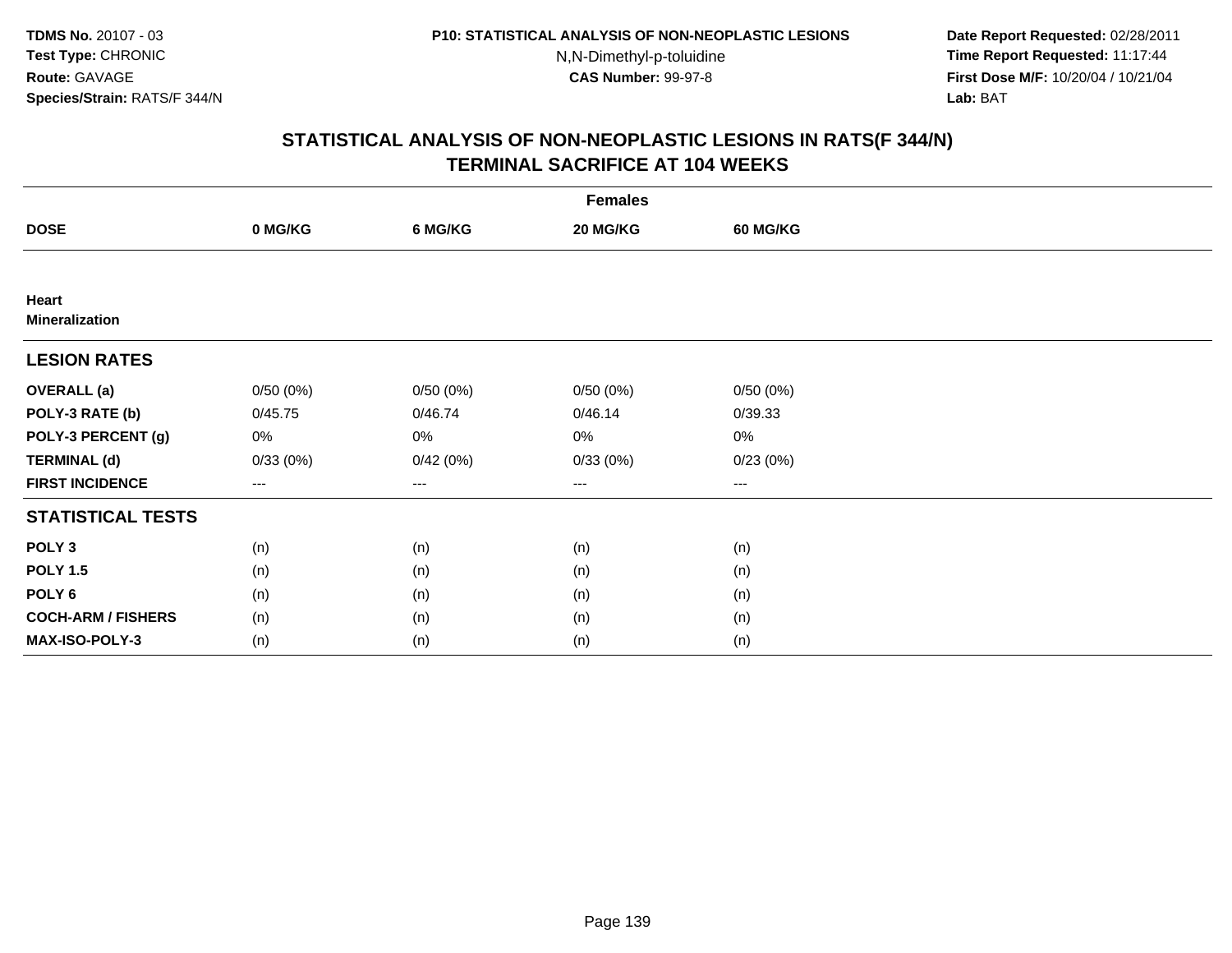**Date Report Requested:** 02/28/2011 **Time Report Requested:** 11:17:44 **First Dose M/F:** 10/20/04 / 10/21/04<br>**Lab:** BAT **Lab:** BAT

|                            |          |          | <b>Females</b>    |          |  |
|----------------------------|----------|----------|-------------------|----------|--|
| <b>DOSE</b>                | 0 MG/KG  | 6 MG/KG  | 20 MG/KG          | 60 MG/KG |  |
|                            |          |          |                   |          |  |
| Heart<br><b>Thrombosis</b> |          |          |                   |          |  |
| <b>LESION RATES</b>        |          |          |                   |          |  |
| <b>OVERALL</b> (a)         | 0/50(0%) | 0/50(0%) | 0/50(0%)          | 1/50(2%) |  |
| POLY-3 RATE (b)            | 0/45.75  | 0/46.74  | 0/46.14           | 1/39.39  |  |
| POLY-3 PERCENT (g)         | 0%       | 0%       | 0%                | 2.5%     |  |
| <b>TERMINAL (d)</b>        | 0/33(0%) | 0/42(0%) | 0/33(0%)          | 0/23(0%) |  |
| <b>FIRST INCIDENCE</b>     | ---      | ---      | $\qquad \qquad -$ | 714      |  |
| <b>STATISTICAL TESTS</b>   |          |          |                   |          |  |
| POLY <sub>3</sub>          | (n)      | (n)      | (n)               | (n)      |  |
| <b>POLY 1.5</b>            | (n)      | (n)      | (n)               | (n)      |  |
| POLY <sub>6</sub>          | (n)      | (n)      | (n)               | (n)      |  |
| <b>COCH-ARM / FISHERS</b>  | (n)      | (n)      | (n)               | (n)      |  |
| MAX-ISO-POLY-3             | (n)      | (n)      | (n)               | (n)      |  |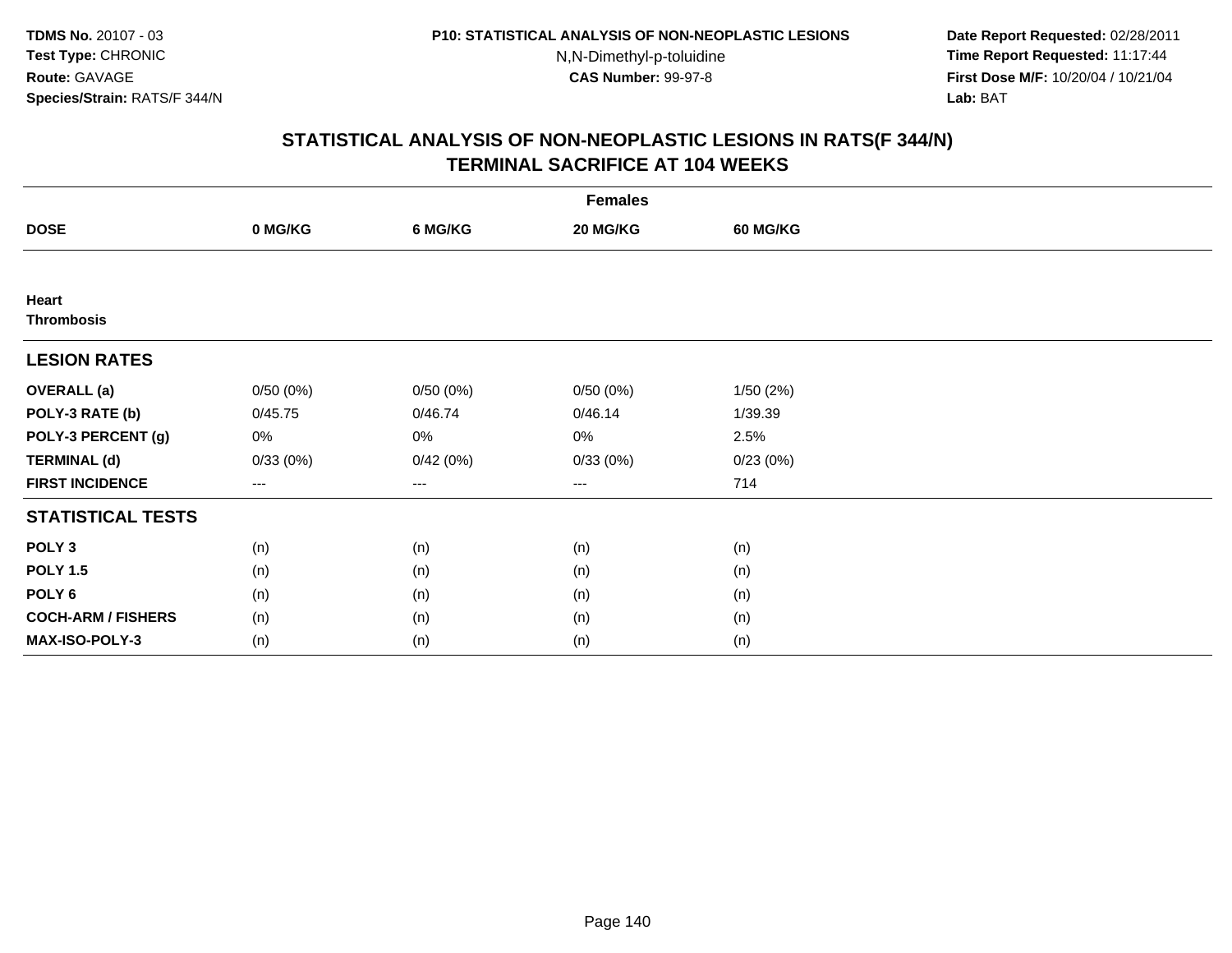**Date Report Requested:** 02/28/2011 **Time Report Requested:** 11:17:44 **First Dose M/F:** 10/20/04 / 10/21/04<br>**Lab:** BAT **Lab:** BAT

|                                                           | <b>Females</b> |          |          |          |  |  |  |  |
|-----------------------------------------------------------|----------------|----------|----------|----------|--|--|--|--|
| <b>DOSE</b>                                               | 0 MG/KG        | 6 MG/KG  | 20 MG/KG | 60 MG/KG |  |  |  |  |
|                                                           |                |          |          |          |  |  |  |  |
| <b>Intestine Large, Colon</b><br><b>Parasite Metazoan</b> |                |          |          |          |  |  |  |  |
| <b>LESION RATES</b>                                       |                |          |          |          |  |  |  |  |
| <b>OVERALL</b> (a)                                        | 0/50(0%)       | 1/50(2%) | 0/50(0%) | 0/50(0%) |  |  |  |  |
| POLY-3 RATE (b)                                           | 0/45.75        | 1/46.74  | 0/46.14  | 0/39.33  |  |  |  |  |
| POLY-3 PERCENT (g)                                        | 0%             | 2.1%     | 0%       | 0%       |  |  |  |  |
| <b>TERMINAL (d)</b>                                       | 0/33(0%)       | 1/42(2%) | 0/33(0%) | 0/23(0%) |  |  |  |  |
| <b>FIRST INCIDENCE</b>                                    | ---            | 728 (T)  | $--$     | ---      |  |  |  |  |
| <b>STATISTICAL TESTS</b>                                  |                |          |          |          |  |  |  |  |
| POLY <sub>3</sub>                                         | (n)            | (n)      | (n)      | (n)      |  |  |  |  |
| <b>POLY 1.5</b>                                           | (n)            | (n)      | (n)      | (n)      |  |  |  |  |
| POLY <sub>6</sub>                                         | (n)            | (n)      | (n)      | (n)      |  |  |  |  |
| <b>COCH-ARM / FISHERS</b>                                 | (n)            | (n)      | (n)      | (n)      |  |  |  |  |
| MAX-ISO-POLY-3                                            | (n)            | (n)      | (n)      | (n)      |  |  |  |  |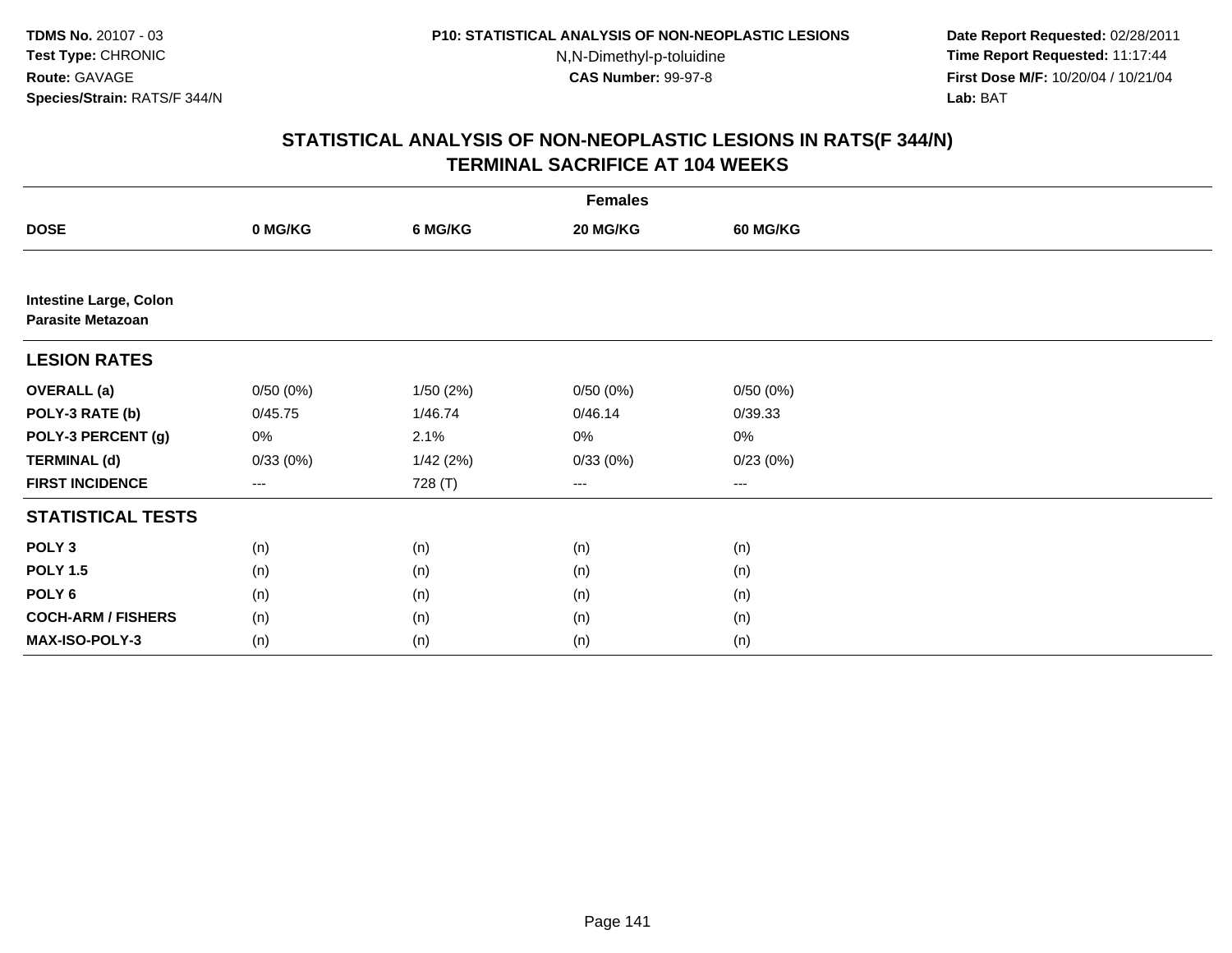**Date Report Requested:** 02/28/2011 **Time Report Requested:** 11:17:44 **First Dose M/F:** 10/20/04 / 10/21/04<br>**Lab:** BAT **Lab:** BAT

|                                                            |           |             | <b>Females</b> |                 |  |
|------------------------------------------------------------|-----------|-------------|----------------|-----------------|--|
| <b>DOSE</b>                                                | 0 MG/KG   | 6 MG/KG     | 20 MG/KG       | <b>60 MG/KG</b> |  |
|                                                            |           |             |                |                 |  |
| <b>Intestine Large, Rectum</b><br><b>Parasite Metazoan</b> |           |             |                |                 |  |
| <b>LESION RATES</b>                                        |           |             |                |                 |  |
| <b>OVERALL</b> (a)                                         | 4/50 (8%) | 4/50 (8%)   | 3/50(6%)       | 3/50(6%)        |  |
| POLY-3 RATE (b)                                            | 4/45.86   | 4/46.74     | 3/46.14        | 3/39.74         |  |
| POLY-3 PERCENT (g)                                         | 8.7%      | 8.6%        | 6.5%           | 7.6%            |  |
| <b>TERMINAL (d)</b>                                        | 3/33(9%)  | 4/42 (10%)  | 3/33(9%)       | 2/23(9%)        |  |
| <b>FIRST INCIDENCE</b>                                     | 701       | 728 (T)     | 728 (T)        | 612             |  |
| <b>STATISTICAL TESTS</b>                                   |           |             |                |                 |  |
| POLY <sub>3</sub>                                          | P=0.502N  | P=0.633N    | P=0.497N       | P=0.578N        |  |
| <b>POLY 1.5</b>                                            | P=0.475N  | $P = 0.643$ | P=0.498N       | P=0.553N        |  |
| POLY 6                                                     | P=0.530N  | P=0.614N    | $P = 0.496N$   | P=0.599N        |  |
| <b>COCH-ARM / FISHERS</b>                                  | P=0.420N  | P=0.643N    | P=0.500N       | P=0.500N        |  |
| <b>MAX-ISO-POLY-3</b>                                      | P=0.614N  | P=0.488N    | P=0.345N       | P=0.426N        |  |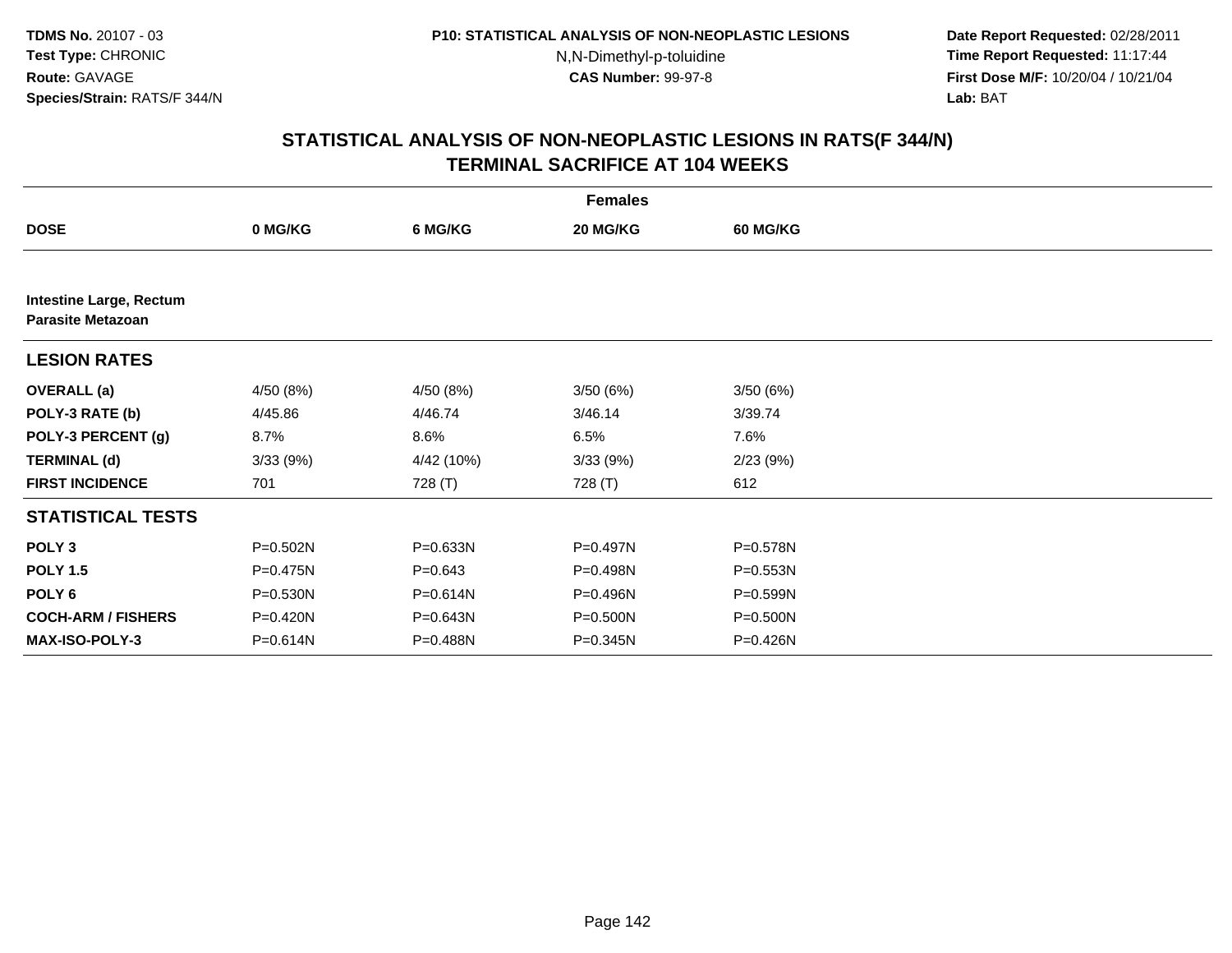**Date Report Requested:** 02/28/2011 **Time Report Requested:** 11:17:44 **First Dose M/F:** 10/20/04 / 10/21/04<br>**Lab:** BAT **Lab:** BAT

|                                          | <b>Females</b> |          |                   |                 |  |  |  |
|------------------------------------------|----------------|----------|-------------------|-----------------|--|--|--|
| <b>DOSE</b>                              | 0 MG/KG        | 6 MG/KG  | 20 MG/KG          | <b>60 MG/KG</b> |  |  |  |
|                                          |                |          |                   |                 |  |  |  |
| <b>Islets, Pancreatic</b><br>Hyperplasia |                |          |                   |                 |  |  |  |
| <b>LESION RATES</b>                      |                |          |                   |                 |  |  |  |
| <b>OVERALL</b> (a)                       | 0/50(0%)       | 0/50(0%) | 0/50(0%)          | 0/50(0%)        |  |  |  |
| POLY-3 RATE (b)                          | 0/45.75        | 0/46.74  | 0/46.14           | 0/39.33         |  |  |  |
| POLY-3 PERCENT (g)                       | 0%             | 0%       | 0%                | $0\%$           |  |  |  |
| <b>TERMINAL (d)</b>                      | 0/33(0%)       | 0/42(0%) | 0/33(0%)          | 0/23(0%)        |  |  |  |
| <b>FIRST INCIDENCE</b>                   | ---            | $--$     | $\qquad \qquad -$ | $---$           |  |  |  |
| <b>STATISTICAL TESTS</b>                 |                |          |                   |                 |  |  |  |
| POLY <sub>3</sub>                        | (n)            | (n)      | (n)               | (n)             |  |  |  |
| <b>POLY 1.5</b>                          | (n)            | (n)      | (n)               | (n)             |  |  |  |
| POLY 6                                   | (n)            | (n)      | (n)               | (n)             |  |  |  |
| <b>COCH-ARM / FISHERS</b>                | (n)            | (n)      | (n)               | (n)             |  |  |  |
| <b>MAX-ISO-POLY-3</b>                    | (n)            | (n)      | (n)               | (n)             |  |  |  |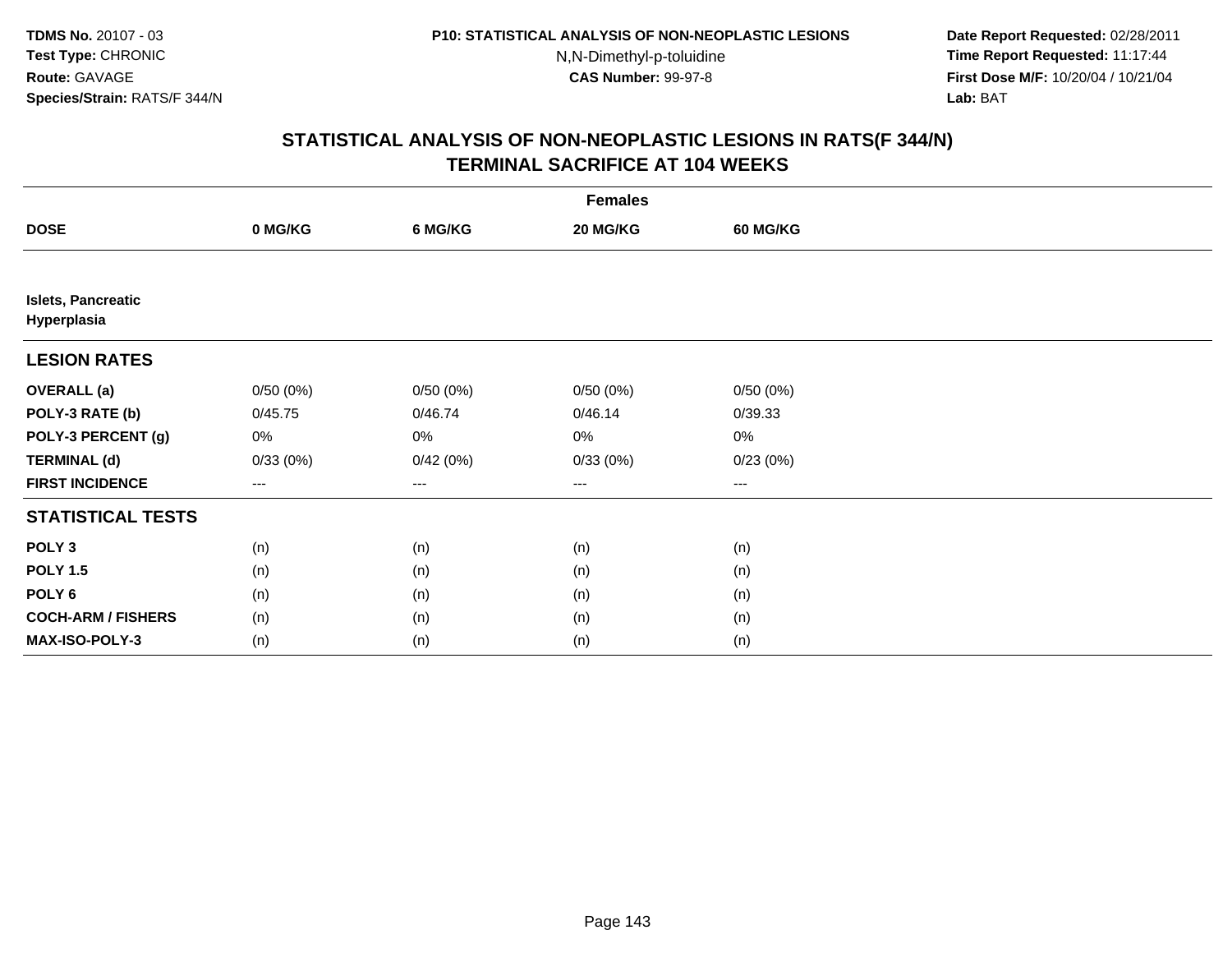**TDMS No.** 20107 - 03**Test Type:** CHRONIC**Route:** GAVAGE**Species/Strain:** RATS/F 344/N

N,N-Dimethyl-p-toluidine

 **Date Report Requested:** 02/28/2011 **Time Report Requested:** 11:17:44 **First Dose M/F:** 10/20/04 / 10/21/04<br>**Lab:** BAT **Lab:** BAT

|                                                |             |              | <b>Females</b> |            |  |
|------------------------------------------------|-------------|--------------|----------------|------------|--|
| <b>DOSE</b>                                    | 0 MG/KG     | 6 MG/KG      | 20 MG/KG       | 60 MG/KG   |  |
|                                                |             |              |                |            |  |
| Kidney<br><b>Accumulation, Hyaline Droplet</b> |             |              |                |            |  |
| <b>LESION RATES</b>                            |             |              |                |            |  |
| <b>OVERALL</b> (a)                             | 25/50 (50%) | 23/50 (46%)  | 5/50 (10%)     | 1/50(2%)   |  |
| POLY-3 RATE (b)                                | 25/48.01    | 23/47.77     | 5/47.18        | 1/40.06    |  |
| POLY-3 PERCENT (g)                             | 52.1%       | 48.2%        | 10.6%          | 2.5%       |  |
| <b>TERMINAL (d)</b>                            | 16/33 (49%) | 20/42 (48%)  | 2/33(6%)       | 0/23(0%)   |  |
| <b>FIRST INCIDENCE</b>                         | 574         | 574          | 604            | 471        |  |
| <b>STATISTICAL TESTS</b>                       |             |              |                |            |  |
| POLY <sub>3</sub>                              | P<0.001N**  | P=0.429N     | P<0.001N**     | P<0.001N** |  |
| <b>POLY 1.5</b>                                | P<0.001N**  | P=0.444N     | P<0.001N**     | P<0.001N** |  |
| POLY <sub>6</sub>                              | P<0.001N**  | P=0.400N     | P<0.001N**     | P<0.001N** |  |
| <b>COCH-ARM / FISHERS</b>                      | P<0.001N**  | $P = 0.421N$ | P<0.001N**     | P<0.001N** |  |
| <b>MAX-ISO-POLY-3</b>                          | P<0.001N**  | P=0.350N     | P<0.001N**     | P<0.001N** |  |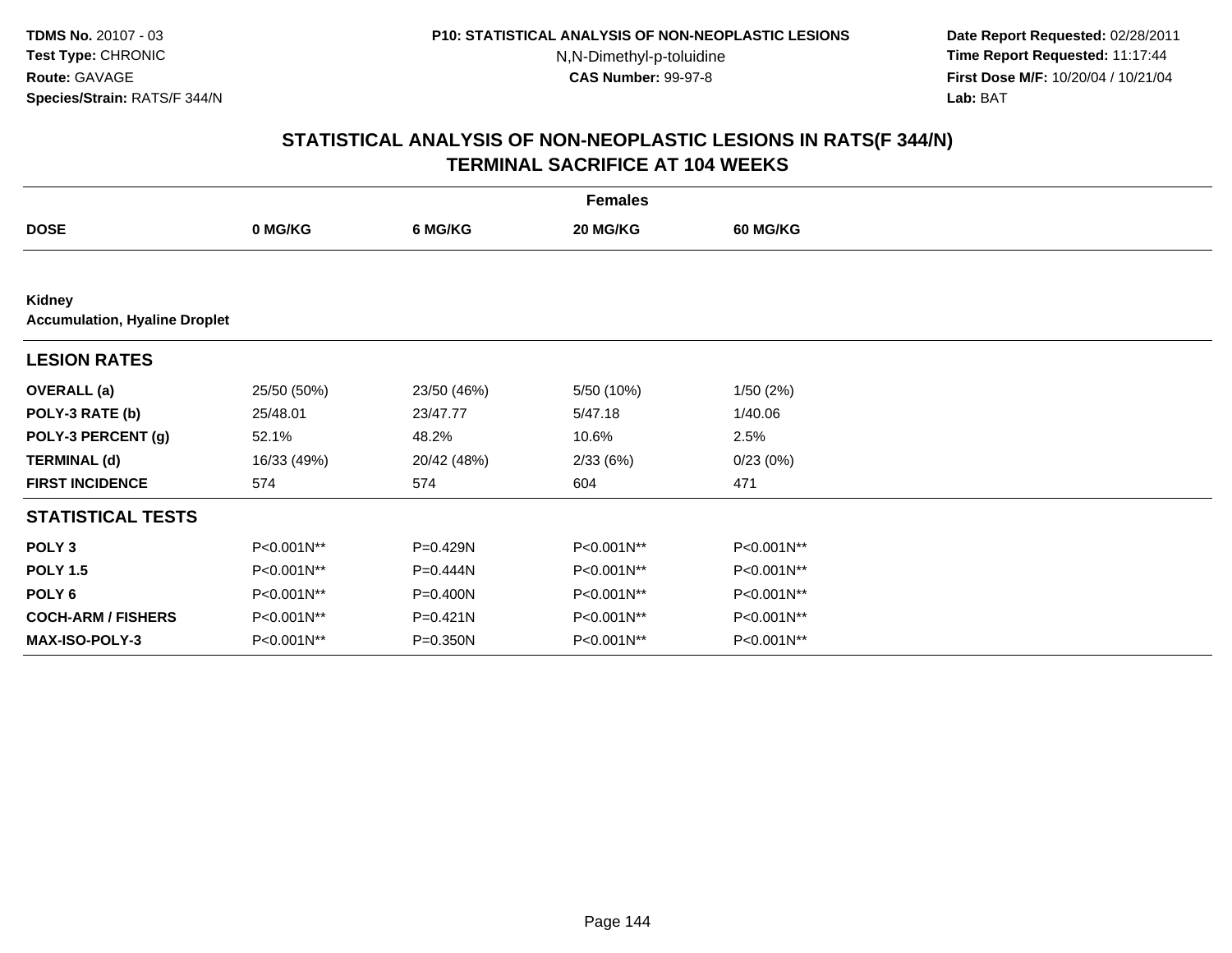**Date Report Requested:** 02/28/2011 **Time Report Requested:** 11:17:44 **First Dose M/F:** 10/20/04 / 10/21/04<br>**Lab:** BAT **Lab:** BAT

| <b>Females</b>            |             |           |             |                 |  |  |  |
|---------------------------|-------------|-----------|-------------|-----------------|--|--|--|
| <b>DOSE</b>               | 0 MG/KG     | 6 MG/KG   | 20 MG/KG    | <b>60 MG/KG</b> |  |  |  |
|                           |             |           |             |                 |  |  |  |
| Kidney<br>Infarct         |             |           |             |                 |  |  |  |
| <b>LESION RATES</b>       |             |           |             |                 |  |  |  |
| <b>OVERALL</b> (a)        | 4/50 (8%)   | 0/50(0%)  | 5/50 (10%)  | 2/50(4%)        |  |  |  |
| POLY-3 RATE (b)           | 4/45.75     | 0/46.74   | 5/46.35     | 2/39.50         |  |  |  |
| POLY-3 PERCENT (g)        | 8.7%        | 0%        | 10.8%       | 5.1%            |  |  |  |
| <b>TERMINAL (d)</b>       | 4/33 (12%)  | 0/42(0%)  | 4/33 (12%)  | 0/23(0%)        |  |  |  |
| <b>FIRST INCIDENCE</b>    | 728 (T)     | ---       | 673         | 701             |  |  |  |
| <b>STATISTICAL TESTS</b>  |             |           |             |                 |  |  |  |
| POLY <sub>3</sub>         | $P = 0.585$ | P=0.058N  | $P = 0.508$ | P=0.407N        |  |  |  |
| <b>POLY 1.5</b>           | P=0.580N    | P=0.060N  | $P = 0.505$ | P=0.385N        |  |  |  |
| POLY <sub>6</sub>         | $P=0.542$   | P=0.053N  | $P = 0.513$ | P=0.427N        |  |  |  |
| <b>COCH-ARM / FISHERS</b> | P=0.519N    | P=0.059N  | $P = 0.500$ | P=0.339N        |  |  |  |
| <b>MAX-ISO-POLY-3</b>     | $P = 0.407$ | P=0.019N* | $P = 0.371$ | P=0.270N        |  |  |  |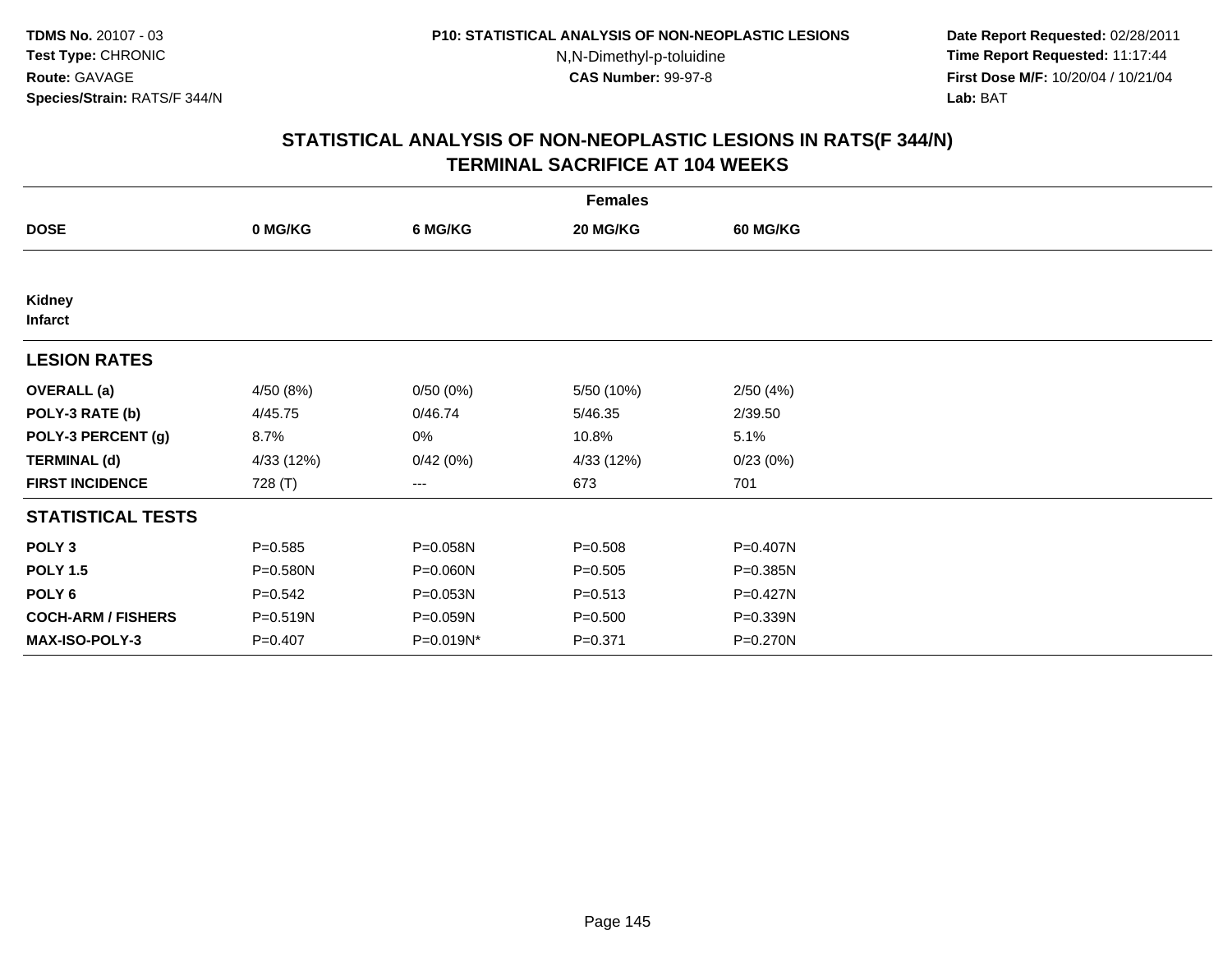**Date Report Requested:** 02/28/2011 **Time Report Requested:** 11:17:44 **First Dose M/F:** 10/20/04 / 10/21/04<br>**Lab:** BAT **Lab:** BAT

| <b>Females</b>                  |             |             |             |                 |  |  |  |
|---------------------------------|-------------|-------------|-------------|-----------------|--|--|--|
| <b>DOSE</b>                     | 0 MG/KG     | 6 MG/KG     | 20 MG/KG    | <b>60 MG/KG</b> |  |  |  |
|                                 |             |             |             |                 |  |  |  |
| Kidney<br><b>Mineralization</b> |             |             |             |                 |  |  |  |
| <b>LESION RATES</b>             |             |             |             |                 |  |  |  |
| <b>OVERALL</b> (a)              | 33/50 (66%) | 35/50 (70%) | 35/50 (70%) | 37/50 (74%)     |  |  |  |
| POLY-3 RATE (b)                 | 33/48.13    | 35/49.80    | 35/48.84    | 37/46.89        |  |  |  |
| POLY-3 PERCENT (g)              | 68.6%       | 70.3%       | 71.7%       | 78.9%           |  |  |  |
| <b>TERMINAL (d)</b>             | 21/33 (64%) | 29/42 (69%) | 24/33 (73%) | 17/23 (74%)     |  |  |  |
| <b>FIRST INCIDENCE</b>          | 600         | 37          | 604         | 381             |  |  |  |
| <b>STATISTICAL TESTS</b>        |             |             |             |                 |  |  |  |
| POLY <sub>3</sub>               | $P = 0.142$ | $P = 0.514$ | $P = 0.455$ | $P = 0.174$     |  |  |  |
| <b>POLY 1.5</b>                 | $P = 0.164$ | $P = 0.471$ | $P=0.440$   | $P = 0.186$     |  |  |  |
| POLY <sub>6</sub>               | $P = 0.118$ | $P = 0.571$ | $P=0.471$   | $P = 0.165$     |  |  |  |
| <b>COCH-ARM / FISHERS</b>       | $P = 0.255$ | $P = 0.415$ | $P = 0.415$ | $P = 0.257$     |  |  |  |
| MAX-ISO-POLY-3                  | $P = 0.215$ | $P = 0.426$ | $P = 0.368$ | $P = 0.123$     |  |  |  |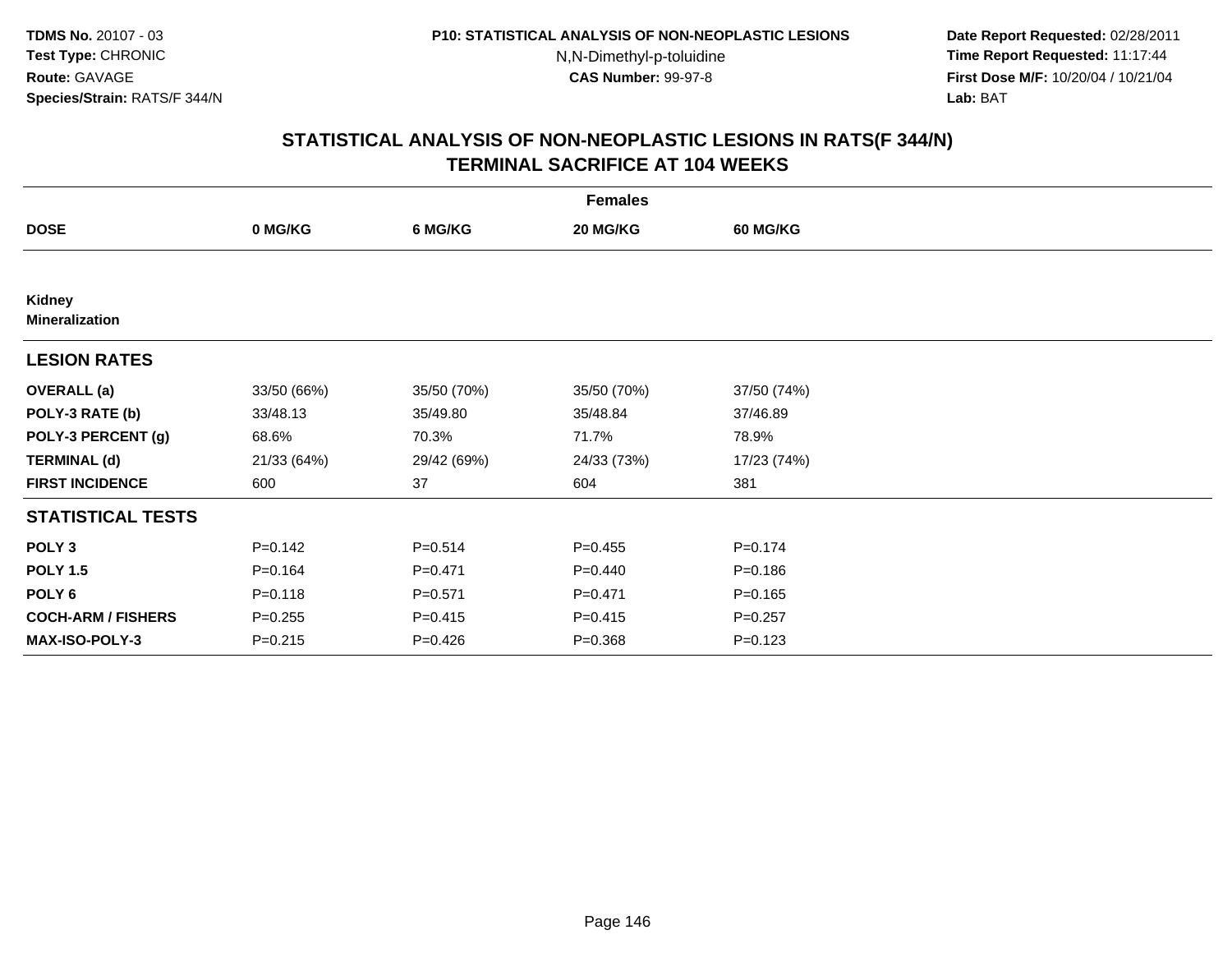**Date Report Requested:** 02/28/2011 **Time Report Requested:** 11:17:44 **First Dose M/F:** 10/20/04 / 10/21/04<br>**Lab:** BAT **Lab:** BAT

| <b>Females</b>            |             |             |             |                 |  |  |  |
|---------------------------|-------------|-------------|-------------|-----------------|--|--|--|
| <b>DOSE</b>               | 0 MG/KG     | 6 MG/KG     | 20 MG/KG    | <b>60 MG/KG</b> |  |  |  |
|                           |             |             |             |                 |  |  |  |
| Kidney<br>Nephropathy     |             |             |             |                 |  |  |  |
| <b>LESION RATES</b>       |             |             |             |                 |  |  |  |
| <b>OVERALL</b> (a)        | 28/50 (56%) | 38/50 (76%) | 38/50 (76%) | 41/50 (82%)     |  |  |  |
| POLY-3 RATE (b)           | 28/48.12    | 38/47.92    | 38/48.19    | 41/43.92        |  |  |  |
| POLY-3 PERCENT (g)        | 58.2%       | 79.3%       | 78.9%       | 93.4%           |  |  |  |
| <b>TERMINAL (d)</b>       | 18/33 (55%) | 34/42 (81%) | 28/33 (85%) | 23/23 (100%)    |  |  |  |
| <b>FIRST INCIDENCE</b>    | 574         | 574         | 613         | 468             |  |  |  |
| <b>STATISTICAL TESTS</b>  |             |             |             |                 |  |  |  |
| POLY <sub>3</sub>         | P<0.001**   | $P=0.018*$  | P=0.020*    | P<0.001**       |  |  |  |
| <b>POLY 1.5</b>           | P<0.001**   | $P=0.018*$  | $P=0.023*$  | P<0.001**       |  |  |  |
| POLY <sub>6</sub>         | P<0.001**   | $P=0.022*$  | P=0.016*    | P<0.001**       |  |  |  |
| <b>COCH-ARM / FISHERS</b> | $P=0.018*$  | P=0.028*    | P=0.028*    | P=0.004**       |  |  |  |
| MAX-ISO-POLY-3            | P<0.001**   | P=0.010**   | $P=0.011*$  | P<0.001**       |  |  |  |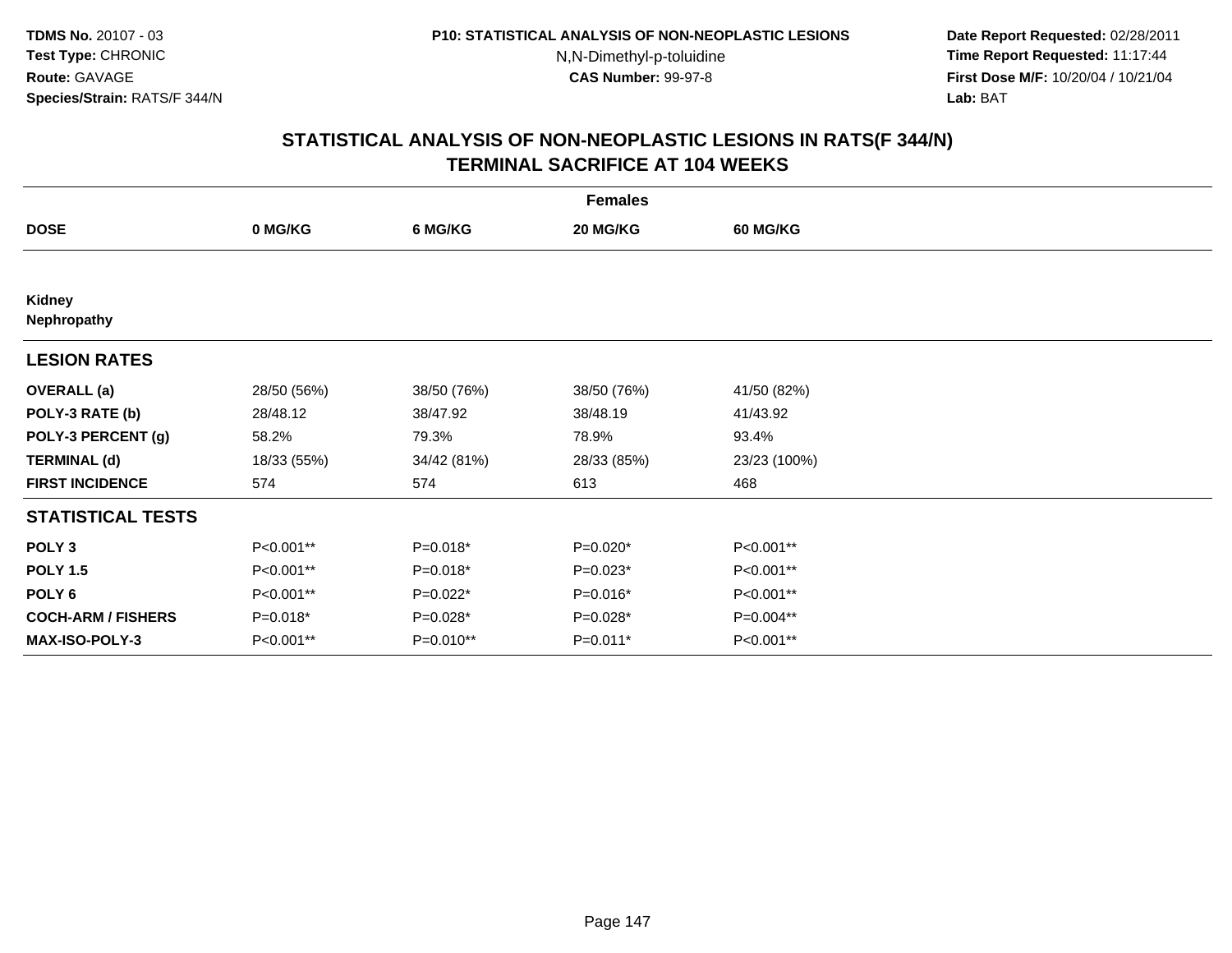**Date Report Requested:** 02/28/2011 **Time Report Requested:** 11:17:44 **First Dose M/F:** 10/20/04 / 10/21/04<br>**Lab:** BAT **Lab:** BAT

| <b>Females</b>            |             |             |             |                 |  |  |  |
|---------------------------|-------------|-------------|-------------|-----------------|--|--|--|
| <b>DOSE</b>               | 0 MG/KG     | 6 MG/KG     | 20 MG/KG    | <b>60 MG/KG</b> |  |  |  |
|                           |             |             |             |                 |  |  |  |
| Kidney<br>Pigmentation    |             |             |             |                 |  |  |  |
| <b>LESION RATES</b>       |             |             |             |                 |  |  |  |
| <b>OVERALL</b> (a)        | 41/50 (82%) | 45/50 (90%) | 43/50 (86%) | 49/50 (98%)     |  |  |  |
| POLY-3 RATE (b)           | 41/49.03    | 45/48.36    | 43/49.20    | 49/49.00        |  |  |  |
| POLY-3 PERCENT (g)        | 83.6%       | 93.1%       | 87.4%       | 100%            |  |  |  |
| <b>TERMINAL (d)</b>       | 27/33 (82%) | 39/42 (93%) | 31/33 (94%) | 23/23 (100%)    |  |  |  |
| <b>FIRST INCIDENCE</b>    | 547         | 574         | 604         | 381             |  |  |  |
| <b>STATISTICAL TESTS</b>  |             |             |             |                 |  |  |  |
| POLY <sub>3</sub>         | $P=0.008**$ | $P = 0.120$ | $P = 0.401$ | $P=0.003**$     |  |  |  |
| <b>POLY 1.5</b>           | P=0.007**   | $P=0.119$   | $P = 0.399$ | $P=0.002**$     |  |  |  |
| POLY <sub>6</sub>         | P=0.009**   | $P = 0.136$ | $P = 0.394$ | P=0.004**       |  |  |  |
| <b>COCH-ARM / FISHERS</b> | $P=0.016*$  | $P = 0.194$ | $P = 0.393$ | P=0.008**       |  |  |  |
| MAX-ISO-POLY-3            | P=0.002**   | $P = 0.068$ | $P=0.293$   | P<0.001**       |  |  |  |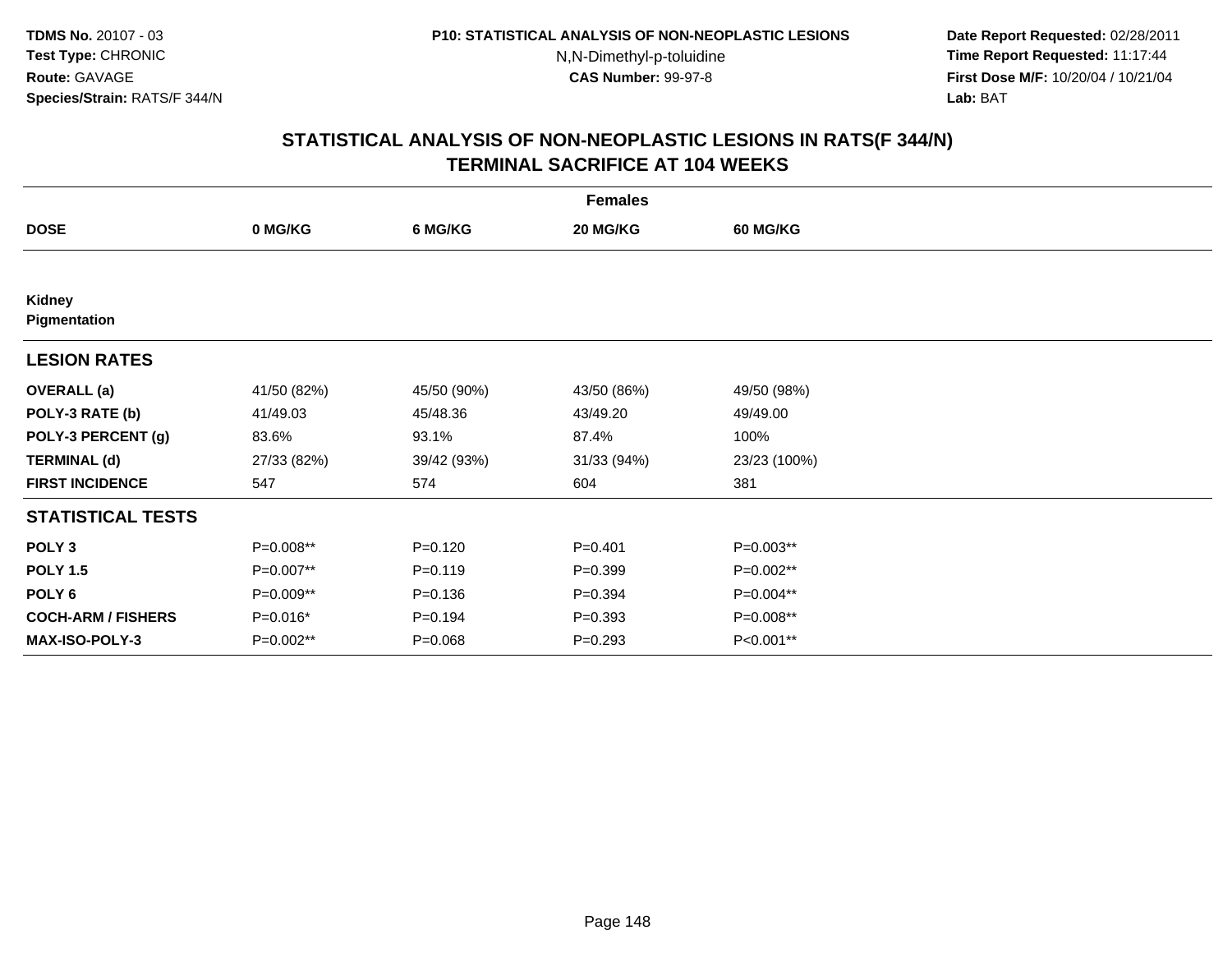**Date Report Requested:** 02/28/2011 **Time Report Requested:** 11:17:44 **First Dose M/F:** 10/20/04 / 10/21/04<br>**Lab:** BAT **Lab:** BAT

| <b>Females</b>                     |          |          |                        |                 |  |  |  |
|------------------------------------|----------|----------|------------------------|-----------------|--|--|--|
| <b>DOSE</b>                        | 0 MG/KG  | 6 MG/KG  | 20 MG/KG               | <b>60 MG/KG</b> |  |  |  |
|                                    |          |          |                        |                 |  |  |  |
| Kidney: Papilla<br><b>Necrosis</b> |          |          |                        |                 |  |  |  |
| <b>LESION RATES</b>                |          |          |                        |                 |  |  |  |
| <b>OVERALL</b> (a)                 | 0/50(0%) | 0/50(0%) | 0/50(0%)               | 1/50(2%)        |  |  |  |
| POLY-3 RATE (b)                    | 0/45.75  | 0/46.74  | 0/46.14                | 1/39.44         |  |  |  |
| POLY-3 PERCENT (g)                 | 0%       | $0\%$    | 0%                     | 2.5%            |  |  |  |
| <b>TERMINAL (d)</b>                | 0/33(0%) | 0/42(0%) | 0/33(0%)               | 0/23(0%)        |  |  |  |
| <b>FIRST INCIDENCE</b>             | ---      | $--$     | $\qquad \qquad \cdots$ | 701             |  |  |  |
| <b>STATISTICAL TESTS</b>           |          |          |                        |                 |  |  |  |
| POLY <sub>3</sub>                  | (n)      | (n)      | (n)                    | (n)             |  |  |  |
| <b>POLY 1.5</b>                    | (n)      | (n)      | (n)                    | (n)             |  |  |  |
| POLY <sub>6</sub>                  | (n)      | (n)      | (n)                    | (n)             |  |  |  |
| <b>COCH-ARM / FISHERS</b>          | (n)      | (n)      | (n)                    | (n)             |  |  |  |
| MAX-ISO-POLY-3                     | (n)      | (n)      | (n)                    | (n)             |  |  |  |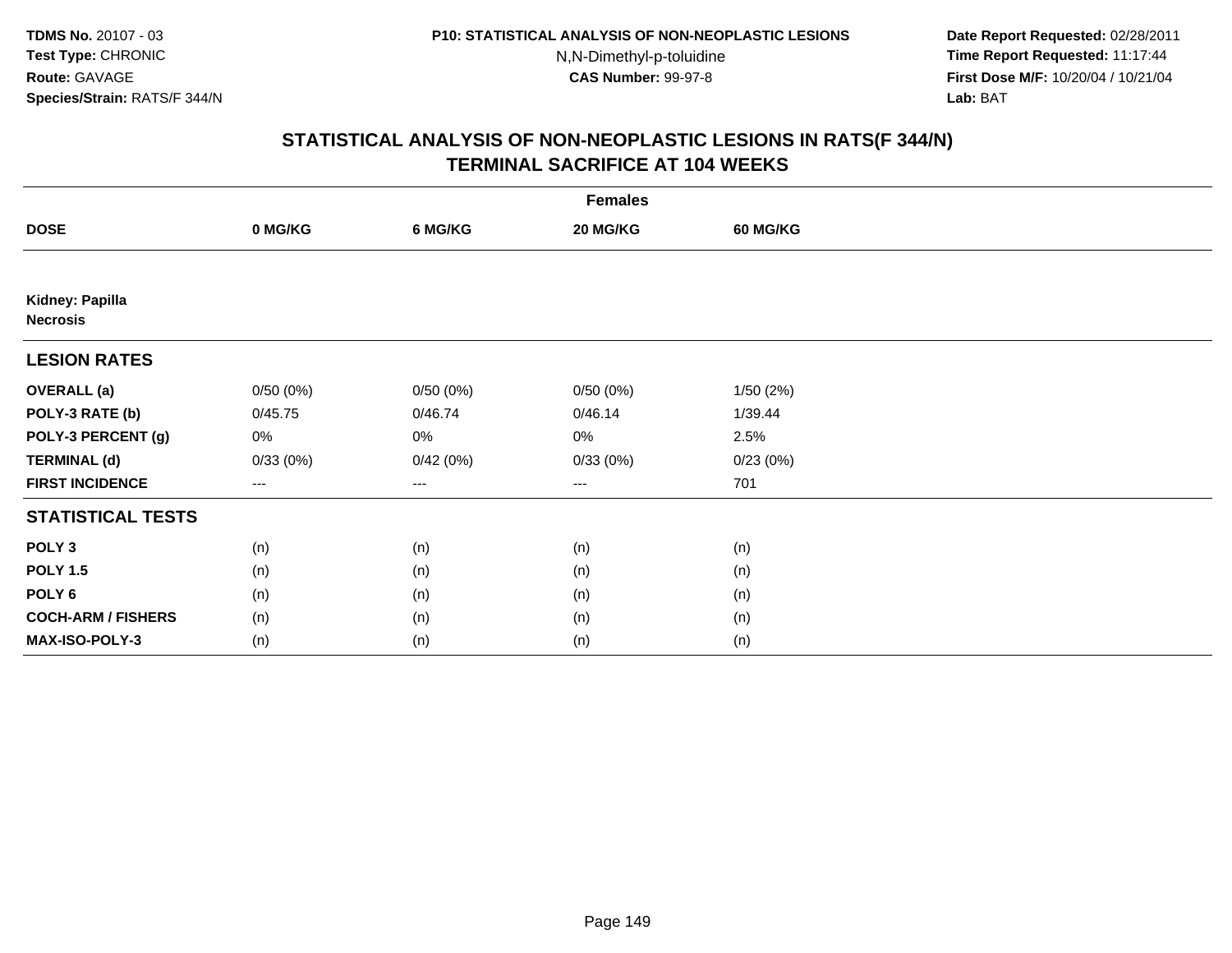**Date Report Requested:** 02/28/2011 **Time Report Requested:** 11:17:44 **First Dose M/F:** 10/20/04 / 10/21/04<br>**Lab:** BAT **Lab:** BAT

| <b>Females</b>                             |          |          |                   |          |  |  |  |
|--------------------------------------------|----------|----------|-------------------|----------|--|--|--|
| <b>DOSE</b>                                | 0 MG/KG  | 6 MG/KG  | 20 MG/KG          | 60 MG/KG |  |  |  |
|                                            |          |          |                   |          |  |  |  |
| <b>Kidney: Pelvis</b><br><b>Dilatation</b> |          |          |                   |          |  |  |  |
| <b>LESION RATES</b>                        |          |          |                   |          |  |  |  |
| <b>OVERALL</b> (a)                         | 0/50(0%) | 0/50(0%) | 0/50(0%)          | 1/50(2%) |  |  |  |
| POLY-3 RATE (b)                            | 0/45.75  | 0/46.74  | 0/46.14           | 1/39.51  |  |  |  |
| POLY-3 PERCENT (g)                         | 0%       | 0%       | 0%                | 2.5%     |  |  |  |
| <b>TERMINAL (d)</b>                        | 0/33(0%) | 0/42(0%) | 0/33(0%)          | 0/23(0%) |  |  |  |
| <b>FIRST INCIDENCE</b>                     | ---      | ---      | $\qquad \qquad -$ | 682      |  |  |  |
| <b>STATISTICAL TESTS</b>                   |          |          |                   |          |  |  |  |
| POLY <sub>3</sub>                          | (n)      | (n)      | (n)               | (n)      |  |  |  |
| <b>POLY 1.5</b>                            | (n)      | (n)      | (n)               | (n)      |  |  |  |
| POLY <sub>6</sub>                          | (n)      | (n)      | (n)               | (n)      |  |  |  |
| <b>COCH-ARM / FISHERS</b>                  | (n)      | (n)      | (n)               | (n)      |  |  |  |
| MAX-ISO-POLY-3                             | (n)      | (n)      | (n)               | (n)      |  |  |  |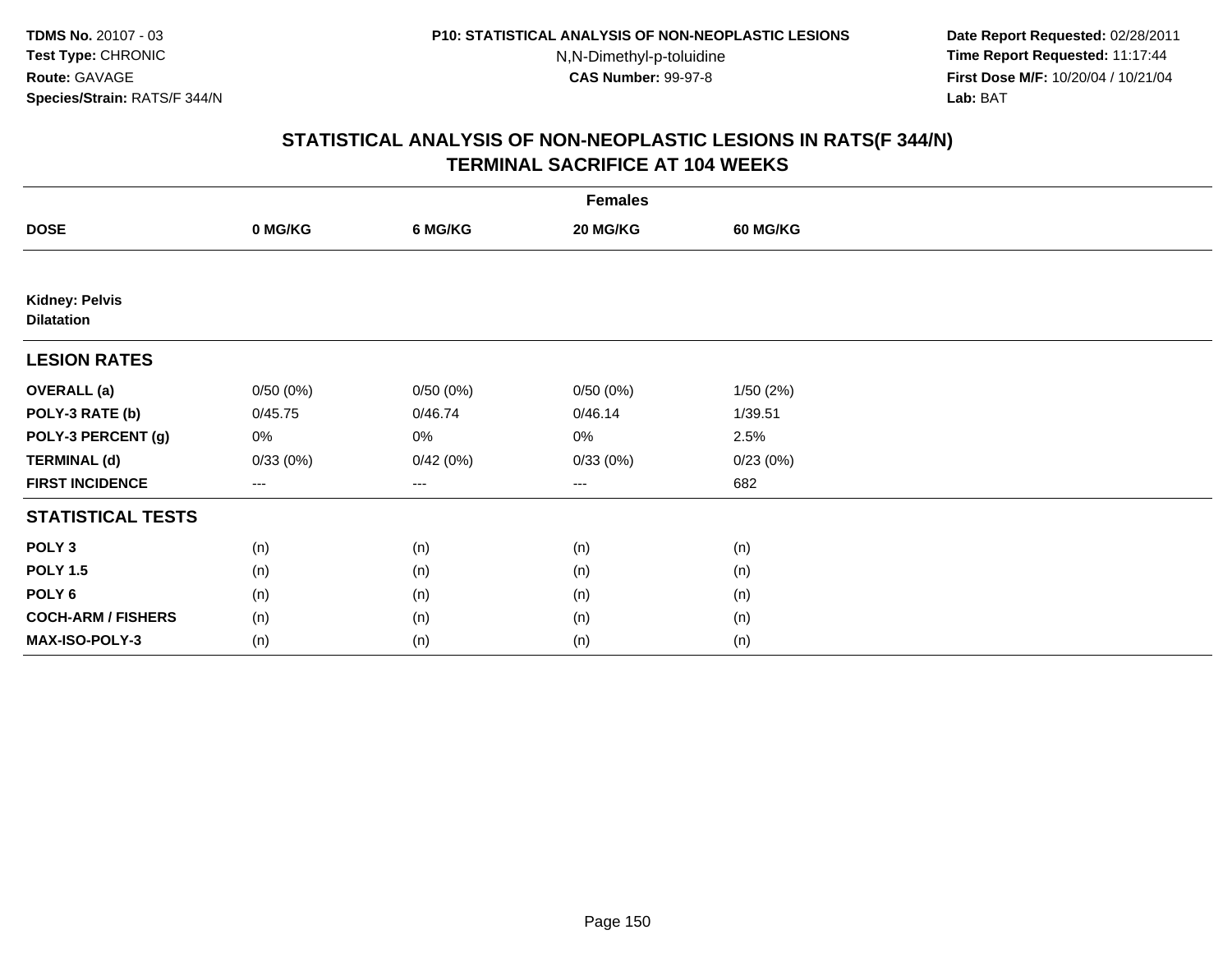**Date Report Requested:** 02/28/2011 **Time Report Requested:** 11:17:44 **First Dose M/F:** 10/20/04 / 10/21/04<br>**Lab:** BAT **Lab:** BAT

|                                       | <b>Females</b> |             |             |                 |  |  |  |  |
|---------------------------------------|----------------|-------------|-------------|-----------------|--|--|--|--|
| <b>DOSE</b>                           | 0 MG/KG        | 6 MG/KG     | 20 MG/KG    | <b>60 MG/KG</b> |  |  |  |  |
|                                       |                |             |             |                 |  |  |  |  |
| <b>Kidney: Pelvis</b><br>Inflammation |                |             |             |                 |  |  |  |  |
| <b>LESION RATES</b>                   |                |             |             |                 |  |  |  |  |
| <b>OVERALL</b> (a)                    | 3/50(6%)       | 3/50 (6%)   | 9/50 (18%)  | 5/50 (10%)      |  |  |  |  |
| POLY-3 RATE (b)                       | 3/46.57        | 3/46.74     | 9/46.59     | 5/39.50         |  |  |  |  |
| POLY-3 PERCENT (g)                    | 6.4%           | 6.4%        | 19.3%       | 12.7%           |  |  |  |  |
| <b>TERMINAL (d)</b>                   | 1/33(3%)       | 3/42(7%)    | 6/33(18%)   | 3/23(13%)       |  |  |  |  |
| <b>FIRST INCIDENCE</b>                | 574            | 728 (T)     | 673         | 701             |  |  |  |  |
| <b>STATISTICAL TESTS</b>              |                |             |             |                 |  |  |  |  |
| POLY <sub>3</sub>                     | $P = 0.185$    | P=0.660N    | $P = 0.059$ | $P = 0.270$     |  |  |  |  |
| <b>POLY 1.5</b>                       | $P=0.227$      | $P = 0.658$ | $P = 0.060$ | $P = 0.298$     |  |  |  |  |
| POLY <sub>6</sub>                     | $P = 0.147$    | P=0.649N    | $P = 0.058$ | $P = 0.244$     |  |  |  |  |
| <b>COCH-ARM / FISHERS</b>             | $P = 0.314$    | P=0.661N    | $P = 0.061$ | $P = 0.357$     |  |  |  |  |
| <b>MAX-ISO-POLY-3</b>                 | $P = 0.153$    | P=0.497N    | $P=0.030*$  | $P = 0.182$     |  |  |  |  |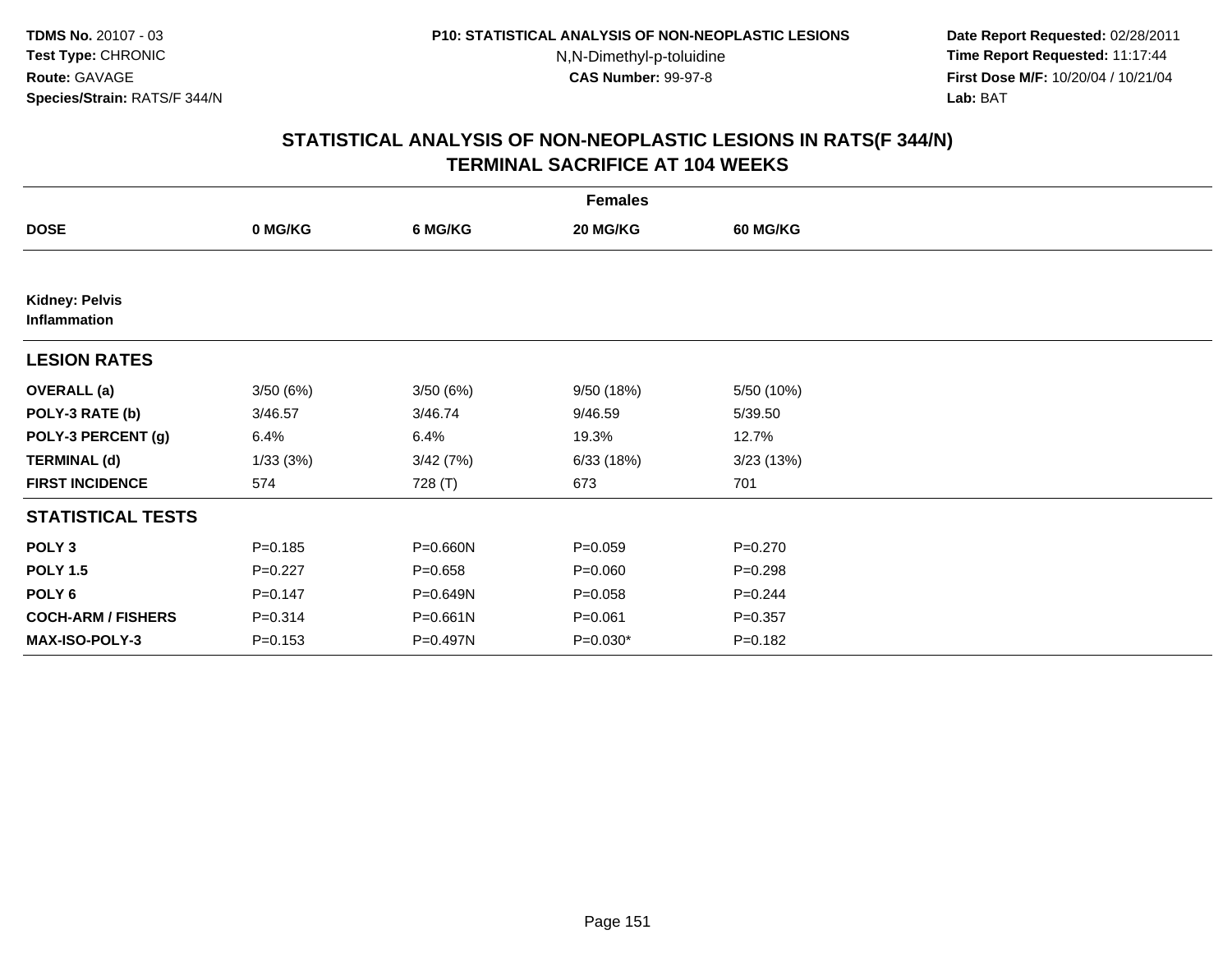**Date Report Requested:** 02/28/2011 **Time Report Requested:** 11:17:44 **First Dose M/F:** 10/20/04 / 10/21/04<br>**Lab:** BAT **Lab:** BAT

| <b>Females</b>                                         |             |             |            |                 |  |  |  |
|--------------------------------------------------------|-------------|-------------|------------|-----------------|--|--|--|
| <b>DOSE</b>                                            | 0 MG/KG     | 6 MG/KG     | 20 MG/KG   | <b>60 MG/KG</b> |  |  |  |
|                                                        |             |             |            |                 |  |  |  |
| Kidney: Pelvis, Transitional Epithelium<br>Hyperplasia |             |             |            |                 |  |  |  |
| <b>LESION RATES</b>                                    |             |             |            |                 |  |  |  |
| <b>OVERALL</b> (a)                                     | 2/50(4%)    | 3/50(6%)    | 8/50 (16%) | 6/50 (12%)      |  |  |  |
| POLY-3 RATE (b)                                        | 2/46.06     | 3/46.74     | 8/46.59    | 6/39.50         |  |  |  |
| POLY-3 PERCENT (g)                                     | 4.3%        | 6.4%        | 17.2%      | 15.2%           |  |  |  |
| <b>TERMINAL (d)</b>                                    | 1/33(3%)    | 3/42(7%)    | 5/33(15%)  | 4/23 (17%)      |  |  |  |
| <b>FIRST INCIDENCE</b>                                 | 645         | 728 (T)     | 673        | 701             |  |  |  |
| <b>STATISTICAL TESTS</b>                               |             |             |            |                 |  |  |  |
| POLY <sub>3</sub>                                      | $P = 0.065$ | $P = 0.507$ | $P=0.047*$ | $P = 0.089$     |  |  |  |
| <b>POLY 1.5</b>                                        | $P = 0.084$ | $P=0.499$   | $P=0.046*$ | $P = 0.102$     |  |  |  |
| POLY 6                                                 | P=0.049*    | $P = 0.521$ | $P=0.047*$ | $P = 0.077$     |  |  |  |
| <b>COCH-ARM / FISHERS</b>                              | $P = 0.129$ | $P = 0.500$ | $P=0.046*$ | $P = 0.134$     |  |  |  |
| <b>MAX-ISO-POLY-3</b>                                  | $P = 0.083$ | $P = 0.331$ | $P=0.023*$ | $P = 0.054$     |  |  |  |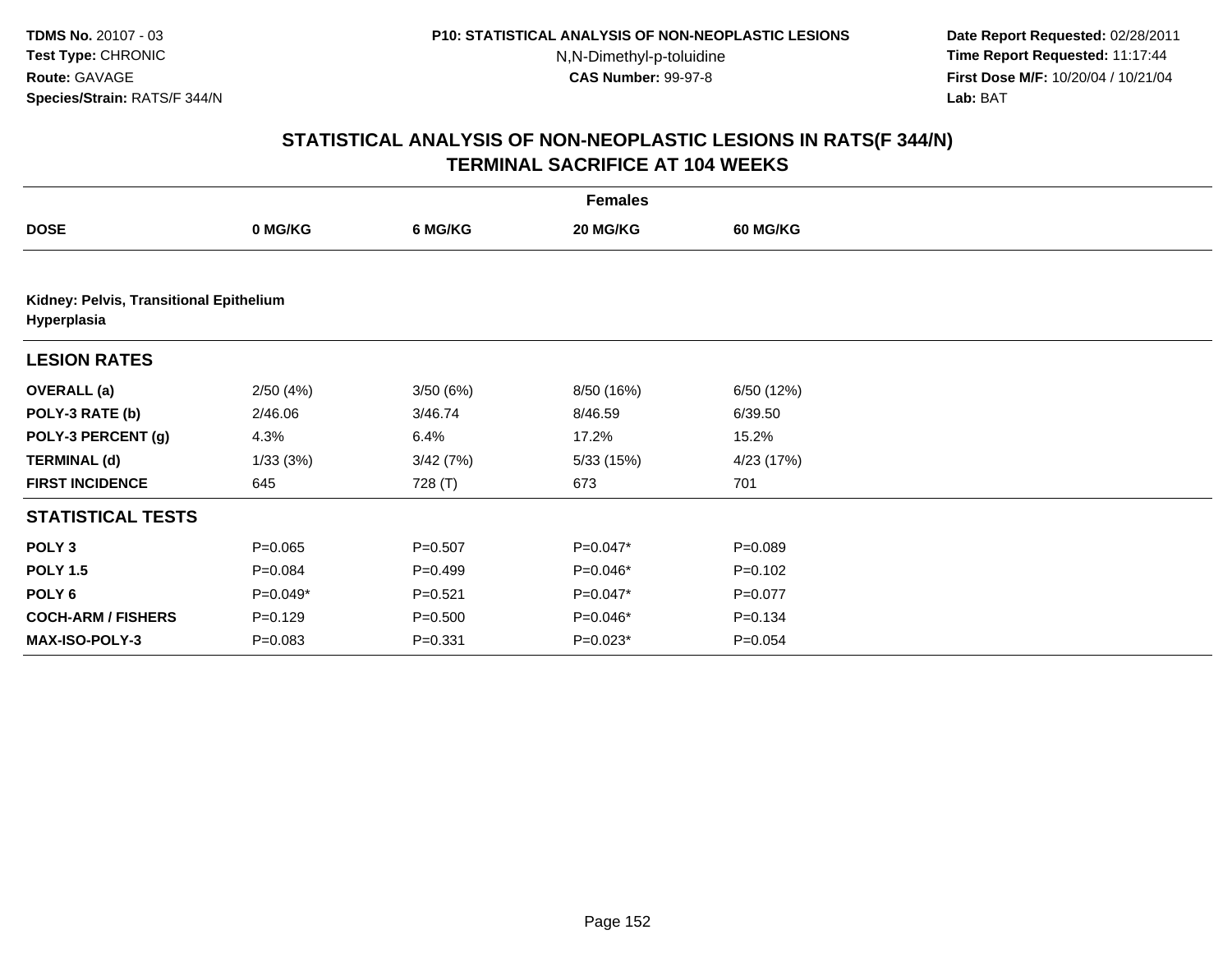**Date Report Requested:** 02/28/2011 **Time Report Requested:** 11:17:44 **First Dose M/F:** 10/20/04 / 10/21/04<br>**Lab:** BAT **Lab:** BAT

|                           | <b>Females</b> |             |             |             |  |  |  |  |
|---------------------------|----------------|-------------|-------------|-------------|--|--|--|--|
| <b>DOSE</b>               | 0 MG/KG        | 6 MG/KG     | 20 MG/KG    | 60 MG/KG    |  |  |  |  |
|                           |                |             |             |             |  |  |  |  |
| Liver<br>Angiectasis      |                |             |             |             |  |  |  |  |
| <b>LESION RATES</b>       |                |             |             |             |  |  |  |  |
| <b>OVERALL</b> (a)        | 1/50(2%)       | 4/50 (8%)   | 10/50 (20%) | 5/49 (10%)  |  |  |  |  |
| POLY-3 RATE (b)           | 1/45.75        | 4/46.74     | 10/46.14    | 5/38.55     |  |  |  |  |
| POLY-3 PERCENT (g)        | 2.2%           | 8.6%        | 21.7%       | 13%         |  |  |  |  |
| <b>TERMINAL (d)</b>       | 1/33(3%)       | 4/42 (10%)  | 10/33 (30%) | 5/23(22%)   |  |  |  |  |
| <b>FIRST INCIDENCE</b>    | 728 (T)        | 728 (T)     | 728 (T)     | 728 (T)     |  |  |  |  |
| <b>STATISTICAL TESTS</b>  |                |             |             |             |  |  |  |  |
| POLY <sub>3</sub>         | $P = 0.110$    | $P = 0.185$ | P=0.004**   | $P = 0.067$ |  |  |  |  |
| <b>POLY 1.5</b>           | $P = 0.140$    | $P = 0.179$ | P=0.004**   | $P = 0.076$ |  |  |  |  |
| POLY 6                    | $P = 0.084$    | $P = 0.197$ | P=0.004**   | $P = 0.059$ |  |  |  |  |
| <b>COCH-ARM / FISHERS</b> | $P = 0.215$    | $P = 0.181$ | P=0.004**   | $P = 0.098$ |  |  |  |  |
| MAX-ISO-POLY-3            | $P=0.032*$     | $P = 0.090$ | P<0.001**   | $P=0.037*$  |  |  |  |  |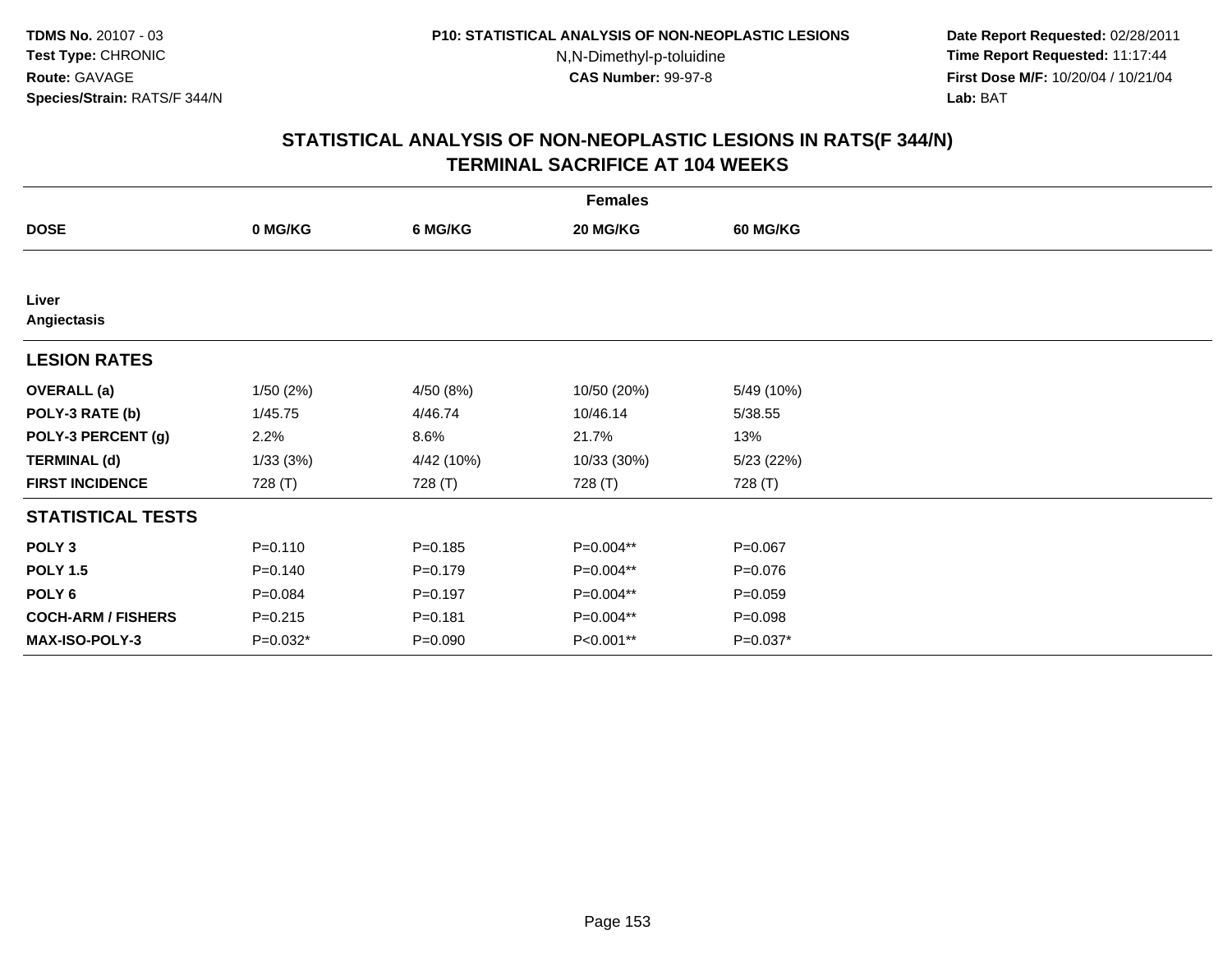**Date Report Requested:** 02/28/2011 **Time Report Requested:** 11:17:44 **First Dose M/F:** 10/20/04 / 10/21/04<br>**Lab:** BAT **Lab:** BAT

| <b>Females</b>                   |             |             |            |                 |  |  |  |
|----------------------------------|-------------|-------------|------------|-----------------|--|--|--|
| <b>DOSE</b>                      | 0 MG/KG     | 6 MG/KG     | 20 MG/KG   | <b>60 MG/KG</b> |  |  |  |
|                                  |             |             |            |                 |  |  |  |
| Liver<br><b>Basophilic Focus</b> |             |             |            |                 |  |  |  |
| <b>LESION RATES</b>              |             |             |            |                 |  |  |  |
| <b>OVERALL</b> (a)               | 46/50 (92%) | 45/50 (90%) | 5/50 (10%) | 6/49 (12%)      |  |  |  |
| POLY-3 RATE (b)                  | 46/49.61    | 45/48.36    | 5/46.63    | 6/39.77         |  |  |  |
| POLY-3 PERCENT (g)               | 92.7%       | 93.1%       | 10.7%      | 15.1%           |  |  |  |
| <b>TERMINAL (d)</b>              | 32/33 (97%) | 39/42 (93%) | 3/33(9%)   | 3/23(13%)       |  |  |  |
| <b>FIRST INCIDENCE</b>           | 547         | 574         | 646        | 384             |  |  |  |
| <b>STATISTICAL TESTS</b>         |             |             |            |                 |  |  |  |
| POLY <sub>3</sub>                | P<0.001N**  | $P = 0.632$ | P<0.001N** | P<0.001N**      |  |  |  |
| <b>POLY 1.5</b>                  | P<0.001N**  | $P = 0.637$ | P<0.001N** | P<0.001N**      |  |  |  |
| POLY 6                           | P<0.001N**  | $P=0.652$   | P<0.001N** | P<0.001N**      |  |  |  |
| <b>COCH-ARM / FISHERS</b>        | P<0.001N**  | P=0.500N    | P<0.001N** | P<0.001N**      |  |  |  |
| <b>MAX-ISO-POLY-3</b>            | P<0.001N**  | $P=0.472$   | P<0.001N** | P<0.001N**      |  |  |  |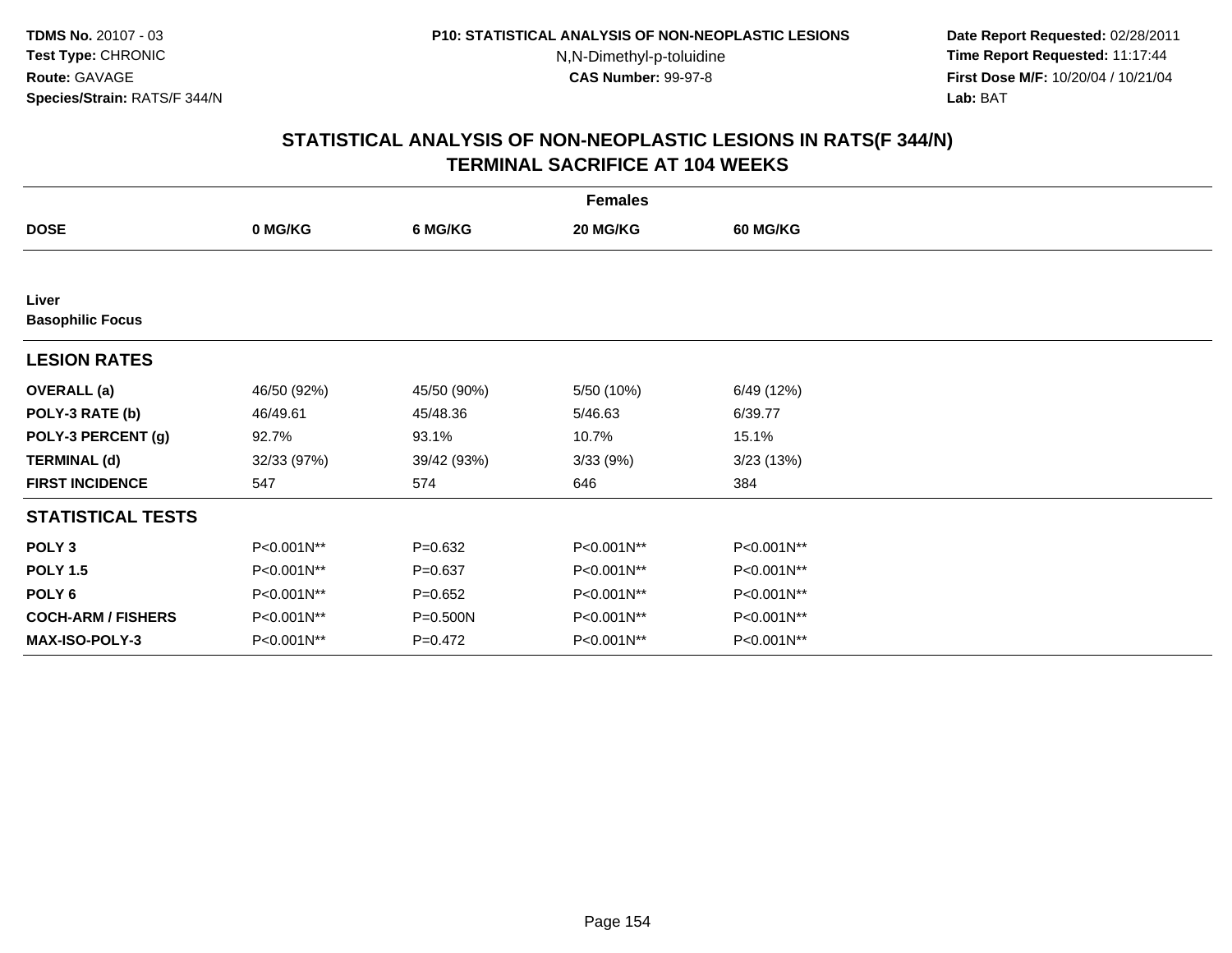**Date Report Requested:** 02/28/2011 **Time Report Requested:** 11:17:44 **First Dose M/F:** 10/20/04 / 10/21/04<br>**Lab:** BAT **Lab:** BAT

|                                  | <b>Females</b> |             |             |                 |  |  |  |  |
|----------------------------------|----------------|-------------|-------------|-----------------|--|--|--|--|
| <b>DOSE</b>                      | 0 MG/KG        | 6 MG/KG     | 20 MG/KG    | <b>60 MG/KG</b> |  |  |  |  |
|                                  |                |             |             |                 |  |  |  |  |
| Liver<br><b>Clear Cell Focus</b> |                |             |             |                 |  |  |  |  |
| <b>LESION RATES</b>              |                |             |             |                 |  |  |  |  |
| <b>OVERALL</b> (a)               | 7/50 (14%)     | 17/50 (34%) | 24/50 (48%) | 29/49 (59%)     |  |  |  |  |
| POLY-3 RATE (b)                  | 7/46.12        | 17/46.74    | 24/46.14    | 29/41.64        |  |  |  |  |
| POLY-3 PERCENT (g)               | 15.2%          | 36.4%       | 52%         | 69.6%           |  |  |  |  |
| <b>TERMINAL (d)</b>              | 6/33(18%)      | 17/42 (41%) | 24/33 (73%) | 20/23 (87%)     |  |  |  |  |
| <b>FIRST INCIDENCE</b>           | 625            | 728 (T)     | 728 (T)     | 537             |  |  |  |  |
| <b>STATISTICAL TESTS</b>         |                |             |             |                 |  |  |  |  |
| POLY <sub>3</sub>                | P<0.001**      | $P=0.016*$  | P<0.001**   | P<0.001**       |  |  |  |  |
| <b>POLY 1.5</b>                  | P<0.001**      | $P=0.015*$  | P<0.001**   | P<0.001**       |  |  |  |  |
| POLY 6                           | P<0.001**      | $P=0.019*$  | P<0.001**   | P<0.001**       |  |  |  |  |
| <b>COCH-ARM / FISHERS</b>        | P<0.001**      | P=0.017*    | P<0.001**   | P<0.001**       |  |  |  |  |
| <b>MAX-ISO-POLY-3</b>            | P<0.001**      | P=0.009**   | P<0.001**   | P<0.001**       |  |  |  |  |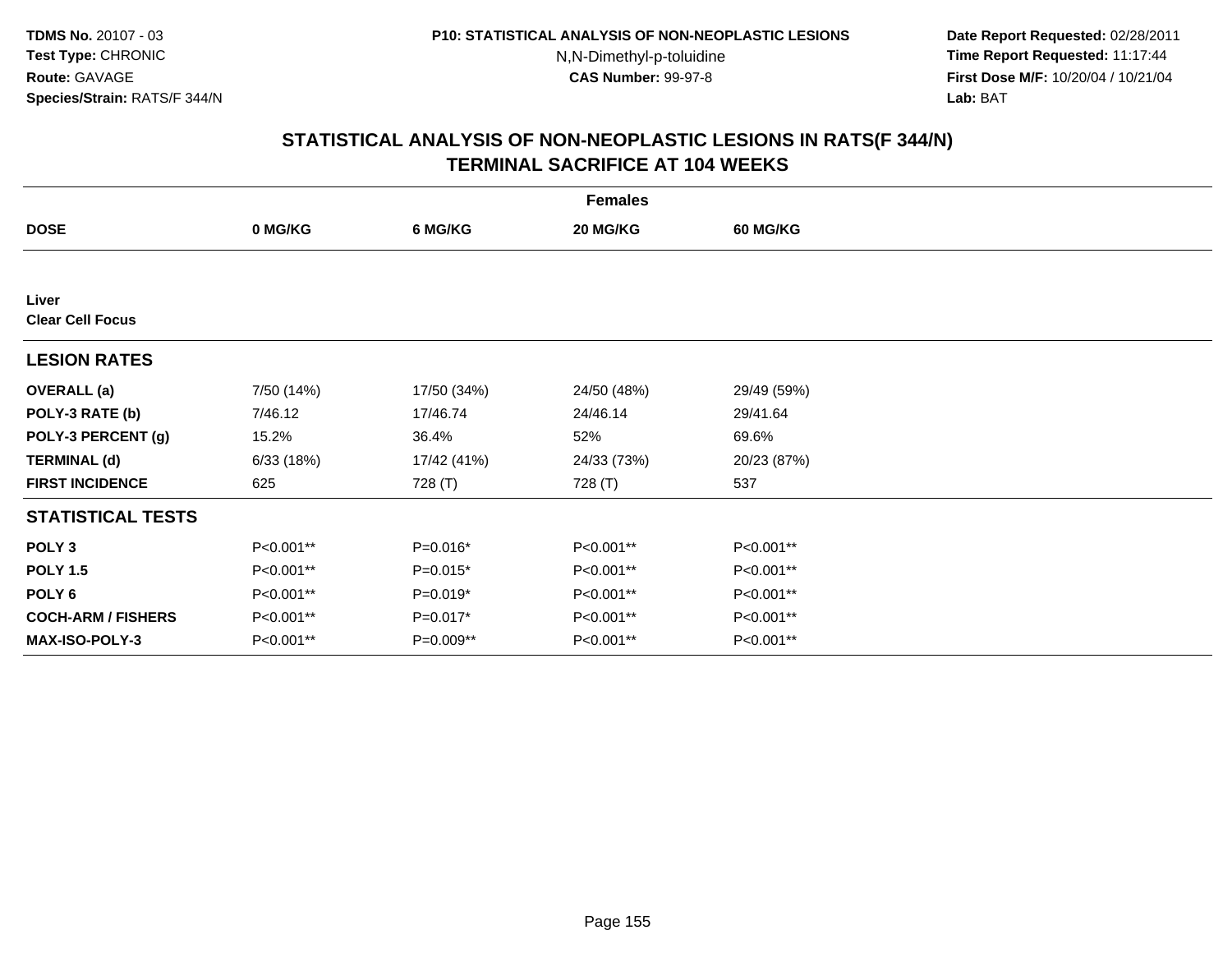**Date Report Requested:** 02/28/2011 **Time Report Requested:** 11:17:44 **First Dose M/F:** 10/20/04 / 10/21/04<br>**Lab:** BAT **Lab:** BAT

| <b>Females</b>                      |           |          |             |                 |  |  |
|-------------------------------------|-----------|----------|-------------|-----------------|--|--|
| <b>DOSE</b>                         | 0 MG/KG   | 6 MG/KG  | 20 MG/KG    | <b>60 MG/KG</b> |  |  |
|                                     |           |          |             |                 |  |  |
| Liver<br><b>Degeneration Cystic</b> |           |          |             |                 |  |  |
| <b>LESION RATES</b>                 |           |          |             |                 |  |  |
| <b>OVERALL</b> (a)                  | 0/50(0%)  | 0/50(0%) | 2/50(4%)    | 10/49 (20%)     |  |  |
| POLY-3 RATE (b)                     | 0/45.75   | 0/46.74  | 2/46.14     | 10/39.16        |  |  |
| POLY-3 PERCENT (g)                  | 0%        | 0%       | 4.3%        | 25.5%           |  |  |
| <b>TERMINAL (d)</b>                 | 0/33(0%)  | 0/42(0%) | 2/33(6%)    | 6/23(26%)       |  |  |
| <b>FIRST INCIDENCE</b>              | $---$     | ---      | 728 (T)     | 625             |  |  |
| <b>STATISTICAL TESTS</b>            |           |          |             |                 |  |  |
| POLY <sub>3</sub>                   | P<0.001** | (e)      | $P = 0.239$ | P<0.001**       |  |  |
| <b>POLY 1.5</b>                     | P<0.001** | (e)      | $P = 0.238$ | P<0.001**       |  |  |
| POLY 6                              | P<0.001** | (e)      | $P = 0.240$ | P<0.001**       |  |  |
| <b>COCH-ARM / FISHERS</b>           | P<0.001** | (e)      | $P = 0.247$ | P<0.001**       |  |  |
| <b>MAX-ISO-POLY-3</b>               | P<0.001** | (e)      | $P = 0.078$ | P<0.001**       |  |  |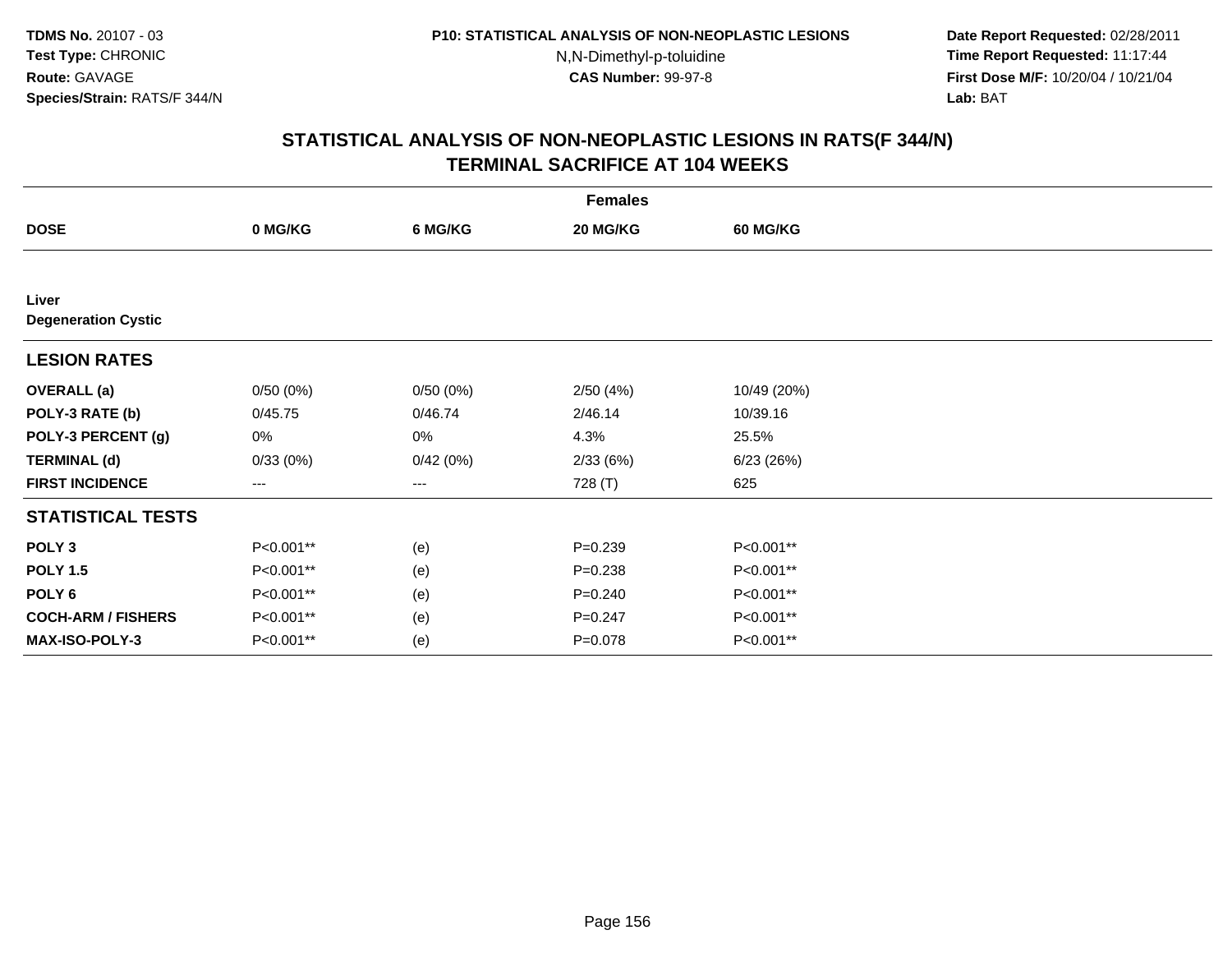**Date Report Requested:** 02/28/2011 **Time Report Requested:** 11:17:44 **First Dose M/F:** 10/20/04 / 10/21/04<br>**Lab:** BAT **Lab:** BAT

|                                    | <b>Females</b> |             |             |             |  |  |  |
|------------------------------------|----------------|-------------|-------------|-------------|--|--|--|
| <b>DOSE</b>                        | 0 MG/KG        | 6 MG/KG     | 20 MG/KG    | 60 MG/KG    |  |  |  |
|                                    |                |             |             |             |  |  |  |
| Liver<br><b>Eosinophilic Focus</b> |                |             |             |             |  |  |  |
| <b>LESION RATES</b>                |                |             |             |             |  |  |  |
| <b>OVERALL</b> (a)                 | 18/50 (36%)    | 24/50 (48%) | 29/50 (58%) | 32/49 (65%) |  |  |  |
| POLY-3 RATE (b)                    | 18/46.77       | 24/46.89    | 29/46.82    | 32/42.19    |  |  |  |
| POLY-3 PERCENT (g)                 | 38.5%          | 51.2%       | 61.9%       | 75.9%       |  |  |  |
| <b>TERMINAL (d)</b>                | 15/33 (46%)    | 22/42 (52%) | 25/33 (76%) | 19/23 (83%) |  |  |  |
| <b>FIRST INCIDENCE</b>             | 600            | 701         | 611         | 471         |  |  |  |
| <b>STATISTICAL TESTS</b>           |                |             |             |             |  |  |  |
| POLY <sub>3</sub>                  | P<0.001**      | $P = 0.149$ | $P=0.016*$  | P<0.001**   |  |  |  |
| <b>POLY 1.5</b>                    | P<0.001**      | $P = 0.141$ | $P=0.018*$  | P<0.001**   |  |  |  |
| POLY 6                             | P<0.001**      | $P = 0.171$ | $P=0.013*$  | P<0.001**   |  |  |  |
| <b>COCH-ARM / FISHERS</b>          | P=0.004**      | $P = 0.156$ | $P=0.022*$  | $P=0.003**$ |  |  |  |
| MAX-ISO-POLY-3                     | P<0.001**      | $P = 0.105$ | P=0.009**   | P<0.001**   |  |  |  |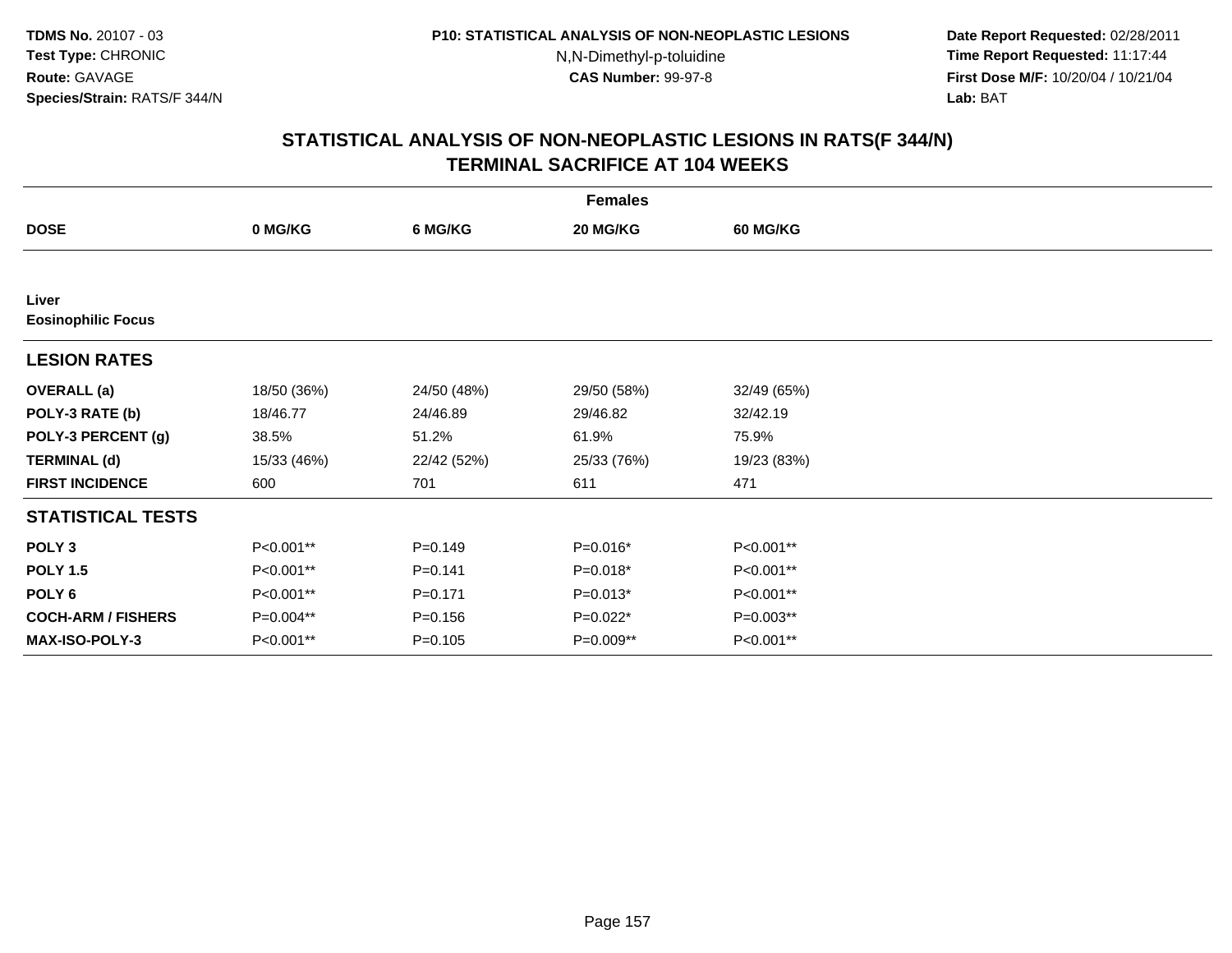**Date Report Requested:** 02/28/2011 **Time Report Requested:** 11:17:44 **First Dose M/F:** 10/20/04 / 10/21/04<br>**Lab:** BAT **Lab:** BAT

|                                      |              |            | <b>Females</b> |                |  |
|--------------------------------------|--------------|------------|----------------|----------------|--|
| <b>DOSE</b>                          | 0 MG/KG      | 6 MG/KG    | 20 MG/KG       | 60 MG/KG       |  |
|                                      |              |            |                |                |  |
| Liver<br><b>Fatty Change Diffuse</b> |              |            |                |                |  |
| <b>LESION RATES</b>                  |              |            |                |                |  |
| <b>OVERALL</b> (a)                   | 9/50 (18%)   | 1/50(2%)   | 3/50(6%)       | 1/49(2%)       |  |
| POLY-3 RATE (b)                      | 9/46.82      | 1/46.74    | 3/46.70        | 1/38.55        |  |
| POLY-3 PERCENT (g)                   | 19.2%        | 2.1%       | 6.4%           | 2.6%           |  |
| <b>TERMINAL (d)</b>                  | 2/33(6%)     | 1/42(2%)   | 0/33(0%)       | 1/23(4%)       |  |
| <b>FIRST INCIDENCE</b>               | 645          | 728 (T)    | 659            | 728 (T)        |  |
| <b>STATISTICAL TESTS</b>             |              |            |                |                |  |
| POLY <sub>3</sub>                    | P=0.048N*    | P=0.008N** | P=0.060N       | P=0.019N*      |  |
| <b>POLY 1.5</b>                      | $P=0.041N^*$ | P=0.008N** | P=0.060N       | $P=0.015N^*$   |  |
| POLY <sub>6</sub>                    | P=0.057N     | P=0.007N** | P=0.060N       | P=0.025N*      |  |
| <b>COCH-ARM / FISHERS</b>            | P=0.035N*    | P=0.008N** | $P = 0.061N$   | P=0.009N**     |  |
| <b>MAX-ISO-POLY-3</b>                | P=0.008N**   | P=0.003N** | $P = 0.031N^*$ | $P = 0.013N^*$ |  |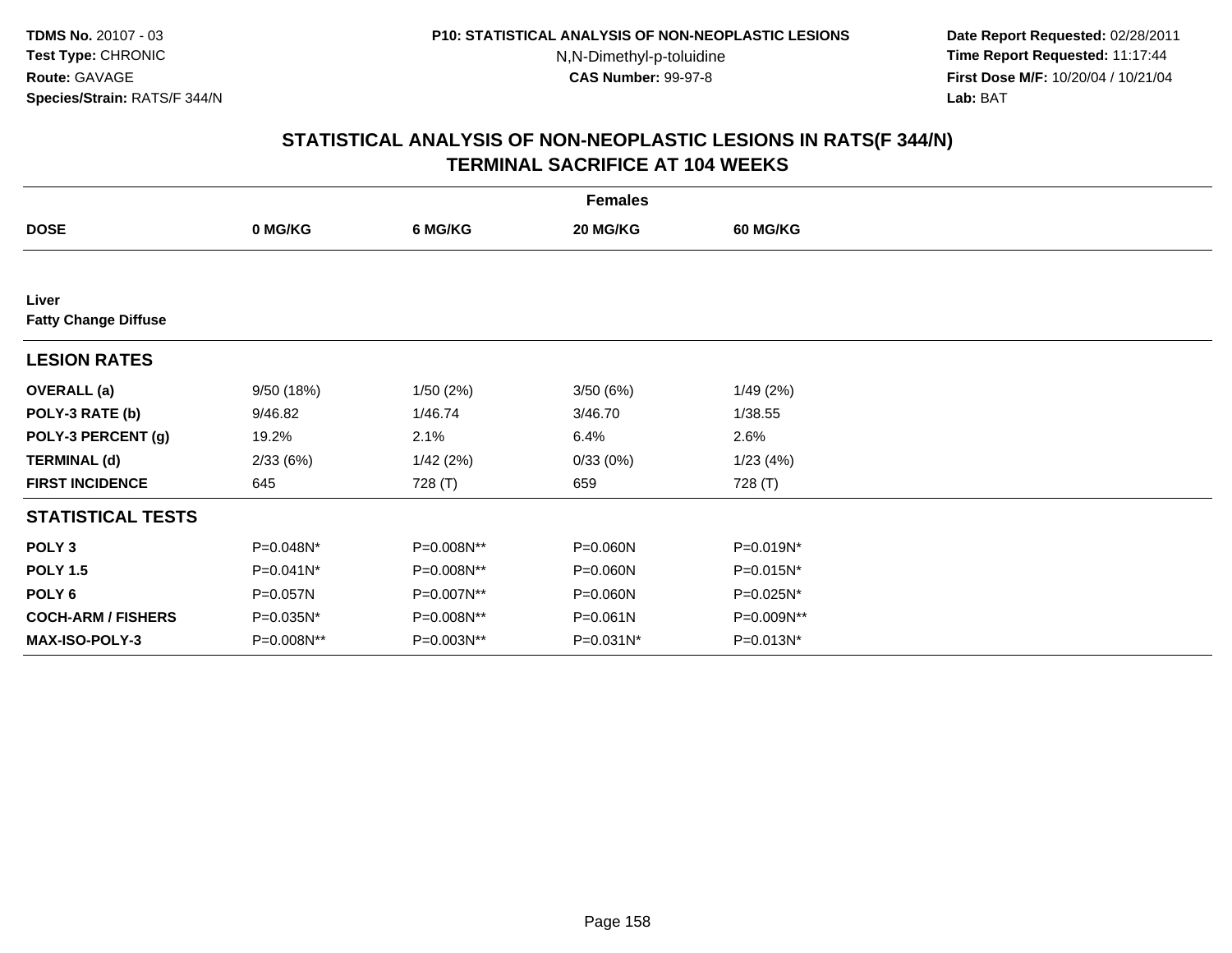**Date Report Requested:** 02/28/2011 **Time Report Requested:** 11:17:44 **First Dose M/F:** 10/20/04 / 10/21/04<br>**Lab:** BAT **Lab:** BAT

|                                    |            |             | <b>Females</b> |              |  |
|------------------------------------|------------|-------------|----------------|--------------|--|
| <b>DOSE</b>                        | 0 MG/KG    | 6 MG/KG     | 20 MG/KG       | 60 MG/KG     |  |
|                                    |            |             |                |              |  |
| Liver<br><b>Fatty Change Focal</b> |            |             |                |              |  |
| <b>LESION RATES</b>                |            |             |                |              |  |
| <b>OVERALL</b> (a)                 | 8/50 (16%) | 13/50 (26%) | 3/50(6%)       | 4/49 (8%)    |  |
| POLY-3 RATE (b)                    | 8/46.20    | 13/47.01    | 3/46.14        | 4/39.14      |  |
| POLY-3 PERCENT (g)                 | 17.3%      | 27.7%       | 6.5%           | 10.2%        |  |
| <b>TERMINAL (d)</b>                | 6/33(18%)  | 11/42 (26%) | 3/33(9%)       | 3/23(13%)    |  |
| <b>FIRST INCIDENCE</b>             | 646        | 688         | 728 (T)        | 542          |  |
| <b>STATISTICAL TESTS</b>           |            |             |                |              |  |
| POLY <sub>3</sub>                  | P=0.066N   | $P = 0.171$ | P=0.098N       | P=0.266N     |  |
| <b>POLY 1.5</b>                    | P=0.056N   | $P=0.161$   | P=0.099N       | $P = 0.240N$ |  |
| POLY <sub>6</sub>                  | P=0.077N   | $P = 0.193$ | P=0.098N       | P=0.293N     |  |
| <b>COCH-ARM / FISHERS</b>          | P=0.041N*  | $P = 0.163$ | P=0.100N       | P=0.188N     |  |
| <b>MAX-ISO-POLY-3</b>              | P=0.075N   | $P = 0.117$ | P=0.053N       | P=0.192N     |  |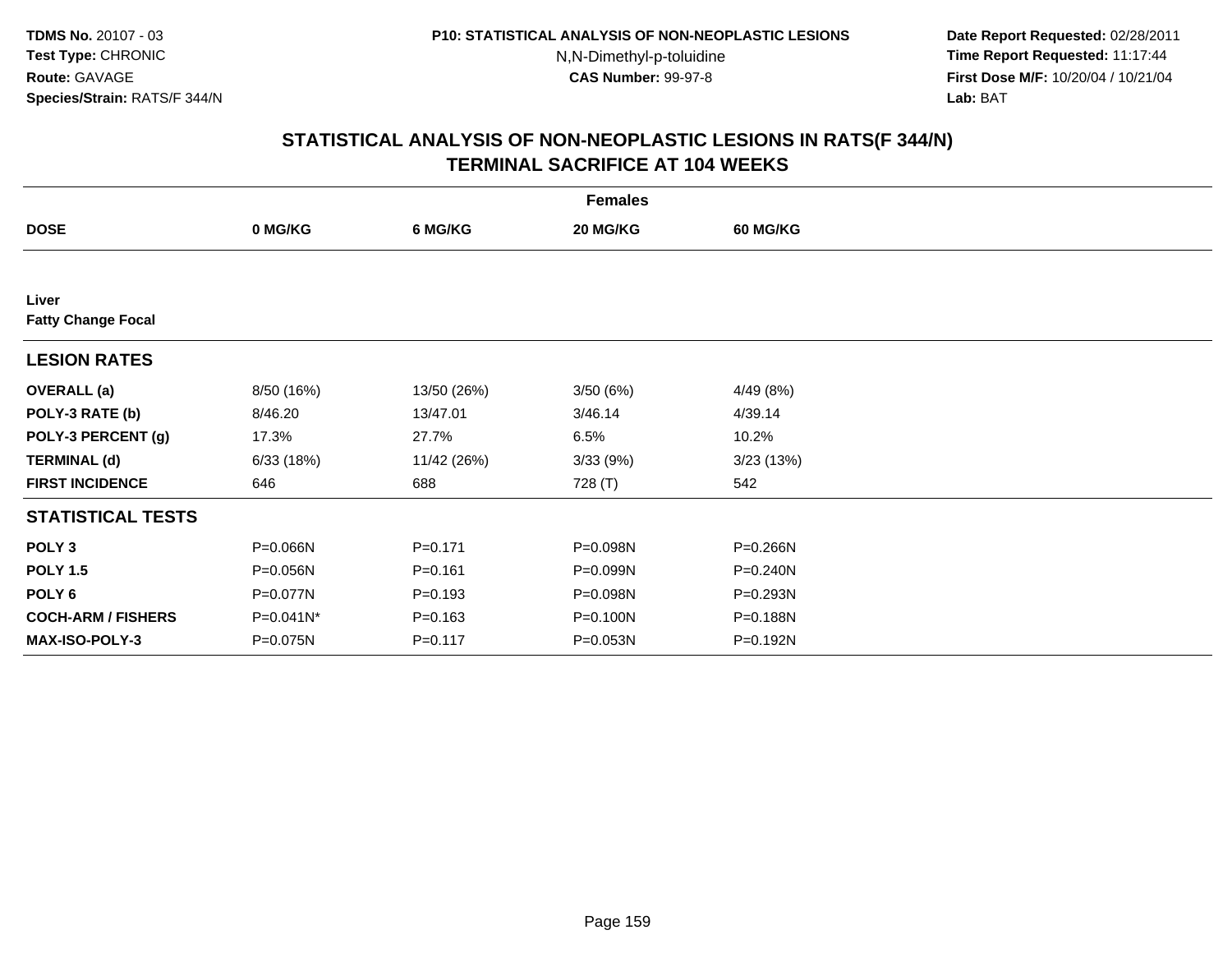**TDMS No.** 20107 - 03**Test Type:** CHRONIC**Route:** GAVAGE**Species/Strain:** RATS/F 344/N

N,N-Dimethyl-p-toluidine

 **Date Report Requested:** 02/28/2011 **Time Report Requested:** 11:17:44 **First Dose M/F:** 10/20/04 / 10/21/04<br>**Lab:** BAT **Lab:** BAT

|                                                  |             |          | <b>Females</b> |                 |  |
|--------------------------------------------------|-------------|----------|----------------|-----------------|--|
| <b>DOSE</b>                                      | 0 MG/KG     | 6 MG/KG  | 20 MG/KG       | <b>60 MG/KG</b> |  |
|                                                  |             |          |                |                 |  |
| Liver<br><b>Hematopoietic Cell Proliferation</b> |             |          |                |                 |  |
| <b>LESION RATES</b>                              |             |          |                |                 |  |
| <b>OVERALL (a)</b>                               | 0/50(0%)    | 0/50(0%) | 2/50(4%)       | 2/49(4%)        |  |
| POLY-3 RATE (b)                                  | 0/45.75     | 0/46.74  | 2/46.55        | 2/39.10         |  |
| POLY-3 PERCENT (g)                               | 0%          | 0%       | 4.3%           | 5.1%            |  |
| <b>TERMINAL (d)</b>                              | 0/33(0%)    | 0/42(0%) | 1/33(3%)       | 0/23(0%)        |  |
| <b>FIRST INCIDENCE</b>                           | $---$       | ---      | 611            | 583             |  |
| <b>STATISTICAL TESTS</b>                         |             |          |                |                 |  |
| POLY <sub>3</sub>                                | $P = 0.086$ | (e)      | $P = 0.241$    | $P = 0.204$     |  |
| <b>POLY 1.5</b>                                  | $P = 0.096$ | (e)      | $P = 0.240$    | $P = 0.212$     |  |
| POLY <sub>6</sub>                                | $P=0.077$   | (e)      | $P = 0.243$    | $P = 0.197$     |  |
| <b>COCH-ARM / FISHERS</b>                        | $P = 0.117$ | (e)      | $P = 0.247$    | $P=0.242$       |  |
| MAX-ISO-POLY-3                                   | $P = 0.120$ | (e)      | $P = 0.080$    | $P = 0.074$     |  |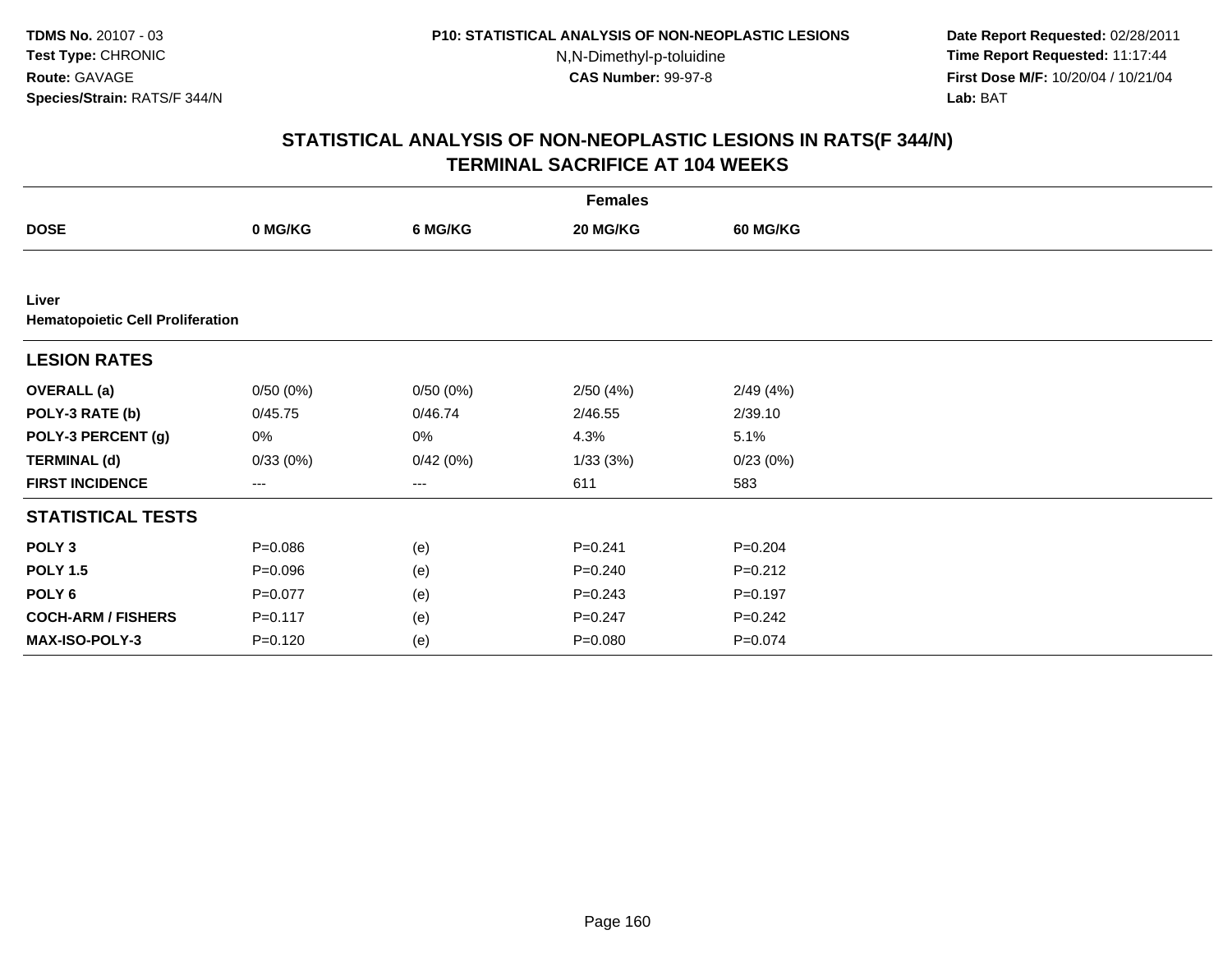**TDMS No.** 20107 - 03**Test Type:** CHRONIC**Route:** GAVAGE**Species/Strain:** RATS/F 344/N

N,N-Dimethyl-p-toluidine

 **Date Report Requested:** 02/28/2011 **Time Report Requested:** 11:17:44 **First Dose M/F:** 10/20/04 / 10/21/04<br>**Lab:** BAT **Lab:** BAT

|                                     |           |             | <b>Females</b> |             |  |
|-------------------------------------|-----------|-------------|----------------|-------------|--|
| <b>DOSE</b>                         | 0 MG/KG   | 6 MG/KG     | 20 MG/KG       | 60 MG/KG    |  |
|                                     |           |             |                |             |  |
| Liver<br>Hepatodiaphragmatic Nodule |           |             |                |             |  |
| <b>LESION RATES</b>                 |           |             |                |             |  |
| <b>OVERALL</b> (a)                  | 3/50(6%)  | 6/50 (12%)  | 5/50 (10%)     | 3/49(6%)    |  |
| POLY-3 RATE (b)                     | 3/45.75   | 6/46.74     | 5/46.64        | 3/38.98     |  |
| POLY-3 PERCENT (g)                  | 6.6%      | 12.8%       | 10.7%          | 7.7%        |  |
| <b>TERMINAL (d)</b>                 | 3/33(9%)  | 6/42 (14%)  | 3/33(9%)       | 2/23(9%)    |  |
| <b>FIRST INCIDENCE</b>              | 728 (T)   | 728 (T)     | 611            | 607         |  |
| <b>STATISTICAL TESTS</b>            |           |             |                |             |  |
| POLY <sub>3</sub>                   | P=0.489N  | $P = 0.253$ | $P = 0.367$    | $P = 0.586$ |  |
| <b>POLY 1.5</b>                     | P=0.457N  | $P = 0.243$ | $P = 0.363$    | $P = 0.607$ |  |
| POLY 6                              | P=0.520N  | $P = 0.271$ | $P = 0.373$    | $P = 0.569$ |  |
| <b>COCH-ARM / FISHERS</b>           | P=0.388N  | $P = 0.243$ | $P = 0.357$    | $P = 0.651$ |  |
| <b>MAX-ISO-POLY-3</b>               | $P=0.459$ | $P = 0.157$ | $P = 0.242$    | $P=0.423$   |  |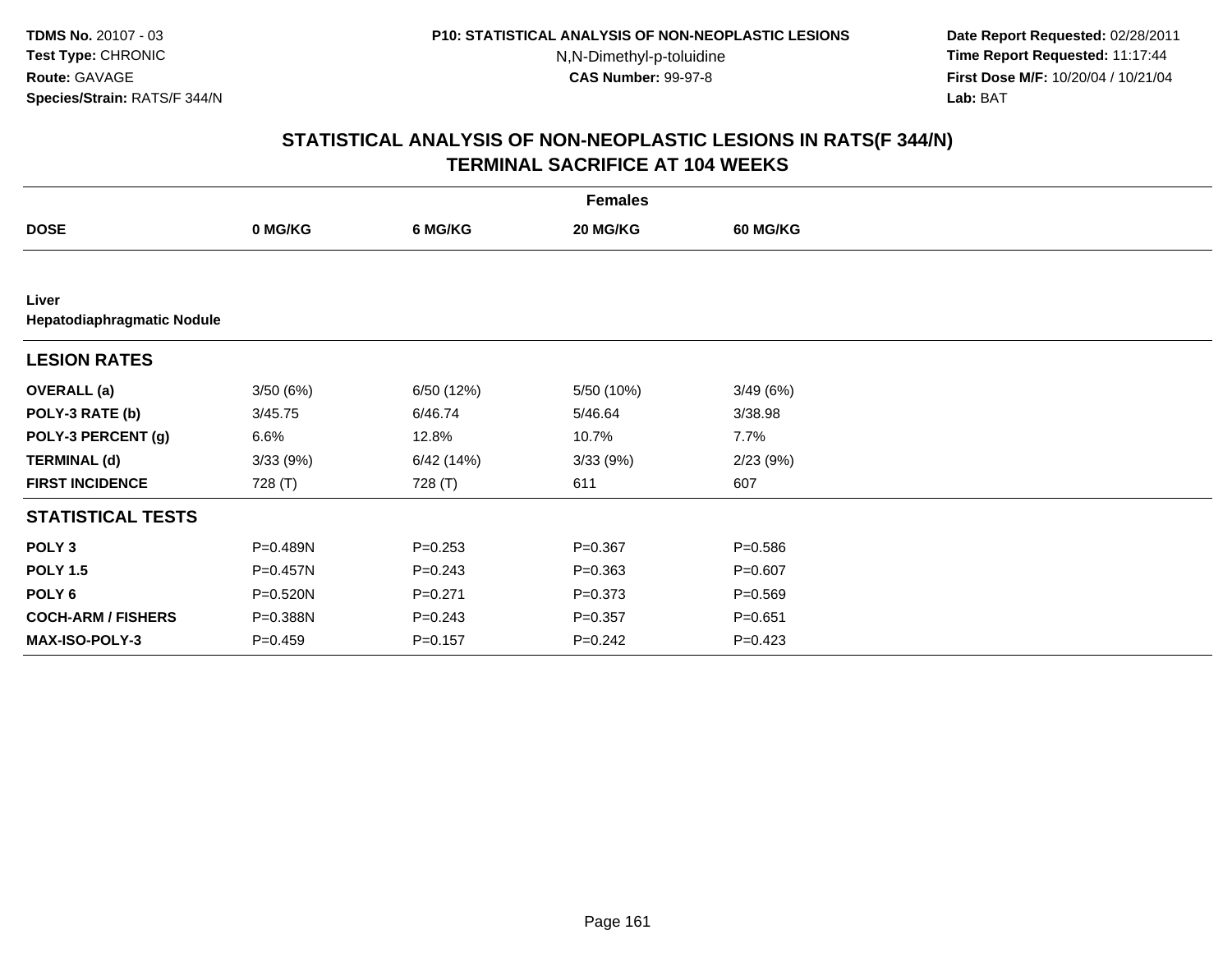**Date Report Requested:** 02/28/2011 **Time Report Requested:** 11:17:44 **First Dose M/F:** 10/20/04 / 10/21/04<br>**Lab:** BAT **Lab:** BAT

|                           | <b>Females</b> |             |             |                 |  |  |  |  |
|---------------------------|----------------|-------------|-------------|-----------------|--|--|--|--|
| <b>DOSE</b>               | 0 MG/KG        | 6 MG/KG     | 20 MG/KG    | <b>60 MG/KG</b> |  |  |  |  |
|                           |                |             |             |                 |  |  |  |  |
| Liver<br>Inflammation     |                |             |             |                 |  |  |  |  |
| <b>LESION RATES</b>       |                |             |             |                 |  |  |  |  |
| <b>OVERALL</b> (a)        | 38/50 (76%)    | 46/50 (92%) | 42/50 (84%) | 39/49 (80%)     |  |  |  |  |
| POLY-3 RATE (b)           | 38/47.96       | 46/48.32    | 42/49.30    | 39/44.07        |  |  |  |  |
| POLY-3 PERCENT (g)        | 79.2%          | 95.2%       | 85.2%       | 88.5%           |  |  |  |  |
| <b>TERMINAL (d)</b>       | 30/33 (91%)    | 41/42 (98%) | 29/33 (88%) | 22/23 (96%)     |  |  |  |  |
| <b>FIRST INCIDENCE</b>    | 574            | 574         | 604         | 381             |  |  |  |  |
| <b>STATISTICAL TESTS</b>  |                |             |             |                 |  |  |  |  |
| POLY <sub>3</sub>         | $P = 0.399$    | $P=0.013*$  | $P = 0.300$ | $P = 0.159$     |  |  |  |  |
| <b>POLY 1.5</b>           | $P = 0.510$    | $P=0.012*$  | $P = 0.264$ | $P=0.222$       |  |  |  |  |
| POLY 6                    | $P = 0.305$    | P=0.020*    | $P = 0.369$ | $P = 0.116$     |  |  |  |  |
| <b>COCH-ARM / FISHERS</b> | P=0.374N       | P=0.027*    | $P=0.227$   | $P = 0.426$     |  |  |  |  |
| <b>MAX-ISO-POLY-3</b>     | $P = 0.103$    | P=0.005**   | $P = 0.216$ | $P = 0.104$     |  |  |  |  |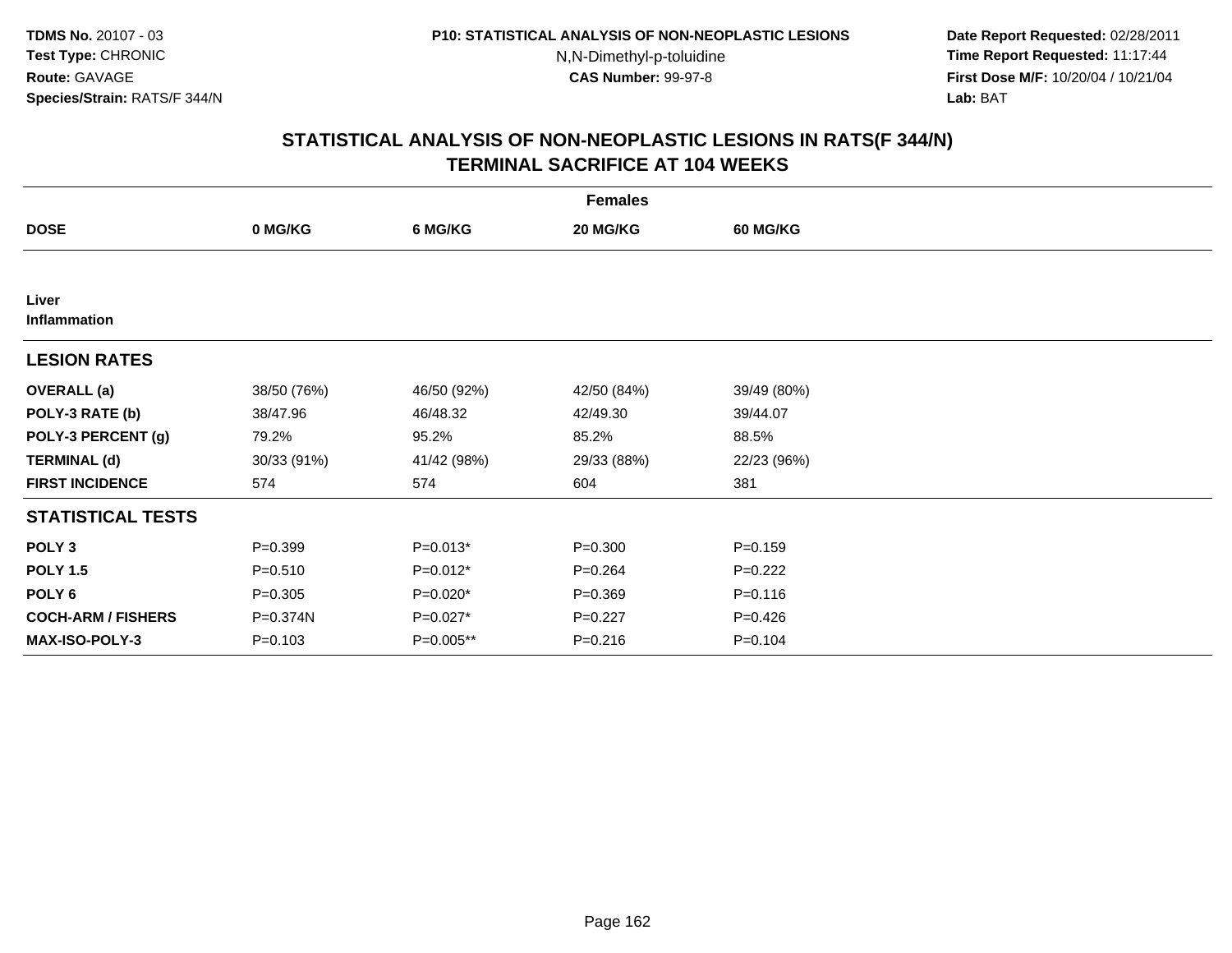**Date Report Requested:** 02/28/2011 **Time Report Requested:** 11:17:44 **First Dose M/F:** 10/20/04 / 10/21/04<br>**Lab:** BAT **Lab:** BAT

|                                  | <b>Females</b> |             |             |             |  |  |  |  |
|----------------------------------|----------------|-------------|-------------|-------------|--|--|--|--|
| <b>DOSE</b>                      | 0 MG/KG        | 6 MG/KG     | 20 MG/KG    | 60 MG/KG    |  |  |  |  |
|                                  |                |             |             |             |  |  |  |  |
| Liver<br><b>Mixed Cell Focus</b> |                |             |             |             |  |  |  |  |
| <b>LESION RATES</b>              |                |             |             |             |  |  |  |  |
| <b>OVERALL</b> (a)               | 14/50 (28%)    | 20/50 (40%) | 17/50 (34%) | 26/49 (53%) |  |  |  |  |
| POLY-3 RATE (b)                  | 14/47.01       | 20/46.74    | 17/46.22    | 26/40.47    |  |  |  |  |
| POLY-3 PERCENT (g)               | 29.8%          | 42.8%       | 36.8%       | 64.2%       |  |  |  |  |
| <b>TERMINAL (d)</b>              | 10/33 (30%)    | 20/42 (48%) | 16/33 (49%) | 17/23 (74%) |  |  |  |  |
| <b>FIRST INCIDENCE</b>           | 600            | 728 (T)     | 709         | 542         |  |  |  |  |
| <b>STATISTICAL TESTS</b>         |                |             |             |             |  |  |  |  |
| POLY <sub>3</sub>                | P<0.001**      | $P = 0.135$ | $P = 0.309$ | P<0.001**   |  |  |  |  |
| <b>POLY 1.5</b>                  | P=0.003**      | $P = 0.131$ | $P = 0.321$ | P=0.002**   |  |  |  |  |
| POLY 6                           | P<0.001**      | $P = 0.146$ | $P = 0.288$ | P<0.001**   |  |  |  |  |
| <b>COCH-ARM / FISHERS</b>        | $P=0.012*$     | $P = 0.146$ | $P = 0.333$ | P=0.010**   |  |  |  |  |
| MAX-ISO-POLY-3                   | $P=0.002**$    | $P=0.094$   | $P = 0.238$ | P<0.001**   |  |  |  |  |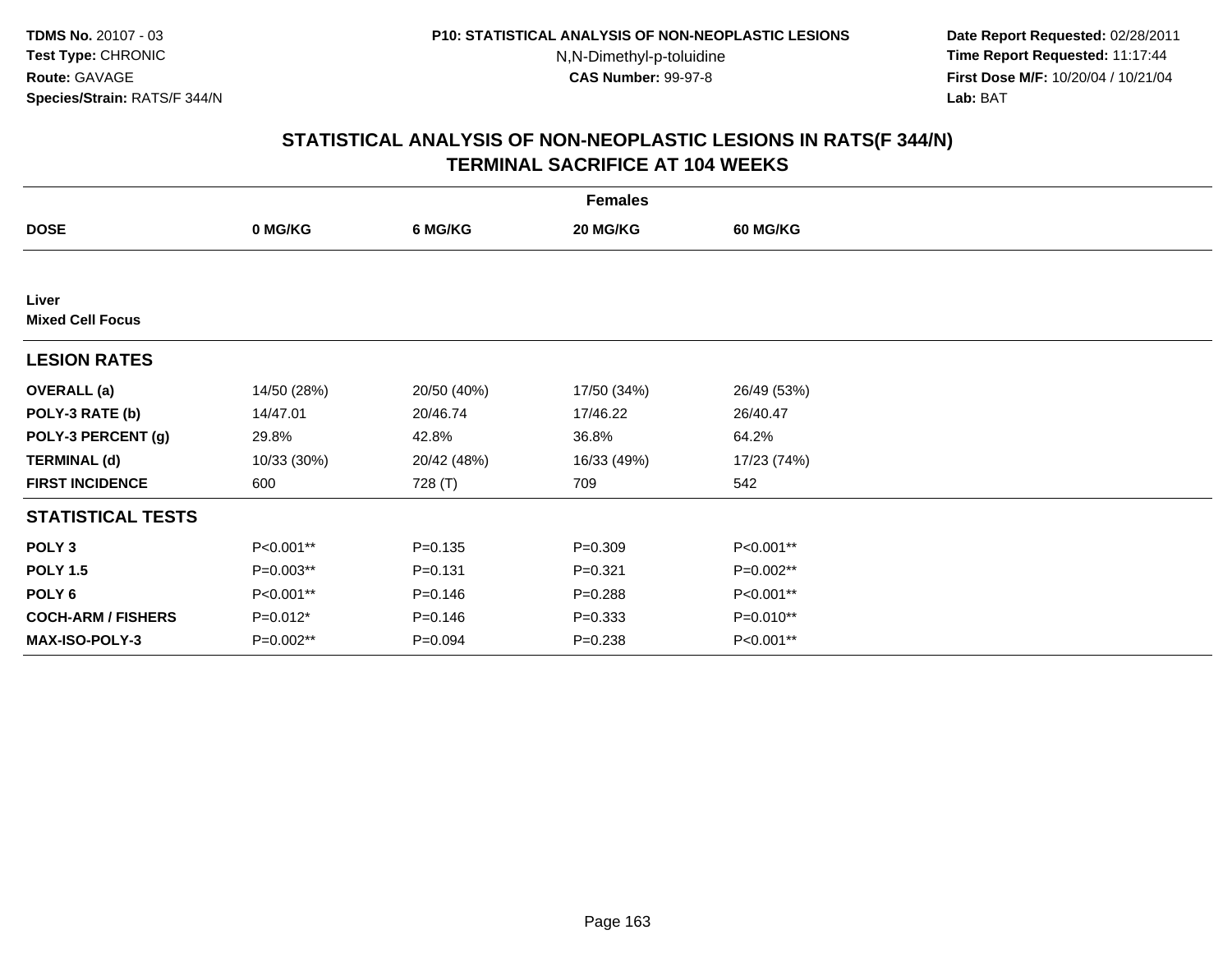**TDMS No.** 20107 - 03**Test Type:** CHRONIC**Route:** GAVAGE**Species/Strain:** RATS/F 344/N

N,N-Dimethyl-p-toluidine

 **Date Report Requested:** 02/28/2011 **Time Report Requested:** 11:17:44 **First Dose M/F:** 10/20/04 / 10/21/04<br>**Lab:** BAT **Lab:** BAT

| <b>Females</b>                            |          |          |          |                 |  |  |
|-------------------------------------------|----------|----------|----------|-----------------|--|--|
| <b>DOSE</b>                               | 0 MG/KG  | 6 MG/KG  | 20 MG/KG | <b>60 MG/KG</b> |  |  |
|                                           |          |          |          |                 |  |  |
| Liver<br><b>Vacuolization Cytoplasmic</b> |          |          |          |                 |  |  |
| <b>LESION RATES</b>                       |          |          |          |                 |  |  |
| <b>OVERALL</b> (a)                        | 0/50(0%) | 0/50(0%) | 0/50(0%) | 0/49(0%)        |  |  |
| POLY-3 RATE (b)                           | 0/45.75  | 0/46.74  | 0/46.14  | 0/38.55         |  |  |
| POLY-3 PERCENT (g)                        | 0%       | 0%       | 0%       | $0\%$           |  |  |
| <b>TERMINAL (d)</b>                       | 0/33(0%) | 0/42(0%) | 0/33(0%) | 0/23(0%)        |  |  |
| <b>FIRST INCIDENCE</b>                    | ---      | ---      | $\cdots$ | ---             |  |  |
| <b>STATISTICAL TESTS</b>                  |          |          |          |                 |  |  |
| POLY <sub>3</sub>                         | (n)      | (n)      | (n)      | (n)             |  |  |
| <b>POLY 1.5</b>                           | (n)      | (n)      | (n)      | (n)             |  |  |
| POLY <sub>6</sub>                         | (n)      | (n)      | (n)      | (n)             |  |  |
| <b>COCH-ARM / FISHERS</b>                 | (n)      | (n)      | (n)      | (n)             |  |  |
| <b>MAX-ISO-POLY-3</b>                     | (n)      | (n)      | (n)      | (n)             |  |  |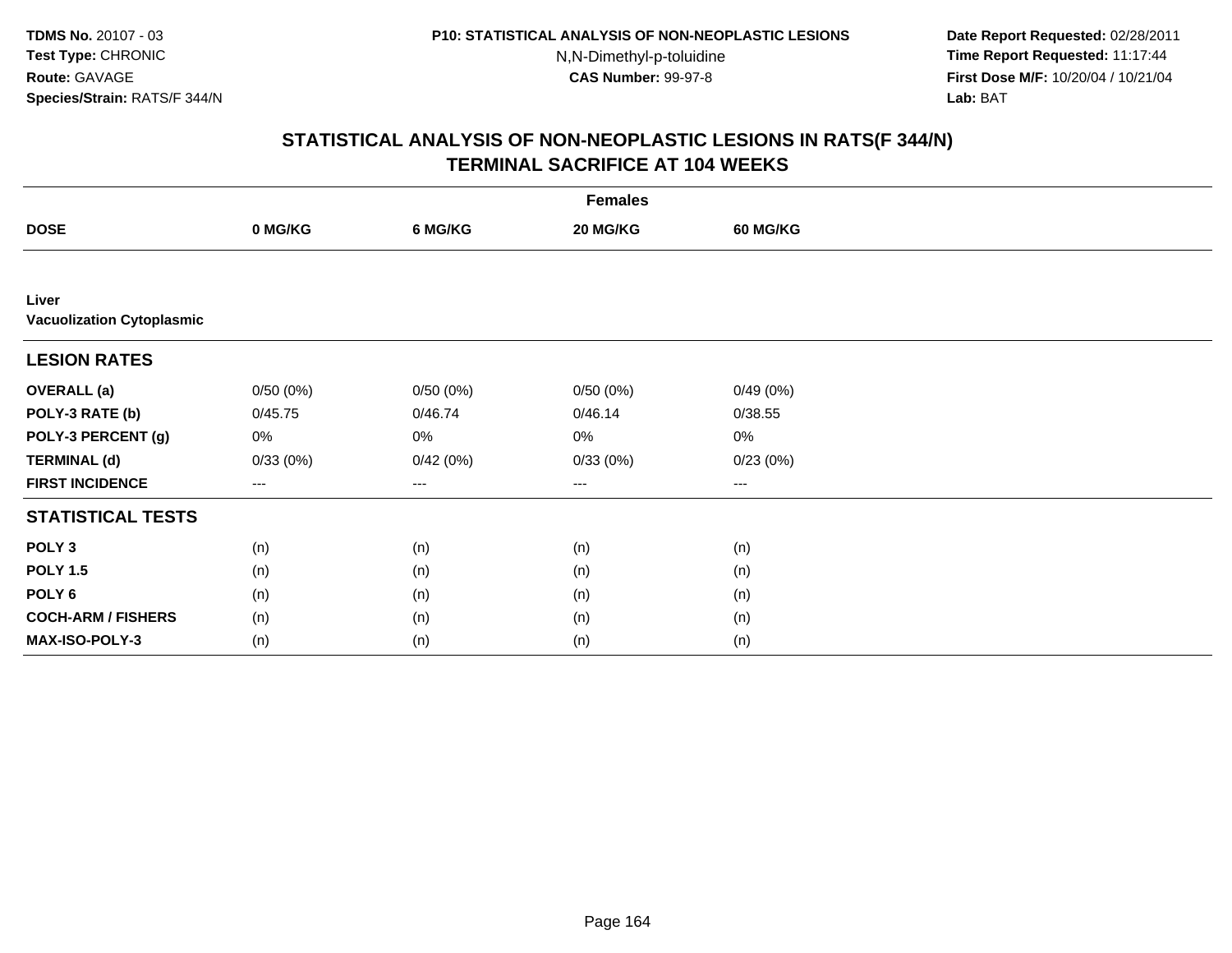**Date Report Requested:** 02/28/2011 **Time Report Requested:** 11:17:44 **First Dose M/F:** 10/20/04 / 10/21/04<br>**Lab:** BAT **Lab:** BAT

|                           | <b>Females</b> |          |                        |          |  |  |  |  |
|---------------------------|----------------|----------|------------------------|----------|--|--|--|--|
| <b>DOSE</b>               | 0 MG/KG        | 6 MG/KG  | 20 MG/KG               | 60 MG/KG |  |  |  |  |
|                           |                |          |                        |          |  |  |  |  |
| Liver: Bile Duct<br>Cyst  |                |          |                        |          |  |  |  |  |
| <b>LESION RATES</b>       |                |          |                        |          |  |  |  |  |
| <b>OVERALL (a)</b>        | 0/50(0%)       | 1/50(2%) | 0/50(0%)               | 1/49(2%) |  |  |  |  |
| POLY-3 RATE (b)           | 0/45.75        | 1/46.74  | 0/46.14                | 1/38.55  |  |  |  |  |
| POLY-3 PERCENT (g)        | 0%             | 2.1%     | 0%                     | 2.6%     |  |  |  |  |
| <b>TERMINAL (d)</b>       | 0/33(0%)       | 1/42(2%) | 0/33(0%)               | 1/23(4%) |  |  |  |  |
| <b>FIRST INCIDENCE</b>    | ---            | 728 (T)  | $\qquad \qquad \cdots$ | 728 (T)  |  |  |  |  |
| <b>STATISTICAL TESTS</b>  |                |          |                        |          |  |  |  |  |
| POLY <sub>3</sub>         | (n)            | (n)      | (n)                    | (n)      |  |  |  |  |
| <b>POLY 1.5</b>           | (n)            | (n)      | (n)                    | (n)      |  |  |  |  |
| POLY <sub>6</sub>         | (n)            | (n)      | (n)                    | (n)      |  |  |  |  |
| <b>COCH-ARM / FISHERS</b> | (n)            | (n)      | (n)                    | (n)      |  |  |  |  |
| MAX-ISO-POLY-3            | (n)            | (n)      | (n)                    | (n)      |  |  |  |  |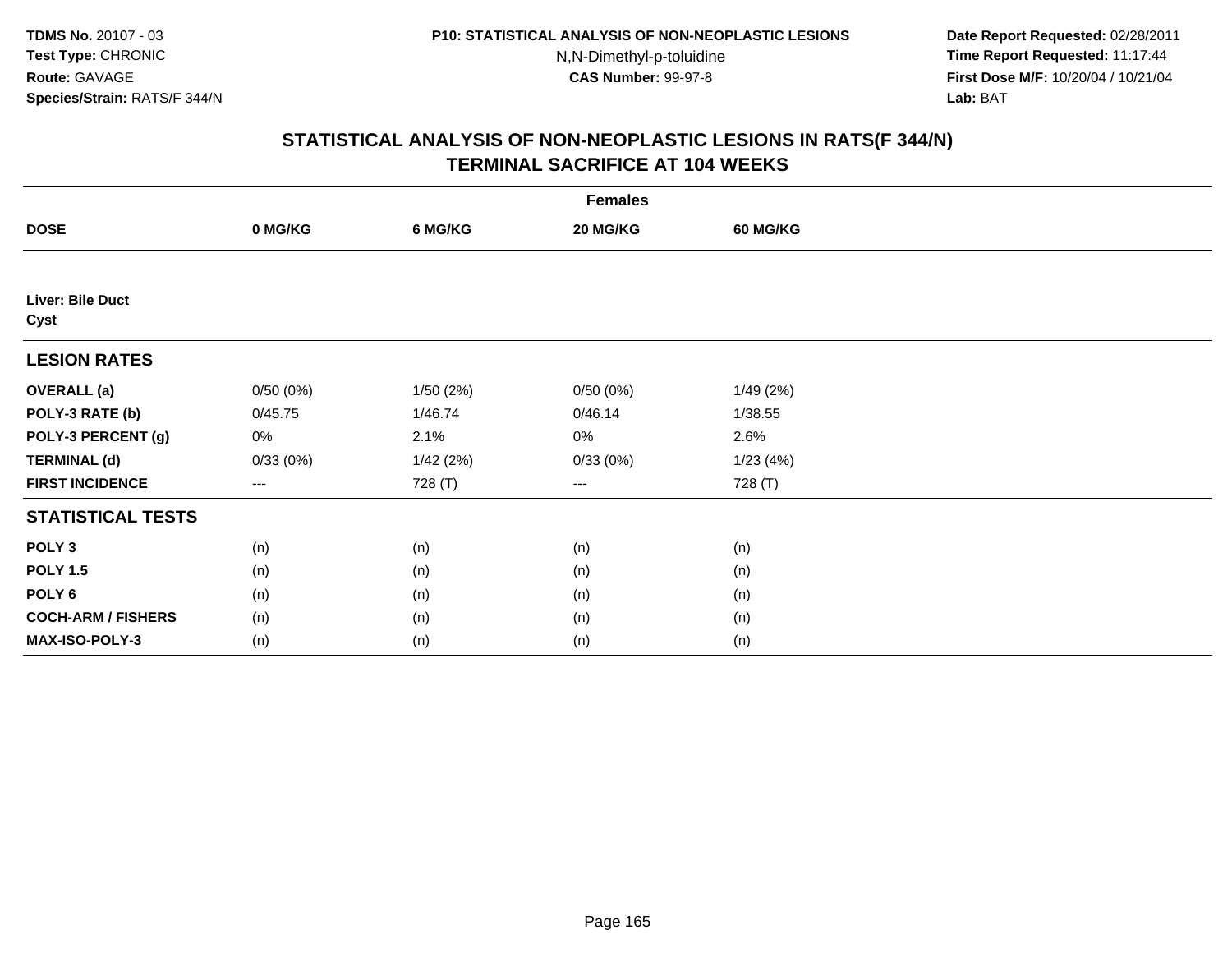**Date Report Requested:** 02/28/2011 **Time Report Requested:** 11:17:44 **First Dose M/F:** 10/20/04 / 10/21/04<br>**Lab:** BAT **Lab:** BAT

|                                     | <b>Females</b> |             |             |                 |  |  |  |  |
|-------------------------------------|----------------|-------------|-------------|-----------------|--|--|--|--|
| <b>DOSE</b>                         | 0 MG/KG        | 6 MG/KG     | 20 MG/KG    | <b>60 MG/KG</b> |  |  |  |  |
|                                     |                |             |             |                 |  |  |  |  |
| Liver: Bile Duct<br><b>Fibrosis</b> |                |             |             |                 |  |  |  |  |
| <b>LESION RATES</b>                 |                |             |             |                 |  |  |  |  |
| <b>OVERALL</b> (a)                  | 6/50 (12%)     | 11/50 (22%) | 23/50 (46%) | 27/49 (55%)     |  |  |  |  |
| POLY-3 RATE (b)                     | 6/45.75        | 11/47.25    | 23/47.30    | 27/40.43        |  |  |  |  |
| POLY-3 PERCENT (g)                  | 13.1%          | 23.3%       | 48.6%       | 66.8%           |  |  |  |  |
| <b>TERMINAL (d)</b>                 | 6/33(18%)      | 10/42 (24%) | 18/33 (55%) | 18/23 (78%)     |  |  |  |  |
| <b>FIRST INCIDENCE</b>              | 728 (T)        | 574         | 604         | 471             |  |  |  |  |
| <b>STATISTICAL TESTS</b>            |                |             |             |                 |  |  |  |  |
| POLY <sub>3</sub>                   | P<0.001**      | $P = 0.158$ | P<0.001**   | P<0.001**       |  |  |  |  |
| <b>POLY 1.5</b>                     | P<0.001**      | $P = 0.146$ | P<0.001**   | P<0.001**       |  |  |  |  |
| POLY 6                              | P<0.001**      | $P = 0.182$ | P<0.001**   | P<0.001**       |  |  |  |  |
| <b>COCH-ARM / FISHERS</b>           | P<0.001**      | $P = 0.143$ | P<0.001**   | P<0.001**       |  |  |  |  |
| <b>MAX-ISO-POLY-3</b>               | P<0.001**      | $P = 0.105$ | P<0.001**   | P<0.001**       |  |  |  |  |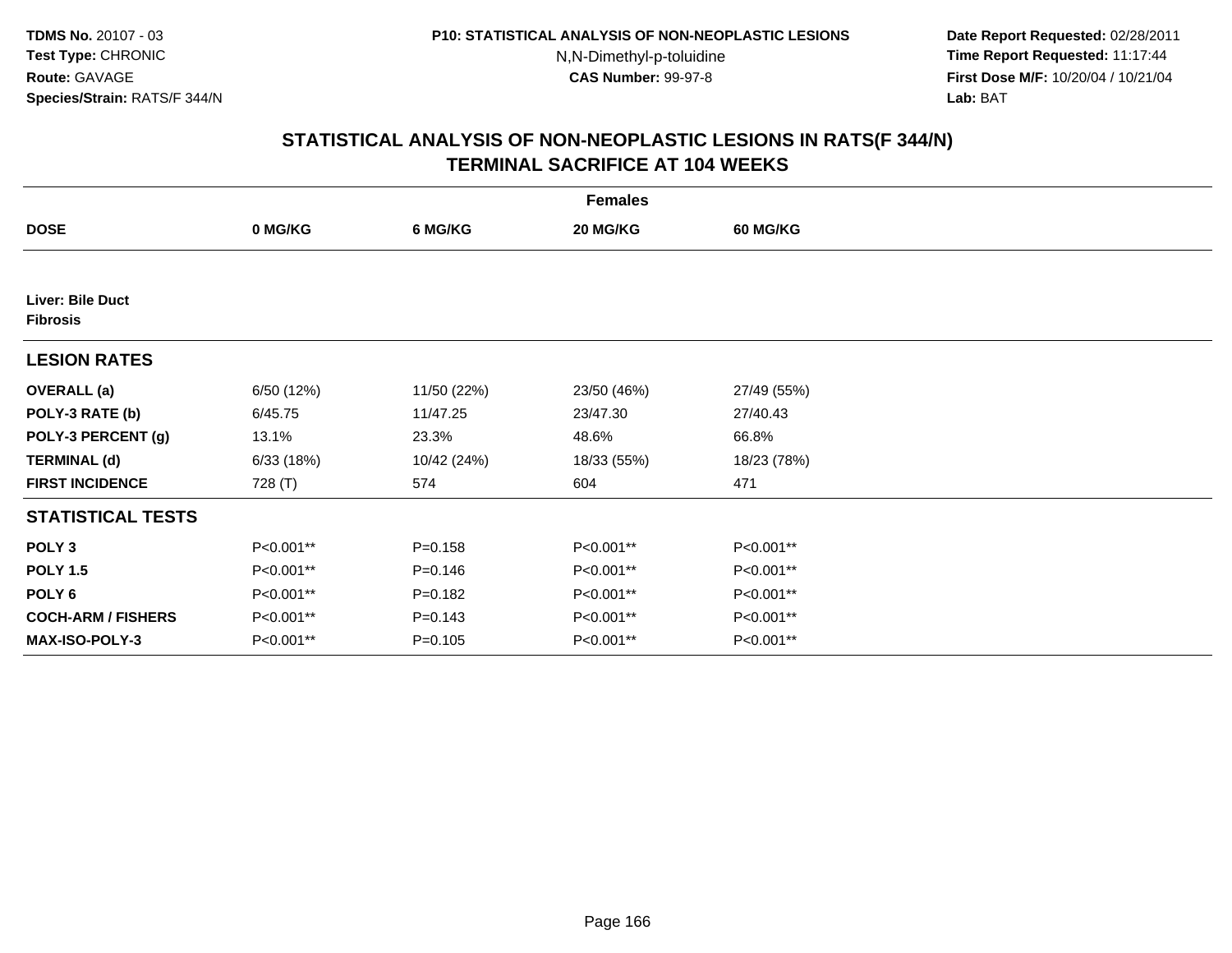**Date Report Requested:** 02/28/2011 **Time Report Requested:** 11:17:44 **First Dose M/F:** 10/20/04 / 10/21/04<br>**Lab:** BAT **Lab:** BAT

|                                 | <b>Females</b> |             |             |                 |  |  |  |
|---------------------------------|----------------|-------------|-------------|-----------------|--|--|--|
| <b>DOSE</b>                     | 0 MG/KG        | 6 MG/KG     | 20 MG/KG    | <b>60 MG/KG</b> |  |  |  |
|                                 |                |             |             |                 |  |  |  |
| Liver: Bile Duct<br>Hyperplasia |                |             |             |                 |  |  |  |
| <b>LESION RATES</b>             |                |             |             |                 |  |  |  |
| <b>OVERALL</b> (a)              | 10/50 (20%)    | 21/50 (42%) | 27/50 (54%) | 43/49 (88%)     |  |  |  |
| POLY-3 RATE (b)                 | 10/46.33       | 21/47.80    | 27/47.49    | 43/46.24        |  |  |  |
| POLY-3 PERCENT (g)              | 21.6%          | 43.9%       | 56.9%       | 93%             |  |  |  |
| <b>TERMINAL (d)</b>             | 8/33 (24%)     | 18/42 (43%) | 21/33 (64%) | 21/23 (91%)     |  |  |  |
| <b>FIRST INCIDENCE</b>          | 625            | 574         | 613         | 381             |  |  |  |
| <b>STATISTICAL TESTS</b>        |                |             |             |                 |  |  |  |
| POLY <sub>3</sub>               | P<0.001**      | P=0.016*    | P<0.001**   | P<0.001**       |  |  |  |
| <b>POLY 1.5</b>                 | P<0.001**      | $P=0.014*$  | P<0.001**   | P<0.001**       |  |  |  |
| POLY 6                          | P<0.001**      | $P=0.022*$  | P<0.001**   | P<0.001**       |  |  |  |
| <b>COCH-ARM / FISHERS</b>       | P<0.001**      | $P=0.015*$  | P<0.001**   | P<0.001**       |  |  |  |
| MAX-ISO-POLY-3                  | P<0.001**      | P=0.010**   | P<0.001**   | P<0.001**       |  |  |  |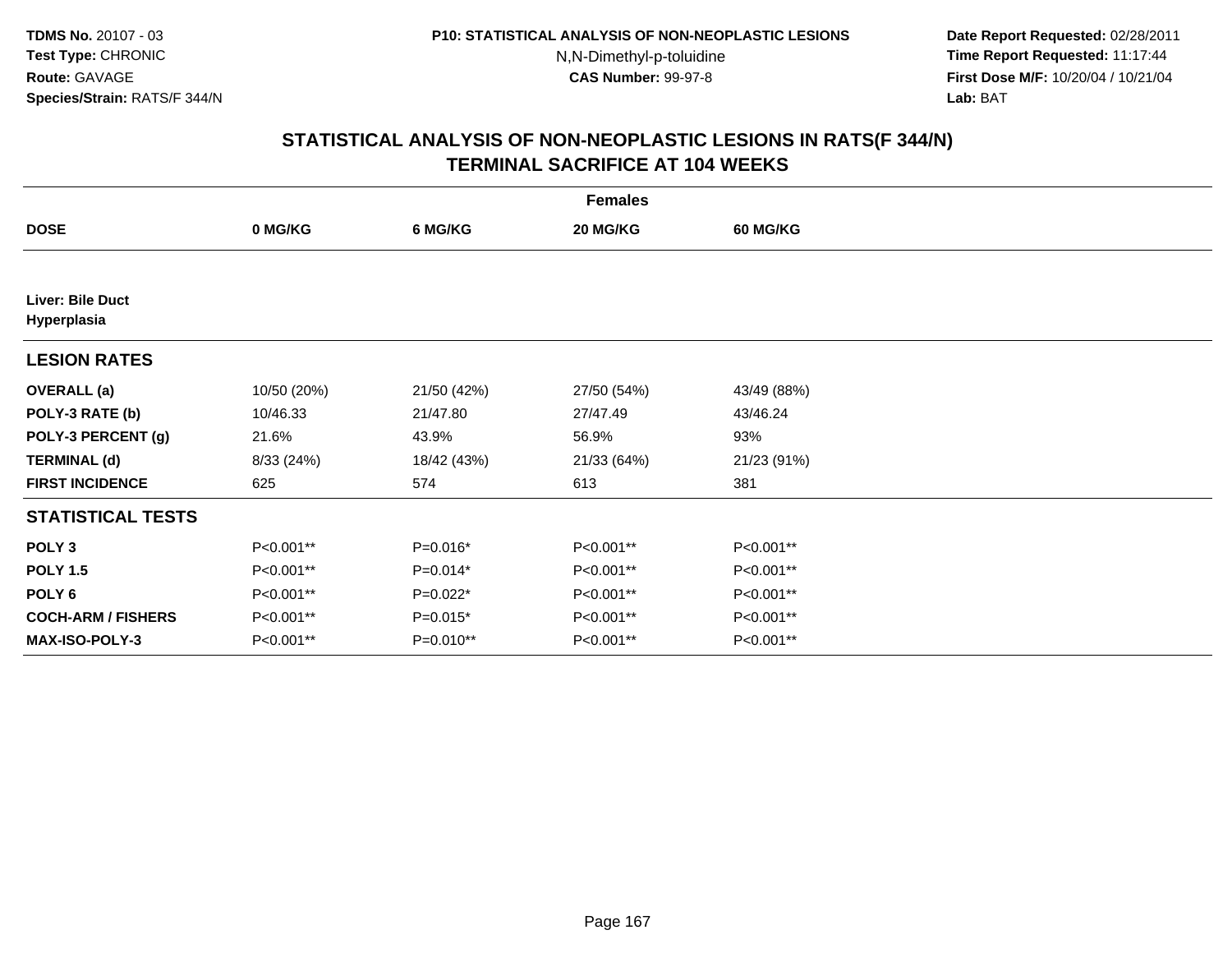**Date Report Requested:** 02/28/2011 **Time Report Requested:** 11:17:44 **First Dose M/F:** 10/20/04 / 10/21/04<br>**Lab:** BAT **Lab:** BAT

|                                         | <b>Females</b> |          |            |             |  |  |  |
|-----------------------------------------|----------------|----------|------------|-------------|--|--|--|
| <b>DOSE</b>                             | 0 MG/KG        | 6 MG/KG  | 20 MG/KG   | 60 MG/KG    |  |  |  |
|                                         |                |          |            |             |  |  |  |
| Liver: Hepatocyte<br><b>Hypertrophy</b> |                |          |            |             |  |  |  |
| <b>LESION RATES</b>                     |                |          |            |             |  |  |  |
| <b>OVERALL</b> (a)                      | 0/50(0%)       | 0/50(0%) | 6/50 (12%) | 22/49 (45%) |  |  |  |
| POLY-3 RATE (b)                         | 0/45.75        | 0/46.74  | 6/46.48    | 22/42.64    |  |  |  |
| POLY-3 PERCENT (g)                      | 0%             | 0%       | 12.9%      | 51.6%       |  |  |  |
| <b>TERMINAL (d)</b>                     | 0/33(0%)       | 0/42(0%) | 4/33 (12%) | 10/23 (44%) |  |  |  |
| <b>FIRST INCIDENCE</b>                  | $---$          | ---      | 659        | 381         |  |  |  |
| <b>STATISTICAL TESTS</b>                |                |          |            |             |  |  |  |
| POLY <sub>3</sub>                       | P<0.001**      | (e)      | $P=0.016*$ | P<0.001**   |  |  |  |
| <b>POLY 1.5</b>                         | P<0.001**      | (e)      | $P=0.016*$ | P<0.001**   |  |  |  |
| POLY <sub>6</sub>                       | P<0.001**      | (e)      | $P=0.016*$ | P<0.001**   |  |  |  |
| <b>COCH-ARM / FISHERS</b>               | P<0.001**      | (e)      | $P=0.013*$ | P<0.001**   |  |  |  |
| <b>MAX-ISO-POLY-3</b>                   | P<0.001**      | (e)      | P=0.005**  | P<0.001**   |  |  |  |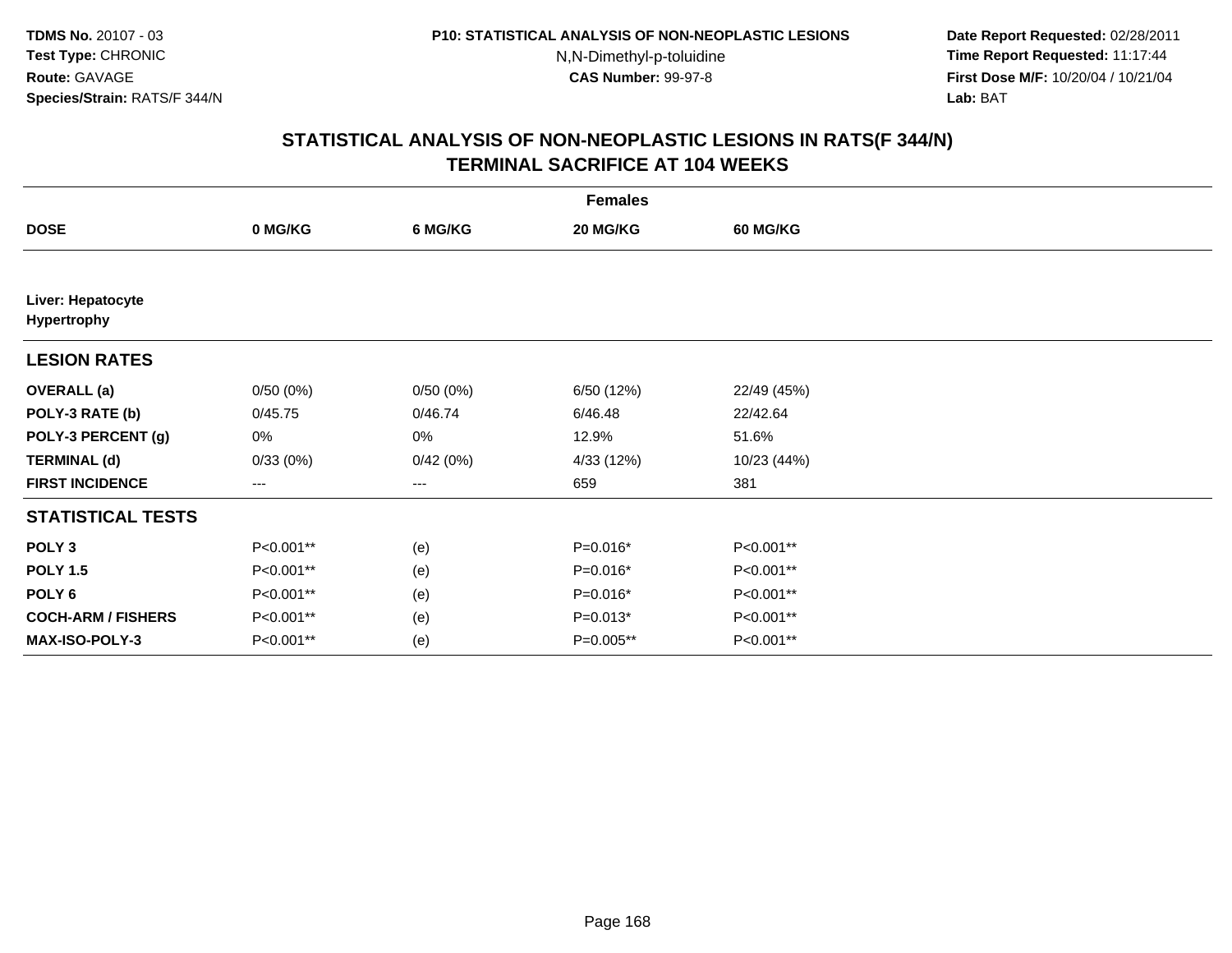**Date Report Requested:** 02/28/2011 **Time Report Requested:** 11:17:44 **First Dose M/F:** 10/20/04 / 10/21/04<br>**Lab:** BAT **Lab:** BAT

| <b>Females</b>                       |                   |          |             |                 |  |  |  |
|--------------------------------------|-------------------|----------|-------------|-----------------|--|--|--|
| <b>DOSE</b>                          | 0 MG/KG           | 6 MG/KG  | 20 MG/KG    | <b>60 MG/KG</b> |  |  |  |
|                                      |                   |          |             |                 |  |  |  |
| Liver: Hepatocyte<br><b>Necrosis</b> |                   |          |             |                 |  |  |  |
| <b>LESION RATES</b>                  |                   |          |             |                 |  |  |  |
| <b>OVERALL</b> (a)                   | 0/50(0%)          | 0/50(0%) | 1/50(2%)    | 5/49 (10%)      |  |  |  |
| POLY-3 RATE (b)                      | 0/45.75           | 0/46.74  | 1/46.23     | 5/38.89         |  |  |  |
| POLY-3 PERCENT (g)                   | 0%                | 0%       | 2.2%        | 12.9%           |  |  |  |
| <b>TERMINAL (d)</b>                  | 0/33(0%)          | 0/42(0%) | 0/33(0%)    | 2/23(9%)        |  |  |  |
| <b>FIRST INCIDENCE</b>               | $\qquad \qquad -$ | ---      | 705         | 685             |  |  |  |
| <b>STATISTICAL TESTS</b>             |                   |          |             |                 |  |  |  |
| POLY <sub>3</sub>                    | P<0.001**         | (e)      | $P = 0.502$ | P=0.019*        |  |  |  |
| <b>POLY 1.5</b>                      | P<0.001**         | (e)      | $P = 0.501$ | $P=0.022*$      |  |  |  |
| POLY 6                               | P<0.001**         | (e)      | $P = 0.503$ | P=0.017*        |  |  |  |
| <b>COCH-ARM / FISHERS</b>            | P<0.001**         | (e)      | $P = 0.500$ | $P=0.027*$      |  |  |  |
| <b>MAX-ISO-POLY-3</b>                | P<0.001**         | (e)      | $P = 0.161$ | P=0.009**       |  |  |  |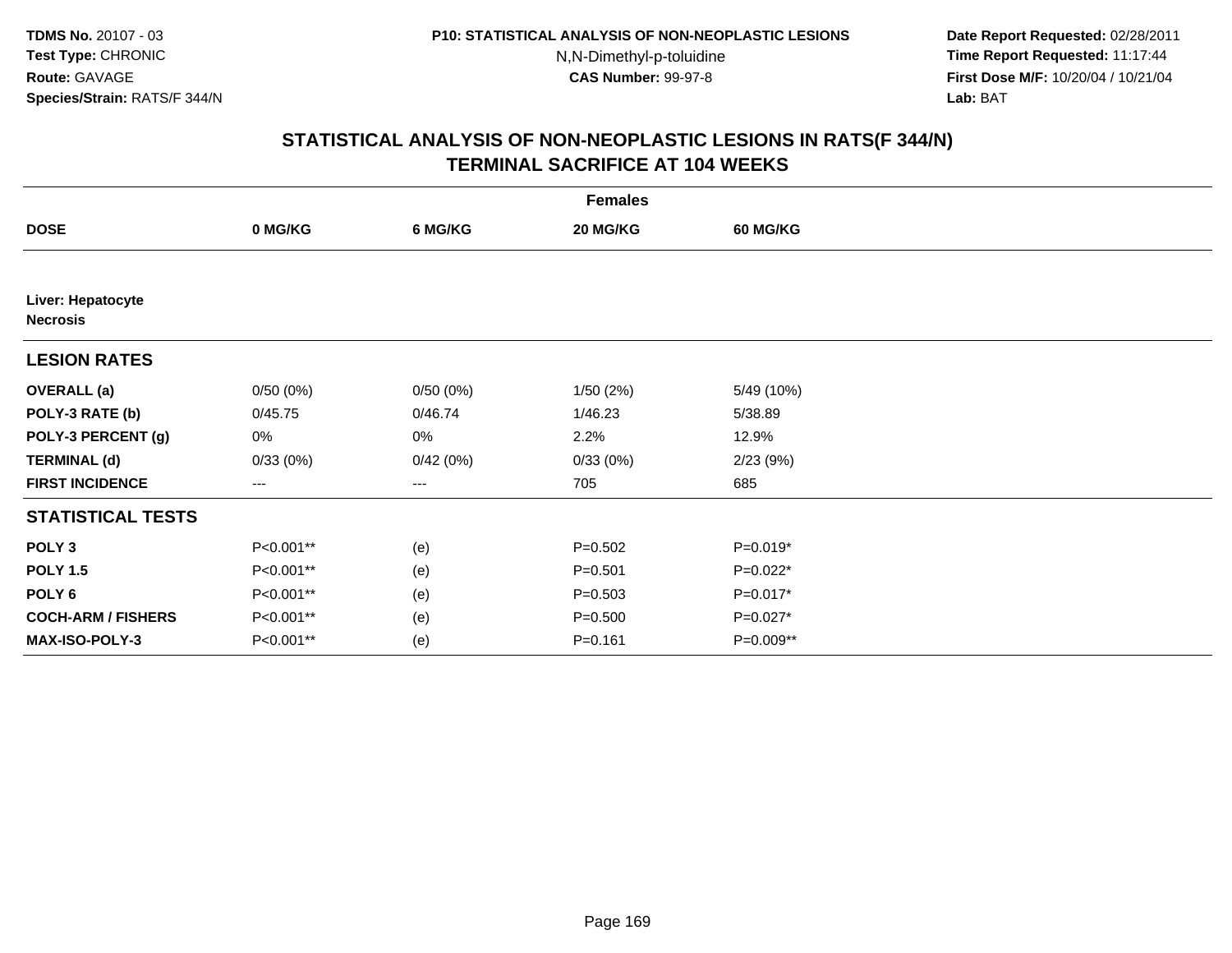**Date Report Requested:** 02/28/2011 **Time Report Requested:** 11:17:44 **First Dose M/F:** 10/20/04 / 10/21/04<br>**Lab:** BAT **Lab:** BAT

|                                 |             |          | <b>Females</b> |                 |  |
|---------------------------------|-------------|----------|----------------|-----------------|--|
| <b>DOSE</b>                     | 0 MG/KG     | 6 MG/KG  | 20 MG/KG       | <b>60 MG/KG</b> |  |
|                                 |             |          |                |                 |  |
| Liver: Oval Cell<br>Hyperplasia |             |          |                |                 |  |
| <b>LESION RATES</b>             |             |          |                |                 |  |
| <b>OVERALL</b> (a)              | 2/50(4%)    | 0/50(0%) | 2/50(4%)       | 1/49(2%)        |  |
| POLY-3 RATE (b)                 | 2/45.96     | 0/46.74  | 2/46.23        | 1/38.61         |  |
| POLY-3 PERCENT (g)              | 4.4%        | 0%       | 4.3%           | 2.6%            |  |
| <b>TERMINAL (d)</b>             | 1/33(3%)    | 0/42(0%) | 1/33(3%)       | 0/23(0%)        |  |
| <b>FIRST INCIDENCE</b>          | 673         | ---      | 705            | 714             |  |
| <b>STATISTICAL TESTS</b>        |             |          |                |                 |  |
| POLY <sub>3</sub>               | $P = 0.630$ | P=0.233N | P=0.692N       | P=0.560N        |  |
| <b>POLY 1.5</b>                 | P=0.637N    | P=0.238N | P=0.692N       | P=0.543N        |  |
| POLY 6                          | $P = 0.602$ | P=0.226N | P=0.691N       | P=0.576N        |  |
| <b>COCH-ARM / FISHERS</b>       | P=0.603N    | P=0.247N | P=0.691N       | P=0.508N        |  |
| <b>MAX-ISO-POLY-3</b>           | P=0.485N    | P=0.076N | P=0.497N       | P=0.344N        |  |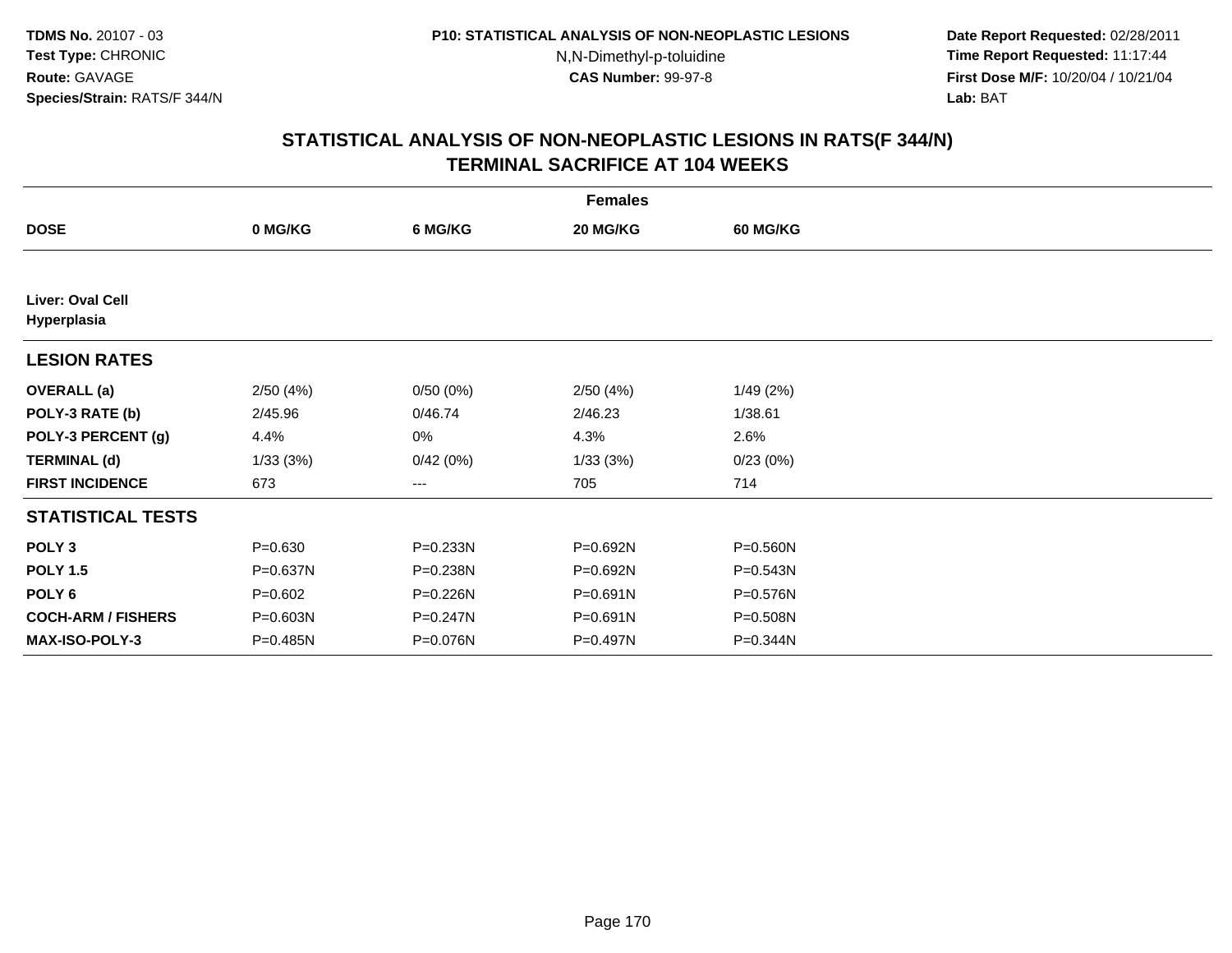**Date Report Requested:** 02/28/2011 **Time Report Requested:** 11:17:44 **First Dose M/F:** 10/20/04 / 10/21/04<br>**Lab:** BAT **Lab:** BAT

| <b>Females</b>            |                        |          |          |             |  |  |  |
|---------------------------|------------------------|----------|----------|-------------|--|--|--|
| <b>DOSE</b>               | 0 MG/KG                | 6 MG/KG  | 20 MG/KG | 60 MG/KG    |  |  |  |
|                           |                        |          |          |             |  |  |  |
| Lung<br><b>Congestion</b> |                        |          |          |             |  |  |  |
| <b>LESION RATES</b>       |                        |          |          |             |  |  |  |
| <b>OVERALL (a)</b>        | 0/50(0%)               | 0/50(0%) | 0/50(0%) | 2/50(4%)    |  |  |  |
| POLY-3 RATE (b)           | 0/45.75                | 0/46.74  | 0/46.14  | 2/40.12     |  |  |  |
| POLY-3 PERCENT (g)        | 0%                     | 0%       | 0%       | 5%          |  |  |  |
| <b>TERMINAL (d)</b>       | 0/33(0%)               | 0/42(0%) | 0/33(0%) | 0/23(0%)    |  |  |  |
| <b>FIRST INCIDENCE</b>    | $\qquad \qquad \cdots$ | ---      | $---$    | 533         |  |  |  |
| <b>STATISTICAL TESTS</b>  |                        |          |          |             |  |  |  |
| POLY <sub>3</sub>         | $P=0.034*$             | (e)      | (e)      | $P = 0.209$ |  |  |  |
| <b>POLY 1.5</b>           | $P=0.036*$             | (e)      | (e)      | $P = 0.217$ |  |  |  |
| POLY <sub>6</sub>         | $P=0.032*$             | (e)      | (e)      | $P = 0.202$ |  |  |  |
| <b>COCH-ARM / FISHERS</b> | $P=0.042*$             | (e)      | (e)      | $P = 0.247$ |  |  |  |
| MAX-ISO-POLY-3            | $P=0.034*$             | (e)      | (e)      | $P = 0.075$ |  |  |  |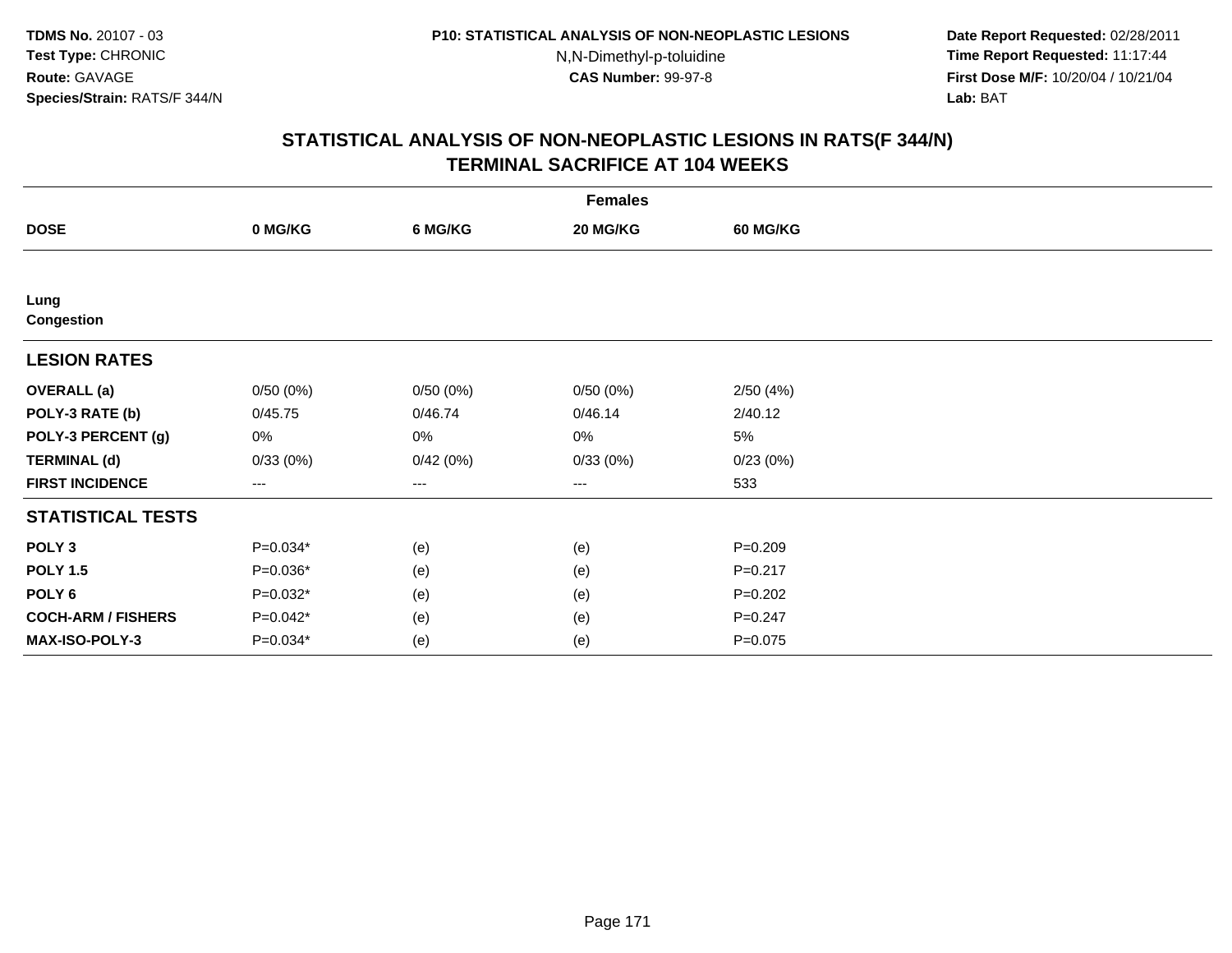**Date Report Requested:** 02/28/2011 **Time Report Requested:** 11:17:44 **First Dose M/F:** 10/20/04 / 10/21/04<br>**Lab:** BAT **Lab:** BAT

|                           | <b>Females</b> |              |              |                 |  |  |  |  |
|---------------------------|----------------|--------------|--------------|-----------------|--|--|--|--|
| <b>DOSE</b>               | 0 MG/KG        | 6 MG/KG      | 20 MG/KG     | <b>60 MG/KG</b> |  |  |  |  |
|                           |                |              |              |                 |  |  |  |  |
| Lung<br>Inflammation      |                |              |              |                 |  |  |  |  |
| <b>LESION RATES</b>       |                |              |              |                 |  |  |  |  |
| <b>OVERALL</b> (a)        | 3/50(6%)       | 0/50(0%)     | 0/50(0%)     | 1/50(2%)        |  |  |  |  |
| POLY-3 RATE (b)           | 3/46.34        | 0/46.74      | 0/46.14      | 1/39.33         |  |  |  |  |
| POLY-3 PERCENT (g)        | 6.5%           | 0%           | 0%           | 2.5%            |  |  |  |  |
| <b>TERMINAL (d)</b>       | 0/33(0%)       | 0/42(0%)     | 0/33(0%)     | 1/23(4%)        |  |  |  |  |
| <b>FIRST INCIDENCE</b>    | 673            | ---          | ---          | 728 (T)         |  |  |  |  |
| <b>STATISTICAL TESTS</b>  |                |              |              |                 |  |  |  |  |
| POLY <sub>3</sub>         | $P = 0.465N$   | P=0.117N     | P=0.119N     | P=0.366N        |  |  |  |  |
| <b>POLY 1.5</b>           | P=0.458N       | P=0.120N     | P=0.119N     | $P = 0.346N$    |  |  |  |  |
| POLY <sub>6</sub>         | P=0.474N       | $P = 0.113N$ | $P = 0.121N$ | P=0.389N        |  |  |  |  |
| <b>COCH-ARM / FISHERS</b> | P=0.448N       | P=0.121N     | P=0.121N     | P=0.309N        |  |  |  |  |
| MAX-ISO-POLY-3            | P=0.085N       | P=0.038N*    | P=0.039N*    | $P = 0.216N$    |  |  |  |  |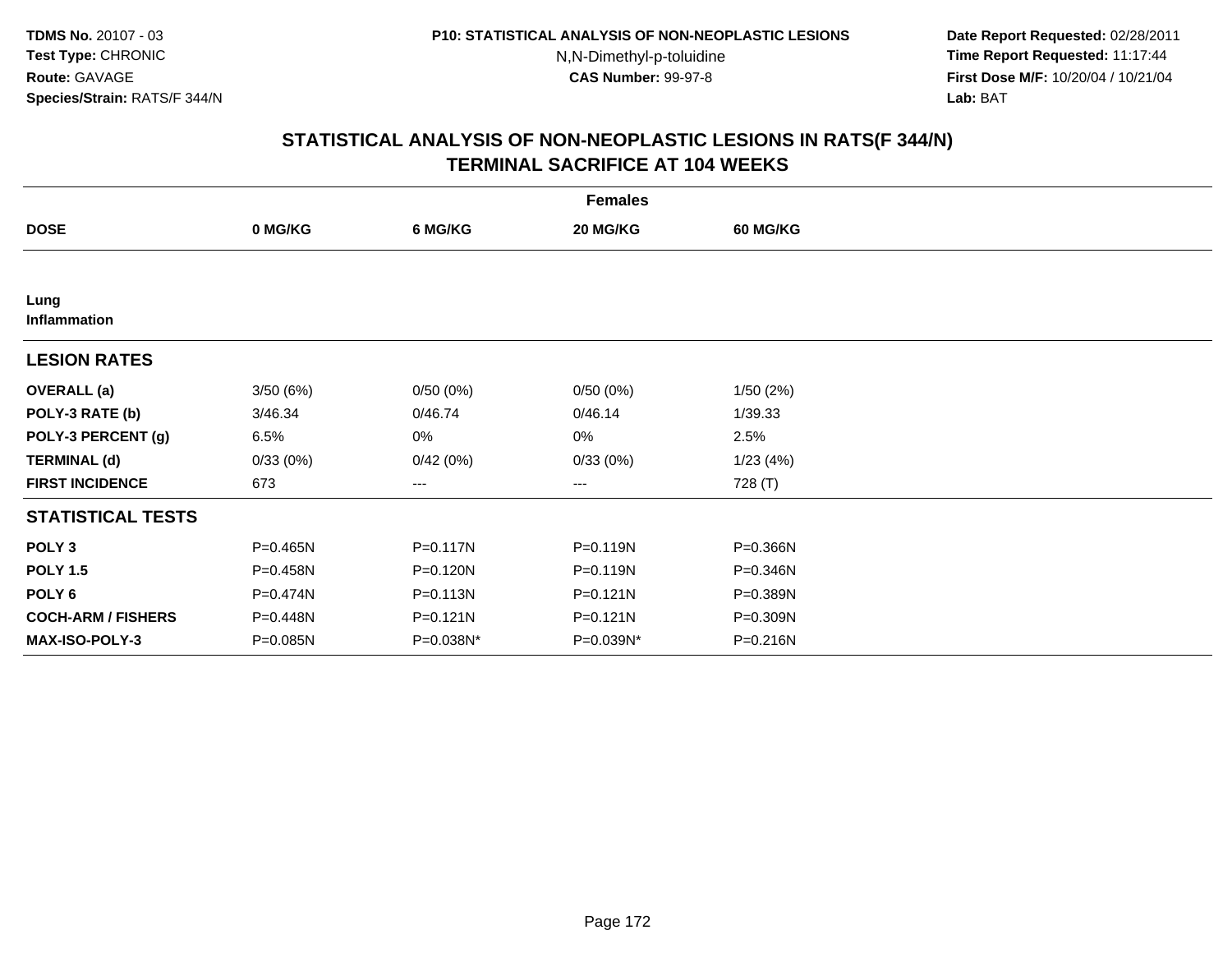**Date Report Requested:** 02/28/2011 **Time Report Requested:** 11:17:44 **First Dose M/F:** 10/20/04 / 10/21/04<br>**Lab:** BAT **Lab:** BAT

|                           |          |          | <b>Females</b> |                 |  |
|---------------------------|----------|----------|----------------|-----------------|--|
| <b>DOSE</b>               | 0 MG/KG  | 6 MG/KG  | 20 MG/KG       | <b>60 MG/KG</b> |  |
|                           |          |          |                |                 |  |
| Lung<br><b>Metaplasia</b> |          |          |                |                 |  |
| <b>LESION RATES</b>       |          |          |                |                 |  |
| <b>OVERALL</b> (a)        | 2/50(4%) | 0/50(0%) | 0/50(0%)       | 0/50(0%)        |  |
| POLY-3 RATE (b)           | 2/46.13  | 0/46.74  | 0/46.14        | 0/39.33         |  |
| POLY-3 PERCENT (g)        | 4.3%     | 0%       | 0%             | $0\%$           |  |
| <b>TERMINAL (d)</b>       | 0/33(0%) | 0/42(0%) | 0/33(0%)       | 0/23(0%)        |  |
| <b>FIRST INCIDENCE</b>    | 673      | ---      | $---$          | ---             |  |
| <b>STATISTICAL TESTS</b>  |          |          |                |                 |  |
| POLY <sub>3</sub>         | P=0.245N | P=0.234N | P=0.237N       | P=0.274N        |  |
| <b>POLY 1.5</b>           | P=0.243N | P=0.238N | P=0.237N       | P=0.262N        |  |
| POLY <sub>6</sub>         | P=0.249N | P=0.228N | P=0.238N       | P=0.288N        |  |
| <b>COCH-ARM / FISHERS</b> | P=0.242N | P=0.247N | P=0.247N       | P=0.247N        |  |
| <b>MAX-ISO-POLY-3</b>     | P=0.068N | P=0.076N | P=0.076N       | $P = 0.111N$    |  |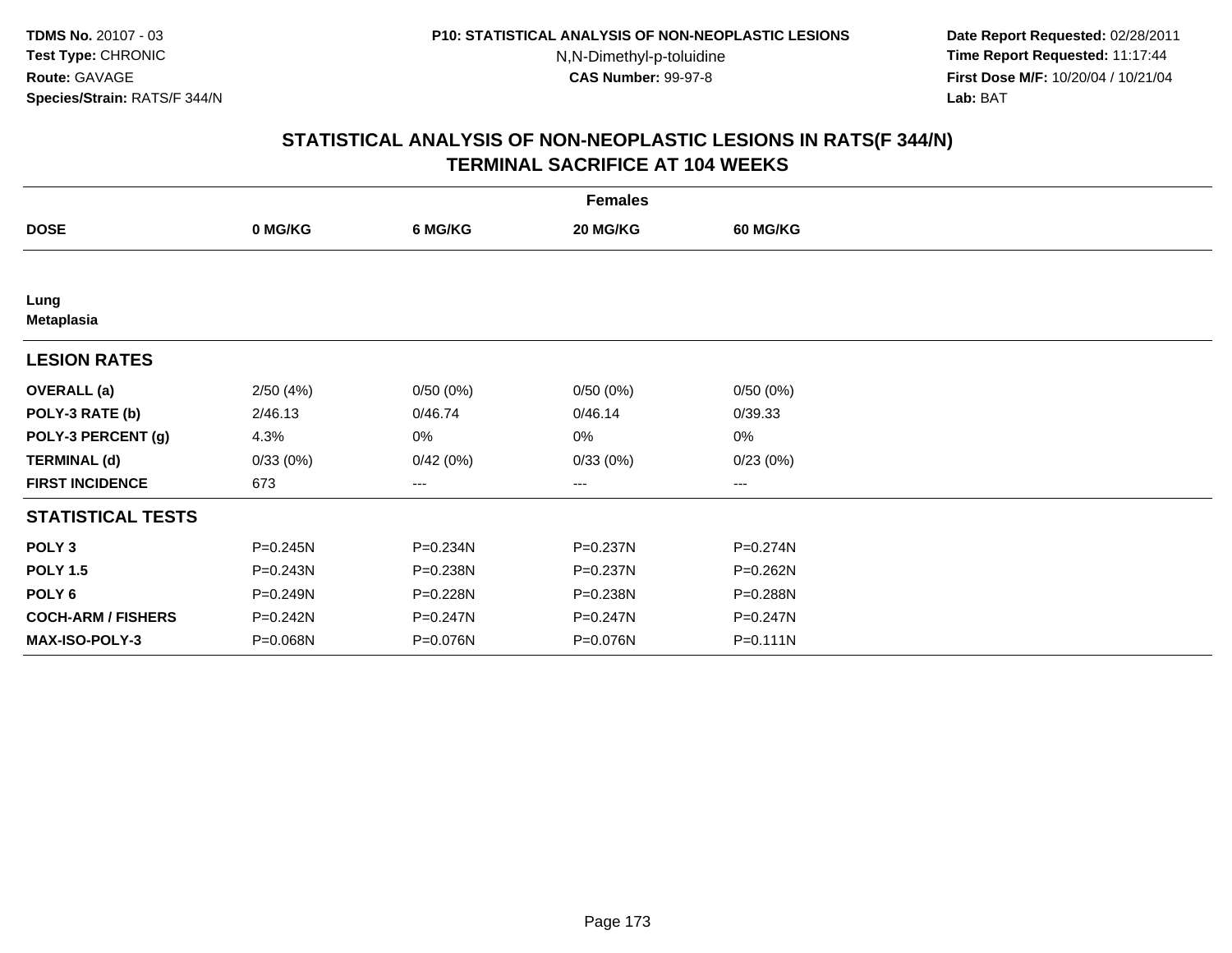**Date Report Requested:** 02/28/2011 **Time Report Requested:** 11:17:44 **First Dose M/F:** 10/20/04 / 10/21/04<br>**Lab:** BAT **Lab:** BAT

|                                          |              |              | <b>Females</b> |                 |  |
|------------------------------------------|--------------|--------------|----------------|-----------------|--|
| <b>DOSE</b>                              | 0 MG/KG      | 6 MG/KG      | 20 MG/KG       | <b>60 MG/KG</b> |  |
|                                          |              |              |                |                 |  |
| Lung: Alveolar Epithelium<br>Hyperplasia |              |              |                |                 |  |
| <b>LESION RATES</b>                      |              |              |                |                 |  |
| <b>OVERALL</b> (a)                       | 5/50 (10%)   | 2/50(4%)     | 2/50(4%)       | 2/50(4%)        |  |
| POLY-3 RATE (b)                          | 5/46.33      | 2/46.74      | 2/46.22        | 2/39.33         |  |
| POLY-3 PERCENT (g)                       | 10.8%        | 4.3%         | 4.3%           | 5.1%            |  |
| <b>TERMINAL (d)</b>                      | 3/33(9%)     | 2/42(5%)     | 1/33(3%)       | 2/23(9%)        |  |
| <b>FIRST INCIDENCE</b>                   | 625          | 728 (T)      | 709            | 728 (T)         |  |
| <b>STATISTICAL TESTS</b>                 |              |              |                |                 |  |
| POLY <sub>3</sub>                        | P=0.339N     | $P = 0.213N$ | P=0.217N       | P=0.288N        |  |
| <b>POLY 1.5</b>                          | P=0.316N     | P=0.219N     | P=0.217N       | P=0.263N        |  |
| POLY <sub>6</sub>                        | $P = 0.365N$ | $P = 0.201N$ | P=0.218N       | $P = 0.314N$    |  |
| <b>COCH-ARM / FISHERS</b>                | P=0.278N     | P=0.218N     | P=0.218N       | P=0.218N        |  |
| <b>MAX-ISO-POLY-3</b>                    | P=0.227N     | P=0.118N     | P=0.121N       | P=0.188N        |  |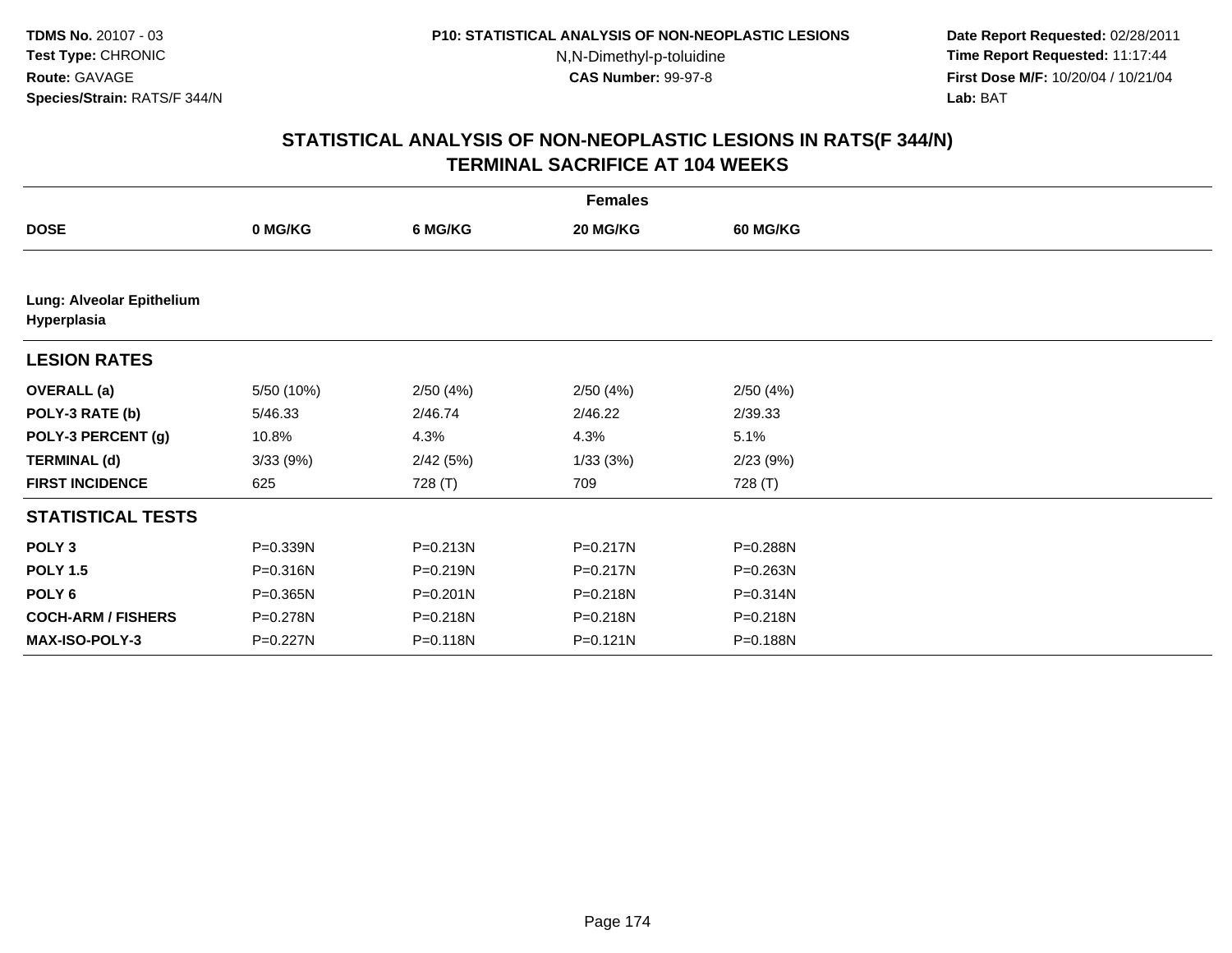**TDMS No.** 20107 - 03**Test Type:** CHRONIC**Route:** GAVAGE**Species/Strain:** RATS/F 344/N

N,N-Dimethyl-p-toluidine

 **Date Report Requested:** 02/28/2011 **Time Report Requested:** 11:17:44 **First Dose M/F:** 10/20/04 / 10/21/04<br>**Lab:** BAT **Lab:** BAT

|                                                                  |             |             | <b>Females</b> |                 |  |
|------------------------------------------------------------------|-------------|-------------|----------------|-----------------|--|
| <b>DOSE</b>                                                      | 0 MG/KG     | 6 MG/KG     | 20 MG/KG       | <b>60 MG/KG</b> |  |
|                                                                  |             |             |                |                 |  |
| <b>Lung: Alveolus</b><br><b>Infiltration Cellular Histiocyte</b> |             |             |                |                 |  |
| <b>LESION RATES</b>                                              |             |             |                |                 |  |
| <b>OVERALL (a)</b>                                               | 11/50 (22%) | 10/50 (20%) | 11/50 (22%)    | 17/50 (34%)     |  |
| POLY-3 RATE (b)                                                  | 11/46.41    | 10/46.74    | 11/46.91       | 17/41.86        |  |
| POLY-3 PERCENT (g)                                               | 23.7%       | 21.4%       | 23.5%          | 40.6%           |  |
| <b>TERMINAL (d)</b>                                              | 9/33(27%)   | 10/42 (24%) | 8/33 (24%)     | 12/23 (52%)     |  |
| <b>FIRST INCIDENCE</b>                                           | 574         | 728 (T)     | 611            | 384             |  |
| <b>STATISTICAL TESTS</b>                                         |             |             |                |                 |  |
| POLY <sub>3</sub>                                                | $P=0.024*$  | P=0.493N    | $P = 0.585N$   | $P = 0.067$     |  |
| <b>POLY 1.5</b>                                                  | $P=0.032*$  | P=0.507N    | P=0.589N       | $P = 0.083$     |  |
| POLY <sub>6</sub>                                                | $P=0.017*$  | P=0.464N    | P=0.579N       | $P=0.053$       |  |
| <b>COCH-ARM / FISHERS</b>                                        | $P = 0.056$ | P=0.500N    | $P = 0.595N$   | $P = 0.133$     |  |
| <b>MAX-ISO-POLY-3</b>                                            | $P=0.039*$  | P=0.393N    | P=0.488N       | $P=0.049*$      |  |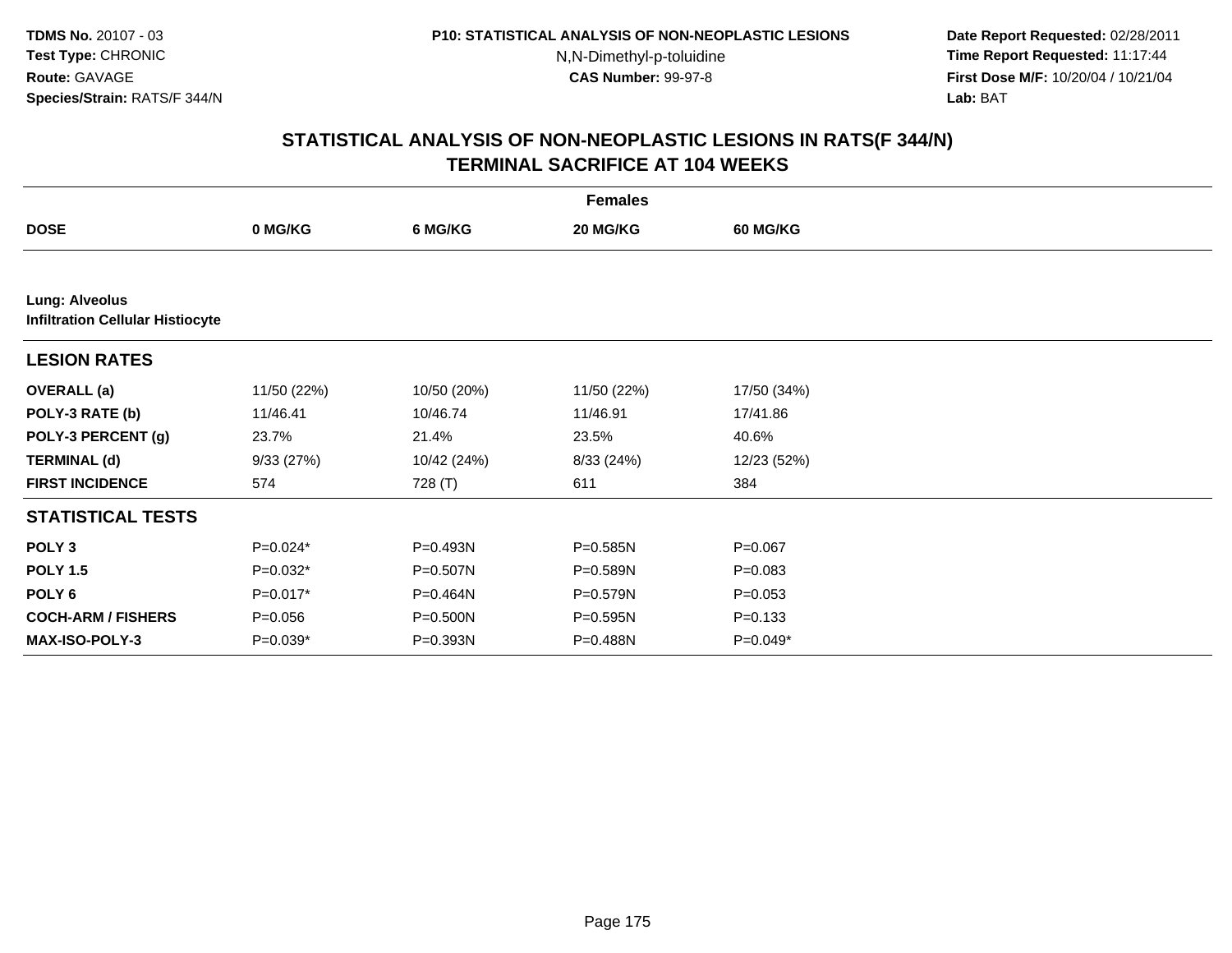**Date Report Requested:** 02/28/2011 **Time Report Requested:** 11:17:44 **First Dose M/F:** 10/20/04 / 10/21/04<br>**Lab:** BAT **Lab:** BAT

|                                          | <b>Females</b> |          |          |                 |  |  |  |  |
|------------------------------------------|----------------|----------|----------|-----------------|--|--|--|--|
| <b>DOSE</b>                              | 0 MG/KG        | 6 MG/KG  | 20 MG/KG | <b>60 MG/KG</b> |  |  |  |  |
|                                          |                |          |          |                 |  |  |  |  |
| Lymph Node, Mesenteric<br><b>Ectasia</b> |                |          |          |                 |  |  |  |  |
| <b>LESION RATES</b>                      |                |          |          |                 |  |  |  |  |
| <b>OVERALL (a)</b>                       | 0/50(0%)       | 0/49(0%) | 0/50(0%) | 0/49(0%)        |  |  |  |  |
| POLY-3 RATE (b)                          | 0/45.75        | 0/46.39  | 0/46.14  | 0/38.55         |  |  |  |  |
| POLY-3 PERCENT (g)                       | 0%             | 0%       | 0%       | $0\%$           |  |  |  |  |
| <b>TERMINAL (d)</b>                      | 0/33(0%)       | 0/42(0%) | 0/33(0%) | 0/23(0%)        |  |  |  |  |
| <b>FIRST INCIDENCE</b>                   | ---            | ---      | $--$     | $---$           |  |  |  |  |
| <b>STATISTICAL TESTS</b>                 |                |          |          |                 |  |  |  |  |
| POLY <sub>3</sub>                        | (n)            | (n)      | (n)      | (n)             |  |  |  |  |
| <b>POLY 1.5</b>                          | (n)            | (n)      | (n)      | (n)             |  |  |  |  |
| POLY <sub>6</sub>                        | (n)            | (n)      | (n)      | (n)             |  |  |  |  |
| <b>COCH-ARM / FISHERS</b>                | (n)            | (n)      | (n)      | (n)             |  |  |  |  |
| MAX-ISO-POLY-3                           | (n)            | (n)      | (n)      | (n)             |  |  |  |  |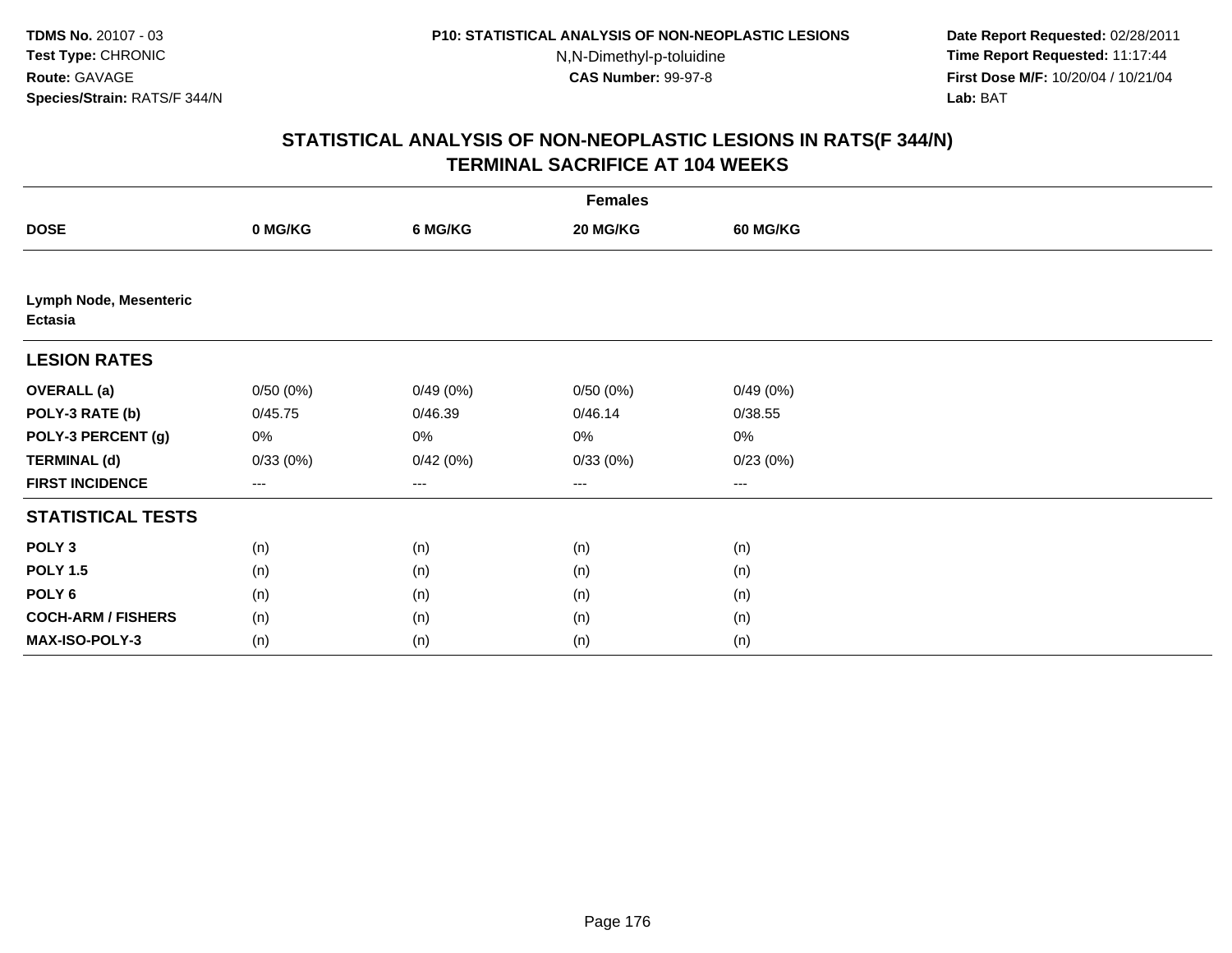**TDMS No.** 20107 - 03**Test Type:** CHRONIC**Route:** GAVAGE**Species/Strain:** RATS/F 344/N

N,N-Dimethyl-p-toluidine

 **Date Report Requested:** 02/28/2011 **Time Report Requested:** 11:17:44 **First Dose M/F:** 10/20/04 / 10/21/04<br>**Lab:** BAT **Lab:** BAT

| <b>Females</b>                                 |          |          |          |          |  |  |  |
|------------------------------------------------|----------|----------|----------|----------|--|--|--|
| <b>DOSE</b>                                    | 0 MG/KG  | 6 MG/KG  | 20 MG/KG | 60 MG/KG |  |  |  |
|                                                |          |          |          |          |  |  |  |
| Lymph Node, Mesenteric<br>Hyperplasia Lymphoid |          |          |          |          |  |  |  |
| <b>LESION RATES</b>                            |          |          |          |          |  |  |  |
| <b>OVERALL (a)</b>                             | 1/50(2%) | 0/49(0%) | 0/50(0%) | 0/49(0%) |  |  |  |
| POLY-3 RATE (b)                                | 1/45.75  | 0/46.39  | 0/46.14  | 0/38.55  |  |  |  |
| POLY-3 PERCENT (g)                             | 2.2%     | 0%       | 0%       | 0%       |  |  |  |
| <b>TERMINAL (d)</b>                            | 1/33(3%) | 0/42(0%) | 0/33(0%) | 0/23(0%) |  |  |  |
| <b>FIRST INCIDENCE</b>                         | 728 (T)  | $--$     | ---      | ---      |  |  |  |
| <b>STATISTICAL TESTS</b>                       |          |          |          |          |  |  |  |
| POLY <sub>3</sub>                              | (n)      | (n)      | (n)      | (n)      |  |  |  |
| <b>POLY 1.5</b>                                | (n)      | (n)      | (n)      | (n)      |  |  |  |
| POLY <sub>6</sub>                              | (n)      | (n)      | (n)      | (n)      |  |  |  |
| <b>COCH-ARM / FISHERS</b>                      | (n)      | (n)      | (n)      | (n)      |  |  |  |
| MAX-ISO-POLY-3                                 | (n)      | (n)      | (n)      | (n)      |  |  |  |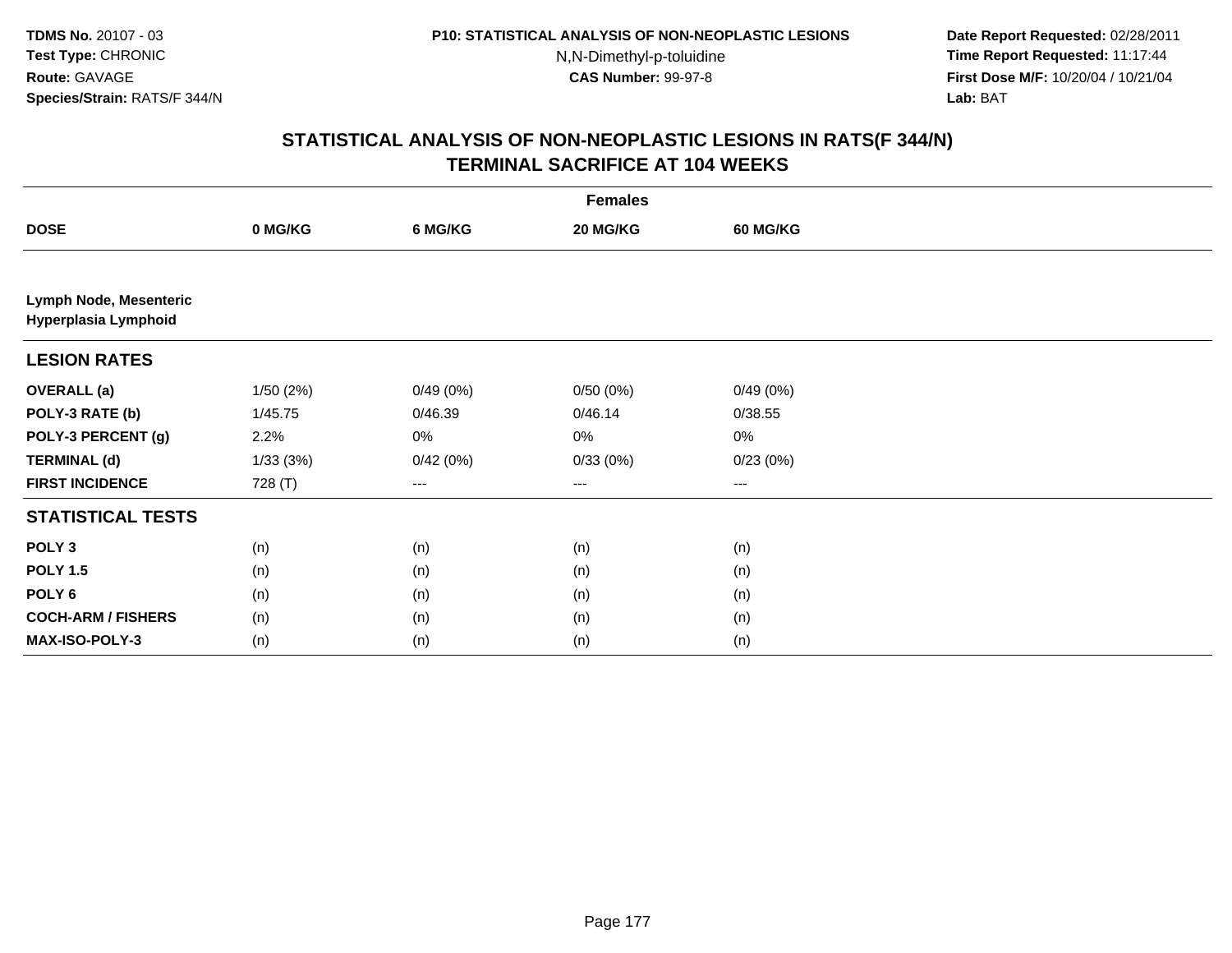**TDMS No.** 20107 - 03**Test Type:** CHRONIC**Route:** GAVAGE**Species/Strain:** RATS/F 344/N

N,N-Dimethyl-p-toluidine

 **Date Report Requested:** 02/28/2011 **Time Report Requested:** 11:17:44 **First Dose M/F:** 10/20/04 / 10/21/04<br>**Lab:** BAT **Lab:** BAT

|                                                                   |             |              | <b>Females</b> |                 |  |
|-------------------------------------------------------------------|-------------|--------------|----------------|-----------------|--|
| <b>DOSE</b>                                                       | 0 MG/KG     | 6 MG/KG      | 20 MG/KG       | <b>60 MG/KG</b> |  |
|                                                                   |             |              |                |                 |  |
| Lymph Node, Mesenteric<br><b>Infiltration Cellular Histiocyte</b> |             |              |                |                 |  |
| <b>LESION RATES</b>                                               |             |              |                |                 |  |
| <b>OVERALL (a)</b>                                                | 30/50 (60%) | 29/49 (59%)  | 35/50 (70%)    | 33/49 (67%)     |  |
| POLY-3 RATE (b)                                                   | 30/48.76    | 29/47.96     | 35/48.46       | 33/45.28        |  |
| POLY-3 PERCENT (g)                                                | 61.5%       | 60.5%        | 72.2%          | 72.9%           |  |
| <b>TERMINAL (d)</b>                                               | 20/33 (61%) | 24/42 (57%)  | 27/33 (82%)    | 17/23 (74%)     |  |
| <b>FIRST INCIDENCE</b>                                            | 547         | 574          | 604            | 381             |  |
| <b>STATISTICAL TESTS</b>                                          |             |              |                |                 |  |
| POLY <sub>3</sub>                                                 | $P = 0.106$ | $P = 0.540N$ | $P = 0.178$    | $P = 0.166$     |  |
| <b>POLY 1.5</b>                                                   | $P = 0.137$ | P=0.567N     | $P = 0.189$    | $P = 0.193$     |  |
| POLY <sub>6</sub>                                                 | $P=0.079$   | P=0.493N     | $P = 0.163$    | $P=0.145$       |  |
| <b>COCH-ARM / FISHERS</b>                                         | $P = 0.226$ | P=0.548N     | $P = 0.201$    | $P = 0.291$     |  |
| MAX-ISO-POLY-3                                                    | $P=0.172$   | P=0.457N     | $P = 0.128$    | $P=0.124$       |  |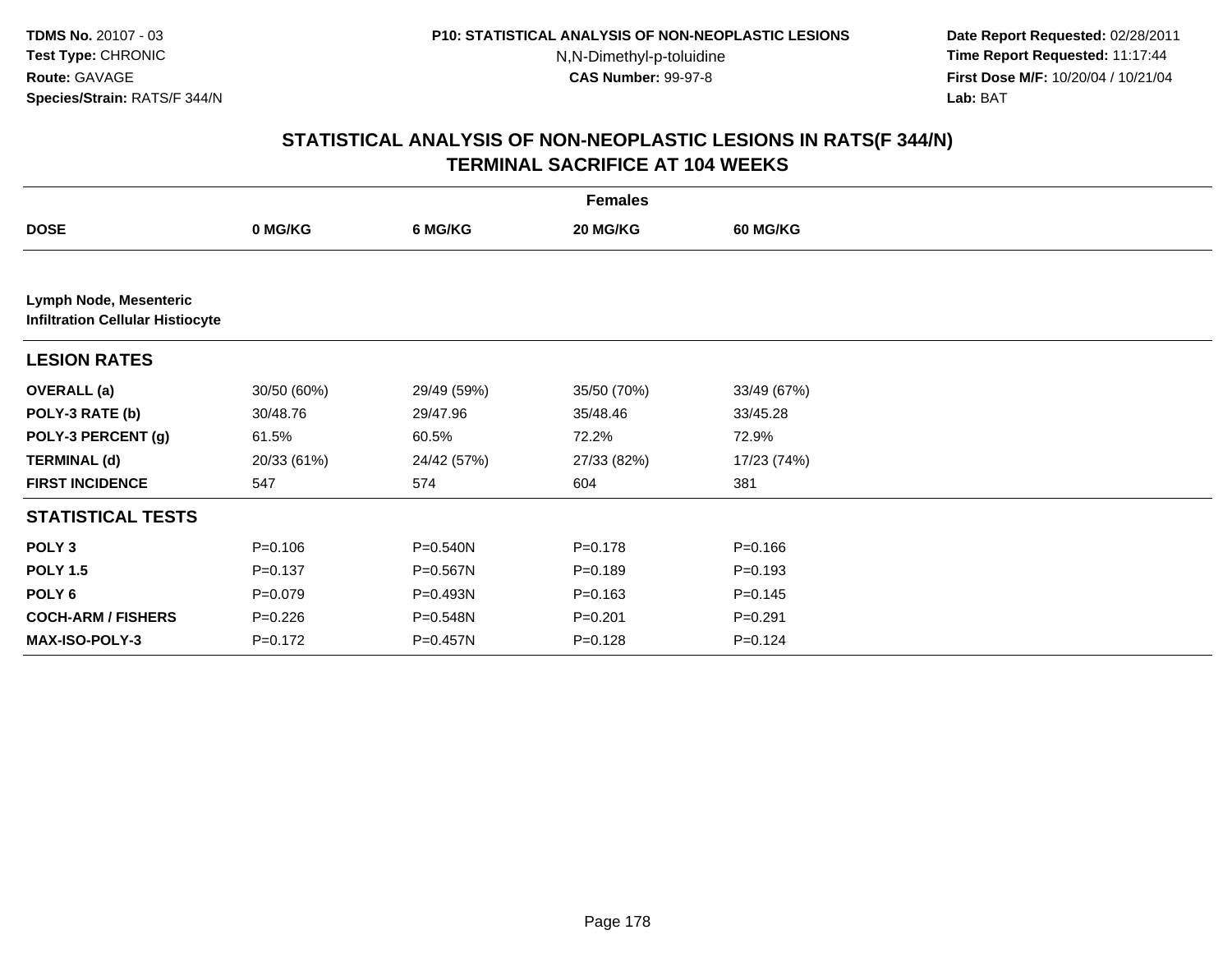**Date Report Requested:** 02/28/2011 **Time Report Requested:** 11:17:44 **First Dose M/F:** 10/20/04 / 10/21/04<br>**Lab:** BAT **Lab:** BAT

|                                           | <b>Females</b> |            |              |                 |  |  |  |  |
|-------------------------------------------|----------------|------------|--------------|-----------------|--|--|--|--|
| <b>DOSE</b>                               | 0 MG/KG        | 6 MG/KG    | 20 MG/KG     | <b>60 MG/KG</b> |  |  |  |  |
|                                           |                |            |              |                 |  |  |  |  |
| <b>Lymph Node: Mediastinal</b><br>Ectasia |                |            |              |                 |  |  |  |  |
| <b>LESION RATES</b>                       |                |            |              |                 |  |  |  |  |
| <b>OVERALL</b> (a)                        | 1/2(50%)       | 1/1 (100%) | 1/2(50%)     | 1/1 (100%)      |  |  |  |  |
| POLY-3 RATE (b)                           | 1/2.00         | 1/1.00     | 1/1.74       | 1/1.00          |  |  |  |  |
| POLY-3 PERCENT (g)                        | 50%            | 100%       | 57.4%        | 100%            |  |  |  |  |
| <b>TERMINAL (d)</b>                       | $0/1$ $(0%)$   | 1/1 (100%) | $1/1$ (100%) | 1/1 (100%)      |  |  |  |  |
| <b>FIRST INCIDENCE</b>                    | 687            | 728 (T)    | 728 (T)      | 728 (T)         |  |  |  |  |
| <b>STATISTICAL TESTS</b>                  |                |            |              |                 |  |  |  |  |
| POLY <sub>3</sub>                         | (n)            | (n)        | (n)          | (n)             |  |  |  |  |
| <b>POLY 1.5</b>                           | (n)            | (n)        | (n)          | (n)             |  |  |  |  |
| POLY <sub>6</sub>                         | (n)            | (n)        | (n)          | (n)             |  |  |  |  |
| <b>COCH-ARM / FISHERS</b>                 | (n)            | (n)        | (n)          | (n)             |  |  |  |  |
| MAX-ISO-POLY-3                            | (n)            | (n)        | (n)          | (n)             |  |  |  |  |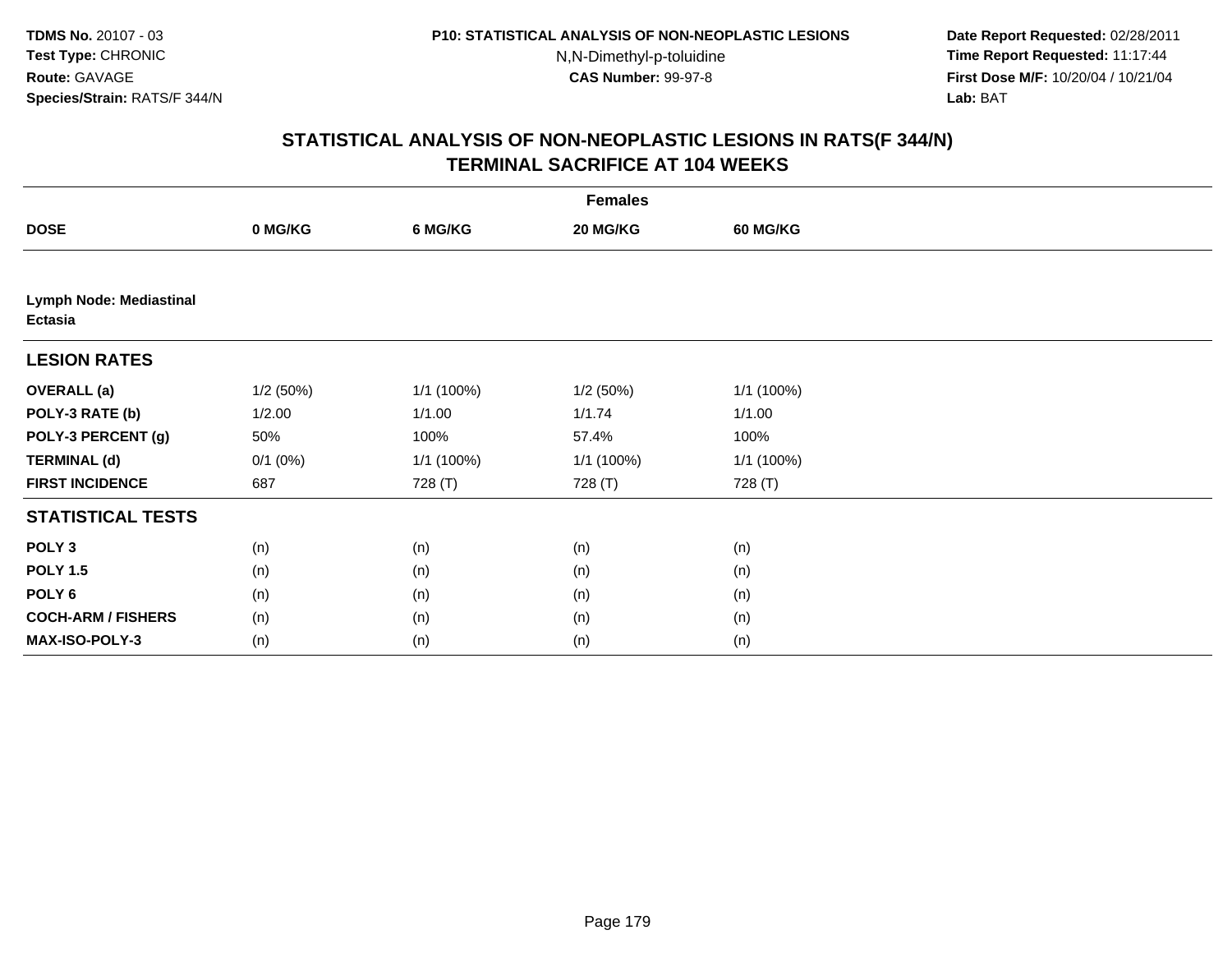**TDMS No.** 20107 - 03**Test Type:** CHRONIC**Route:** GAVAGE**Species/Strain:** RATS/F 344/N

N,N-Dimethyl-p-toluidine

 **Date Report Requested:** 02/28/2011 **Time Report Requested:** 11:17:44 **First Dose M/F:** 10/20/04 / 10/21/04<br>**Lab:** BAT **Lab:** BAT

| <b>Females</b>                                  |              |              |              |                 |  |  |  |
|-------------------------------------------------|--------------|--------------|--------------|-----------------|--|--|--|
| <b>DOSE</b>                                     | 0 MG/KG      | 6 MG/KG      | 20 MG/KG     | <b>60 MG/KG</b> |  |  |  |
|                                                 |              |              |              |                 |  |  |  |
| Lymph Node: Mediastinal<br>Hyperplasia Lymphoid |              |              |              |                 |  |  |  |
| <b>LESION RATES</b>                             |              |              |              |                 |  |  |  |
| <b>OVERALL</b> (a)                              | 0/2(0%)      | $0/1$ $(0%)$ | 0/2(0%)      | $0/1$ $(0%)$    |  |  |  |
| POLY-3 RATE (b)                                 | 0/1.84       | 0/1.00       | 0/1.74       | 0/1.00          |  |  |  |
| POLY-3 PERCENT (g)                              | 0%           | 0%           | 0%           | 0%              |  |  |  |
| <b>TERMINAL (d)</b>                             | $0/1$ $(0%)$ | $0/1$ $(0%)$ | $0/1$ $(0%)$ | $0/1$ $(0%)$    |  |  |  |
| <b>FIRST INCIDENCE</b>                          | $--$         | ---          | ---          | ---             |  |  |  |
| <b>STATISTICAL TESTS</b>                        |              |              |              |                 |  |  |  |
| POLY <sub>3</sub>                               | (n)          | (n)          | (n)          | (n)             |  |  |  |
| <b>POLY 1.5</b>                                 | (n)          | (n)          | (n)          | (n)             |  |  |  |
| POLY <sub>6</sub>                               | (n)          | (n)          | (n)          | (n)             |  |  |  |
| <b>COCH-ARM / FISHERS</b>                       | (n)          | (n)          | (n)          | (n)             |  |  |  |
| MAX-ISO-POLY-3                                  | (n)          | (n)          | (n)          | (n)             |  |  |  |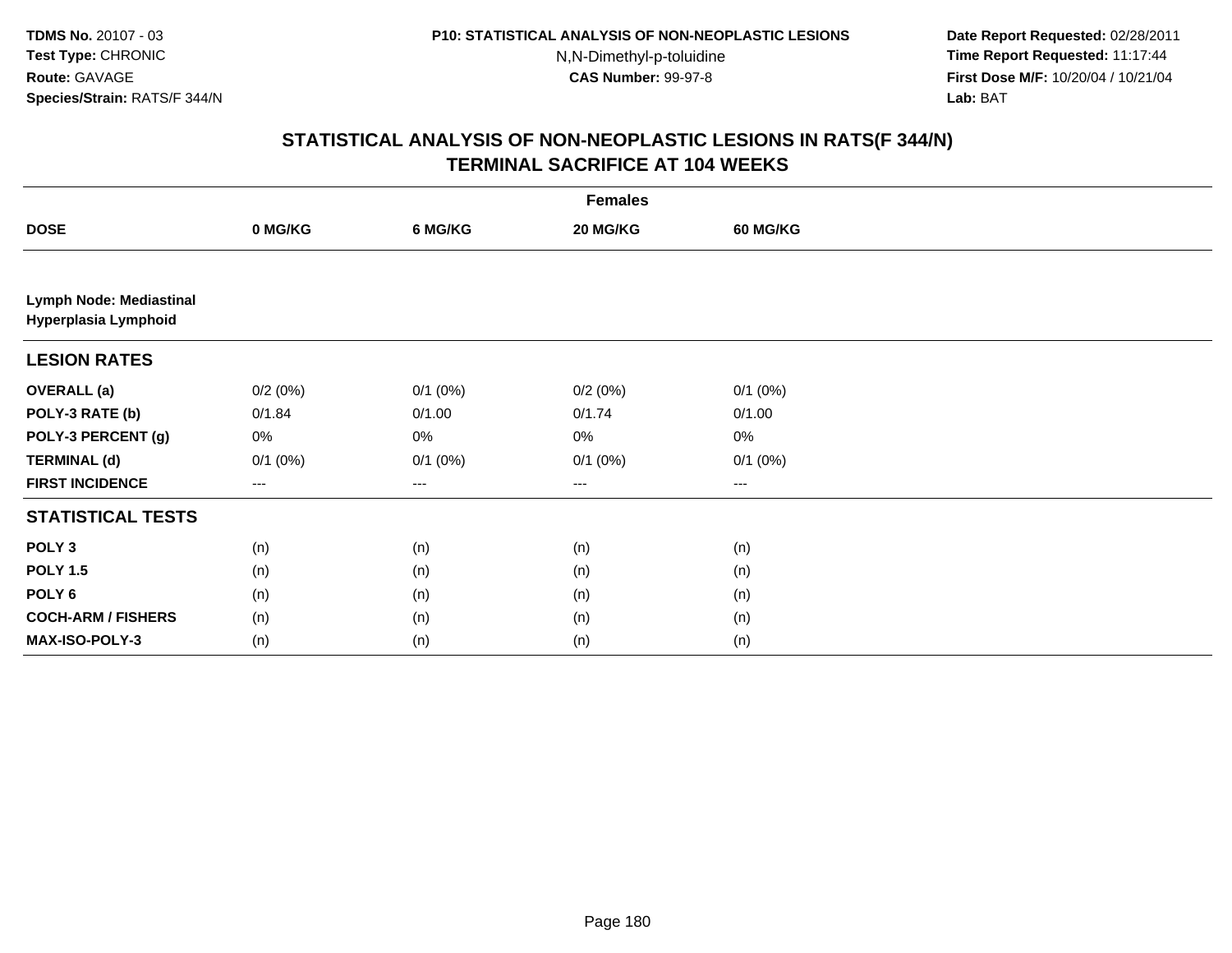**Date Report Requested:** 02/28/2011 **Time Report Requested:** 11:17:44 **First Dose M/F:** 10/20/04 / 10/21/04<br>**Lab:** BAT **Lab:** BAT

| <b>Females</b>               |           |              |              |                 |  |  |  |
|------------------------------|-----------|--------------|--------------|-----------------|--|--|--|
| <b>DOSE</b>                  | 0 MG/KG   | 6 MG/KG      | 20 MG/KG     | <b>60 MG/KG</b> |  |  |  |
|                              |           |              |              |                 |  |  |  |
| <b>Mammary Gland</b><br>Cyst |           |              |              |                 |  |  |  |
| <b>LESION RATES</b>          |           |              |              |                 |  |  |  |
| <b>OVERALL</b> (a)           | 4/50 (8%) | 0/50(0%)     | 3/50(6%)     | 0/50(0%)        |  |  |  |
| POLY-3 RATE (b)              | 4/46.19   | 0/46.74      | 3/46.94      | 0/39.33         |  |  |  |
| POLY-3 PERCENT (g)           | 8.7%      | 0%           | 6.4%         | 0%              |  |  |  |
| <b>TERMINAL (d)</b>          | 3/33(9%)  | 0/42(0%)     | 0/33(0%)     | 0/23(0%)        |  |  |  |
| <b>FIRST INCIDENCE</b>       | 600       | ---          | 613          | ---             |  |  |  |
| <b>STATISTICAL TESTS</b>     |           |              |              |                 |  |  |  |
| POLY <sub>3</sub>            | P=0.162N  | P=0.059N     | P=0.491N     | P=0.084N        |  |  |  |
| <b>POLY 1.5</b>              | P=0.145N  | $P = 0.061N$ | P=0.495N     | P=0.075N        |  |  |  |
| POLY 6                       | P=0.182N  | P=0.055N     | P=0.486N     | P=0.092N        |  |  |  |
| <b>COCH-ARM / FISHERS</b>    | P=0.123N  | P=0.059N     | P=0.500N     | P=0.059N        |  |  |  |
| <b>MAX-ISO-POLY-3</b>        | P=0.049N* | P=0.019N*    | $P = 0.341N$ | P=0.039N*       |  |  |  |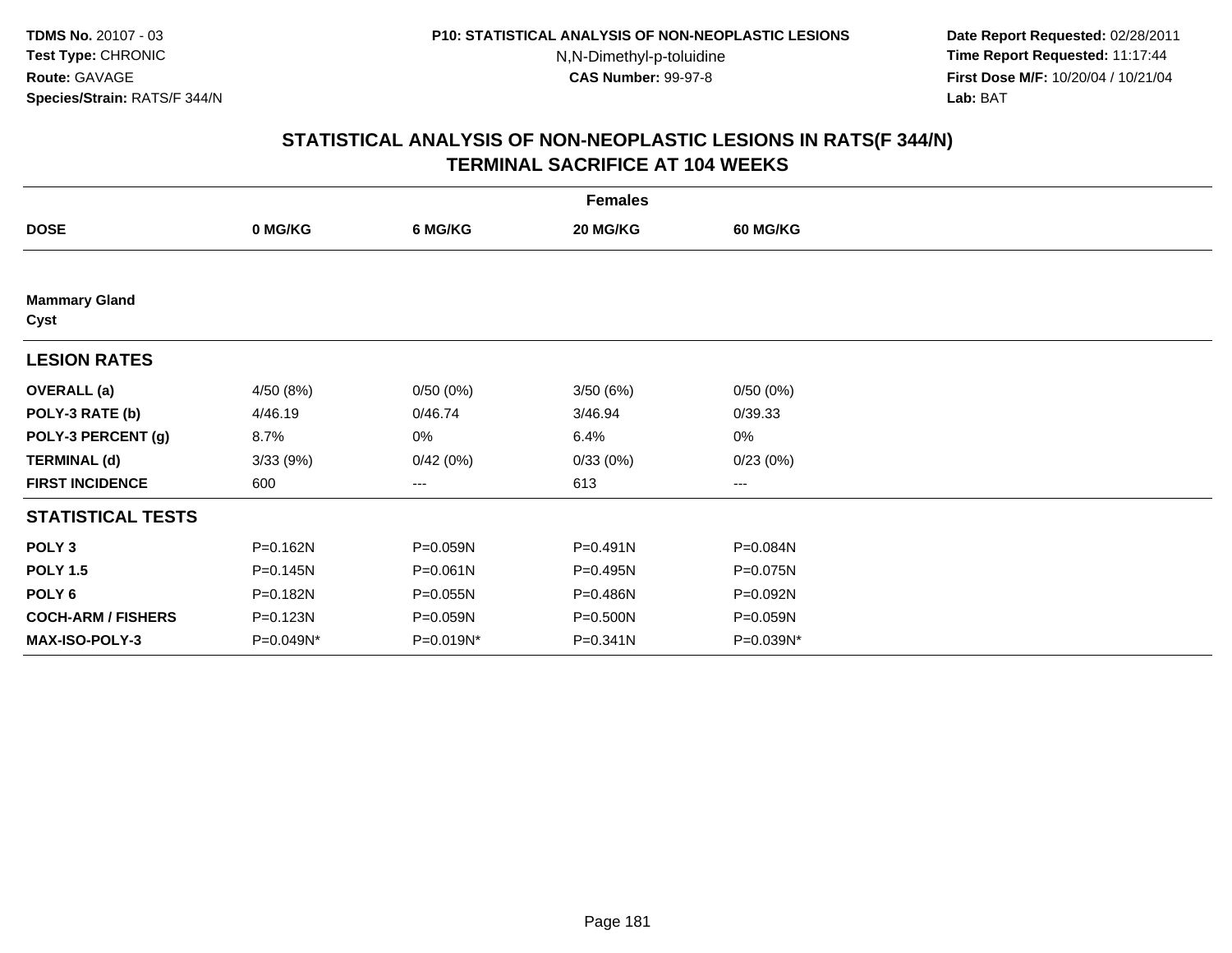**Date Report Requested:** 02/28/2011 **Time Report Requested:** 11:17:44 **First Dose M/F:** 10/20/04 / 10/21/04<br>**Lab:** BAT **Lab:** BAT

| <b>Females</b>                      |            |             |           |                 |  |  |  |
|-------------------------------------|------------|-------------|-----------|-----------------|--|--|--|
| <b>DOSE</b>                         | 0 MG/KG    | 6 MG/KG     | 20 MG/KG  | <b>60 MG/KG</b> |  |  |  |
|                                     |            |             |           |                 |  |  |  |
| <b>Mammary Gland</b><br>Hyperplasia |            |             |           |                 |  |  |  |
| <b>LESION RATES</b>                 |            |             |           |                 |  |  |  |
| <b>OVERALL</b> (a)                  | 9/50 (18%) | 9/50 (18%)  | 2/50(4%)  | 0/50(0%)        |  |  |  |
| POLY-3 RATE (b)                     | 9/46.56    | 9/46.90     | 2/46.33   | 0/39.33         |  |  |  |
| POLY-3 PERCENT (g)                  | 19.3%      | 19.2%       | 4.3%      | 0%              |  |  |  |
| <b>TERMINAL (d)</b>                 | 6/33(18%)  | 8/42 (19%)  | 1/33(3%)  | 0/23(0%)        |  |  |  |
| <b>FIRST INCIDENCE</b>              | 600        | 688         | 680       | ---             |  |  |  |
| <b>STATISTICAL TESTS</b>            |            |             |           |                 |  |  |  |
| POLY <sub>3</sub>                   | P<0.001N** | P=0.596N    | P=0.025N* | P=0.004N**      |  |  |  |
| <b>POLY 1.5</b>                     | P<0.001N** | $P = 0.597$ | P=0.025N* | P=0.003N**      |  |  |  |
| POLY 6                              | P=0.002N** | P=0.573N    | P=0.025N* | P=0.005N**      |  |  |  |
| <b>COCH-ARM / FISHERS</b>           | P<0.001N** | P=0.602N    | P=0.026N* | P<0.001N**      |  |  |  |
| MAX-ISO-POLY-3                      | P=0.002N** | P=0.493N    | P=0.011N* | P=0.003N**      |  |  |  |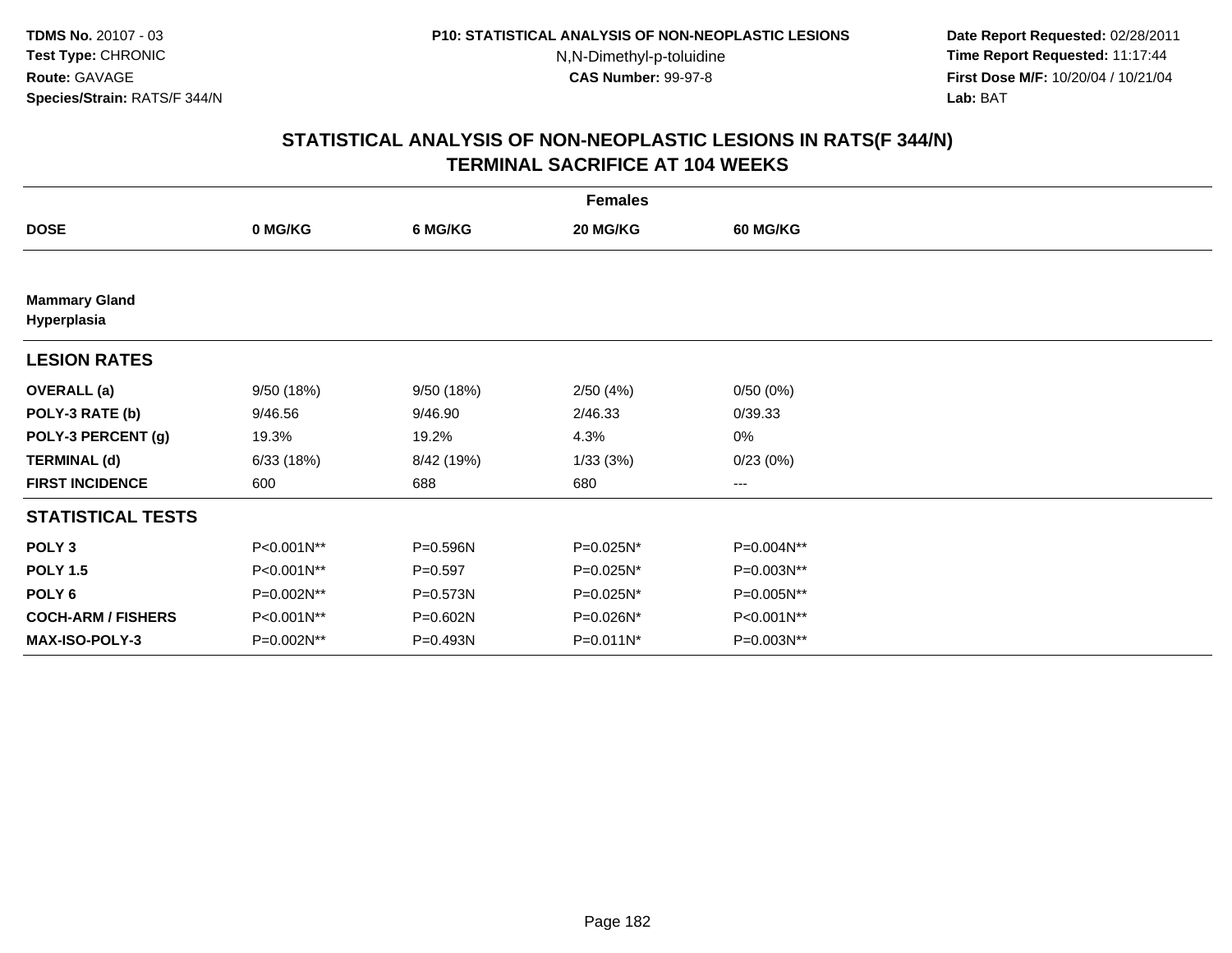N,N-Dimethyl-p-toluidine

 **Date Report Requested:** 02/28/2011 **Time Report Requested:** 11:17:44 **First Dose M/F:** 10/20/04 / 10/21/04<br>**Lab:** BAT **Lab:** BAT

|                                          | <b>Females</b> |            |            |                 |  |  |  |  |
|------------------------------------------|----------------|------------|------------|-----------------|--|--|--|--|
| <b>DOSE</b>                              | 0 MG/KG        | 6 MG/KG    | 20 MG/KG   | <b>60 MG/KG</b> |  |  |  |  |
|                                          |                |            |            |                 |  |  |  |  |
| <b>Mesentery: Fat</b><br><b>Necrosis</b> |                |            |            |                 |  |  |  |  |
| <b>LESION RATES</b>                      |                |            |            |                 |  |  |  |  |
| <b>OVERALL</b> (a)                       | 8/8 (100%)     | 9/9 (100%) | 9/9 (100%) | 3/3(100%)       |  |  |  |  |
| POLY-3 RATE (b)                          | 8/8.00         | 9/9.00     | 9/9.00     | 3/3.00          |  |  |  |  |
| POLY-3 PERCENT (g)                       | 100%           | 100%       | 100%       | 100%            |  |  |  |  |
| <b>TERMINAL (d)</b>                      | 5/5 (100%)     | 8/8 (100%) | 7/7 (100%) | 3/3(100%)       |  |  |  |  |
| <b>FIRST INCIDENCE</b>                   | 625            | 617        | 680        | 728 (T)         |  |  |  |  |
| <b>STATISTICAL TESTS</b>                 |                |            |            |                 |  |  |  |  |
| POLY <sub>3</sub>                        | (e)            | (e)        | (e)        | (e)             |  |  |  |  |
| <b>POLY 1.5</b>                          | (e)            | (e)        | (e)        | (e)             |  |  |  |  |
| POLY <sub>6</sub>                        | (e)            | (e)        | (e)        | (e)             |  |  |  |  |
| <b>COCH-ARM / FISHERS</b>                | (e)            | (e)        | (e)        | (e)             |  |  |  |  |
| MAX-ISO-POLY-3                           | (e)            | (e)        | (e)        | (e)             |  |  |  |  |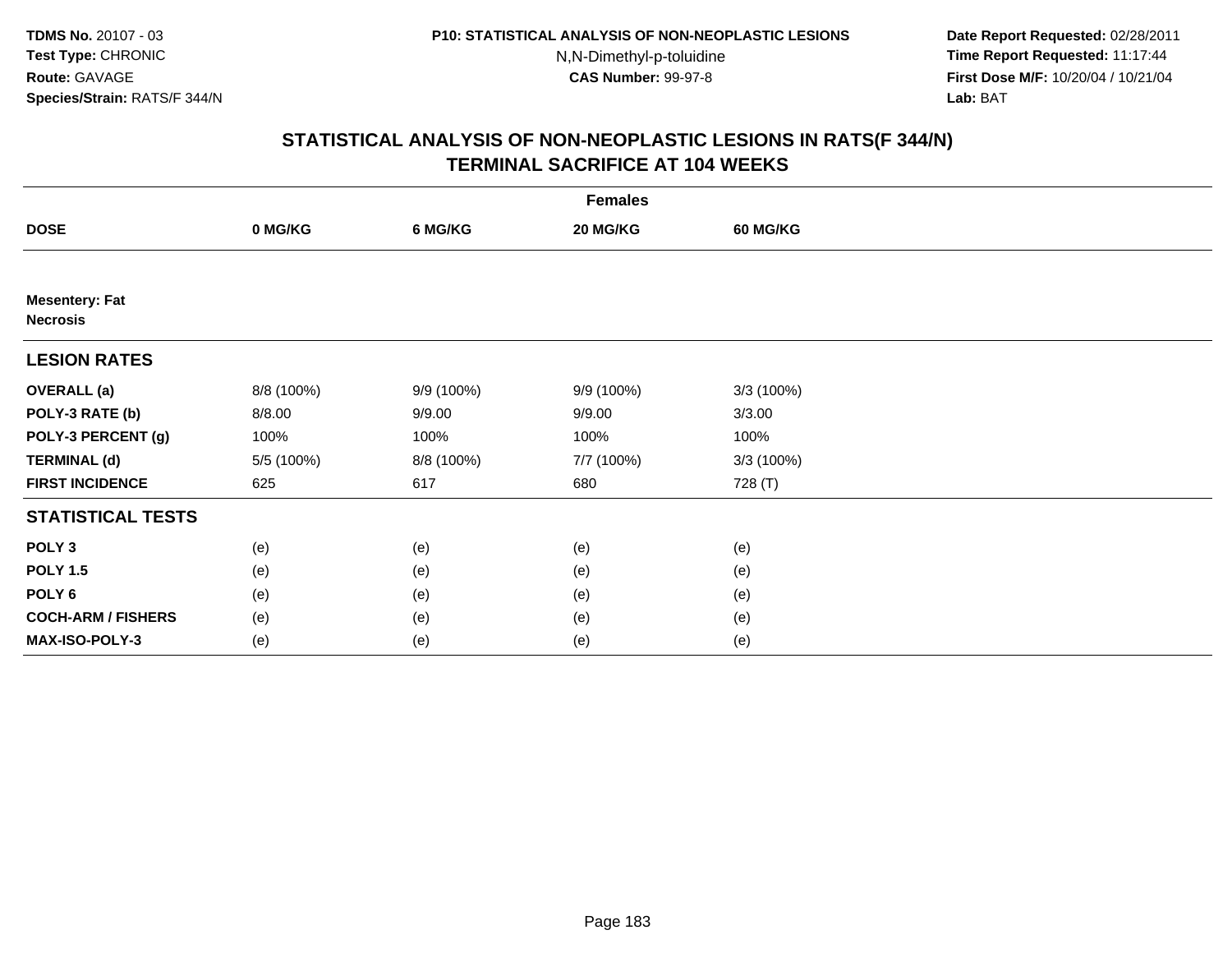**Date Report Requested:** 02/28/2011 **Time Report Requested:** 11:17:44 **First Dose M/F:** 10/20/04 / 10/21/04<br>**Lab:** BAT **Lab:** BAT

| <b>Females</b>                     |          |             |              |             |  |  |  |
|------------------------------------|----------|-------------|--------------|-------------|--|--|--|
| <b>DOSE</b>                        | 0 MG/KG  | 6 MG/KG     | 20 MG/KG     | 60 MG/KG    |  |  |  |
|                                    |          |             |              |             |  |  |  |
| <b>Nose</b><br><b>Foreign Body</b> |          |             |              |             |  |  |  |
| <b>LESION RATES</b>                |          |             |              |             |  |  |  |
| <b>OVERALL</b> (a)                 | 3/50(6%) | 8/49 (16%)  | 1/50(2%)     | 4/49 (8%)   |  |  |  |
| POLY-3 RATE (b)                    | 3/45.75  | 8/47.00     | 1/46.14      | 4/39.28     |  |  |  |
| POLY-3 PERCENT (g)                 | 6.6%     | 17%         | 2.2%         | 10.2%       |  |  |  |
| <b>TERMINAL (d)</b>                | 3/33(9%) | 6/42 (14%)  | 1/33(3%)     | 3/23(13%)   |  |  |  |
| <b>FIRST INCIDENCE</b>             | 728 (T)  | 574         | 728 (T)      | 471         |  |  |  |
| <b>STATISTICAL TESTS</b>           |          |             |              |             |  |  |  |
| POLY <sub>3</sub>                  | P=0.504N | $P = 0.107$ | P=0.302N     | $P = 0.417$ |  |  |  |
| <b>POLY 1.5</b>                    | P=0.484N | $P = 0.098$ | P=0.304N     | $P = 0.439$ |  |  |  |
| POLY <sub>6</sub>                  | P=0.522N | $P=0.124$   | $P = 0.300N$ | $P = 0.398$ |  |  |  |
| <b>COCH-ARM / FISHERS</b>          | P=0.437N | $P = 0.094$ | P=0.309N     | $P = 0.489$ |  |  |  |
| <b>MAX-ISO-POLY-3</b>              | P=0.304N | $P = 0.062$ | P=0.153N     | $P = 0.288$ |  |  |  |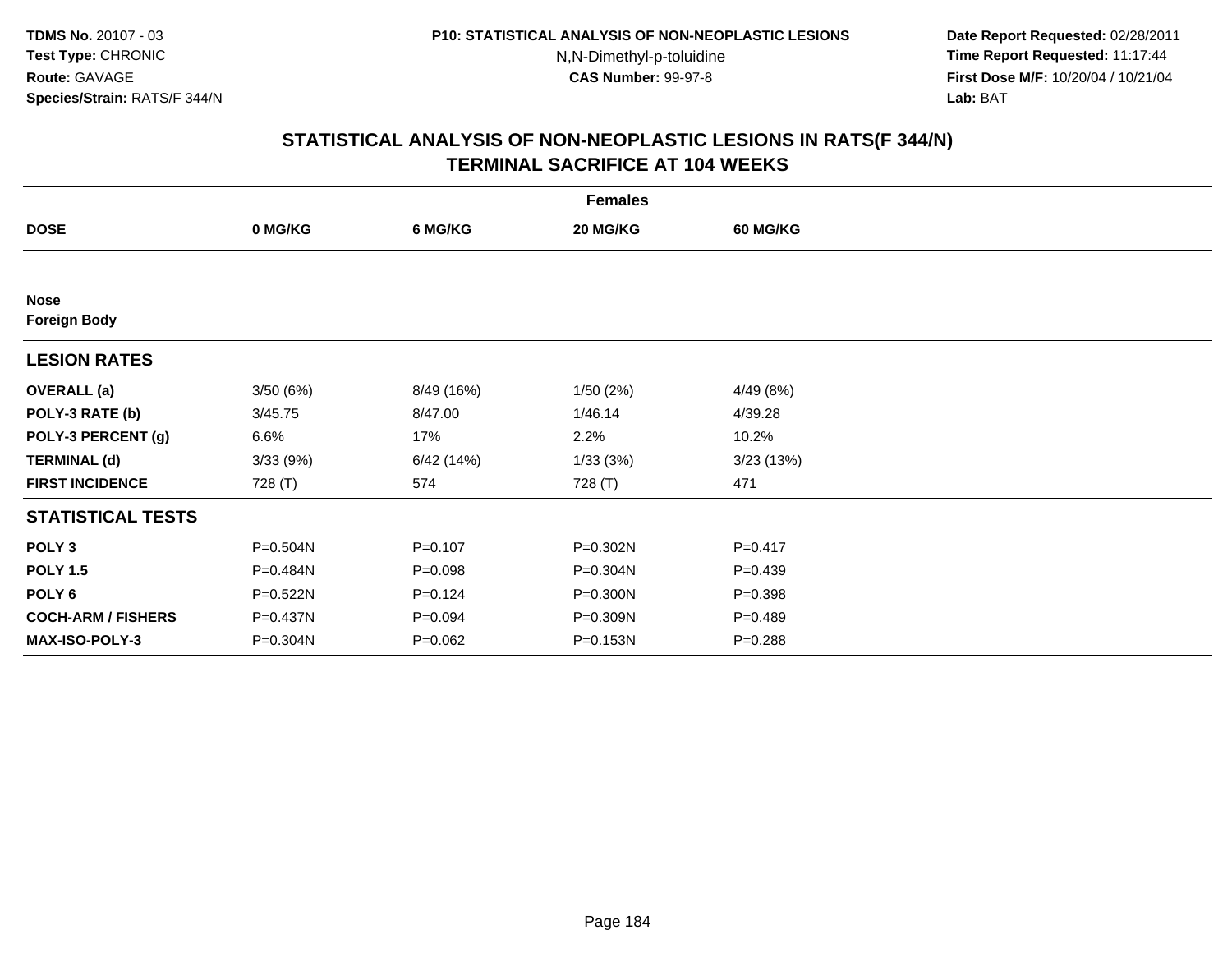**Date Report Requested:** 02/28/2011 **Time Report Requested:** 11:17:44 **First Dose M/F:** 10/20/04 / 10/21/04<br>**Lab:** BAT **Lab:** BAT

| <b>Females</b>              |             |             |             |             |  |  |  |
|-----------------------------|-------------|-------------|-------------|-------------|--|--|--|
| <b>DOSE</b>                 | 0 MG/KG     | 6 MG/KG     | 20 MG/KG    | 60 MG/KG    |  |  |  |
|                             |             |             |             |             |  |  |  |
| <b>Nose</b><br>Inflammation |             |             |             |             |  |  |  |
| <b>LESION RATES</b>         |             |             |             |             |  |  |  |
| <b>OVERALL</b> (a)          | 23/50 (46%) | 24/49 (49%) | 22/50 (44%) | 45/49 (92%) |  |  |  |
| POLY-3 RATE (b)             | 23/47.09    | 24/47.40    | 22/48.17    | 45/46.41    |  |  |  |
| POLY-3 PERCENT (g)          | 48.9%       | 50.6%       | 45.7%       | 97%         |  |  |  |
| <b>TERMINAL (d)</b>         | 19/33 (58%) | 21/42 (50%) | 15/33 (46%) | 22/23 (96%) |  |  |  |
| <b>FIRST INCIDENCE</b>      | 600         | 574         | 613         | 381         |  |  |  |
| <b>STATISTICAL TESTS</b>    |             |             |             |             |  |  |  |
| POLY <sub>3</sub>           | P<0.001**   | $P = 0.513$ | P=0.458N    | P<0.001**   |  |  |  |
| <b>POLY 1.5</b>             | P<0.001**   | $P=0.472$   | P=0.477N    | P<0.001**   |  |  |  |
| POLY 6                      | P<0.001**   | $P = 0.579$ | $P=0.429N$  | P<0.001**   |  |  |  |
| <b>COCH-ARM / FISHERS</b>   | P<0.001**   | $P=0.462$   | P=0.500N    | P<0.001**   |  |  |  |
| MAX-ISO-POLY-3              | P<0.001**   | $P = 0.430$ | P=0.377N    | P<0.001**   |  |  |  |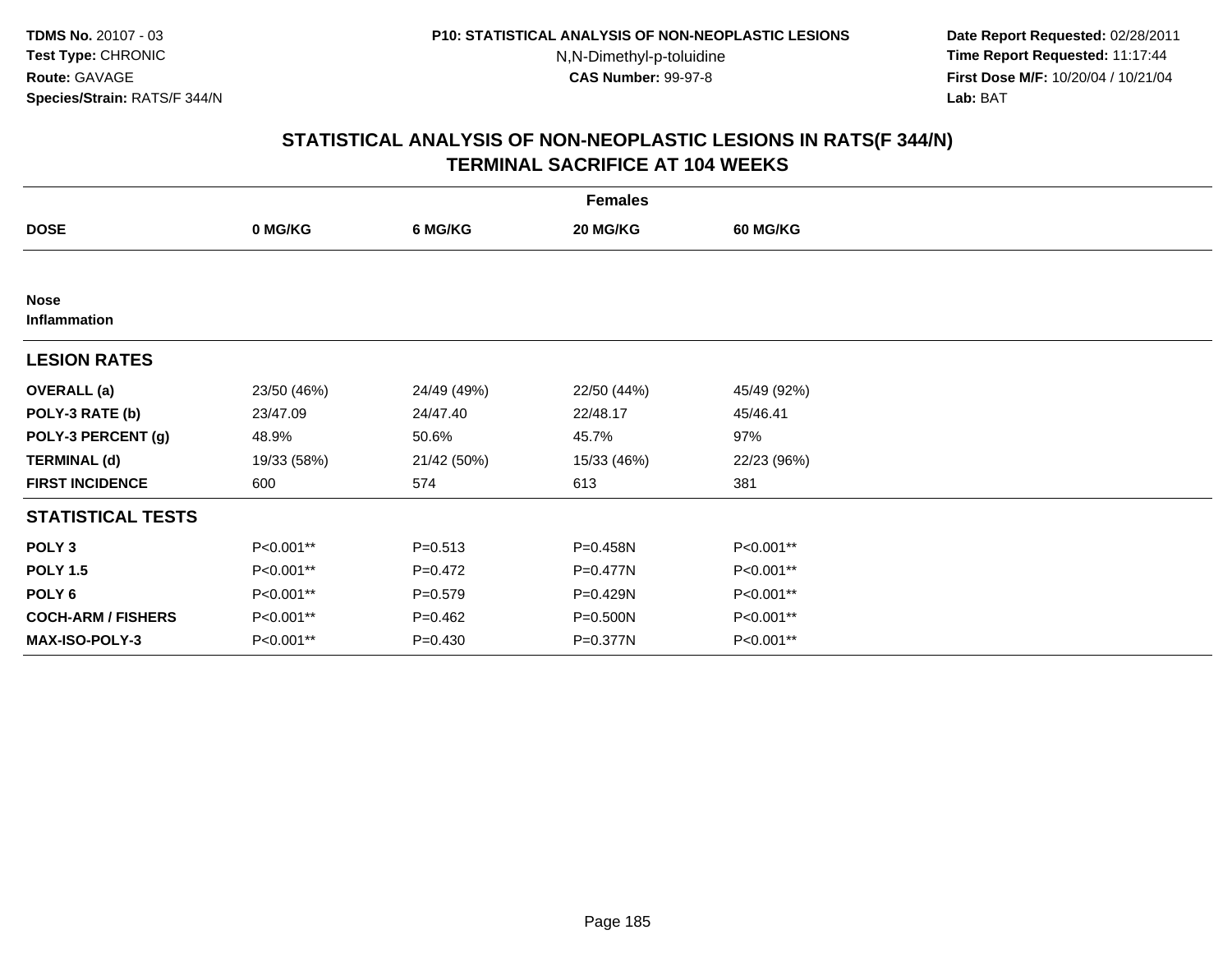**Date Report Requested:** 02/28/2011 **Time Report Requested:** 11:17:44 **First Dose M/F:** 10/20/04 / 10/21/04<br>**Lab:** BAT **Lab:** BAT

| <b>Females</b>                                            |            |             |             |                 |  |  |  |
|-----------------------------------------------------------|------------|-------------|-------------|-----------------|--|--|--|
| <b>DOSE</b>                                               | 0 MG/KG    | 6 MG/KG     | 20 MG/KG    | <b>60 MG/KG</b> |  |  |  |
|                                                           |            |             |             |                 |  |  |  |
| Nose: Glands, Respiratory Epithelium<br><b>Dilatation</b> |            |             |             |                 |  |  |  |
| <b>LESION RATES</b>                                       |            |             |             |                 |  |  |  |
| <b>OVERALL</b> (a)                                        | 5/50 (10%) | 12/49 (24%) | 27/50 (54%) | 47/49 (96%)     |  |  |  |
| POLY-3 RATE (b)                                           | 5/46.21    | 12/46.39    | 27/49.04    | 47/48.00        |  |  |  |
| POLY-3 PERCENT (g)                                        | 10.8%      | 25.9%       | 55.1%       | 97.9%           |  |  |  |
| <b>TERMINAL (d)</b>                                       | 3/33(9%)   | 12/42 (29%) | 15/33 (46%) | 22/23 (96%)     |  |  |  |
| <b>FIRST INCIDENCE</b>                                    | 645        | 728 (T)     | 604         | 381             |  |  |  |
| <b>STATISTICAL TESTS</b>                                  |            |             |             |                 |  |  |  |
| POLY <sub>3</sub>                                         | P<0.001**  | $P=0.052$   | P<0.001**   | P<0.001**       |  |  |  |
| <b>POLY 1.5</b>                                           | P<0.001**  | $P=0.048*$  | P<0.001**   | P<0.001**       |  |  |  |
| POLY <sub>6</sub>                                         | P<0.001**  | $P = 0.061$ | P<0.001**   | P<0.001**       |  |  |  |
| <b>COCH-ARM / FISHERS</b>                                 | P<0.001**  | $P=0.049*$  | P<0.001**   | P<0.001**       |  |  |  |
| <b>MAX-ISO-POLY-3</b>                                     | P<0.001**  | $P=0.030*$  | P<0.001**   | P<0.001**       |  |  |  |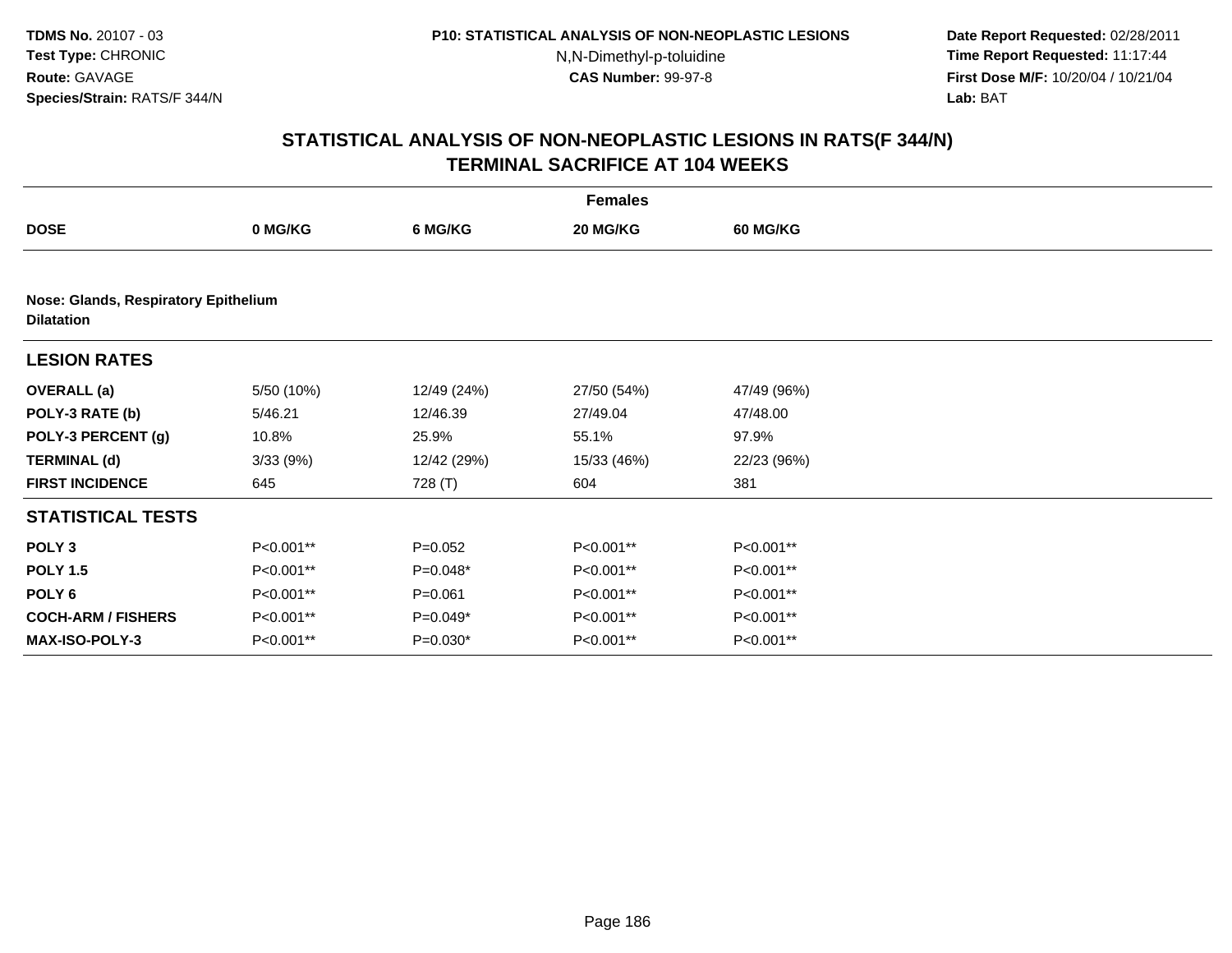**Date Report Requested:** 02/28/2011 **Time Report Requested:** 11:17:44 **First Dose M/F:** 10/20/04 / 10/21/04<br>**Lab:** BAT **Lab:** BAT

|                                                     | <b>Females</b> |             |             |                 |  |  |  |  |
|-----------------------------------------------------|----------------|-------------|-------------|-----------------|--|--|--|--|
| <b>DOSE</b>                                         | 0 MG/KG        | 6 MG/KG     | 20 MG/KG    | <b>60 MG/KG</b> |  |  |  |  |
|                                                     |                |             |             |                 |  |  |  |  |
| Nose: Glands, Respiratory Epithelium<br>Hyperplasia |                |             |             |                 |  |  |  |  |
| <b>LESION RATES</b>                                 |                |             |             |                 |  |  |  |  |
| <b>OVERALL</b> (a)                                  | 6/50 (12%)     | 9/49 (18%)  | 22/50 (44%) | 45/49 (92%)     |  |  |  |  |
| POLY-3 RATE (b)                                     | 6/45.75        | 9/46.69     | 22/48.89    | 45/46.66        |  |  |  |  |
| POLY-3 PERCENT (g)                                  | 13.1%          | 19.3%       | 45%         | 96.4%           |  |  |  |  |
| <b>TERMINAL (d)</b>                                 | 6/33(18%)      | 6/42 (14%)  | 10/33 (30%) | 22/23 (96%)     |  |  |  |  |
| <b>FIRST INCIDENCE</b>                              | 728 (T)        | 688         | 611         | 381             |  |  |  |  |
| <b>STATISTICAL TESTS</b>                            |                |             |             |                 |  |  |  |  |
| POLY <sub>3</sub>                                   | P<0.001**      | $P=0.302$   | P<0.001**   | P<0.001**       |  |  |  |  |
| <b>POLY 1.5</b>                                     | P<0.001**      | $P=0.282$   | P<0.001**   | P<0.001**       |  |  |  |  |
| POLY <sub>6</sub>                                   | P<0.001**      | $P = 0.337$ | P<0.001**   | P<0.001**       |  |  |  |  |
| <b>COCH-ARM / FISHERS</b>                           | P<0.001**      | $P=0.274$   | P<0.001**   | P<0.001**       |  |  |  |  |
| <b>MAX-ISO-POLY-3</b>                               | P<0.001**      | $P = 0.216$ | P<0.001**   | P<0.001**       |  |  |  |  |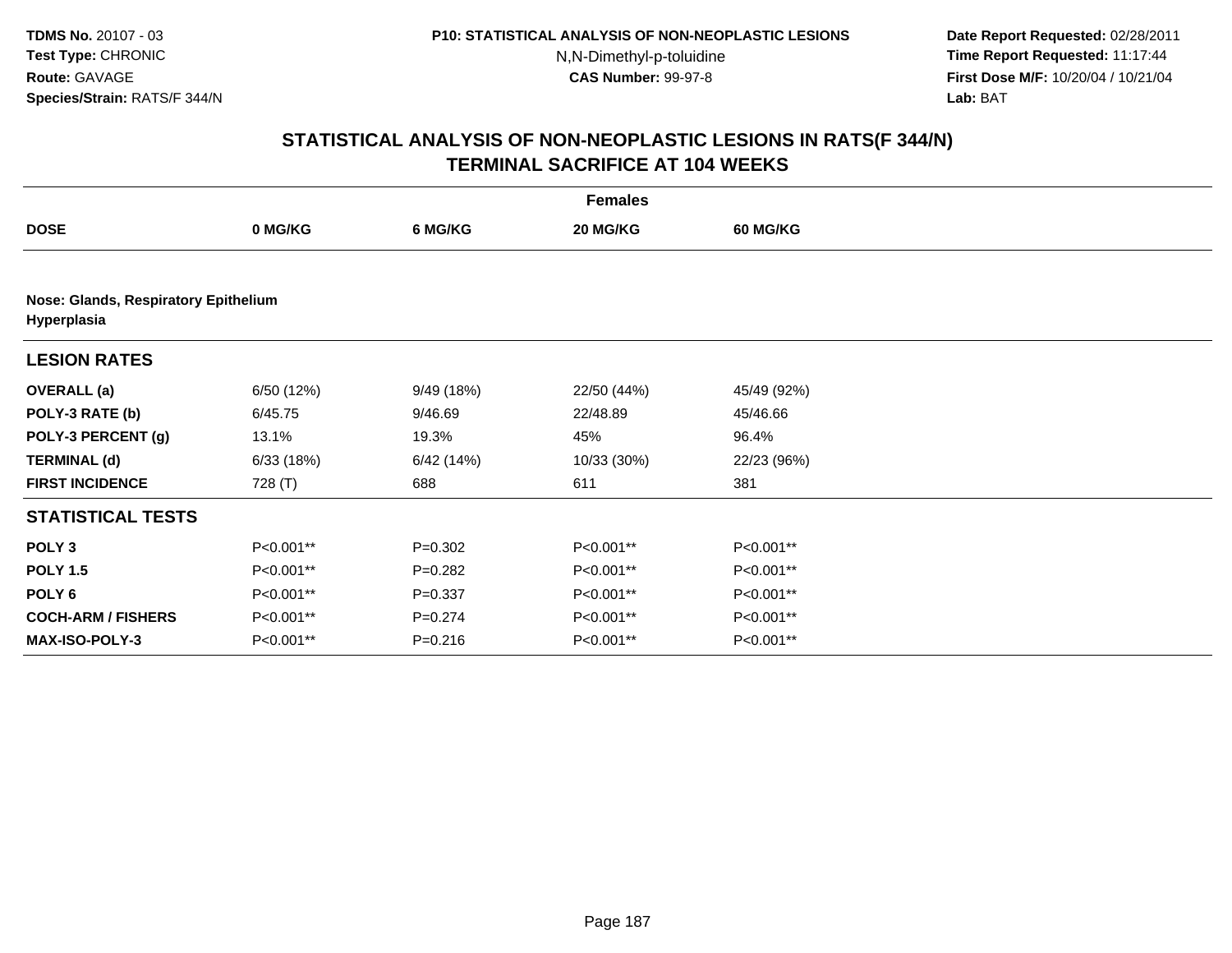**Date Report Requested:** 02/28/2011 **Time Report Requested:** 11:17:44 **First Dose M/F:** 10/20/04 / 10/21/04<br>**Lab:** BAT **Lab:** BAT

|                                                                       | <b>Females</b> |             |             |                 |  |  |  |  |
|-----------------------------------------------------------------------|----------------|-------------|-------------|-----------------|--|--|--|--|
| <b>DOSE</b>                                                           | 0 MG/KG        | 6 MG/KG     | 20 MG/KG    | <b>60 MG/KG</b> |  |  |  |  |
|                                                                       |                |             |             |                 |  |  |  |  |
| Nose: Glands, Respiratory Epithelium<br><b>Metaplasia Respiratory</b> |                |             |             |                 |  |  |  |  |
| <b>LESION RATES</b>                                                   |                |             |             |                 |  |  |  |  |
| <b>OVERALL</b> (a)                                                    | 17/50 (34%)    | 33/49 (67%) | 44/50 (88%) | 47/49 (96%)     |  |  |  |  |
| POLY-3 RATE (b)                                                       | 17/46.79       | 33/47.84    | 44/48.98    | 47/48.00        |  |  |  |  |
| POLY-3 PERCENT (g)                                                    | 36.3%          | 69%         | 89.8%       | 97.9%           |  |  |  |  |
| <b>TERMINAL (d)</b>                                                   | 13/33 (39%)    | 28/42 (67%) | 32/33 (97%) | 22/23 (96%)     |  |  |  |  |
| <b>FIRST INCIDENCE</b>                                                | 547            | 574         | 604         | 381             |  |  |  |  |
| <b>STATISTICAL TESTS</b>                                              |                |             |             |                 |  |  |  |  |
| POLY <sub>3</sub>                                                     | P<0.001**      | P<0.001**   | P<0.001**   | P<0.001**       |  |  |  |  |
| <b>POLY 1.5</b>                                                       | P<0.001**      | P<0.001**   | P<0.001**   | P<0.001**       |  |  |  |  |
| POLY 6                                                                | P<0.001**      | $P=0.002**$ | P<0.001**   | P<0.001**       |  |  |  |  |
| <b>COCH-ARM / FISHERS</b>                                             | P<0.001**      | P<0.001**   | P<0.001**   | P<0.001**       |  |  |  |  |
| <b>MAX-ISO-POLY-3</b>                                                 | P<0.001**      | P<0.001**   | P<0.001**   | P<0.001**       |  |  |  |  |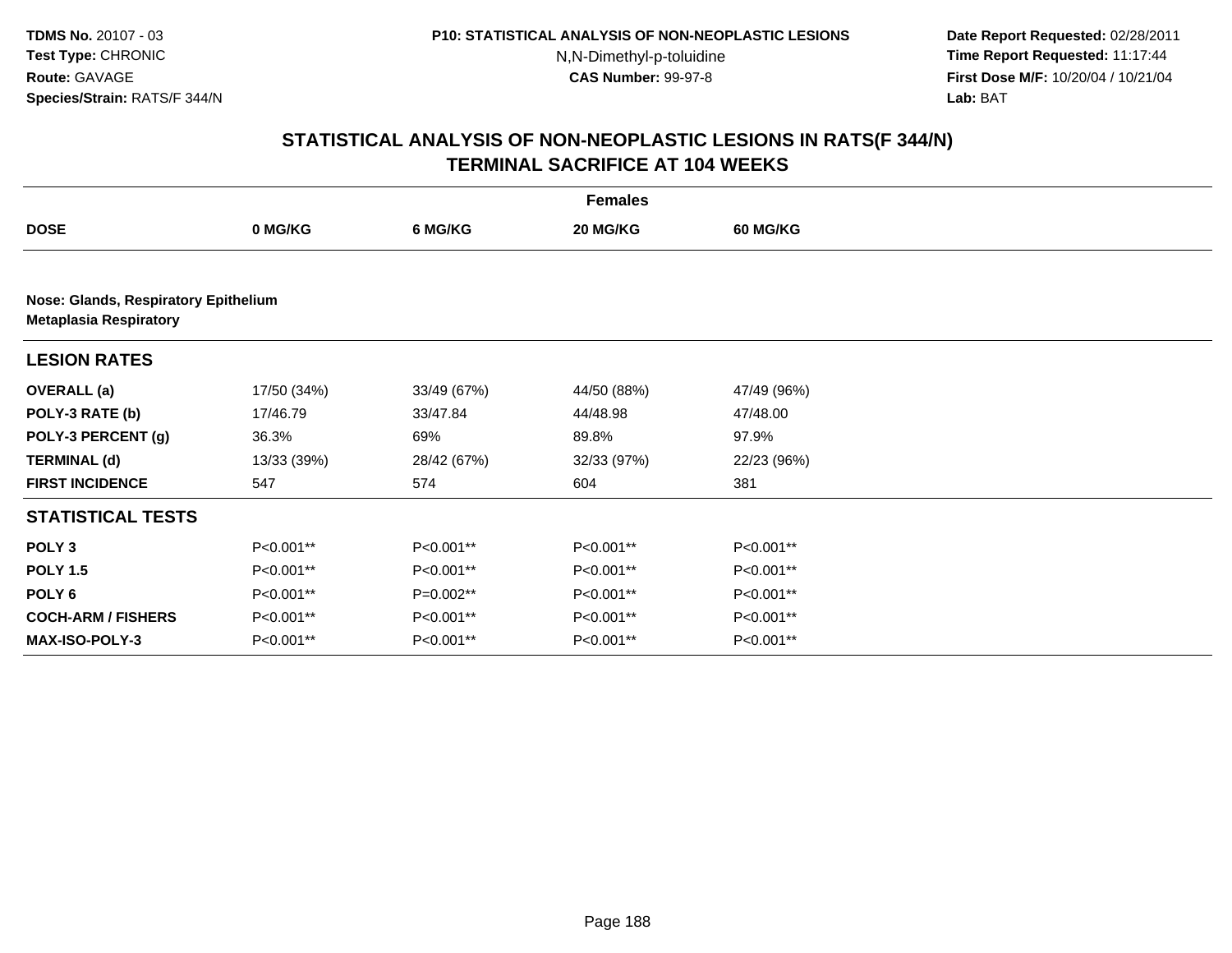**Date Report Requested:** 02/28/2011 **Time Report Requested:** 11:17:44 **First Dose M/F:** 10/20/04 / 10/21/04<br>**Lab:** BAT **Lab:** BAT

| <b>Females</b>                       |           |          |                        |                 |  |  |  |
|--------------------------------------|-----------|----------|------------------------|-----------------|--|--|--|
| <b>DOSE</b>                          | 0 MG/KG   | 6 MG/KG  | 20 MG/KG               | <b>60 MG/KG</b> |  |  |  |
|                                      |           |          |                        |                 |  |  |  |
| <b>Nose: Nerve</b><br><b>Atrophy</b> |           |          |                        |                 |  |  |  |
| <b>LESION RATES</b>                  |           |          |                        |                 |  |  |  |
| <b>OVERALL</b> (a)                   | 0/50(0%)  | 0/49(0%) | 0/50(0%)               | 4/49 (8%)       |  |  |  |
| POLY-3 RATE (b)                      | 0/45.75   | 0/46.39  | 0/46.14                | 4/38.92         |  |  |  |
| POLY-3 PERCENT (g)                   | 0%        | 0%       | 0%                     | 10.3%           |  |  |  |
| <b>TERMINAL (d)</b>                  | 0/33(0%)  | 0/42(0%) | 0/33(0%)               | 3/23(13%)       |  |  |  |
| <b>FIRST INCIDENCE</b>               | ---       | ---      | $\qquad \qquad \cdots$ | 625             |  |  |  |
| <b>STATISTICAL TESTS</b>             |           |          |                        |                 |  |  |  |
| POLY <sub>3</sub>                    | P<0.001** | (e)      | (e)                    | P=0.042*        |  |  |  |
| <b>POLY 1.5</b>                      | P<0.001** | (e)      | (e)                    | P=0.047*        |  |  |  |
| POLY <sub>6</sub>                    | P<0.001** | (e)      | (e)                    | P=0.039*        |  |  |  |
| <b>COCH-ARM / FISHERS</b>            | P=0.002** | (e)      | (e)                    | $P = 0.056$     |  |  |  |
| MAX-ISO-POLY-3                       | P=0.002** | (e)      | (e)                    | $P=0.018*$      |  |  |  |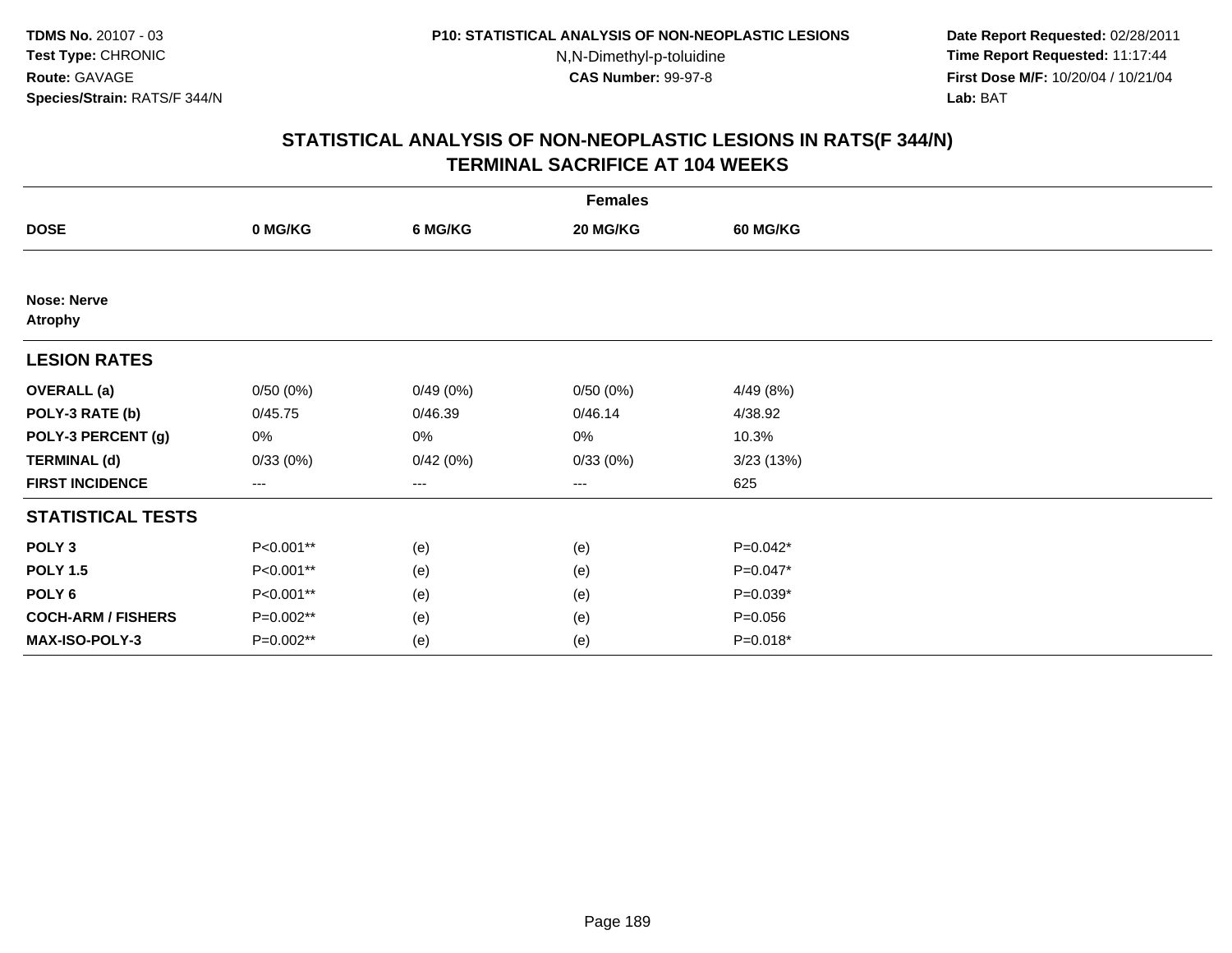N,N-Dimethyl-p-toluidine

 **Date Report Requested:** 02/28/2011 **Time Report Requested:** 11:17:44 **First Dose M/F:** 10/20/04 / 10/21/04<br>**Lab:** BAT **Lab:** BAT

|                                                                           | <b>Females</b> |             |              |                 |  |  |  |  |
|---------------------------------------------------------------------------|----------------|-------------|--------------|-----------------|--|--|--|--|
| <b>DOSE</b>                                                               | 0 MG/KG        | 6 MG/KG     | 20 MG/KG     | <b>60 MG/KG</b> |  |  |  |  |
|                                                                           |                |             |              |                 |  |  |  |  |
| <b>Nose: Olfactory Epithelium</b><br><b>Accumulation, Hyaline Droplet</b> |                |             |              |                 |  |  |  |  |
| <b>LESION RATES</b>                                                       |                |             |              |                 |  |  |  |  |
| <b>OVERALL (a)</b>                                                        | 43/50 (86%)    | 42/49 (86%) | 38/50 (76%)  | 0/49(0%)        |  |  |  |  |
| POLY-3 RATE (b)                                                           | 43/49.74       | 42/47.55    | 38/47.99     | 0/38.55         |  |  |  |  |
| POLY-3 PERCENT (g)                                                        | 86.4%          | 88.3%       | 79.2%        | 0%              |  |  |  |  |
| <b>TERMINAL (d)</b>                                                       | 28/33 (85%)    | 38/42 (91%) | 29/33 (88%)  | 0/23(0%)        |  |  |  |  |
| <b>FIRST INCIDENCE</b>                                                    | 547            | 574         | 604          | ---             |  |  |  |  |
| <b>STATISTICAL TESTS</b>                                                  |                |             |              |                 |  |  |  |  |
| POLY <sub>3</sub>                                                         | P<0.001N**     | $P = 0.510$ | P=0.239N     | P<0.001N**      |  |  |  |  |
| <b>POLY 1.5</b>                                                           | P<0.001N**     | $P = 0.520$ | P=0.196N     | P<0.001N**      |  |  |  |  |
| POLY <sub>6</sub>                                                         | P<0.001N**     | $P = 0.503$ | P=0.323N     | P<0.001N**      |  |  |  |  |
| <b>COCH-ARM / FISHERS</b>                                                 | P<0.001N**     | P=0.597N    | P=0.154N     | P<0.001N**      |  |  |  |  |
| <b>MAX-ISO-POLY-3</b>                                                     | P<0.001N**     | $P = 0.389$ | $P = 0.166N$ | P<0.001N**      |  |  |  |  |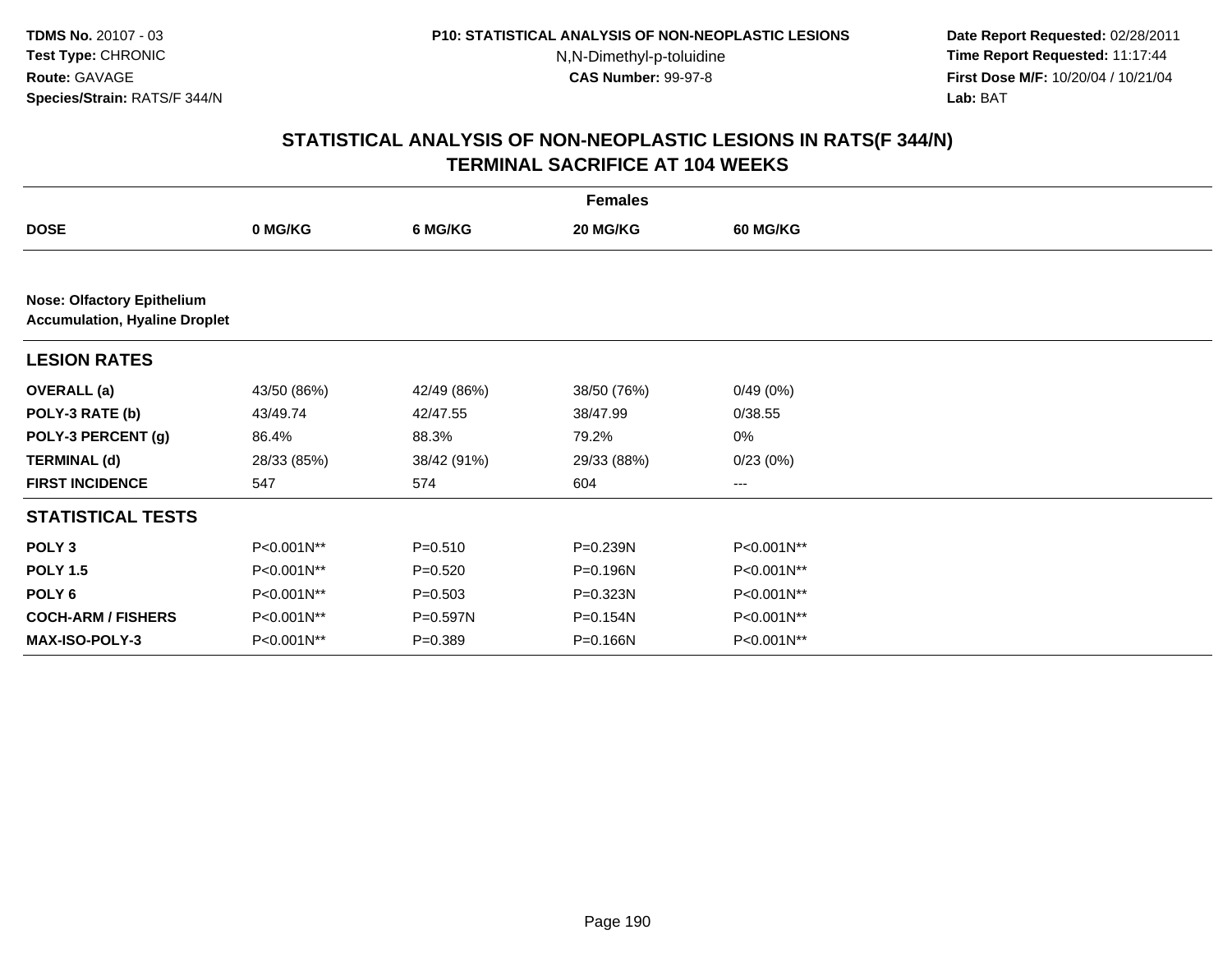**Date Report Requested:** 02/28/2011 **Time Report Requested:** 11:17:44 **First Dose M/F:** 10/20/04 / 10/21/04<br>**Lab:** BAT **Lab:** BAT

|                                                   | <b>Females</b> |                   |             |                 |  |  |  |  |
|---------------------------------------------------|----------------|-------------------|-------------|-----------------|--|--|--|--|
| <b>DOSE</b>                                       | 0 MG/KG        | 6 MG/KG           | 20 MG/KG    | <b>60 MG/KG</b> |  |  |  |  |
|                                                   |                |                   |             |                 |  |  |  |  |
| <b>Nose: Olfactory Epithelium</b><br>Degeneration |                |                   |             |                 |  |  |  |  |
| <b>LESION RATES</b>                               |                |                   |             |                 |  |  |  |  |
| <b>OVERALL</b> (a)                                | 0/50(0%)       | 0/49(0%)          | 1/50(2%)    | 46/49 (94%)     |  |  |  |  |
| POLY-3 RATE (b)                                   | 0/45.75        | 0/46.39           | 1/46.33     | 46/46.29        |  |  |  |  |
| POLY-3 PERCENT (g)                                | 0%             | 0%                | 2.2%        | 99.4%           |  |  |  |  |
| <b>TERMINAL (d)</b>                               | 0/33(0%)       | 0/42(0%)          | 0/33(0%)    | 23/23 (100%)    |  |  |  |  |
| <b>FIRST INCIDENCE</b>                            | ---            | $\qquad \qquad -$ | 680         | 459             |  |  |  |  |
| <b>STATISTICAL TESTS</b>                          |                |                   |             |                 |  |  |  |  |
| POLY <sub>3</sub>                                 | P<0.001**      | (e)               | $P=0.502$   | P<0.001**       |  |  |  |  |
| <b>POLY 1.5</b>                                   | P<0.001**      | (e)               | $P = 0.501$ | P<0.001**       |  |  |  |  |
| POLY <sub>6</sub>                                 | P<0.001**      | (e)               | $P = 0.504$ | P<0.001**       |  |  |  |  |
| <b>COCH-ARM / FISHERS</b>                         | P<0.001**      | (e)               | $P = 0.500$ | P<0.001**       |  |  |  |  |
| MAX-ISO-POLY-3                                    | P<0.001**      | (e)               | $P = 0.162$ | P<0.001**       |  |  |  |  |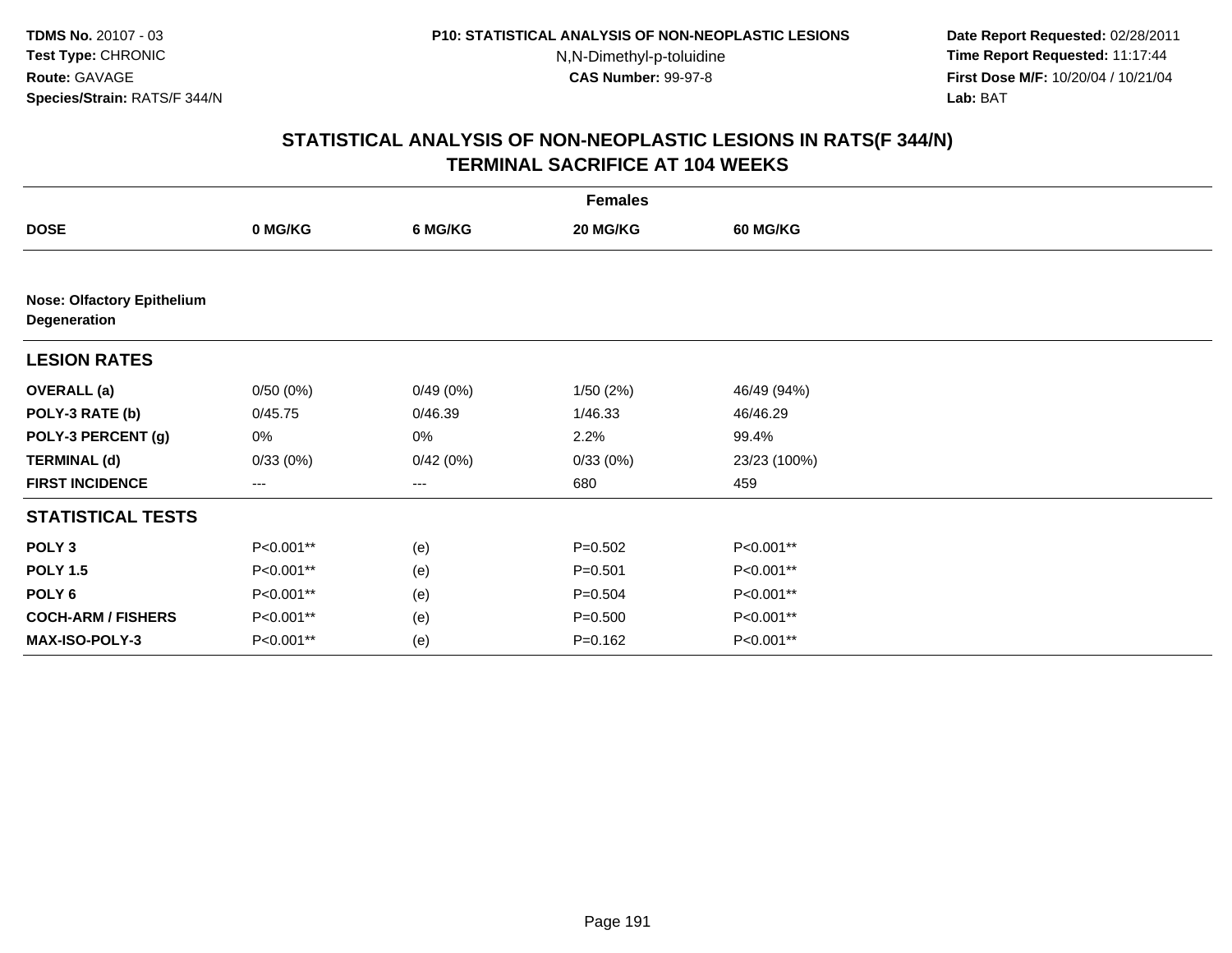**Date Report Requested:** 02/28/2011 **Time Report Requested:** 11:17:44 **First Dose M/F:** 10/20/04 / 10/21/04<br>**Lab:** BAT **Lab:** BAT

|                                                                    | <b>Females</b> |          |          |                 |  |  |  |  |
|--------------------------------------------------------------------|----------------|----------|----------|-----------------|--|--|--|--|
| <b>DOSE</b>                                                        | 0 MG/KG        | 6 MG/KG  | 20 MG/KG | <b>60 MG/KG</b> |  |  |  |  |
|                                                                    |                |          |          |                 |  |  |  |  |
| <b>Nose: Olfactory Epithelium</b><br><b>Hyperplasia Basal Cell</b> |                |          |          |                 |  |  |  |  |
| <b>LESION RATES</b>                                                |                |          |          |                 |  |  |  |  |
| <b>OVERALL</b> (a)                                                 | 0/50(0%)       | 0/49(0%) | 0/50(0%) | 25/49 (51%)     |  |  |  |  |
| POLY-3 RATE (b)                                                    | 0/45.75        | 0/46.39  | 0/46.14  | 25/46.81        |  |  |  |  |
| POLY-3 PERCENT (g)                                                 | 0%             | 0%       | 0%       | 53.4%           |  |  |  |  |
| <b>TERMINAL (d)</b>                                                | 0/33(0%)       | 0/42(0%) | 0/33(0%) | 5/23(22%)       |  |  |  |  |
| <b>FIRST INCIDENCE</b>                                             | ---            | $---$    | ---      | 381             |  |  |  |  |
| <b>STATISTICAL TESTS</b>                                           |                |          |          |                 |  |  |  |  |
| POLY <sub>3</sub>                                                  | P<0.001**      | (e)      | (e)      | P<0.001**       |  |  |  |  |
| <b>POLY 1.5</b>                                                    | P<0.001**      | (e)      | (e)      | P<0.001**       |  |  |  |  |
| POLY <sub>6</sub>                                                  | P<0.001**      | (e)      | (e)      | P<0.001**       |  |  |  |  |
| <b>COCH-ARM / FISHERS</b>                                          | P<0.001**      | (e)      | (e)      | P<0.001**       |  |  |  |  |
| MAX-ISO-POLY-3                                                     | P<0.001**      | (e)      | (e)      | P<0.001**       |  |  |  |  |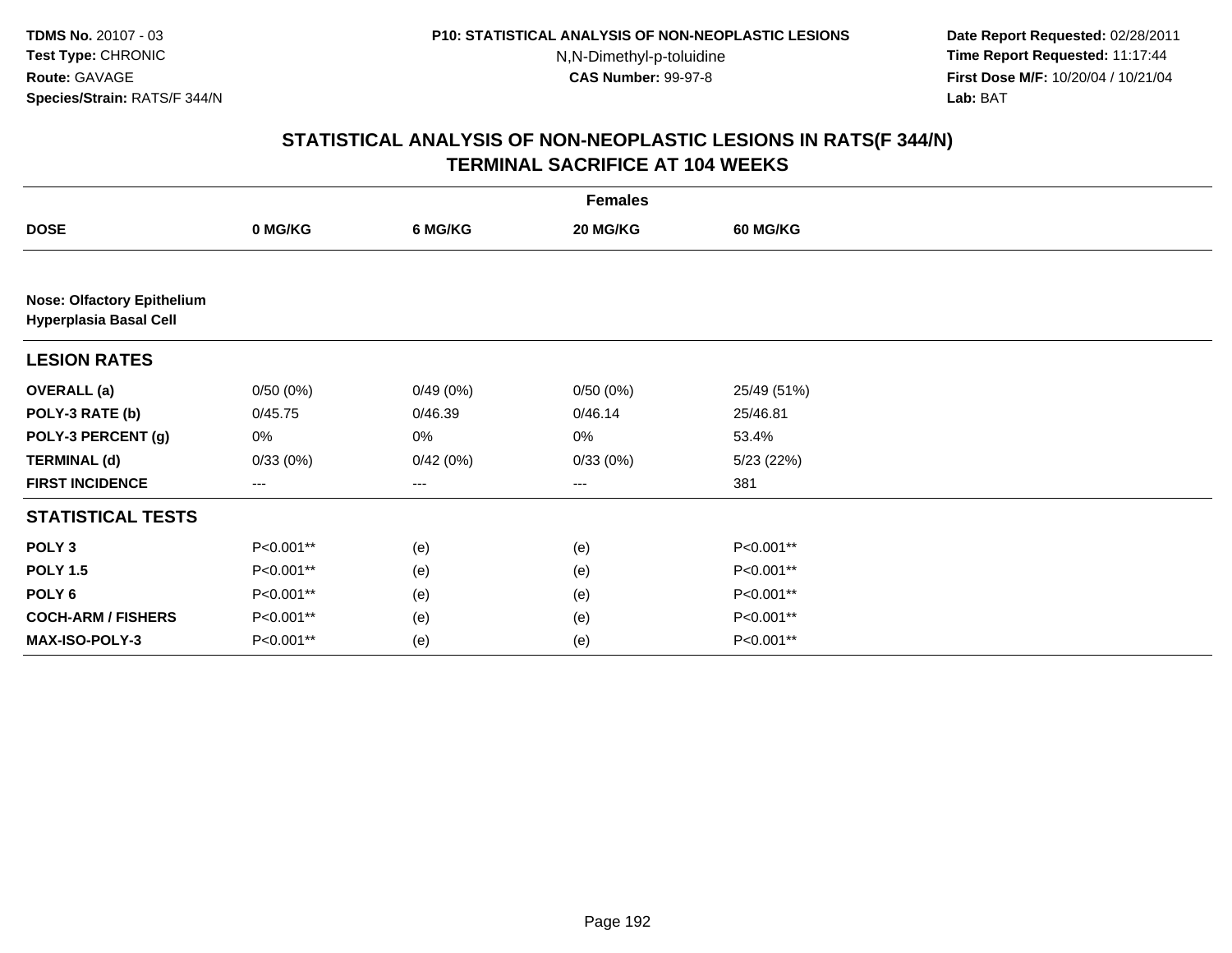**Date Report Requested:** 02/28/2011 **Time Report Requested:** 11:17:44 **First Dose M/F:** 10/20/04 / 10/21/04<br>**Lab:** BAT **Lab:** BAT

|                                                        | <b>Females</b> |          |          |                 |  |  |  |  |
|--------------------------------------------------------|----------------|----------|----------|-----------------|--|--|--|--|
| <b>DOSE</b>                                            | 0 MG/KG        | 6 MG/KG  | 20 MG/KG | <b>60 MG/KG</b> |  |  |  |  |
|                                                        |                |          |          |                 |  |  |  |  |
| <b>Nose: Olfactory Epithelium</b><br><b>Metaplasia</b> |                |          |          |                 |  |  |  |  |
| <b>LESION RATES</b>                                    |                |          |          |                 |  |  |  |  |
| <b>OVERALL</b> (a)                                     | 0/50(0%)       | 0/49(0%) | 0/50(0%) | 2/49(4%)        |  |  |  |  |
| POLY-3 RATE (b)                                        | 0/45.75        | 0/46.39  | 0/46.14  | 2/38.73         |  |  |  |  |
| POLY-3 PERCENT (g)                                     | 0%             | 0%       | $0\%$    | 5.2%            |  |  |  |  |
| <b>TERMINAL (d)</b>                                    | 0/33(0%)       | 0/42(0%) | 0/33(0%) | 1/23(4%)        |  |  |  |  |
| <b>FIRST INCIDENCE</b>                                 | ---            | $\cdots$ | $\cdots$ | 682             |  |  |  |  |
| <b>STATISTICAL TESTS</b>                               |                |          |          |                 |  |  |  |  |
| POLY <sub>3</sub>                                      | $P=0.033*$     | (e)      | (e)      | $P=0.202$       |  |  |  |  |
| <b>POLY 1.5</b>                                        | $P=0.035*$     | (e)      | (e)      | $P = 0.211$     |  |  |  |  |
| POLY <sub>6</sub>                                      | $P=0.030*$     | (e)      | (e)      | $P = 0.194$     |  |  |  |  |
| <b>COCH-ARM / FISHERS</b>                              | $P=0.041*$     | (e)      | (e)      | $P = 0.242$     |  |  |  |  |
| MAX-ISO-POLY-3                                         | P=0.034*       | (e)      | (e)      | $P = 0.074$     |  |  |  |  |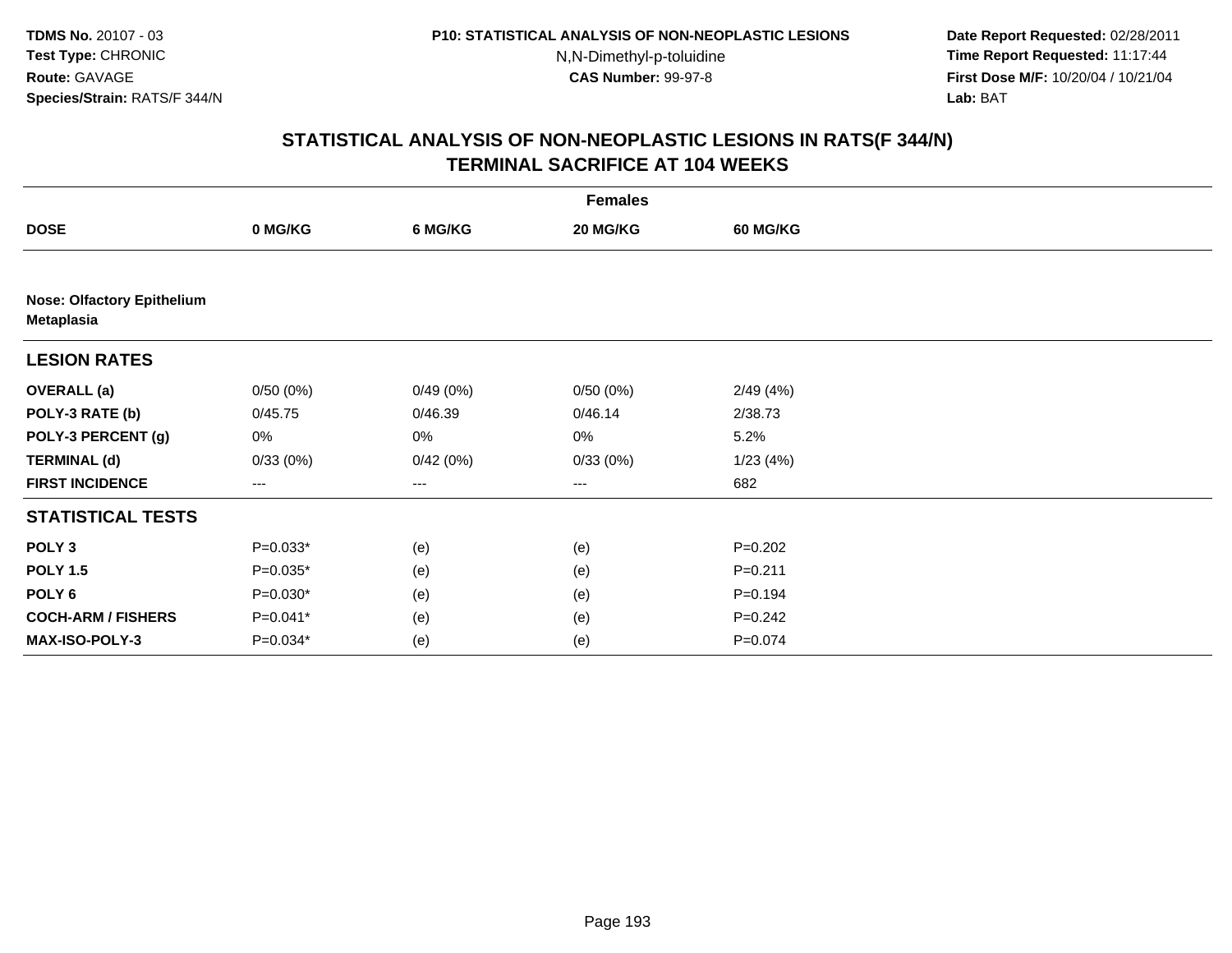**Date Report Requested:** 02/28/2011 **Time Report Requested:** 11:17:44 **First Dose M/F:** 10/20/04 / 10/21/04<br>**Lab:** BAT **Lab:** BAT

|                                                                    | <b>Females</b> |             |              |                 |  |  |  |  |
|--------------------------------------------------------------------|----------------|-------------|--------------|-----------------|--|--|--|--|
| <b>DOSE</b>                                                        | 0 MG/KG        | 6 MG/KG     | 20 MG/KG     | <b>60 MG/KG</b> |  |  |  |  |
|                                                                    |                |             |              |                 |  |  |  |  |
| <b>Nose: Olfactory Epithelium</b><br><b>Metaplasia Respiratory</b> |                |             |              |                 |  |  |  |  |
| <b>LESION RATES</b>                                                |                |             |              |                 |  |  |  |  |
| <b>OVERALL</b> (a)                                                 | 4/50 (8%)      | 6/49 (12%)  | 1/50(2%)     | 21/49 (43%)     |  |  |  |  |
| POLY-3 RATE (b)                                                    | 4/45.96        | 6/47.00     | 1/46.14      | 21/39.88        |  |  |  |  |
| POLY-3 PERCENT (g)                                                 | 8.7%           | 12.8%       | 2.2%         | 52.7%           |  |  |  |  |
| <b>TERMINAL (d)</b>                                                | 3/33(9%)       | 4/42 (10%)  | 1/33(3%)     | 13/23 (57%)     |  |  |  |  |
| <b>FIRST INCIDENCE</b>                                             | 673            | 574         | 728 (T)      | 547             |  |  |  |  |
| <b>STATISTICAL TESTS</b>                                           |                |             |              |                 |  |  |  |  |
| POLY <sub>3</sub>                                                  | P<0.001**      | $P = 0.384$ | P=0.177N     | P<0.001**       |  |  |  |  |
| <b>POLY 1.5</b>                                                    | P<0.001**      | $P = 0.366$ | P=0.178N     | P<0.001**       |  |  |  |  |
| POLY 6                                                             | P<0.001**      | $P = 0.413$ | P=0.177N     | P<0.001**       |  |  |  |  |
| <b>COCH-ARM / FISHERS</b>                                          | P<0.001**      | $P=0.357$   | $P = 0.181N$ | P<0.001**       |  |  |  |  |
| MAX-ISO-POLY-3                                                     | P<0.001**      | $P = 0.269$ | P=0.083N     | P<0.001**       |  |  |  |  |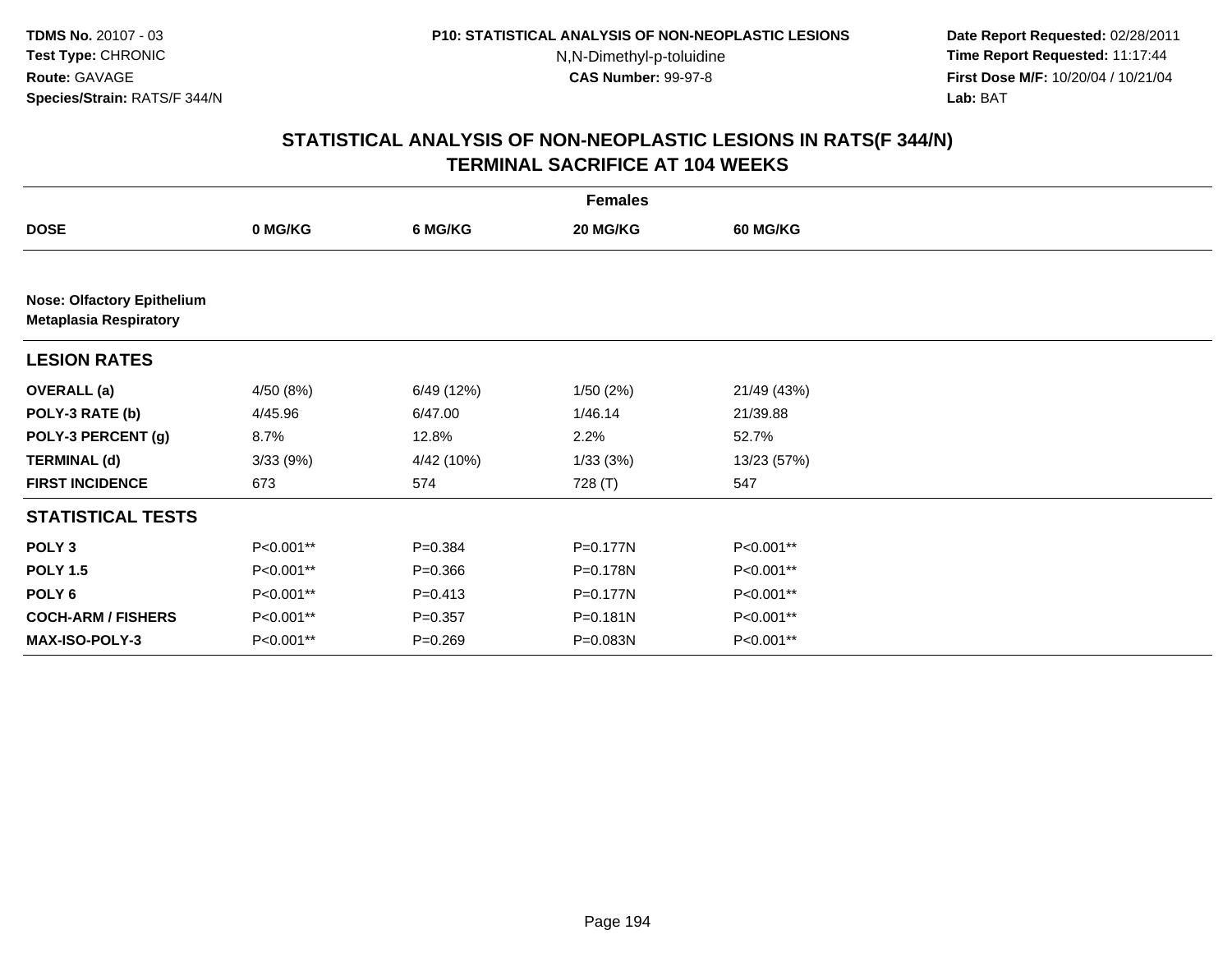**Date Report Requested:** 02/28/2011 **Time Report Requested:** 11:17:44 **First Dose M/F:** 10/20/04 / 10/21/04<br>**Lab:** BAT **Lab:** BAT

|                                                         | <b>Females</b> |          |          |                 |  |  |  |  |
|---------------------------------------------------------|----------------|----------|----------|-----------------|--|--|--|--|
| <b>DOSE</b>                                             | 0 MG/KG        | 6 MG/KG  | 20 MG/KG | <b>60 MG/KG</b> |  |  |  |  |
|                                                         |                |          |          |                 |  |  |  |  |
| Nose: Olfactory Epithelium, Glands<br><b>Dilatation</b> |                |          |          |                 |  |  |  |  |
| <b>LESION RATES</b>                                     |                |          |          |                 |  |  |  |  |
| <b>OVERALL</b> (a)                                      | 0/50(0%)       | 0/49(0%) | 0/50(0%) | 48/49 (98%)     |  |  |  |  |
| POLY-3 RATE (b)                                         | 0/45.75        | 0/46.39  | 0/46.14  | 48/48.00        |  |  |  |  |
| POLY-3 PERCENT (g)                                      | 0%             | 0%       | $0\%$    | 100%            |  |  |  |  |
| <b>TERMINAL (d)</b>                                     | 0/33(0%)       | 0/42(0%) | 0/33(0%) | 23/23 (100%)    |  |  |  |  |
| <b>FIRST INCIDENCE</b>                                  | ---            | $--$     | ---      | 381             |  |  |  |  |
| <b>STATISTICAL TESTS</b>                                |                |          |          |                 |  |  |  |  |
| POLY <sub>3</sub>                                       | P<0.001**      | (e)      | (e)      | P<0.001**       |  |  |  |  |
| <b>POLY 1.5</b>                                         | P<0.001**      | (e)      | (e)      | P<0.001**       |  |  |  |  |
| POLY <sub>6</sub>                                       | P<0.001**      | (e)      | (e)      | P<0.001**       |  |  |  |  |
| <b>COCH-ARM / FISHERS</b>                               | P<0.001**      | (e)      | (e)      | P<0.001**       |  |  |  |  |
| <b>MAX-ISO-POLY-3</b>                                   | P<0.001**      | (e)      | (e)      | P<0.001**       |  |  |  |  |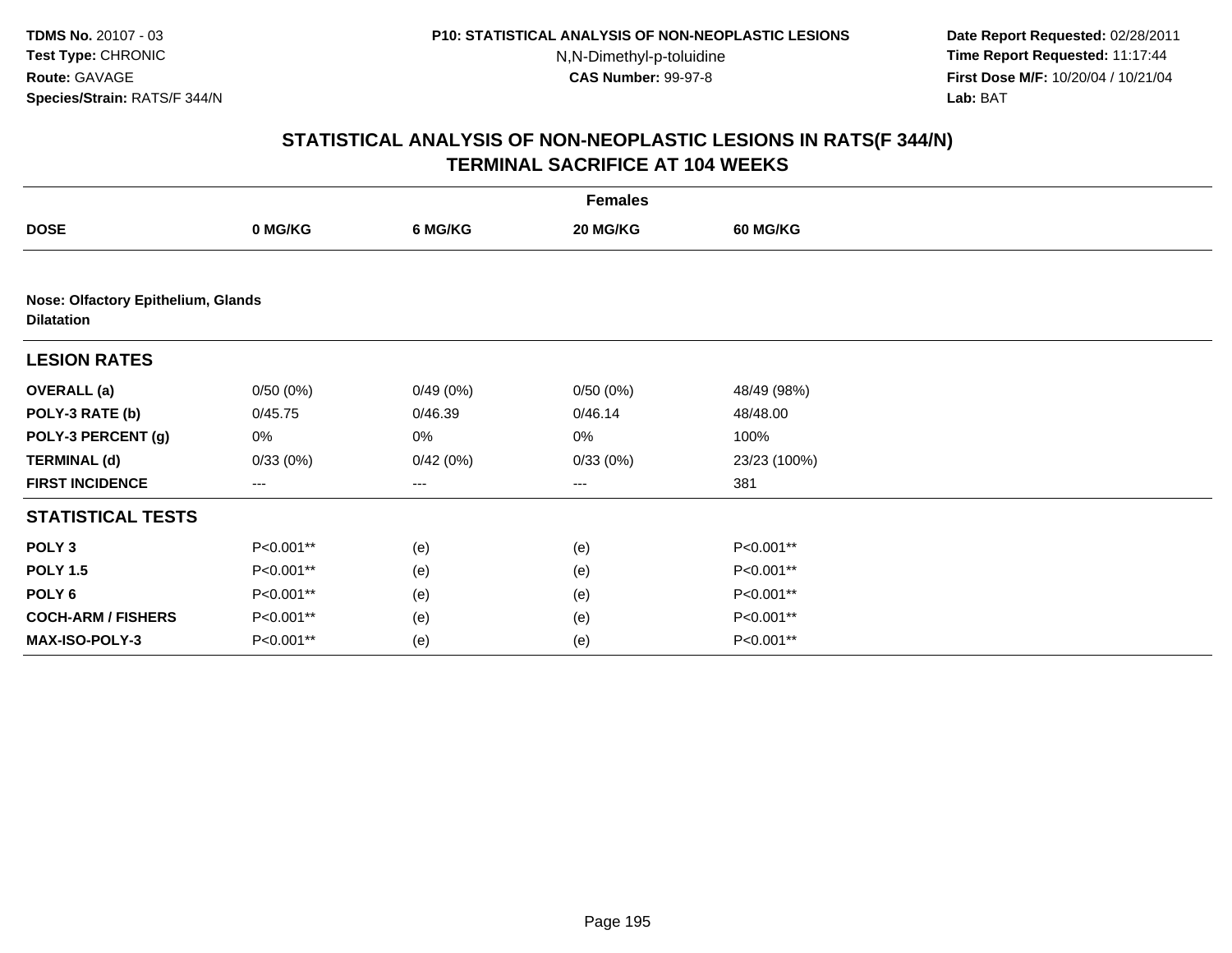**Date Report Requested:** 02/28/2011 **Time Report Requested:** 11:17:44 **First Dose M/F:** 10/20/04 / 10/21/04<br>**Lab:** BAT **Lab:** BAT

|                                                   | <b>Females</b> |          |             |              |  |  |  |  |
|---------------------------------------------------|----------------|----------|-------------|--------------|--|--|--|--|
| <b>DOSE</b>                                       | 0 MG/KG        | 6 MG/KG  | 20 MG/KG    | 60 MG/KG     |  |  |  |  |
|                                                   |                |          |             |              |  |  |  |  |
| Nose: Olfactory Epithelium, Glands<br>Hyperplasia |                |          |             |              |  |  |  |  |
| <b>LESION RATES</b>                               |                |          |             |              |  |  |  |  |
| <b>OVERALL</b> (a)                                | 0/50(0%)       | 0/49(0%) | 4/50 (8%)   | 47/49 (96%)  |  |  |  |  |
| POLY-3 RATE (b)                                   | 0/45.75        | 0/46.39  | 4/46.95     | 47/47.40     |  |  |  |  |
| POLY-3 PERCENT (g)                                | 0%             | 0%       | 8.5%        | 99.2%        |  |  |  |  |
| <b>TERMINAL (d)</b>                               | 0/33(0%)       | 0/42(0%) | 0/33(0%)    | 23/23 (100%) |  |  |  |  |
| <b>FIRST INCIDENCE</b>                            | ---            | $---$    | 630         | 381          |  |  |  |  |
| <b>STATISTICAL TESTS</b>                          |                |          |             |              |  |  |  |  |
| POLY <sub>3</sub>                                 | P<0.001**      | (e)      | $P = 0.064$ | P<0.001**    |  |  |  |  |
| <b>POLY 1.5</b>                                   | P<0.001**      | (e)      | $P=0.062$   | P<0.001**    |  |  |  |  |
| POLY <sub>6</sub>                                 | P<0.001**      | (e)      | $P = 0.066$ | P<0.001**    |  |  |  |  |
| <b>COCH-ARM / FISHERS</b>                         | P<0.001**      | (e)      | $P = 0.059$ | P<0.001**    |  |  |  |  |
| MAX-ISO-POLY-3                                    | P<0.001**      | (e)      | $P=0.022*$  | P<0.001**    |  |  |  |  |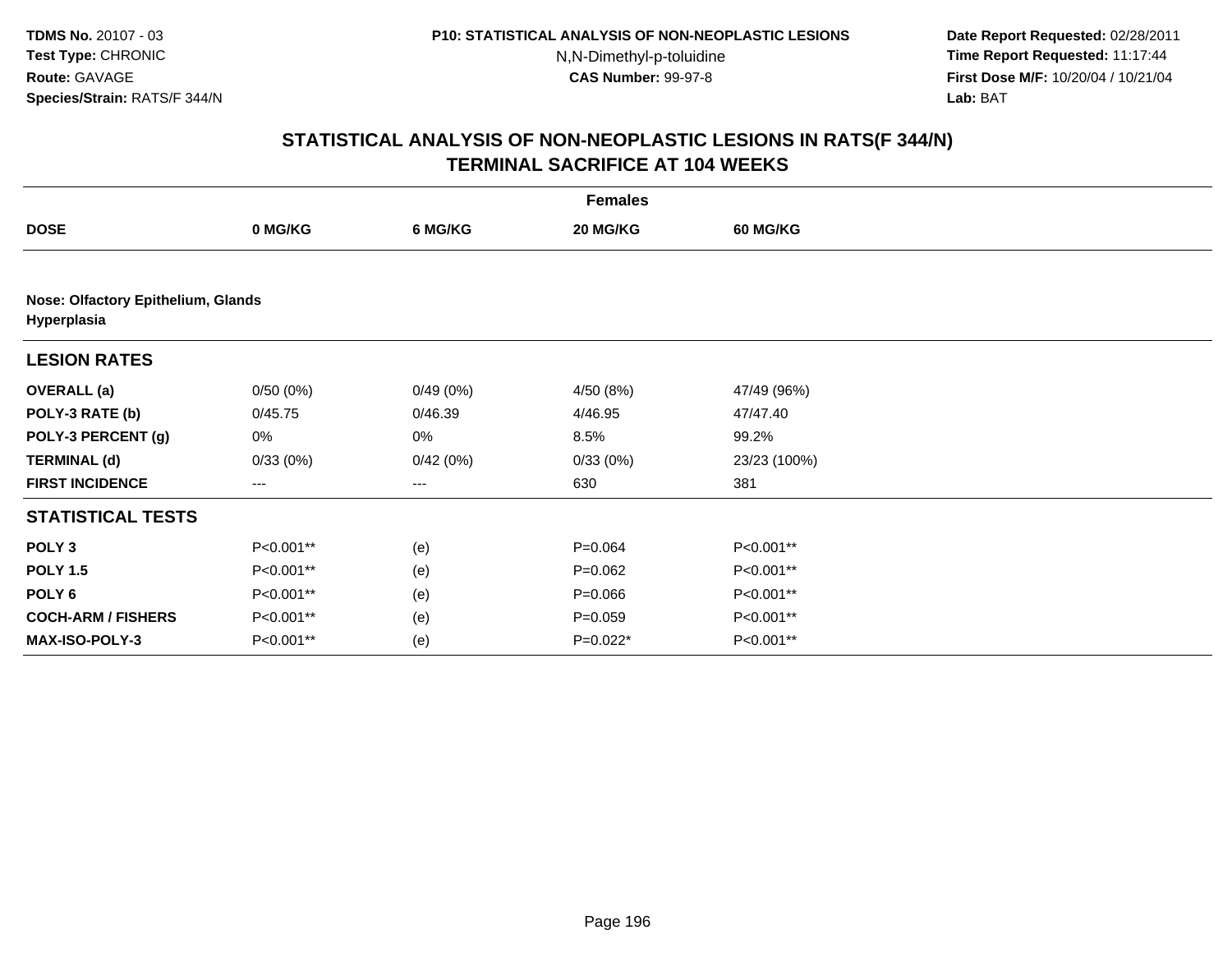**Date Report Requested:** 02/28/2011 **Time Report Requested:** 11:17:44 **First Dose M/F:** 10/20/04 / 10/21/04<br>**Lab:** BAT **Lab:** BAT

|                                                                | <b>Females</b> |                        |          |                 |  |  |  |  |
|----------------------------------------------------------------|----------------|------------------------|----------|-----------------|--|--|--|--|
| <b>DOSE</b>                                                    | 0 MG/KG        | 6 MG/KG                | 20 MG/KG | <b>60 MG/KG</b> |  |  |  |  |
|                                                                |                |                        |          |                 |  |  |  |  |
| <b>Nose: Olfactory Epithelium, Glands</b><br><b>Metaplasia</b> |                |                        |          |                 |  |  |  |  |
| <b>LESION RATES</b>                                            |                |                        |          |                 |  |  |  |  |
| <b>OVERALL</b> (a)                                             | 0/50(0%)       | 0/49(0%)               | 0/50(0%) | 42/49 (86%)     |  |  |  |  |
| POLY-3 RATE (b)                                                | 0/45.75        | 0/46.39                | 0/46.14  | 42/45.02        |  |  |  |  |
| POLY-3 PERCENT (g)                                             | 0%             | 0%                     | 0%       | 93.3%           |  |  |  |  |
| <b>TERMINAL (d)</b>                                            | 0/33(0%)       | 0/42(0%)               | 0/33(0%) | 23/23 (100%)    |  |  |  |  |
| <b>FIRST INCIDENCE</b>                                         | ---            | $\qquad \qquad \cdots$ | ---      | 384             |  |  |  |  |
| <b>STATISTICAL TESTS</b>                                       |                |                        |          |                 |  |  |  |  |
| POLY <sub>3</sub>                                              | P<0.001**      | (e)                    | (e)      | P<0.001**       |  |  |  |  |
| <b>POLY 1.5</b>                                                | P<0.001**      | (e)                    | (e)      | P<0.001**       |  |  |  |  |
| POLY 6                                                         | P<0.001**      | (e)                    | (e)      | P<0.001**       |  |  |  |  |
| <b>COCH-ARM / FISHERS</b>                                      | P<0.001**      | (e)                    | (e)      | P<0.001**       |  |  |  |  |
| <b>MAX-ISO-POLY-3</b>                                          | P<0.001**      | (e)                    | (e)      | P<0.001**       |  |  |  |  |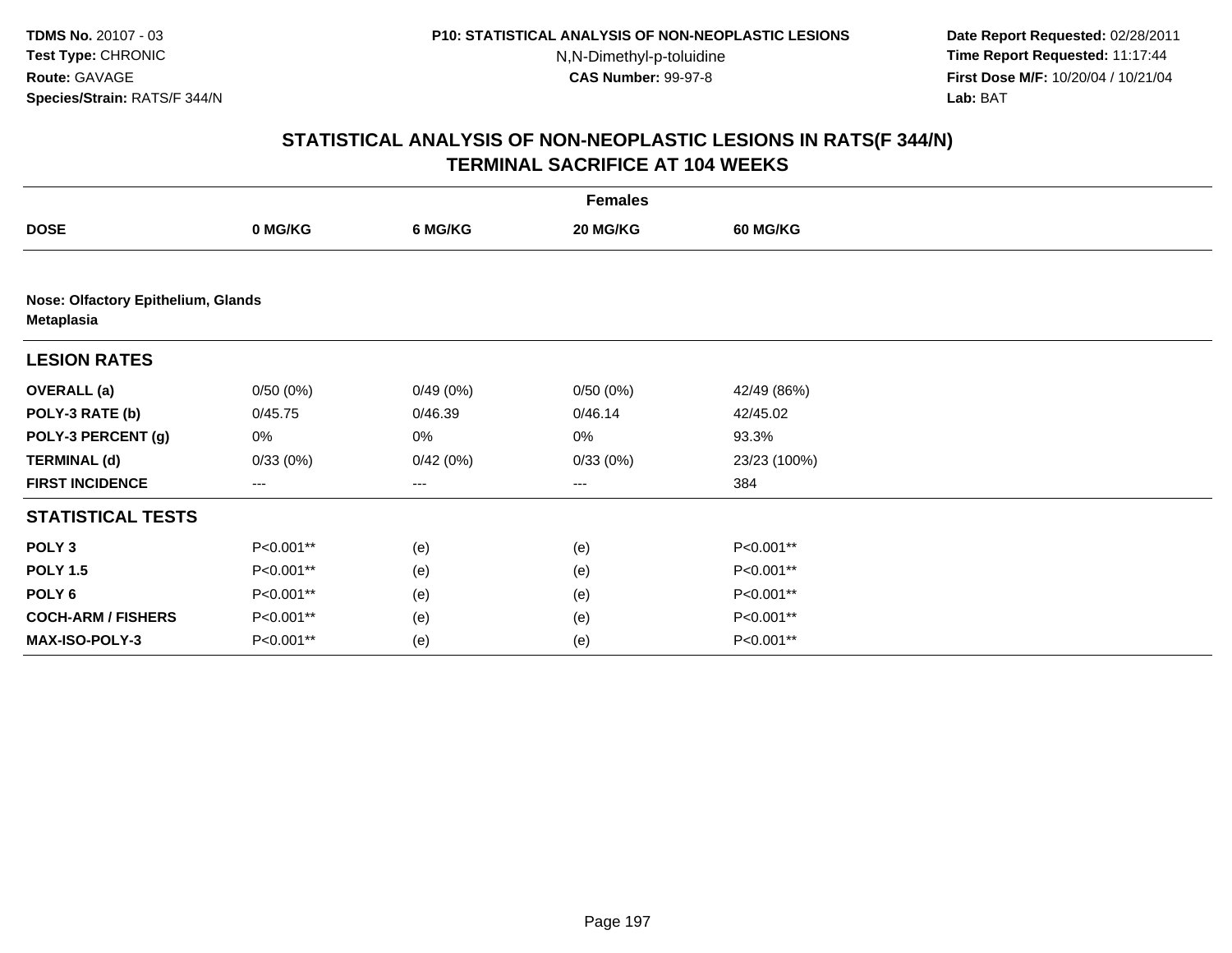**Date Report Requested:** 02/28/2011 **Time Report Requested:** 11:17:44 **First Dose M/F:** 10/20/04 / 10/21/04<br>**Lab:** BAT **Lab:** BAT

|                                                       | <b>Females</b> |          |          |                 |  |  |  |  |
|-------------------------------------------------------|----------------|----------|----------|-----------------|--|--|--|--|
| <b>DOSE</b>                                           | 0 MG/KG        | 6 MG/KG  | 20 MG/KG | <b>60 MG/KG</b> |  |  |  |  |
|                                                       |                |          |          |                 |  |  |  |  |
| Nose: Olfactory Epithelium, Glands<br><b>Necrosis</b> |                |          |          |                 |  |  |  |  |
| <b>LESION RATES</b>                                   |                |          |          |                 |  |  |  |  |
| <b>OVERALL</b> (a)                                    | 0/50(0%)       | 0/49(0%) | 0/50(0%) | 18/49 (37%)     |  |  |  |  |
| POLY-3 RATE (b)                                       | 0/45.75        | 0/46.39  | 0/46.14  | 18/44.63        |  |  |  |  |
| POLY-3 PERCENT (g)                                    | 0%             | 0%       | 0%       | 40.3%           |  |  |  |  |
| <b>TERMINAL (d)</b>                                   | 0/33(0%)       | 0/42(0%) | 0/33(0%) | 2/23(9%)        |  |  |  |  |
| <b>FIRST INCIDENCE</b>                                | $---$          | $--$     | ---      | 381             |  |  |  |  |
| <b>STATISTICAL TESTS</b>                              |                |          |          |                 |  |  |  |  |
| POLY <sub>3</sub>                                     | P<0.001**      | (e)      | (e)      | P<0.001**       |  |  |  |  |
| <b>POLY 1.5</b>                                       | P<0.001**      | (e)      | (e)      | P<0.001**       |  |  |  |  |
| POLY <sub>6</sub>                                     | P<0.001**      | (e)      | (e)      | P<0.001**       |  |  |  |  |
| <b>COCH-ARM / FISHERS</b>                             | P<0.001**      | (e)      | (e)      | P<0.001**       |  |  |  |  |
| <b>MAX-ISO-POLY-3</b>                                 | P<0.001**      | (e)      | (e)      | P<0.001**       |  |  |  |  |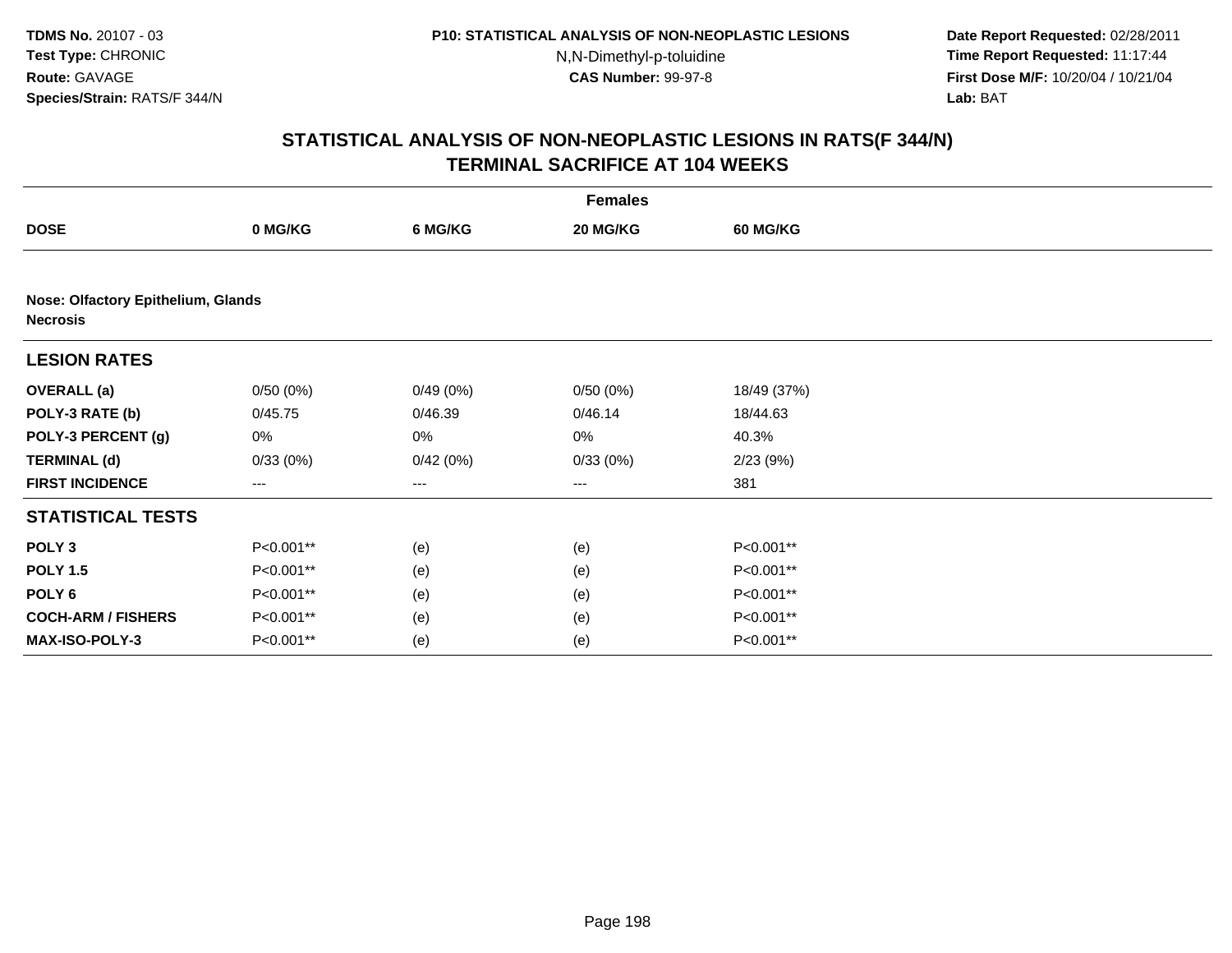N,N-Dimethyl-p-toluidine

 **Date Report Requested:** 02/28/2011 **Time Report Requested:** 11:17:44 **First Dose M/F:** 10/20/04 / 10/21/04<br>**Lab:** BAT **Lab:** BAT

|                                                                             | <b>Females</b> |             |             |                 |  |  |  |  |
|-----------------------------------------------------------------------------|----------------|-------------|-------------|-----------------|--|--|--|--|
| <b>DOSE</b>                                                                 | 0 MG/KG        | 6 MG/KG     | 20 MG/KG    | <b>60 MG/KG</b> |  |  |  |  |
|                                                                             |                |             |             |                 |  |  |  |  |
| <b>Nose: Respiratory Epithelium</b><br><b>Accumulation, Hyaline Droplet</b> |                |             |             |                 |  |  |  |  |
| <b>LESION RATES</b>                                                         |                |             |             |                 |  |  |  |  |
| <b>OVERALL</b> (a)                                                          | 35/50 (70%)    | 30/49 (61%) | 23/50 (46%) | 2/49(4%)        |  |  |  |  |
| POLY-3 RATE (b)                                                             | 35/48.25       | 30/47.29    | 23/47.28    | 2/39.15         |  |  |  |  |
| POLY-3 PERCENT (g)                                                          | 72.5%          | 63.4%       | 48.7%       | 5.1%            |  |  |  |  |
| <b>TERMINAL (d)</b>                                                         | 25/33 (76%)    | 28/42 (67%) | 18/33 (55%) | 0/23(0%)        |  |  |  |  |
| <b>FIRST INCIDENCE</b>                                                      | 547            | 574         | 604         | 583             |  |  |  |  |
| <b>STATISTICAL TESTS</b>                                                    |                |             |             |                 |  |  |  |  |
| POLY <sub>3</sub>                                                           | P<0.001N**     | P=0.228N    | P=0.011N*   | P<0.001N**      |  |  |  |  |
| <b>POLY 1.5</b>                                                             | P<0.001N**     | P=0.252N    | P=0.011N*   | P<0.001N**      |  |  |  |  |
| POLY <sub>6</sub>                                                           | P<0.001N**     | P=0.196N    | P=0.012N*   | P<0.001N**      |  |  |  |  |
| <b>COCH-ARM / FISHERS</b>                                                   | P<0.001N**     | P=0.240N    | P=0.013N*   | P<0.001N**      |  |  |  |  |
| <b>MAX-ISO-POLY-3</b>                                                       | P<0.001N**     | P=0.169N    | P=0.007N**  | P<0.001N**      |  |  |  |  |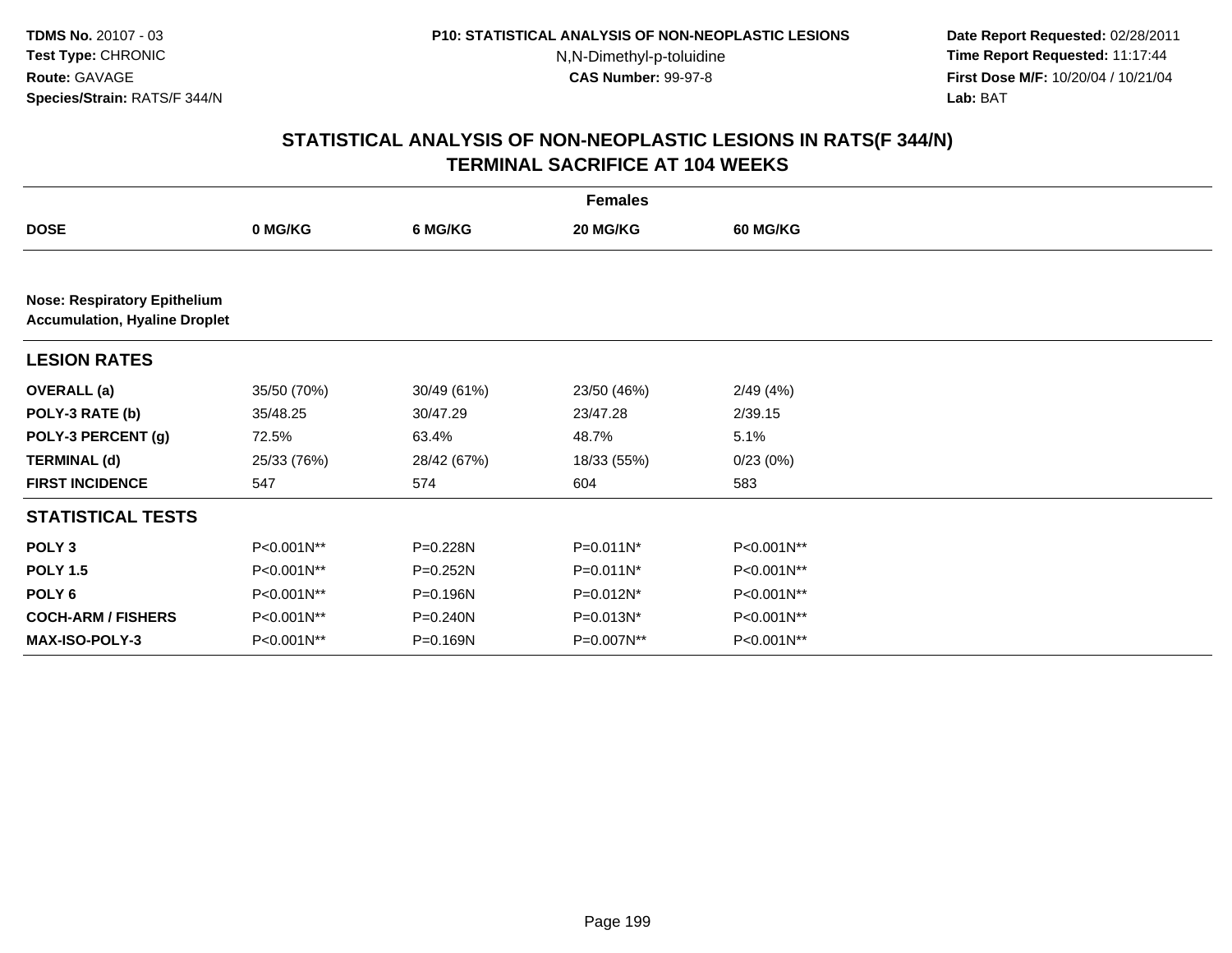**Date Report Requested:** 02/28/2011 **Time Report Requested:** 11:17:44 **First Dose M/F:** 10/20/04 / 10/21/04<br>**Lab:** BAT **Lab:** BAT

|                                                    | <b>Females</b> |             |             |                 |  |  |  |  |
|----------------------------------------------------|----------------|-------------|-------------|-----------------|--|--|--|--|
| <b>DOSE</b>                                        | 0 MG/KG        | 6 MG/KG     | 20 MG/KG    | <b>60 MG/KG</b> |  |  |  |  |
|                                                    |                |             |             |                 |  |  |  |  |
| <b>Nose: Respiratory Epithelium</b><br>Hyperplasia |                |             |             |                 |  |  |  |  |
| <b>LESION RATES</b>                                |                |             |             |                 |  |  |  |  |
| <b>OVERALL</b> (a)                                 | 10/50 (20%)    | 13/49 (27%) | 11/50 (22%) | 41/49 (84%)     |  |  |  |  |
| POLY-3 RATE (b)                                    | 10/46.75       | 13/46.82    | 11/47.41    | 41/45.09        |  |  |  |  |
| POLY-3 PERCENT (g)                                 | 21.4%          | 27.8%       | 23.2%       | 90.9%           |  |  |  |  |
| <b>TERMINAL (d)</b>                                | 7/33 (21%)     | 11/42 (26%) | 5/33(15%)   | 21/23 (91%)     |  |  |  |  |
| <b>FIRST INCIDENCE</b>                             | 547            | 617         | 611         | 381             |  |  |  |  |
| <b>STATISTICAL TESTS</b>                           |                |             |             |                 |  |  |  |  |
| POLY <sub>3</sub>                                  | P<0.001**      | $P = 0.317$ | $P = 0.514$ | P<0.001**       |  |  |  |  |
| <b>POLY 1.5</b>                                    | P<0.001**      | $P=0.299$   | $P = 0.508$ | P<0.001**       |  |  |  |  |
| POLY <sub>6</sub>                                  | P<0.001**      | $P = 0.350$ | $P = 0.525$ | P<0.001**       |  |  |  |  |
| <b>COCH-ARM / FISHERS</b>                          | P<0.001**      | $P = 0.298$ | $P = 0.500$ | P<0.001**       |  |  |  |  |
| MAX-ISO-POLY-3                                     | P<0.001**      | $P=0.239$   | $P = 0.415$ | P<0.001**       |  |  |  |  |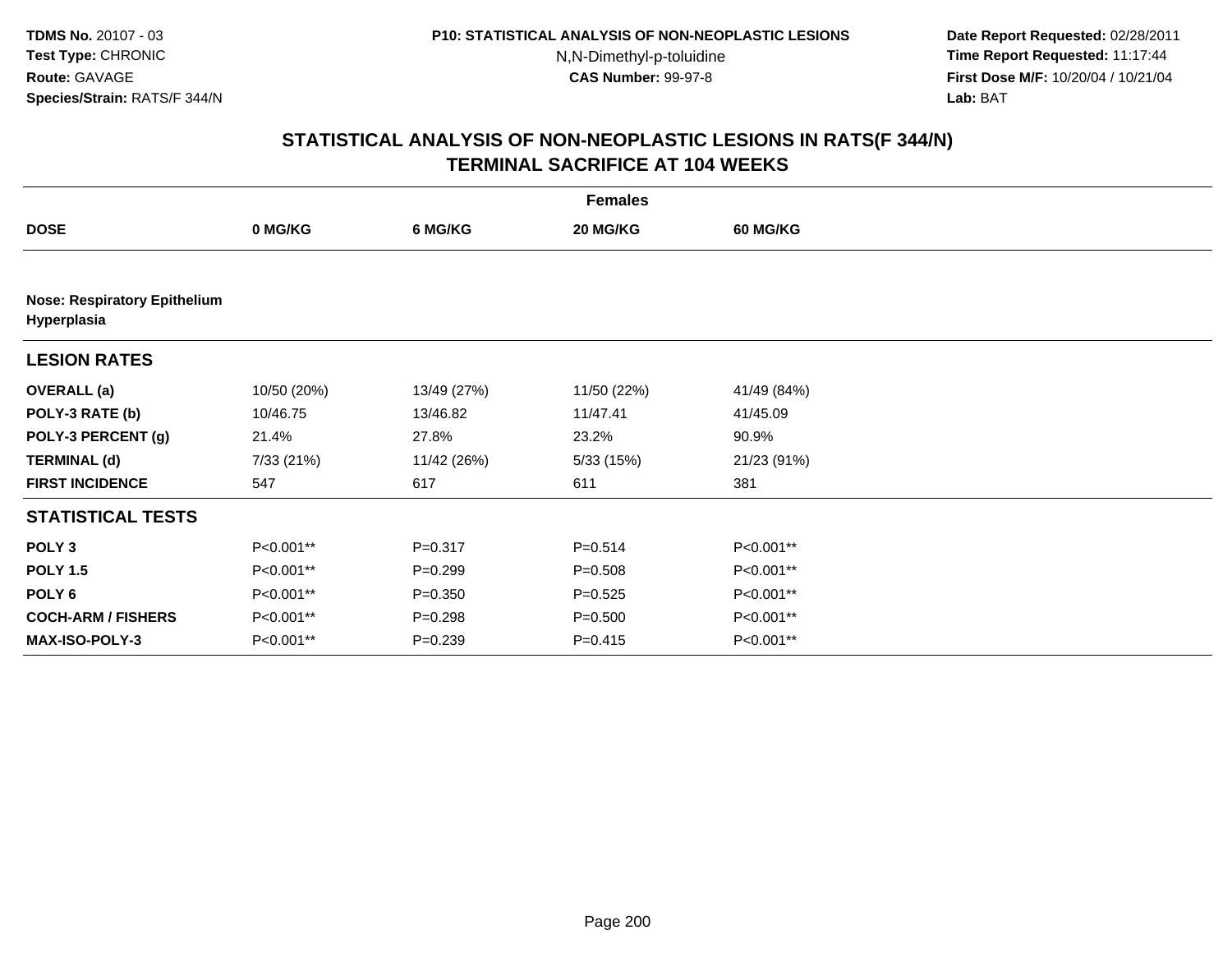**Date Report Requested:** 02/28/2011 **Time Report Requested:** 11:17:44 **First Dose M/F:** 10/20/04 / 10/21/04<br>**Lab:** BAT **Lab:** BAT

|                                                     |           |             | <b>Females</b> |                 |  |
|-----------------------------------------------------|-----------|-------------|----------------|-----------------|--|
| <b>DOSE</b>                                         | 0 MG/KG   | 6 MG/KG     | 20 MG/KG       | <b>60 MG/KG</b> |  |
|                                                     |           |             |                |                 |  |
| <b>Nose: Transitional Epithelium</b><br>Hyperplasia |           |             |                |                 |  |
| <b>LESION RATES</b>                                 |           |             |                |                 |  |
| <b>OVERALL</b> (a)                                  | 0/50(0%)  | 1/49(2%)    | 6/50(12%)      | 33/49 (67%)     |  |
| POLY-3 RATE (b)                                     | 0/45.75   | 1/47.39     | 6/46.23        | 33/46.26        |  |
| POLY-3 PERCENT (g)                                  | 0%        | 2.1%        | 13%            | 71.3%           |  |
| <b>TERMINAL (d)</b>                                 | 0/33(0%)  | 0/42(0%)    | 5/33(15%)      | 14/23 (61%)     |  |
| <b>FIRST INCIDENCE</b>                              | ---       | 37          | 705            | 381             |  |
| <b>STATISTICAL TESTS</b>                            |           |             |                |                 |  |
| POLY <sub>3</sub>                                   | P<0.001** | $P = 0.507$ | $P=0.016*$     | P<0.001**       |  |
| <b>POLY 1.5</b>                                     | P<0.001** | $P = 0.502$ | $P=0.016*$     | P<0.001**       |  |
| POLY 6                                              | P<0.001** | $P = 0.515$ | $P=0.016*$     | P<0.001**       |  |
| <b>COCH-ARM / FISHERS</b>                           | P<0.001** | $P = 0.495$ | $P=0.013*$     | P<0.001**       |  |
| MAX-ISO-POLY-3                                      | P<0.001** | $P = 0.169$ | P=0.005**      | P<0.001**       |  |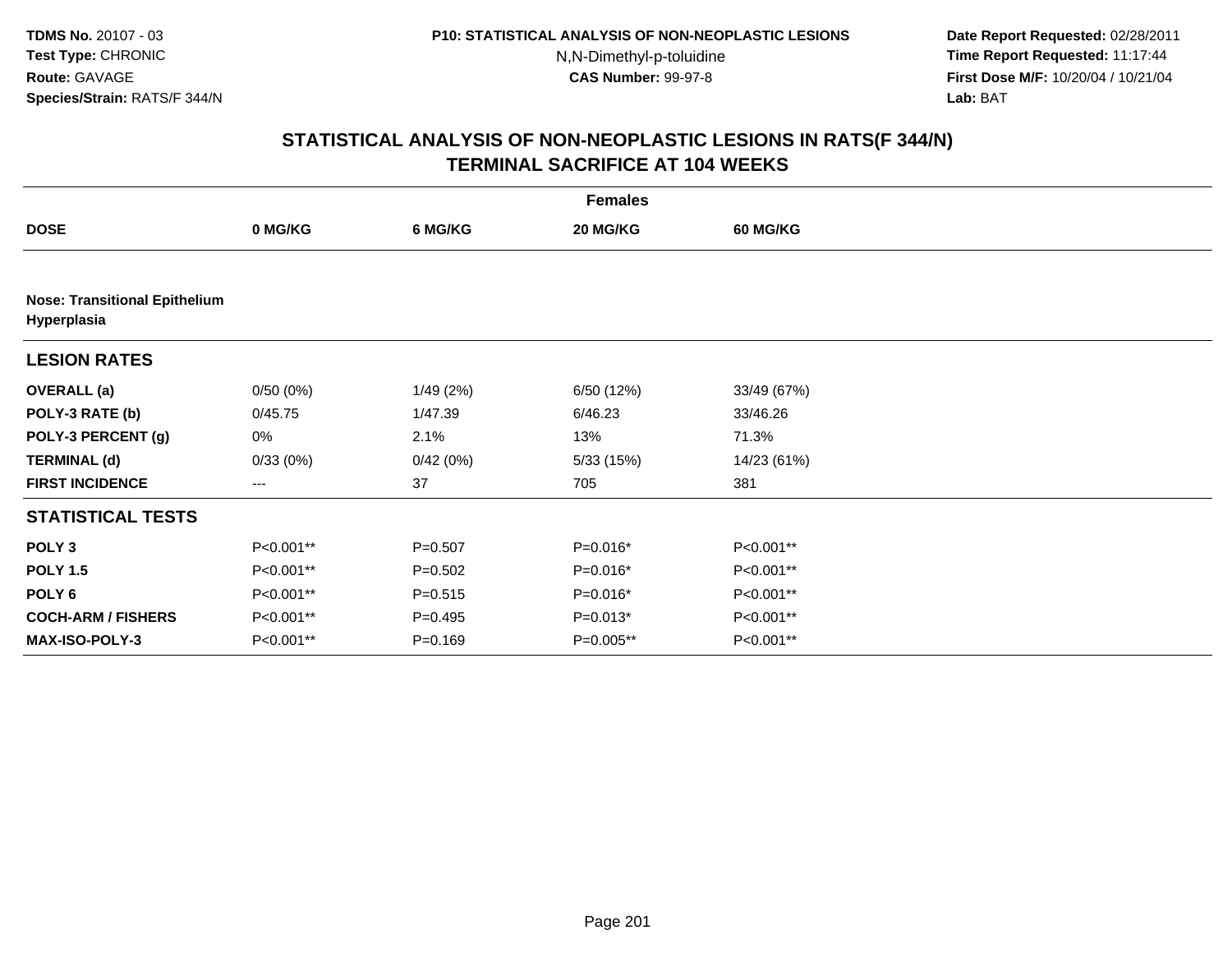**Date Report Requested:** 02/28/2011 **Time Report Requested:** 11:17:44 **First Dose M/F:** 10/20/04 / 10/21/04<br>**Lab:** BAT **Lab:** BAT

|                                                                   | <b>Females</b> |          |          |                 |  |  |  |  |
|-------------------------------------------------------------------|----------------|----------|----------|-----------------|--|--|--|--|
| <b>DOSE</b>                                                       | 0 MG/KG        | 6 MG/KG  | 20 MG/KG | <b>60 MG/KG</b> |  |  |  |  |
|                                                                   |                |          |          |                 |  |  |  |  |
| <b>Nose: Transitional Epithelium, Glands</b><br><b>Dilatation</b> |                |          |          |                 |  |  |  |  |
| <b>LESION RATES</b>                                               |                |          |          |                 |  |  |  |  |
| <b>OVERALL</b> (a)                                                | 0/50(0%)       | 0/49(0%) | 0/50(0%) | 9/49 (18%)      |  |  |  |  |
| POLY-3 RATE (b)                                                   | 0/45.75        | 0/46.39  | 0/46.14  | 9/38.64         |  |  |  |  |
| POLY-3 PERCENT (g)                                                | 0%             | 0%       | 0%       | 23.3%           |  |  |  |  |
| <b>TERMINAL (d)</b>                                               | 0/33(0%)       | 0/42(0%) | 0/33(0%) | 7/23 (30%)      |  |  |  |  |
| <b>FIRST INCIDENCE</b>                                            | ---            | $---$    | ---      | 714             |  |  |  |  |
| <b>STATISTICAL TESTS</b>                                          |                |          |          |                 |  |  |  |  |
| POLY <sub>3</sub>                                                 | P<0.001**      | (e)      | (e)      | P<0.001**       |  |  |  |  |
| <b>POLY 1.5</b>                                                   | P<0.001**      | (e)      | (e)      | P<0.001**       |  |  |  |  |
| POLY 6                                                            | P<0.001**      | (e)      | (e)      | P<0.001**       |  |  |  |  |
| <b>COCH-ARM / FISHERS</b>                                         | P<0.001**      | (e)      | (e)      | P<0.001**       |  |  |  |  |
| MAX-ISO-POLY-3                                                    | P<0.001**      | (e)      | (e)      | P<0.001**       |  |  |  |  |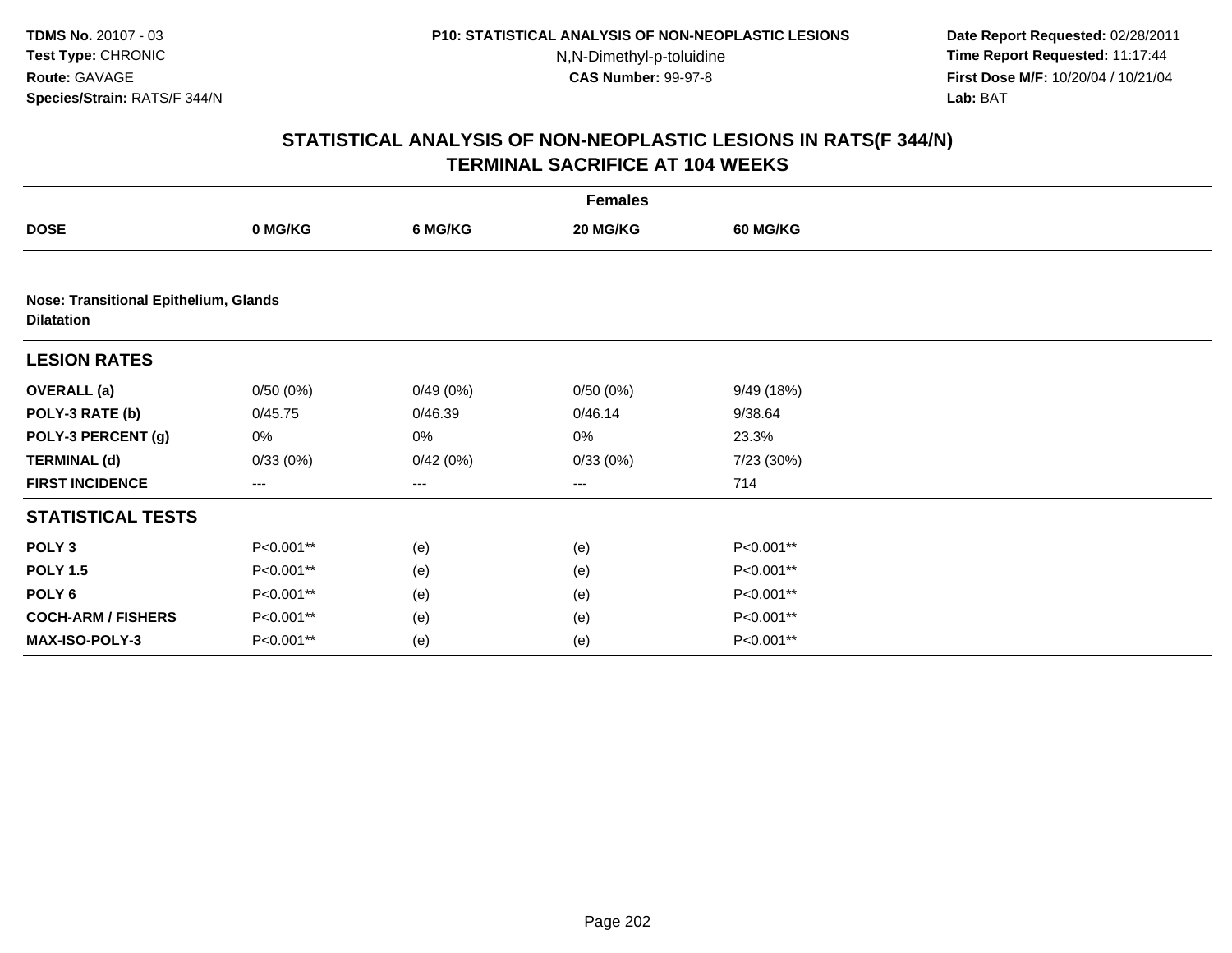**Date Report Requested:** 02/28/2011 **Time Report Requested:** 11:17:44 **First Dose M/F:** 10/20/04 / 10/21/04<br>**Lab:** BAT **Lab:** BAT

|                                                             | <b>Females</b> |             |             |                 |  |  |  |  |
|-------------------------------------------------------------|----------------|-------------|-------------|-----------------|--|--|--|--|
| <b>DOSE</b>                                                 | 0 MG/KG        | 6 MG/KG     | 20 MG/KG    | <b>60 MG/KG</b> |  |  |  |  |
|                                                             |                |             |             |                 |  |  |  |  |
| <b>Nose: Transitional Epithelium, Glands</b><br>Hyperplasia |                |             |             |                 |  |  |  |  |
| <b>LESION RATES</b>                                         |                |             |             |                 |  |  |  |  |
| <b>OVERALL</b> (a)                                          | 0/50(0%)       | 4/49 (8%)   | 12/50 (24%) | 24/49 (49%)     |  |  |  |  |
| POLY-3 RATE (b)                                             | 0/45.75        | 4/47.82     | 12/48.27    | 24/46.99        |  |  |  |  |
| POLY-3 PERCENT (g)                                          | 0%             | 8.4%        | 24.9%       | 51.1%           |  |  |  |  |
| <b>TERMINAL (d)</b>                                         | 0/33(0%)       | 1/42(2%)    | 1/33(3%)    | 4/23 (17%)      |  |  |  |  |
| <b>FIRST INCIDENCE</b>                                      | ---            | 37          | 613         | 381             |  |  |  |  |
| <b>STATISTICAL TESTS</b>                                    |                |             |             |                 |  |  |  |  |
| POLY <sub>3</sub>                                           | P<0.001**      | $P = 0.066$ | P<0.001**   | P<0.001**       |  |  |  |  |
| <b>POLY 1.5</b>                                             | P<0.001**      | $P=0.062$   | P<0.001**   | P<0.001**       |  |  |  |  |
| POLY 6                                                      | P<0.001**      | $P = 0.073$ | P<0.001**   | P<0.001**       |  |  |  |  |
| <b>COCH-ARM / FISHERS</b>                                   | P<0.001**      | $P = 0.056$ | P<0.001**   | P<0.001**       |  |  |  |  |
| <b>MAX-ISO-POLY-3</b>                                       | P<0.001**      | $P=0.025*$  | P<0.001**   | P<0.001**       |  |  |  |  |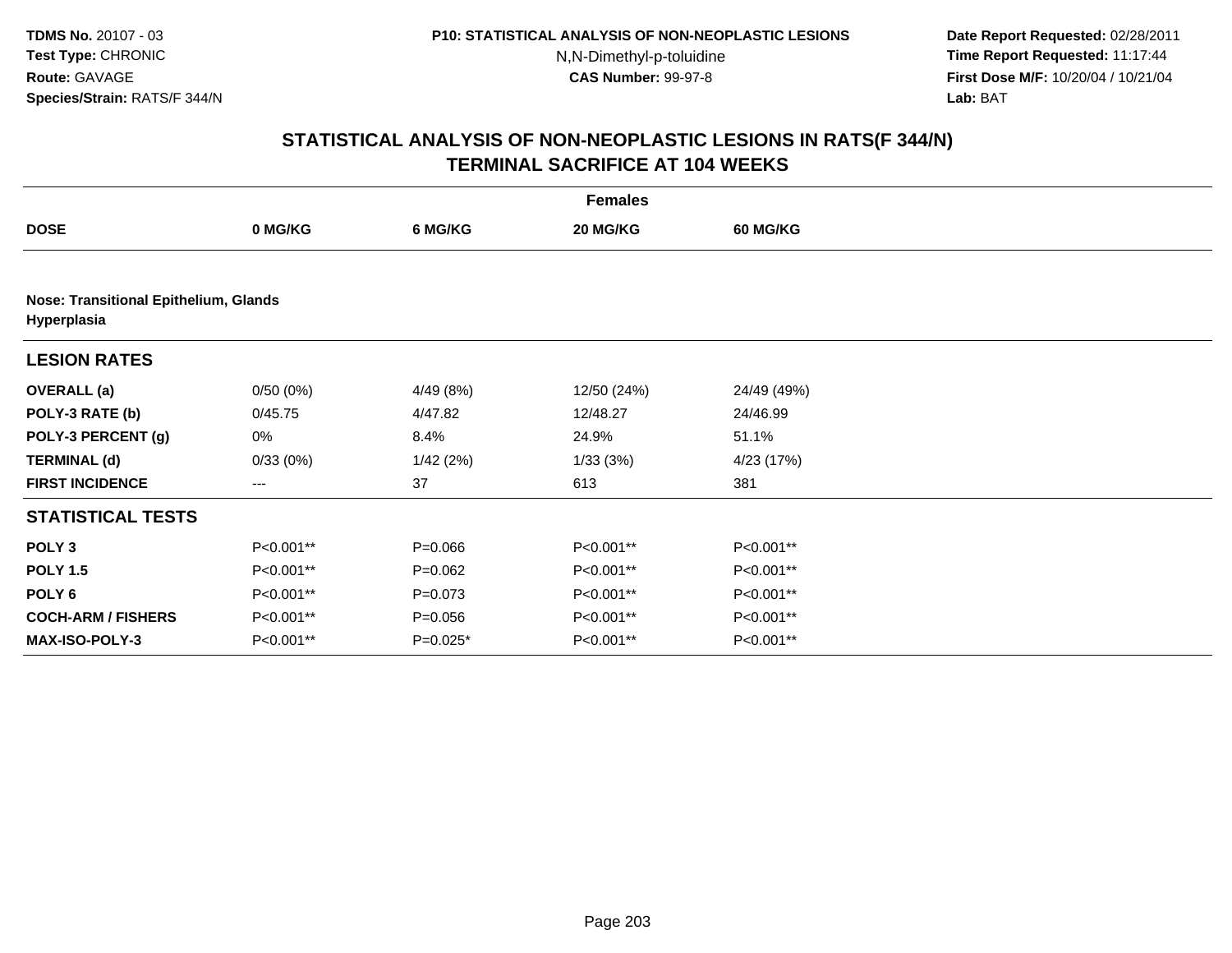N,N-Dimethyl-p-toluidine

 **Date Report Requested:** 02/28/2011 **Time Report Requested:** 11:17:44 **First Dose M/F:** 10/20/04 / 10/21/04<br>**Lab:** BAT **Lab:** BAT

|                           | <b>Females</b>    |             |                        |                        |  |  |  |  |  |
|---------------------------|-------------------|-------------|------------------------|------------------------|--|--|--|--|--|
| <b>DOSE</b>               | 0 MG/KG           | 6 MG/KG     | 20 MG/KG               | <b>60 MG/KG</b>        |  |  |  |  |  |
|                           |                   |             |                        |                        |  |  |  |  |  |
| Ovary<br><b>Atrophy</b>   |                   |             |                        |                        |  |  |  |  |  |
| <b>LESION RATES</b>       |                   |             |                        |                        |  |  |  |  |  |
| <b>OVERALL</b> (a)        | 0/50(0%)          | 2/50(4%)    | 0/50(0%)               | 0/50(0%)               |  |  |  |  |  |
| POLY-3 RATE (b)           | 0/45.75           | 2/46.85     | 0/46.14                | 0/39.33                |  |  |  |  |  |
| POLY-3 PERCENT (g)        | 0%                | 4.3%        | 0%                     | $0\%$                  |  |  |  |  |  |
| <b>TERMINAL (d)</b>       | 0/33(0%)          | 1/42(2%)    | 0/33(0%)               | 0/23(0%)               |  |  |  |  |  |
| <b>FIRST INCIDENCE</b>    | $\qquad \qquad -$ | 701         | $\qquad \qquad \cdots$ | $\qquad \qquad \cdots$ |  |  |  |  |  |
| <b>STATISTICAL TESTS</b>  |                   |             |                        |                        |  |  |  |  |  |
| POLY <sub>3</sub>         | P=0.383N          | $P = 0.243$ | (e)                    | (e)                    |  |  |  |  |  |
| <b>POLY 1.5</b>           | P=0.381N          | $P = 0.238$ | (e)                    | (e)                    |  |  |  |  |  |
| POLY <sub>6</sub>         | P=0.381N          | $P = 0.251$ | (e)                    | (e)                    |  |  |  |  |  |
| <b>COCH-ARM / FISHERS</b> | P=0.369N          | $P = 0.247$ | (e)                    | (e)                    |  |  |  |  |  |
| MAX-ISO-POLY-3            | P=0.317N          | $P = 0.081$ | (e)                    | (e)                    |  |  |  |  |  |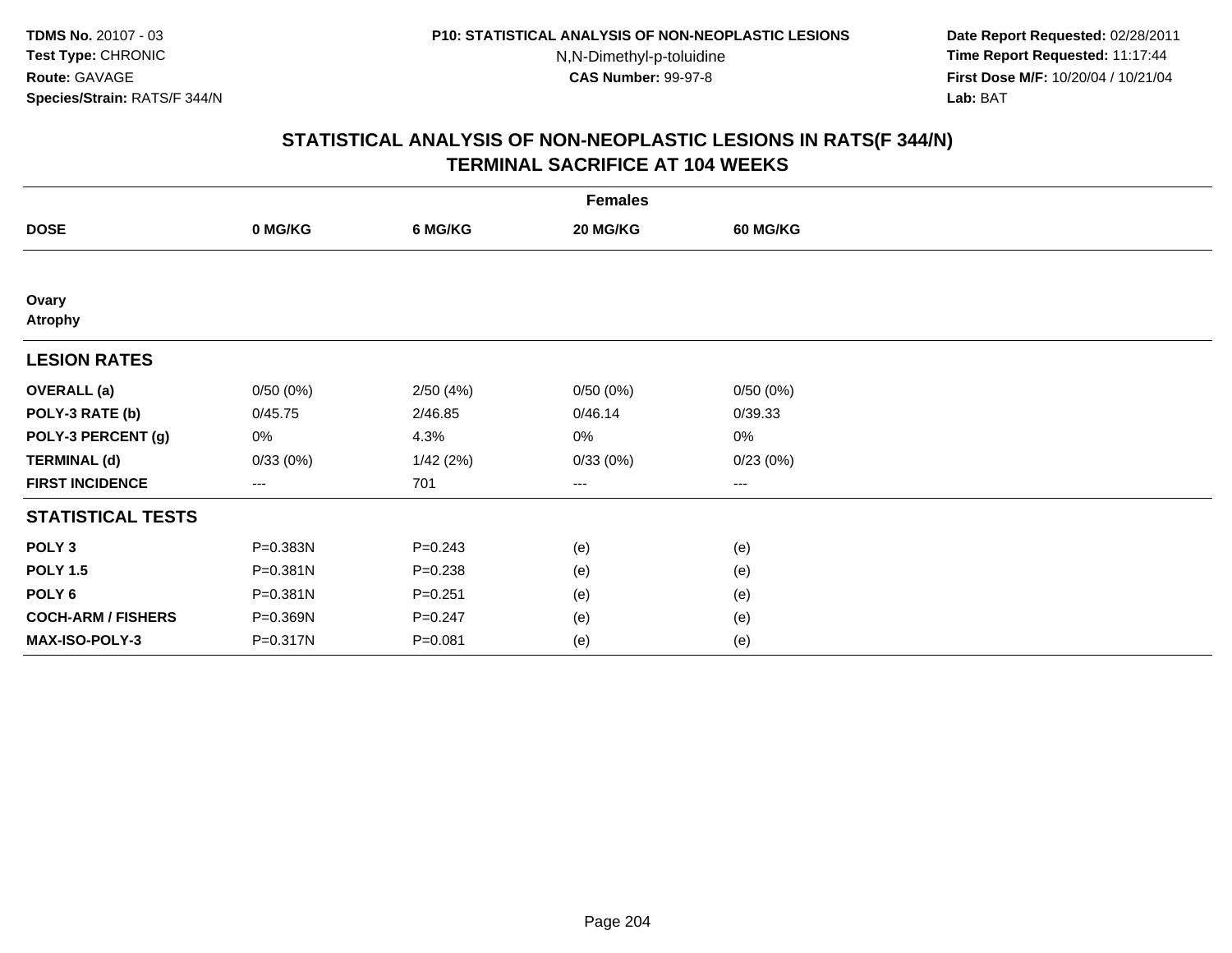**Date Report Requested:** 02/28/2011 **Time Report Requested:** 11:17:44 **First Dose M/F:** 10/20/04 / 10/21/04<br>**Lab:** BAT **Lab:** BAT

| <b>Females</b>            |            |           |             |                 |  |  |  |
|---------------------------|------------|-----------|-------------|-----------------|--|--|--|
| <b>DOSE</b>               | 0 MG/KG    | 6 MG/KG   | 20 MG/KG    | <b>60 MG/KG</b> |  |  |  |
|                           |            |           |             |                 |  |  |  |
| Ovary<br>Cyst             |            |           |             |                 |  |  |  |
| <b>LESION RATES</b>       |            |           |             |                 |  |  |  |
| <b>OVERALL</b> (a)        | 4/50 (8%)  | 3/50 (6%) | 5/50 (10%)  | 0/50(0%)        |  |  |  |
| POLY-3 RATE (b)           | 4/45.75    | 3/46.74   | 5/46.66     | 0/39.33         |  |  |  |
| POLY-3 PERCENT (g)        | 8.7%       | 6.4%      | 10.7%       | 0%              |  |  |  |
| <b>TERMINAL (d)</b>       | 4/33 (12%) | 3/42(7%)  | 2/33(6%)    | 0/23(0%)        |  |  |  |
| <b>FIRST INCIDENCE</b>    | 728 (T)    | 728 (T)   | 659         | ---             |  |  |  |
| <b>STATISTICAL TESTS</b>  |            |           |             |                 |  |  |  |
| POLY <sub>3</sub>         | P=0.101N   | P=0.488N  | $P = 0.512$ | P=0.082N        |  |  |  |
| <b>POLY 1.5</b>           | P=0.086N   | P=0.499N  | $P = 0.507$ | P=0.075N        |  |  |  |
| POLY <sub>6</sub>         | P=0.120N   | P=0.468N  | $P = 0.521$ | P=0.089N        |  |  |  |
| <b>COCH-ARM / FISHERS</b> | P=0.063N   | P=0.500N  | $P = 0.500$ | P=0.059N        |  |  |  |
| <b>MAX-ISO-POLY-3</b>     | P=0.117N   | P=0.338N  | $P = 0.375$ | P=0.037N*       |  |  |  |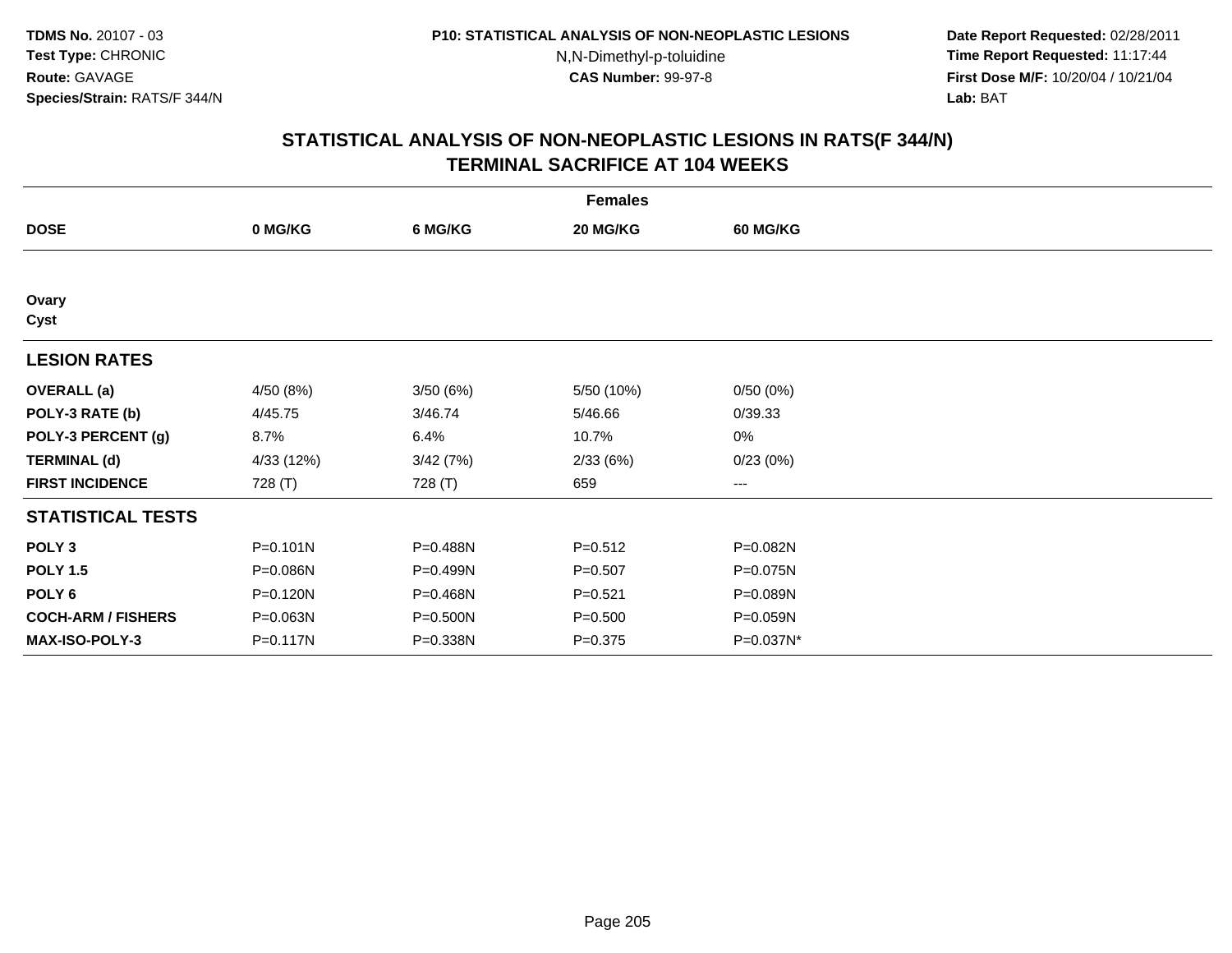**Date Report Requested:** 02/28/2011 **Time Report Requested:** 11:17:44 **First Dose M/F:** 10/20/04 / 10/21/04<br>**Lab:** BAT **Lab:** BAT

|                           | <b>Females</b> |            |              |                 |  |  |  |  |
|---------------------------|----------------|------------|--------------|-----------------|--|--|--|--|
| <b>DOSE</b>               | 0 MG/KG        | 6 MG/KG    | 20 MG/KG     | <b>60 MG/KG</b> |  |  |  |  |
|                           |                |            |              |                 |  |  |  |  |
| <b>Pancreas</b><br>Cyst   |                |            |              |                 |  |  |  |  |
| <b>LESION RATES</b>       |                |            |              |                 |  |  |  |  |
| <b>OVERALL</b> (a)        | 5/50 (10%)     | 4/50 (8%)  | 5/50 (10%)   | 5/50 (10%)      |  |  |  |  |
| POLY-3 RATE (b)           | 5/46.12        | 4/46.74    | 5/46.14      | 5/39.73         |  |  |  |  |
| POLY-3 PERCENT (g)        | 10.8%          | 8.6%       | 10.8%        | 12.6%           |  |  |  |  |
| <b>TERMINAL (d)</b>       | 2/33(6%)       | 4/42 (10%) | 5/33 (15%)   | 3/23(13%)       |  |  |  |  |
| <b>FIRST INCIDENCE</b>    | 687            | 728 (T)    | 728 (T)      | 625             |  |  |  |  |
| <b>STATISTICAL TESTS</b>  |                |            |              |                 |  |  |  |  |
| POLY <sub>3</sub>         | $P=0.404$      | P=0.492N   | P=0.630N     | $P = 0.534$     |  |  |  |  |
| <b>POLY 1.5</b>           | $P=0.443$      | P=0.502N   | $P = 0.629N$ | $P = 0.565$     |  |  |  |  |
| POLY 6                    | $P = 0.363$    | P=0.473N   | $P = 0.629$  | $P = 0.504$     |  |  |  |  |
| <b>COCH-ARM / FISHERS</b> | $P = 0.519$    | P=0.500N   | P=0.630N     | P=0.630N        |  |  |  |  |
| <b>MAX-ISO-POLY-3</b>     | $P = 0.549$    | P=0.356N   | P=0.499N     | $P = 0.406$     |  |  |  |  |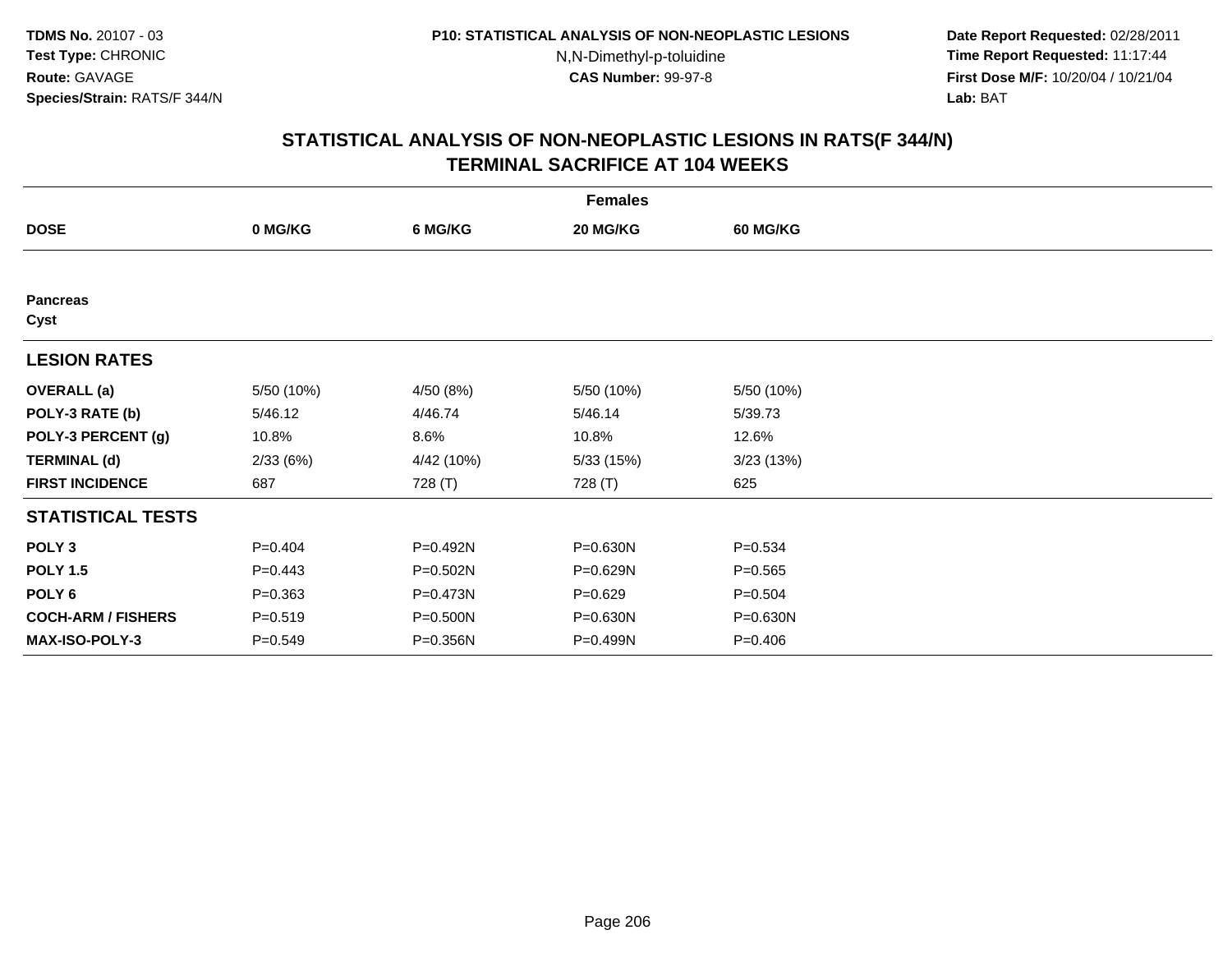N,N-Dimethyl-p-toluidine

 **Date Report Requested:** 02/28/2011 **Time Report Requested:** 11:17:44 **First Dose M/F:** 10/20/04 / 10/21/04<br>**Lab:** BAT **Lab:** BAT

|                                                                  |             |              | <b>Females</b> |                 |  |  |  |  |
|------------------------------------------------------------------|-------------|--------------|----------------|-----------------|--|--|--|--|
| <b>DOSE</b>                                                      | 0 MG/KG     | 6 MG/KG      | 20 MG/KG       | <b>60 MG/KG</b> |  |  |  |  |
|                                                                  |             |              |                |                 |  |  |  |  |
| <b>Pancreas</b><br><b>Infiltration Cellular Mononuclear Cell</b> |             |              |                |                 |  |  |  |  |
| <b>LESION RATES</b>                                              |             |              |                |                 |  |  |  |  |
| <b>OVERALL</b> (a)                                               | 13/50 (26%) | 11/50 (22%)  | 9/50 (18%)     | 9/50(18%)       |  |  |  |  |
| POLY-3 RATE (b)                                                  | 13/46.94    | 11/47.64     | 9/46.59        | 9/41.78         |  |  |  |  |
| POLY-3 PERCENT (g)                                               | 27.7%       | 23.1%        | 19.3%          | 21.5%           |  |  |  |  |
| <b>TERMINAL (d)</b>                                              | 9/33(27%)   | 9/42(21%)    | 7/33 (21%)     | 4/23 (17%)      |  |  |  |  |
| <b>FIRST INCIDENCE</b>                                           | 600         | 574          | 613            | 471             |  |  |  |  |
| <b>STATISTICAL TESTS</b>                                         |             |              |                |                 |  |  |  |  |
| POLY <sub>3</sub>                                                | P=0.346N    | $P = 0.391N$ | P=0.238N       | P=0.336N        |  |  |  |  |
| <b>POLY 1.5</b>                                                  | P=0.308N    | $P = 0.409N$ | P=0.236N       | P=0.305N        |  |  |  |  |
| POLY 6                                                           | P=0.389N    | $P = 0.359N$ | $P = 0.243N$   | P=0.366N        |  |  |  |  |
| <b>COCH-ARM / FISHERS</b>                                        | P=0.236N    | P=0.408N     | $P = 0.235N$   | $P = 0.235N$    |  |  |  |  |
| <b>MAX-ISO-POLY-3</b>                                            | P=0.363N    | $P = 0.305N$ | $P = 0.171N$   | P=0.263N        |  |  |  |  |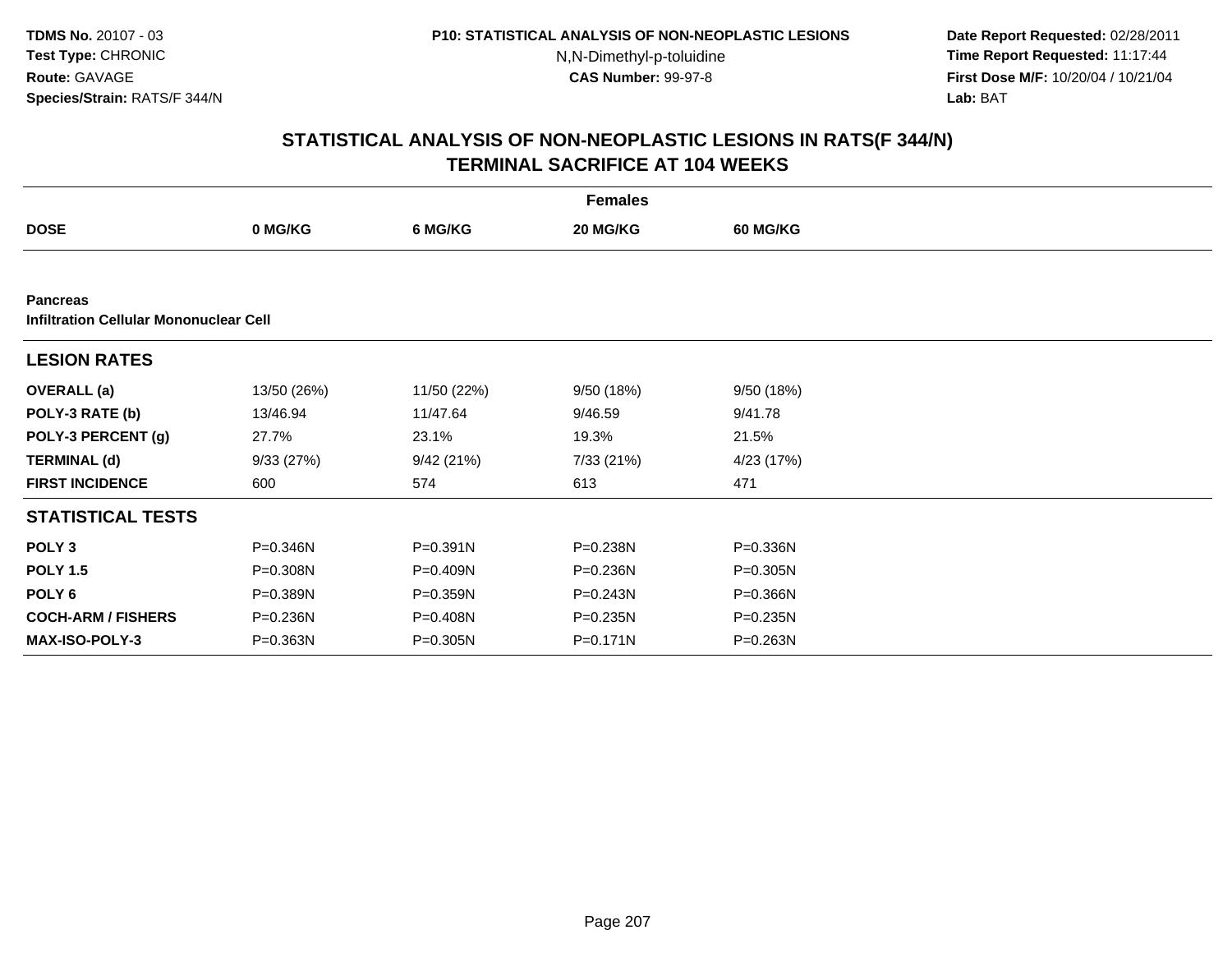**Date Report Requested:** 02/28/2011 **Time Report Requested:** 11:17:44 **First Dose M/F:** 10/20/04 / 10/21/04<br>**Lab:** BAT **Lab:** BAT

| <b>Females</b>                            |             |            |              |            |  |  |  |
|-------------------------------------------|-------------|------------|--------------|------------|--|--|--|
| <b>DOSE</b>                               | 0 MG/KG     | 6 MG/KG    | 20 MG/KG     | 60 MG/KG   |  |  |  |
|                                           |             |            |              |            |  |  |  |
| <b>Pancreas: Acinus</b><br><b>Atrophy</b> |             |            |              |            |  |  |  |
| <b>LESION RATES</b>                       |             |            |              |            |  |  |  |
| <b>OVERALL</b> (a)                        | 14/50 (28%) | 7/50 (14%) | 9/50(18%)    | 7/50 (14%) |  |  |  |
| POLY-3 RATE (b)                           | 14/47.50    | 7/46.90    | 9/47.88      | 7/40.13    |  |  |  |
| POLY-3 PERCENT (g)                        | 29.5%       | 14.9%      | 18.8%        | 17.4%      |  |  |  |
| <b>TERMINAL (d)</b>                       | 7/33 (21%)  | 6/42 (14%) | 3/33(9%)     | 4/23 (17%) |  |  |  |
| <b>FIRST INCIDENCE</b>                    | 600         | 688        | 611          | 547        |  |  |  |
| <b>STATISTICAL TESTS</b>                  |             |            |              |            |  |  |  |
| POLY <sub>3</sub>                         | P=0.255N    | P=0.072N   | P=0.163N     | P=0.144N   |  |  |  |
| <b>POLY 1.5</b>                           | P=0.213N    | P=0.074N   | P=0.166N     | P=0.114N   |  |  |  |
| POLY 6                                    | P=0.304N    | P=0.067N   | P=0.159N     | P=0.181N   |  |  |  |
| <b>COCH-ARM / FISHERS</b>                 | P=0.149N    | P=0.070N   | $P = 0.171N$ | P=0.070N   |  |  |  |
| <b>MAX-ISO-POLY-3</b>                     | P=0.156N    | P=0.044N*  | P=0.111N     | P=0.111N   |  |  |  |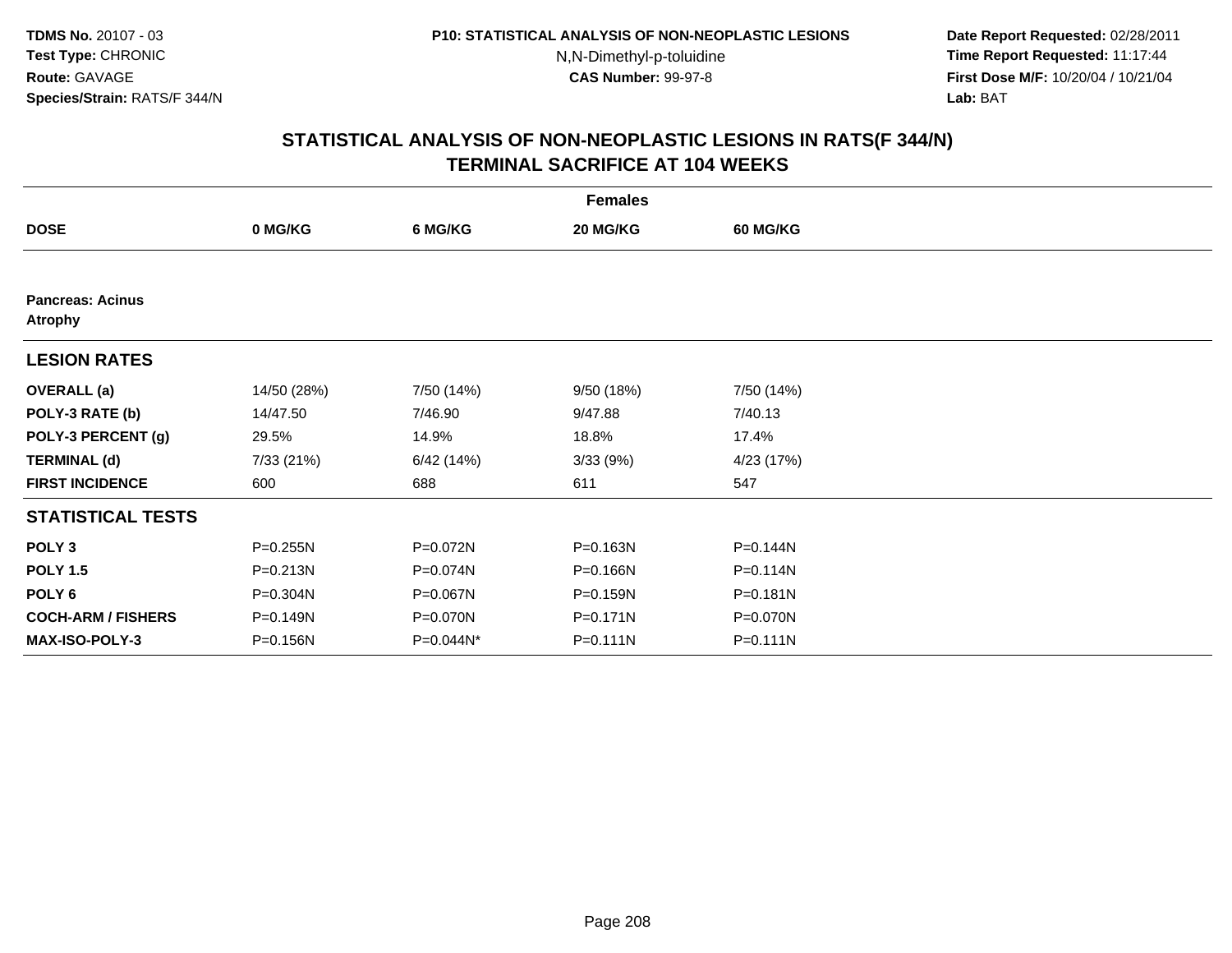N,N-Dimethyl-p-toluidine

 **Date Report Requested:** 02/28/2011 **Time Report Requested:** 11:17:44 **First Dose M/F:** 10/20/04 / 10/21/04<br>**Lab:** BAT **Lab:** BAT

|                                        | <b>Females</b> |          |          |                 |  |  |  |  |
|----------------------------------------|----------------|----------|----------|-----------------|--|--|--|--|
| <b>DOSE</b>                            | 0 MG/KG        | 6 MG/KG  | 20 MG/KG | <b>60 MG/KG</b> |  |  |  |  |
|                                        |                |          |          |                 |  |  |  |  |
| <b>Pancreas: Acinus</b><br>Hyperplasia |                |          |          |                 |  |  |  |  |
| <b>LESION RATES</b>                    |                |          |          |                 |  |  |  |  |
| <b>OVERALL</b> (a)                     | 0/50(0%)       | 0/50(0%) | 0/50(0%) | 1/50(2%)        |  |  |  |  |
| POLY-3 RATE (b)                        | 0/45.75        | 0/46.74  | 0/46.14  | 1/39.33         |  |  |  |  |
| POLY-3 PERCENT (g)                     | 0%             | 0%       | 0%       | 2.5%            |  |  |  |  |
| <b>TERMINAL (d)</b>                    | 0/33(0%)       | 0/42(0%) | 0/33(0%) | 1/23(4%)        |  |  |  |  |
| <b>FIRST INCIDENCE</b>                 | $--$           | $--$     | $--$     | 728 (T)         |  |  |  |  |
| <b>STATISTICAL TESTS</b>               |                |          |          |                 |  |  |  |  |
| POLY <sub>3</sub>                      | (n)            | (n)      | (n)      | (n)             |  |  |  |  |
| <b>POLY 1.5</b>                        | (n)            | (n)      | (n)      | (n)             |  |  |  |  |
| POLY <sub>6</sub>                      | (n)            | (n)      | (n)      | (n)             |  |  |  |  |
| <b>COCH-ARM / FISHERS</b>              | (n)            | (n)      | (n)      | (n)             |  |  |  |  |
| MAX-ISO-POLY-3                         | (n)            | (n)      | (n)      | (n)             |  |  |  |  |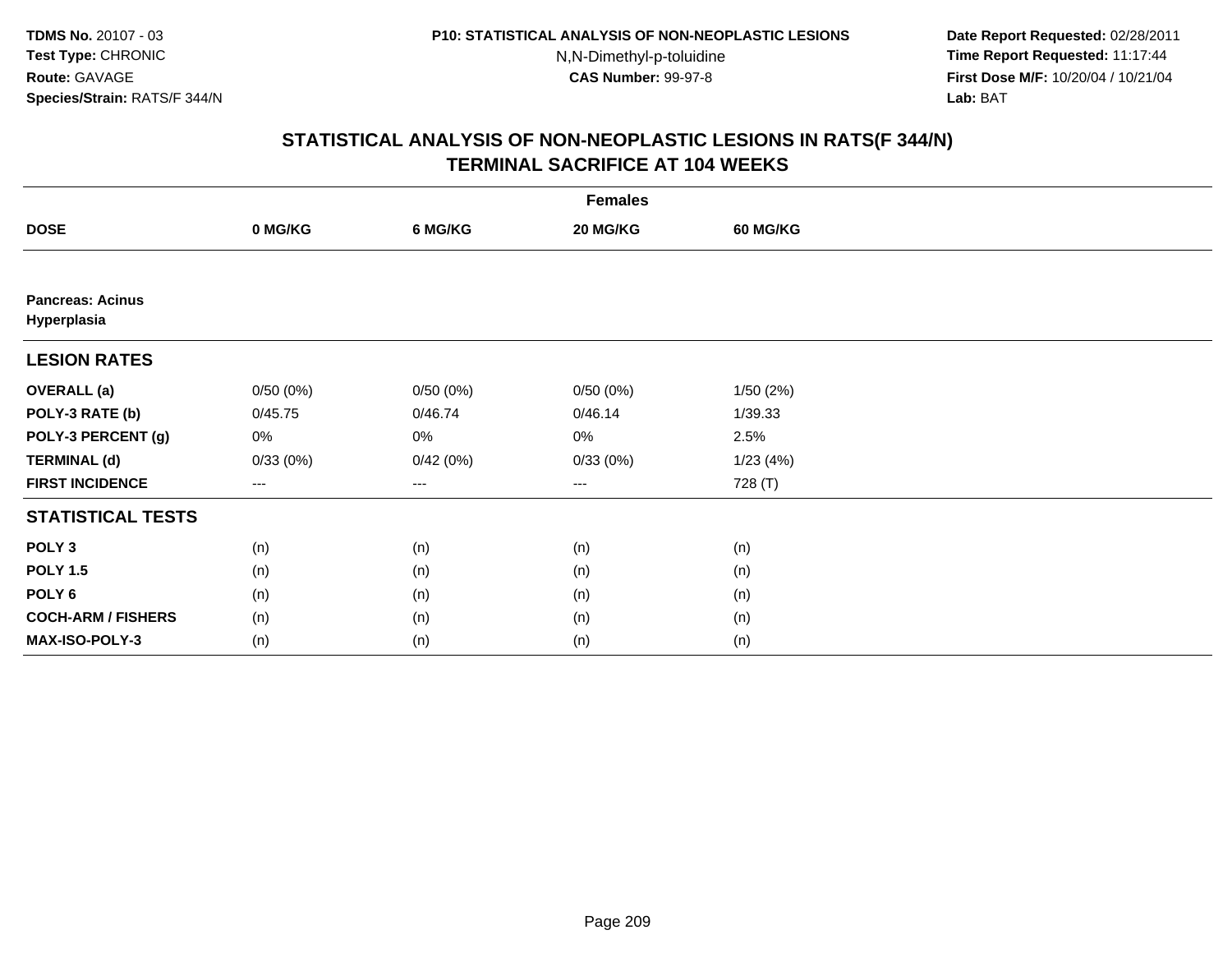N,N-Dimethyl-p-toluidine

 **Date Report Requested:** 02/28/2011 **Time Report Requested:** 11:17:44 **First Dose M/F:** 10/20/04 / 10/21/04<br>**Lab:** BAT **Lab:** BAT

| <b>Females</b>                                         |            |             |             |                 |  |  |  |
|--------------------------------------------------------|------------|-------------|-------------|-----------------|--|--|--|
| <b>DOSE</b>                                            | 0 MG/KG    | 6 MG/KG     | 20 MG/KG    | <b>60 MG/KG</b> |  |  |  |
|                                                        |            |             |             |                 |  |  |  |
| <b>Parathyroid Gland</b><br><b>Hyperplasia Diffuse</b> |            |             |             |                 |  |  |  |
| <b>LESION RATES</b>                                    |            |             |             |                 |  |  |  |
| <b>OVERALL</b> (a)                                     | 1/50(2%)   | 2/50(4%)    | 2/50(4%)    | 5/46 (11%)      |  |  |  |
| POLY-3 RATE (b)                                        | 1/45.75    | 2/46.74     | 2/46.14     | 5/37.89         |  |  |  |
| POLY-3 PERCENT (g)                                     | 2.2%       | 4.3%        | 4.3%        | 13.2%           |  |  |  |
| <b>TERMINAL (d)</b>                                    | 1/33(3%)   | 2/42(5%)    | 2/33(6%)    | 4/22 (18%)      |  |  |  |
| <b>FIRST INCIDENCE</b>                                 | 728 (T)    | 728 (T)     | 728 (T)     | 701             |  |  |  |
| <b>STATISTICAL TESTS</b>                               |            |             |             |                 |  |  |  |
| POLY <sub>3</sub>                                      | P=0.027*   | $P = 0.507$ | $P = 0.503$ | $P = 0.063$     |  |  |  |
| <b>POLY 1.5</b>                                        | $P=0.031*$ | $P = 0.500$ | $P = 0.502$ | $P = 0.069$     |  |  |  |
| POLY <sub>6</sub>                                      | $P=0.024*$ | $P=0.520$   | $P = 0.504$ | $P=0.057$       |  |  |  |
| <b>COCH-ARM / FISHERS</b>                              | P=0.039*   | $P = 0.500$ | $P = 0.500$ | $P = 0.084$     |  |  |  |
| <b>MAX-ISO-POLY-3</b>                                  | P=0.037*   | $P = 0.289$ | $P = 0.284$ | P=0.034*        |  |  |  |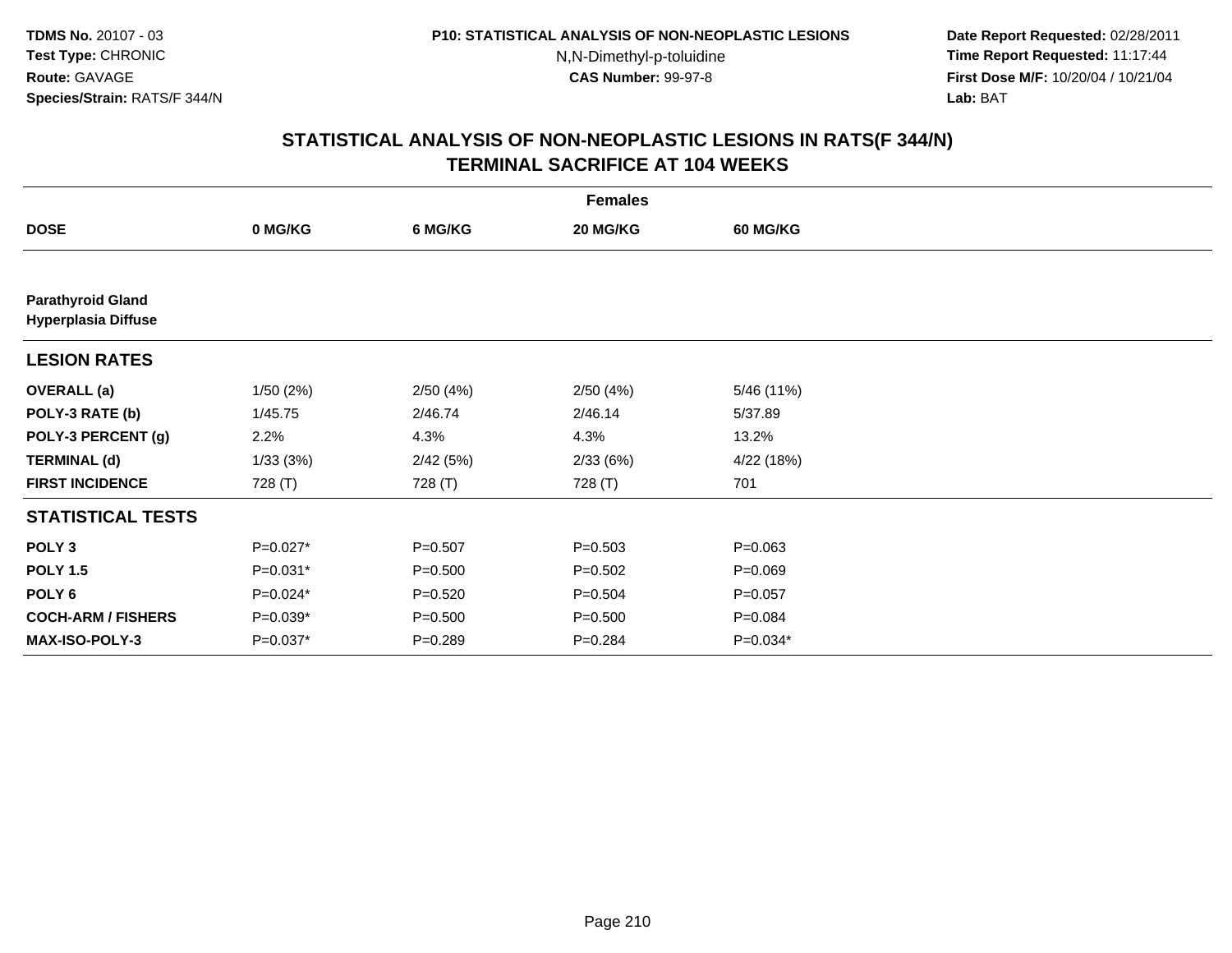N,N-Dimethyl-p-toluidine

 **Date Report Requested:** 02/28/2011 **Time Report Requested:** 11:17:44 **First Dose M/F:** 10/20/04 / 10/21/04<br>**Lab:** BAT **Lab:** BAT

|                                                      | <b>Females</b> |          |          |                   |  |  |  |  |
|------------------------------------------------------|----------------|----------|----------|-------------------|--|--|--|--|
| <b>DOSE</b>                                          | 0 MG/KG        | 6 MG/KG  | 20 MG/KG | <b>60 MG/KG</b>   |  |  |  |  |
|                                                      |                |          |          |                   |  |  |  |  |
| <b>Parathyroid Gland</b><br><b>Hyperplasia Focal</b> |                |          |          |                   |  |  |  |  |
| <b>LESION RATES</b>                                  |                |          |          |                   |  |  |  |  |
| <b>OVERALL (a)</b>                                   | 0/50(0%)       | 0/50(0%) | 1/50(2%) | 0/46(0%)          |  |  |  |  |
| POLY-3 RATE (b)                                      | 0/45.75        | 0/46.74  | 1/46.14  | 0/37.78           |  |  |  |  |
| POLY-3 PERCENT (g)                                   | 0%             | 0%       | 2.2%     | $0\%$             |  |  |  |  |
| <b>TERMINAL (d)</b>                                  | 0/33(0%)       | 0/42(0%) | 1/33(3%) | 0/22(0%)          |  |  |  |  |
| <b>FIRST INCIDENCE</b>                               | $--$           | $\cdots$ | 728 (T)  | $\qquad \qquad -$ |  |  |  |  |
| <b>STATISTICAL TESTS</b>                             |                |          |          |                   |  |  |  |  |
| POLY <sub>3</sub>                                    | (n)            | (n)      | (n)      | (n)               |  |  |  |  |
| <b>POLY 1.5</b>                                      | (n)            | (n)      | (n)      | (n)               |  |  |  |  |
| POLY <sub>6</sub>                                    | (n)            | (n)      | (n)      | (n)               |  |  |  |  |
| <b>COCH-ARM / FISHERS</b>                            | (n)            | (n)      | (n)      | (n)               |  |  |  |  |
| MAX-ISO-POLY-3                                       | (n)            | (n)      | (n)      | (n)               |  |  |  |  |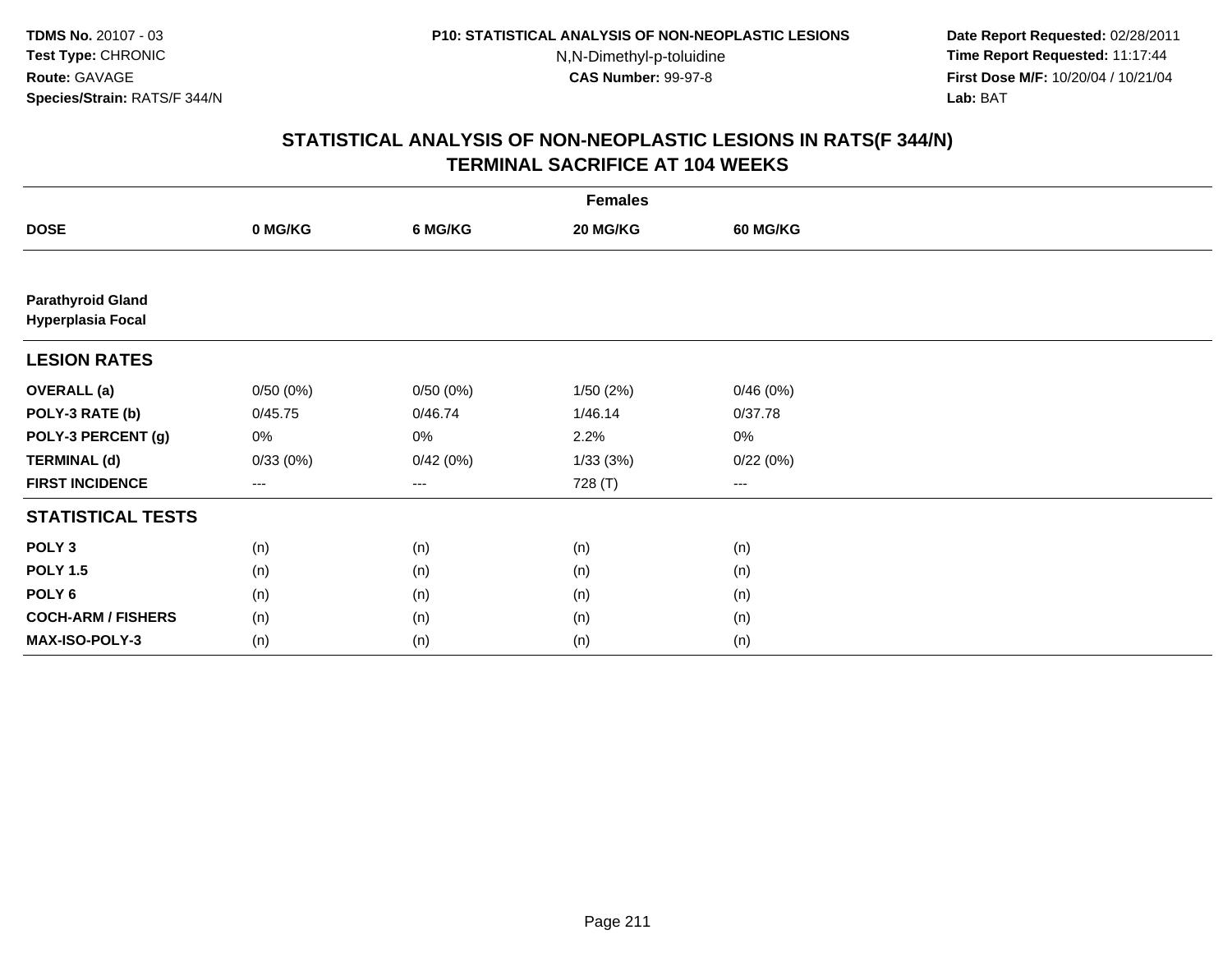**Date Report Requested:** 02/28/2011 **Time Report Requested:** 11:17:44 **First Dose M/F:** 10/20/04 / 10/21/04<br>**Lab:** BAT **Lab:** BAT

| <b>Females</b>                 |             |             |             |                 |  |  |  |  |
|--------------------------------|-------------|-------------|-------------|-----------------|--|--|--|--|
| <b>DOSE</b>                    | 0 MG/KG     | 6 MG/KG     | 20 MG/KG    | <b>60 MG/KG</b> |  |  |  |  |
|                                |             |             |             |                 |  |  |  |  |
| <b>Pituitary Gland</b><br>Cyst |             |             |             |                 |  |  |  |  |
| <b>LESION RATES</b>            |             |             |             |                 |  |  |  |  |
| <b>OVERALL</b> (a)             | 11/50 (22%) | 20/50 (40%) | 15/50 (30%) | 4/50 (8%)       |  |  |  |  |
| POLY-3 RATE (b)                | 11/46.54    | 20/46.74    | 15/46.45    | 4/39.33         |  |  |  |  |
| POLY-3 PERCENT (g)             | 23.6%       | 42.8%       | 32.3%       | 10.2%           |  |  |  |  |
| <b>TERMINAL (d)</b>            | 8/33 (24%)  | 20/42 (48%) | 13/33 (39%) | 4/23 (17%)      |  |  |  |  |
| <b>FIRST INCIDENCE</b>         | 625         | 728 (T)     | 659         | 728 (T)         |  |  |  |  |
| <b>STATISTICAL TESTS</b>       |             |             |             |                 |  |  |  |  |
| POLY <sub>3</sub>              | P=0.011N*   | P=0.038*    | $P = 0.241$ | P=0.087N        |  |  |  |  |
| <b>POLY 1.5</b>                | P=0.007N**  | P=0.036*    | $P = 0.245$ | P=0.070N        |  |  |  |  |
| POLY <sub>6</sub>              | P=0.020N*   | $P=0.043*$  | $P = 0.234$ | P=0.108N        |  |  |  |  |
| <b>COCH-ARM / FISHERS</b>      | P=0.003N**  | $P=0.041*$  | $P = 0.247$ | P=0.045N*       |  |  |  |  |
| <b>MAX-ISO-POLY-3</b>          | P=0.018N*   | $P=0.023*$  | $P = 0.176$ | P=0.064N        |  |  |  |  |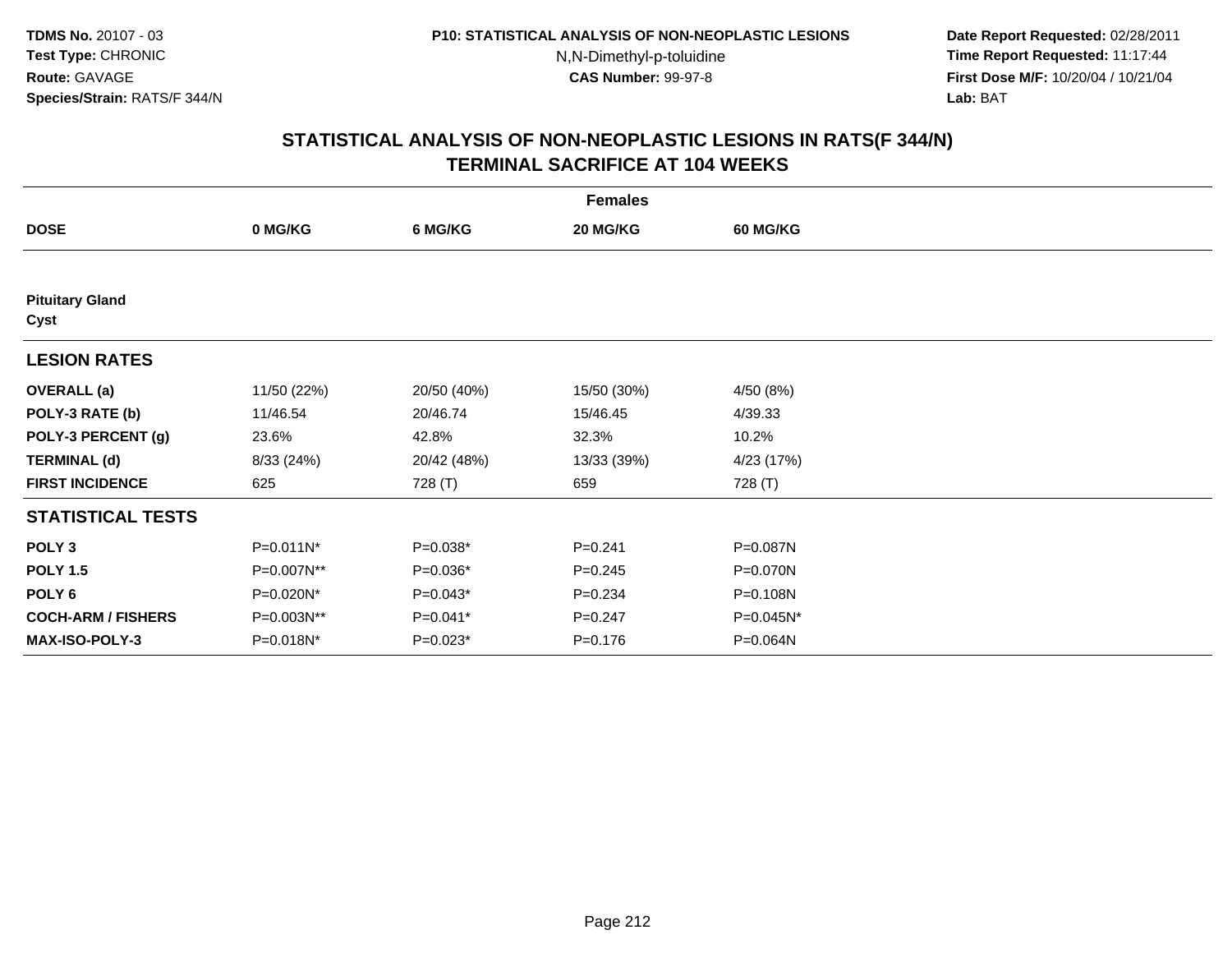**Date Report Requested:** 02/28/2011 **Time Report Requested:** 11:17:44 **First Dose M/F:** 10/20/04 / 10/21/04<br>**Lab:** BAT **Lab:** BAT

| <b>Females</b>            |                                       |           |          |                 |  |  |  |  |  |
|---------------------------|---------------------------------------|-----------|----------|-----------------|--|--|--|--|--|
| <b>DOSE</b>               | 0 MG/KG                               | 6 MG/KG   | 20 MG/KG | <b>60 MG/KG</b> |  |  |  |  |  |
|                           |                                       |           |          |                 |  |  |  |  |  |
| Cyst                      | <b>Pituitary Gland: Pars Distalis</b> |           |          |                 |  |  |  |  |  |
| <b>LESION RATES</b>       |                                       |           |          |                 |  |  |  |  |  |
| <b>OVERALL</b> (a)        | 4/50 (8%)                             | 0/50(0%)  | 2/50(4%) | 1/50(2%)        |  |  |  |  |  |
| POLY-3 RATE (b)           | 4/45.75                               | 0/46.74   | 2/46.14  | 1/39.33         |  |  |  |  |  |
| POLY-3 PERCENT (g)        | 8.7%                                  | 0%        | 4.3%     | 2.5%            |  |  |  |  |  |
| <b>TERMINAL (d)</b>       | 4/33 (12%)                            | 0/42(0%)  | 2/33(6%) | 1/23(4%)        |  |  |  |  |  |
| <b>FIRST INCIDENCE</b>    | 728 (T)                               | ---       | 728 (T)  | 728 (T)         |  |  |  |  |  |
| <b>STATISTICAL TESTS</b>  |                                       |           |          |                 |  |  |  |  |  |
| POLY <sub>3</sub>         | P=0.361N                              | P=0.058N  | P=0.333N | P=0.228N        |  |  |  |  |  |
| <b>POLY 1.5</b>           | $P = 0.340N$                          | P=0.060N  | P=0.335N | $P = 0.212N$    |  |  |  |  |  |
| POLY 6                    | P=0.386N                              | P=0.053N  | P=0.331N | P=0.244N        |  |  |  |  |  |
| <b>COCH-ARM / FISHERS</b> | P=0.308N                              | P=0.059N  | P=0.339N | $P = 0.181N$    |  |  |  |  |  |
| <b>MAX-ISO-POLY-3</b>     | P=0.132N                              | P=0.019N* | P=0.198N | $P = 0.131N$    |  |  |  |  |  |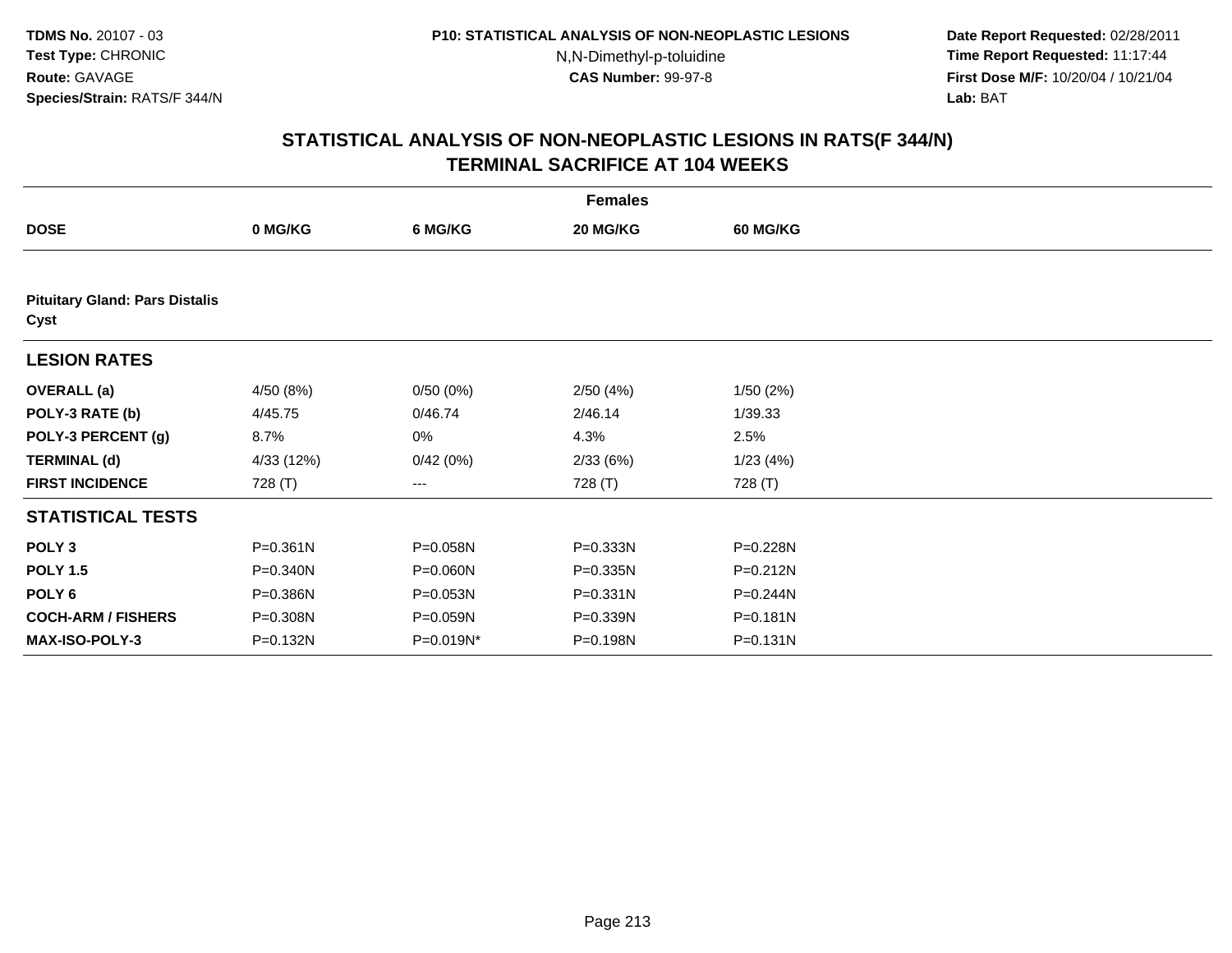**Date Report Requested:** 02/28/2011 **Time Report Requested:** 11:17:44 **First Dose M/F:** 10/20/04 / 10/21/04<br>**Lab:** BAT **Lab:** BAT

|                                                      | <b>Females</b> |             |             |                 |  |  |  |  |
|------------------------------------------------------|----------------|-------------|-------------|-----------------|--|--|--|--|
| <b>DOSE</b>                                          | 0 MG/KG        | 6 MG/KG     | 20 MG/KG    | <b>60 MG/KG</b> |  |  |  |  |
|                                                      |                |             |             |                 |  |  |  |  |
| <b>Pituitary Gland: Pars Distalis</b><br>Hyperplasia |                |             |             |                 |  |  |  |  |
| <b>LESION RATES</b>                                  |                |             |             |                 |  |  |  |  |
| <b>OVERALL</b> (a)                                   | 14/50 (28%)    | 17/50 (34%) | 15/50 (30%) | 17/50 (34%)     |  |  |  |  |
| POLY-3 RATE (b)                                      | 14/46.60       | 17/46.74    | 15/47.16    | 17/40.94        |  |  |  |  |
| POLY-3 PERCENT (g)                                   | 30%            | 36.4%       | 31.8%       | 41.5%           |  |  |  |  |
| <b>TERMINAL (d)</b>                                  | 10/33 (30%)    | 17/42 (41%) | 12/33 (36%) | 11/23 (48%)     |  |  |  |  |
| <b>FIRST INCIDENCE</b>                               | 625            | 728 (T)     | 611         | 547             |  |  |  |  |
| <b>STATISTICAL TESTS</b>                             |                |             |             |                 |  |  |  |  |
| POLY <sub>3</sub>                                    | $P=0.204$      | $P = 0.334$ | $P = 0.515$ | $P = 0.183$     |  |  |  |  |
| <b>POLY 1.5</b>                                      | $P = 0.255$    | $P = 0.321$ | $P = 0.509$ | $P=0.225$       |  |  |  |  |
| POLY 6                                               | $P = 0.160$    | $P = 0.360$ | $P=0.522$   | $P = 0.148$     |  |  |  |  |
| <b>COCH-ARM / FISHERS</b>                            | $P = 0.379$    | $P = 0.333$ | $P = 0.500$ | $P = 0.333$     |  |  |  |  |
| MAX-ISO-POLY-3                                       | $P = 0.241$    | $P = 0.258$ | $P=0.425$   | $P = 0.143$     |  |  |  |  |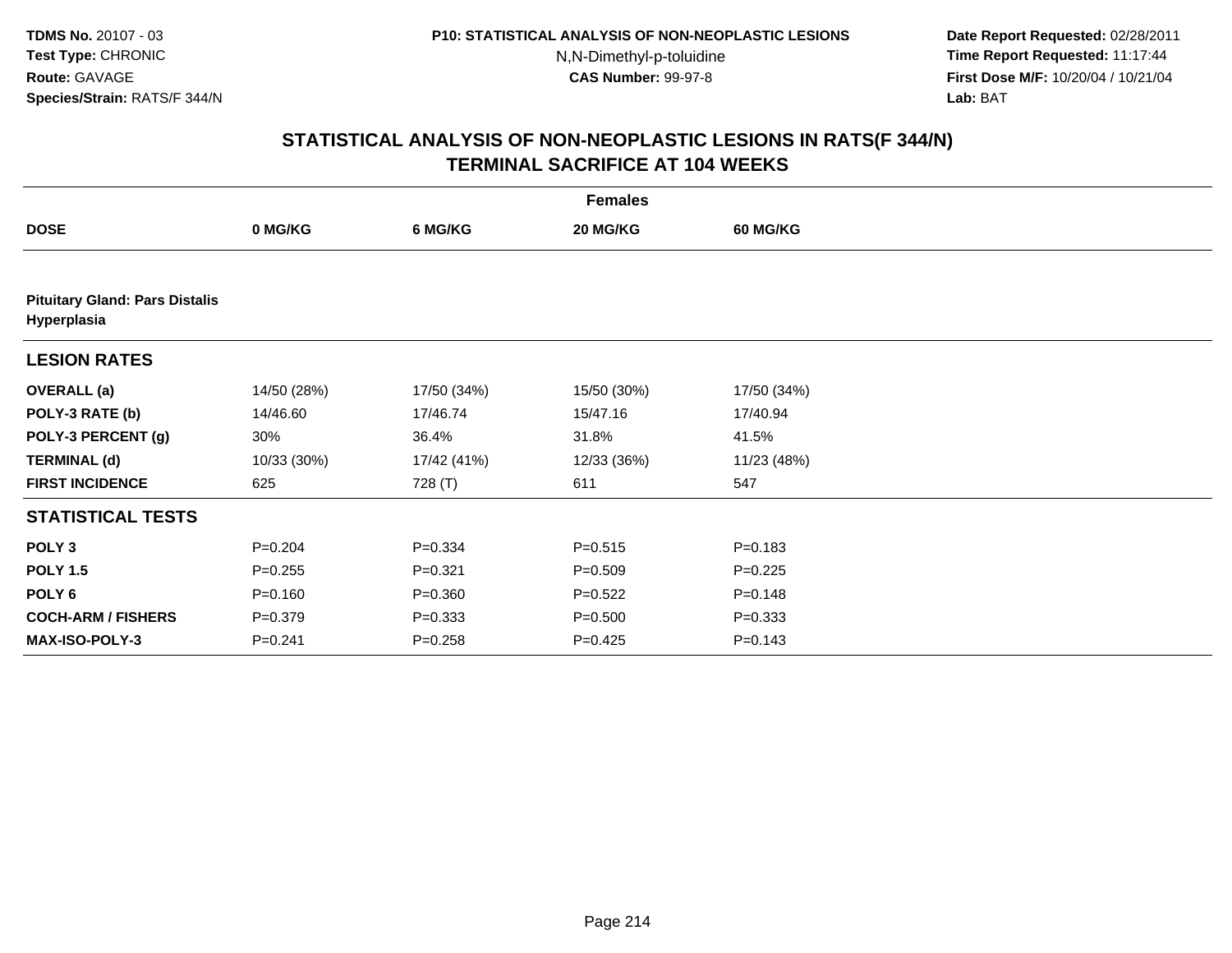N,N-Dimethyl-p-toluidine

 **Date Report Requested:** 02/28/2011 **Time Report Requested:** 11:17:44 **First Dose M/F:** 10/20/04 / 10/21/04<br>**Lab:** BAT **Lab:** BAT

|                                    | <b>Females</b> |             |             |                 |  |  |  |  |
|------------------------------------|----------------|-------------|-------------|-----------------|--|--|--|--|
| <b>DOSE</b>                        | 0 MG/KG        | 6 MG/KG     | 20 MG/KG    | <b>60 MG/KG</b> |  |  |  |  |
|                                    |                |             |             |                 |  |  |  |  |
| <b>Spleen</b><br><b>Congestion</b> |                |             |             |                 |  |  |  |  |
| <b>LESION RATES</b>                |                |             |             |                 |  |  |  |  |
| <b>OVERALL</b> (a)                 | 0/50(0%)       | 9/50 (18%)  | 26/50 (52%) | 28/50 (56%)     |  |  |  |  |
| POLY-3 RATE (b)                    | 0/45.75        | 9/46.74     | 26/46.57    | 28/44.37        |  |  |  |  |
| POLY-3 PERCENT (g)                 | 0%             | 19.3%       | 55.8%       | 63.1%           |  |  |  |  |
| <b>TERMINAL (d)</b>                | 0/33(0%)       | 9/42(21%)   | 23/33 (70%) | 15/23 (65%)     |  |  |  |  |
| <b>FIRST INCIDENCE</b>             | ---            | 728 (T)     | 680         | 384             |  |  |  |  |
| <b>STATISTICAL TESTS</b>           |                |             |             |                 |  |  |  |  |
| POLY <sub>3</sub>                  | P<0.001**      | $P=0.002**$ | P<0.001**   | P<0.001**       |  |  |  |  |
| <b>POLY 1.5</b>                    | P<0.001**      | P=0.002**   | P<0.001**   | P<0.001**       |  |  |  |  |
| POLY <sub>6</sub>                  | P<0.001**      | P=0.002**   | P<0.001**   | P<0.001**       |  |  |  |  |
| <b>COCH-ARM / FISHERS</b>          | P<0.001**      | P<0.001**   | P<0.001**   | P<0.001**       |  |  |  |  |
| <b>MAX-ISO-POLY-3</b>              | P<0.001**      | P<0.001**   | P<0.001**   | P<0.001**       |  |  |  |  |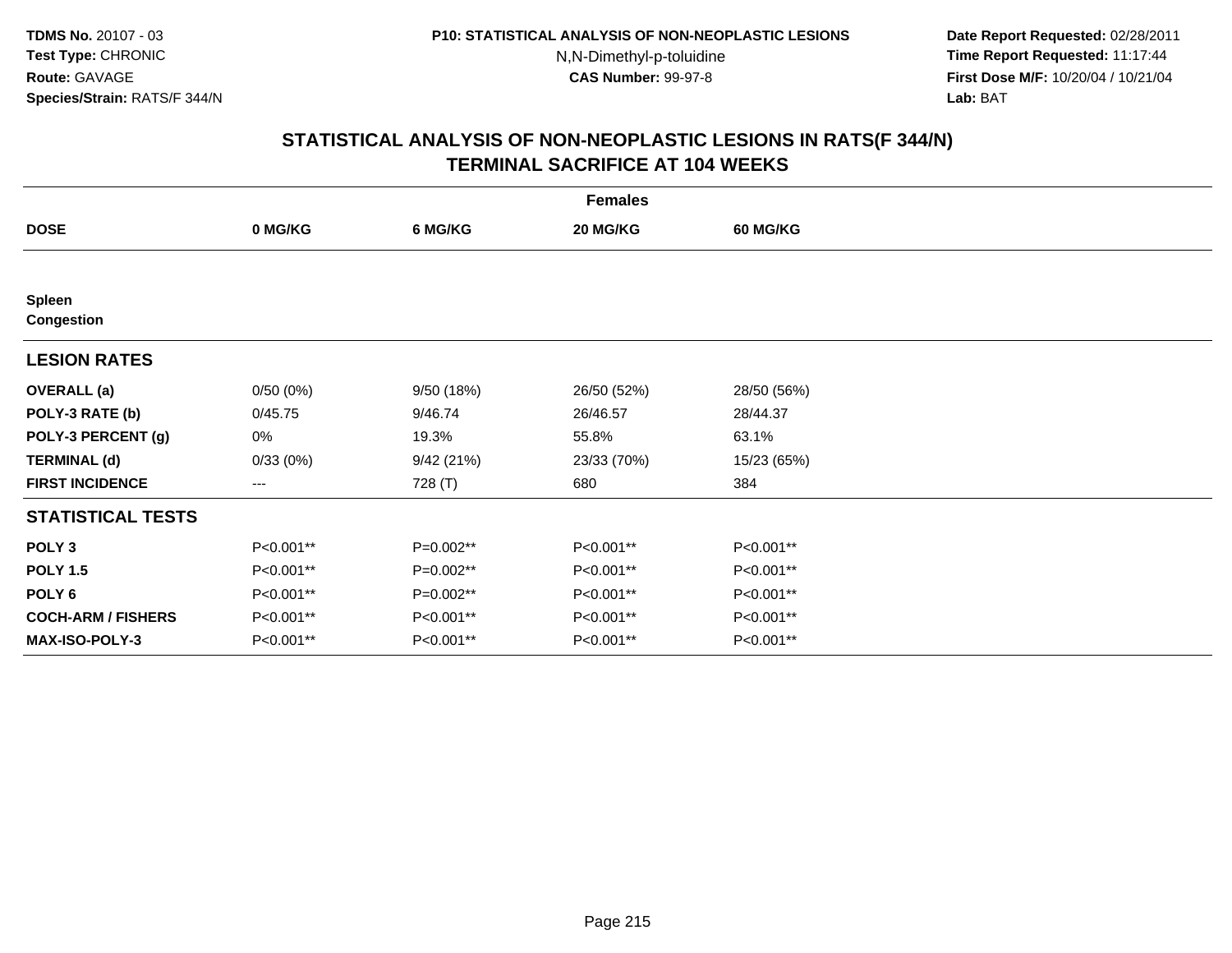N,N-Dimethyl-p-toluidine

 **Date Report Requested:** 02/28/2011 **Time Report Requested:** 11:17:44 **First Dose M/F:** 10/20/04 / 10/21/04<br>**Lab:** BAT **Lab:** BAT

| <b>Females</b>                                           |             |             |              |                 |  |  |  |
|----------------------------------------------------------|-------------|-------------|--------------|-----------------|--|--|--|
| <b>DOSE</b>                                              | 0 MG/KG     | 6 MG/KG     | 20 MG/KG     | <b>60 MG/KG</b> |  |  |  |
|                                                          |             |             |              |                 |  |  |  |
| <b>Spleen</b><br><b>Hematopoietic Cell Proliferation</b> |             |             |              |                 |  |  |  |
| <b>LESION RATES</b>                                      |             |             |              |                 |  |  |  |
| <b>OVERALL</b> (a)                                       | 32/50 (64%) | 45/50 (90%) | 47/50 (94%)  | 42/50 (84%)     |  |  |  |
| POLY-3 RATE (b)                                          | 32/47.70    | 45/48.70    | 47/49.58     | 42/47.77        |  |  |  |
| POLY-3 PERCENT (g)                                       | 67.1%       | 92.4%       | 94.8%        | 87.9%           |  |  |  |
| <b>TERMINAL (d)</b>                                      | 25/33 (76%) | 41/42 (98%) | 33/33 (100%) | 21/23 (91%)     |  |  |  |
| <b>FIRST INCIDENCE</b>                                   | 600         | 37          | 604          | 381             |  |  |  |
| <b>STATISTICAL TESTS</b>                                 |             |             |              |                 |  |  |  |
| POLY <sub>3</sub>                                        | $P = 0.071$ | P<0.001**   | P<0.001**    | P=0.010**       |  |  |  |
| <b>POLY 1.5</b>                                          | $P = 0.067$ | P<0.001**   | P<0.001**    | P=0.010**       |  |  |  |
| POLY <sub>6</sub>                                        | $P = 0.085$ | P<0.001**   | P<0.001**    | $P=0.012*$      |  |  |  |
| <b>COCH-ARM / FISHERS</b>                                | $P = 0.128$ | P=0.002**   | P<0.001**    | $P=0.020*$      |  |  |  |
| <b>MAX-ISO-POLY-3</b>                                    | P<0.001**   | P<0.001**   | P<0.001**    | P=0.005**       |  |  |  |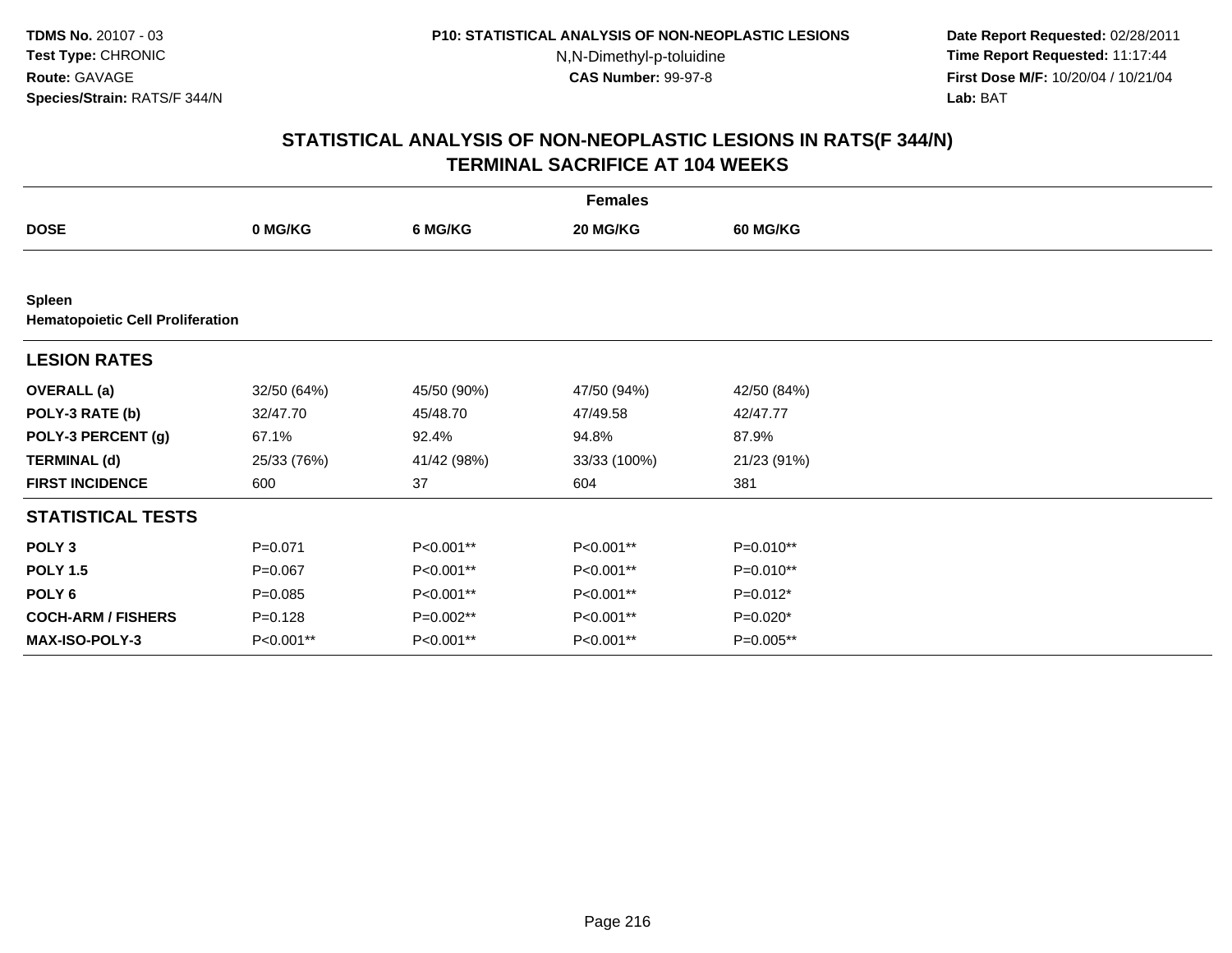N,N-Dimethyl-p-toluidine

 **Date Report Requested:** 02/28/2011 **Time Report Requested:** 11:17:44 **First Dose M/F:** 10/20/04 / 10/21/04<br>**Lab:** BAT **Lab:** BAT

|                           | <b>Females</b>    |          |          |                 |  |  |  |  |
|---------------------------|-------------------|----------|----------|-----------------|--|--|--|--|
| <b>DOSE</b>               | 0 MG/KG           | 6 MG/KG  | 20 MG/KG | <b>60 MG/KG</b> |  |  |  |  |
|                           |                   |          |          |                 |  |  |  |  |
| Spleen<br>Inflammation    |                   |          |          |                 |  |  |  |  |
| <b>LESION RATES</b>       |                   |          |          |                 |  |  |  |  |
| <b>OVERALL</b> (a)        | 0/50(0%)          | 0/50(0%) | 0/50(0%) | 0/50(0%)        |  |  |  |  |
| POLY-3 RATE (b)           | 0/45.75           | 0/46.74  | 0/46.14  | 0/39.33         |  |  |  |  |
| POLY-3 PERCENT (g)        | 0%                | $0\%$    | 0%       | 0%              |  |  |  |  |
| <b>TERMINAL (d)</b>       | 0/33(0%)          | 0/42(0%) | 0/33(0%) | 0/23(0%)        |  |  |  |  |
| <b>FIRST INCIDENCE</b>    | $\qquad \qquad -$ | ---      | $\cdots$ | $\cdots$        |  |  |  |  |
| <b>STATISTICAL TESTS</b>  |                   |          |          |                 |  |  |  |  |
| POLY <sub>3</sub>         | (n)               | (n)      | (n)      | (n)             |  |  |  |  |
| <b>POLY 1.5</b>           | (n)               | (n)      | (n)      | (n)             |  |  |  |  |
| POLY <sub>6</sub>         | (n)               | (n)      | (n)      | (n)             |  |  |  |  |
| <b>COCH-ARM / FISHERS</b> | (n)               | (n)      | (n)      | (n)             |  |  |  |  |
| <b>MAX-ISO-POLY-3</b>     | (n)               | (n)      | (n)      | (n)             |  |  |  |  |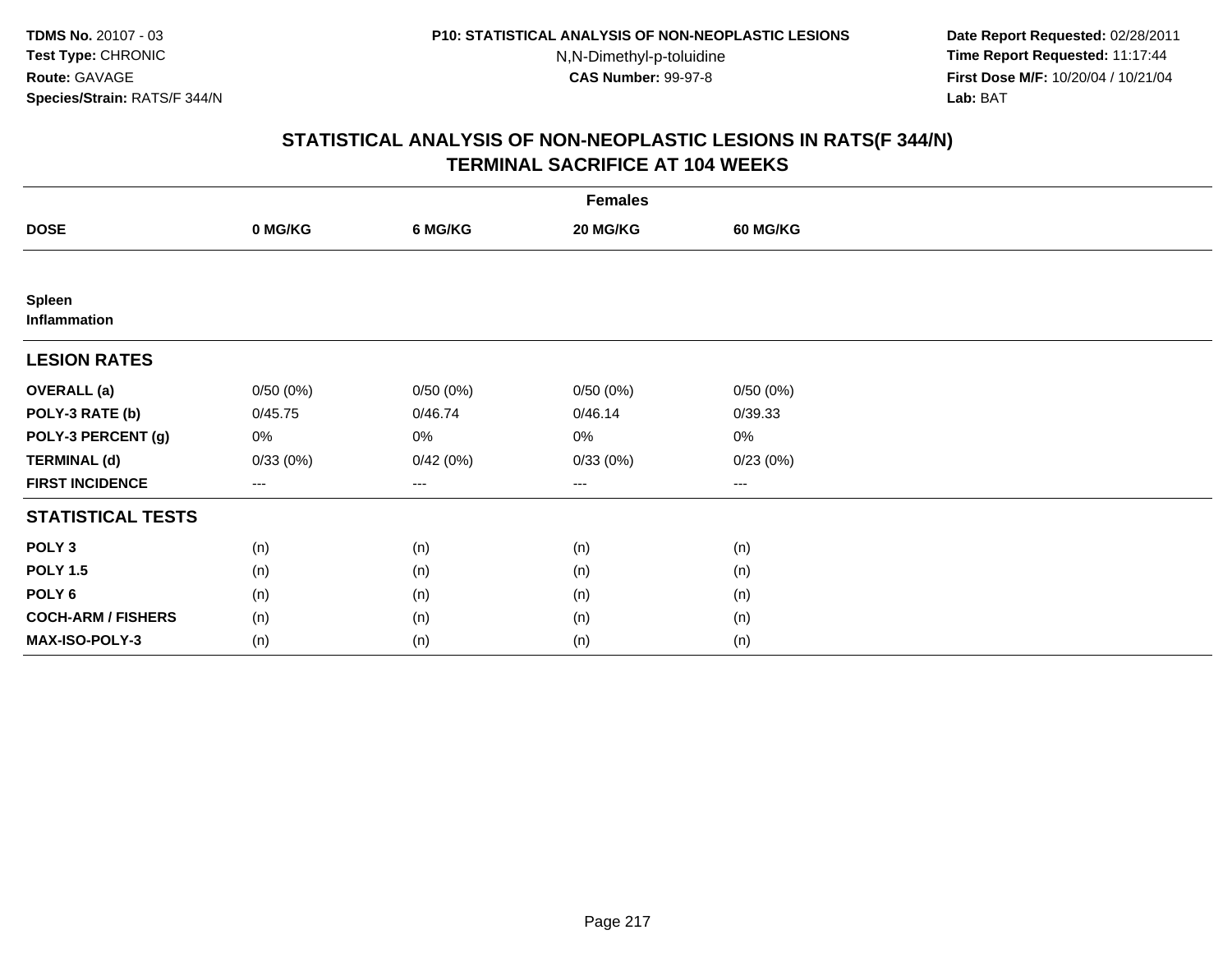N,N-Dimethyl-p-toluidine

 **Date Report Requested:** 02/28/2011 **Time Report Requested:** 11:17:44 **First Dose M/F:** 10/20/04 / 10/21/04<br>**Lab:** BAT **Lab:** BAT

| <b>Females</b>                   |          |          |          |                 |  |  |  |
|----------------------------------|----------|----------|----------|-----------------|--|--|--|
| <b>DOSE</b>                      | 0 MG/KG  | 6 MG/KG  | 20 MG/KG | <b>60 MG/KG</b> |  |  |  |
|                                  |          |          |          |                 |  |  |  |
| <b>Spleen</b><br><b>Necrosis</b> |          |          |          |                 |  |  |  |
| <b>LESION RATES</b>              |          |          |          |                 |  |  |  |
| <b>OVERALL</b> (a)               | 2/50(4%) | 0/50(0%) | 0/50(0%) | 0/50(0%)        |  |  |  |
| POLY-3 RATE (b)                  | 2/46.39  | 0/46.74  | 0/46.14  | 0/39.33         |  |  |  |
| POLY-3 PERCENT (g)               | 4.3%     | 0%       | 0%       | 0%              |  |  |  |
| <b>TERMINAL (d)</b>              | 0/33(0%) | 0/42(0%) | 0/33(0%) | 0/23(0%)        |  |  |  |
| <b>FIRST INCIDENCE</b>           | 547      | ---      | ---      | ---             |  |  |  |
| <b>STATISTICAL TESTS</b>         |          |          |          |                 |  |  |  |
| POLY <sub>3</sub>                | P=0.244N | P=0.236N | P=0.238N | P=0.276N        |  |  |  |
| <b>POLY 1.5</b>                  | P=0.242N | P=0.239N | P=0.238N | P=0.263N        |  |  |  |
| POLY <sub>6</sub>                | P=0.248N | P=0.229N | P=0.239N | P=0.289N        |  |  |  |
| <b>COCH-ARM / FISHERS</b>        | P=0.242N | P=0.247N | P=0.247N | P=0.247N        |  |  |  |
| <b>MAX-ISO-POLY-3</b>            | P=0.070N | P=0.076N | P=0.077N | P=0.112N        |  |  |  |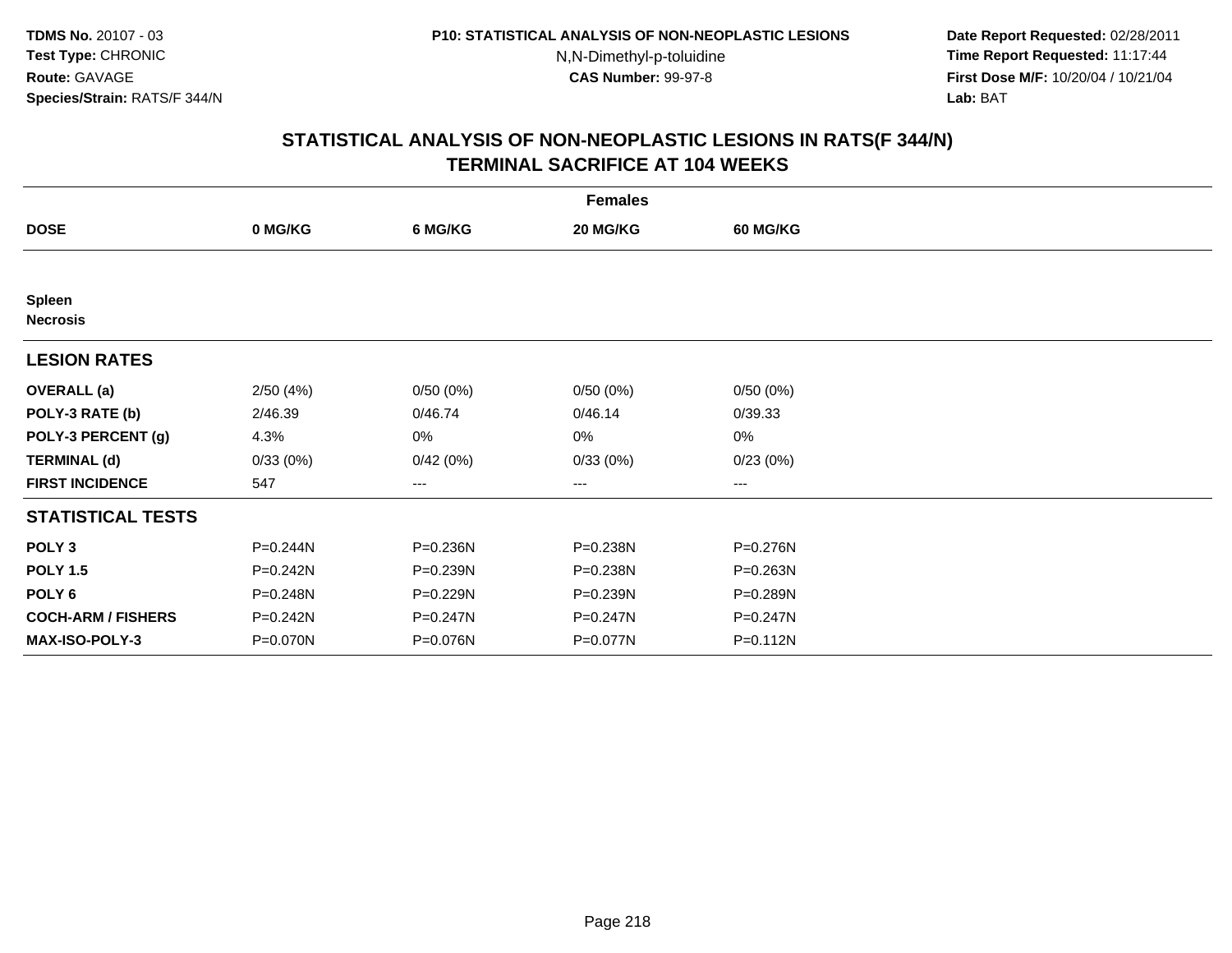N,N-Dimethyl-p-toluidine

 **Date Report Requested:** 02/28/2011 **Time Report Requested:** 11:17:44 **First Dose M/F:** 10/20/04 / 10/21/04<br>**Lab:** BAT **Lab:** BAT

| <b>Females</b>                |             |             |             |                 |  |  |  |
|-------------------------------|-------------|-------------|-------------|-----------------|--|--|--|
| <b>DOSE</b>                   | 0 MG/KG     | 6 MG/KG     | 20 MG/KG    | <b>60 MG/KG</b> |  |  |  |
|                               |             |             |             |                 |  |  |  |
| <b>Spleen</b><br>Pigmentation |             |             |             |                 |  |  |  |
| <b>LESION RATES</b>           |             |             |             |                 |  |  |  |
| <b>OVERALL</b> (a)            | 44/50 (88%) | 47/50 (94%) | 47/50 (94%) | 49/50 (98%)     |  |  |  |
| POLY-3 RATE (b)               | 44/48.90    | 47/48.36    | 47/49.50    | 49/49.00        |  |  |  |
| POLY-3 PERCENT (g)            | 90%         | 97.2%       | 95%         | 100%            |  |  |  |
| <b>TERMINAL (d)</b>           | 32/33 (97%) | 41/42 (98%) | 32/33 (97%) | 23/23 (100%)    |  |  |  |
| <b>FIRST INCIDENCE</b>        | 574         | 574         | 604         | 381             |  |  |  |
| <b>STATISTICAL TESTS</b>      |             |             |             |                 |  |  |  |
| POLY <sub>3</sub>             | P=0.038*    | $P = 0.132$ | $P = 0.278$ | P=0.024*        |  |  |  |
| <b>POLY 1.5</b>               | $P=0.031*$  | $P = 0.131$ | $P = 0.261$ | $P=0.020*$      |  |  |  |
| POLY 6                        | $P=0.052$   | $P = 0.155$ | $P = 0.311$ | $P=0.033*$      |  |  |  |
| <b>COCH-ARM / FISHERS</b>     | $P = 0.068$ | $P = 0.243$ | $P = 0.243$ | $P = 0.056$     |  |  |  |
| <b>MAX-ISO-POLY-3</b>         | P=0.008**   | $P = 0.060$ | $P = 0.162$ | P=0.006**       |  |  |  |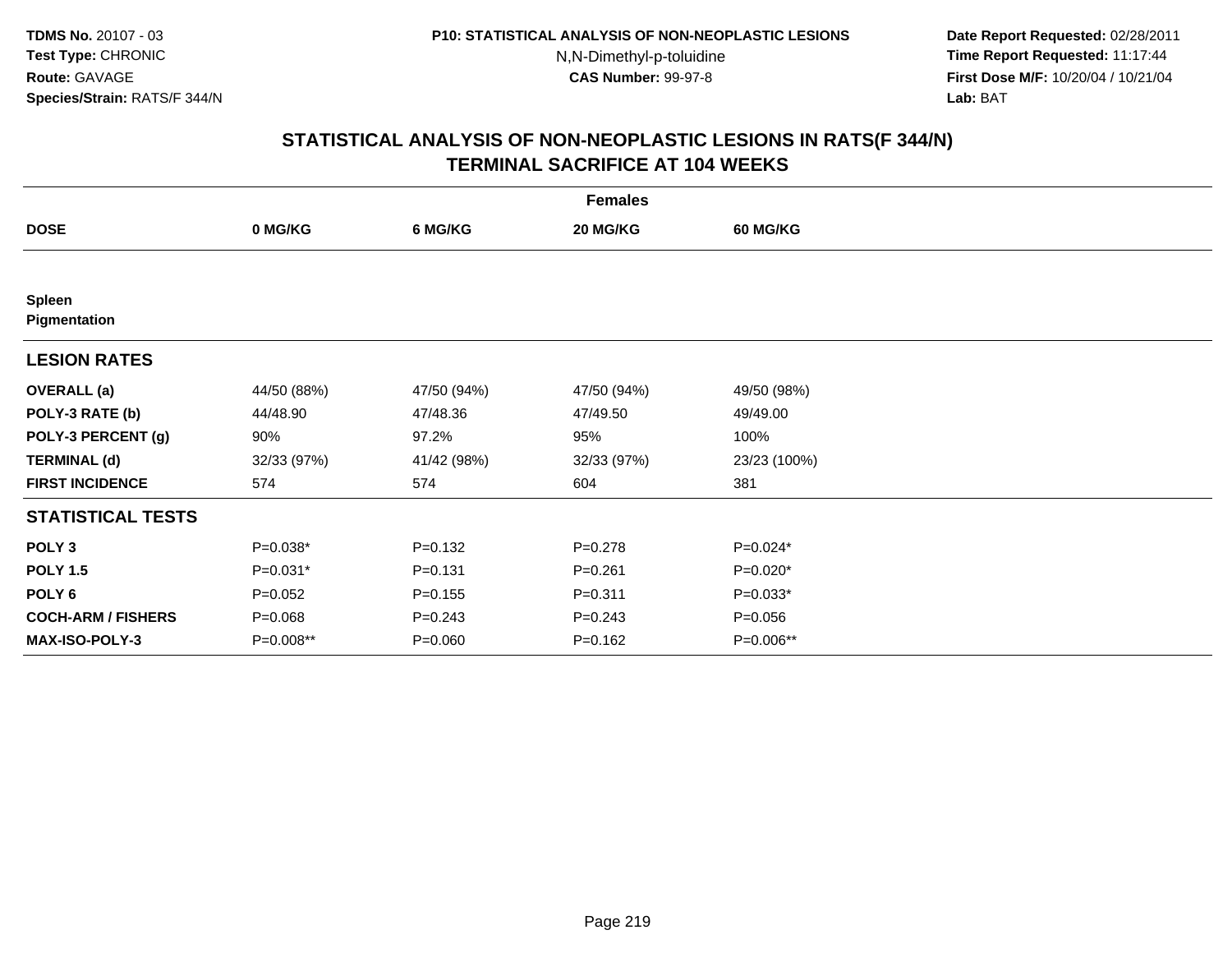N,N-Dimethyl-p-toluidine

 **Date Report Requested:** 02/28/2011 **Time Report Requested:** 11:17:44 **First Dose M/F:** 10/20/04 / 10/21/04<br>**Lab:** BAT **Lab:** BAT

|                                           | <b>Females</b> |            |             |                 |  |  |  |  |
|-------------------------------------------|----------------|------------|-------------|-----------------|--|--|--|--|
| <b>DOSE</b>                               | 0 MG/KG        | 6 MG/KG    | 20 MG/KG    | <b>60 MG/KG</b> |  |  |  |  |
|                                           |                |            |             |                 |  |  |  |  |
| <b>Spleen: Capsule</b><br><b>Fibrosis</b> |                |            |             |                 |  |  |  |  |
| <b>LESION RATES</b>                       |                |            |             |                 |  |  |  |  |
| <b>OVERALL</b> (a)                        | 8/50 (16%)     | 0/50(0%)   | 8/50 (16%)  | 41/50 (82%)     |  |  |  |  |
| POLY-3 RATE (b)                           | 8/46.72        | 0/46.74    | 8/46.57     | 41/46.06        |  |  |  |  |
| POLY-3 PERCENT (g)                        | 17.1%          | 0%         | 17.2%       | 89%             |  |  |  |  |
| <b>TERMINAL (d)</b>                       | 4/33 (12%)     | 0/42(0%)   | 5/33(15%)   | 20/23 (87%)     |  |  |  |  |
| <b>FIRST INCIDENCE</b>                    | 547            | ---        | 680         | 459             |  |  |  |  |
| <b>STATISTICAL TESTS</b>                  |                |            |             |                 |  |  |  |  |
| POLY <sub>3</sub>                         | P<0.001**      | P=0.004N** | $P = 0.605$ | P<0.001**       |  |  |  |  |
| <b>POLY 1.5</b>                           | P<0.001**      | P=0.004N** | $P = 0.606$ | P<0.001**       |  |  |  |  |
| POLY <sub>6</sub>                         | P<0.001**      | P=0.003N** | $P = 0.604$ | P<0.001**       |  |  |  |  |
| <b>COCH-ARM / FISHERS</b>                 | P<0.001**      | P=0.003N** | P=0.607N    | P<0.001**       |  |  |  |  |
| <b>MAX-ISO-POLY-3</b>                     | P<0.001**      | P<0.001N** | $P = 0.496$ | P<0.001**       |  |  |  |  |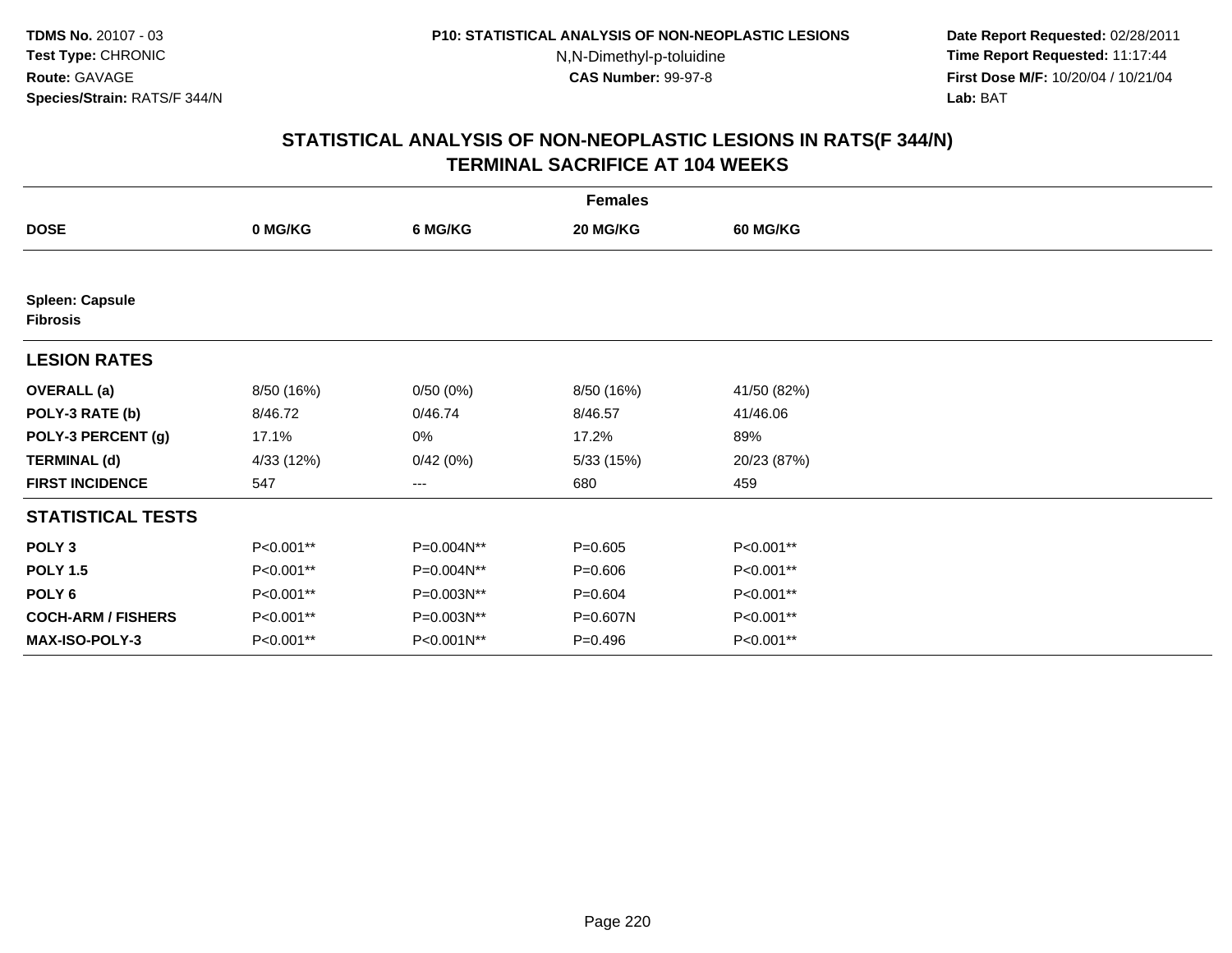N,N-Dimethyl-p-toluidine

 **Date Report Requested:** 02/28/2011 **Time Report Requested:** 11:17:44 **First Dose M/F:** 10/20/04 / 10/21/04<br>**Lab:** BAT **Lab:** BAT

|                                                          | <b>Females</b> |             |             |                 |  |  |  |  |
|----------------------------------------------------------|----------------|-------------|-------------|-----------------|--|--|--|--|
| <b>DOSE</b>                                              | 0 MG/KG        | 6 MG/KG     | 20 MG/KG    | <b>60 MG/KG</b> |  |  |  |  |
|                                                          |                |             |             |                 |  |  |  |  |
| <b>Spleen: Capsule</b><br><b>Hypertrophy Mesothelium</b> |                |             |             |                 |  |  |  |  |
| <b>LESION RATES</b>                                      |                |             |             |                 |  |  |  |  |
| <b>OVERALL</b> (a)                                       | 1/50(2%)       | 14/50 (28%) | 10/50 (20%) | 16/50 (32%)     |  |  |  |  |
| POLY-3 RATE (b)                                          | 1/45.87        | 14/47.26    | 10/46.78    | 16/41.50        |  |  |  |  |
| POLY-3 PERCENT (g)                                       | 2.2%           | 29.6%       | 21.4%       | 38.6%           |  |  |  |  |
| <b>TERMINAL (d)</b>                                      | 0/33(0%)       | 12/42 (29%) | 8/33 (24%)  | 10/23 (44%)     |  |  |  |  |
| <b>FIRST INCIDENCE</b>                                   | 698            | 611         | 604         | 468             |  |  |  |  |
| <b>STATISTICAL TESTS</b>                                 |                |             |             |                 |  |  |  |  |
| POLY <sub>3</sub>                                        | P<0.001**      | P<0.001**   | P=0.004**   | P<0.001**       |  |  |  |  |
| <b>POLY 1.5</b>                                          | P=0.002**      | P<0.001**   | P=0.004**   | P<0.001**       |  |  |  |  |
| POLY 6                                                   | P<0.001**      | P<0.001**   | P=0.004**   | P<0.001**       |  |  |  |  |
| <b>COCH-ARM / FISHERS</b>                                | P=0.005**      | P<0.001**   | P=0.004**   | P<0.001**       |  |  |  |  |
| <b>MAX-ISO-POLY-3</b>                                    | P<0.001**      | P<0.001**   | P=0.002**   | P<0.001**       |  |  |  |  |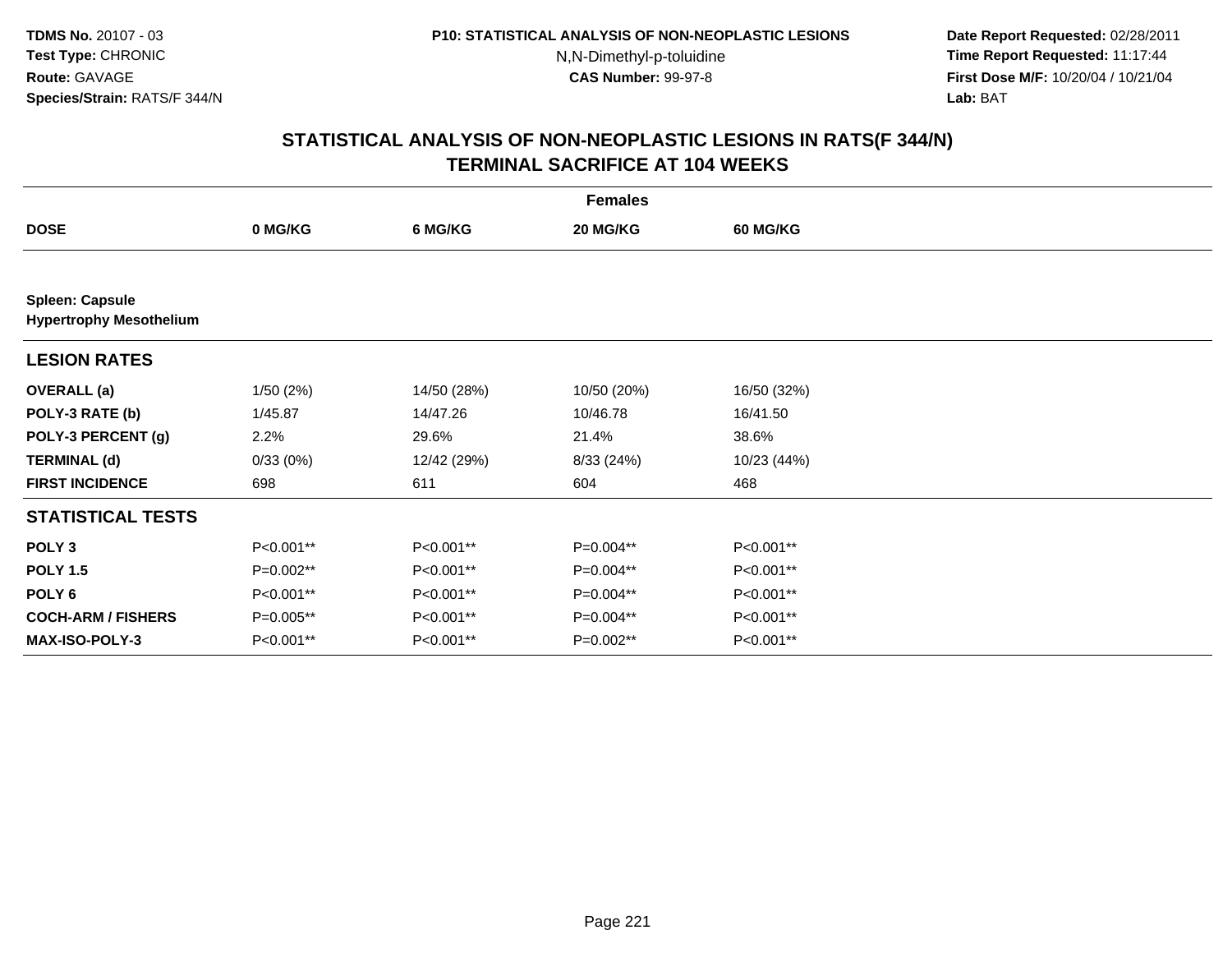**Date Report Requested:** 02/28/2011 **Time Report Requested:** 11:17:44 **First Dose M/F:** 10/20/04 / 10/21/04<br>**Lab:** BAT **Lab:** BAT

|                                                    | <b>Females</b> |             |              |                 |  |  |  |  |
|----------------------------------------------------|----------------|-------------|--------------|-----------------|--|--|--|--|
| <b>DOSE</b>                                        | 0 MG/KG        | 6 MG/KG     | 20 MG/KG     | <b>60 MG/KG</b> |  |  |  |  |
|                                                    |                |             |              |                 |  |  |  |  |
| <b>Spleen: Lymphoid Follicle</b><br><b>Atrophy</b> |                |             |              |                 |  |  |  |  |
| <b>LESION RATES</b>                                |                |             |              |                 |  |  |  |  |
| <b>OVERALL</b> (a)                                 | 1/50(2%)       | 2/50(4%)    | 0/50(0%)     | 28/50 (56%)     |  |  |  |  |
| POLY-3 RATE (b)                                    | 1/45.87        | 2/46.74     | 0/46.14      | 28/47.79        |  |  |  |  |
| POLY-3 PERCENT (g)                                 | 2.2%           | 4.3%        | 0%           | 58.6%           |  |  |  |  |
| <b>TERMINAL (d)</b>                                | 0/33(0%)       | 2/42(5%)    | 0/33(0%)     | 10/23 (44%)     |  |  |  |  |
| <b>FIRST INCIDENCE</b>                             | 698            | 728 (T)     | $--$         | 14              |  |  |  |  |
| <b>STATISTICAL TESTS</b>                           |                |             |              |                 |  |  |  |  |
| POLY <sub>3</sub>                                  | P<0.001**      | $P = 0.507$ | P=0.499N     | P<0.001**       |  |  |  |  |
| <b>POLY 1.5</b>                                    | P<0.001**      | $P = 0.500$ | P=0.499N     | P<0.001**       |  |  |  |  |
| POLY <sub>6</sub>                                  | P<0.001**      | $P = 0.519$ | P=0.499N     | P<0.001**       |  |  |  |  |
| <b>COCH-ARM / FISHERS</b>                          | P<0.001**      | $P = 0.500$ | P=0.500N     | P<0.001**       |  |  |  |  |
| MAX-ISO-POLY-3                                     | P<0.001**      | $P = 0.288$ | $P = 0.159N$ | P<0.001**       |  |  |  |  |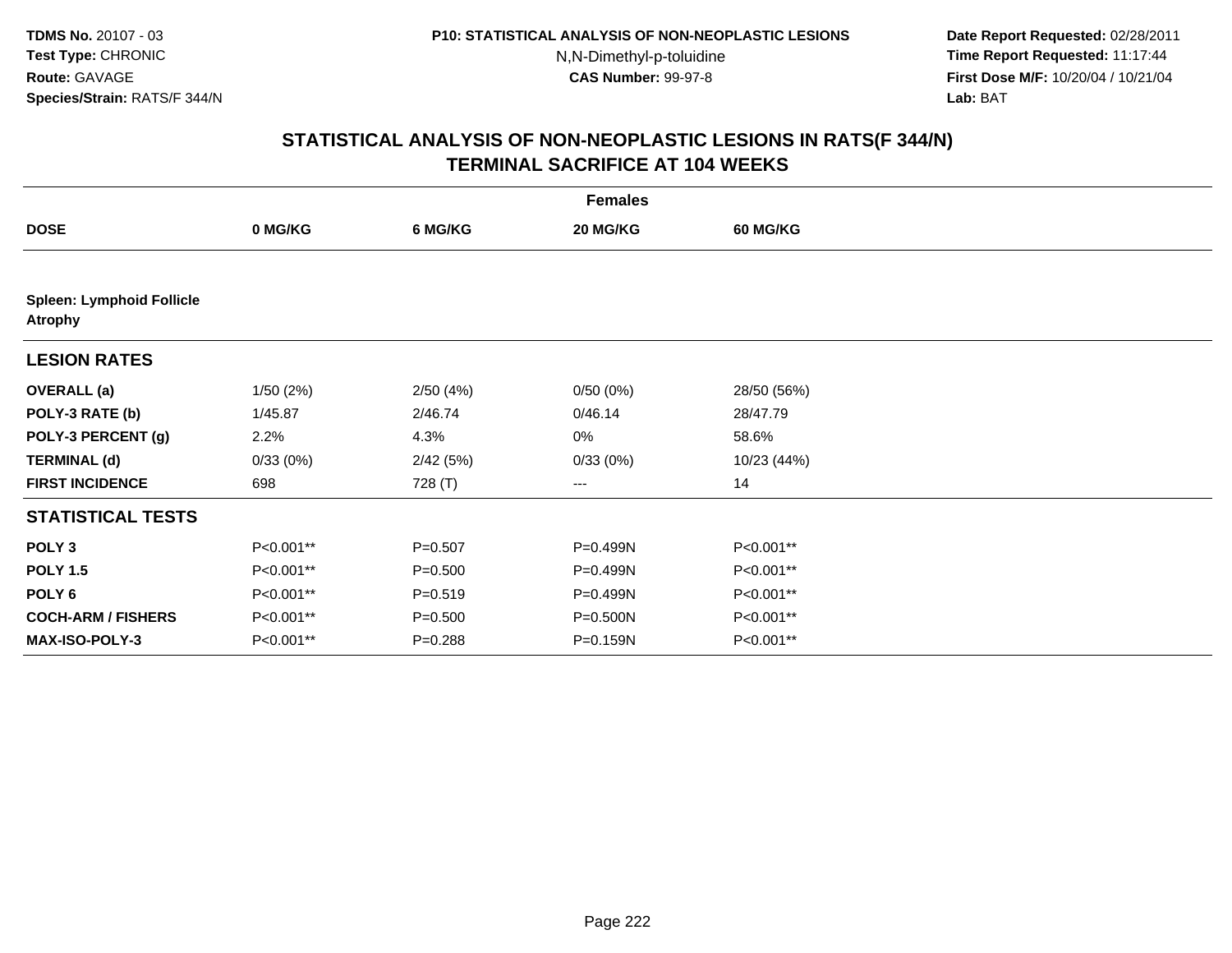N,N-Dimethyl-p-toluidine

 **Date Report Requested:** 02/28/2011 **Time Report Requested:** 11:17:44 **First Dose M/F:** 10/20/04 / 10/21/04<br>**Lab:** BAT **Lab:** BAT

|                                           | <b>Females</b> |          |                        |                        |  |  |  |  |
|-------------------------------------------|----------------|----------|------------------------|------------------------|--|--|--|--|
| <b>DOSE</b>                               | 0 MG/KG        | 6 MG/KG  | 20 MG/KG               | <b>60 MG/KG</b>        |  |  |  |  |
|                                           |                |          |                        |                        |  |  |  |  |
| <b>Spleen: Red Pulp</b><br><b>Atrophy</b> |                |          |                        |                        |  |  |  |  |
| <b>LESION RATES</b>                       |                |          |                        |                        |  |  |  |  |
| <b>OVERALL</b> (a)                        | 0/50(0%)       | 0/50(0%) | 0/50(0%)               | 0/50(0%)               |  |  |  |  |
| POLY-3 RATE (b)                           | 0/45.75        | 0/46.74  | 0/46.14                | 0/39.33                |  |  |  |  |
| POLY-3 PERCENT (g)                        | 0%             | $0\%$    | 0%                     | $0\%$                  |  |  |  |  |
| <b>TERMINAL (d)</b>                       | 0/33(0%)       | 0/42(0%) | 0/33(0%)               | 0/23(0%)               |  |  |  |  |
| <b>FIRST INCIDENCE</b>                    | $--$           | $--$     | $\qquad \qquad \cdots$ | $\qquad \qquad \cdots$ |  |  |  |  |
| <b>STATISTICAL TESTS</b>                  |                |          |                        |                        |  |  |  |  |
| POLY <sub>3</sub>                         | (n)            | (n)      | (n)                    | (n)                    |  |  |  |  |
| <b>POLY 1.5</b>                           | (n)            | (n)      | (n)                    | (n)                    |  |  |  |  |
| POLY <sub>6</sub>                         | (n)            | (n)      | (n)                    | (n)                    |  |  |  |  |
| <b>COCH-ARM / FISHERS</b>                 | (n)            | (n)      | (n)                    | (n)                    |  |  |  |  |
| MAX-ISO-POLY-3                            | (n)            | (n)      | (n)                    | (n)                    |  |  |  |  |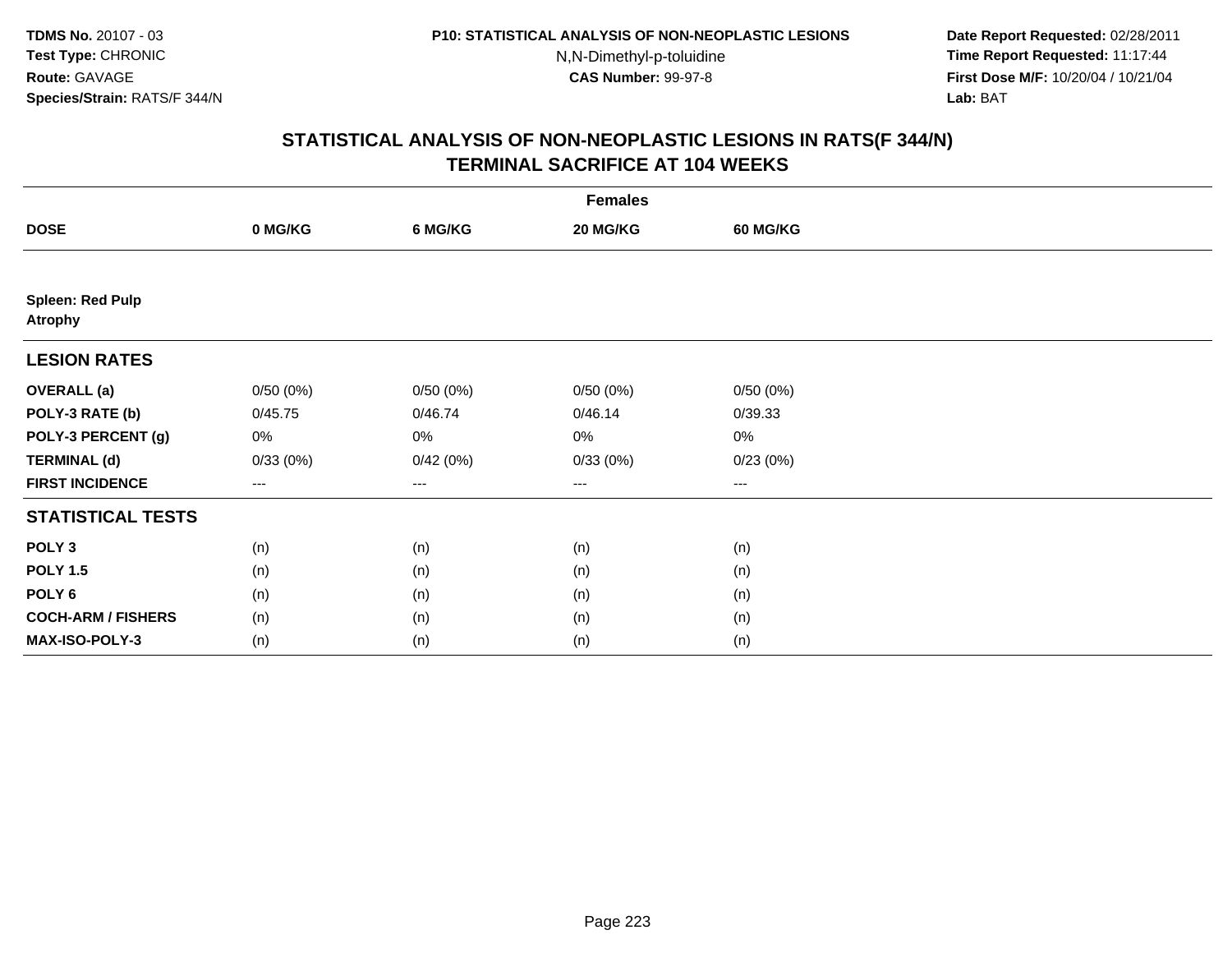**Date Report Requested:** 02/28/2011 **Time Report Requested:** 11:17:44 **First Dose M/F:** 10/20/04 / 10/21/04<br>**Lab:** BAT **Lab:** BAT

| <b>Females</b>                      |             |           |           |              |  |  |  |
|-------------------------------------|-------------|-----------|-----------|--------------|--|--|--|
| <b>DOSE</b>                         | 0 MG/KG     | 6 MG/KG   | 20 MG/KG  | 60 MG/KG     |  |  |  |
|                                     |             |           |           |              |  |  |  |
| Stomach, Forestomach<br>Hyperplasia |             |           |           |              |  |  |  |
| <b>LESION RATES</b>                 |             |           |           |              |  |  |  |
| <b>OVERALL</b> (a)                  | 5/50 (10%)  | 1/50(2%)  | 4/50 (8%) | 4/50 (8%)    |  |  |  |
| POLY-3 RATE (b)                     | 5/46.08     | 1/46.74   | 4/46.70   | 4/39.50      |  |  |  |
| POLY-3 PERCENT (g)                  | 10.9%       | 2.1%      | 8.6%      | 10.1%        |  |  |  |
| <b>TERMINAL (d)</b>                 | 2/33(6%)    | 1/42(2%)  | 1/33(3%)  | 2/23(9%)     |  |  |  |
| <b>FIRST INCIDENCE</b>              | 690         | 728 (T)   | 659       | 701          |  |  |  |
| <b>STATISTICAL TESTS</b>            |             |           |           |              |  |  |  |
| POLY <sub>3</sub>                   | $P=0.377$   | P=0.098N  | P=0.492N  | P=0.596N     |  |  |  |
| <b>POLY 1.5</b>                     | $P=0.412$   | P=0.102N  | P=0.495N  | $P = 0.565N$ |  |  |  |
| POLY <sub>6</sub>                   | $P = 0.339$ | P=0.091N  | P=0.487N  | P=0.625N     |  |  |  |
| <b>COCH-ARM / FISHERS</b>           | $P = 0.476$ | P=0.102N  | P=0.500N  | P=0.500N     |  |  |  |
| <b>MAX-ISO-POLY-3</b>               | P=0.424N    | P=0.044N* | P=0.356N  | P=0.459N     |  |  |  |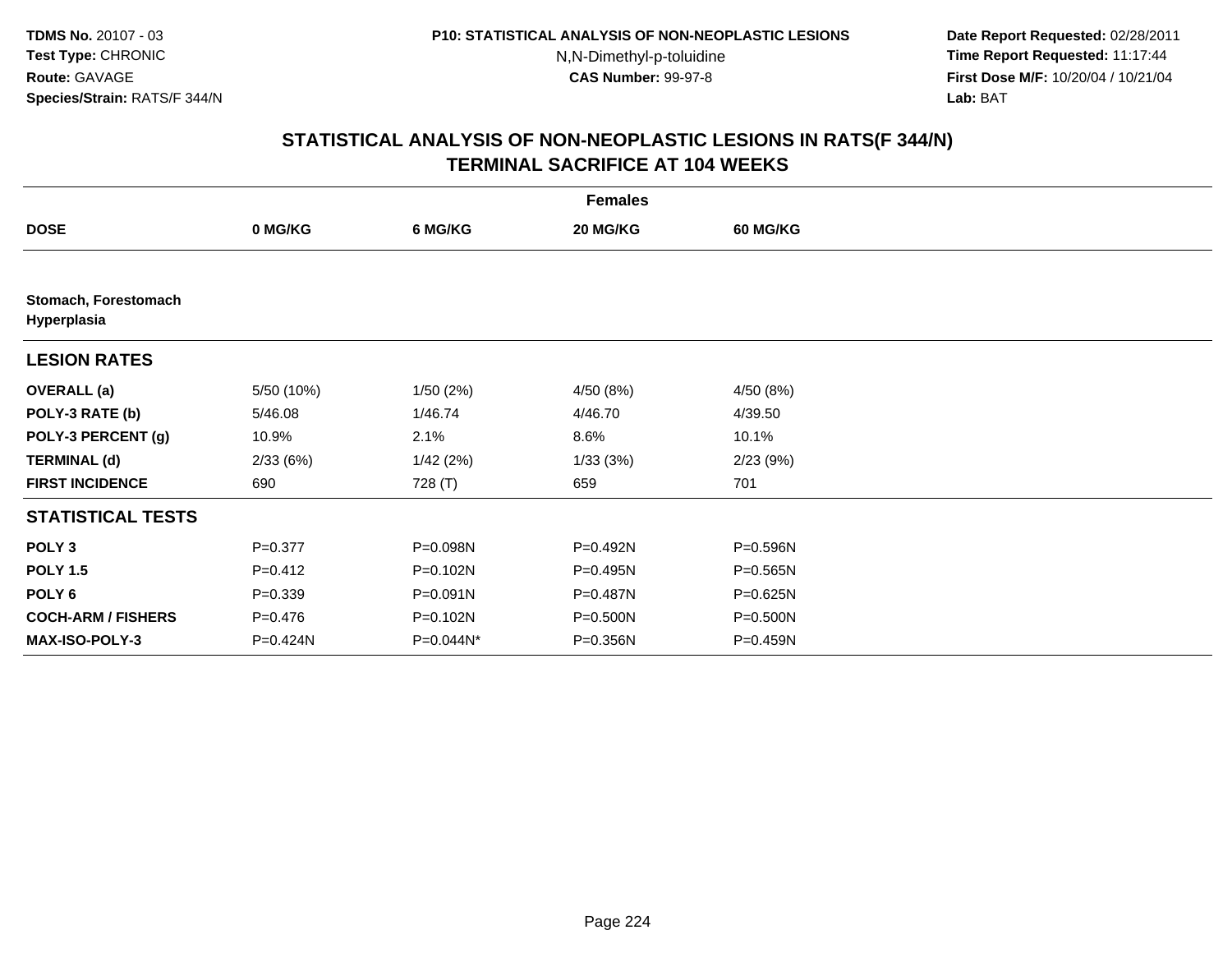**Date Report Requested:** 02/28/2011 **Time Report Requested:** 11:17:44 **First Dose M/F:** 10/20/04 / 10/21/04<br>**Lab:** BAT **Lab:** BAT

| <b>Females</b>                       |              |                        |           |                 |  |  |  |
|--------------------------------------|--------------|------------------------|-----------|-----------------|--|--|--|
| <b>DOSE</b>                          | 0 MG/KG      | 6 MG/KG                | 20 MG/KG  | <b>60 MG/KG</b> |  |  |  |
|                                      |              |                        |           |                 |  |  |  |
| Stomach, Forestomach<br>Inflammation |              |                        |           |                 |  |  |  |
| <b>LESION RATES</b>                  |              |                        |           |                 |  |  |  |
| <b>OVERALL</b> (a)                   | 5/50 (10%)   | 0/50(0%)               | 4/50 (8%) | 2/50(4%)        |  |  |  |
| POLY-3 RATE (b)                      | 5/46.08      | 0/46.74                | 4/46.96   | 2/39.33         |  |  |  |
| POLY-3 PERCENT (g)                   | 10.9%        | 0%                     | 8.5%      | 5.1%            |  |  |  |
| <b>TERMINAL (d)</b>                  | 2/33(6%)     | 0/42(0%)               | 0/33(0%)  | 2/23(9%)        |  |  |  |
| <b>FIRST INCIDENCE</b>               | 691          | $\qquad \qquad \cdots$ | 659       | 728 (T)         |  |  |  |
| <b>STATISTICAL TESTS</b>             |              |                        |           |                 |  |  |  |
| POLY <sub>3</sub>                    | $P = 0.501N$ | P=0.029N*              | P=0.488N  | P=0.285N        |  |  |  |
| <b>POLY 1.5</b>                      | P=0.468N     | P=0.031N*              | P=0.493N  | P=0.262N        |  |  |  |
| POLY <sub>6</sub>                    | P=0.539N     | P=0.027N*              | P=0.481N  | $P = 0.310N$    |  |  |  |
| <b>COCH-ARM / FISHERS</b>            | P=0.413N     | P=0.028N*              | P=0.500N  | P=0.218N        |  |  |  |
| <b>MAX-ISO-POLY-3</b>                | P=0.219N     | P=0.010N**             | P=0.353N  | P=0.186N        |  |  |  |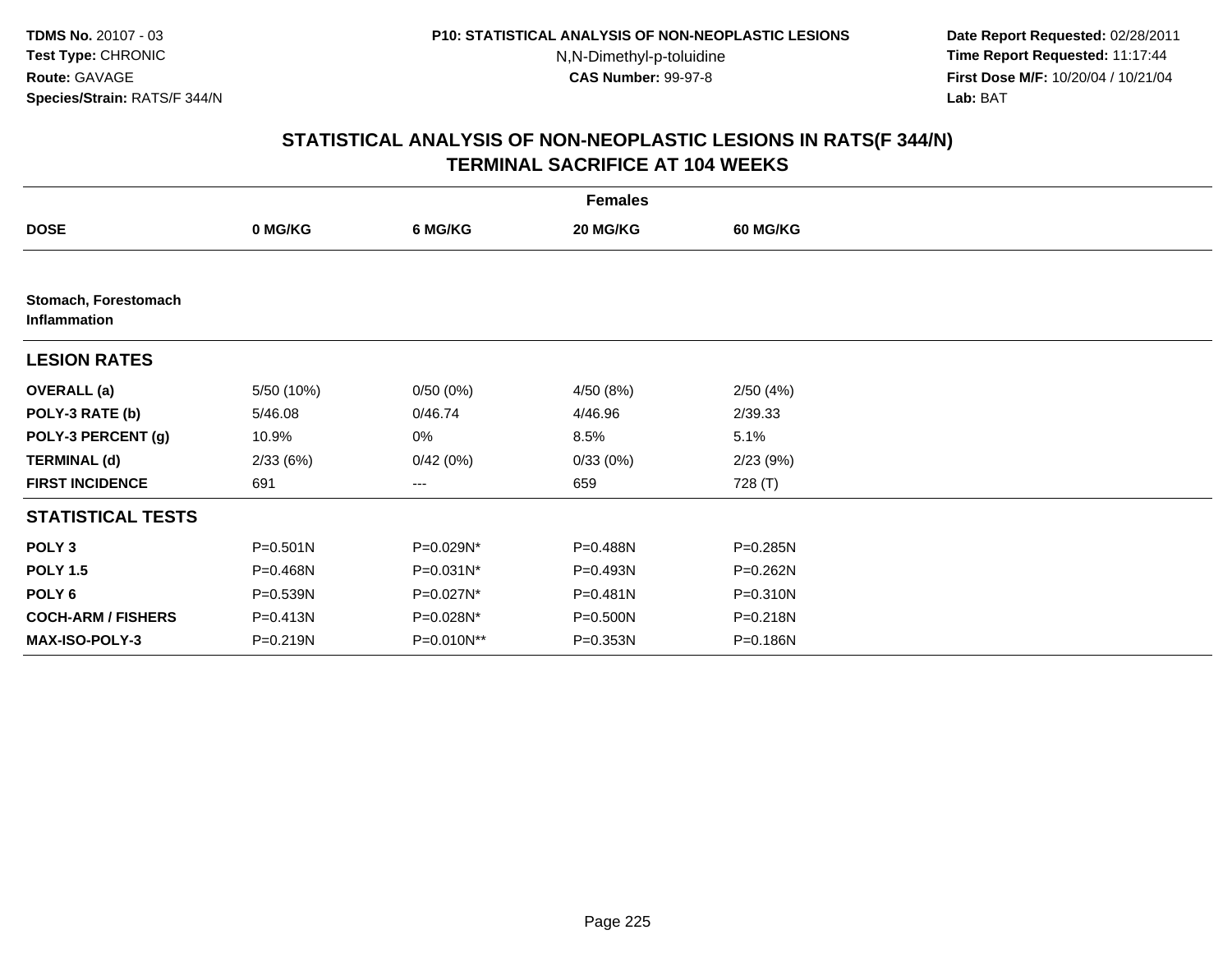**Date Report Requested:** 02/28/2011 **Time Report Requested:** 11:17:44 **First Dose M/F:** 10/20/04 / 10/21/04<br>**Lab:** BAT **Lab:** BAT

|                                      | <b>Females</b> |            |              |                 |  |  |  |  |
|--------------------------------------|----------------|------------|--------------|-----------------|--|--|--|--|
| <b>DOSE</b>                          | 0 MG/KG        | 6 MG/KG    | 20 MG/KG     | <b>60 MG/KG</b> |  |  |  |  |
|                                      |                |            |              |                 |  |  |  |  |
| Stomach, Forestomach<br><b>Ulcer</b> |                |            |              |                 |  |  |  |  |
| <b>LESION RATES</b>                  |                |            |              |                 |  |  |  |  |
| <b>OVERALL</b> (a)                   | 5/50 (10%)     | 0/50(0%)   | 3/50(6%)     | 2/50(4%)        |  |  |  |  |
| POLY-3 RATE (b)                      | 5/46.08        | 0/46.74    | 3/46.70      | 2/39.33         |  |  |  |  |
| POLY-3 PERCENT (g)                   | 10.9%          | 0%         | 6.4%         | 5.1%            |  |  |  |  |
| <b>TERMINAL (d)</b>                  | 2/33(6%)       | 0/42(0%)   | 0/33(0%)     | 2/23(9%)        |  |  |  |  |
| <b>FIRST INCIDENCE</b>               | 691            | ---        | 659          | 728 (T)         |  |  |  |  |
| <b>STATISTICAL TESTS</b>             |                |            |              |                 |  |  |  |  |
| POLY <sub>3</sub>                    | P=0.493N       | P=0.029N*  | P=0.349N     | P=0.285N        |  |  |  |  |
| <b>POLY 1.5</b>                      | P=0.464N       | P=0.031N*  | P=0.352N     | P=0.262N        |  |  |  |  |
| POLY 6                               | P=0.525N       | P=0.027N*  | $P = 0.345N$ | P=0.310N        |  |  |  |  |
| <b>COCH-ARM / FISHERS</b>            | P=0.418N       | P=0.028N*  | P=0.357N     | P=0.218N        |  |  |  |  |
| <b>MAX-ISO-POLY-3</b>                | P=0.160N       | P=0.010N** | P=0.227N     | P=0.186N        |  |  |  |  |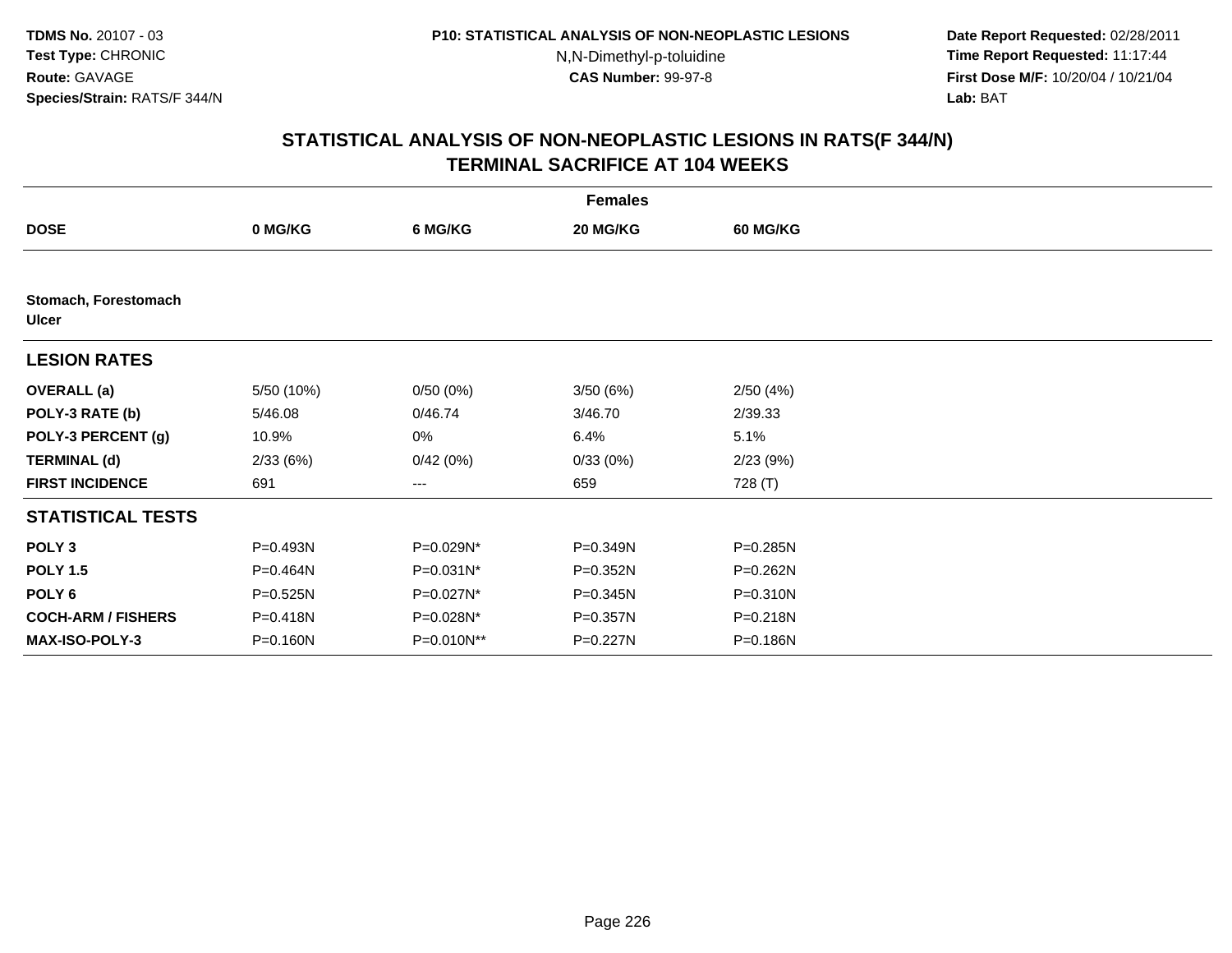N,N-Dimethyl-p-toluidine

 **Date Report Requested:** 02/28/2011 **Time Report Requested:** 11:17:44 **First Dose M/F:** 10/20/04 / 10/21/04<br>**Lab:** BAT **Lab:** BAT

|                                    | <b>Females</b> |          |          |                 |  |  |  |  |
|------------------------------------|----------------|----------|----------|-----------------|--|--|--|--|
| <b>DOSE</b>                        | 0 MG/KG        | 6 MG/KG  | 20 MG/KG | <b>60 MG/KG</b> |  |  |  |  |
|                                    |                |          |          |                 |  |  |  |  |
| Stomach, Glandular<br>Inflammation |                |          |          |                 |  |  |  |  |
| <b>LESION RATES</b>                |                |          |          |                 |  |  |  |  |
| <b>OVERALL (a)</b>                 | 0/50(0%)       | 0/50(0%) | 1/50(2%) | 0/50(0%)        |  |  |  |  |
| POLY-3 RATE (b)                    | 0/45.75        | 0/46.74  | 1/46.35  | 0/39.33         |  |  |  |  |
| POLY-3 PERCENT (g)                 | 0%             | 0%       | 2.2%     | $0\%$           |  |  |  |  |
| <b>TERMINAL (d)</b>                | 0/33(0%)       | 0/42(0%) | 0/33(0%) | 0/23(0%)        |  |  |  |  |
| <b>FIRST INCIDENCE</b>             | $--$           | $--$     | 673      | $--$            |  |  |  |  |
| <b>STATISTICAL TESTS</b>           |                |          |          |                 |  |  |  |  |
| POLY <sub>3</sub>                  | (n)            | (n)      | (n)      | (n)             |  |  |  |  |
| <b>POLY 1.5</b>                    | (n)            | (n)      | (n)      | (n)             |  |  |  |  |
| POLY <sub>6</sub>                  | (n)            | (n)      | (n)      | (n)             |  |  |  |  |
| <b>COCH-ARM / FISHERS</b>          | (n)            | (n)      | (n)      | (n)             |  |  |  |  |
| MAX-ISO-POLY-3                     | (n)            | (n)      | (n)      | (n)             |  |  |  |  |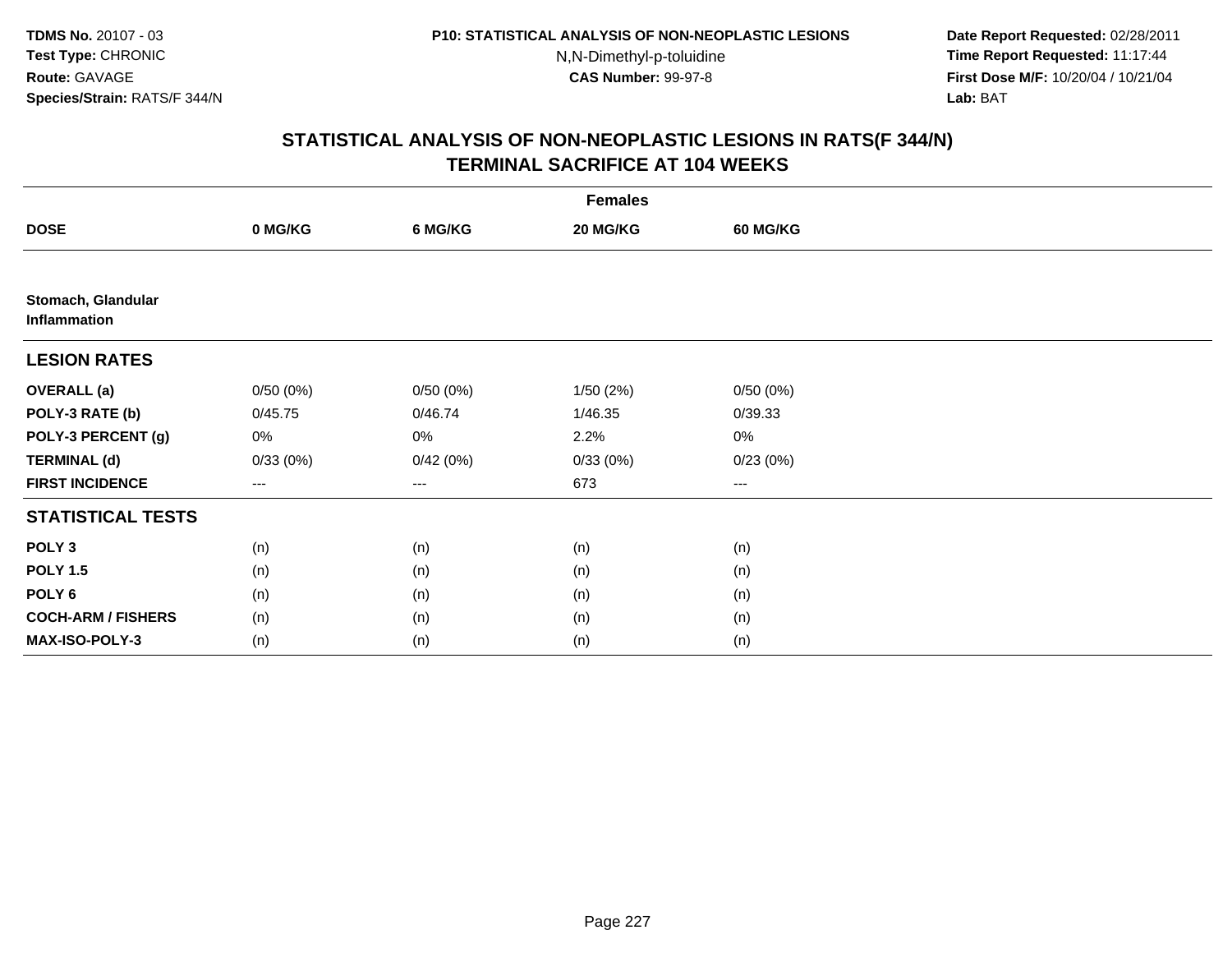N,N-Dimethyl-p-toluidine

 **Date Report Requested:** 02/28/2011 **Time Report Requested:** 11:17:44 **First Dose M/F:** 10/20/04 / 10/21/04<br>**Lab:** BAT **Lab:** BAT

|                                             | <b>Females</b> |          |          |          |  |  |  |  |
|---------------------------------------------|----------------|----------|----------|----------|--|--|--|--|
| <b>DOSE</b>                                 | 0 MG/KG        | 6 MG/KG  | 20 MG/KG | 60 MG/KG |  |  |  |  |
|                                             |                |          |          |          |  |  |  |  |
| Stomach, Glandular<br><b>Mineralization</b> |                |          |          |          |  |  |  |  |
| <b>LESION RATES</b>                         |                |          |          |          |  |  |  |  |
| <b>OVERALL (a)</b>                          | 1/50(2%)       | 0/50(0%) | 0/50(0%) | 0/50(0%) |  |  |  |  |
| POLY-3 RATE (b)                             | 1/45.75        | 0/46.74  | 0/46.14  | 0/39.33  |  |  |  |  |
| POLY-3 PERCENT (g)                          | 2.2%           | 0%       | $0\%$    | $0\%$    |  |  |  |  |
| <b>TERMINAL (d)</b>                         | 1/33(3%)       | 0/42(0%) | 0/33(0%) | 0/23(0%) |  |  |  |  |
| <b>FIRST INCIDENCE</b>                      | 728 (T)        | $--$     | $--$     | ---      |  |  |  |  |
| <b>STATISTICAL TESTS</b>                    |                |          |          |          |  |  |  |  |
| POLY <sub>3</sub>                           | (n)            | (n)      | (n)      | (n)      |  |  |  |  |
| <b>POLY 1.5</b>                             | (n)            | (n)      | (n)      | (n)      |  |  |  |  |
| POLY <sub>6</sub>                           | (n)            | (n)      | (n)      | (n)      |  |  |  |  |
| <b>COCH-ARM / FISHERS</b>                   | (n)            | (n)      | (n)      | (n)      |  |  |  |  |
| MAX-ISO-POLY-3                              | (n)            | (n)      | (n)      | (n)      |  |  |  |  |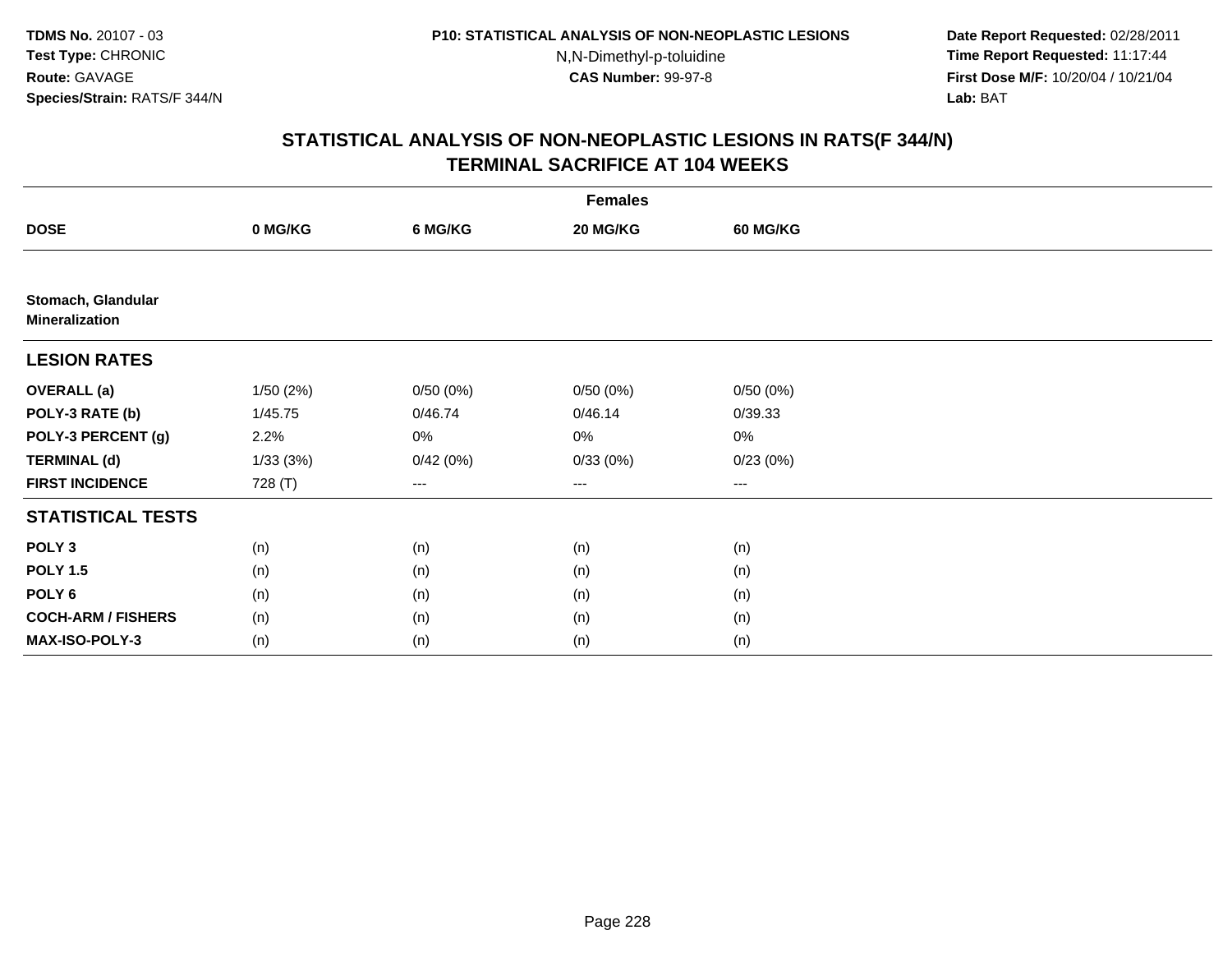**Date Report Requested:** 02/28/2011 **Time Report Requested:** 11:17:44 **First Dose M/F:** 10/20/04 / 10/21/04<br>**Lab:** BAT **Lab:** BAT

| <b>Females</b>                     |                   |          |          |                   |  |
|------------------------------------|-------------------|----------|----------|-------------------|--|
| <b>DOSE</b>                        | 0 MG/KG           | 6 MG/KG  | 20 MG/KG | <b>60 MG/KG</b>   |  |
|                                    |                   |          |          |                   |  |
| Stomach, Glandular<br><b>Ulcer</b> |                   |          |          |                   |  |
| <b>LESION RATES</b>                |                   |          |          |                   |  |
| <b>OVERALL</b> (a)                 | 0/50(0%)          | 0/50(0%) | 1/50(2%) | 0/50(0%)          |  |
| POLY-3 RATE (b)                    | 0/45.75           | 0/46.74  | 1/46.35  | 0/39.33           |  |
| POLY-3 PERCENT (g)                 | 0%                | 0%       | 2.2%     | $0\%$             |  |
| <b>TERMINAL (d)</b>                | 0/33(0%)          | 0/42(0%) | 0/33(0%) | 0/23(0%)          |  |
| <b>FIRST INCIDENCE</b>             | $\qquad \qquad -$ | ---      | 673      | $\qquad \qquad -$ |  |
| <b>STATISTICAL TESTS</b>           |                   |          |          |                   |  |
| POLY <sub>3</sub>                  | (n)               | (n)      | (n)      | (n)               |  |
| <b>POLY 1.5</b>                    | (n)               | (n)      | (n)      | (n)               |  |
| POLY <sub>6</sub>                  | (n)               | (n)      | (n)      | (n)               |  |
| <b>COCH-ARM / FISHERS</b>          | (n)               | (n)      | (n)      | (n)               |  |
| MAX-ISO-POLY-3                     | (n)               | (n)      | (n)      | (n)               |  |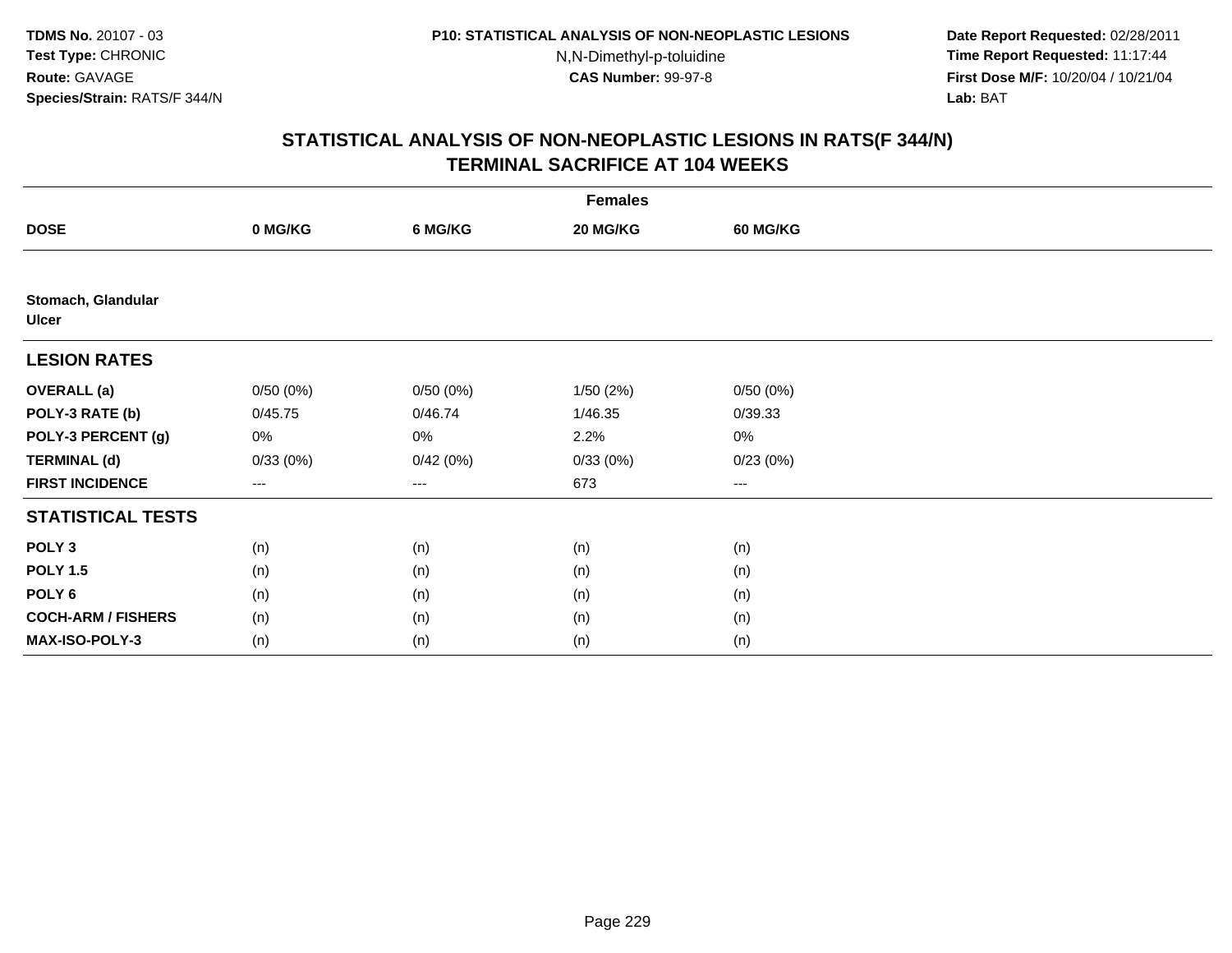**Date Report Requested:** 02/28/2011 **Time Report Requested:** 11:17:44 **First Dose M/F:** 10/20/04 / 10/21/04<br>**Lab:** BAT **Lab:** BAT

| <b>Females</b>                  |             |             |             |                 |  |
|---------------------------------|-------------|-------------|-------------|-----------------|--|
| <b>DOSE</b>                     | 0 MG/KG     | 6 MG/KG     | 20 MG/KG    | <b>60 MG/KG</b> |  |
|                                 |             |             |             |                 |  |
| <b>Thymus</b><br><b>Atrophy</b> |             |             |             |                 |  |
| <b>LESION RATES</b>             |             |             |             |                 |  |
| <b>OVERALL</b> (a)              | 45/47 (96%) | 45/50 (90%) | 45/50 (90%) | 44/48 (92%)     |  |
| POLY-3 RATE (b)                 | 45/47.00    | 45/48.32    | 45/49.54    | 44/46.18        |  |
| POLY-3 PERCENT (g)              | 95.7%       | 93.1%       | 90.8%       | 95.3%           |  |
| <b>TERMINAL (d)</b>             | 28/30 (93%) | 40/42 (95%) | 30/33 (91%) | 22/22 (100%)    |  |
| <b>FIRST INCIDENCE</b>          | 547         | 574         | 604         | 14              |  |
| <b>STATISTICAL TESTS</b>        |             |             |             |                 |  |
| POLY <sub>3</sub>               | $P = 0.536$ | P=0.456N    | P=0.287N    | P=0.671N        |  |
| <b>POLY 1.5</b>                 | P=0.549N    | P=0.413N    | P=0.266N    | P=0.511N        |  |
| POLY 6                          | $P = 0.362$ | P=0.502N    | P=0.321N    | $P = 0.569$     |  |
| <b>COCH-ARM / FISHERS</b>       | P=0.469N    | P=0.244N    | P=0.244N    | P=0.349N        |  |
| <b>MAX-ISO-POLY-3</b>           | P=0.456N    | P=0.287N    | P=0.168N    | P=0.452N        |  |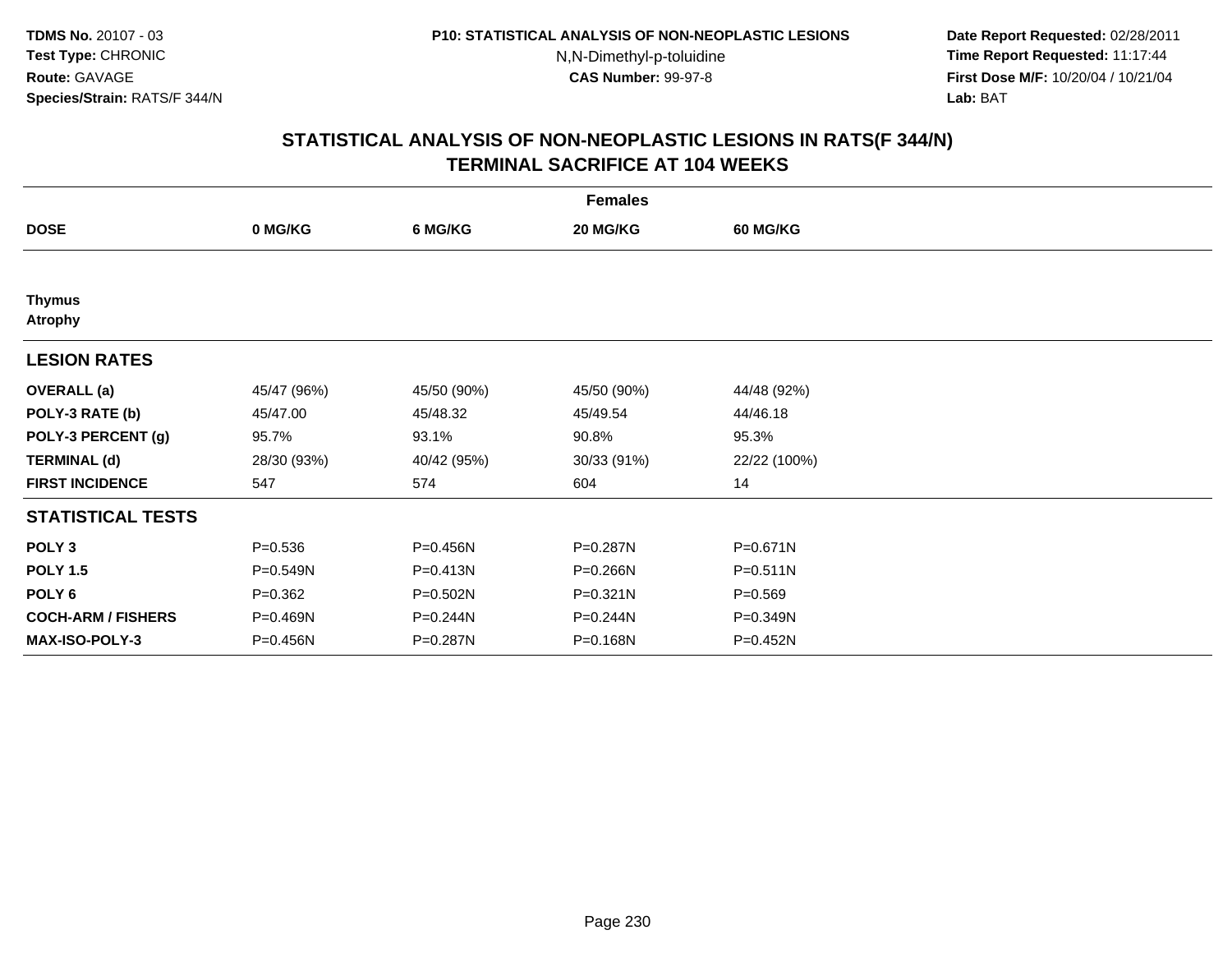**Date Report Requested:** 02/28/2011 **Time Report Requested:** 11:17:44 **First Dose M/F:** 10/20/04 / 10/21/04<br>**Lab:** BAT **Lab:** BAT

|                                             | <b>Females</b> |             |             |            |  |
|---------------------------------------------|----------------|-------------|-------------|------------|--|
| <b>DOSE</b>                                 | 0 MG/KG        | 6 MG/KG     | 20 MG/KG    | 60 MG/KG   |  |
|                                             |                |             |             |            |  |
| <b>Thyroid Gland: C-Cell</b><br>Hyperplasia |                |             |             |            |  |
| <b>LESION RATES</b>                         |                |             |             |            |  |
| <b>OVERALL</b> (a)                          | 29/49 (59%)    | 33/47 (70%) | 15/47 (32%) | 4/45 (9%)  |  |
| POLY-3 RATE (b)                             | 29/46.80       | 33/46.00    | 15/43.97    | 4/37.11    |  |
| POLY-3 PERCENT (g)                          | 62%            | 71.7%       | 34.1%       | 10.8%      |  |
| <b>TERMINAL (d)</b>                         | 21/33 (64%)    | 29/42 (69%) | 13/33 (39%) | 2/23(9%)   |  |
| <b>FIRST INCIDENCE</b>                      | 574            | 574         | 709         | 694        |  |
| <b>STATISTICAL TESTS</b>                    |                |             |             |            |  |
| POLY <sub>3</sub>                           | P<0.001N**     | $P = 0.216$ | P=0.005N**  | P<0.001N** |  |
| <b>POLY 1.5</b>                             | P<0.001N**     | $P = 0.180$ | P=0.005N**  | P<0.001N** |  |
| POLY <sub>6</sub>                           | P<0.001N**     | $P = 0.280$ | P=0.005N**  | P<0.001N** |  |
| <b>COCH-ARM / FISHERS</b>                   | P<0.001N**     | $P = 0.180$ | P=0.006N**  | P<0.001N** |  |
| <b>MAX-ISO-POLY-3</b>                       | P<0.001N**     | $P=0.157$   | P=0.003N**  | P<0.001N** |  |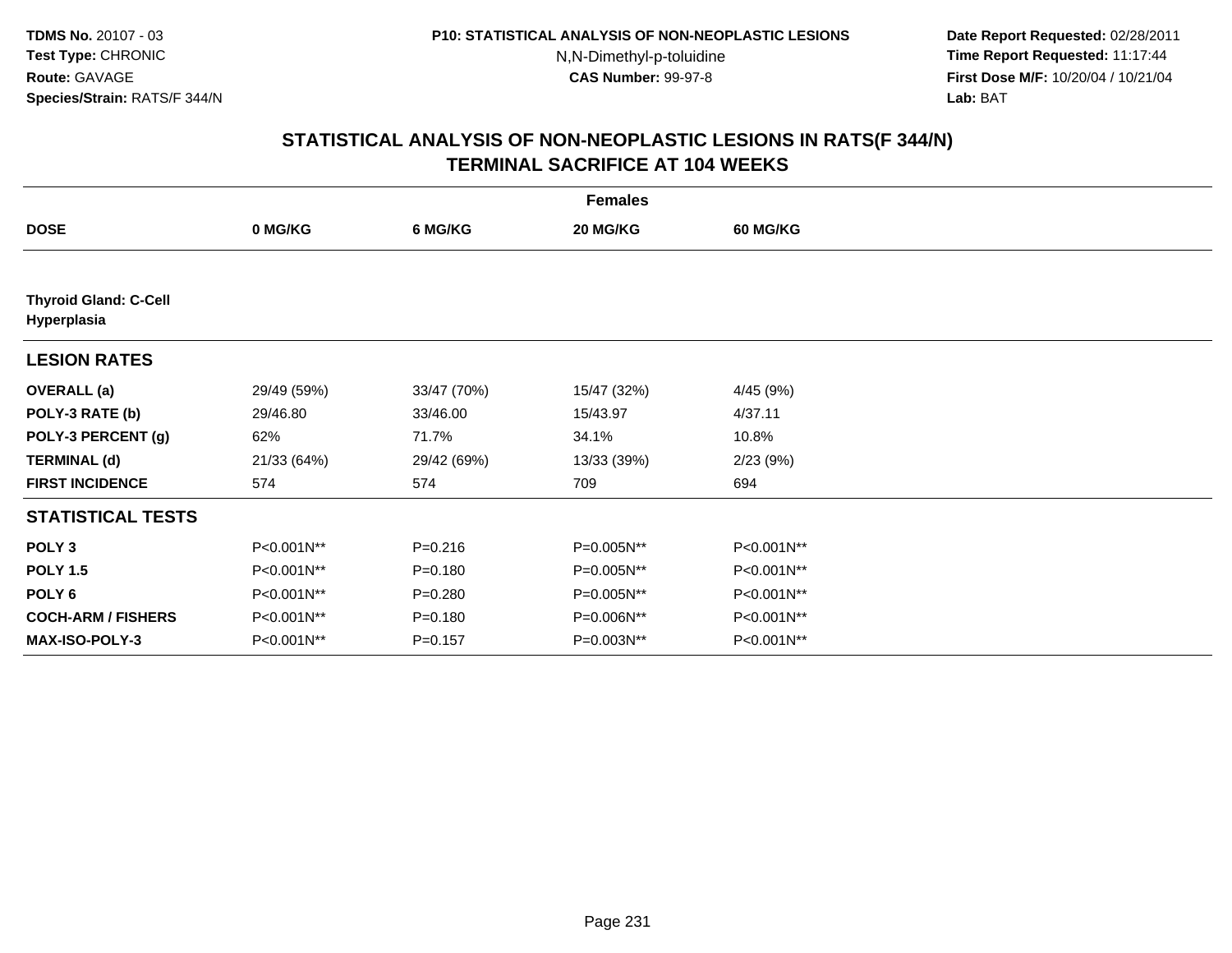**Date Report Requested:** 02/28/2011 **Time Report Requested:** 11:17:44 **First Dose M/F:** 10/20/04 / 10/21/04<br>**Lab:** BAT **Lab:** BAT

|                                                 | <b>Females</b> |              |             |             |  |
|-------------------------------------------------|----------------|--------------|-------------|-------------|--|
| <b>DOSE</b>                                     | 0 MG/KG        | 6 MG/KG      | 20 MG/KG    | 60 MG/KG    |  |
|                                                 |                |              |             |             |  |
| <b>Tooth: Peridontal Tissue</b><br>Inflammation |                |              |             |             |  |
| <b>LESION RATES</b>                             |                |              |             |             |  |
| <b>OVERALL</b> (a)                              | $0/0 (0\%)$    | 1/1 (100%)   | $0/0 (0\%)$ | $0/0 (0\%)$ |  |
| POLY-3 RATE (b)                                 | 0/0.00         | 1/1.00       | 0/0.00      | 0/0.00      |  |
| POLY-3 PERCENT (g)                              | 0%             | 100%         | $0\%$       | $0\%$       |  |
| <b>TERMINAL (d)</b>                             | $0/0 (0\%)$    | $1/1$ (100%) | $0/0 (0\%)$ | $0/0 (0\%)$ |  |
| <b>FIRST INCIDENCE</b>                          | ---            | 728 (T)      | $---$       | ---         |  |
| <b>STATISTICAL TESTS</b>                        |                |              |             |             |  |
| POLY <sub>3</sub>                               | (n)            | (n)          | (n)         | (n)         |  |
| <b>POLY 1.5</b>                                 | (n)            | (n)          | (n)         | (n)         |  |
| POLY <sub>6</sub>                               | (n)            | (n)          | (n)         | (n)         |  |
| <b>COCH-ARM / FISHERS</b>                       | (n)            | (n)          | (n)         | (n)         |  |
| MAX-ISO-POLY-3                                  | (n)            | (n)          | (n)         | (n)         |  |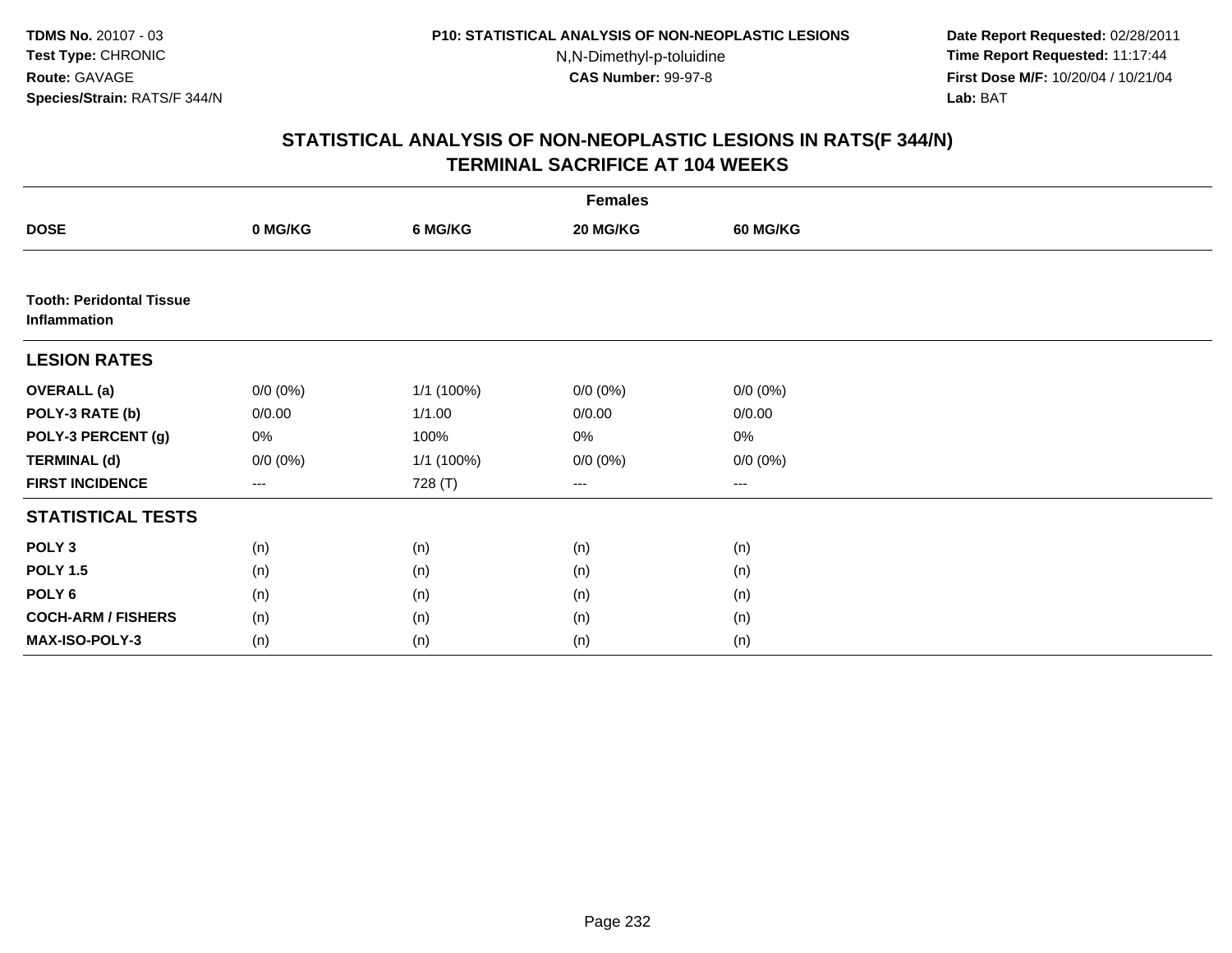N,N-Dimethyl-p-toluidine

 **Date Report Requested:** 02/28/2011 **Time Report Requested:** 11:17:44 **First Dose M/F:** 10/20/04 / 10/21/04<br>**Lab:** BAT **Lab:** BAT

| <b>Females</b>                 |            |          |          |             |  |
|--------------------------------|------------|----------|----------|-------------|--|
| <b>DOSE</b>                    | 0 MG/KG    | 6 MG/KG  | 20 MG/KG | 60 MG/KG    |  |
|                                |            |          |          |             |  |
| <b>Trachea</b><br>Inflammation |            |          |          |             |  |
| <b>LESION RATES</b>            |            |          |          |             |  |
| <b>OVERALL (a)</b>             | 0/50(0%)   | 0/50(0%) | 0/50(0%) | 2/50(4%)    |  |
| POLY-3 RATE (b)                | 0/45.75    | 0/46.74  | 0/46.14  | 2/40.00     |  |
| POLY-3 PERCENT (g)             | 0%         | 0%       | 0%       | 5%          |  |
| <b>TERMINAL (d)</b>            | 0/33(0%)   | 0/42(0%) | 0/33(0%) | 0/23(0%)    |  |
| <b>FIRST INCIDENCE</b>         | ---        | ---      | $\cdots$ | 533         |  |
| <b>STATISTICAL TESTS</b>       |            |          |          |             |  |
| POLY <sub>3</sub>              | $P=0.034*$ | (e)      | (e)      | $P = 0.208$ |  |
| <b>POLY 1.5</b>                | $P=0.036*$ | (e)      | (e)      | $P = 0.217$ |  |
| POLY <sub>6</sub>              | $P=0.032*$ | (e)      | (e)      | $P = 0.201$ |  |
| <b>COCH-ARM / FISHERS</b>      | $P=0.042*$ | (e)      | (e)      | $P = 0.247$ |  |
| MAX-ISO-POLY-3                 | $P=0.034*$ | (e)      | (e)      | $P = 0.075$ |  |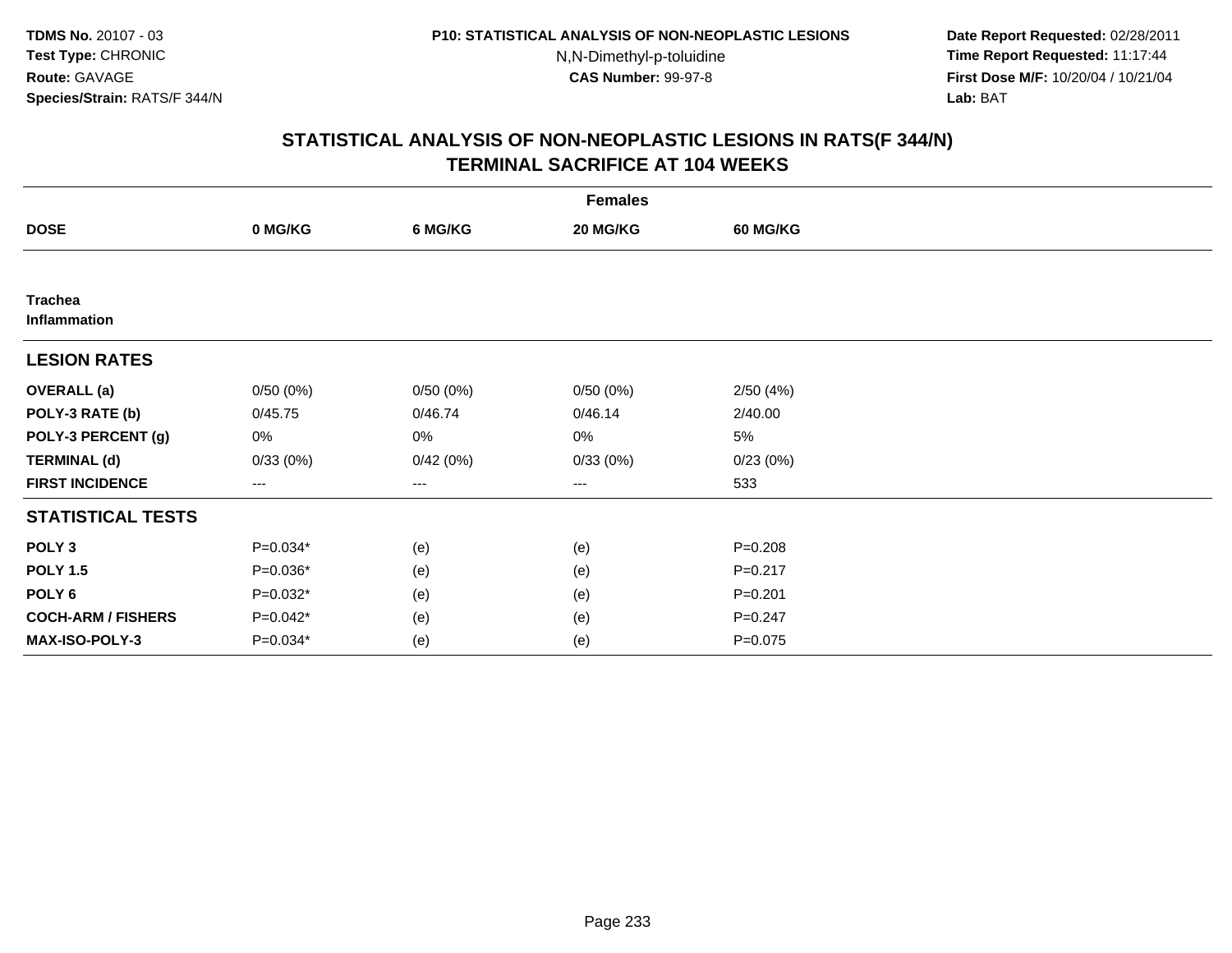**Date Report Requested:** 02/28/2011 **Time Report Requested:** 11:17:44 **First Dose M/F:** 10/20/04 / 10/21/04<br>**Lab:** BAT **Lab:** BAT

|                                                     | <b>Females</b> |          |          |                 |  |
|-----------------------------------------------------|----------------|----------|----------|-----------------|--|
| <b>DOSE</b>                                         | 0 MG/KG        | 6 MG/KG  | 20 MG/KG | <b>60 MG/KG</b> |  |
|                                                     |                |          |          |                 |  |
| <b>Trachea: Peritracheal Tissue</b><br>Inflammation |                |          |          |                 |  |
| <b>LESION RATES</b>                                 |                |          |          |                 |  |
| <b>OVERALL</b> (a)                                  | 0/50(0%)       | 0/50(0%) | 0/50(0%) | 0/50(0%)        |  |
| POLY-3 RATE (b)                                     | 0/45.75        | 0/46.74  | 0/46.14  | 0/39.33         |  |
| POLY-3 PERCENT (g)                                  | 0%             | 0%       | $0\%$    | 0%              |  |
| <b>TERMINAL (d)</b>                                 | 0/33(0%)       | 0/42(0%) | 0/33(0%) | 0/23(0%)        |  |
| <b>FIRST INCIDENCE</b>                              | ---            | $\cdots$ | $\cdots$ | ---             |  |
| <b>STATISTICAL TESTS</b>                            |                |          |          |                 |  |
| POLY <sub>3</sub>                                   | (n)            | (n)      | (n)      | (n)             |  |
| <b>POLY 1.5</b>                                     | (n)            | (n)      | (n)      | (n)             |  |
| POLY <sub>6</sub>                                   | (n)            | (n)      | (n)      | (n)             |  |
| <b>COCH-ARM / FISHERS</b>                           | (n)            | (n)      | (n)      | (n)             |  |
| <b>MAX-ISO-POLY-3</b>                               | (n)            | (n)      | (n)      | (n)             |  |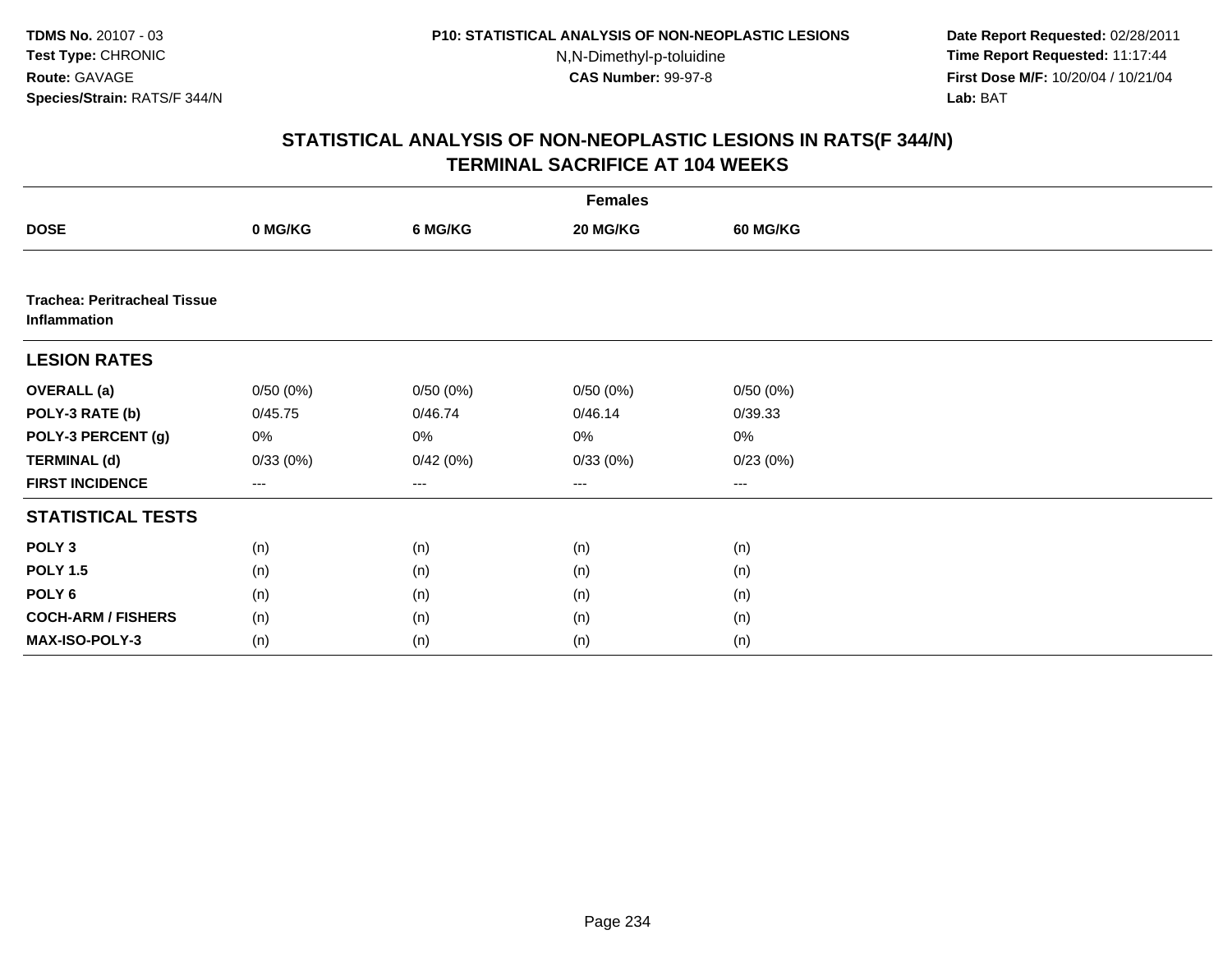N,N-Dimethyl-p-toluidine

 **Date Report Requested:** 02/28/2011 **Time Report Requested:** 11:17:44 **First Dose M/F:** 10/20/04 / 10/21/04<br>**Lab:** BAT **Lab:** BAT

| <b>Females</b>                       |          |          |                        |                        |  |
|--------------------------------------|----------|----------|------------------------|------------------------|--|
| <b>DOSE</b>                          | 0 MG/KG  | 6 MG/KG  | 20 MG/KG               | <b>60 MG/KG</b>        |  |
|                                      |          |          |                        |                        |  |
| <b>Urinary Bladder</b><br>Hemorrhage |          |          |                        |                        |  |
| <b>LESION RATES</b>                  |          |          |                        |                        |  |
| <b>OVERALL</b> (a)                   | 0/50(0%) | 0/50(0%) | 0/50(0%)               | 0/50(0%)               |  |
| POLY-3 RATE (b)                      | 0/45.75  | 0/46.74  | 0/46.14                | 0/39.33                |  |
| POLY-3 PERCENT (g)                   | 0%       | $0\%$    | 0%                     | $0\%$                  |  |
| <b>TERMINAL (d)</b>                  | 0/33(0%) | 0/42(0%) | 0/33(0%)               | 0/23(0%)               |  |
| <b>FIRST INCIDENCE</b>               | ---      | $--$     | $\qquad \qquad \cdots$ | $\qquad \qquad \cdots$ |  |
| <b>STATISTICAL TESTS</b>             |          |          |                        |                        |  |
| POLY <sub>3</sub>                    | (n)      | (n)      | (n)                    | (n)                    |  |
| <b>POLY 1.5</b>                      | (n)      | (n)      | (n)                    | (n)                    |  |
| POLY <sub>6</sub>                    | (n)      | (n)      | (n)                    | (n)                    |  |
| <b>COCH-ARM / FISHERS</b>            | (n)      | (n)      | (n)                    | (n)                    |  |
| MAX-ISO-POLY-3                       | (n)      | (n)      | (n)                    | (n)                    |  |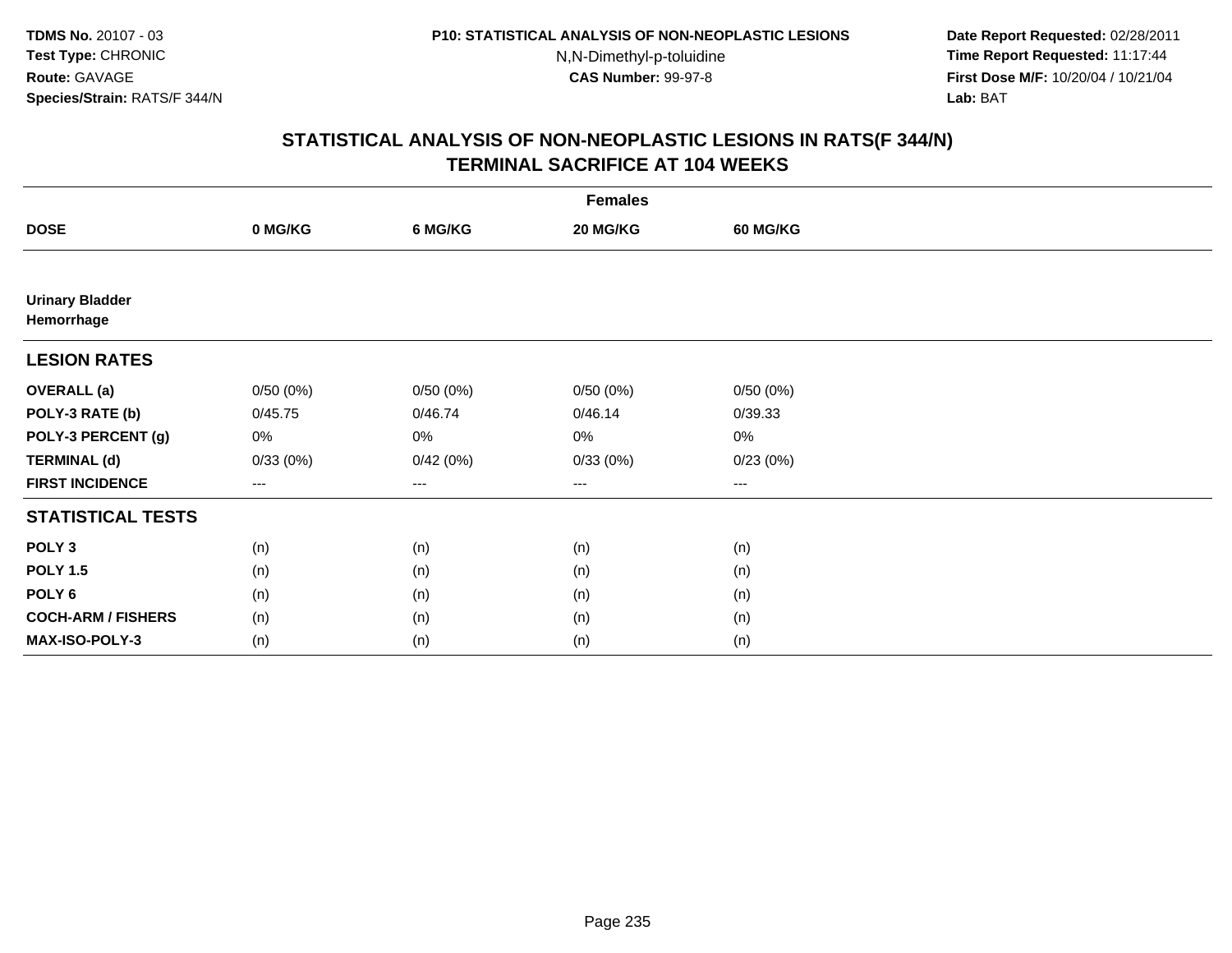N,N-Dimethyl-p-toluidine

 **Date Report Requested:** 02/28/2011 **Time Report Requested:** 11:17:44 **First Dose M/F:** 10/20/04 / 10/21/04<br>**Lab:** BAT **Lab:** BAT

| <b>Females</b>                         |          |          |                        |                 |  |
|----------------------------------------|----------|----------|------------------------|-----------------|--|
| <b>DOSE</b>                            | 0 MG/KG  | 6 MG/KG  | 20 MG/KG               | <b>60 MG/KG</b> |  |
|                                        |          |          |                        |                 |  |
| <b>Urinary Bladder</b><br>Inflammation |          |          |                        |                 |  |
| <b>LESION RATES</b>                    |          |          |                        |                 |  |
| <b>OVERALL</b> (a)                     | 0/50(0%) | 0/50(0%) | 0/50(0%)               | 1/50(2%)        |  |
| POLY-3 RATE (b)                        | 0/45.75  | 0/46.74  | 0/46.14                | 1/39.44         |  |
| POLY-3 PERCENT (g)                     | 0%       | 0%       | 0%                     | 2.5%            |  |
| <b>TERMINAL (d)</b>                    | 0/33(0%) | 0/42(0%) | 0/33(0%)               | 0/23(0%)        |  |
| <b>FIRST INCIDENCE</b>                 | ---      | $--$     | $\qquad \qquad \cdots$ | 701             |  |
| <b>STATISTICAL TESTS</b>               |          |          |                        |                 |  |
| POLY <sub>3</sub>                      | (n)      | (n)      | (n)                    | (n)             |  |
| <b>POLY 1.5</b>                        | (n)      | (n)      | (n)                    | (n)             |  |
| POLY <sub>6</sub>                      | (n)      | (n)      | (n)                    | (n)             |  |
| <b>COCH-ARM / FISHERS</b>              | (n)      | (n)      | (n)                    | (n)             |  |
| MAX-ISO-POLY-3                         | (n)      | (n)      | (n)                    | (n)             |  |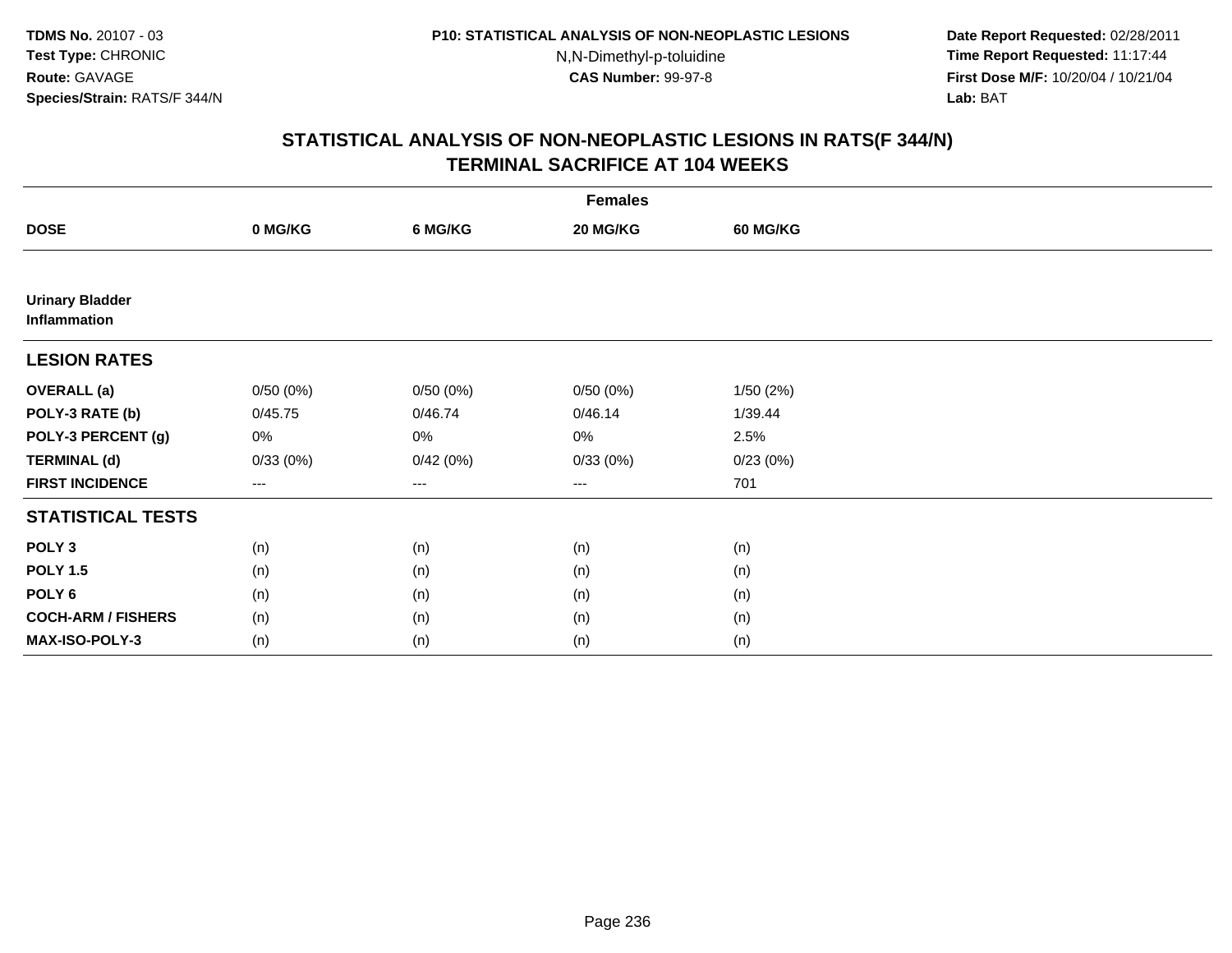N,N-Dimethyl-p-toluidine

 **Date Report Requested:** 02/28/2011 **Time Report Requested:** 11:17:44 **First Dose M/F:** 10/20/04 / 10/21/04<br>**Lab:** BAT **Lab:** BAT

|                             | <b>Females</b>    |          |                        |                 |  |
|-----------------------------|-------------------|----------|------------------------|-----------------|--|
| <b>DOSE</b>                 | 0 MG/KG           | 6 MG/KG  | 20 MG/KG               | <b>60 MG/KG</b> |  |
|                             |                   |          |                        |                 |  |
| <b>Uterus</b><br>Hemorrhage |                   |          |                        |                 |  |
| <b>LESION RATES</b>         |                   |          |                        |                 |  |
| <b>OVERALL</b> (a)          | 0/50(0%)          | 0/50(0%) | 0/50(0%)               | 2/50(4%)        |  |
| POLY-3 RATE (b)             | 0/45.75           | 0/46.74  | 0/46.14                | 2/39.52         |  |
| POLY-3 PERCENT (g)          | 0%                | 0%       | 0%                     | 5.1%            |  |
| <b>TERMINAL (d)</b>         | 0/33(0%)          | 0/42(0%) | 0/33(0%)               | 1/23(4%)        |  |
| <b>FIRST INCIDENCE</b>      | $\qquad \qquad -$ | ---      | $\qquad \qquad \cdots$ | 681             |  |
| <b>STATISTICAL TESTS</b>    |                   |          |                        |                 |  |
| POLY <sub>3</sub>           | P=0.034*          | (e)      | (e)                    | $P = 0.206$     |  |
| <b>POLY 1.5</b>             | P=0.036*          | (e)      | (e)                    | $P = 0.216$     |  |
| POLY <sub>6</sub>           | P=0.032*          | (e)      | (e)                    | $P = 0.198$     |  |
| <b>COCH-ARM / FISHERS</b>   | P=0.042*          | (e)      | (e)                    | $P = 0.247$     |  |
| MAX-ISO-POLY-3              | $P=0.034*$        | (e)      | (e)                    | $P = 0.075$     |  |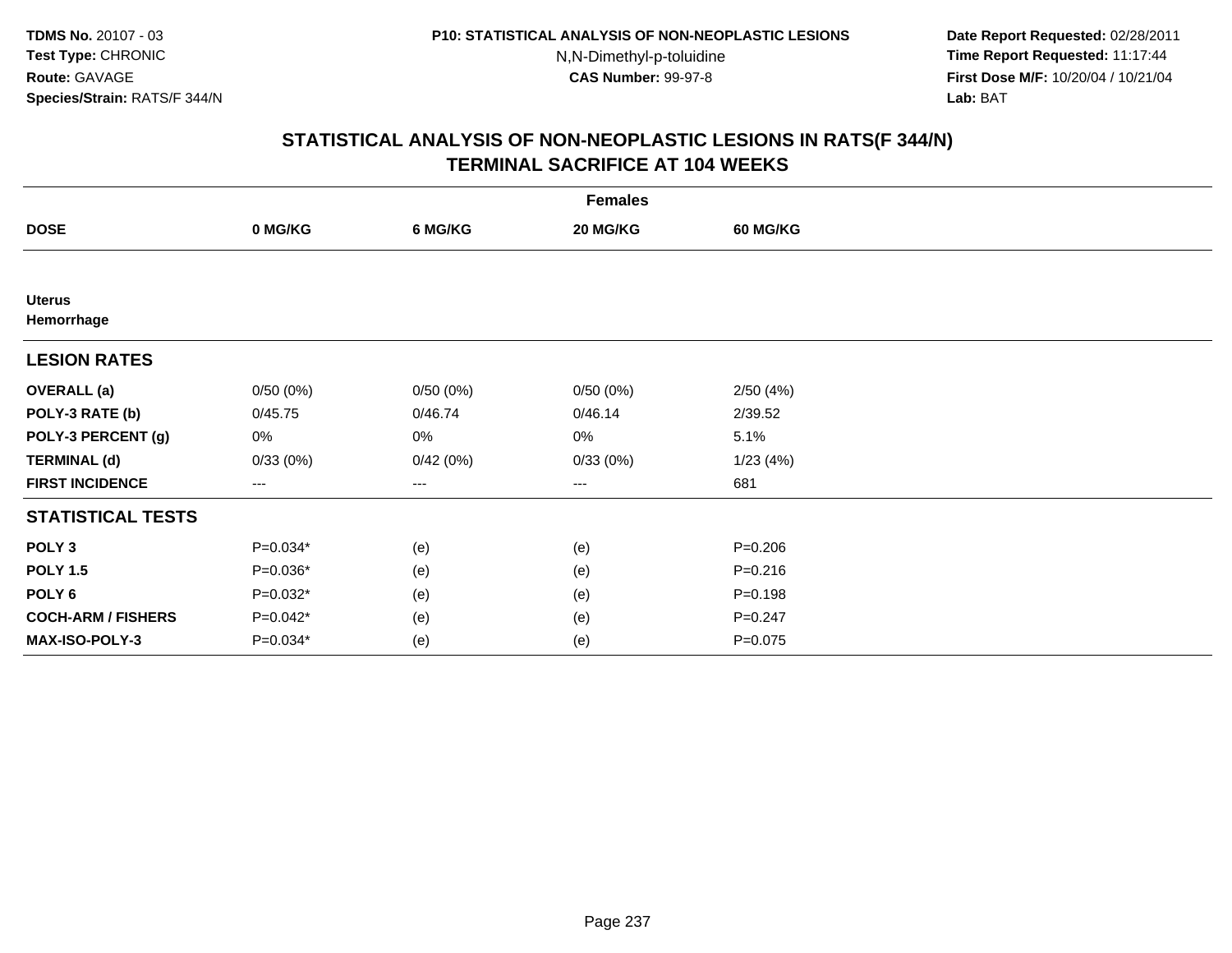N,N-Dimethyl-p-toluidine

 **Date Report Requested:** 02/28/2011 **Time Report Requested:** 11:17:44 **First Dose M/F:** 10/20/04 / 10/21/04<br>**Lab:** BAT **Lab:** BAT

| <b>Females</b>                                          |            |          |          |                 |  |
|---------------------------------------------------------|------------|----------|----------|-----------------|--|
| <b>DOSE</b>                                             | 0 MG/KG    | 6 MG/KG  | 20 MG/KG | <b>60 MG/KG</b> |  |
|                                                         |            |          |          |                 |  |
| <b>Uterus: Endometrium</b><br><b>Hyperplasia Cystic</b> |            |          |          |                 |  |
| <b>LESION RATES</b>                                     |            |          |          |                 |  |
| <b>OVERALL</b> (a)                                      | 0/50(0%)   | 0/50(0%) | 0/50(0%) | 2/50(4%)        |  |
| POLY-3 RATE (b)                                         | 0/45.75    | 0/46.74  | 0/46.14  | 2/39.33         |  |
| POLY-3 PERCENT (g)                                      | 0%         | 0%       | 0%       | 5.1%            |  |
| <b>TERMINAL (d)</b>                                     | 0/33(0%)   | 0/42(0%) | 0/33(0%) | 2/23(9%)        |  |
| <b>FIRST INCIDENCE</b>                                  | ---        | $--$     | $--$     | 728 (T)         |  |
| <b>STATISTICAL TESTS</b>                                |            |          |          |                 |  |
| POLY <sub>3</sub>                                       | $P=0.034*$ | (e)      | (e)      | $P = 0.205$     |  |
| <b>POLY 1.5</b>                                         | $P=0.036*$ | (e)      | (e)      | $P = 0.215$     |  |
| POLY <sub>6</sub>                                       | $P=0.031*$ | (e)      | (e)      | $P = 0.196$     |  |
| <b>COCH-ARM / FISHERS</b>                               | $P=0.042*$ | (e)      | (e)      | $P = 0.247$     |  |
| MAX-ISO-POLY-3                                          | $P=0.034*$ | (e)      | (e)      | $P = 0.075$     |  |